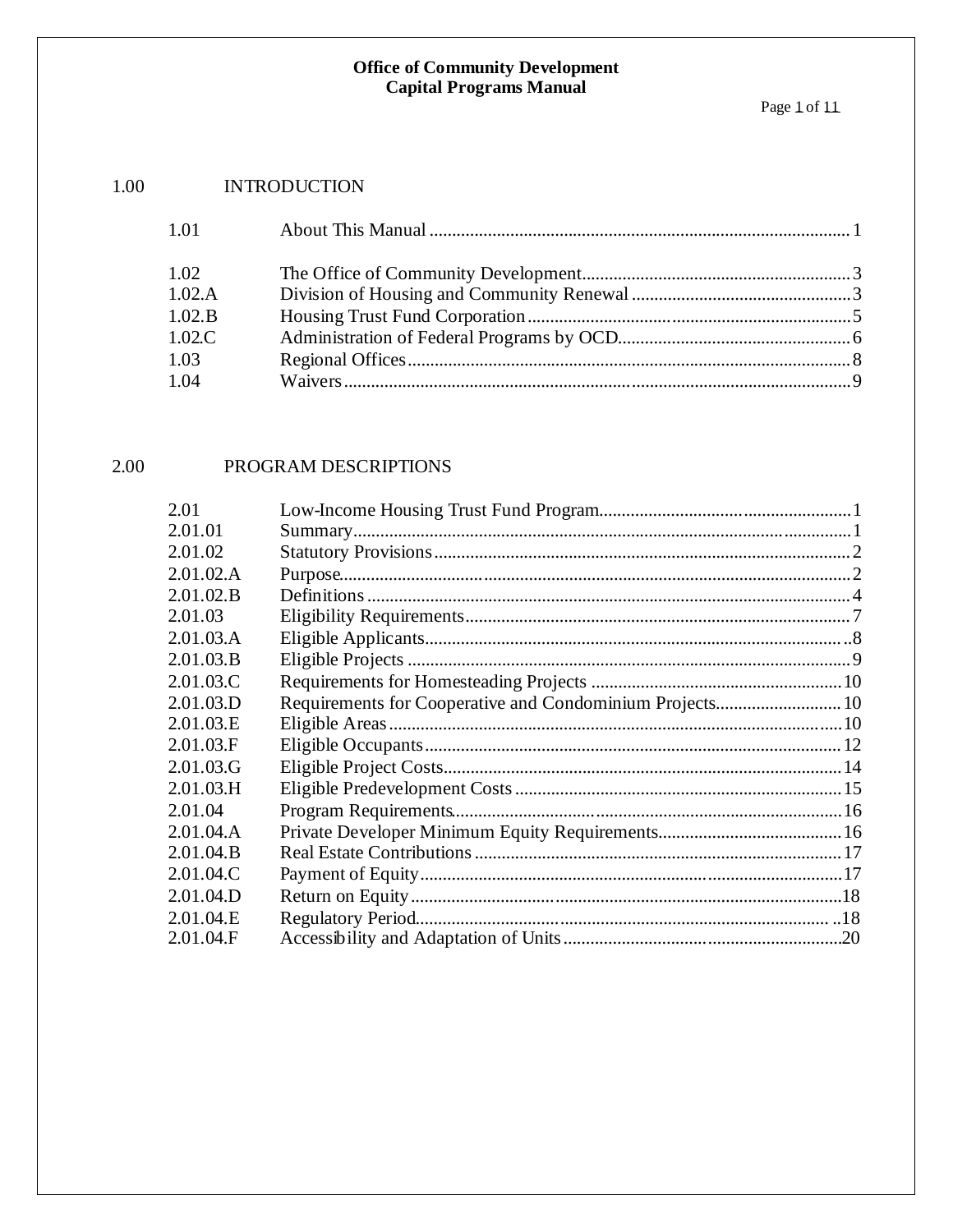### PROGRAM DESCRIPTIONS (continued)

| 2.02      |     |
|-----------|-----|
| 2.02.01   | .21 |
| 2.02.02   | .22 |
| 2.02.02.A | .22 |
| 2.02.02.B | .22 |
| 2.02.03   | .24 |
| 2.02.03.A | .24 |
| 2.02.03.B | .25 |
| 2.02.03.C |     |
| 2.02.03.D | .25 |
| 2.02.03.E | .25 |
| 2.02.04   | .25 |
| 2.02.04.A | .26 |
| 2.02.04.B | .27 |
| 2.02.05   | .29 |

| 2.03      |  |
|-----------|--|
| 2.03.01   |  |
| 2.03.02   |  |
| 2.03.02.A |  |
| 2.03.02.B |  |
| 2.03.03   |  |
| 2.03.03.A |  |
| 2.03.03.B |  |
| 2.03.03.C |  |
| 2.03.03.D |  |
| 2.04      |  |
| 2.04.01   |  |
| 2.04.02   |  |
| 2.04.02.A |  |
| 2.04.02.B |  |
| 2.04.03   |  |
| 2.04.03.A |  |
| 2.04.03.B |  |
|           |  |

2.00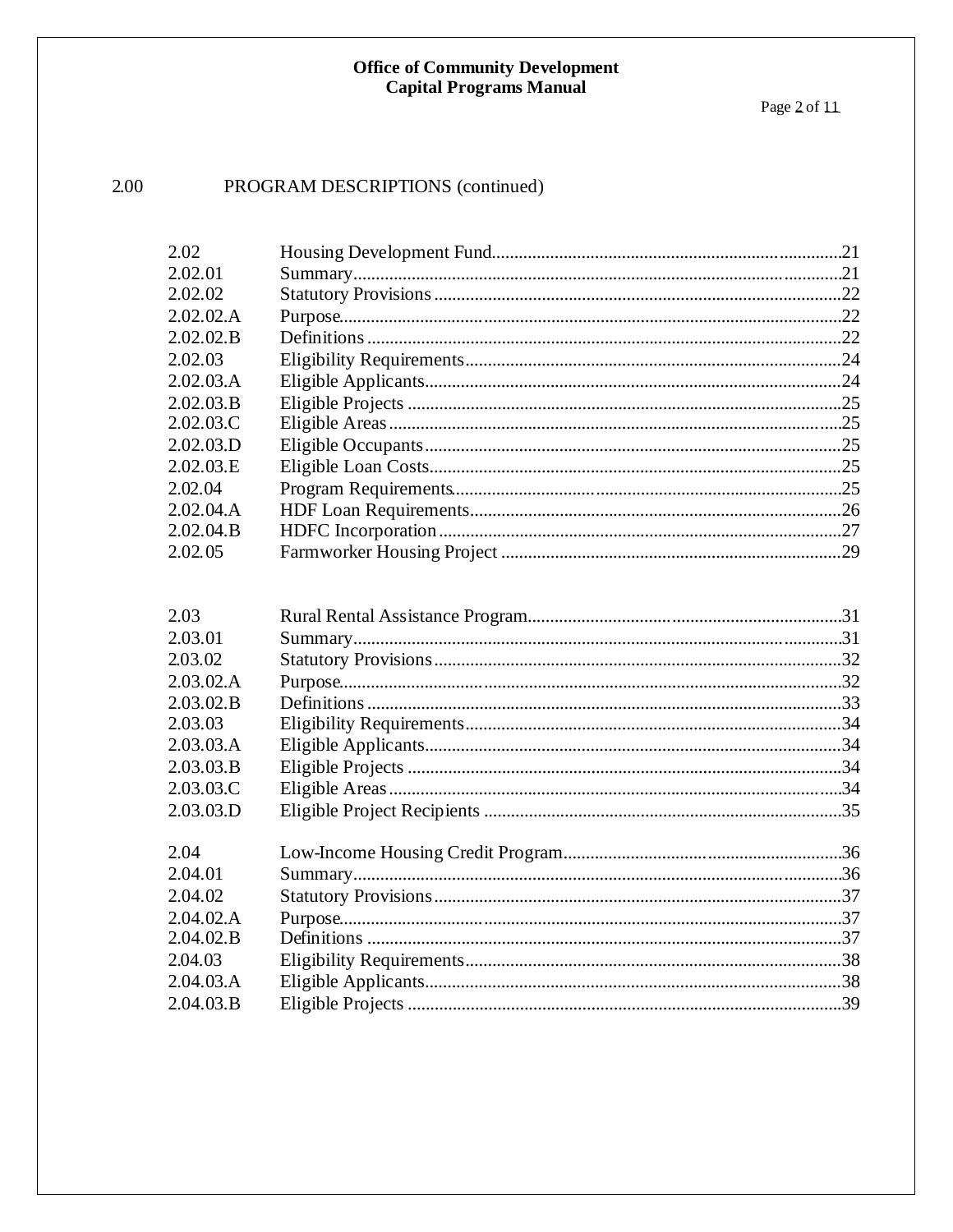#### 2.00 PROGRAM DESCRIPTIONS (continued)

| 2.04.03.C |                                                                      |  |
|-----------|----------------------------------------------------------------------|--|
| 2.04.03.D |                                                                      |  |
| 2.04.03.E |                                                                      |  |
| 2.04.04   |                                                                      |  |
| 2.04.04.A |                                                                      |  |
| 2.04.04.B |                                                                      |  |
| 2.04.04.C |                                                                      |  |
| 2.04.04.D |                                                                      |  |
| 2.04.04.E |                                                                      |  |
| 2.04.05   |                                                                      |  |
| 2.04.06   |                                                                      |  |
|           |                                                                      |  |
| 2.05      |                                                                      |  |
| 2.05.01   |                                                                      |  |
| 2.05.02   |                                                                      |  |
| 2.05.02.A |                                                                      |  |
| 2.05.02.B |                                                                      |  |
| 2.05.03   |                                                                      |  |
| 2.05.03.A |                                                                      |  |
| 2.05.03.B |                                                                      |  |
| 2.05.03.C |                                                                      |  |
| 2.05.03.D |                                                                      |  |
| 2.05.03.E |                                                                      |  |
| 2.05.03.F |                                                                      |  |
| 2.05.03.G |                                                                      |  |
| 2.05.04   |                                                                      |  |
| 2.05.04.A |                                                                      |  |
| 2.05.04.B |                                                                      |  |
| 2.05.04.C |                                                                      |  |
| 2.05.04.D |                                                                      |  |
| 2.05.04.E | Regulatory Restrictions of HOME LPA Rental Rehabilitation Projects81 |  |
| 2.05.04 F |                                                                      |  |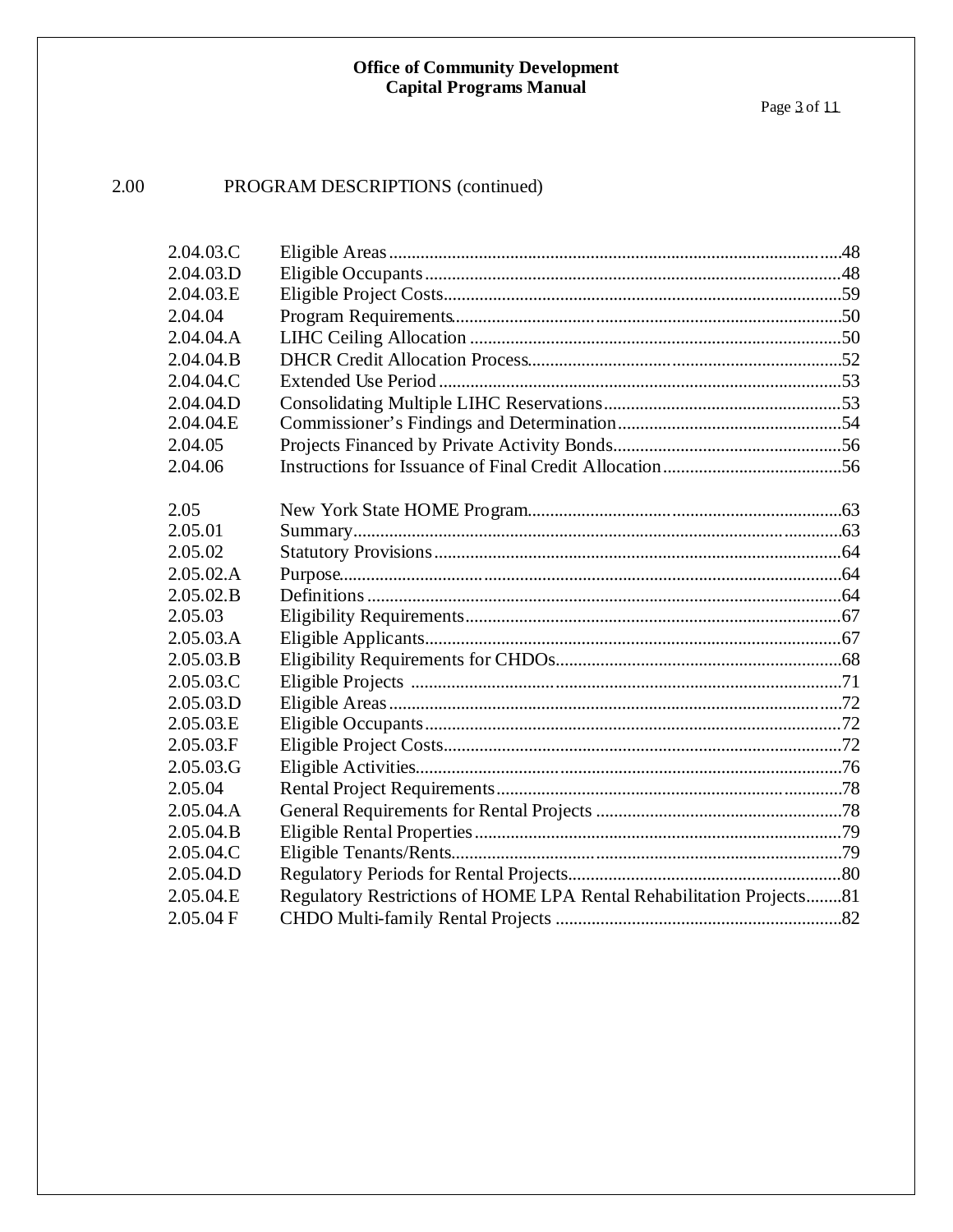#### 2.00 PROGRAM DESCRIPTIONS (continued)

| 2.05.05   |                                                |  |
|-----------|------------------------------------------------|--|
| 2.06      |                                                |  |
| 2.06.01   |                                                |  |
| 2.06.02   |                                                |  |
| 2.06.03   |                                                |  |
| 2.06.04   |                                                |  |
| 2.06.04.A |                                                |  |
| 2.06.04.B |                                                |  |
| 2.06.04.C |                                                |  |
| 2.06.04.D |                                                |  |
| 2.06.04.E |                                                |  |
| 2.07      | <b>RESTORE</b> (Residential Emergency Services |  |
|           |                                                |  |
| 2.07.01   |                                                |  |
| 2.07.02   |                                                |  |
| 2.07.03   |                                                |  |
| 2.07.03.A |                                                |  |
| 2.07.03.B |                                                |  |
| 2.07.03.C |                                                |  |
| 2.07.03.D |                                                |  |
| 2.07.03.E | 91<br><b>Performance Requirements</b>          |  |
| 2.08      |                                                |  |
| 2.08.01   |                                                |  |
| 2.08.02   |                                                |  |
| 2.08.03   |                                                |  |
| 2.08.04   |                                                |  |
| 2.08.04.A |                                                |  |
| 2.08.04.B |                                                |  |
| 2.08.04.C |                                                |  |
| 2.08.04.D |                                                |  |
| 2.08.04.E |                                                |  |
| 2.08.05   |                                                |  |
| 2.09      |                                                |  |
| 2.09.01   |                                                |  |
| 2.09.02   |                                                |  |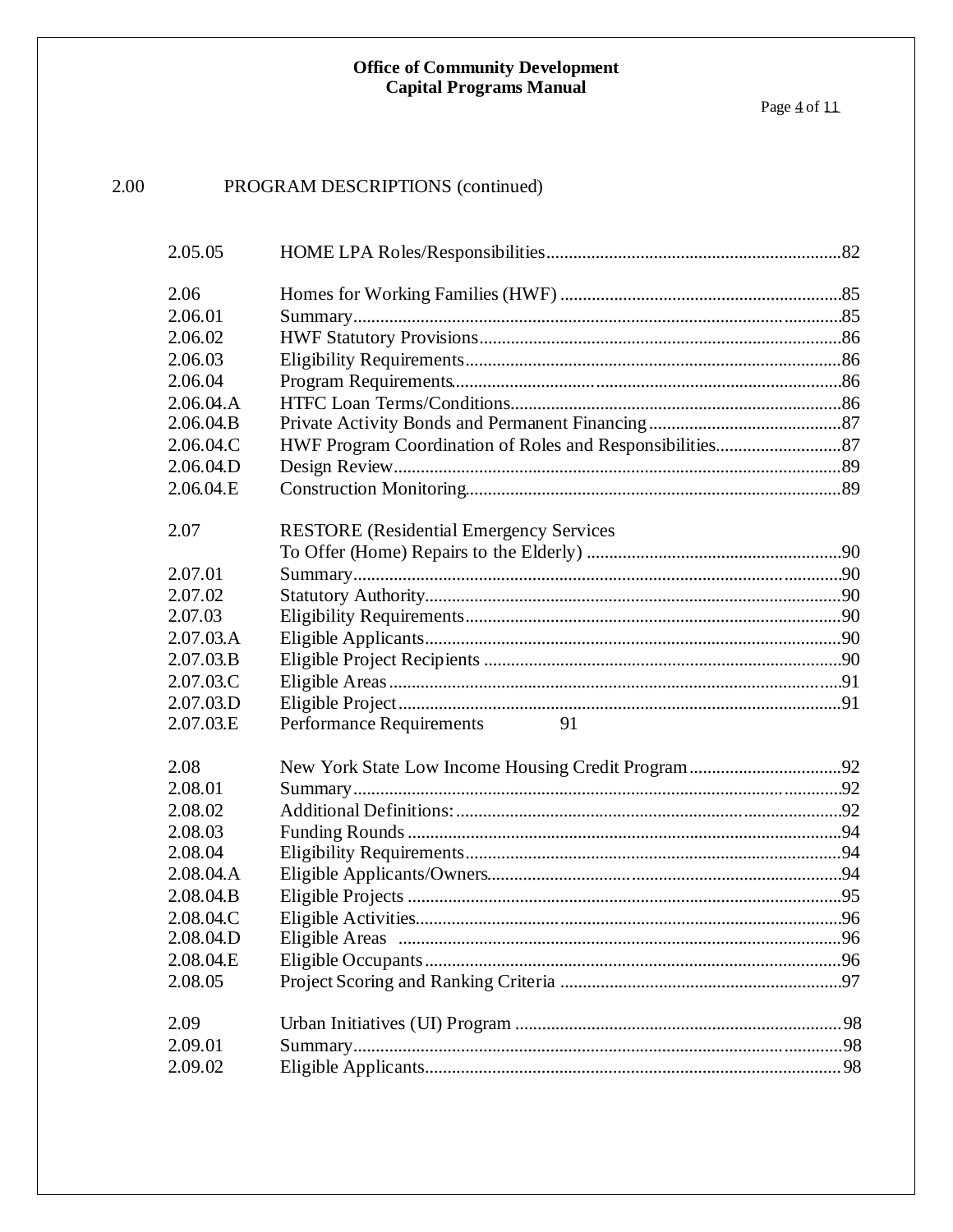#### 2.00 PROGRAM DESCRIPTIONS (continued)

| 2.09.03  |  |
|----------|--|
| 2.09.04  |  |
| 2.09.05  |  |
| 2.09.06  |  |
| 2.09.07  |  |
|          |  |
| 2.10     |  |
| 2.10.01  |  |
| 2.10.02  |  |
| 2.10.03  |  |
| 2.10.04  |  |
| 2.10.05  |  |
| 2.10.06  |  |
| 2.10.07  |  |
|          |  |
| 2.11     |  |
| 2.11.01  |  |
| 2.11.02  |  |
| 2.11.03  |  |
| 2.11.04  |  |
| 2.11.05  |  |
| 2.11.06  |  |
| 2.11.07  |  |
|          |  |
| 2.12     |  |
| 2.12.01  |  |
| 2.12.02  |  |
| 2.12.02A |  |
| 2.12.03  |  |
| 2.12.04  |  |
| 2.12.05  |  |
| 2.12.06  |  |
| 2.12.06A |  |
| 2.12.06B |  |
| 2.12.07  |  |
| 2.12.08  |  |
| 2.12.09  |  |
| 2.12.10  |  |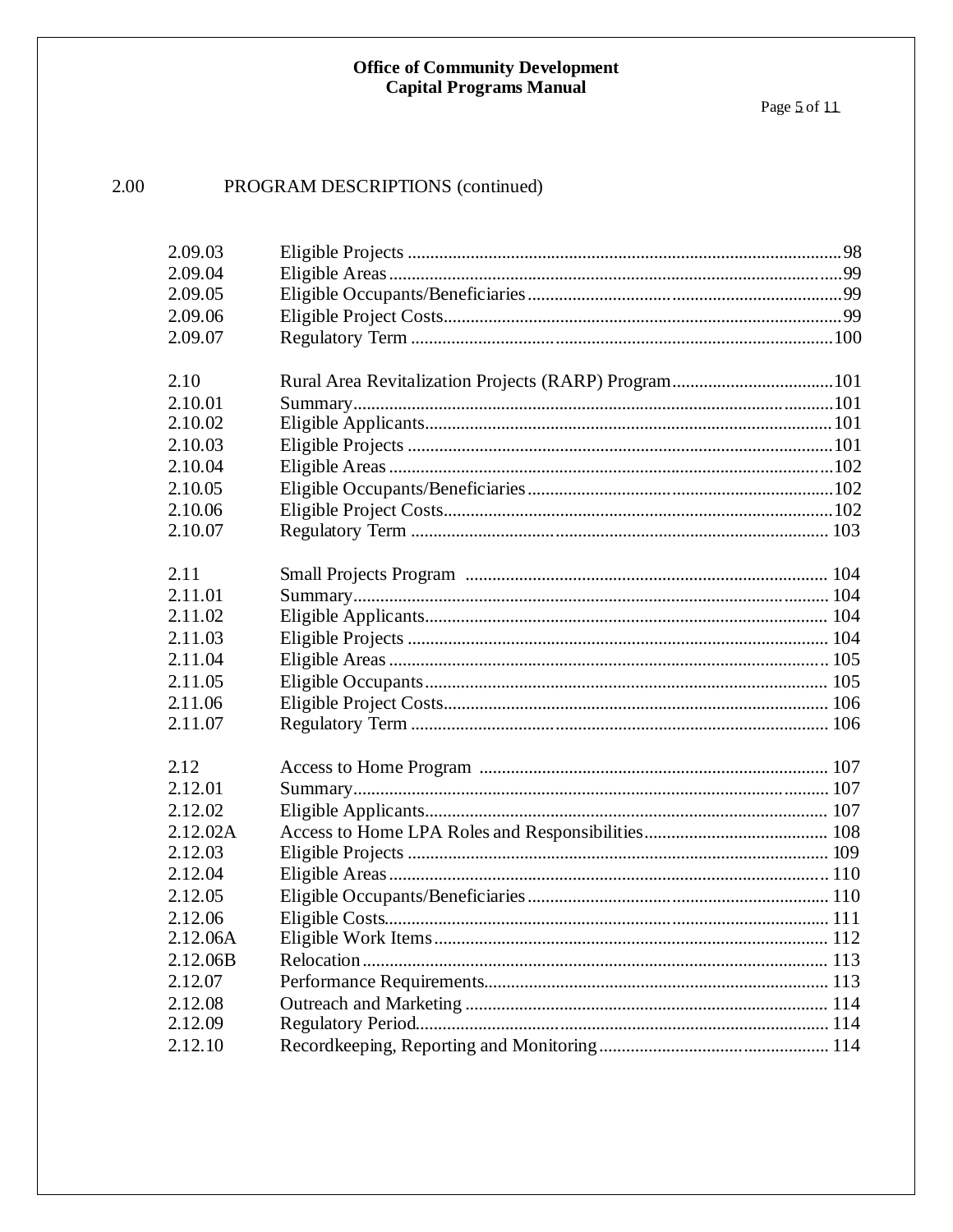Page <u>6</u> of 11

| 3.00 |         | UNIFIED FUNDING PROCESS                                                |  |
|------|---------|------------------------------------------------------------------------|--|
|      | 3.01    |                                                                        |  |
|      | 3.02    | Application Review and Funding Process for HTF and HOME Projects 4     |  |
|      | 3.02.01 |                                                                        |  |
|      | 3.02.02 |                                                                        |  |
|      | 3.02.03 |                                                                        |  |
|      | 3.02.04 |                                                                        |  |
|      | 3.02.05 |                                                                        |  |
|      | 3.02.06 |                                                                        |  |
|      | 3.02.07 |                                                                        |  |
|      | 3.02.08 |                                                                        |  |
|      | 3.02.09 |                                                                        |  |
|      | 3.02.10 |                                                                        |  |
|      | 3.02.11 |                                                                        |  |
|      | 3.03    | Application Review and Funding Process for HOME and RESTORE            |  |
|      | 3.04    | Application Review and Funding Process for the HDF Program 16          |  |
|      | 3.05    | Application Review and Funding Process for the LIHC and SLIHC          |  |
|      | 3.06    | Application and Review Process for the RRAP Program 18                 |  |
|      | 3.07    | Application Review and Funding Process for Applications Accepted Under |  |
|      | 3.08    | Application Review and Funding Process for the HWF Program21           |  |
|      | 3.09    | Application Review and Funding Process for Technical Assistance22      |  |
|      | 3.10    |                                                                        |  |
|      | 3.11    |                                                                        |  |
|      | 3.12    |                                                                        |  |
|      | 3.12.01 |                                                                        |  |
|      | 3.12.02 |                                                                        |  |
|      | 3.12.03 |                                                                        |  |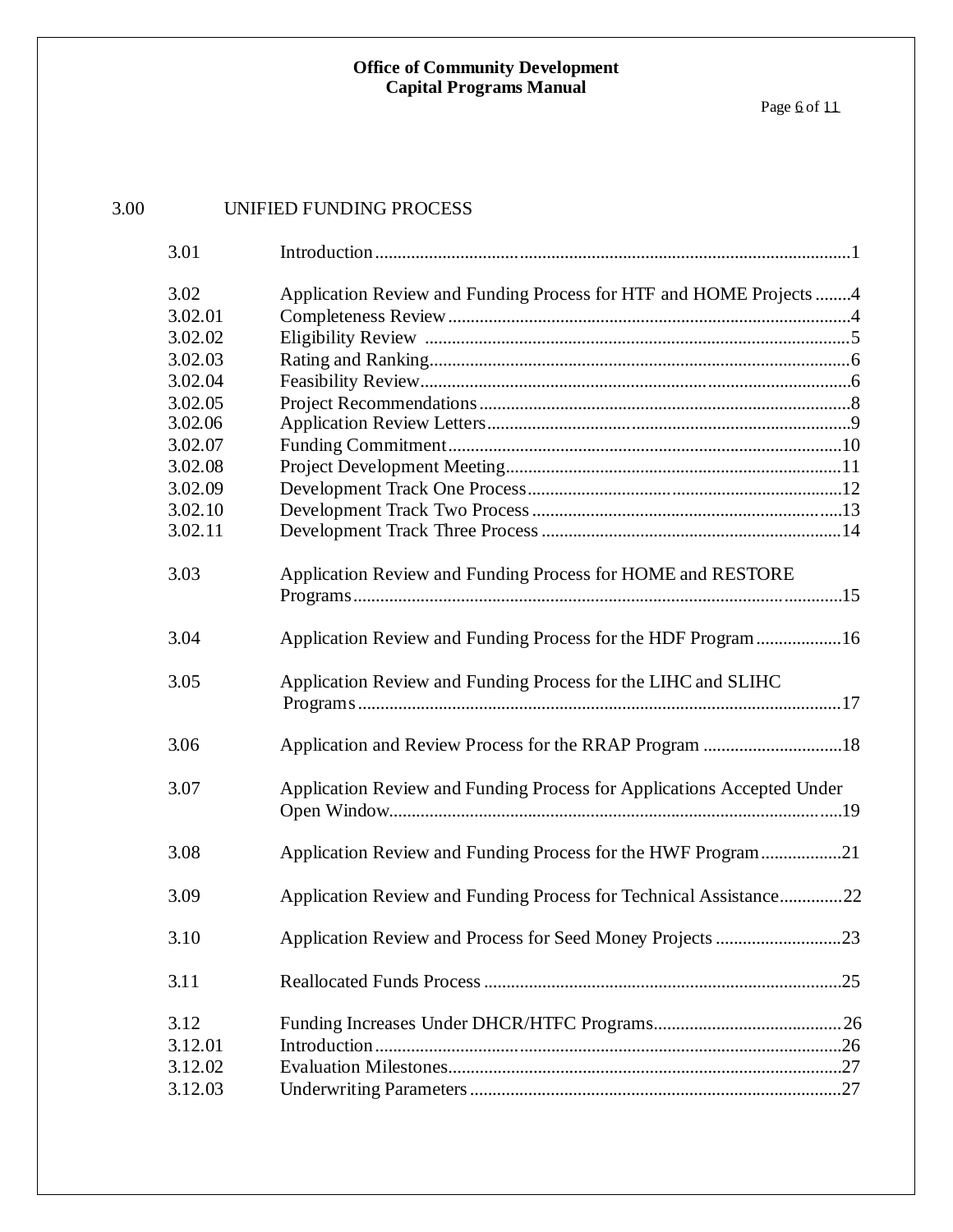### 3.00 UNIFIED FUNDING PROCESS (continued)

| 3.12.04 |  |
|---------|--|
| 3.12.05 |  |
|         |  |
| 3.13    |  |

### 4.00 GENERAL PROGRAM REQUIREMENTS AND POLICIES

| 4.01                       |  |
|----------------------------|--|
| 4.02<br>4.02.01<br>4.02.02 |  |
| 4.03<br>4.04               |  |

### 5.00 DEVELOPMENT REQUIREMENTS

| 5.01    |  |
|---------|--|
| 5.02    |  |
| 5.02.01 |  |
| 5.02.02 |  |
| 5.02.03 |  |
| 5.02.04 |  |
| 5.02.05 |  |
| 5.02.06 |  |
| 5.02.07 |  |
| 5.02.08 |  |
| 5.02.09 |  |
| 5.03    |  |
| 5.03.01 |  |
| 5.03.02 |  |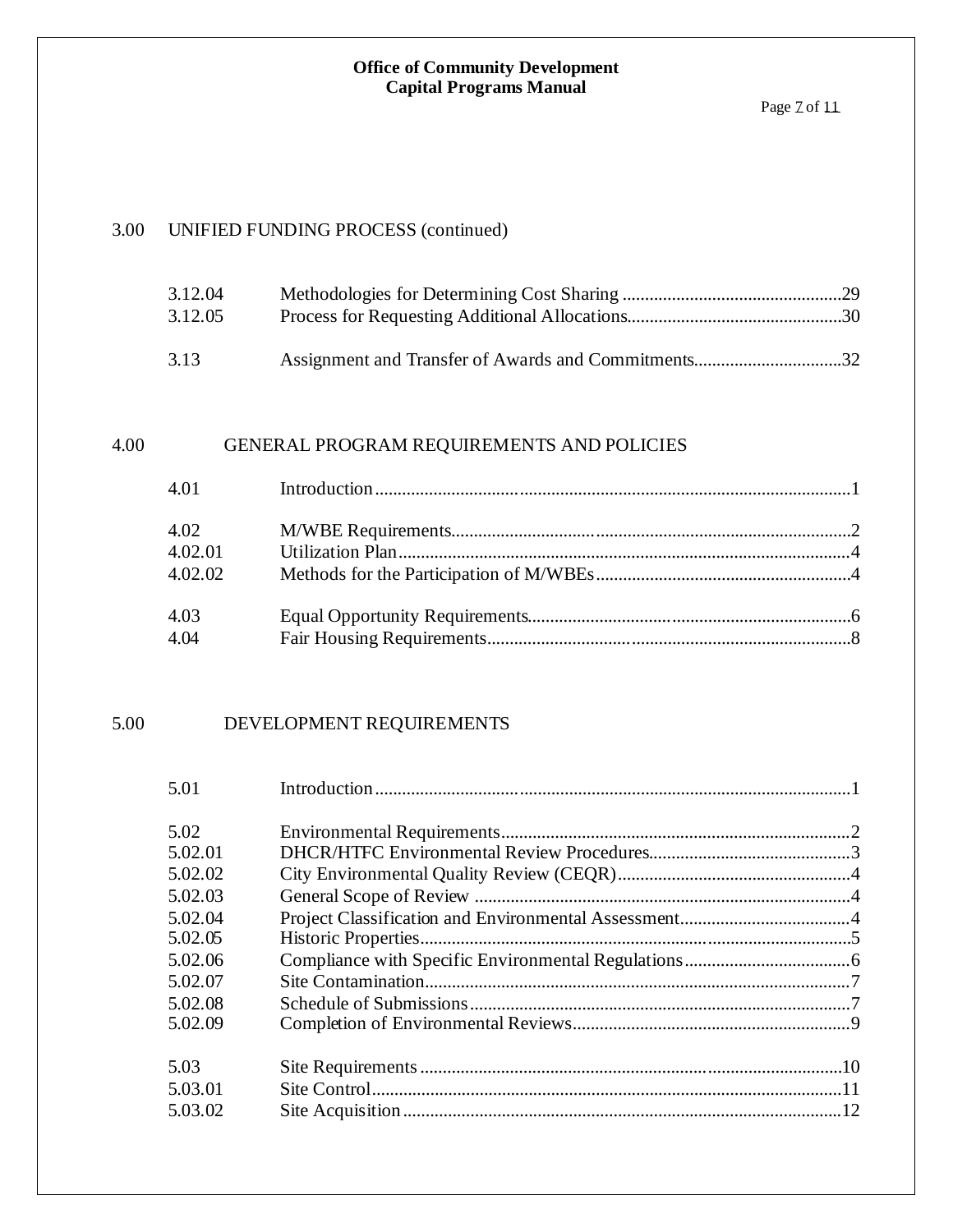|      | 5.03.03   |                                                           |  |
|------|-----------|-----------------------------------------------------------|--|
| 5.00 |           | DEVELOPMENT REQUIREMENTS (continued)                      |  |
|      | 5.04      |                                                           |  |
|      | 5.05      |                                                           |  |
|      | 5.06      |                                                           |  |
|      | 5.07      |                                                           |  |
|      | 5.08      |                                                           |  |
|      | 5.08.01   |                                                           |  |
|      | 5.08.02   |                                                           |  |
|      | 5.08.03   |                                                           |  |
|      | 5.08.04   |                                                           |  |
|      | 5.08.05   |                                                           |  |
|      | 5.08.06   |                                                           |  |
|      | 5.09      |                                                           |  |
|      | 5.10      |                                                           |  |
|      | 5.10.01   |                                                           |  |
|      | 5.10.02   | Insurance Requirements for Builders Under Direct Contract |  |
|      |           |                                                           |  |
|      | 5.10.03   |                                                           |  |
|      | 5.11      |                                                           |  |
|      | 5.12      |                                                           |  |
|      | 5.12.01   |                                                           |  |
|      | 5.12.02   |                                                           |  |
|      | 5.12.03   |                                                           |  |
|      | 5.12.04   |                                                           |  |
|      | 5.12.05   |                                                           |  |
|      | 5.12.05.a |                                                           |  |
|      | 5.12.06   |                                                           |  |
|      | 5.13      |                                                           |  |
|      | 5.13.01   |                                                           |  |
|      | 5.13.02   |                                                           |  |
|      |           |                                                           |  |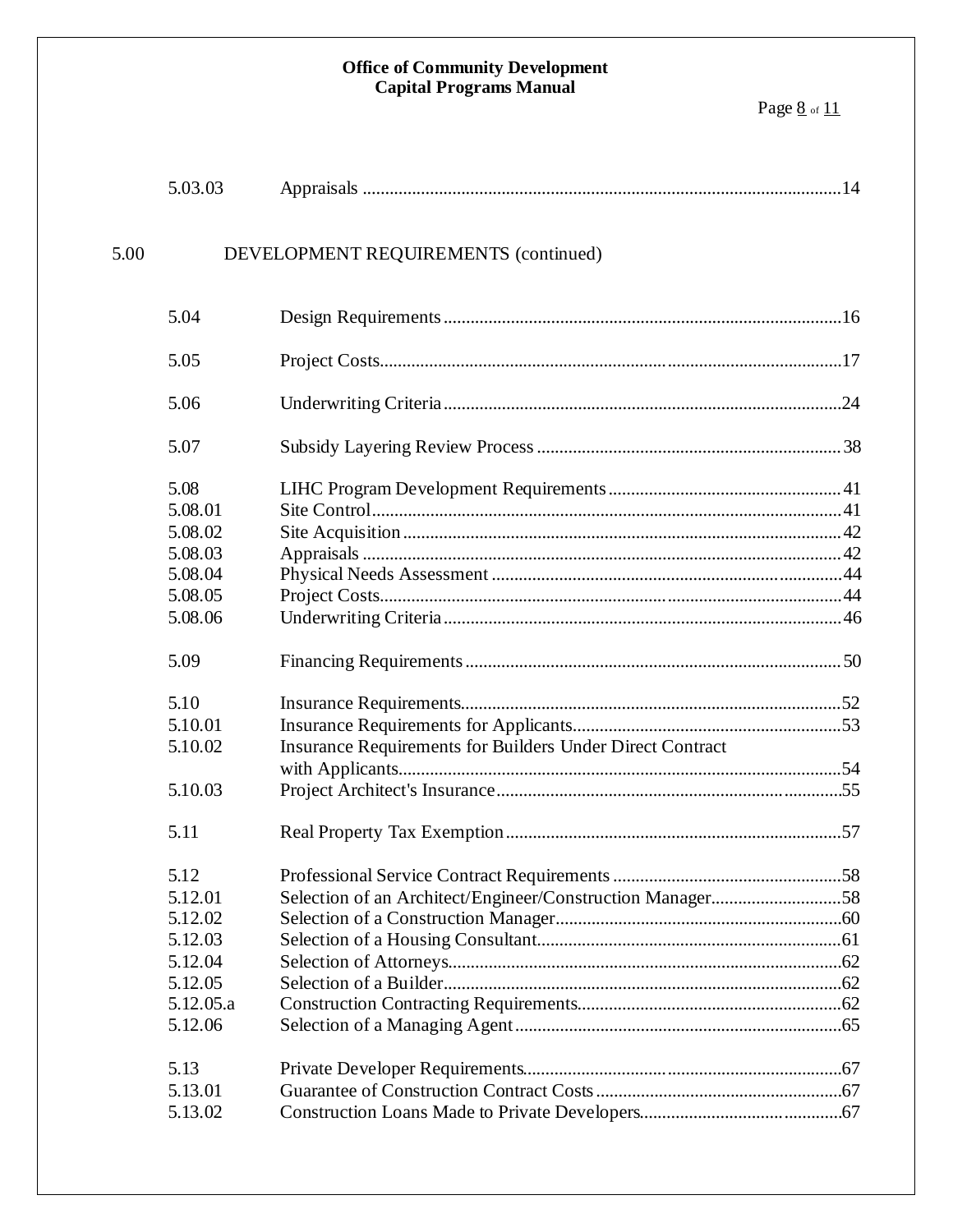### 5.00 DEVELOPMENT REQUIREMENTS (continued)

| 5.14    |  |
|---------|--|
| 5.14.01 |  |
| 5.14.02 |  |
| 5.15    |  |

### 6.00 CONSTRUCTION PROCESSING REQUIREMENTS

| 6.01      |                                                                      |  |
|-----------|----------------------------------------------------------------------|--|
|           |                                                                      |  |
| 6.02      |                                                                      |  |
| 6.02.01   |                                                                      |  |
| 6.02.02   |                                                                      |  |
| 6.02.03   |                                                                      |  |
| 6.02.04   |                                                                      |  |
| 6.02.05   |                                                                      |  |
| 6.02.06   |                                                                      |  |
| 6.02.07   |                                                                      |  |
| 6.02.08   |                                                                      |  |
| 6.02.08.A | Roles and Responsibilities of the DHCR Federal Labor Standards       |  |
|           |                                                                      |  |
| 6.02.09   | Roles/Responsibilities of the Local Program Administrator11          |  |
| 6.02.09.A | Roles/Responsibilities of the HOME Local Program Administrator (LPA) |  |
|           |                                                                      |  |
| 6.02.10   |                                                                      |  |
| 6.02.11   |                                                                      |  |
| 6.02.12   |                                                                      |  |
| 6.02.13   |                                                                      |  |
|           |                                                                      |  |
| 6.03      | Change Orders/Budget Modifications/Award Increases/                  |  |
|           |                                                                      |  |
| 6.03.01   |                                                                      |  |
| 6.03.02   |                                                                      |  |
| 6.03.03   |                                                                      |  |
| 6.03.04   |                                                                      |  |
|           |                                                                      |  |
| 6.04      |                                                                      |  |
|           |                                                                      |  |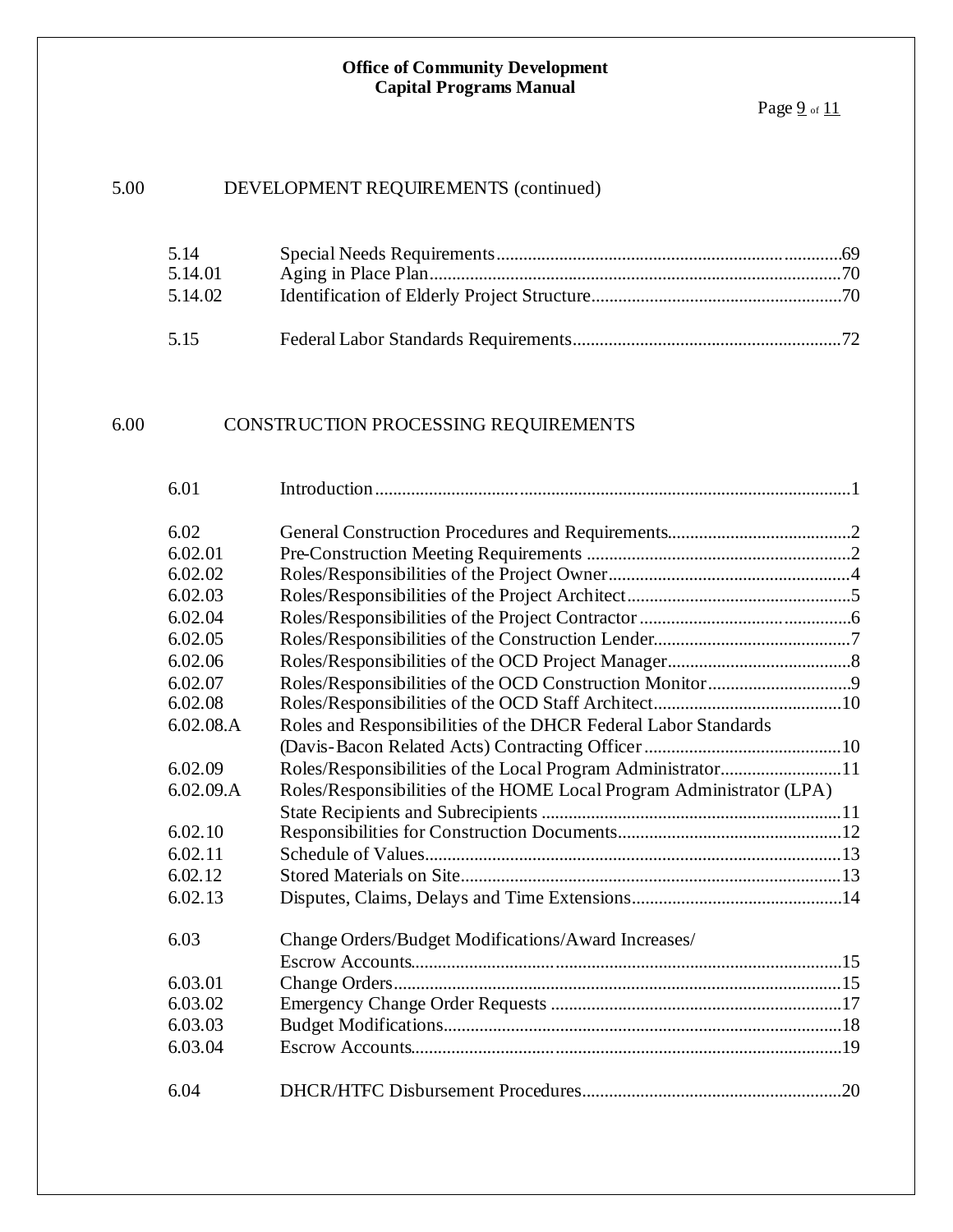### 6.00 CONSTRUCTION PROCESSING REQUIREMENTS (continued)

| Required Forms and Documentation for Progress Payment Requests | 21  |
|----------------------------------------------------------------|-----|
|                                                                |     |
|                                                                |     |
|                                                                |     |
|                                                                |     |
| Required Forms and Documentation for Final Payment Requests25  |     |
|                                                                |     |
|                                                                | .28 |
| Permanent HTFC Financing Only Close-out Procedures32           |     |
|                                                                | .32 |
|                                                                |     |
|                                                                |     |
|                                                                |     |

### 7.00 PROJECT OPERATING AND MANAGEMENT REQUIREMENTS

| 7.01    |  |
|---------|--|
| 7.02    |  |
| 7.02.01 |  |
| 7.02.02 |  |
| 7.03    |  |
| 7.03.01 |  |
| 7.03.02 |  |
| 7.03.03 |  |
| 7.03.04 |  |
| 7.03.05 |  |
| 7.03.06 |  |
| 7.03.07 |  |
| 7.03.08 |  |
| 7.04    |  |
| 7.04.01 |  |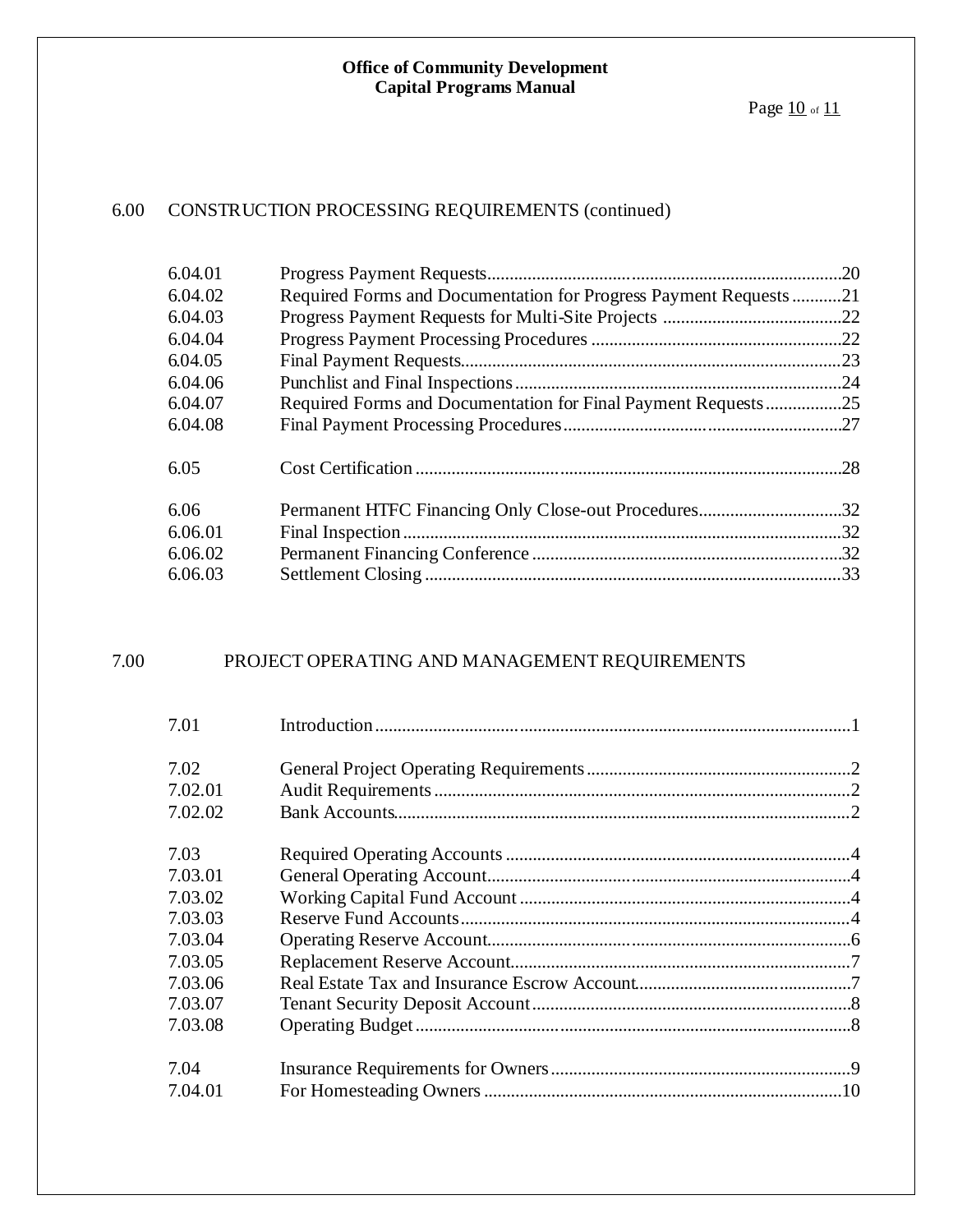### 7.00 PROJECT OPERATING AND MANAGEMENT REQUIREMENTS (continued)

| 7.05    |                                                                      |  |
|---------|----------------------------------------------------------------------|--|
| 7.05.01 |                                                                      |  |
| 7.05.02 |                                                                      |  |
| 7.06    |                                                                      |  |
| 7.06.01 |                                                                      |  |
| 7.06.02 |                                                                      |  |
| 7.06.03 | Initial Project Rents in Areas Subject to the Rent Stabilization Law |  |
|         |                                                                      |  |
| 7.06.04 |                                                                      |  |
| 7.06.05 |                                                                      |  |
| 7.06.06 |                                                                      |  |
| 7.06.07 |                                                                      |  |
| 7.07    |                                                                      |  |
| 7.08    |                                                                      |  |
| 7.09    |                                                                      |  |
| 7.10    |                                                                      |  |
| 7.10.01 |                                                                      |  |
| 7.10.02 |                                                                      |  |
| 7.10.03 |                                                                      |  |
| 7.10.04 |                                                                      |  |
| 7.10.05 |                                                                      |  |

GLOSSARY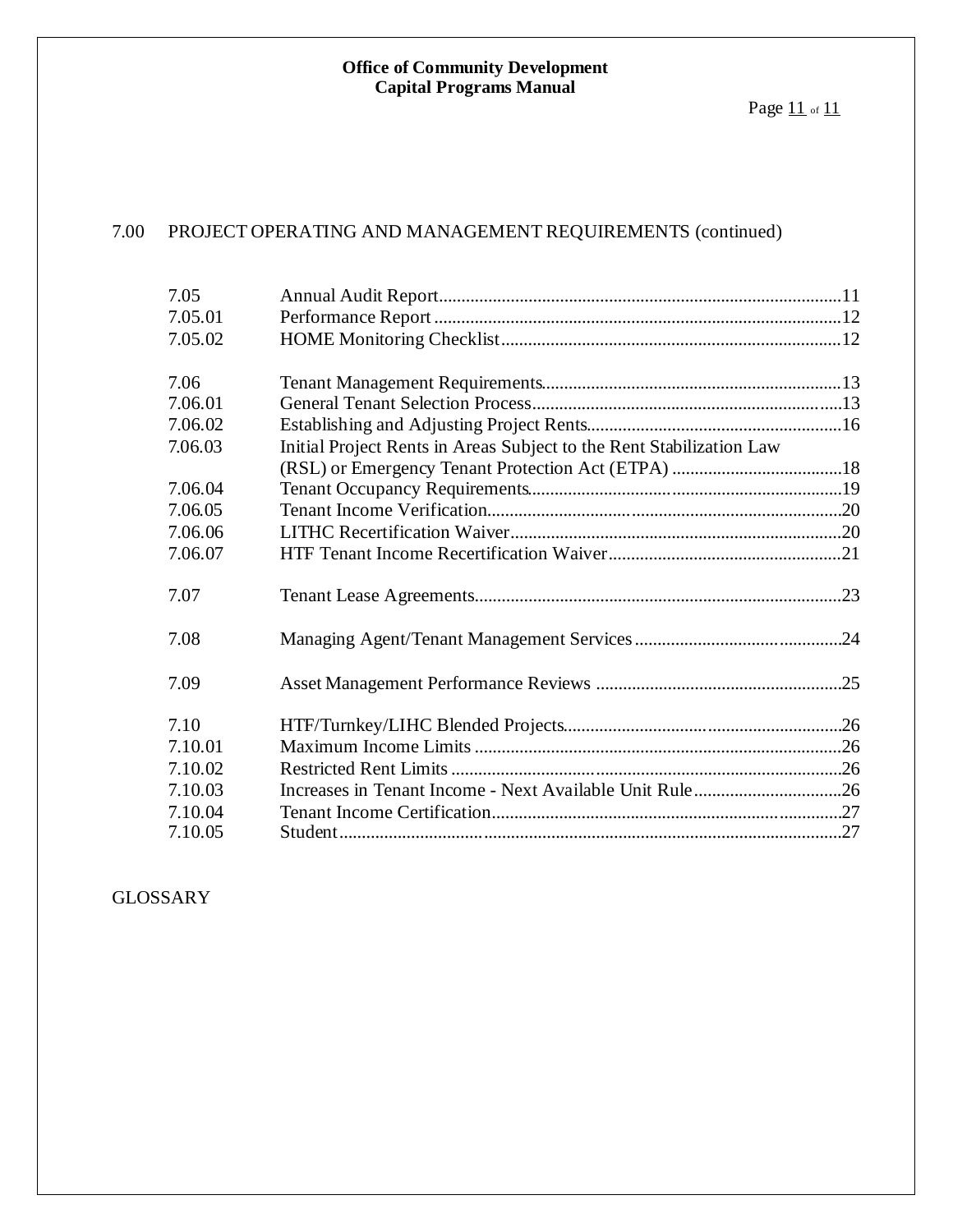#### Page 1 of 9

Section: 1.0 INTRODUCTION Sub Section: 1.01 About This Manual

This manual is designed to provide program participants and Office of Community Development (OCD) staff with a comprehensive handbook which explains the processes, procedures and requirements of OCD's capital programs. It supersedes the Low-Income Housing Trust Fund and Low-Income Turnkey/Enhanced Housing Trust Fund Program manuals issued previously by the Office of Community Development and the Capital Programs Manual issued November 2007. The provisions of this document take effect for all OCD capital programs as of December 17, 2009.

The manual is organized under the following headings:

Section 1.00: Introduction Section 2.00: Program Descriptions Section 3.00: Unified Funding Process Section 4.00: General Program Requirements and Policies Section 5.00: Development Requirements Section 6.00: Construction Processing Requirements Section 7.00: Project Operating and Management Requirements

A Glossary is included for the reader's convenience. Also, please note that OCD's Design Handbook is published separately. Design requirements must be addressed in the design of projects by most program participants. Copies of the OCD Design Handbook may be obtained from the DHCR website. Applicants who are new to development projects or who have never received OCD funds are strongly urged to consult the Design Handbook before completing an application.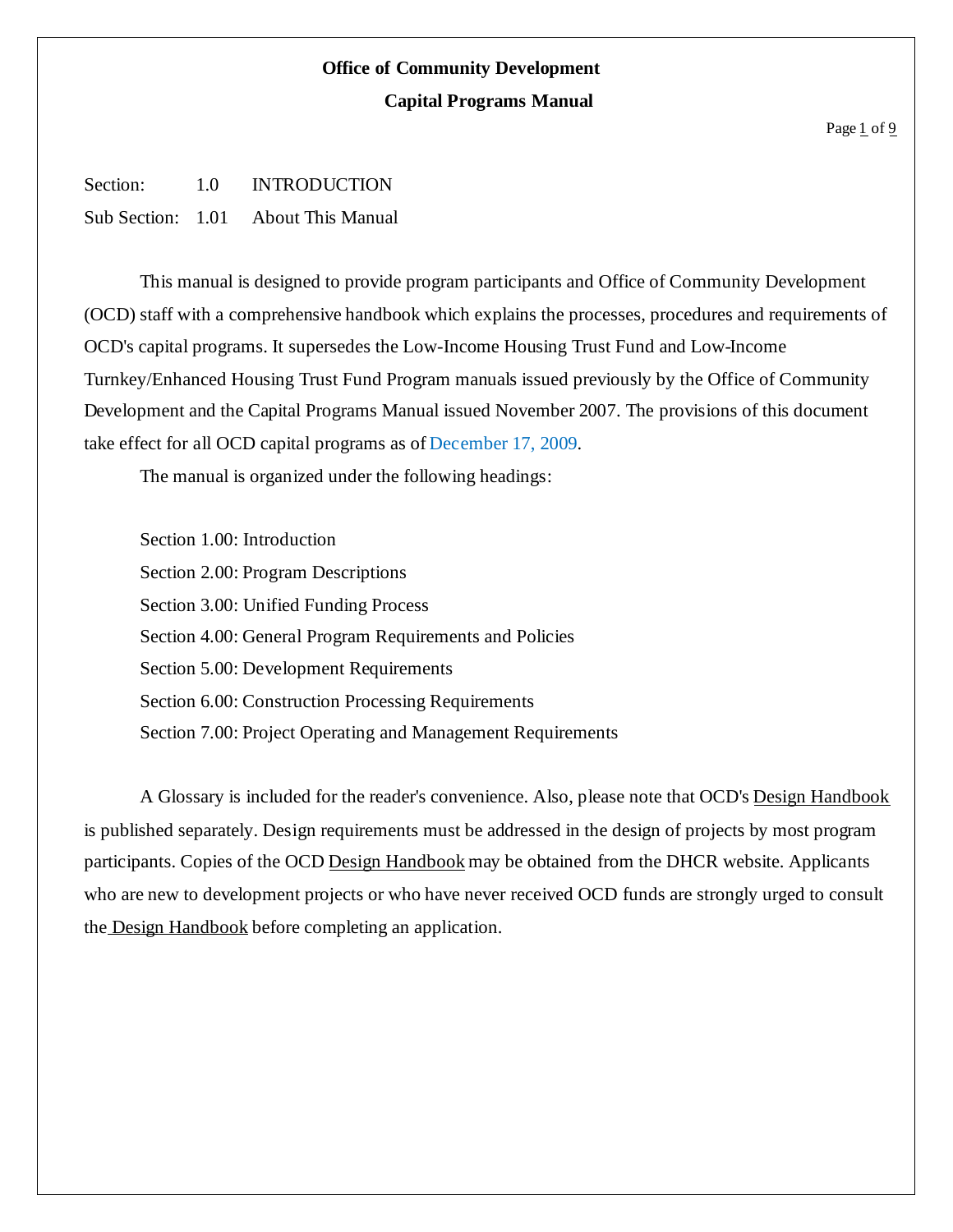## **Office of Community Development**

### **Capital Programs Manual**

This Manual describes the requirements and procedures for the following capital programs: Division of Housing and Community Renewal-Administered Programs

- Housing Development Fund (HDF)
- Rural Rental Assistance Program (RRAP)
- Low Income Housing Credit (LIHC)
- New York State Low Income Housing Tax Credit Program (SLIHC)

Housing Trust Fund Corporation-Administered Programs

- Low Income Housing Trust Fund (HTF)
- New York State HOME Program (HOME)
- Homes for Working Families (HWF)
- Residential Emergency Services to Offer (Home) Repairs to the Elderly (RESTORE)
- Urban Initiatives (UI)
- Rural Area Revitalization Projects Program (RARP)
- Small Projects Program (SPP)

Information on these programs is also available on the DHCR website:

www.nysdhcr.gov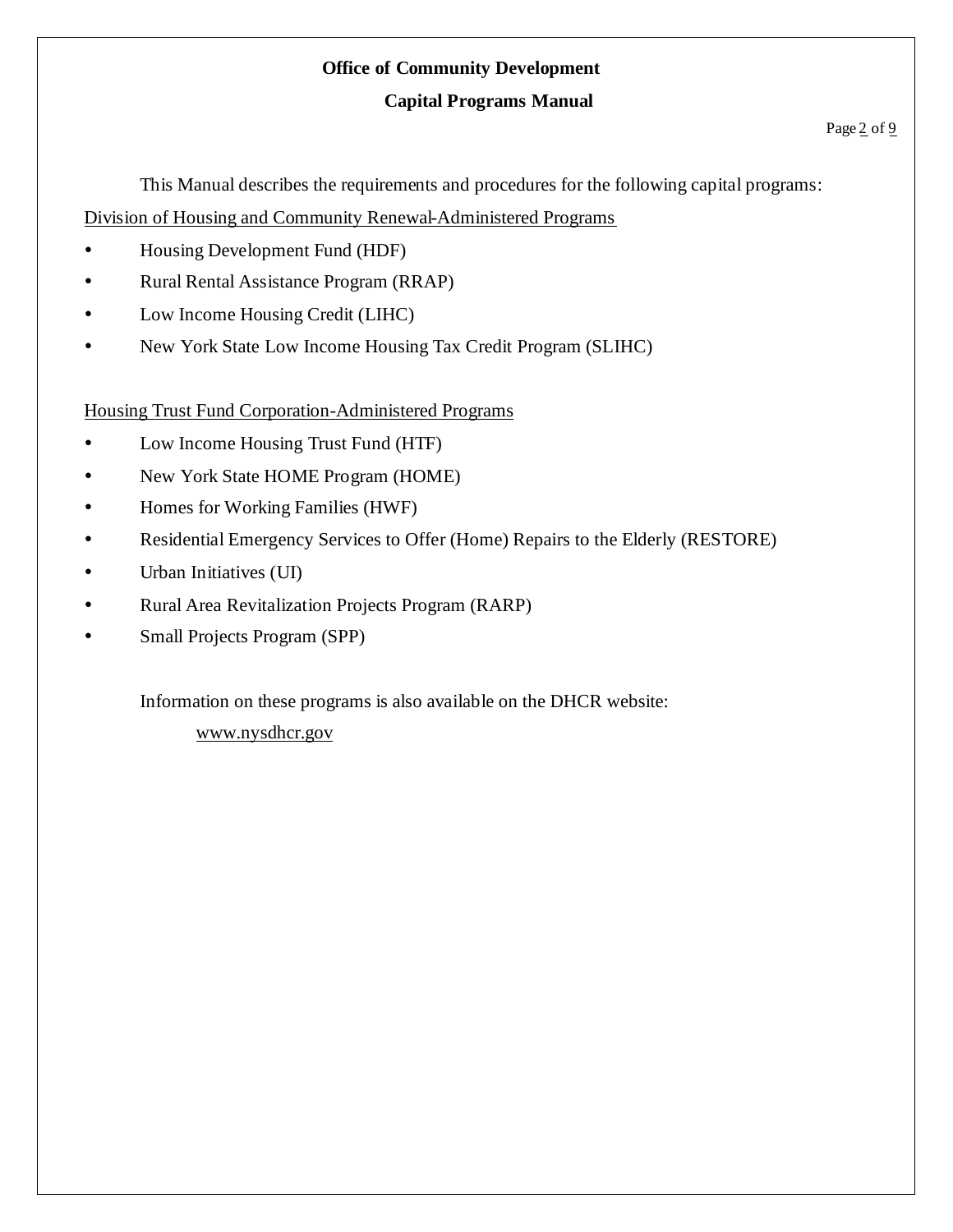#### Page 3 of 9

Section: 1.0 INTRODUCTION Sub Section: 1.02 The Office of Community Development

The Office of Community Development (OCD) is an administrative office located within the Division of Housing and Community Renewal (DHCR) and serves as staff for the Housing Trust Fund Corporation (HTFC), a public benefit corporation. OCD is responsible for both DHCR and HTFC administered programs.

References to OCD administrative policy shall refer to all programs covered in this manual while references to HTFC administrative policy pertains exclusively to programs funded through HTFC (see Sub-Section 1.01 for a list of all capital programs)

### 1.02.A. Division of Housing and Community Renewal (DHCR)

DHCR provides staff and administrative support for all of the capital programs described in this manual. Within the OCD, the following units are involved in the processes described herein:

Executive Staff is responsible for the formulation of administrative policies and procedures, working with DHCR executive staff and the Legislature to frame and modify program initiatives, and all other executive responsibilities for the programs included in this manual.

The Regional Offices (Capital District, Buffalo, New York City, Syracuse) are responsible for implementing the policies and programs of OCD. This includes application review and underwriting, project planning, project monitoring (from concept to completion of the construction/rehabilitation phase), working with community groups, outreach to needy communities, and all other aspects of the State's housing delivery system.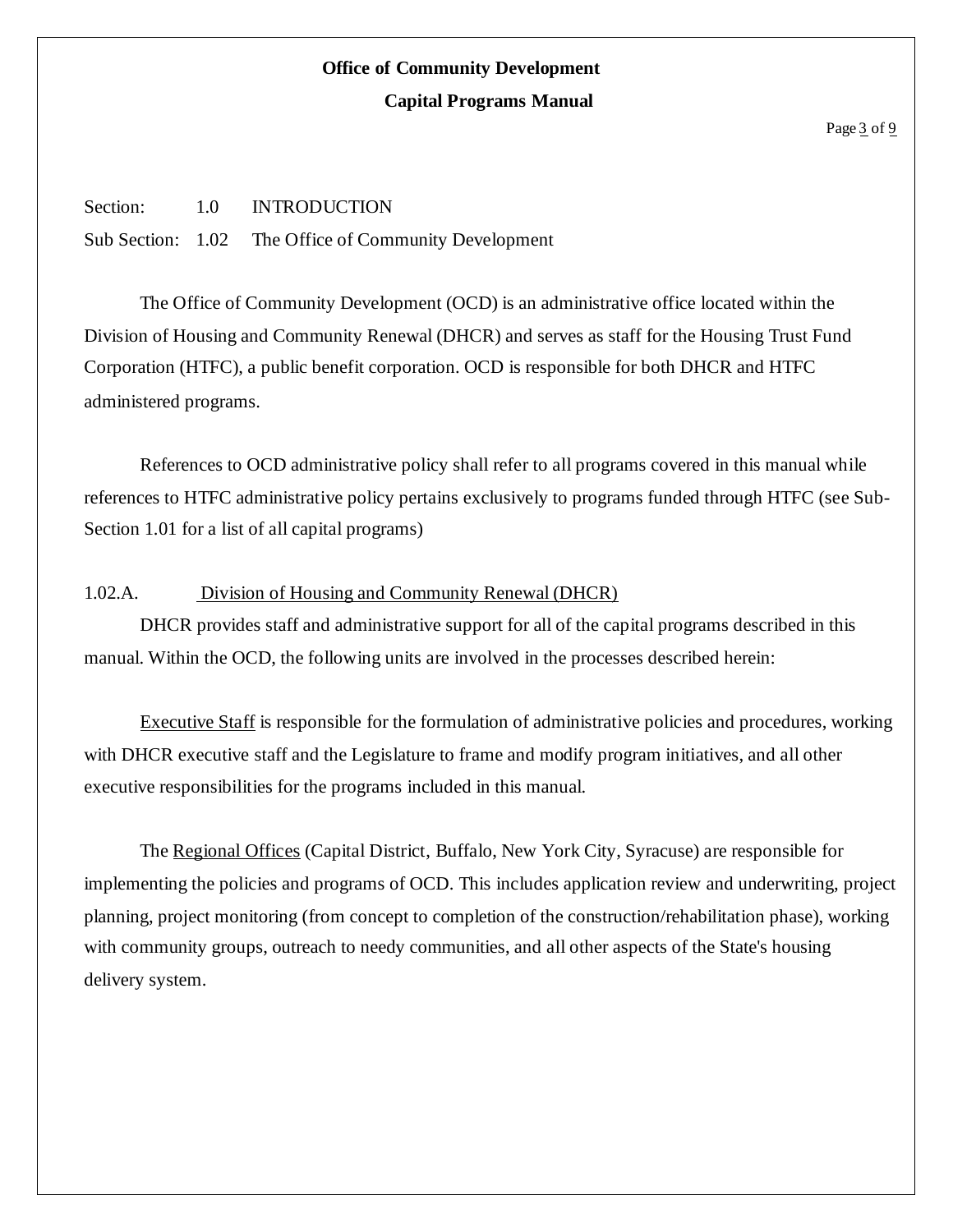The Program Management staff is responsible for oversight of the individual OCD programs. This includes ensuring that rules, regulations and program guidelines are consistent with the statutory intent of the Legislature as well as monitoring to ensure that all applicants and program participants are treated consistently according to standardized, clearly communicated program policies including policies on project underwriting. This Manual is one example of Program Management's mandate to provide consistent, easyto-understand program information to all interested parties. In addition, program management staff also organizes application workshops for potential program participants, in-house staff training and informational public seminars on new programs and policy using agency staff and consultants retained based on competitive requests for proposals. Individual managers are assigned to all OCD programs.

The Design Services Unit (DSU) reviews and approves all plans and specifications plus provides onsite construction monitoring during the building phase of projects. Since Design reviews are a critical component of the application review process, DSU staff participates in Project Development Meetings with the applicant's development team and provide technical assistance on design issues to both DHCR staff and program participants. The DSU has one additional component:

 The Environmental Analysis Unit (EAU) conducts environmental review for housing construction and rehabilitation projects funded by the Housing Trust Fund Corporation (HTFC). Environmental review is conducted according to regulations under the State Environmental Quality Review Act (SEQR) at 6 NYCRR Part 617. Additionally, for HOME projects, environmental review must be conducted according to the National Environmental Policy Act (NEPA), as interpreted by HUD regulations at 24 CFR Part 58.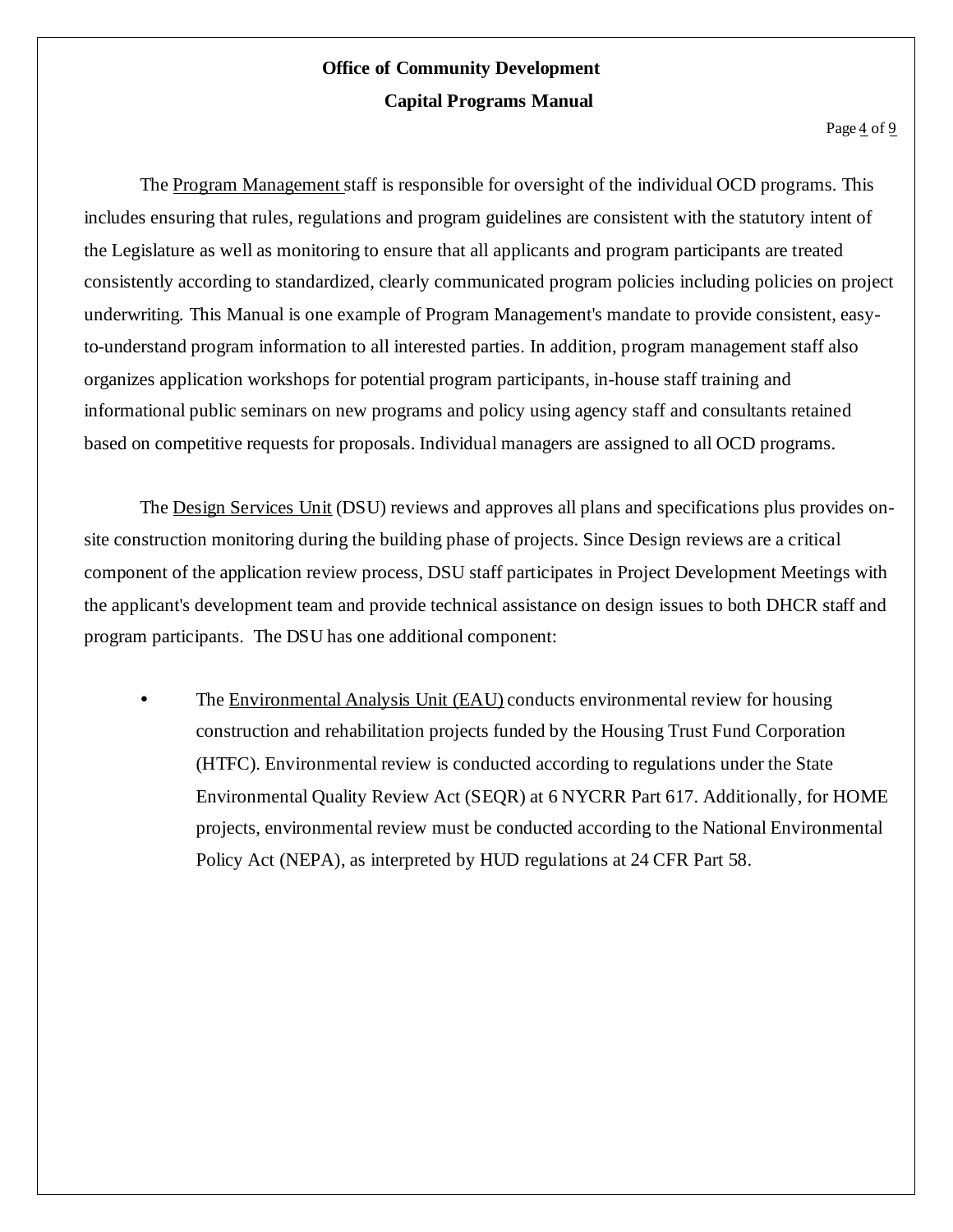The Management Systems and Research Unit provides research and analytical support to OCD's staff. The unit has responsibility for maintaining the OCD component of the Statewide Housing Activity Reporting System (SHARS) and other databases, preparing and updating all Legislative reports, and compiling program data into reports, manuals and other information pieces.

In addition to this support from the Office of Community Development, other units in the Division of Housing and Community Renewal are involved in the processes described in this Manual. These include:

The Office of Fair Housing and Equal Opportunity (FHEO) oversees compliance with all affirmative action, equal employment opportunity and fair housing guidelines. FHEO works hand-in-hand with OCD to ensure that the issues spelled out in Section 4 ("General Program Requirements and Policies") of this Manual are addressed by every participant in the capital programs.

The Office of Legal Affairs (OLA) provides comprehensive legal oversight for all of OCD's programs. OLA staff review all legal documentation submitted by applicants and project sponsors, supervises all closings and prepares all contracts and formal documents utilized by OCD in its administration of these programs.

The Asset Management Unit (AMU) reviews and supervises projects when the project is complete and the property is occupied. AMU also reviews and approves the Project Management Plans and management agent contracts prior to the closing on DHCR/HTFC financing. In addition, compliance with the requirements described in Section 7 ("Project Operating and Management Requirements") is overseen by the AMU.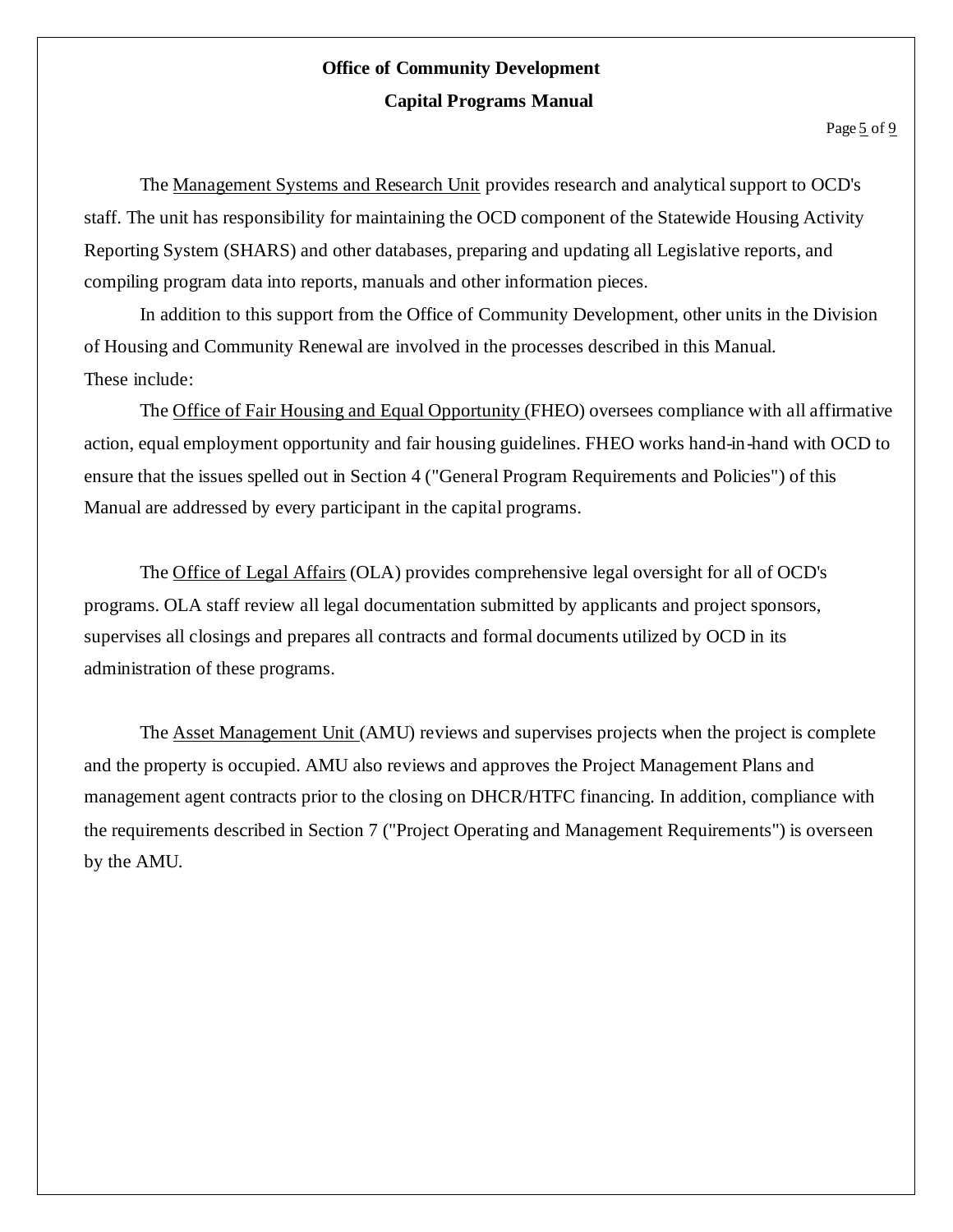Page 6 of 9

#### 1.02.B Housing Trust Fund Corporation

The Housing Trust Fund Corporation (HTFC), a public benefit corporation established by Article 18 of the Private Housing Finance Law, was created to facilitate the development of low-income housing by providing funding and technical assistance to eligible projects. Although technically a subsidiary of the New York State Housing Finance Agency, the staff who administer the programs discussed in this manual are employed by the Division of Housing and Community Renewal. As a public benefit corporation, HTFC is governed by a Board of Directors, chaired by the Commissioner of DHCR.

All programs administered by HTFC are implemented by OCD staff in accordance with the directives of the HTFC Board. This includes project selection (subject to Board approval), construction/rehabilitation monitoring, technical assistance and daily administration. The fiscal aspects of the HTFC programs are managed by DHCR's Office of Administration in accordance with the directives of the HTFC Board. This includes disbursement of funds and tracking statutory provisions on allocation of funds by region and type of applicant. The legal aspects of the programs are addressed by DHCR's Office of Legal Affairs including a document review and project closings. DHCR's Asset Management Unit oversees post-construction project management.

### 1.02.C Administration of Federal Programs by OCD

OCD administers several housing programs funded by the federal government. Currently, the Low-Income Housing Credit (LIHC) is part of OCD's Unified Funding Process (described in Section 3 of this Manual), although a separate Notice of Credit Availability and application review are conducted for this program.

The precise nature of OCD's involvement with these programs is defined by federal regulations but to the extent there is discretion, these programs are administered in a manner similar to DHCR processes described above (Sub-Section 1.02.A.).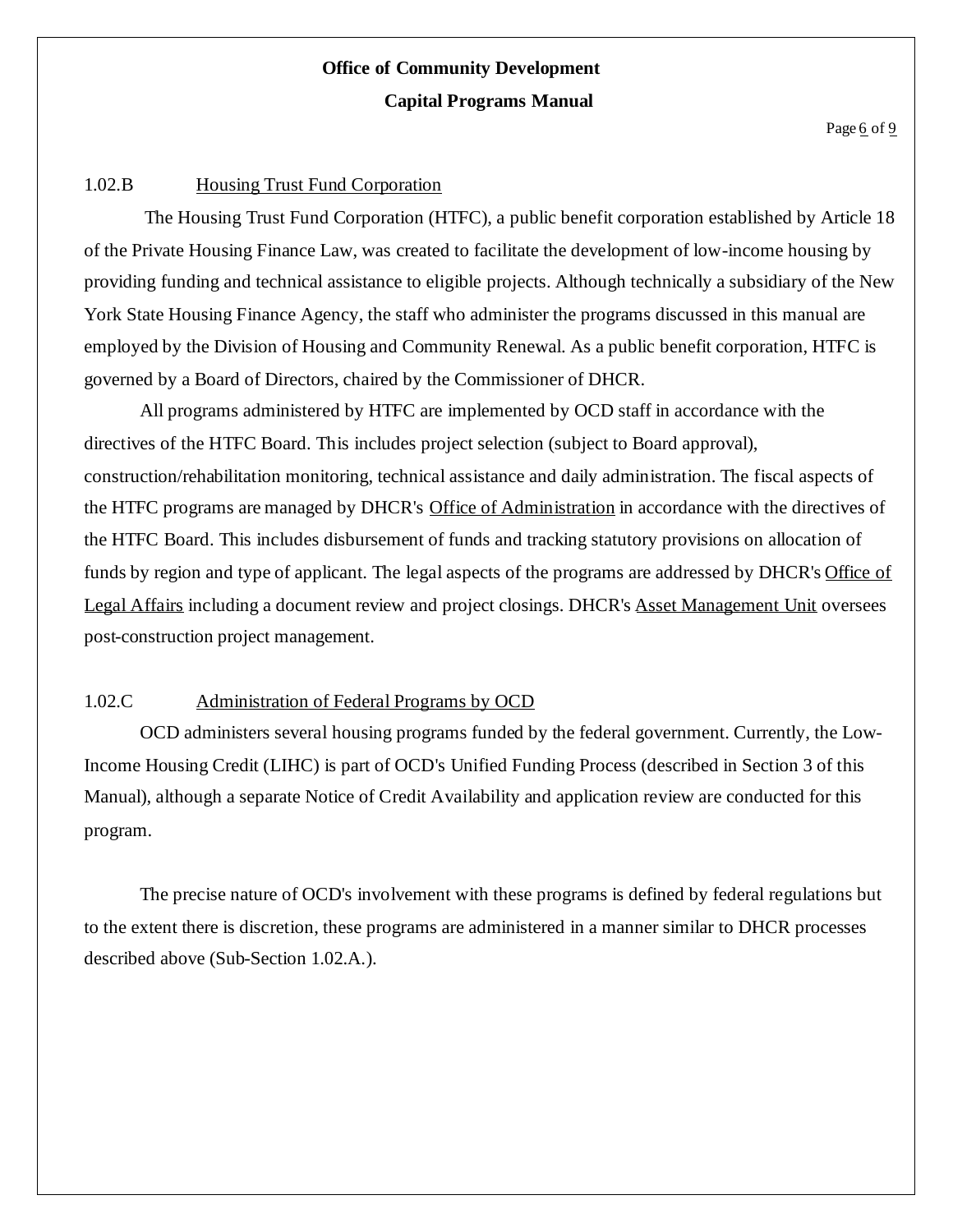The regional offices are responsible for implementing the policies and programs of OCD. This includes marketing and outreach to communities, providing technical assistance to project sponsors, conducting application clinics, application review, and other aspects of the State's housing delivery system. The appropriate regional office is the first point of contact for anyone interested in the capital programs of OCD and should be contacted for information on:

- application packages; (including OCD Design Handbook)
- submission deadlines;
- program eligibility; or,
- availability of funds.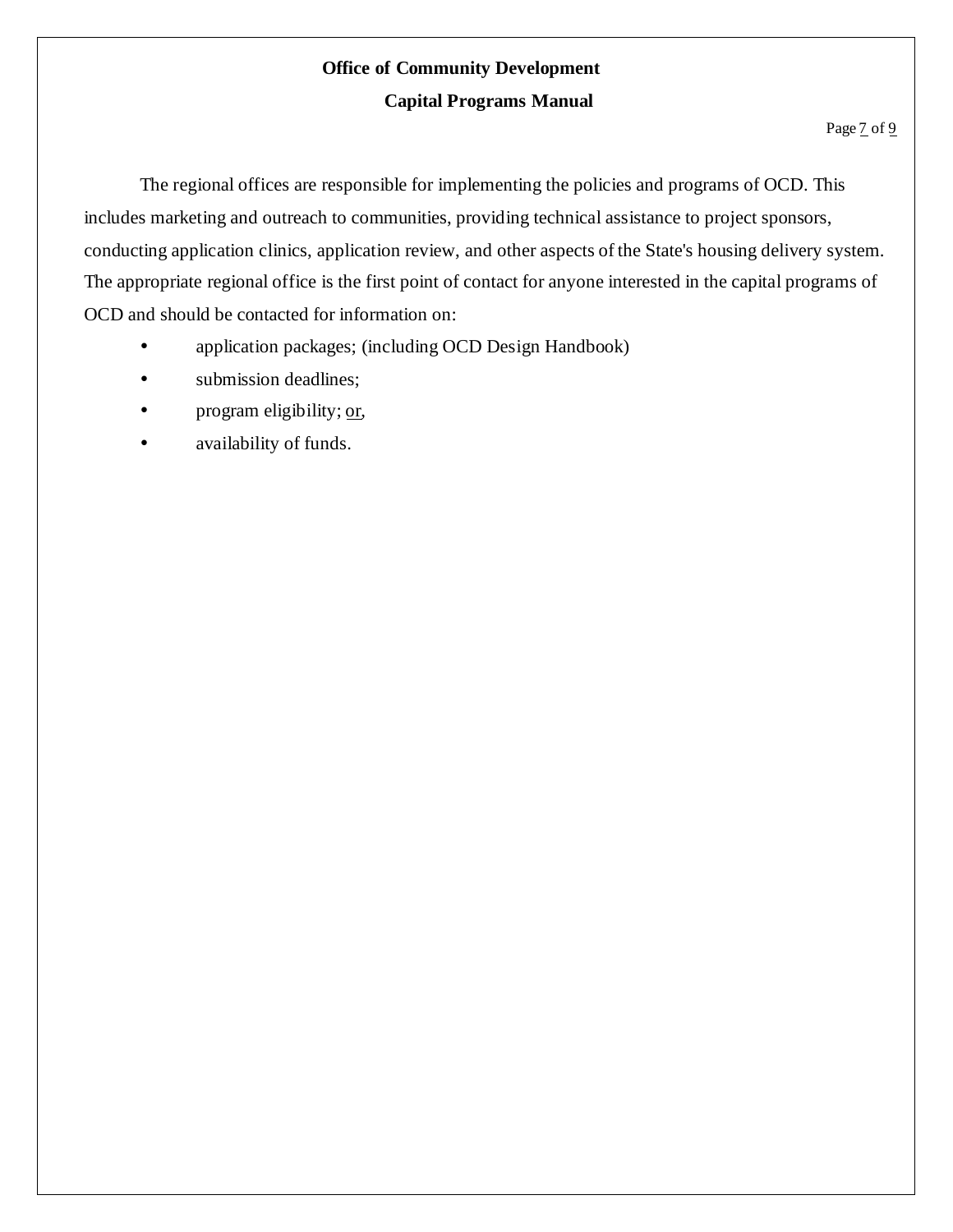#### Page 8 of 9

| Section: | 1.0 | <b>INTRODUCTION</b>                |
|----------|-----|------------------------------------|
|          |     | Sub Section: 1.03 Regional Offices |

Following are the Regional Offices and the counties they serve:

#### Capital District

Regional Office - Hampton Plaza, 38-40 State Street, Albany, New York 12207 (518) 486-5012

Counties Served: Albany, Clinton, Columbia, Delaware, Dutchess, Essex, Fulton, Greene, Hamilton, Montgomery, Orange, Otsego, Putnam, Rensselaer, Saratoga, Schenectady, Schoharie, Sullivan, Ulster, Warren, Washington

### Buffalo

Regional Office – Electric Building, Suite 105, 535 Washington Avenue, Buffalo, New York 14203 (716) 847-7955

Counties Served: Allegany, Cattaraugus, Chautauqua, Chemung, Erie, Genesee, Livingston, Monroe, Niagara, Ontario, Orleans, Schuyler, Seneca, Steuben, Wayne, Wyoming, and Yates

### New York City

Regional Office - 25 Beaver St., 7th Flr, New York, NY 10004, (212) 480-7644

Counties Served: Bronx, Kings, New York, Queens, Richmond, Nassau, Suffolk, Rockland and Westchester

### Syracuse

Regional Office - 620 Erie Blvd. West, Suite 312, Syracuse, NY 13204, (315) 478-7179

Counties Served: Broome, Cayuga, Chenango, Cortland, Franklin, Herkimer, Jefferson, Lewis, Madison, Oneida, Onondaga, Oswego, St. Lawrence, Tioga, Tompkins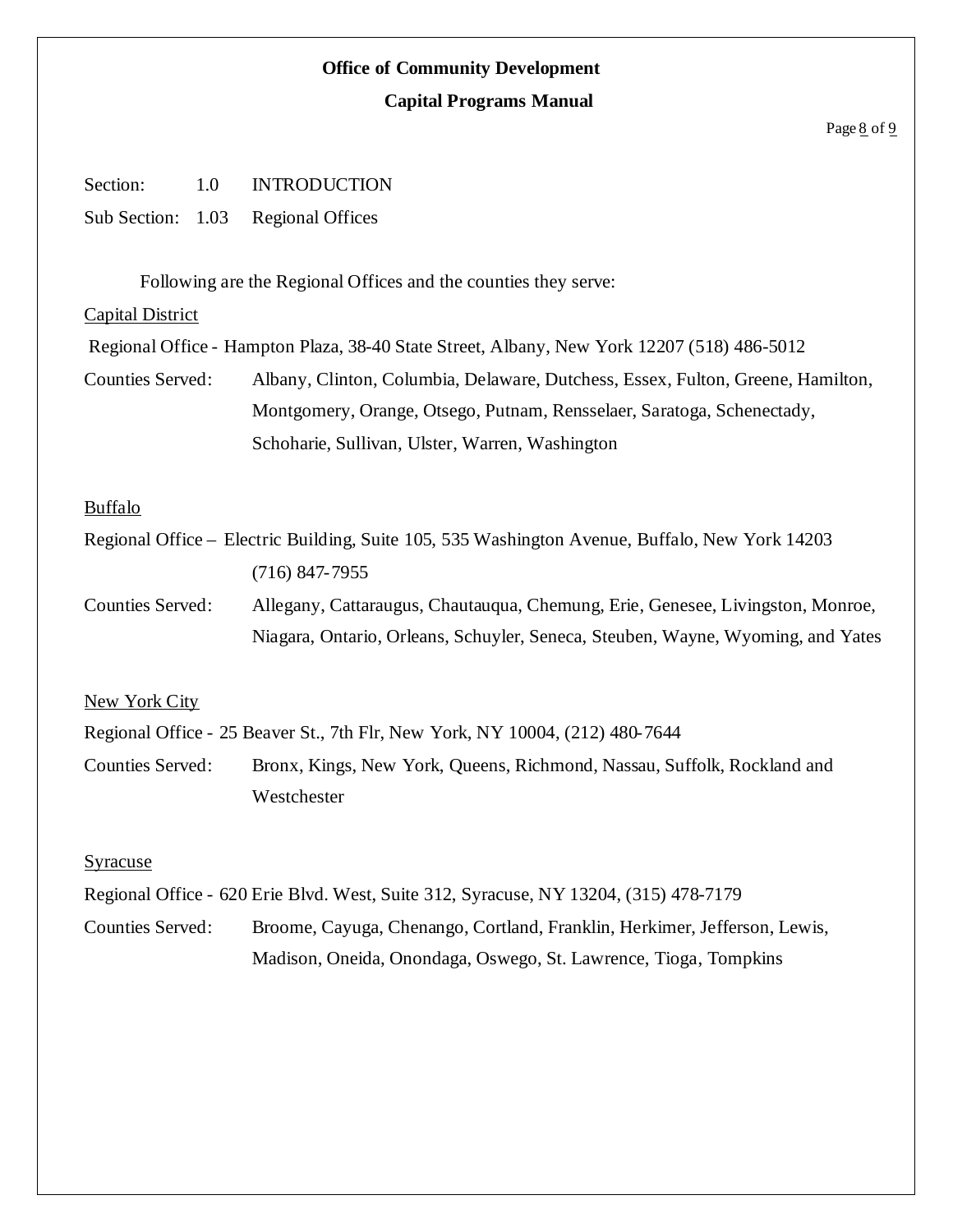#### Page 9 of 9

Section: 1.0 INTRODUCTION

Sub Section: 1.04 Waivers

In certain circumstances, applicants may wish to request a waiver of one or more of the requirements described in Section 3 ("Unified Funding Process"), Section 5 ("Development Requirements") or Section 6 ("Construction Processing Requirements") of this Manual. This can be done by placing a request in writing to the Deputy Commissioner for Community Development prior to submitting an application. Waiver requests will be considered on an individual basis, based on the rationale provided in the request. Applicants must receive written approval of a requested waiver prior to incorporating the terms of the waiver into an application. Documentation of any approved waiver(s) must be included in the application to which the waiver applies.

Please note: No requirement mandated by statute may be waived under any circumstance.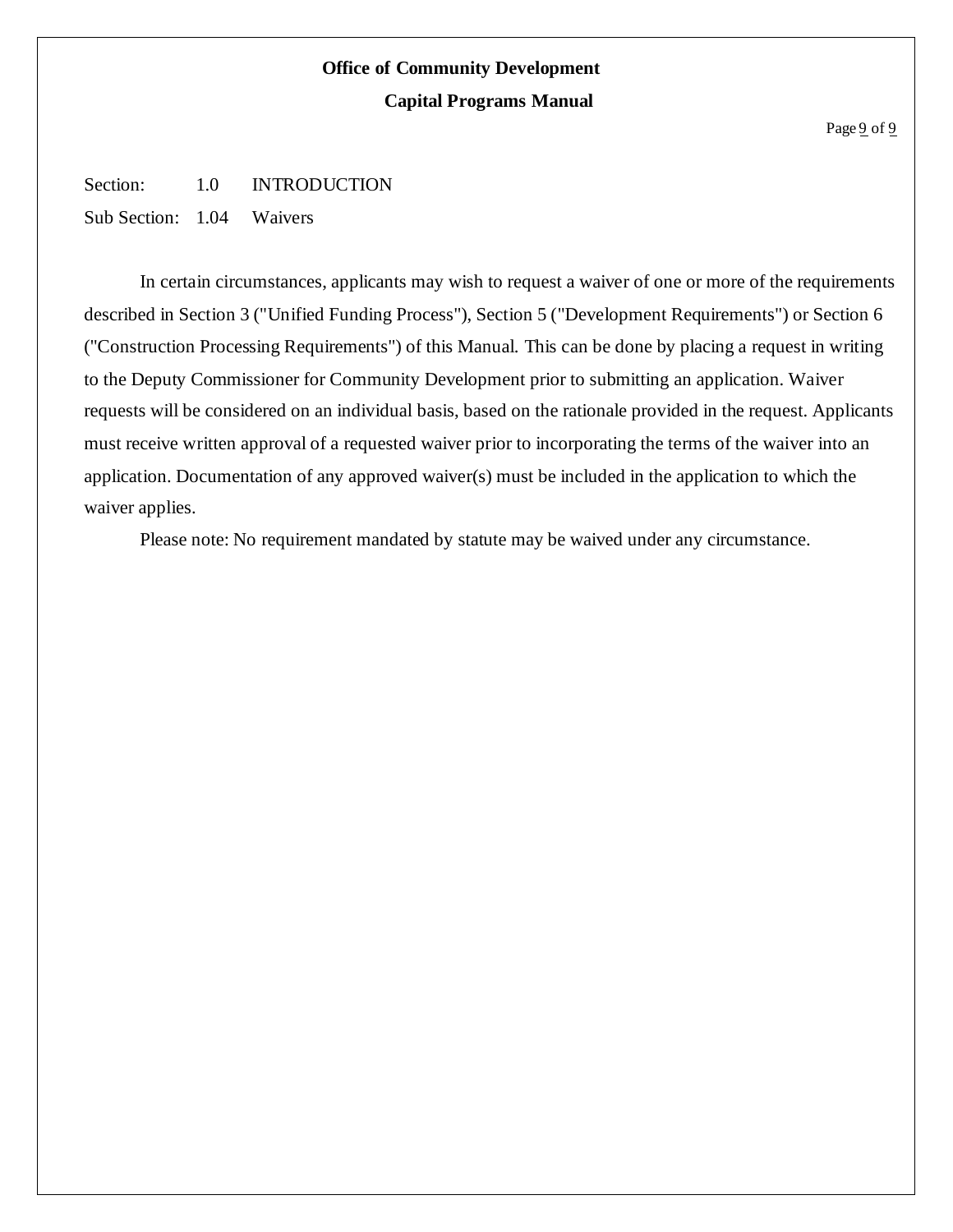Page 1 of 113

#### Section: 2.0 PROGRAM DESCRIPTIONS

Sub Section 2.01 Low-Income Housing Trust Fund Program

### 2.01.01 Summary

The Low-Income Housing Trust Fund Program ("HTF Program") provides payments, grants and loans to eligible applicants to develop and complete housing projects for occupancy by persons of low income in eligible areas. Eligible applicants may receive up to \$125,000 per unit to pay for eligible costs that include: site acquisition; constructing, rehabilitating or converting an eligible project; and soft costs. HTF Program funds may be used as bridge or permanent financing for predevelopment costs, construction costs, working capital, and replacement reserves. Not-for-profit HTF applicants may also apply to receive Seed Money Awards which are described in Section 3.10. HTF construction loans to not-for-profit owners are not subject to an interest charge.

An eligible applicant may participate in the HTF Program as a direct project recipient, in which capacity it develops projects on its own, and/or as a local program administrator (LPA), whereby it assumes the role of HTFC and administers a program where projects are undertaken by other eligible applicants called subrecipients.

Applicants who participate in the HTF Program as private developers are required to make an equity contribution equal to two and one-half percent of the total project cost or 5 percent of the total project cost less all grants, whichever is greater. A portion of the equity contribution, equal to the lesser of 1 percent (1%) of the total development cost or 50% of project gross rent, must be made as a cash deposit to the project's Operating Reserve Account.

No more than half of the annual HTF Program appropriation may be spent in a single municipality, and no more than one-third of the annual appropriation may be used by private developers.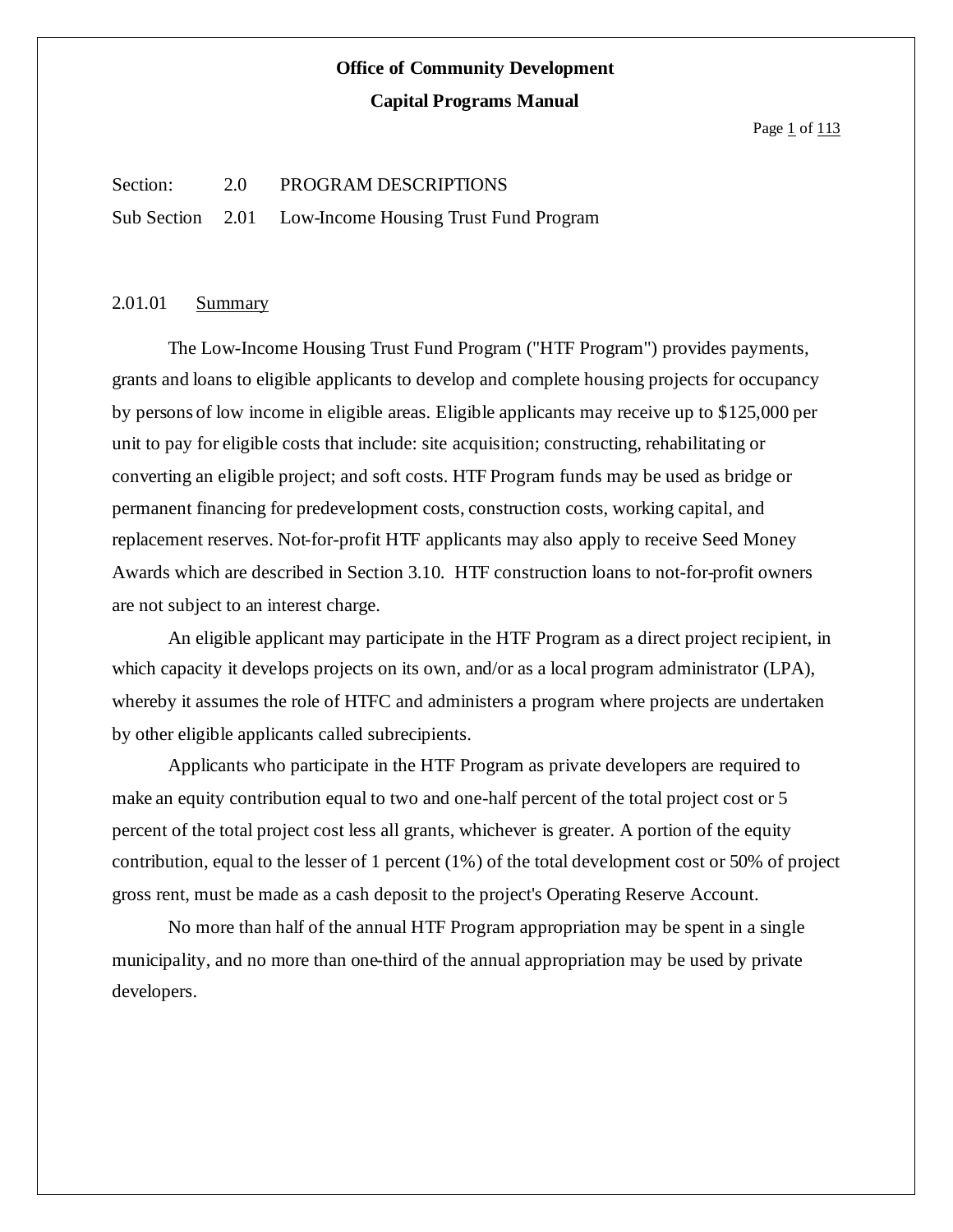Page 2 of 113

To be considered a non-for-profit project under the HTF Program requirements, a not-for profit corporation or its wholly owned subsidiary must have an ownership interest in the project ownership entity equal to at least 50% of the controlling interest in the project and have a defined role in project management, evidenced by an equal say in the selection, hiring and firing of the management agent for the project, and in other decisions regarding the management of the project. The non-profit must also have an equal say in the management of the partnership as demonstrated by the partnership agreement.

Applicants who plan to use HTF Program funds in conjunction with the Low Income Housing Credit (LIHC) Program (Section 2.04), should be familiar with the eligibility requirements of both programs. Applicants and owners of projects involving the construction or rehabilitation of four or more DHCR/HTFC assisted housing units including Low Income Housing Credit Program Projects are required to submit affirmative marketing plans before rentup, detailing specific actions to be taken to provide information and outreach to eligible persons of all racial, ethnic, gender and disabled groups from the housing market area.

HTFC has decided that all local program applications should be submitted under the HOME program since more funding is available for HOME local programs and the HOME program permits more varied activities to be undertaken with fewer restrictions. See Section 2.05 for information on the HOME program.

#### 2.01.02 Statutory Provisions

#### 2.01.02.A Purpose

The HTF Program was created by Article 18 of the Private Housing Finance Law (PHFL) for the purpose of making payments, grants or loans available to subsidize the cost of rehabilitating and constructing housing for persons of low income. The Legislature's intent in creating the HTF Program was to increase the housing opportunities of persons of low income by expanding the supply of affordable housing. The HTF Program is administered by the Housing Trust Fund Corporation (HTFC), a public benefit corporation established under Section 45-a of the PHFL.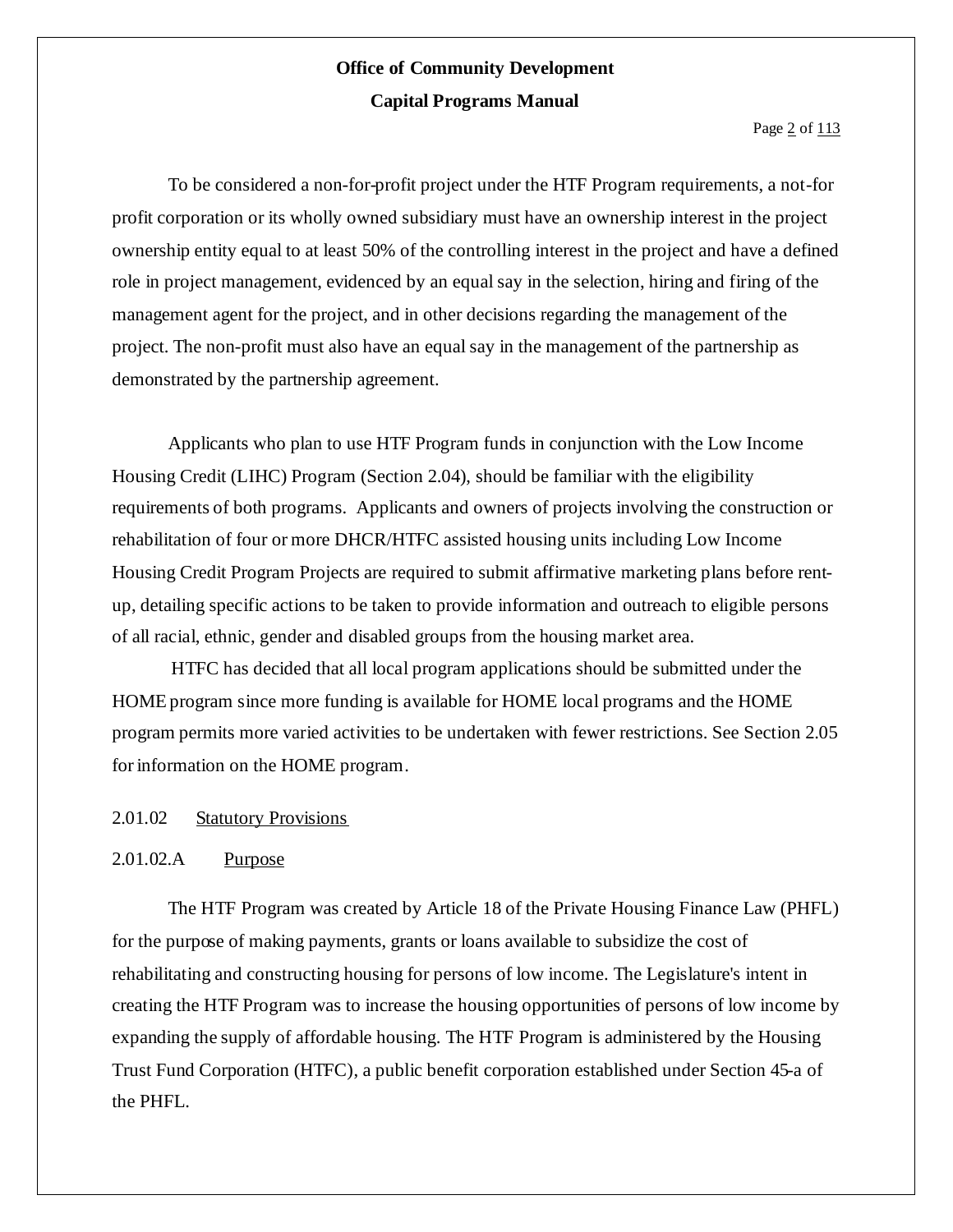The following are the specific legislative findings on which the HTF Program is based:

- (i) there is a serious shortage of decent affordable housing in the State for persons of low income;
- (ii) the cost of providing such housing without public participation and assistance is prohibitively high;
- (iii) there exists throughout the State a significant number of dwellings which are deteriorating and are vacant or underutilized;
- (iv) the existence of such properties creates a serious threat to the health and safety of persons who live in or near them, limits the availability of decent affordable housing to others, contributes to the blight and deterioration of neighborhoods, and drains municipal resources and expenditures;
- (v) the rehabilitation of these properties would stem the deterioration of neighborhoods and promote the preservation and creation of safe and sanitary low-income housing;
- (vi) the potential exists to make such housing available to persons of low income through projects carried out by eligible applicants to rehabilitate these dwelling accommodations, bring them into compliance with all applicable laws and regulations, and remove all hazardous code conditions;
- (vii) the new construction of housing for persons of low income in areas in which rehabilitation opportunities are limited or where new construction would prove to be more effective would also help serve the purposes of Article 18;
- (viii) the implementation of such projects serves a significant public purpose and may appropriately be performed by eligible applicants;
- (ix) payment for such services, tax exemptions and other public participation in such projects would bring down the cost of such housing and make it affordable to persons of low income; and
- (x) it is the policy of the State to preserve and create such housing and to provide for the aid, care and support of the needy.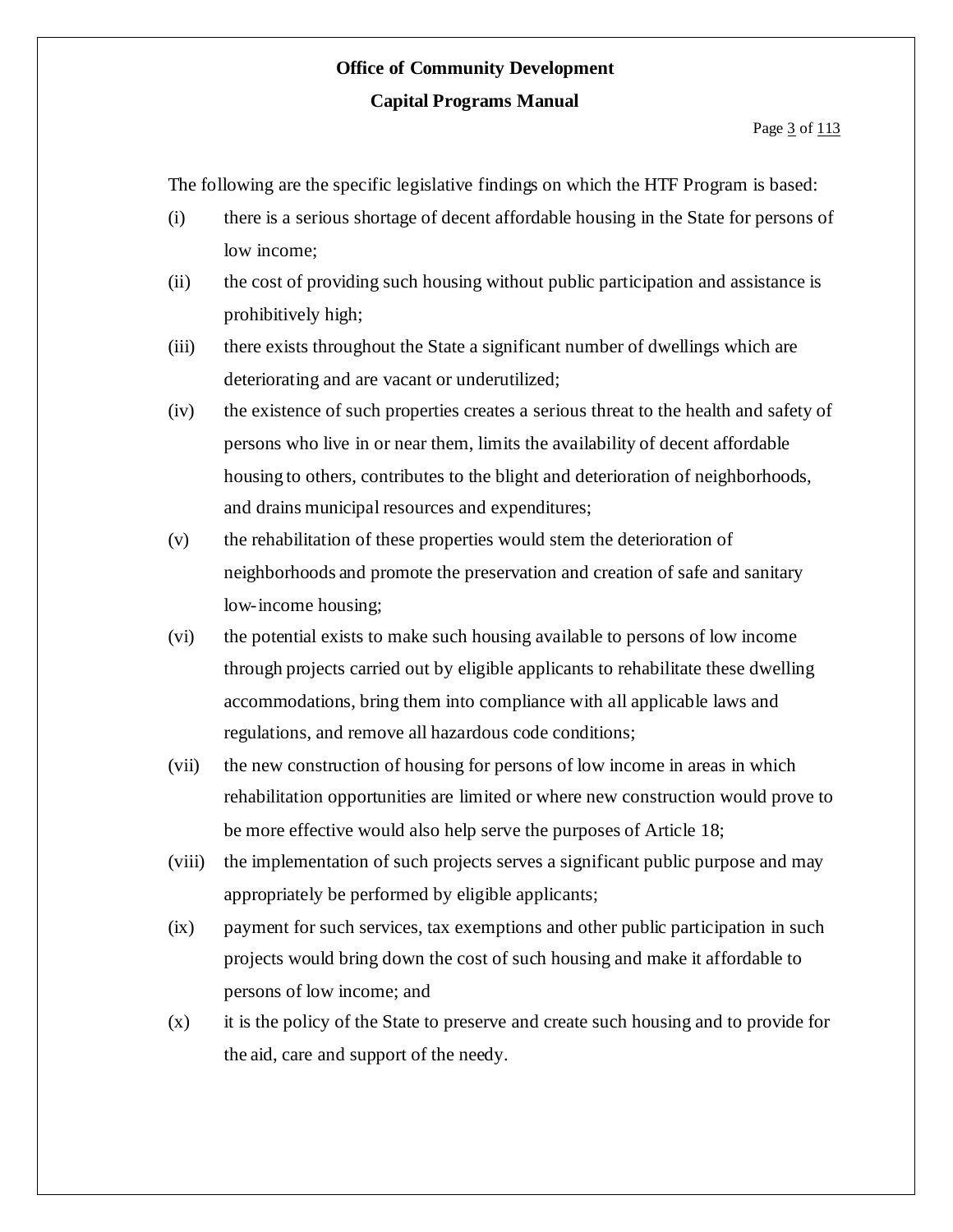### 2.01.02.B Definitions

The following program-specific terms are defined by Article 18 of the PHFL and the HTF Program's Rules and Regulations:

- 1. Conversion: All work necessary to convert nonresidential property into residential property.
- 2. Cooperative Project or Condominium Project: An eligible property, which subsequent to construction, conversion or rehabilitation under Article 18 of the PHFL will be owned as an approved residential cooperative or condominium. All cooperative or condominium units assisted through the (HTF or HOME) Program must be occupied by eligible owners as their primary residence; Units may not be sold or sub-leased to staff or board members of the applicant, developer or sponsor organization.
- 3. Distressed Residential Property: (a) a residential property, the rehabilitation of which would preserve affordable housing currently serving a population whose housing need would justify its replacement if it ceased to be available, (b) a residential property which has an occupancy rate by lawful occupants of less than 60%, (c) a portion of a residential property described in paragraph (b) of this definition provided that such portion also has an occupancy rate by lawful occupants of less than 60%, (d) a residential property which consists of one or two residential units prior to rehabilitation and which, subsequent to rehabilitation, will contain at least one additional residential unit.
- 4. Eligible Applicant:
	- (a) person of low income, provided, however, such people cannot be a direct recipient of any payment, grant or loan from the Corporation, but may receive such funds from another eligible applicant;
	- (b) a Housing Development Fund Company (HDFC) incorporated pursuant to Article 11 of the PHFL;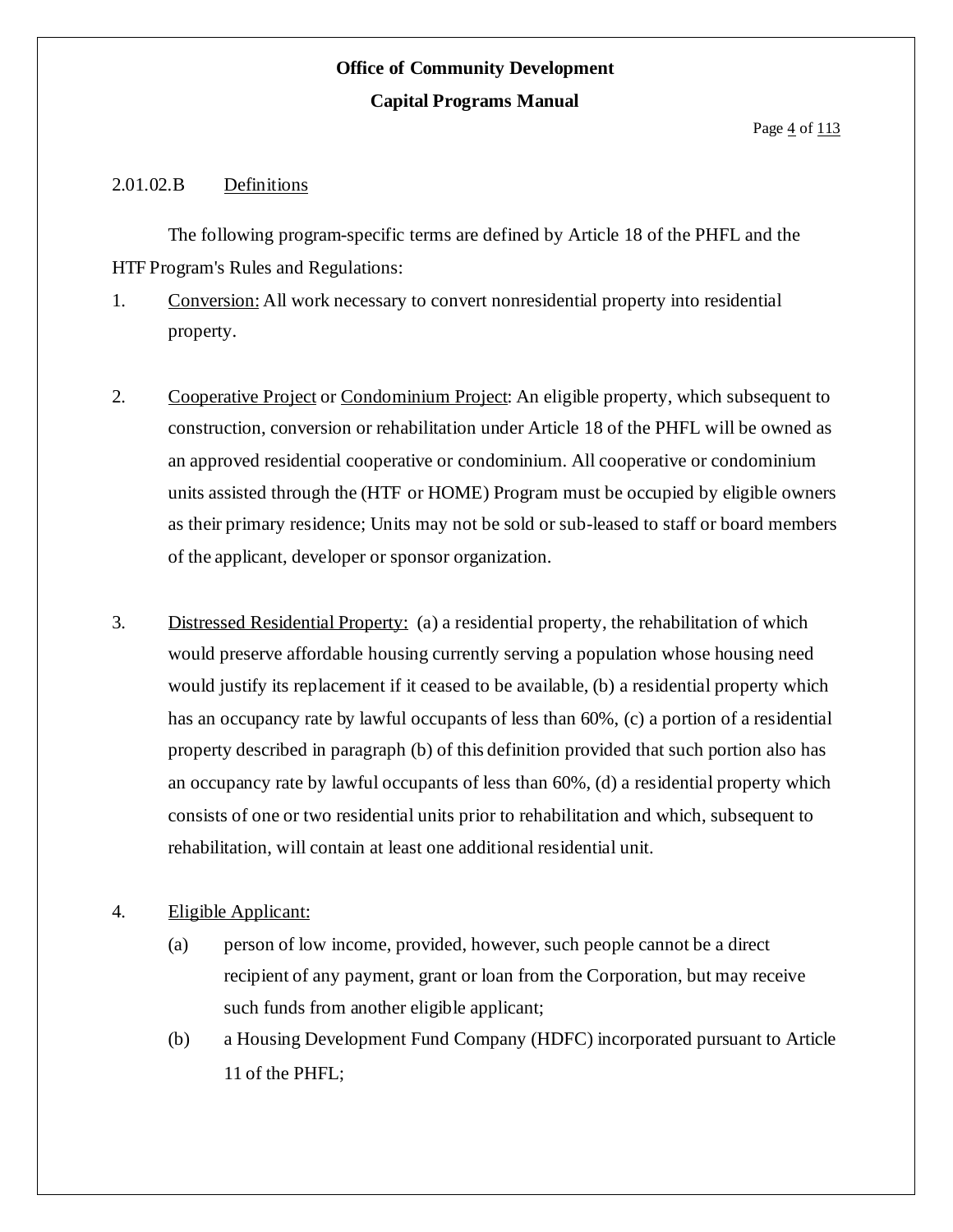- (c) a not-for-profit corporation which has the improvement of housing for persons of low income as a primary purpose, and which has been in existence for at least one year prior to application;
- (d) a charitable organization which has the improvement of housing for low-income persons as a primary purpose;
- (e) a wholly-owned subsidiary of a not-for-profit corporation or a charitable organization which has the improvement of housing for low-income persons as a primary purpose;
- (f) a partnership of which at least 50 percent of the controlling interest is held by an eligible not-for-profit corporation or charitable organization or wholly-owned subsidiary thereof, and which has agreed to limit its profits or rate of return of investors in accordance with a formula approved or established by the Corporation;
- (g) a private developer which has agreed to limit its profits or rate of return of investors in accordance with a formula approved or established by the Corporation;
- (h) a municipality or county;
- (i) a municipal housing authority, provided that: the purchase of the eligible property shall not have been financed pursuant to provisions of the Public Housing Law; and the eligible property was not owned by such authority prior to July 1, 1986.
- 5. Eligible Property: Any vacant residential or vacant or underutilized non-residential property or any distressed residential property, or any portion of any of the above, or any site suitable for construction, which is located in an eligible area.
- 6. Homesteading Project: An eligible property which, subsequent to construction, conversion or rehabilitation under Article 18, will contain no more than four residential units, have at least one owner occupant and will not be owned as a cooperative or condominium.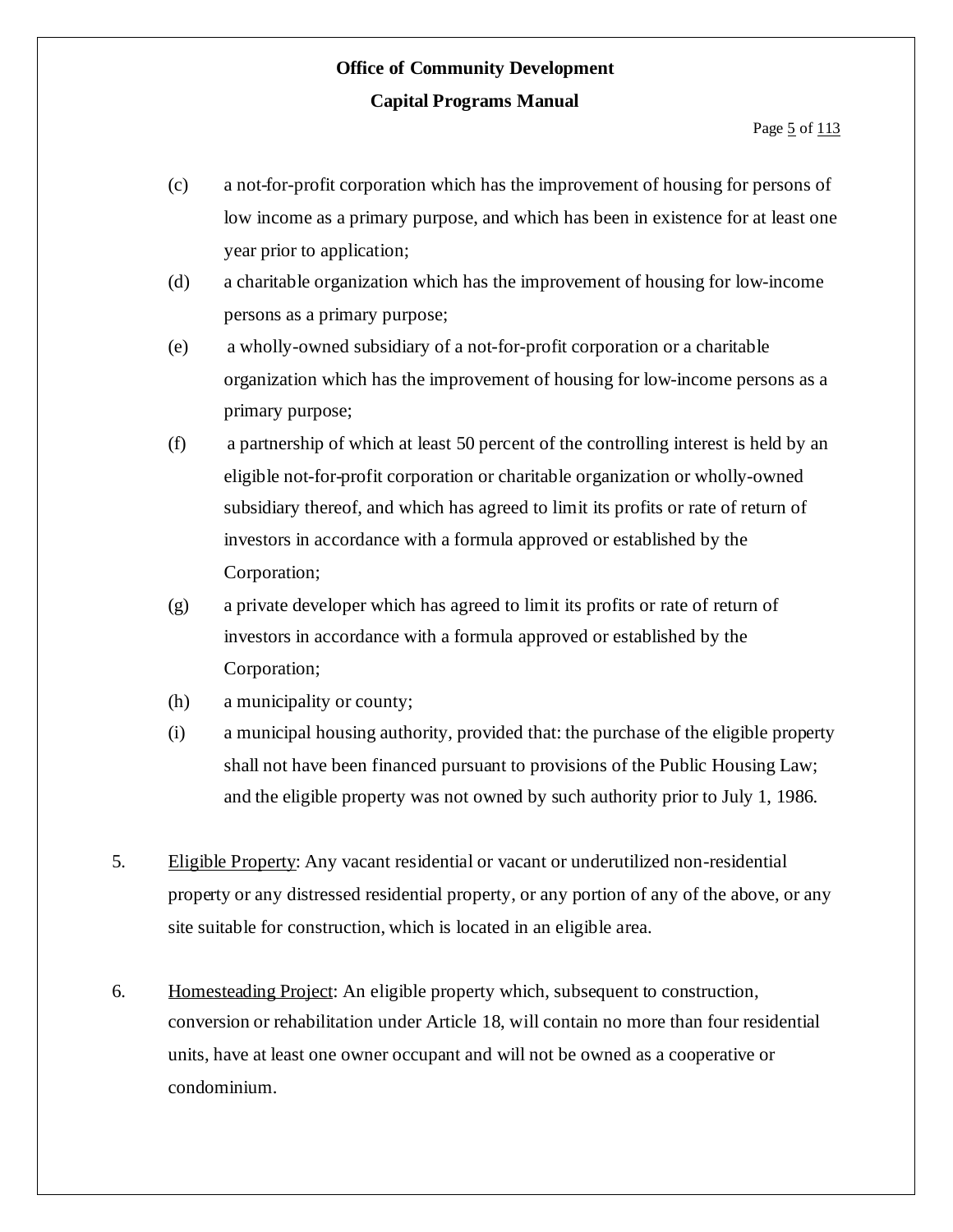Page 6 of 113

7. Nonresidential Property: Any property which is not residential property and is vacant or underutilized.

### 8. Persons of Low Income:

- (a) in cities with a population of 1,000,000 or more persons, those persons or families whose incomes do not exceed 80 percent of the median income for the Metropolitan Statistical Area (MSA) in which a project is located; provided however, that in the case of an owner/occupant of a homesteading project, "persons of low income" shall also mean those persons or families whose household incomes do not exceed 80 percent of the median income for New York State if this measurement is greater than the measurement previously stated; or,
- (b) in the portion of the State outside cities with a population of 1,000,000 or more:
	- (i) and within a MSA, those persons and families whose household incomes do not exceed 90 percent of the median income for the MSA in which a project is located or 90 percent of the median income for the State, whichever is greater; or,
	- (ii) and located outside a MSA, those persons and families whose household incomes do not exceed 90 percent of the median income for the county in which a project is located, or 90 percent of the median income for the State, whichever is greater.
- 9. Private Developer: A person, firm, partnership (of which less than 50 percent of the controlling interest is held by a not-for-profit corporation or charitable organization or wholly-owned subsidiary thereof) or corporation which is not otherwise included in the definition of "an eligible applicant."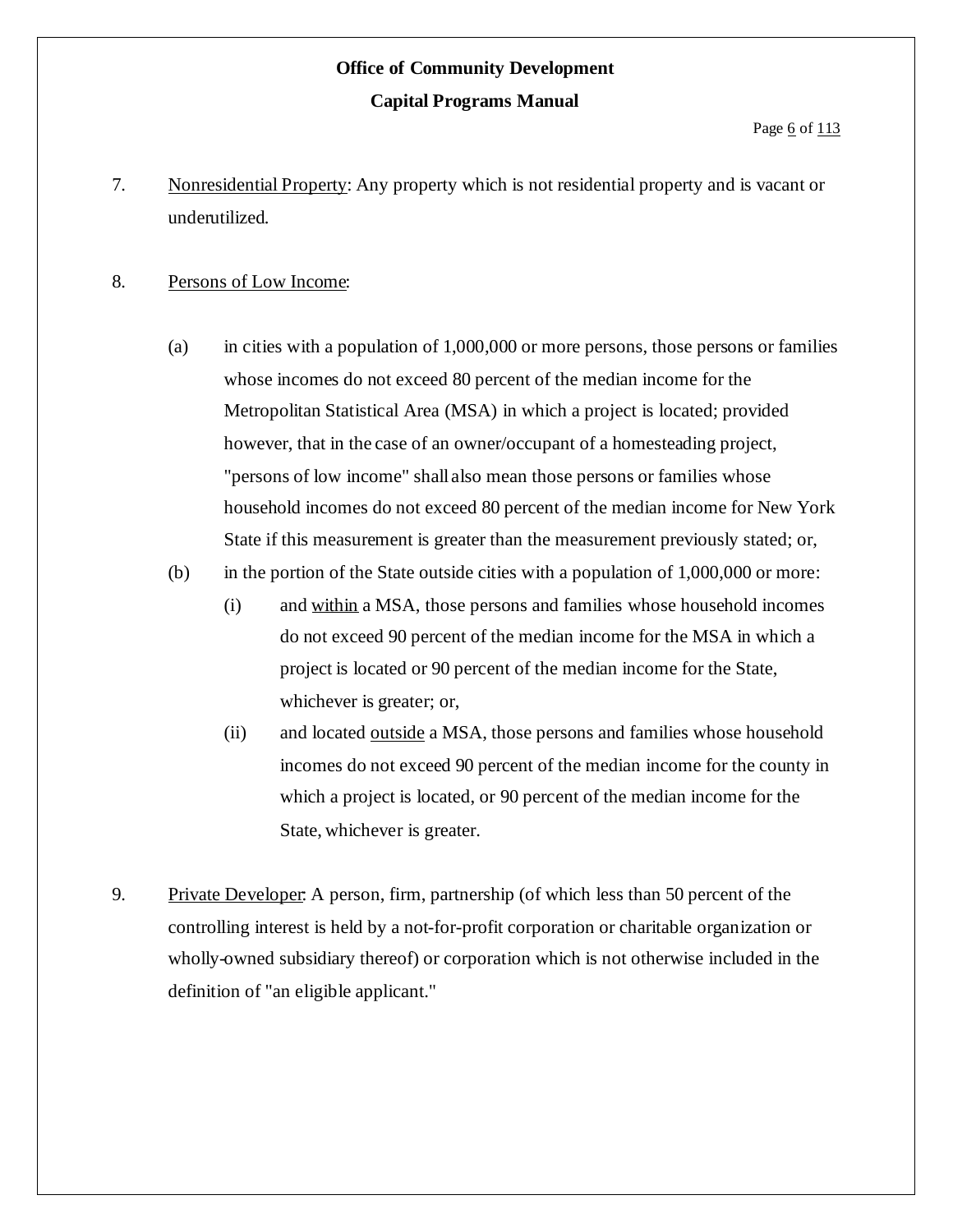- 10. Project: The construction, rehabilitation or conversion of an eligible property or properties by an eligible applicant hereunder into a cooperative, condominium, homesteading or rental project. In cases where the project consists of less than the entire property, the term project shall mean that portion which is assisted under Article 18 of the PHFL.
- 11. Rehabilitation:All work necessary to bring a residential property into compliance with all applicable laws and regulations including, but not limited to, the installation, replacement orrepair of heating, plumbing, electrical and related systems and the elimination of all hazardous violations in the structure. Rehabilitation may also include reconstruction or work to improve the habitability or prolong the useful life of a residential property.
- 12. Rental Project: An eligible property, which subsequent to construction, conversion or rehabilitation under Article 18 of the PHFL, will be owned and operated as rental residential property.
- 13. Residential Property: Any real property in which all or part of the space is used for residential purposes prior and subsequent to construction, rehabilitation or conversion. Residential purposes shall be dwelling accommodations and such facilities as may be deemed by the Corporation to be incidental and appurtenant thereto.

### 2.01.03 Eligibility Requirements

This Section describes the eligibility requirements that are specific to the HTF Program.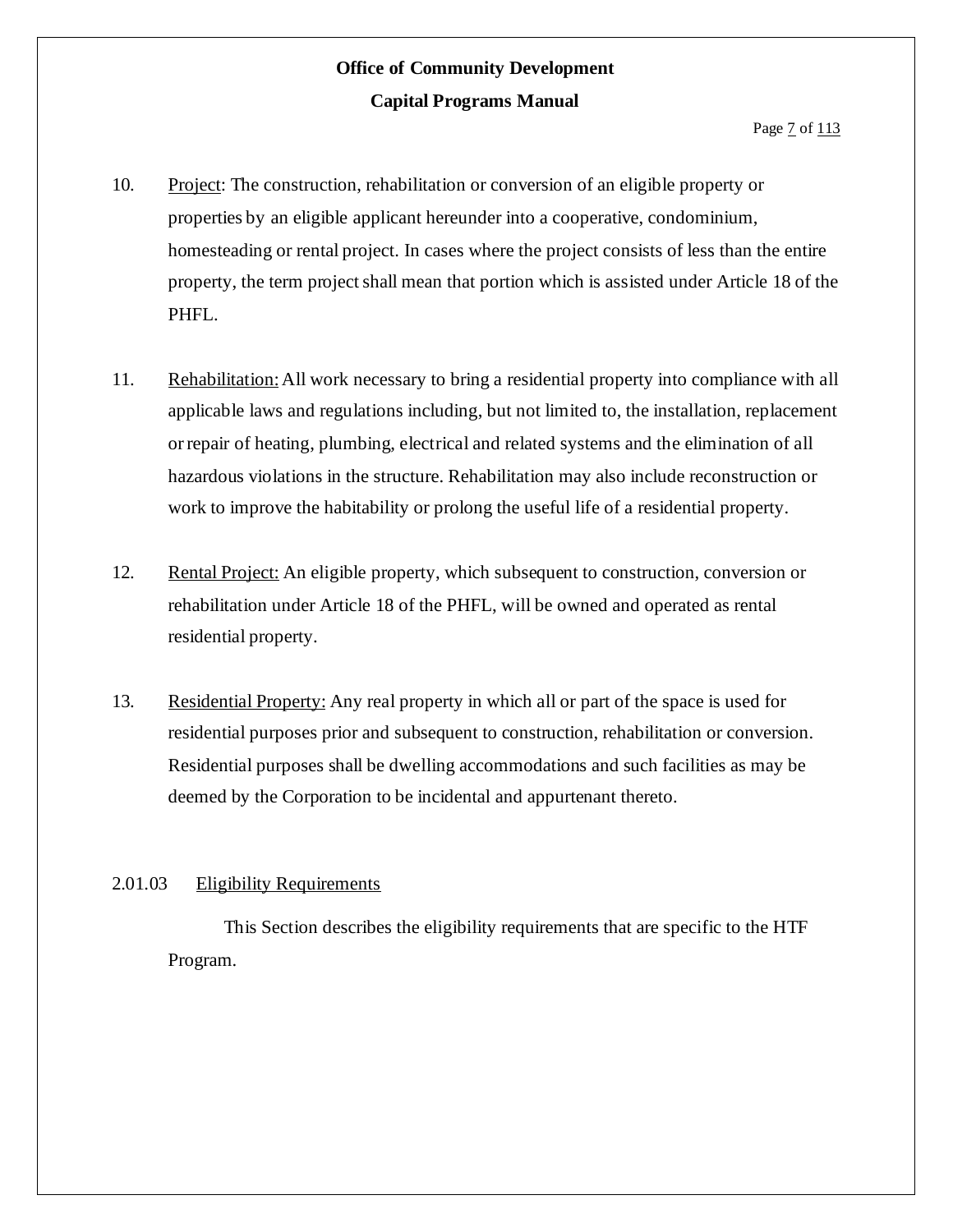#### 2.01.03.A Eligible Applicants

As set forth in Article 18 of the PHFL, eligible applicants for the HTF Program include municipalities, counties, municipal housing authorities, not-for-profit corporations, charitable organizations, wholly-owned subsidiaries of not-for-profit corporations or charitable organizations, partnerships, private developers and HDFCs.

Persons of low income may not be direct recipients of payments, grants or loans from the Corporation, but may receive such funds from another eligible applicant.

With the exception of municipalities, counties and private developers, an applicant must have been in existence as a bona fide organization for at least one year prior to submission of an application, and must have the improvement of housing for persons of low income as a primary purpose, as evidenced in their articles of incorporation or by-laws. Municipalities, counties and private developers must demonstrate prior experience in the production of affordable or low income housing.

A partnership's term of existence is determined by that of the partner with controlling interest. The term of existence for wholly-owned subsidiaries of not-for-profit corporations or charitable organizations is determined by that of the parent corporation.

Applicants must have the experience and capacity to develop and complete a project of the size and type proposed in a timely and cost-effective manner. They also need to be capable of maintaining financial records in accordance with Generally Accepted Accounting Principles. Applicants must also be able to secure any additional financing that may be necessary to complete the project as proposed. Additionally, applicants must be able to assume responsibility for providing management of the HTF Program units during the regulatory period.

An applicant may apply directly to the HTF Program as a project recipient, in which case HTFC administers funding, and/or as a local program administrator (LPA). However, HTFC prefers that applicants consider other funding sources to carry out a local program. Funding alternatives are discussed in Section 2.01.03.C.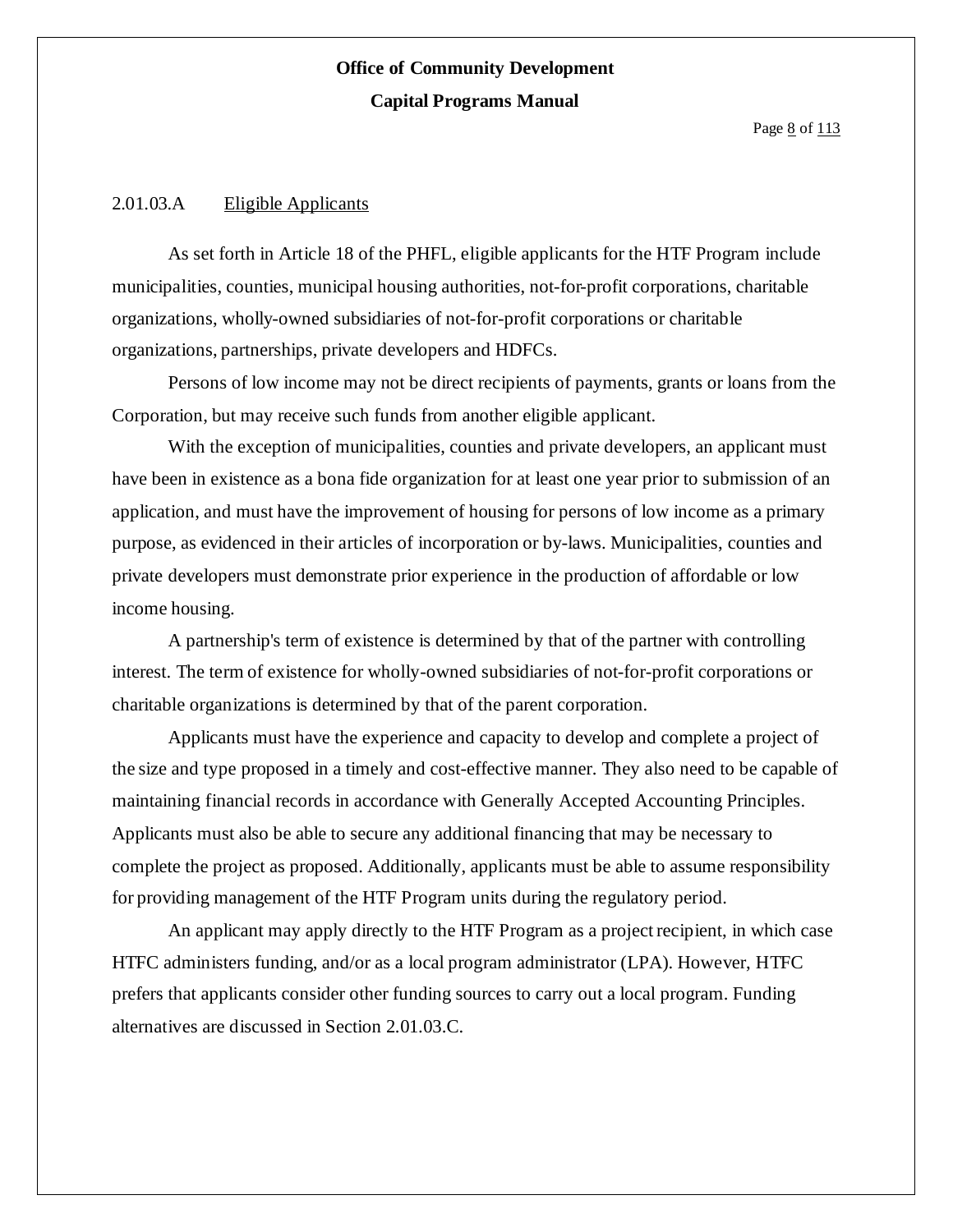Page  $9$  of  $113$ 

#### 2.01.03.B Eligible Projects

Newly constructed and rehabilitated rental, cooperative, condominium and homesteading projects are eligible projects under Article 18 of the PHFL. The HTF Statute and Rules and Regulations set forth the following criteria with regard to rehabilitation projects:

Underoccupied residential property must be more than 40 percent vacant at the time of application. In addition, occupied one- and two-unit properties are eligible only if they result in the creation of at least one additional unit. Distressed residential properties are also eligible projects, see Section 2.01.02.B, #3;

Conversion projects, in which nonresidential property is converted into residential property, are eligible, provided that the nonresidential property is entirely vacant or underutilized at the time of application;

A property is classified as residential property if 50 percent or more of its gross floor space is residential prior to rehabilitation. The pre-rehabilitation residential space must be at least 40 percent vacant at the time of application to be considered underoccupied;

A property is classified as nonresidential property if less than 51 percent of the gross floorspace is residential prior to conversion; the non-residential property must be completely vacant at the time of application.

NOTE: A structure will be considered vacant if the applicant can demonstrate that a (the occupancy is temporary in nature and b) that the occupant does not have a statutory or contractual right to occupy the property at the anticipated time for commencement of activities. A property will not be considered vacant if the occupant's obligation to vacate is conditioned upon the applicant securing funding from New York State. While there are no project size restrictions, factors such as site characteristics, community need, and project feasibility should be considered when determining project scope. Projects should be primarily for residential use, but other space may be included if it is determined by the Corporation to be appurtenant or incidental to the residential dwelling accommodations, and isintended for the exclusive use of project occupants. Depending on the nature of the project, such other space may include: community space, on-site management offices, common laundry rooms, social service space, dining and cooking areas, and recreational areas.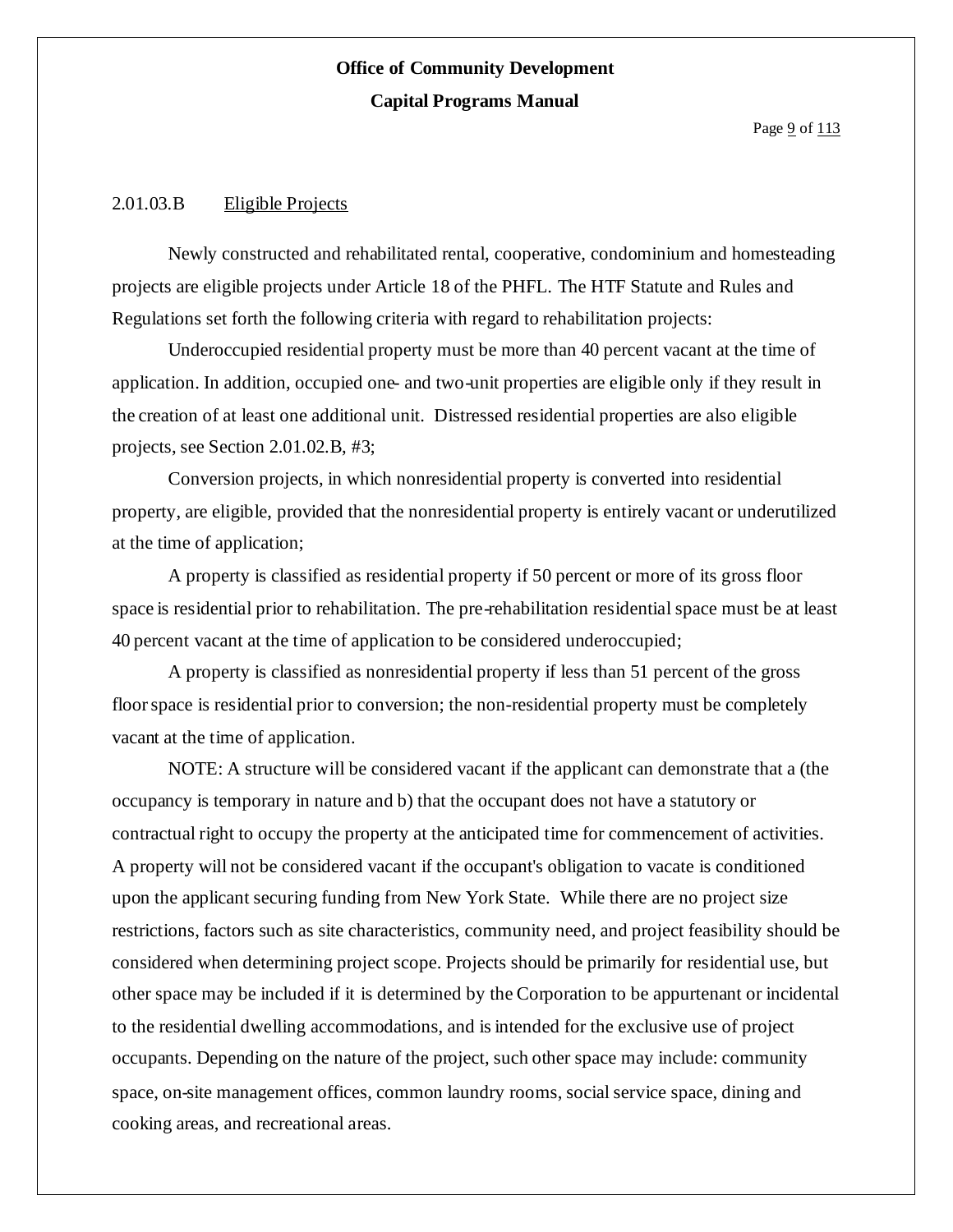The use of HTF Program funds with tax exempt bonds and 4% low income housing tax credit is not permitted. Applicants interested in using tax exempt bonds and 4 % tax credit for a project should consider requesting funding from the Homes for Working Families Program which is discussed in 2.06 of this manual.

### 2.01.03.C Eligibility Requirements for Homesteading Projects

It is HTFC's policy that applicants requesting funds for 1-4 family owner-occupied properties seek funds from a source other than HTF. Not-For-Profit applicants are encouraged to submit a HOME Local Program Application. For profit applicants are encouraged to consider the NYS Affordable Housing Corporation programs.

### 2.01.03 D Requirements For Cooperative and Condominium Projects

For applicants seeking HTF funds for cooperative or condominium projects HTFC will expect that the applicant will assume and retain the role of monitor over the management and operation of the cooperative or condominium to ensure that all HTF requirements are complied with for the duration of the HTF regulatory agreement.

### 2.01.03.E Eligible Areas

Article 18 of the PHFL requires projects to be located in an area which is: blighted, deteriorated, or deteriorating, or has a blighting influence on the surrounding area, or is in danger of becoming a slum or a blighted area because of the existence of substandard, unsanitary, deteriorating or deteriorated conditions, an aged housing stock, or vacant non-residential property, or other factors indicating an inability or unwillingness of the private sector unaided to cause the rehabilitation, construction or conversion which is contracted for under this Article.

In addition, areas which have been designated by any federal, State, or local law, rule, or regulation as blighted, deteriorated or deteriorating or as having a blighting influence on the surrounding area or as being in danger of becoming a slum or blighted area are eligible for HTF Program funds. Designations that meet these criteria include, but are not limited, to the following: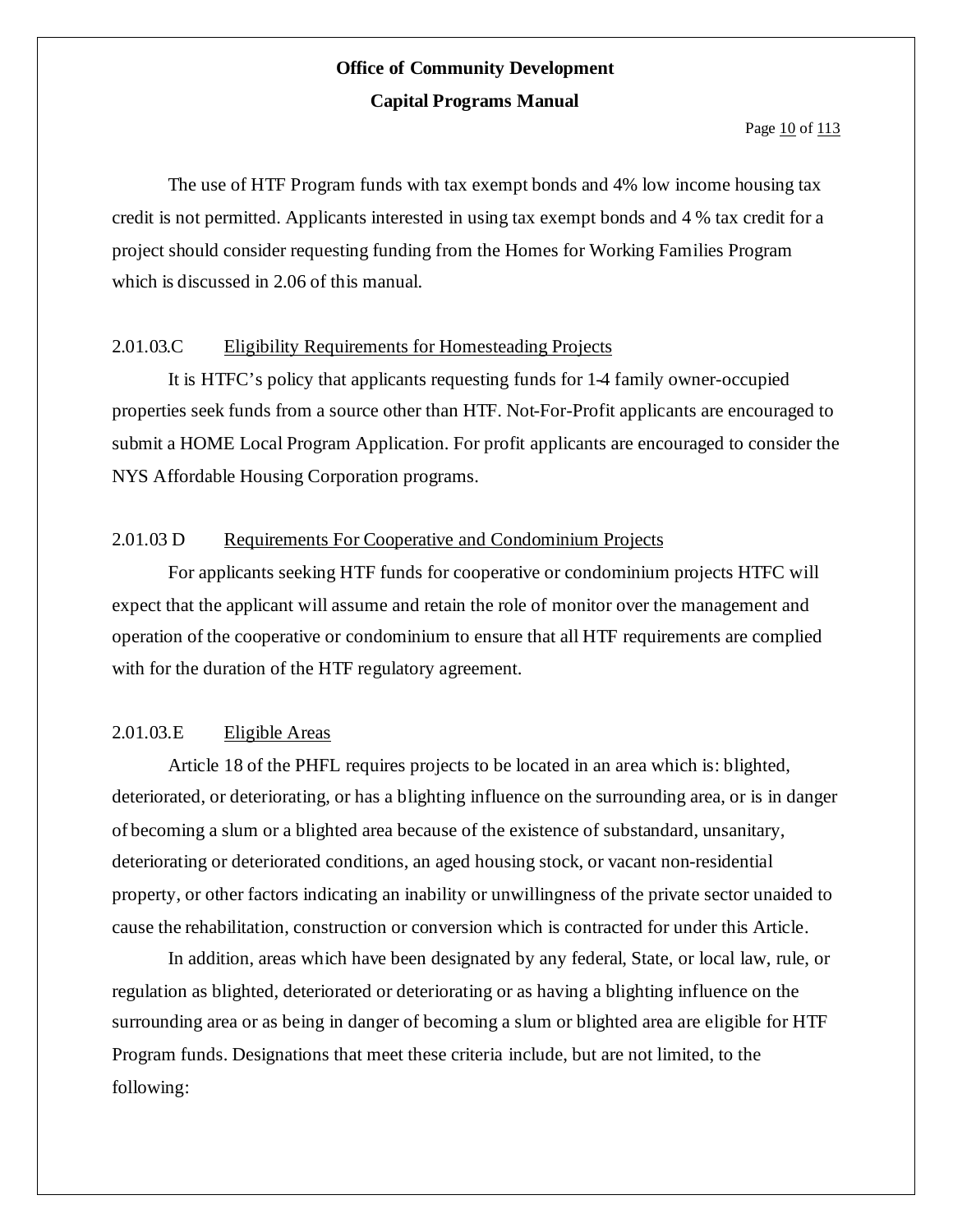- (i) Federal Designation
	- a. Areas which are designated by the Secretary of the Department of Housing and Urban Development (HUD) of the United States as areas in which concentrated housing, physical development and public service activities are being or will be carried out in a coordinated manner, pursuant to a locally developed strategy for neighborhood improvement, conservation and preservation;
	- b. Areas which have been proposed by the locality and approved by HUD as Community Development Block Grant (CDBG) target areas;
	- c. Areas which have been proposed by the locality and approved by HUD as Rental Rehabilitation target areas; and
	- d. Neighborhoods in which Community Housing Development Organizations are carrying out activities pursuant to Title II of the National Affordable Housing Act.

### (ii) State Designation

- a. Areas which are designated under Articles 15 and 16 of the General Municipal Law (The Urban Renewal Law and the Urban Development Action Area Act);
- b. Census tracts in which at least 70 percent of the families have incomes which are 80 percent or less than the Statewide median income;
- c. Areas of chronic economic distress as designated by the State and as approved by the Secretary of the Treasury and the Secretary of HUD;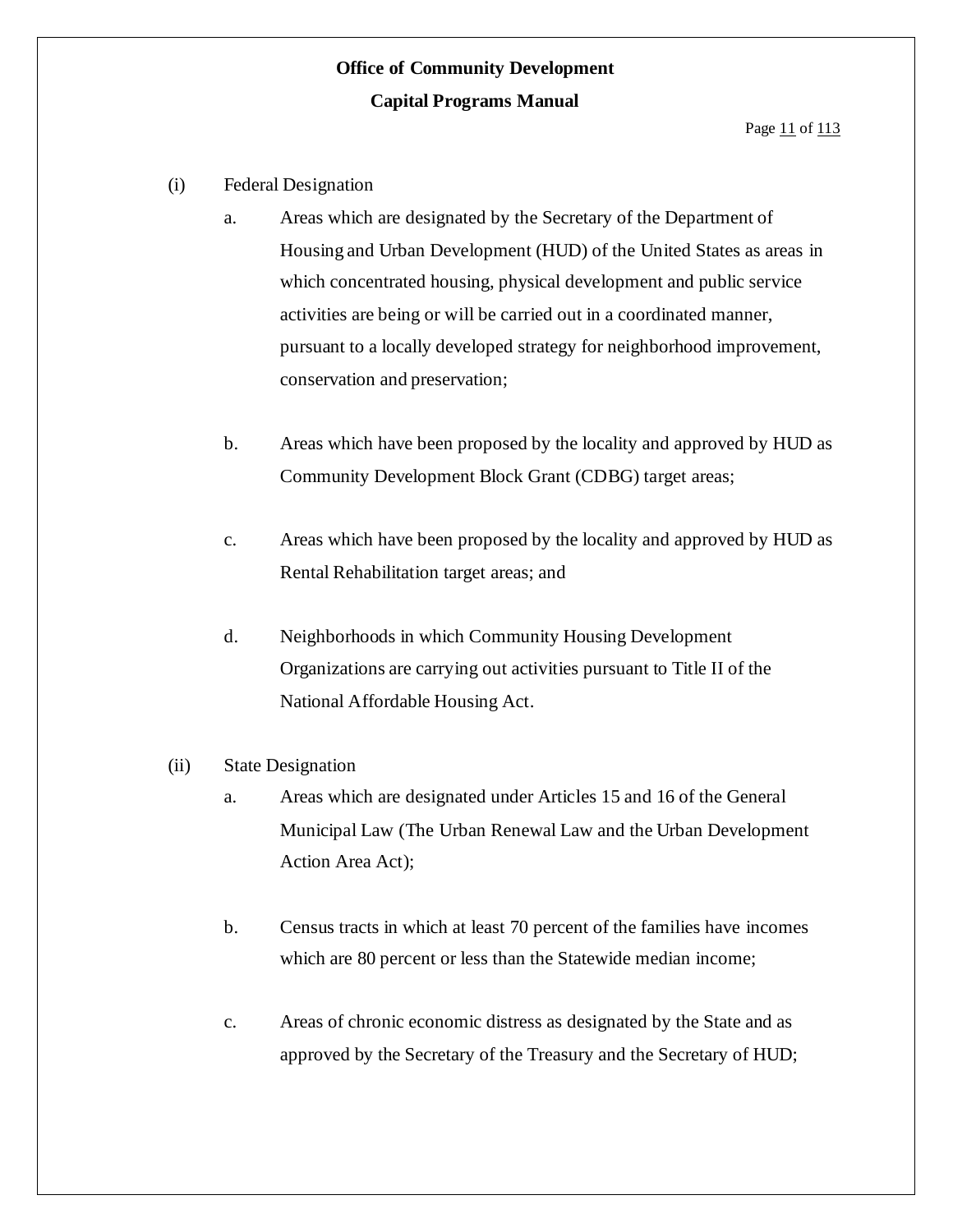Page 12 of 113

- d. Neighborhoods in which neighborhood preservation activities are being carried out pursuant to Article 16 of the PHFL;
- e. Rural preservation and revitalization regions in which preservation activities are being carried out pursuant to the provisions of Article 17 of the PHFL;
- f. Neighborhoods where median income does not exceed 80 percent of the median income of the MSA in which the neighborhood is located, or that does not exceed 80 percent of the median income of the county, if the county is not part of a MSA (for purposes of this section, "Neighborhood" means an area that surrounds a project and tends to determine, along with the condition and quality of the project, selling prices and/or rent levels of housing units); and
- g. State designated Economic Development Zones.

### (iii) Local Designation

a. An area designated by the chief executive officer or the appropriate legislative body as blighted, deteriorated or deteriorating, or as having a blighting influence on the surrounding area, or as being in danger of becoming a slum or a blighted area because of the existence of substandard, unsanitary, deteriorating or deteriorated conditions, an aged housing stock, or vacant non-residential property, or other factors indicating an inability or unwillingness on the part of the private sector, unaided, to undertake the activities mandated under Article 18.

### 2.01.03.F Eligible Occupants

as:

To be eligible for funding, housing projects must serve persons of low income, defined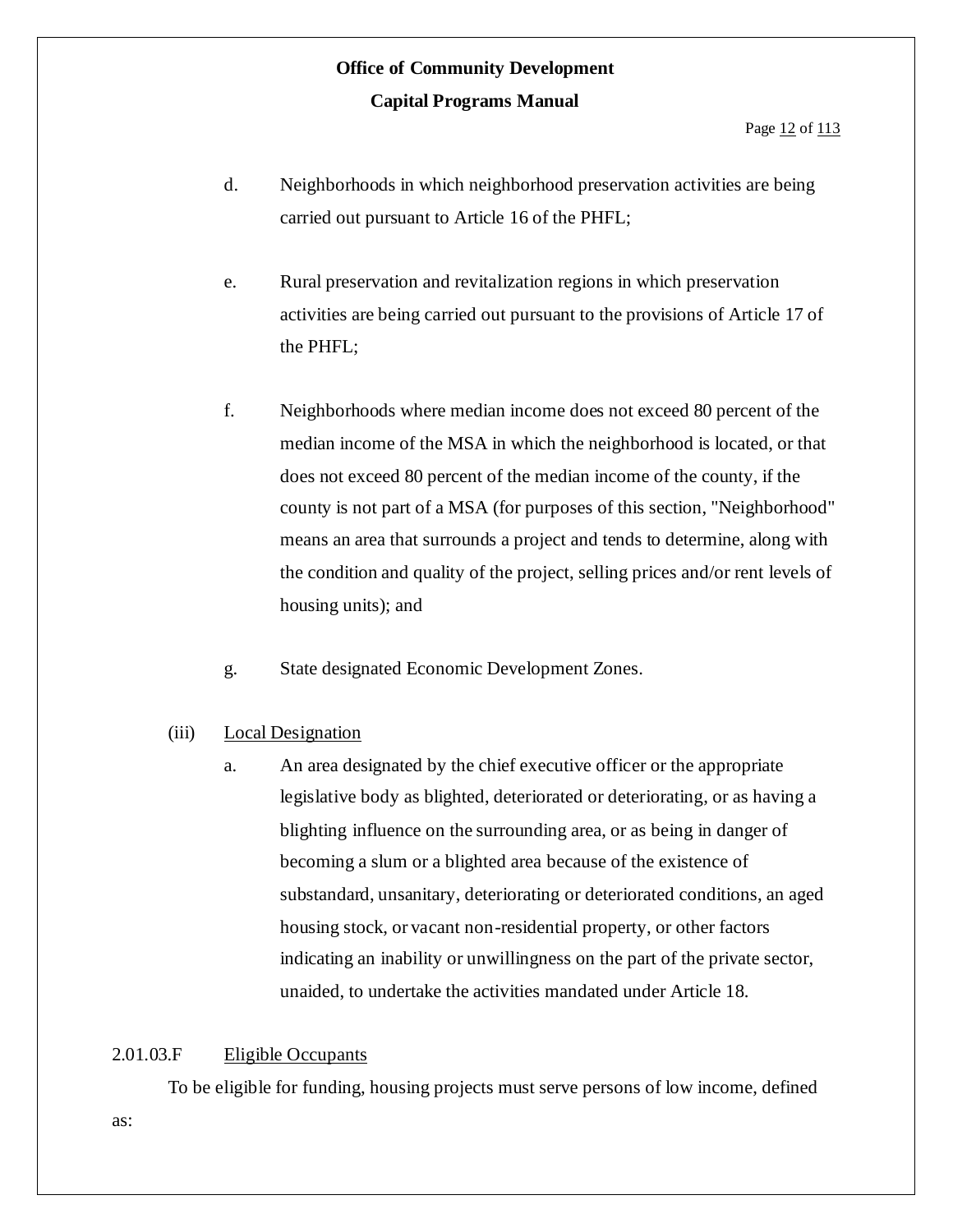- (i) in cities with populations of 1,000,000 or more, those whose incomes do not exceed 80 percent of the median income for the MSA in which the project is located; provided however that in the case of owner/occupants of homesteading projects, persons of low income shall also mean those whose incomes do not exceed 80 percent of the median income for the State; or,
- (ii) in the portion of the State located outside cities with a population of 1,000,000 or more persons, and,
	- a. located within a MSA, those persons and families whose incomes do not exceed 90 percent of the median income for the MSA in which the project is located, or 90 percent of the median income for the State, whichever is greater; or,
	- b. located outside a MSA, those whose incomes do not exceed 90 percent of the median income for the county in which a project is located, or 90 percent of the median income for the State, whichever is greater.

For rehabilitation or conversion projects, Article 18 of the PHFL provides that legal occupants who remain in possession of their unit, or who are temporarily relocated during rehabilitation or conversion, are entitled to continue occupancy after project completion. All additional occupants who move into the project subsequent to rehabilitation or conversion must be persons of low income, as defined above.

Those who are persons of low income at initial occupancy, but whose incomes later exceed eligibility requirements may remain in the HTF Program unit, but must pay 30 percent of their income as rent - not to exceed the established market rent. (See Section 7.06.02 for a discussion of rents). Units vacated by over-income tenants must be subsequently rented to eligible occupants.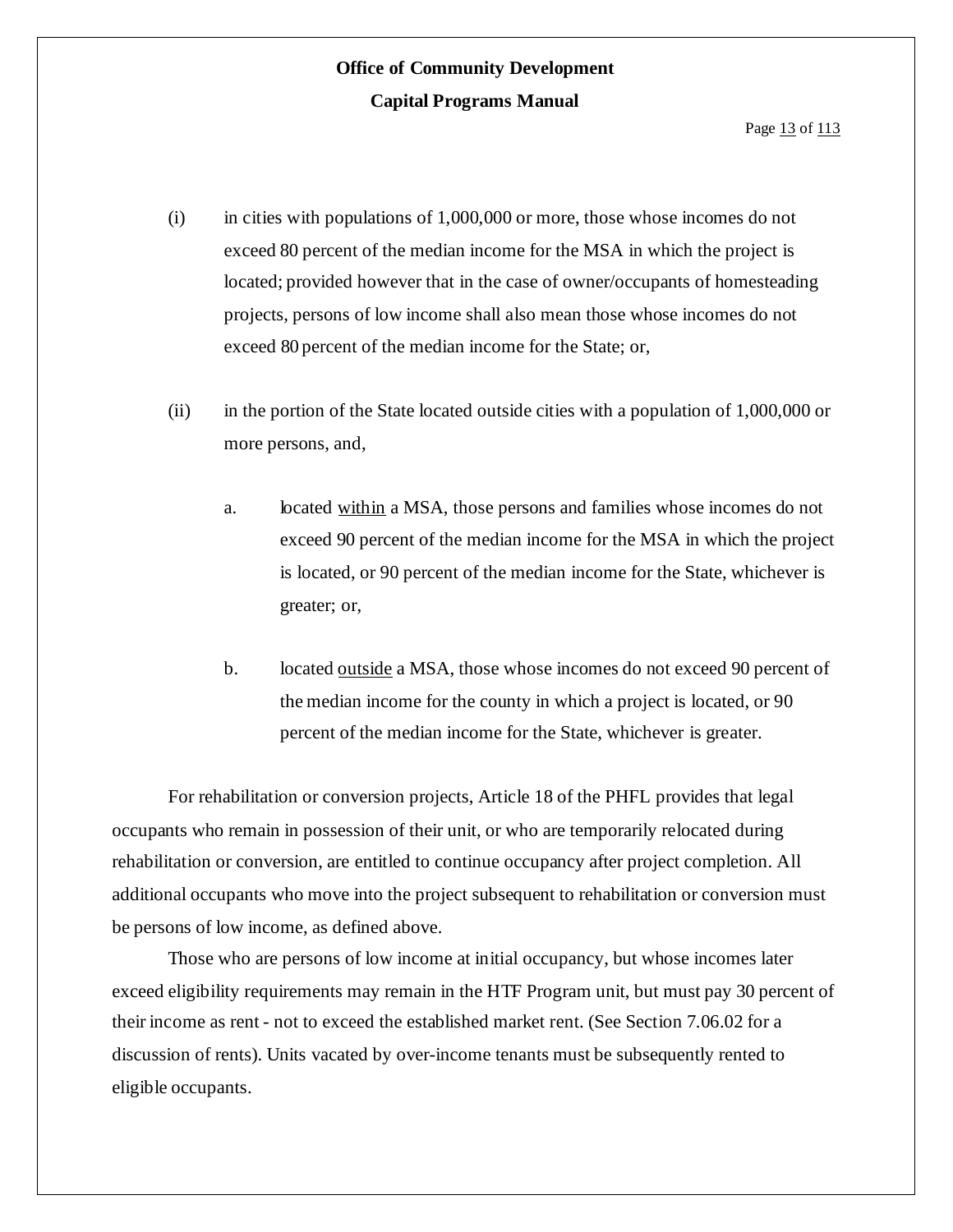Pursuant to the HTF Program Rules and Regulations, preference in tenant selection shall be given to persons or families with the lowest possible incomes required to meet the operating, maintenance, debt service and reserve contribution costs (the income requirements) of the project. Preference for occupancy shall also be given to those whose current housing fails to meet basic standards of health and safety and who have little prospect of improving the condition of their housing except by residing in a project assisted pursuant to Article 18 of the PHFL.

By statute, preference in the awarding of funds shall be given to economically feasible projects which contain a substantial number of persons whose income does not exceed 50 percent of the area median income. While projects may contain units intended for occupancy by tenants who are not persons of low income, Article 18 of the PHFL prohibits HTFC funds from being used to rehabilitate, convert or construct these units.

#### 2.01.03.G Eligible Project Costs

Pursuant to Article 18 of the PHFL, the HTF Program cost may not exceed \$125,000 per unit. Eligible project costs shall consist of the actual and necessary cost of rehabilitation, construction, or conversion, including, but not limited to, the following, as set forth by the HTF Program Rules and Regulations:

- (i) construction or rehabilitation costs;
- (ii) architectural, engineering or professional services fees;
- (iii) financing costs;
- (iv) fees charged for disbursement of funds by lenders;
- (v) temporary relocation costs;
- (vi) property acquisition costs (not to exceed 50 percent of the HTF Program award);
- (vii) carrying costs during construction;
- (viii) Working Capital Fund;
- (ix) a Replacement Reserve;
- (x) LPA fees for technical services rendered on behalf of the subrecipient;
- (xi) fees for construction audit;
- (xii) Non-Profit Developer's Allowance (NPDA), if applicable; and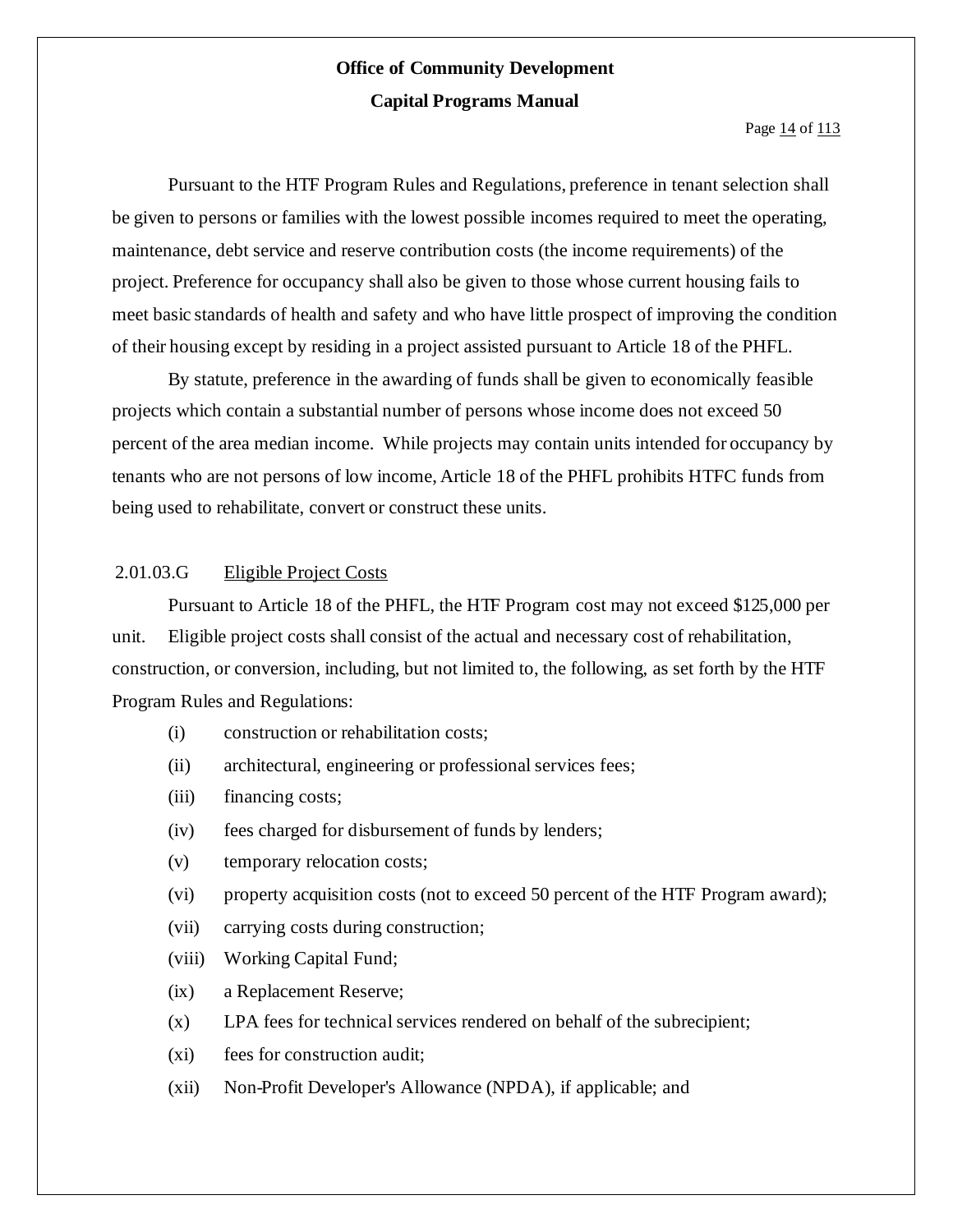(xiii) Community Service Facility costs (not to exceed 10% of the HTF residential funding request, with the total HTF request not exceeding the per unit funding cap).

HTF Program funds may not be used for the administration costs of the applicant, or to capitalize an operating reserve, or for the construction, conversion or rehabilitation of units, which, upon project completion, are to be occupied by other than persons of low income. By statute, no more than 50 percent of any HTFC payments, grants or loans provided for the project may be used for acquisition costs (including closing costs).

### 2.01.03.H Eligible Predevelopment Costs

Once a Funding Commitment has been issued, a non-profit applicant may request funds for predevelopment expenses. By policy, the HTF Program will not fund more than \$5,000 per unit in predevelopment expenses, though other sources may be used to fund additional predevelopment costs. Predevelopment funds are included in the amount of the Funding Commitment, and any predevelopment funds awarded are included in the maximum funding amounts discussed above. The use of predevelopment funds is restricted to non-construction expenses, including, but not limited to:

- (i) site option costs and site carrying charges;
- (ii) architectural and engineering fees;
- (iii) appraisal fees;
- (iv) fees for title search and survey;
- (v) planning and consultant fees;
- (vi) demolition and clean out expenses necessary to complete the design of the project;
- (vii) legal and organizational expenses;
- (viii) accounting and application fees;
- (ix) market and environmental studies;
- (x) feasibility studies; and,
- (xi) site option expenses.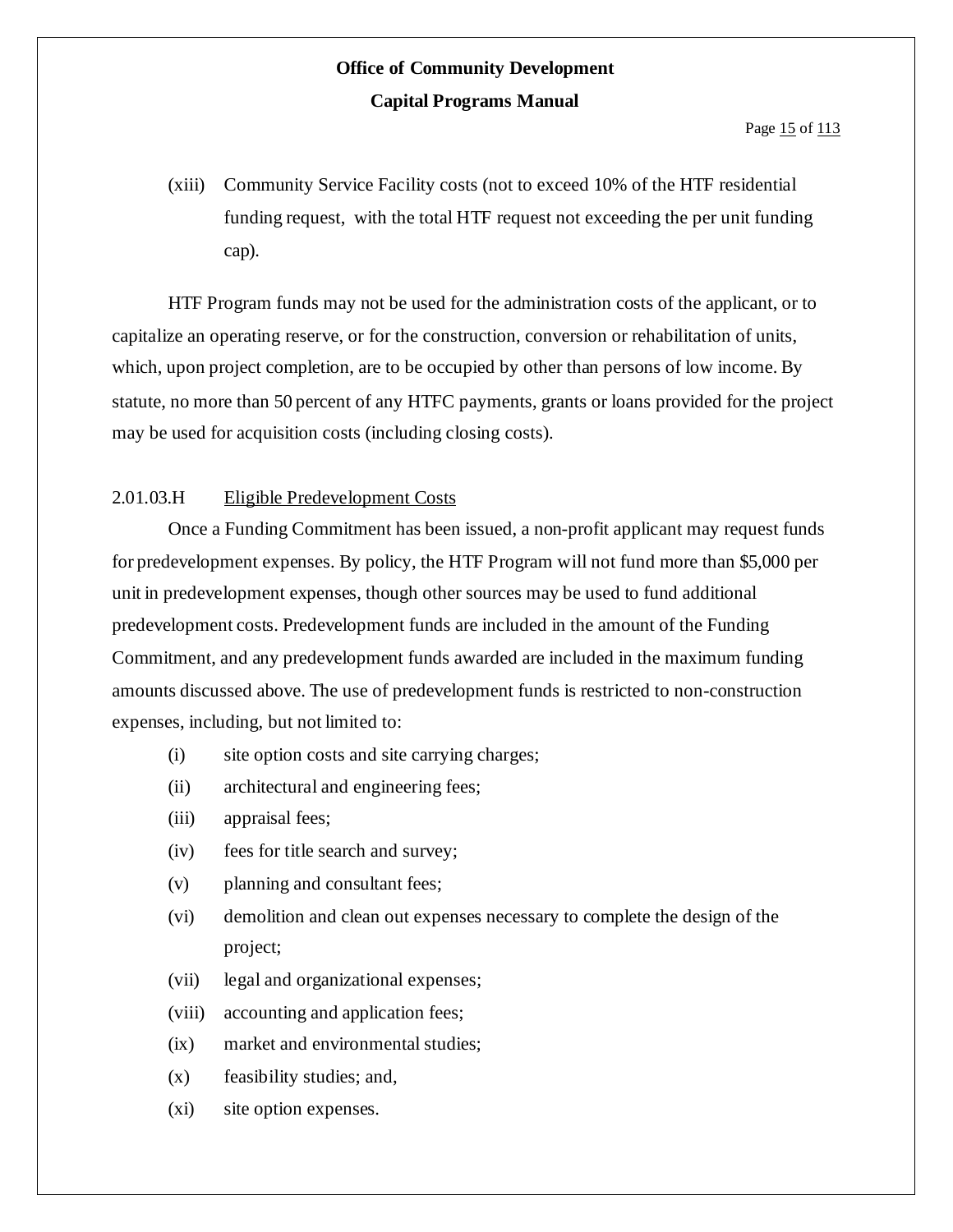Page 16 of 113

#### 2.01.04 Program Requirements

This section describes private developer and regulatory period requirements specific to the HTF Program. Utilization of LIHC may have an effect on certain requirements set forth in this section.

### 2.01.04.A Private Developer Minimum Equity Requirements

Article 18 requires that HTF applicants which are acting as private developers must make a minimum equity contribution to the project equal to either: (a) two and one-half percent of the total project cost; or (b) five percent of the total project cost minus all grants, whichever is greater. For the purposes of the HTF Program, a grant is defined as financing which does not require payment of principal or interest during the project's regulatory period. Balloon mortgages which do not require amortization of principal or payment of interest during the loan period are considered grants.

Program policy requires that a portion of the equity contribution be in the form of cash, with a minimum of the lesser of one percent of the total development cost or 50% of project gross rents made as a cash deposit to the project's Operating Reserve Account. To the extent that the cash contribution to the Operating Reserve Account exceeds the Operating Reserve Account cap set by OCD's Underwriting Unit, any amount above that cap shall be placed into the project's Replacement Reserve Account.

Any equity above and beyond the required one percent cash contribution must be in the form of cash, land, or real property unless there is an identity of interest between the applicant and the builder. In this case, a portion of the builder's profits, up to ten percent of the actual cost of construction, may be waived or treated as equity subject to the approval of the Corporation. Not-for- profit organizations wishing to receive a return on equity for a project will be treated as private developers if they make the minimum required equity investment. The return on equity that a private developer is permitted to receive on its qualified equity investment is described in Section 2.01.04.D.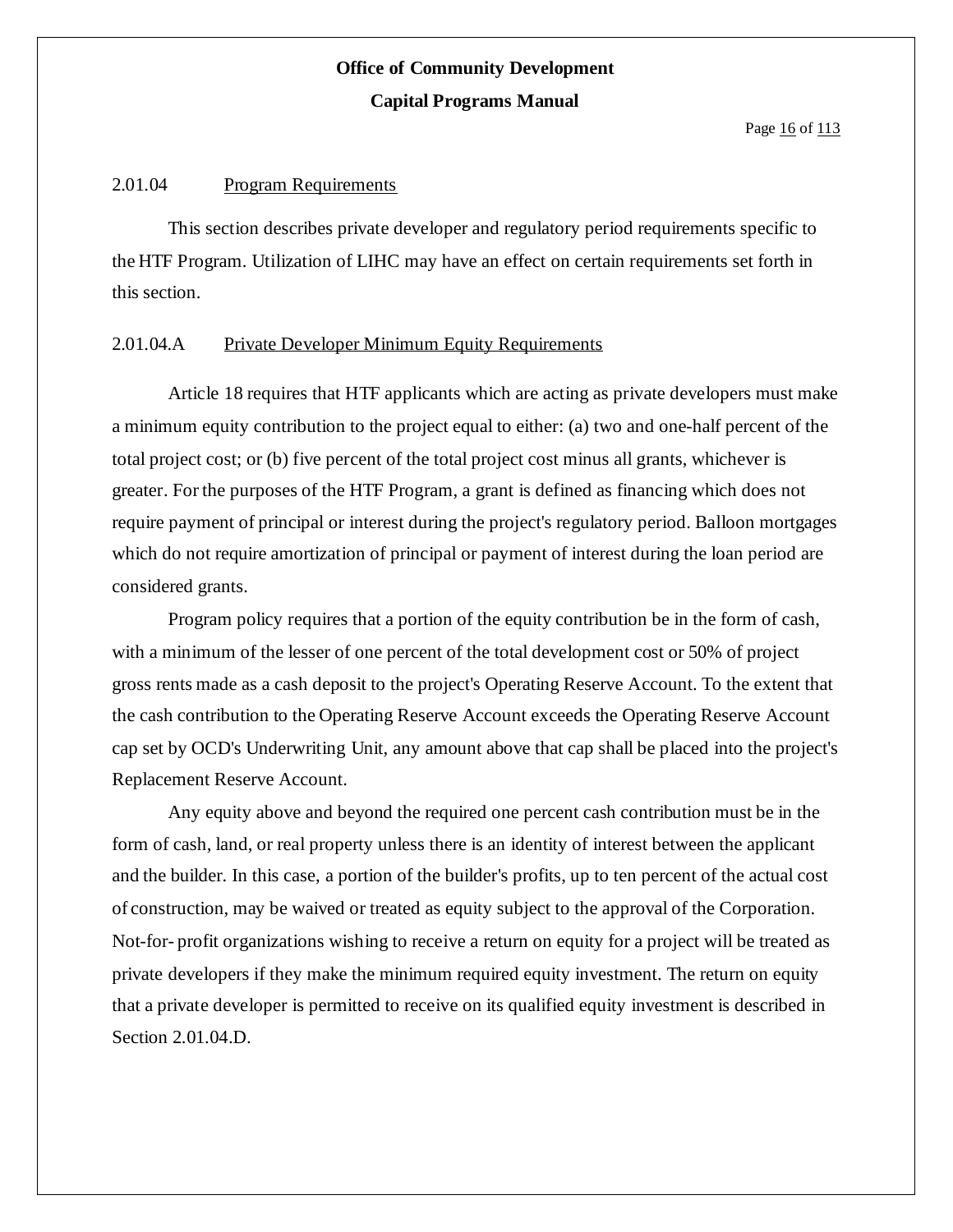#### 2.01.04.B Real Estate Contributions

Any land or real property contributed as equity must be owned by the applicant and must be free and clear of liens. Real property acquired pursuant to public funding shall have no equity value for the purpose of satisfying the HTF Program's equity requirement.

The value of property acquired two years or less before submission of a Unified Funding Application that may be counted as equity shall be calculated as the lesser of either the preconstruction appraised value or the purchase price.

The value of property acquired more than two years prior to submission of a Unified Funding Application that may be counted as equity shall be the property's pre-construction appraised value.

HTF Program funds used to acquire the property on which the project is located shall be deducted from its value when calculating the equity investment.

#### 2.01.04.C Payment of Equity

A private developer's equity investment must be made at or prior to the project's Contract Closing. If the private developer has syndicated the project and is to receive future syndication proceeds, the amount of such future proceeds must be funded by some other source, without encumbering the project.

Cash equity contributions must be in the form of a certified check equal to the amount of equity to be invested in the project. In lieu of a certified check, an irrevocable letter of credit (LOC) may be submitted. The certified check or LOC must be submitted at or prior to the Contract Closing. The LOC should cover the term of the construction phase of the project. If the construction phase of the project takes longer than expected, the term of the LOC must be extended within 30 days of its expiration date to cover the extended period of the construction phase. It is the developer's responsibility to extend the LOC, if necessary. HTFC will deposit all cash equity contributions into interest-bearing accounts, and any interest earned will be returned to, or credited to, the developer.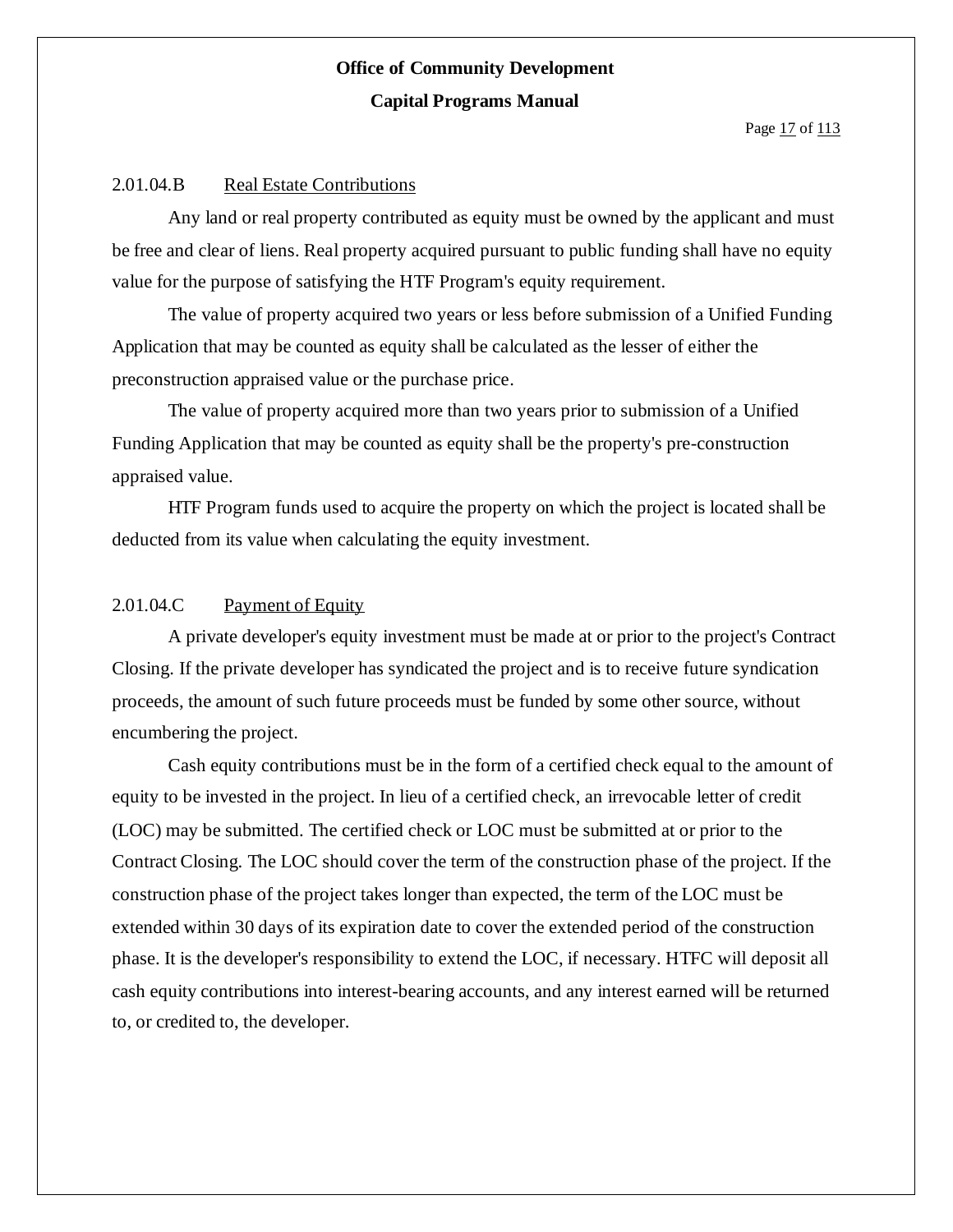#### 2.01.04.D Return on Equity

If, after providing for all expenses, taxes and deposits to the reserve funds, there are funds available, an annual portion of the project earnings will be paid to the private developer as a return on equity.

In order to receive a return on equity, there must be a cash surplus in the project's General Operating Account after payment of all expenses for the applicable fiscal year.

The annual return on equity is limited to six percent of the total qualified equity contributions.

If unpaid, payment will accrue for return on equity and shall be made at such time as a cash surplus is available in the General Operating Account or in the Operating Reserve Account (subject to the conditions previously described). The maximum payment of return on equity in any one fiscal year is limited to the current year's return on equity and one prior year's accrued amount.

Return on equity payments will be made following the end of each fiscal year. Payments from the General Operating Account for return on equity require prior approval ofthe Asset Management Unit (AMU). Payments from the Operating Reserve Account also require prior approval of AMU. AMU and HTFC finance staff review the annual audit report to ensure that return on equity is paid properly.

Payments will not be approved if it is determined that the project is not in compliance with HTFC regulations and applicable housing occupancy and maintenance laws, codes, and regulations.

#### 2.01.04.E Regulatory Period

HTF Program projects must be operated in accordance with a Regulatory Agreement for the duration of the applicable regulatory period described below:

- (i) for homesteading projects, the regulatory period is the greater of:
	- a. the 15-year period following the date of final disbursement for the project during which the resale, rental and occupancy restrictions specified in the Regulatory Agreement are applicable; or,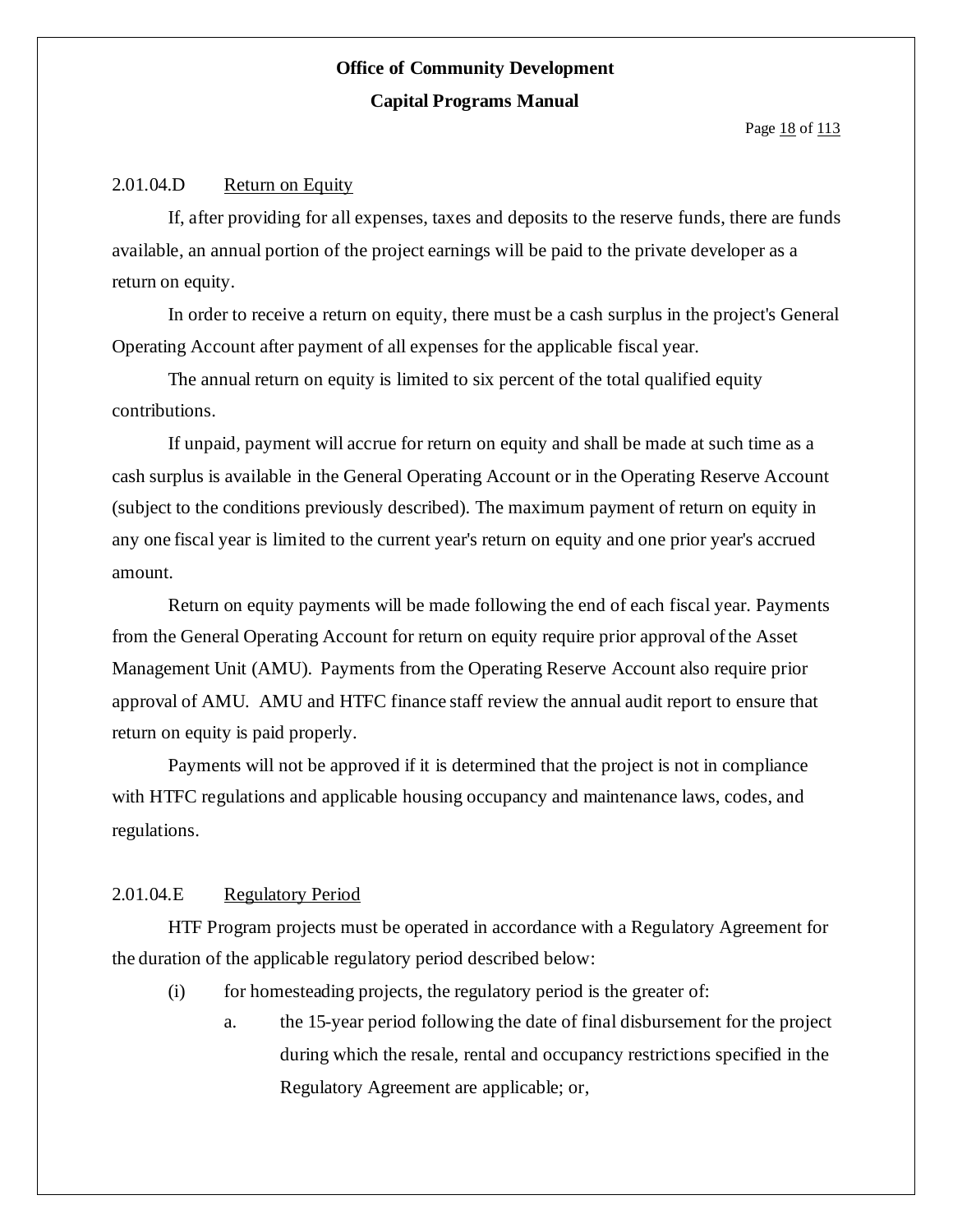- b. the period, not to exceed 30 years, during which any loan or indebtedness incurred pursuant to Article 18 of the PHFL is outstanding.
- (ii) for rental, condominium or cooperative projects, the regulatory period is the greater of:
	- a. the 20-year period following the date of final disbursement for the project in which the resale, rental and occupancy restrictions specified in the Regulatory Agreement are applicable; or,
	- b. the period, not to exceed 30 years, during which any loan or indebtedness incurred pursuant to Article 18 of the PHFL is outstanding.

HTF projects may not be sold during the regulatory period except, with HTFC approval, to another eligible applicant who agrees to carry out the provisions of the Regulatory Agreement. During the regulatory period, the resale price will be established based on the value of the HTFC loan, project sponsor's equity and other relevant considerations.

At the end of the regulatory period, the project may be resold or refinanced. Except for those projects financed under Grant Enforcement Mortgages, projects which are resold or refinanced, and which will not continue to provide housing units for persons of low income, must repay the amount of the outstanding mortgage principal and accrued interest, if not previously paid to HTFC. If the project is to be sold or refinanced, but will continue to provide units for persons of low income, a new mortgage and regulatory period can be negotiated and HTF Program funds will not have to be repaid to HTFC. These provisions apply to all housing types- rental, homesteading, cooperative and condominium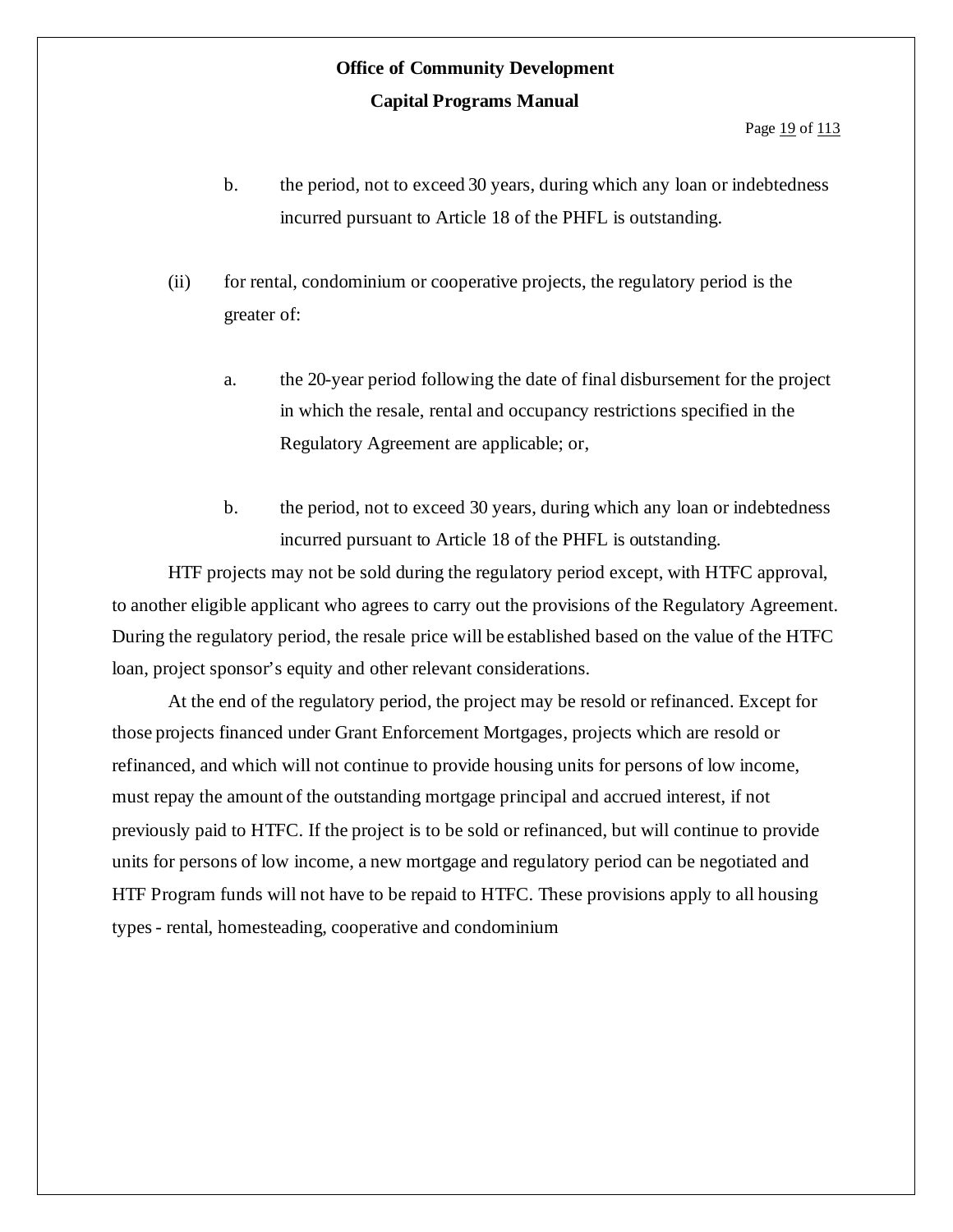#### 2.01.04.F Accessibility and Adaptation of Units

HTF program policy requires that new construction multi-family projects containing 5 or more units be designed and constructed to be readily accessible to and useable by individuals with disabilities. (Townhouse configuration projects are excluded from this requirement). Accordingly, a minimum of five percent (5%) of the total dwelling units or at least one unit in a project, whichever is greater, shall be made accessible for and marketed to persons with mobility impairments. An additional two percent (2%), or at least one unit in such a project, shall be accessible for and marketed to persons with hearing or vision impairments. The project owner will be responsible for the reasonable costs of any alterations necessary to accommodate an eligible tenant.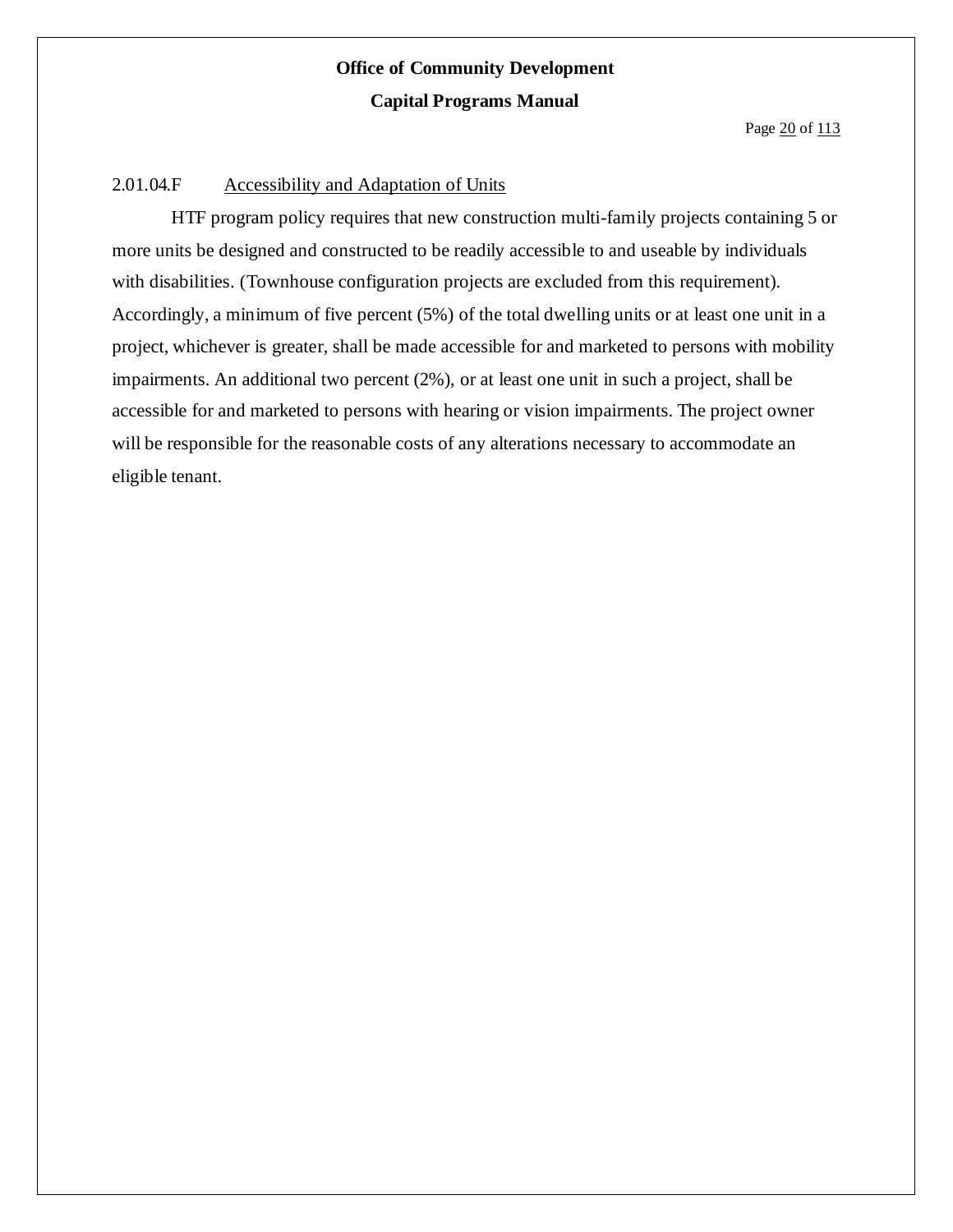#### Section: 2.00 PROGRAM DESCRIPTIONS

Sub Section 2.02 Housing Development Fund Program

#### 2.02.01 Summary

The Housing Development Fund (HDF) is a revolving loan fund which provides loans to eligible applicants who will construct or rehabilitate housing projects for low-income occupants. HDF loans provide temporary, interim financing and are generally repaid from permanent financing provided by another public or private funding source.

Temporary, interest-free HDF interim loans are divided into three categories predevelopment, acquisition and construction - which may be made alone or in conjunction with one another. These loans generally have terms of up to three years.

HDF predevelopment loans may be utilized for project soft costs including: legal expenses, feasibility and planning studies, site suitability analysis, environmental reviews, market studies, engineering and architectural services. Generally, HDF pre-development loans are repaid from the first receipts of the construction financing.

HDF acquisition loans may be used for the purchase of the project site, including financing fees and closing costs. Generally, HDF acquisition loans are repaid from the first receipts of the construction financing.

HDF construction loans may be used for the costs of rehabilitation or construction of an eligible project including: site improvement, demolition and/or site preparation, infrastructure, professional and legal fees during construction, labor, materials, equipment, approved developer fees and builders' overhead, project carrying costs and working capital, and the development of non-residential facilities, provided such space is incidental or appurtenant to the residential property, and allowed and reimbursable under the project's permanent financing. HDF loan funds may also be used to provide construction financing for NYS HOME Program-assisted projects. Generally, HDF construction loans are repaid from the first receipts of the permanent financing.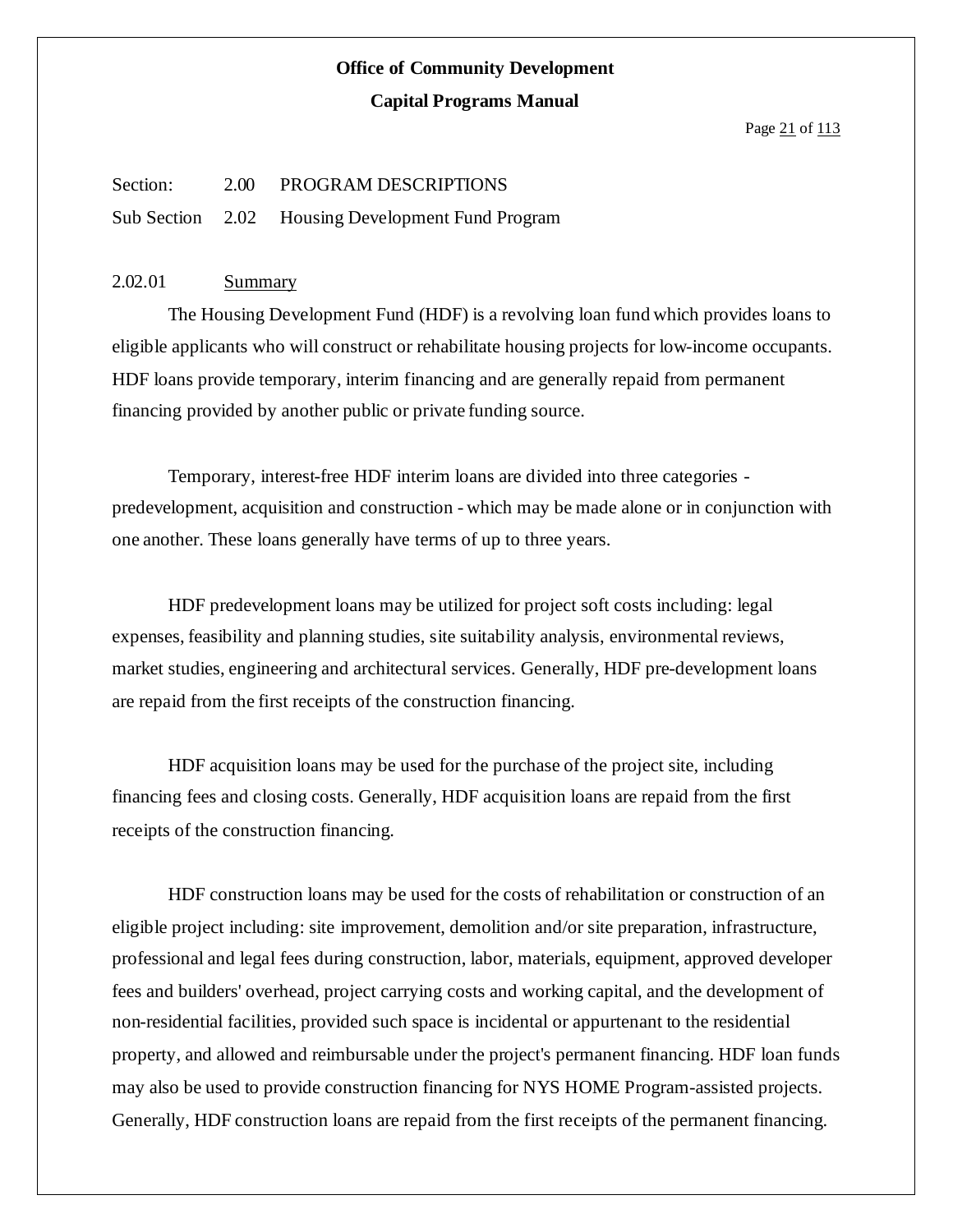Page 22 of 113

HDF loan funds may also be used to provide interim financing for longer periods for projects funded through the Low-Income Housing Credit program (LIHC). These HDF loans are called equity or bridge loans, because they bridge the time during the project's development and/or initial operating years until sufficient equity proceeds become available to repay the HDF loan. HDF equity loans are generally made at a simple one percent interest rate, and usually have terms of up to seven years. HDF equity loans may be used to pay for any mortgageable project costs.

Restrictions on project size and scope and the exact income levels of the project's lowincome occupants are generally determined by the permanent funding source.In addition, all project costs financed with HDF loans must be mortgageable (i.e., reimbursable under the permanent project financing).

#### 2.02.02 Statutory Provisions

#### 2.02.02.A Purpose

The HDF program was created under Article 11 of the Private Housing Finance Law (PHFL) for the purpose of establishing a revolving loan fund to provide temporary loans to eligible applicants to facilitate the development of housing for low-income households. It is the further purpose of HDF to coordinate activities aided under existing municipal, State and federal programs with other public and private actions in order to provide the most effective and economical concentration of federal, State, local and private efforts to increase the supply of low-income housing accommodations, and thereby improve the quality of life for all people of the State. HDF is administered by the Division of Housing and Community Renewal (DHCR).

#### 2.02.02.B Definitions

The following pertinent program-specific terms are defined by Article 11 of the PHFL.

1. Development Cost: The costs approved by the Commissioner of DHCR as appropriate expenditures which may be incurred prior to commitment and initial advance of the proceeds of a mortgage. These include, but are not limited to: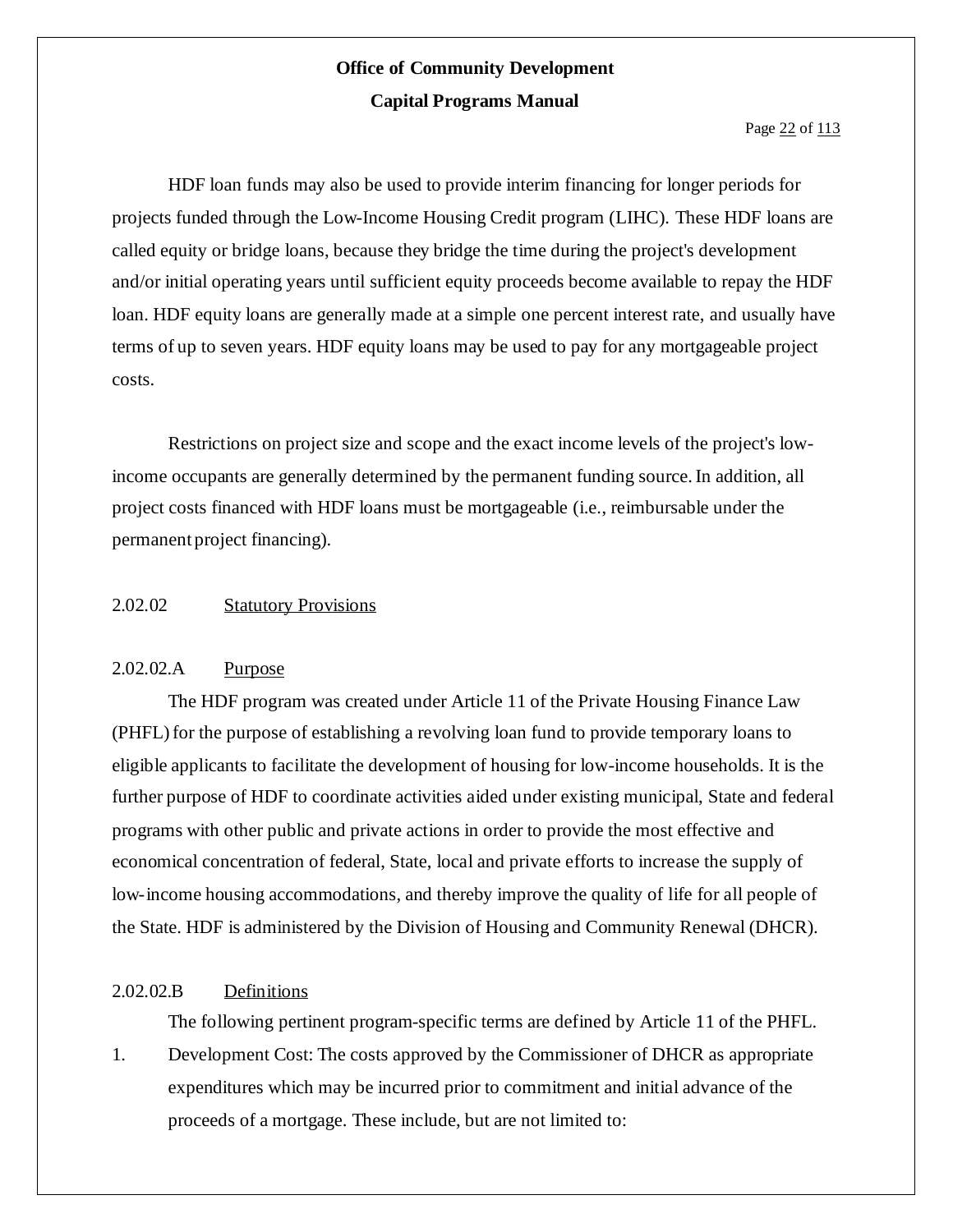Page 23 of 113

(a). payments for options to purchase properties on the proposed housing project site, deposits on contracts of purchase, or, with prior approval of the Commissioner of DHCR, payments for the purchase of such properties;

(b). legal and organizational expenses, including payment of attorneys' fees;

(c). payment of fees for preliminary feasibility studies, advances for planning, engineering and architectural work;

(d). expenses for community needs and market studies;

(e). necessary application and other project-related fees;

(f). bridge loans which provide temporary financing for the development of residential properties and will be repaid out of equity including proceeds from the syndication of a LIHC allocation; and

(g). such other expenses incurred by the project owner as the Commissioner of DHCR orthe supervising agency, as the case may be, deems appropriate to effectuate the purposes of Article 11 of the PHFL.

- 2. Federally-Aided Mortgage: A mortgage made or insured by the federal government or instrumentality thereof, or a mortgage loan entered into in conjunction with a housing assistance payments contract in connection with new construction or substantial rehabilitation pursuant to Section 8 of the United States Housing Act of 1937, as amended.
- 3. Fund: The Housing Development Fund created by Section 574 of the PHFL.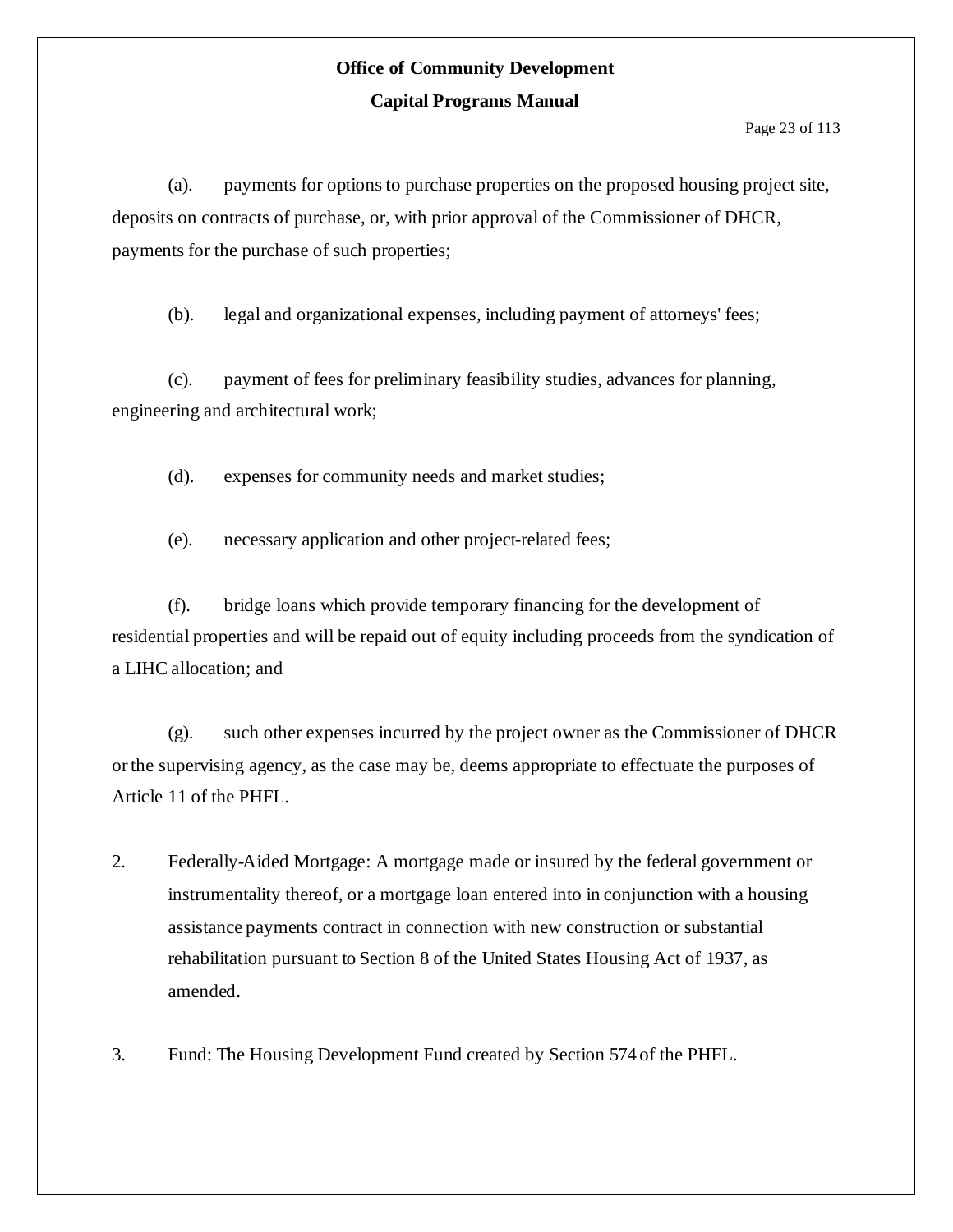- 4. Housing Corporation: A not-for-profit or charitable corporation which has as one of its primary purposes the improvement of housing for persons of low income, or a whollyowned subsidiary of such corporation or organization.
- 5. Housing Development Fund Company or HDFC: A company incorporated and organized pursuant to Section 573 of the PHFL.
- 6. Housing Project: A specific work or improvement undertaken to provide dwelling accommodations, including the acquisition, construction and/or rehabilitation of lands, buildings and improvements, and such commercial, social, recreational, communal or other non-housing facilities as may be incidental or appurtenant to the project.
- 7. State-Aided Mortgage: A loan made by the State of New York or any agency or instrumentality of the State.

#### 2.02.03 Eligibility Requirements

This Section describes the eligibility requirements that are specific to HDF.

#### 2.02.03.A Eligible Applicants

Eligible HDF applicants include HDFCs incorporated pursuant to Article 11 of the PHFL, not-for-profit and charitable corporations, and their wholly-owned subsidiaries, which have the improvement of housing for persons of low income as a primary purpose.

Applicants do not have to be HDFCs to be eligible for HDF funding; however, DHCR recommends that applicants incorporate as HDFCs as a vehicle to develop and/or own lowincome housing projects. Applicants must have the experience and capacity to develop, rehabilitate and/or construct a project of the size and type proposed in a timely and cost-effective manner. Additionally, applicants must be able to secure the appropriate permanent financing needed to complete the project and repay the HDF loan.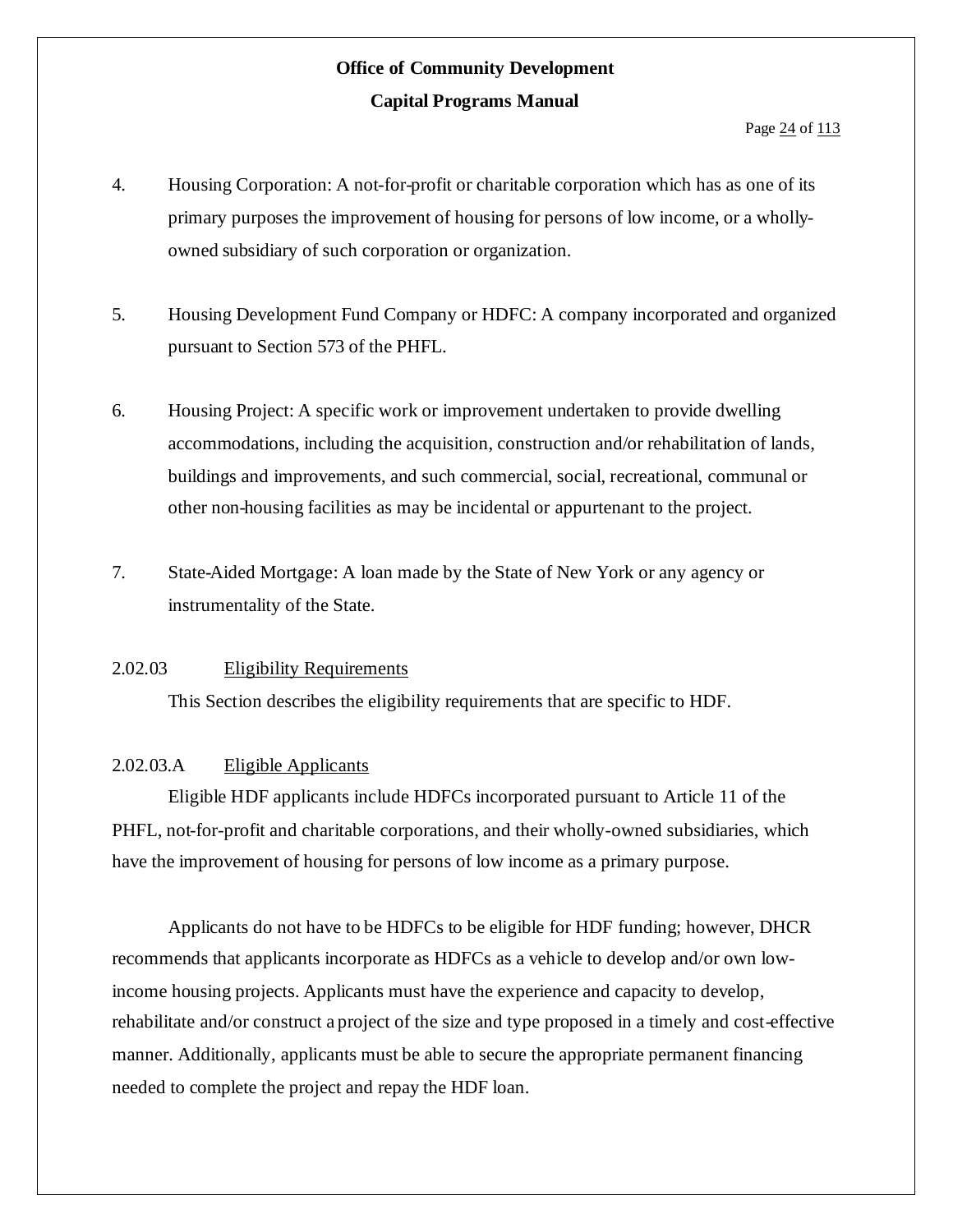#### 2.02.03.B Eligible Projects

Eligible projects for HDF loan financing are those that involve the construction or rehabilitation of cooperative, condominium, owner-occupied or rental housing for occupancy by low-income persons or households. Restrictions on project type and size are generally determined by the project's permanent funding provider.

#### 2.02.03.C Eligible Areas

All areas of the State are eligible for HDF financing. However, priority for funding is given to projects which are located in an area which is or may become blighted or deteriorated, as designated by a federal, State or local agency.

#### 2.02.03.D Eligible Occupants

To be eligible for HDF funding, a project must be occupied by low-income individuals or households. Generally, the permanent funding provider regulates tenant eligibility, project rents, sale prices and/or disposition of property. If permanent financing is not provided by a governmental source, DHCR may regulate the project subsequent to repayment of the HDF loan. In such instances, Article 11 of the PHFL restricts project occupancy to households with incomes not exceeding six times the total housing cost (rent plus utilities), except that for households with three or more dependents, the income must not exceed seven times the total housing cost.

#### 2.02.03.E Eligible Loan Costs

Eligible loan costs are described in the Summary (2.02.01).

#### 2.02.04 Program Requirements

This Section describes the loan and incorporation requirements specific to HDF.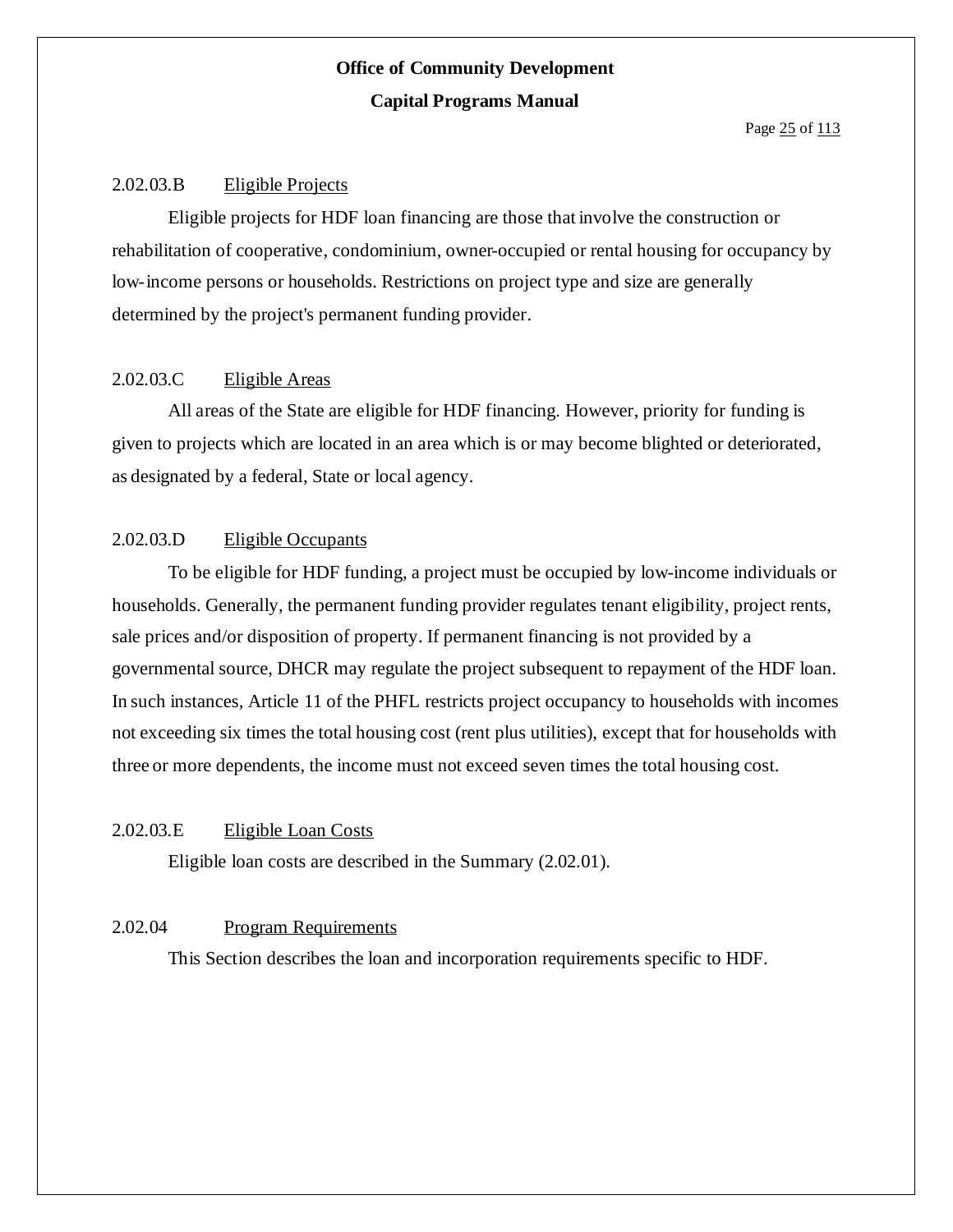Page 26 of 113

#### 2.02.04.A HDF Loan Requirements

All HDF loans are evidenced by a promissory note or mortgage note which, among other things, requires that the temporary loan will be due and payable on demand if DHCR determines that permanent financing may not be obtained for the project, or if the HDF loan is in jeopardy of not being repaid.

In general, no HDF loan repayment terms can be extended beyond the last receipts of the permanent financing, or in the case of HDF equity loans for LIHC projects, the last installment ofsyndication proceeds paid to the project owner pursuant to a syndication or partnership agreement. A closing is usually required prior to, or concurrent with, the disbursement of loan proceeds for acquisition and construction. HDF loans are generally interest-free although HDF equity loans may have a one percent interest rate. A six percent interest rate may be charged in the event of default on repayment.

Contracts for HDF loans may not be authorized until either conditional commitments, in the case of predevelopment, or firm commitments, in the case of acquisition and construction, are in place from all project funding sources, including the source of repayment for the loan. Generally, projects utilizing HDF loans meet all eligibility requirements and design, legal and underwriting specifications of the public or private funding source providing permanent financing.

Prior to authorizing an HDF loan contract, DHCR must make the following findings:

- (i) the HDF applicant proposes to finance the housing in whole or in part with a federal, State or municipal mortgage loan, or, if otherwise financed, will provide housing for low-income persons or families;
- (ii) the project site is suitable;
- (iii) there is a need for the type of housing proposed in the service area;
- (iv) the project is feasible;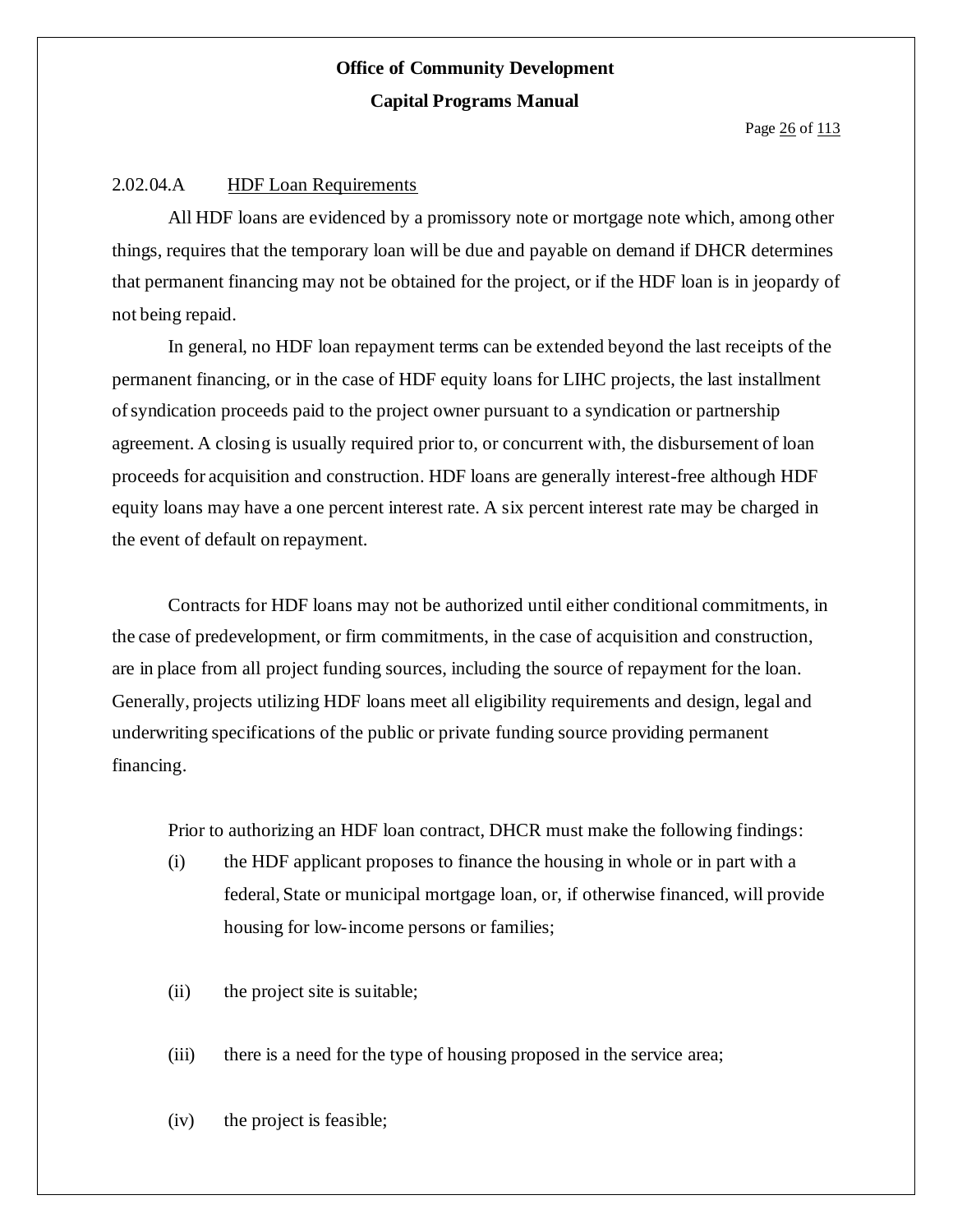Page 27 of 113

(v) there is a reasonable expectation that financing will be obtained; and

(vi) the character and competence of the applicant is sound.

All HDF loan funding commitments are subject to the availability of funds in the HDF revolving loan fund, as well as to an annual authorization by the Legislature to use such funds.

All applicants must enter into an HDF Regulatory Agreement and Loan Contract. HDF contracts must be executed by the applicant and DHCR, and approved by the State Attorney General's Office and the Office of the State Comptroller prior to disbursement of the HDF loan proceeds.

#### 2.02.04.B HDFC Incorporation

A Housing Development Fund Corporation (HDFC) must be incorporated pursuant to the provisions of Article 11 of the PHFL and the provisions of either Section 402 of the Not-For-Profit Corporation Law, or, in the case of low-income cooperatives, Section 402 of the Business Corporation Law. An HDFC Incorporation package may be obtained by contacting the HDF Program Manager at DHCR, 38-40 State Street, 6th Floor, Albany, New York 12207.

HDFCs are either State- or municipally-supervised. State supervised HDFCs are organized with the consent of DHCR. DHCR will consent to the incorporation of an HDFC either for a term of three years or in perpetuity. DHCR will consent to the perpetual incorporation only if the HDFC hassecured initial funding commitments for a low-income housing project. If the HDFC has not secured such funding commitments, the HDFC term is limited to three years; however, the Certificate of Incorporation may be amended at a later date to revise the term to perpetual should the project receive the necessary funding commitments. DHCR must give its consent to all proposed amendments to the Certificate of Incorporation.

DHCR will consent to the incorporation of an HDFC only after review and approval of the HDFC Incorporation package submission which includes the following items: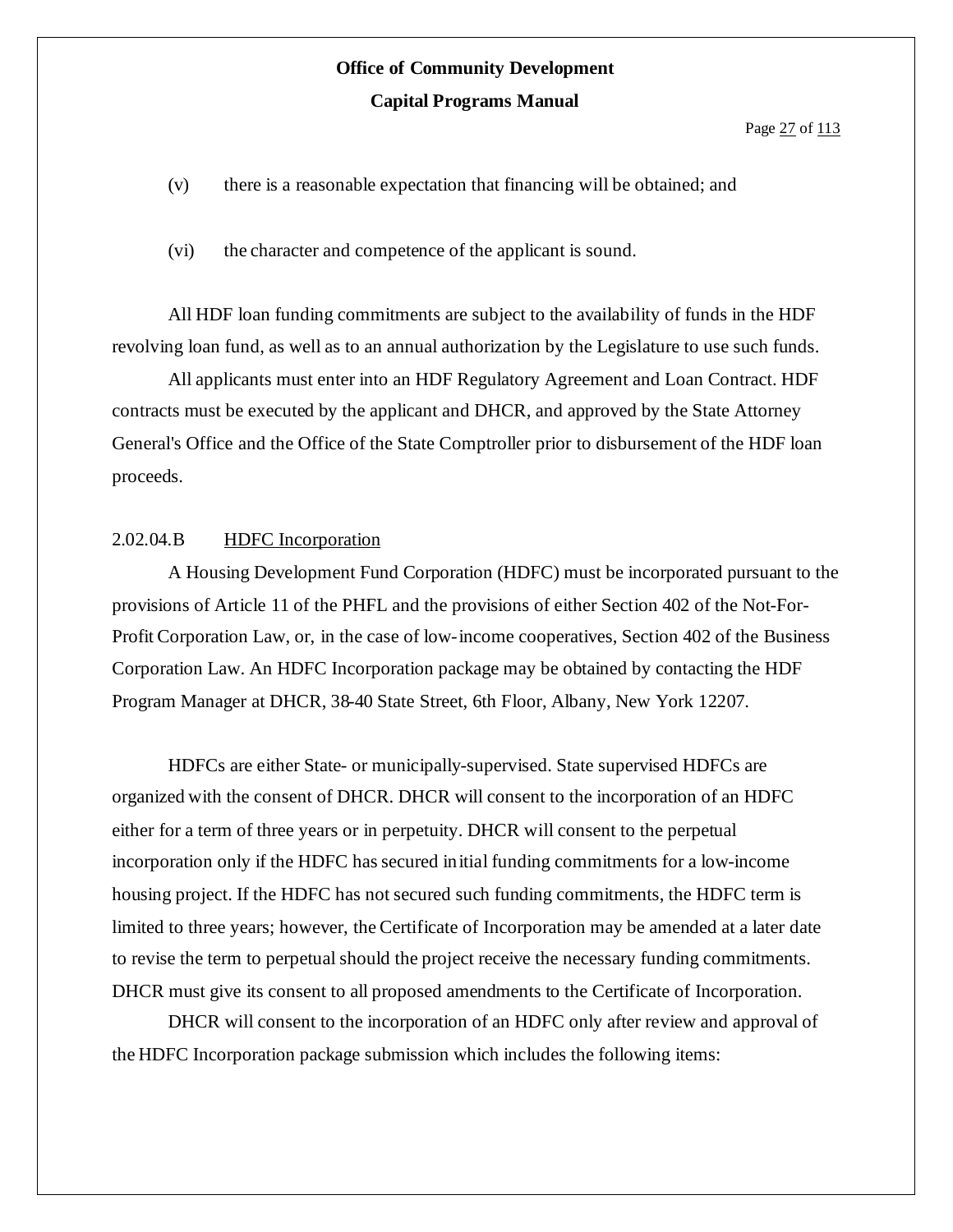- (i) an executed original of the proposed HDFC Certificate of Incorporation, which shows that the HDFC is organized in accordance with the not-for-profit law and Section 573 of the Private Housing Finance Law.
- (ii) a copy of the sponsor's Certificate of Incorporation, or, if unincorporated, a copy of the sponsor's by-laws;
- (iii) proof of the sponsor corporation's good standing in the form of a Certificate of Good Standing from the Secretary of New York State, or an attorney's opinion letter;
- (iv) a board resolution authorizing the sponsor to organize the proposed HDFC;
- (v) an executed original previous participation certificate;
- (vi) the sponsor's current financial statement;
- (vii) an Organization's Relevant Experience exhibit which is completed for the sponsor corporation. If the sponsor corporation does not have prior housing experience, the form must be submitted for other pertinent members of the project development team. Corporate resumes which outline specific housing development experience will be accepted in lieu of this form.
- (viii) a brief narrative which describes and details the proposed housing project and the sponsor; and
- (ix) evidence of permanent funding commitment(s) if the HDFC term is proposed as perpetual.

The process for DHCR consent to incorporate as an HDFC is as follows: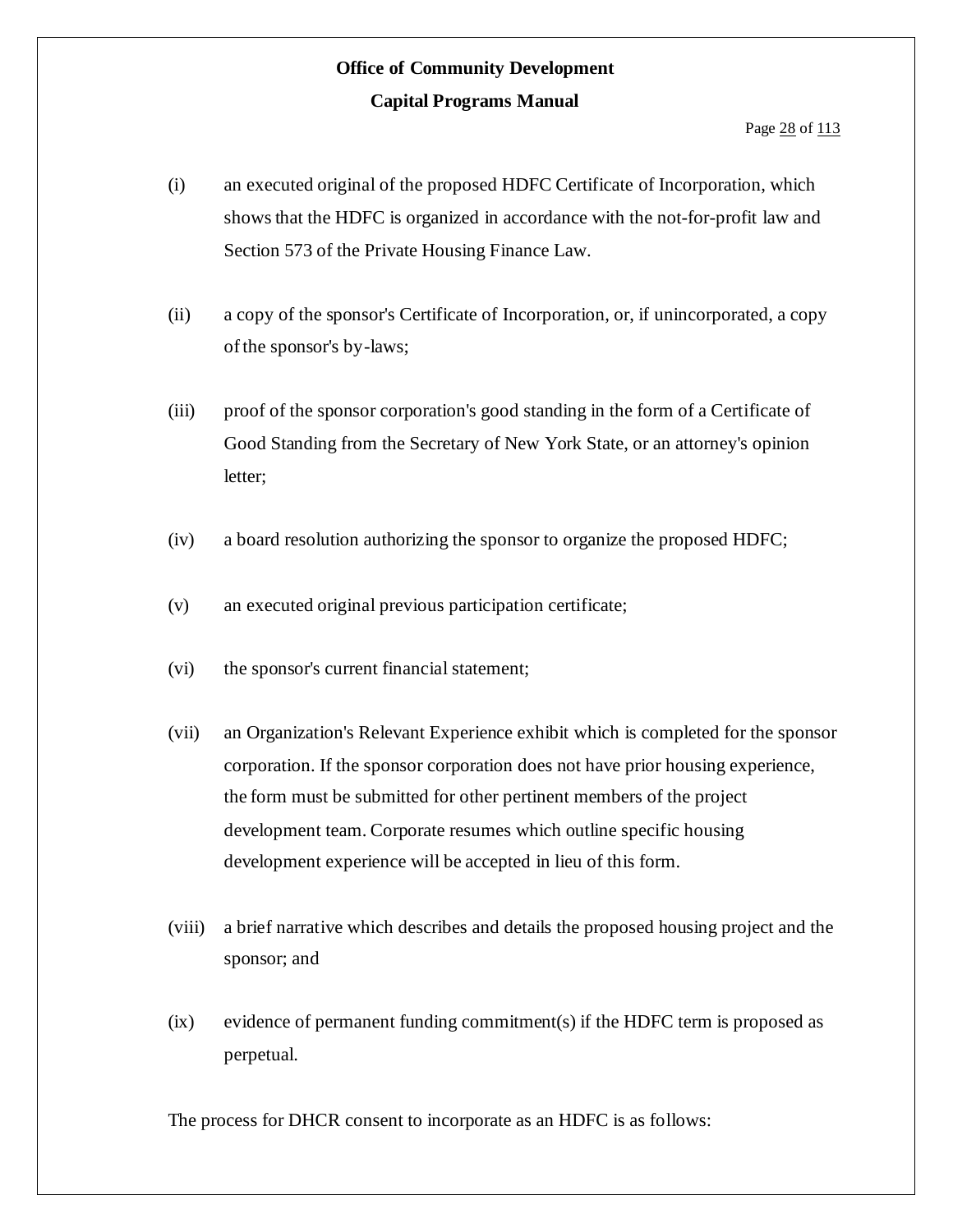- (i) the documents listed above are reviewed for compliance with Article 11 of the PHFL and DHCR's policies;
- (ii) Prior to consenting to the incorporation, DHCR must find that:
	- a. the HDFC is duly organized pursuant to Article 11 of the PHFL;
	- b. a plan has been submitted for the development of a low-income housing project;
	- c. the character and competence of the sponsor has been demonstrated to the satisfaction of DHCR; and
- (iii) the consent to incorporate and the findings must be signed by the Deputy or Assistant Commissioner of DHCR's Office of Community Development.

Once DHCR has consented to incorporation, the Certificate of Incorporation is returned to the sponsor or its legal representative for the sponsor to continue its processing. The following steps must be taken to complete the filing of the Certificate of Incorporation:

- (i) the certificate of incorporation must be filed with the Secretary of State; and
- (ii) a certified copy of the Certificate of Incorporation must be submitted to the HDF Program Manager, together with a copy of the filing receipt from the Secretary of State.

#### 2.02.05 Farmworker Housing Program

The Farmworker Housing Program was authorized in 1995 through an amendment to Article 11 of PHFL which made HDF program funds available for this new purpose.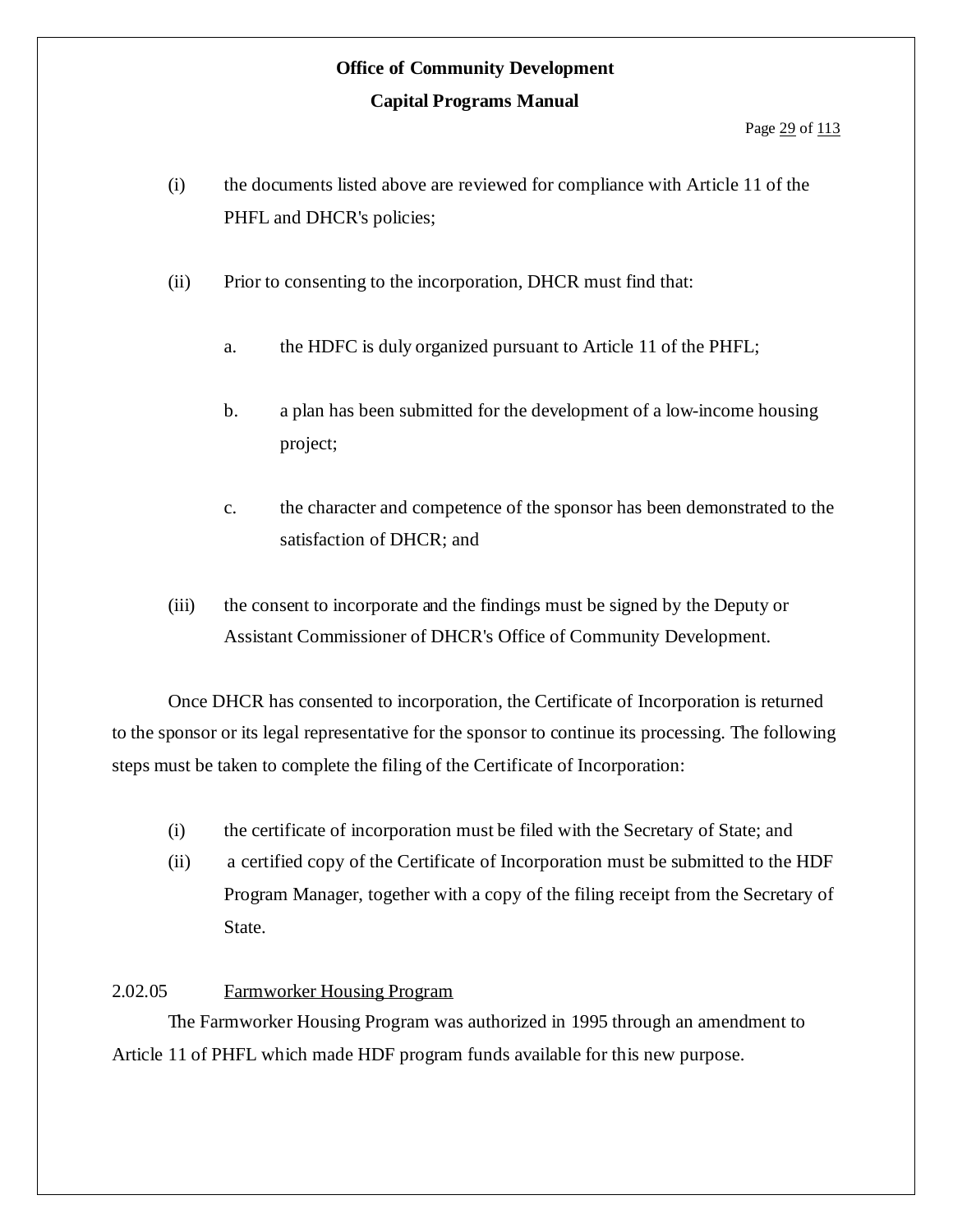Page 30 of 113

The Farmworker Housing Program is a low-cost revolving loan program to assist agricultural producers in improving existing housing or constructing replacement housing for farmworkers so that the housing will comply with applicable code (that is, the New York State Sanitary Code and/or the Building Codes of New York State). The loans are also used for the new construction of farmworker housing and the expansion of existing facilities.

The Farmworker Housing Program is administered by DHCR and participating local farm credit institutions with the cooperation of the New York State Department of Health and/or county health departments which conduct inspections and provide permits for farmworker housing. DHCR contracts with farm credit institutions to serve as a Local Loan Administrator (LLA). These LLAs originate and service the loans to agricultural producers, utilizing their underwriting standards. Upon completion of LLA review, the application packages are forwarded to DHCR for final approval and the disbursement of loan funds.

Under the program, an agricultural producer (a producer or entity which owns or operates land eligible for an agricultural assessment under Sections 305 and 306 of the Agriculture and Markets Law and which produces food by the tillage of the soil, or raises, shears, feeds or manages animals or other dairying processes) can apply to borrow up to \$100,000 per year for a project. If more than \$100,000 in loan funds are needed to satisfactorily complete the construction, repair or improvement of one farmworker housing project, the agricultural producer can seek funds from other sources, including a blended loan (i.e., a combination of a program loan and a conventional loan).

LLAs may require a one-time servicing fee from the borrower at the time of loan closing of no more than five percent (5%) of the loan amount. There are no interest or inspection fees. All loans to borrowers must be repaid in equal annual payments of principal; the term of the loan may not exceed ten (10) years. All loans, however, must be fully repaid by January 1, 2020, when the Farmworker Housing Program is currently scheduled to expire.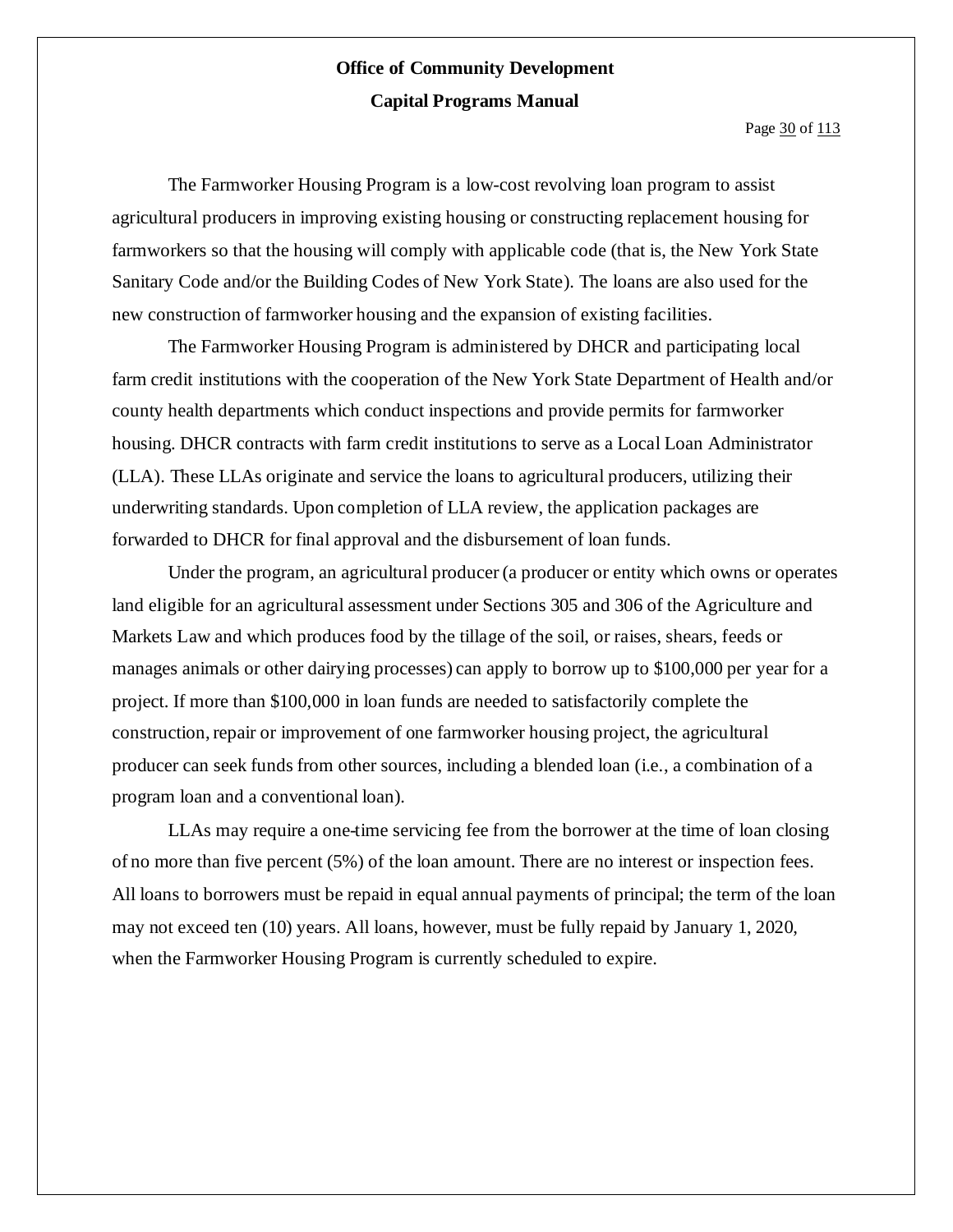### **Office of Community Development**

#### **Capital Programs Manual**

Page 31 of 113

| Section:          | 2.00 | PROGRAM DESCRIPTIONS                   |
|-------------------|------|----------------------------------------|
| Sub Section: 2.03 |      | <b>Rural Rental Assistance Program</b> |

#### 2.03.01 Summary

The Rural Rental Assistance Program (RRAP) provides rent subsidies on behalf of eligible occupants who are residing in projects constructed or rehabilitated with mortgage financing under the Section 515 Rural Rental Housing (RRH) Program. RRAP operates in conjunction with the Section 515 RRH Program, which is administered by Rural Housing Services (RHS) (formerly the Farmers Home Administration) of the United States Department of Agriculture. RRAP- assisted projects may also receive capital funds from the New York State HOME Program or the Housing Trust Fund Program through the Unified Funding process described in Section 3.

The Section 515 RRH Program provides direct loans to sponsors of multifamily rental housing projects for rural low- and moderate-income families or elderly and handicapped persons. The Section 515 RRH Program and other rural housing credit and assistance programs were authorized by Title V of the Housing Act of 1949, a federal law.

Under RRAP, the Division of Housing and Community Renewal (DHCR) enters into 5 year contracts, which may be extended, up to a maximum of 26 years, to provide monthly rent subsidy payments to the project sponsor (applicant) equal to the difference between the monthly rent plus utilities and 30 percent of the tenant's adjusted monthly income. RRAP contracts go into effect upon completion of construction or rehabilitation of the project. Up to 100 percent of the project units may receive rental subsidies.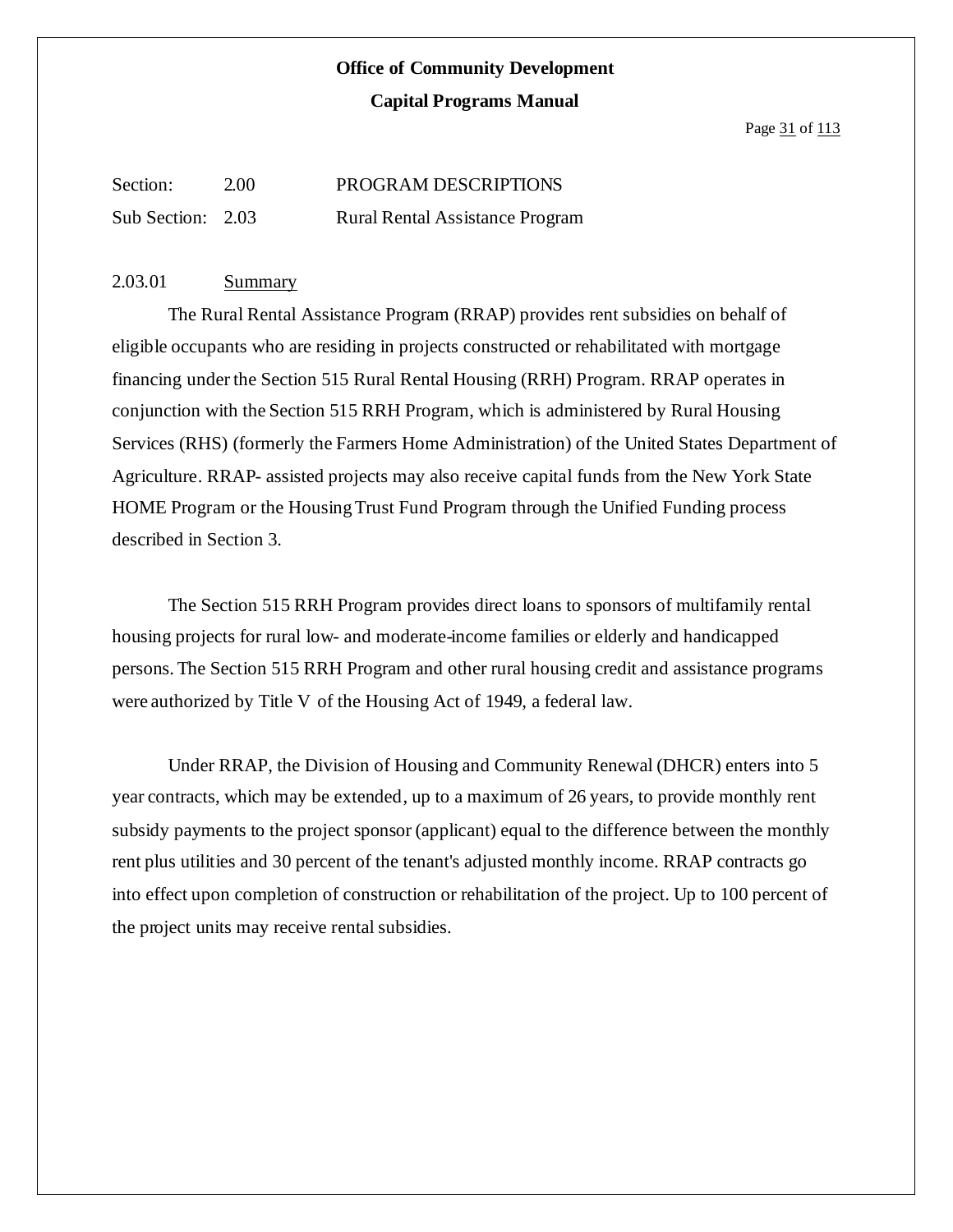#### 2.03.02 Statutory Provisions

#### 2.03.02.A Purpose

RRAP was created by Article 17-A (Sections 1020-1025) of the Private Housing Finance Law (PHFL) for the purpose of supplementing federal programs with State rental assistance payments to providers of low-income housing in rural areas. RRAP is administered in New York State by DHCR.

The following are the specific legislative findings on which RRAP is based:

- (i) in certain rural areas of the State, significant numbers of low-income residents are unable to obtain decent housing, and the normal operation of the private market has not addressed their needs;
- (ii) the elderly and families are especially affected by the lack of housing in rural areas; elderly persons are frequently forced to choose between continuing to live in homes which have become too large to care for and use well, or leaving their communities to live elsewhere; families, particularly those just beginning, are often faced with either substandard, unsafe housing, living with relatives in overcrowded conditions, or leaving their communities; the ensuing social and economic disruption has profoundly adverse effects on the rural communities as well as the residents;
- (iii) numerous housing programs have been initiated by the federal government to provide housing for those of low income, which have, for the most part, worked best in areas of high population density, thus effectively, although unintentionally, failing to fulfill their intent in rural areas;
- (iv) locally based housing providers can effectively serve the needs of low and moderate income persons in rural areas, yet their efforts have been severely limited by the contemporary high cost of financing, inflation and massive retrenchment in federal housing assistance programs; and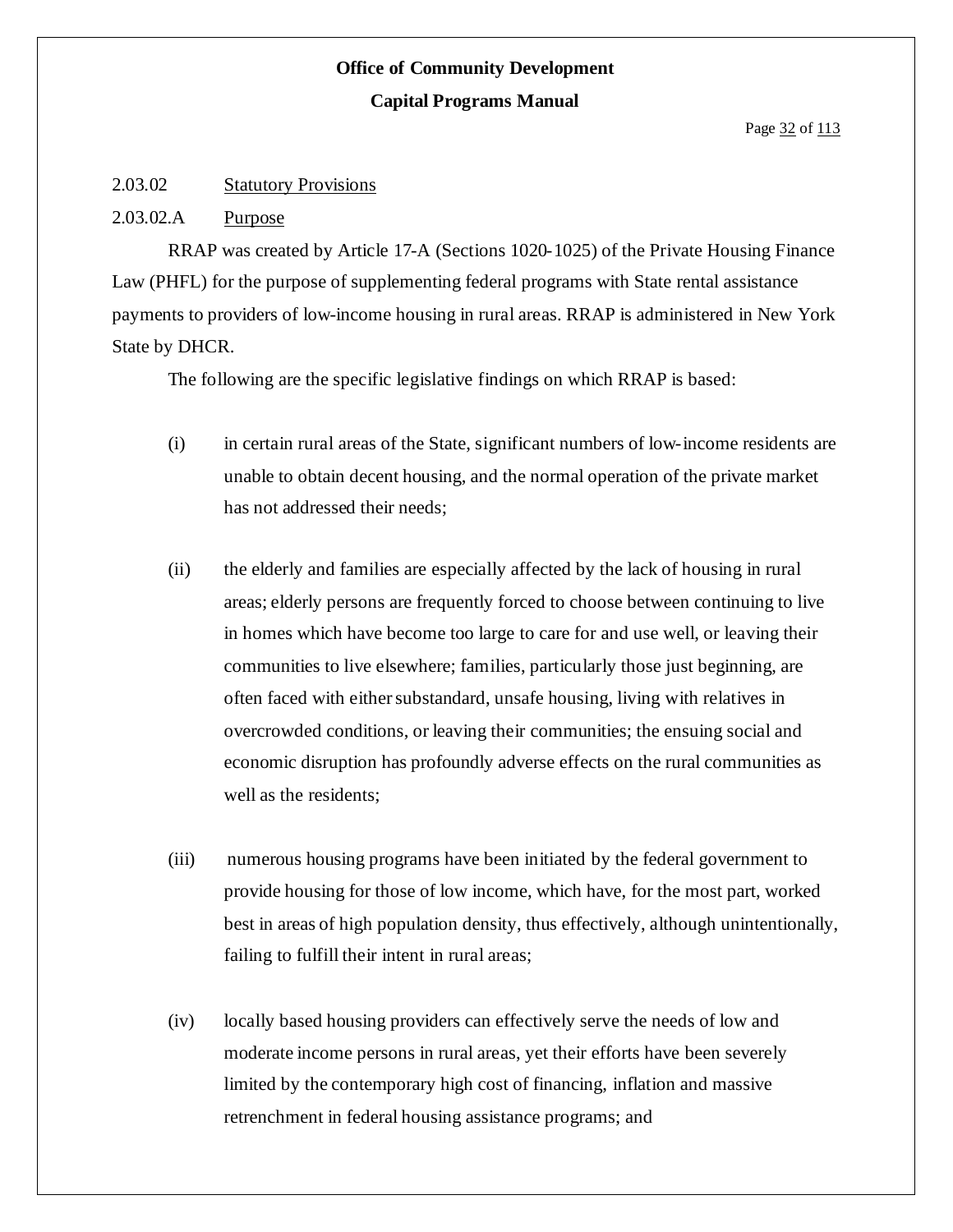(v) it is in the best interests of the people of New York State to assist local housing providers in meeting the needs of low income occupants in rural areas by supplementing federal construction assistance programs with a program of State rental assistance payments similar to the federal FmHA (521) rental assistance program.

#### 2.03.02.B Definitions

The following program-specific terms are defined by Article 17-A of the PHFL and by the Program's Rules and Regulations promulgated thereto:

- 1. Applicant or Eligible Applicant: A sponsor seeking assistance pursuant to Article 17-A.
- 2. Federal Assistance: Assistance from the FmHA pursuant to Title V of the United States Housing Act of 1949.
- 3. Eligible Project: A housing project located in a rural area which is to be owned or operated by an eligible sponsor and which has received (or which the sponsor has demonstrated to the satisfaction of the Commissioner will receive) federal assistance through the Rural Housing Services Section 515 Rural Rental Housing Program.
- 4. Eligible Sponsor: Either a corporation organized pursuant to the not-for-profit corporation law, a public housing authority as defined pursuant to subdivision two of section three of the public housing law, or an eligible borrower as defined in Title V of the United States Housing Act of 1949 (individuals; private, non-profit corporations legally precluded from the distribution of any gain to its members; for-profit corporations with unlimited return on initial investment; limited-profit sponsors who, in order to receive interest credit assistance, agree to limit the amount of profit obtained to eight percent of the initial investment annually; consumer cooperatives organized to operate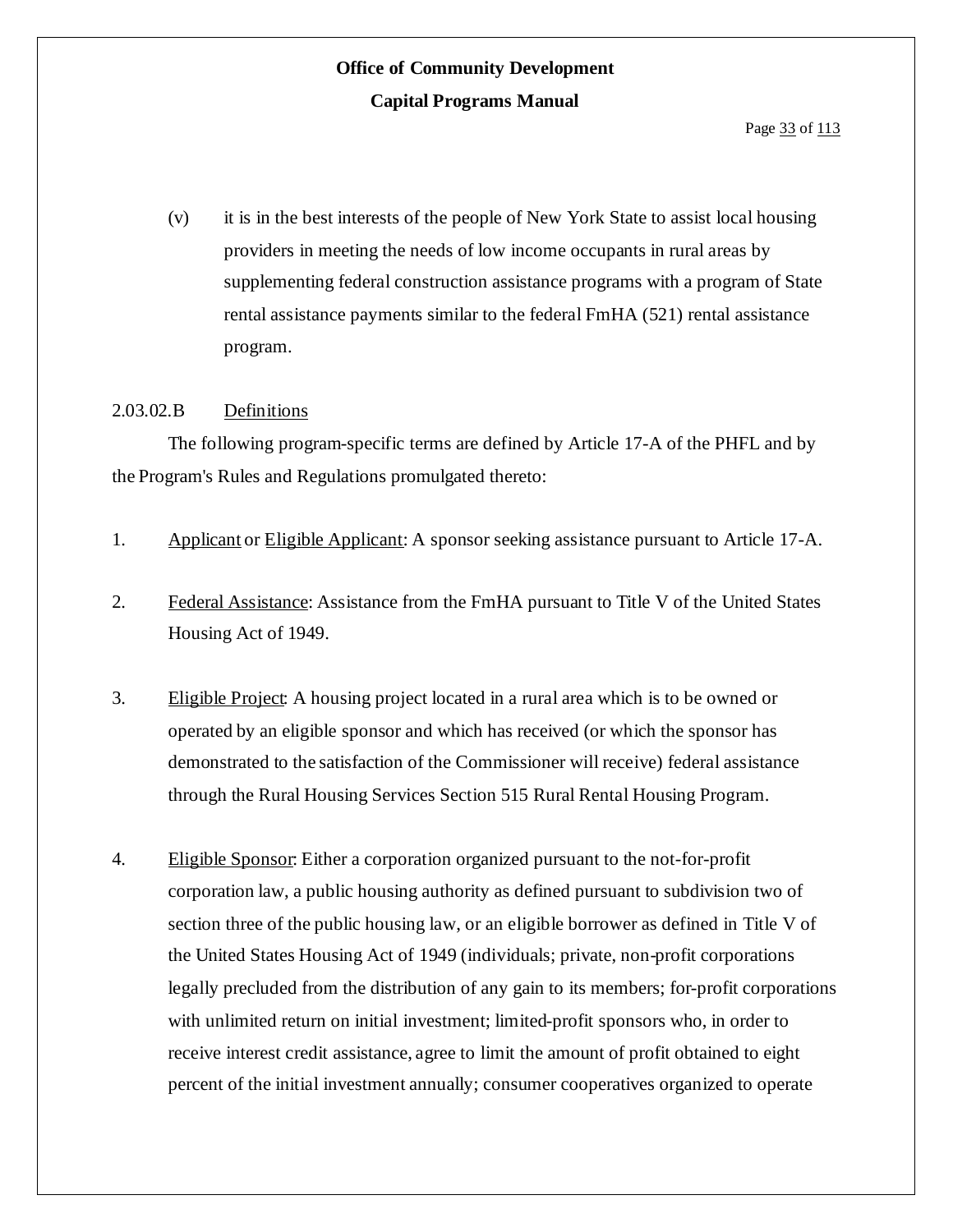#### Page 34 of 113

the housing on a non-profit basis solely for the benefit of the occupants; limited partnerships; and, owner-builder entities).

#### 2.03.03 Eligibility Requirements

This Section sets forth the eligibility requirements which are specific to RRAP.

#### 2.03.03.A Eligible Applicants

As set forth in Article 17-A, eligible applicants (sometimes called "eligible sponsors") for RRAP include not-for-profit corporations, public housing authorities, individuals, for-profit corporations, limited-profit sponsors, consumer cooperatives, housing development fund companies, limited partnerships, and owner-builder entities.

Applicants must have proven ability and intention to maintain and operate the project as low-income rental housing.

#### 2.03.03.B Eligible Projects

To be eligible to receive RRAP rent subsidies, projects must contain two or more rental housing units which will be owned or operated by an eligible sponsor, and which are constructed orrehabilitated with mortgage financing under the Section 515 Rural Rental Housing Program.

A Rural Rental Assistance Program applicant must receive an award of Section 515 funds from RHS before it is eligible to receive a RRAP funding commitment. Applicants which request 515 funds typically also seek funding from HTFC or DHCR through the Unified Funding process described in Section 3.00 of this Manual. Upon approval by RHS, DHCR makes a determination of the actual amount of subsidy required for the project. RRAP contracts are executed upon verification that construction has been completed in accordance with the plans and specifications approved by RHS.

#### 2.03.03.C Eligible Areas

To receive RRAP rental payments, a project must be located in a rural area, as defined by RHS. Such an area includes any open country, place, town, village or city not part of or associated with any urban area, and which meets the following population criteria:

(i) a rural community with a population under 10,000; or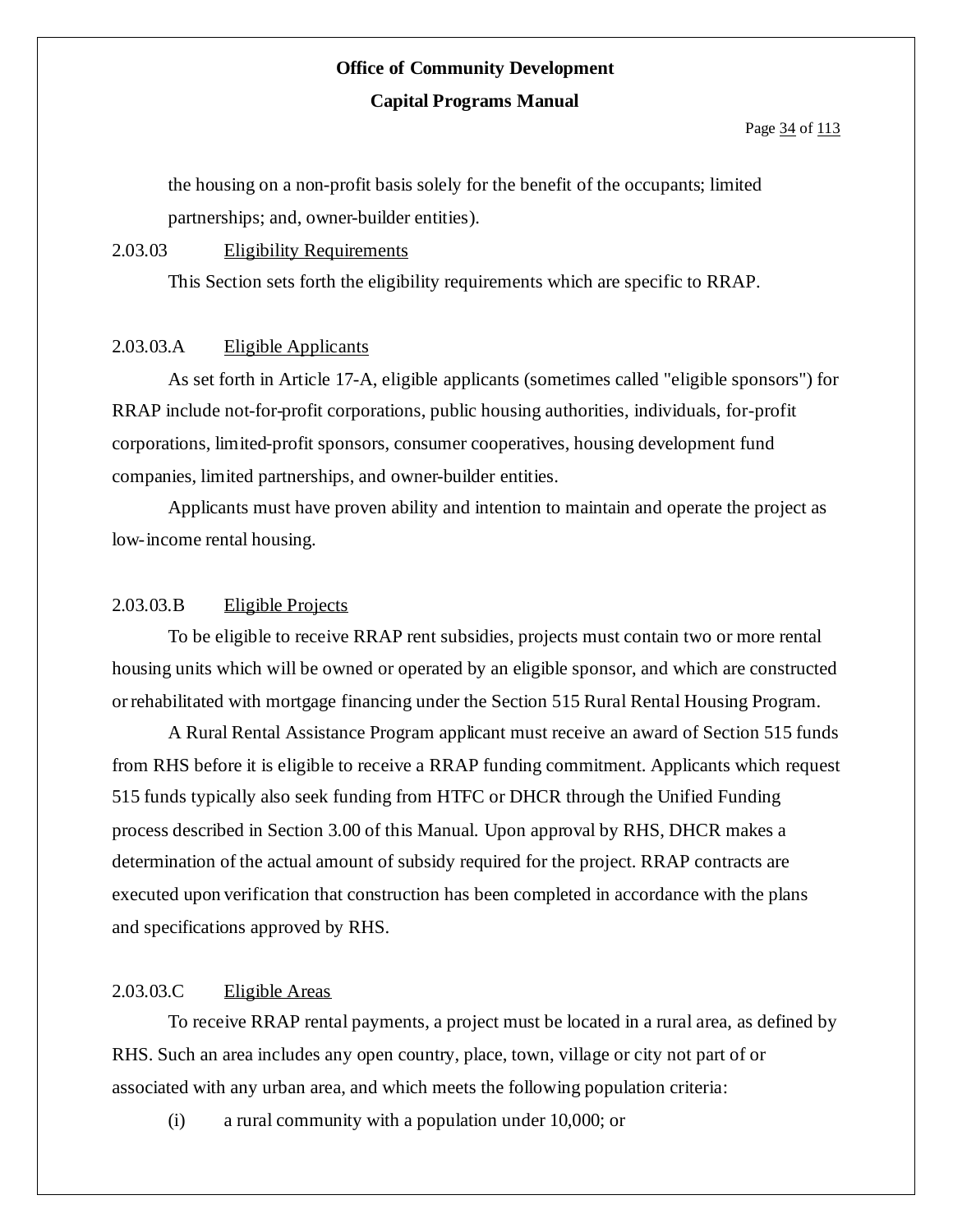(ii) a town or city with a population of between 10,000 and 25,000 that is located outside an MSA if the United States Secretaries of Agriculture and Housing and Urban Development certify that a serious lack of mortgage credit exists in that town or city.

#### 2.03.03.D Eligible Project Recipients

Eligible recipients of RRAP rent subsidies include low-income households, handicapped persons, or senior citizens who are unable to pay the cost of the project rent plus utilities, with 30 percent of their adjusted monthly income, and whose incomes do not exceed the current RHS income limitations.

Under RRAP, DHCR enters into 5 year contracts, which may be extended once up to a maximum of 26 years, to provide rental subsidy payments on behalf of eligible occupants equal to the difference between 30 percent of the tenant's adjusted monthly income and the tenant's monthly housing expense (rent plus utilities).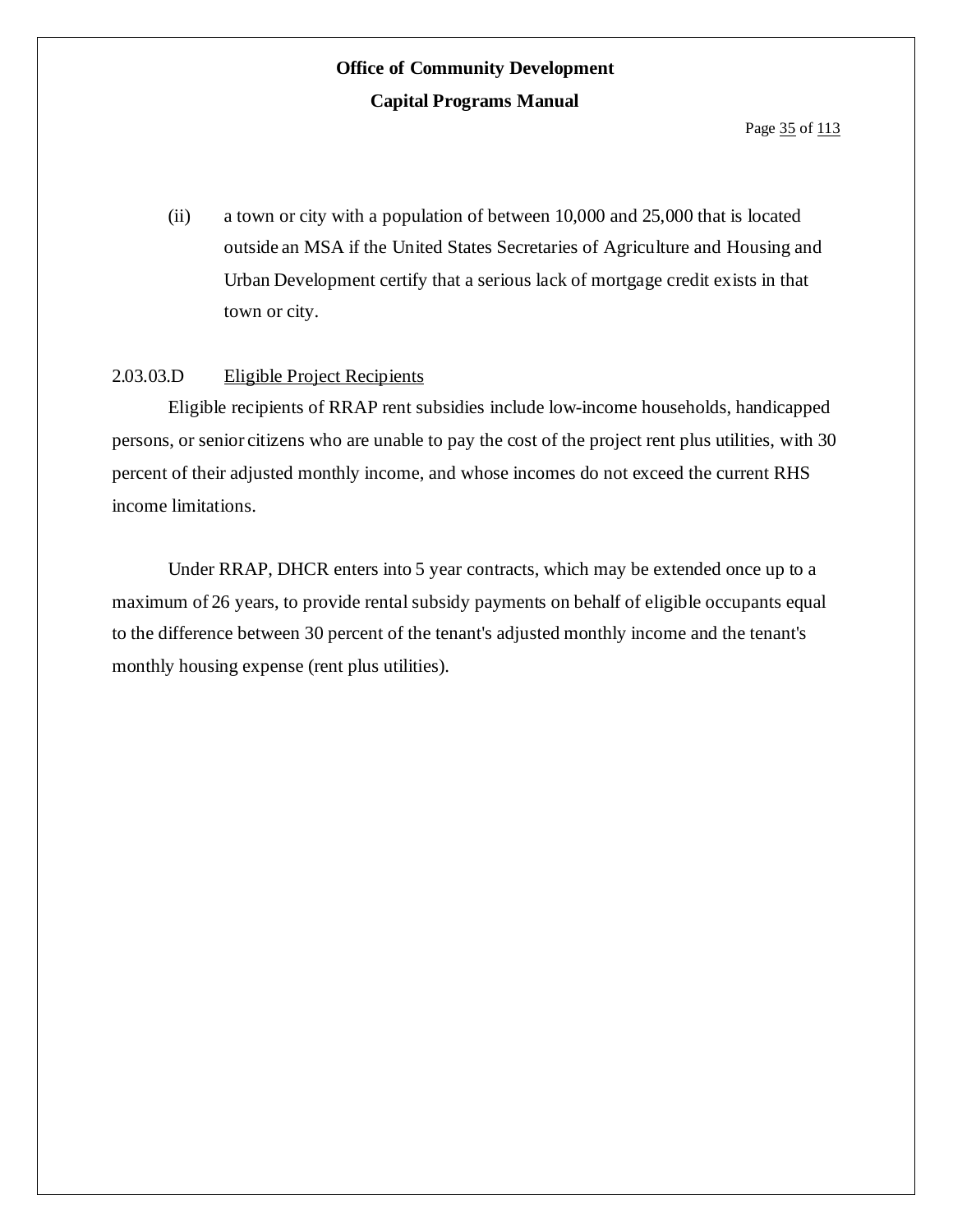Page 36 of 113

#### Section: 2.0 PROGRAM DESCRIPTIONS

Sub Section: 2.04 Low-Income Housing Credit Program

#### 2.04.01 Summary

The Low-Income Housing Credit (LIHC or the Credit) Program involves the allocation of a federal tax credit which provides a dollar-for-dollar reduction in federal tax liability for eligible applicants/owners who develop qualified low income rental housing projects that meet the requirements of Section 42 of the Internal Revenue Code (IRC or the Code).

LIHC is available to project owners who acquire, construct, and/or rehabilitate rental housing that is reserved for low-income households. The amount of Credit allocated to a project is directly related to the costs associated with the acquisition, construction, and/or rehabilitation of rental housing that is reserved for low-income households; those earning 60% or less of area median income. The amount of Credit allocated to an owner represents the Credit amount the owner may receive for each of the next ten years subsequent to the Credit allocation. In addition, the amount of Credit a project may receive is determined by applying the applicable federal credit percentage to the project; in general, approximately 9% is applied to the cost of new construction or rehabilitation and approximately 4% is applied to the cost of building acquisition or development costs for projects which receive federal financing.

New York State is provided with an annual allocation of LIHC, which is called the State Housing Credit Ceiling. As the State's lead Housing Credit Agency (HCA), DHCR is responsible for the allocation of a portion of the Credit Ceiling to other State and local housing agencies serving as HCAs. These HCAs, in turn, sub-allocate their portion of the Credit Ceiling to eligible applicants/owners of qualified housing projects. DHCR also retains a significant portion of the Credit Ceiling, which it directly allocates for qualified housing projects.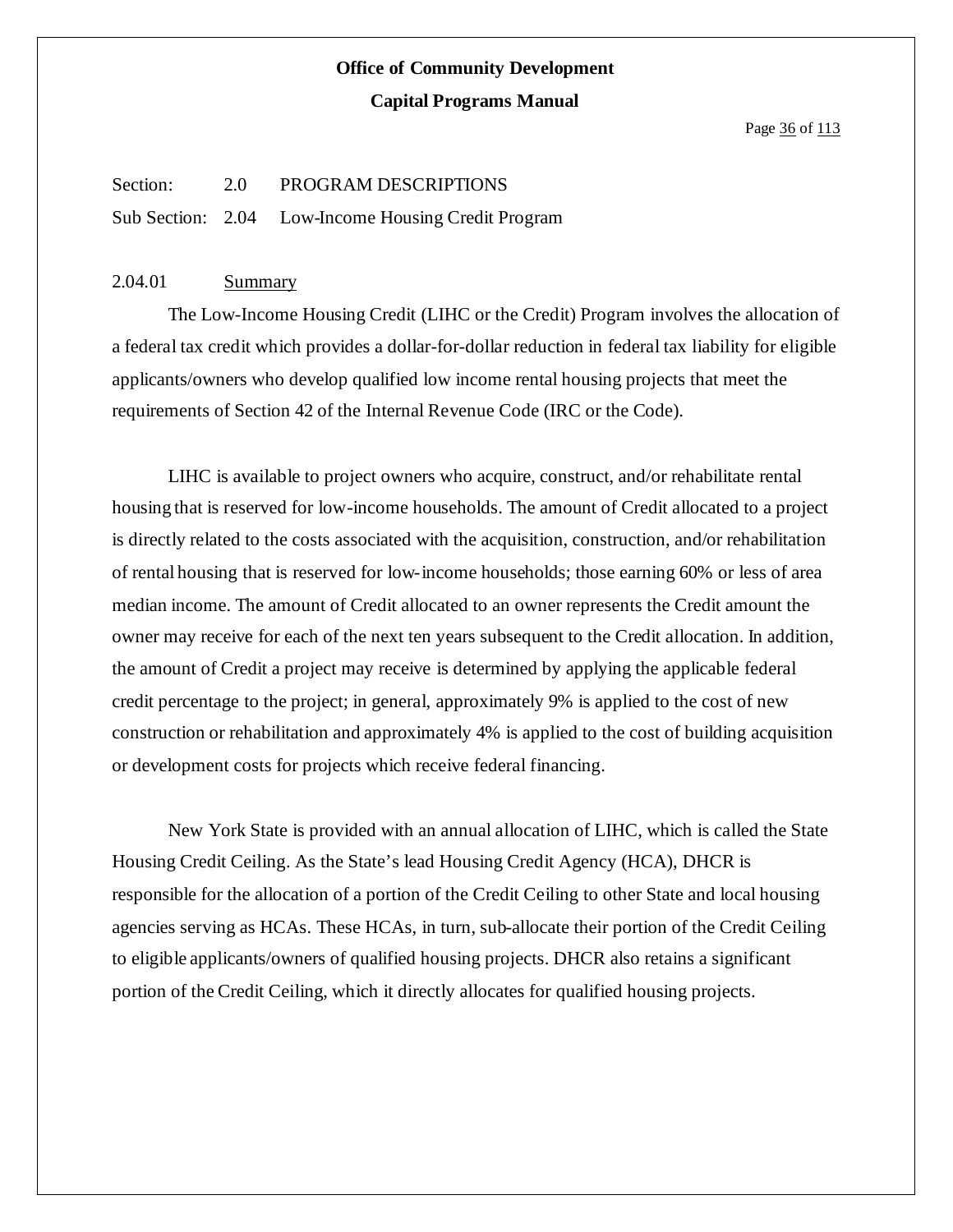#### 2.04.02 Statutory Provisions

#### 2.04.02.A Purpose

The Federal Tax Reform Act of 1986, as amended (the Act), established the LIHC Program to be administered by state housing agencies for the purpose of promoting investment in the production and retention of rental housing units which are reserved for low-income households. The LIHC Program replaced other tax incentives that existed prior to the passage of the Act in 1986.

The Act authorized the governor of each state to allocate the low-income housing tax credit ceiling among governmental units and other issuing authorities in the state with a single HCA coordinating the allocation of Credit to owners of low income housing. In New York, the Governor's Executive Order #135 designated DHCR as the State's lead HCA. The Executive Order authorized DHCR to allocate Credit in a manner which maximizes the public benefit by addressing the State's need for low-income housing and community revitalization incentives and to sub-allocate the Credit Ceiling among State and local entities involved with housing.

The Act further required each agency allocating Credit to adopt a Qualified Allocation Plan (the QAP) to provide for the effective coordination of the State's LIHC Program with Section 42 of the Internal Revenue Code (the Code). The QAP sets forth the threshold eligibility, scoring criteria and preferences by which LIHC will be awarded and allocated to projects by DHCR.

#### 2.04.02.B Definitions

The following program-specific terms are defined by Executive Order 135, which designates DHCR as the State's lead HCA pursuant to the Federal Tax Reform Act of 1986. Additional program definitions are contained in the Section 2040.2 of the QAP:

Code:The United States Internal Revenue Code of 1986, as amended.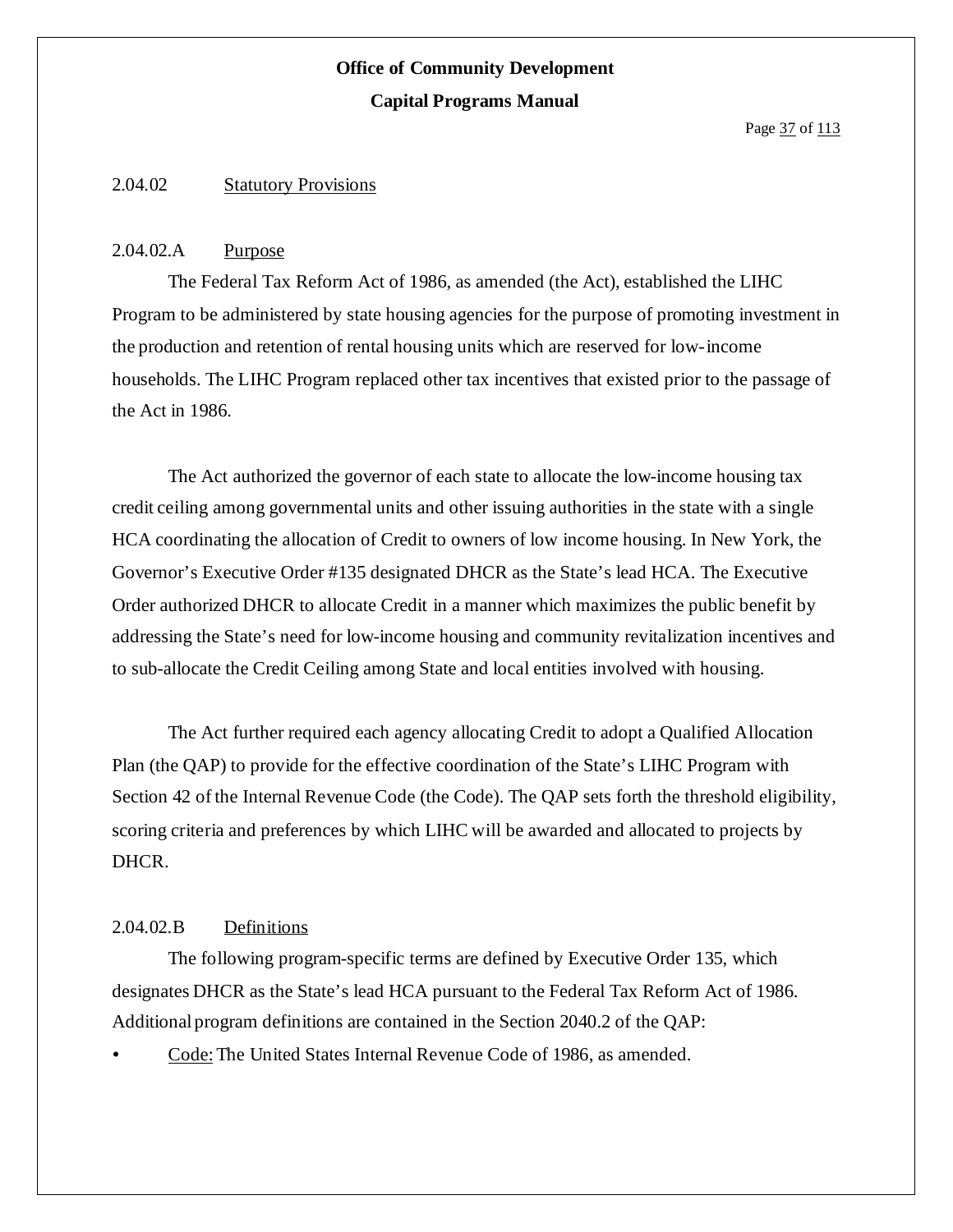- Director of Housing or Director: Any Director of Housing so designated by the Governor. If the position of Director of Housing is vacant, during the period of such vacancy, the Commissioner of Housing and Community Renewal of the State of New York shall exercise the powers, functions and duties of the Director for the purposes of Executive Order 135.
- Housing Credit Agency or HCA: Any State Housing Credit Agency or Local Housing Credit Agency.
- Low-Income Housing Tax Credit Ceiling or Ceiling: The dollar amount of allocation authority apportioned to the State by the Federal Tax Reform Act of 1986 for a calendar year under Section  $42(h)(3)(c)$  of the Code.
- State Housing Credit Agency: The New York State Division of Housing and Community Renewal (DHCR) or any other State agency, governmental unit or public benefit corporation concerned with housing and designated by the Director as an HCA, within the meaning of Section 42(h)(7)(A) of the Code. DHCR is the lead HCA in the State.
- Tax Credit or Credit: The Low-Income Housing Tax Credit allocated to specific projects pursuant to Section 42 of the Code.

#### 2.04.03 Eligibility Requirements

This Section describes the eligibility requirements that are specific to the LIHC Program.

#### 2.04.03.A Eligible Applicants

Eligible applicants/owners for the LIHC Program include for-profit developers, not-for profit developers, individuals, corporations, limited partnerships and limited liability corporations which will own rent-restricted rental housing after the project is acquired and improved, rehabilitated or constructed.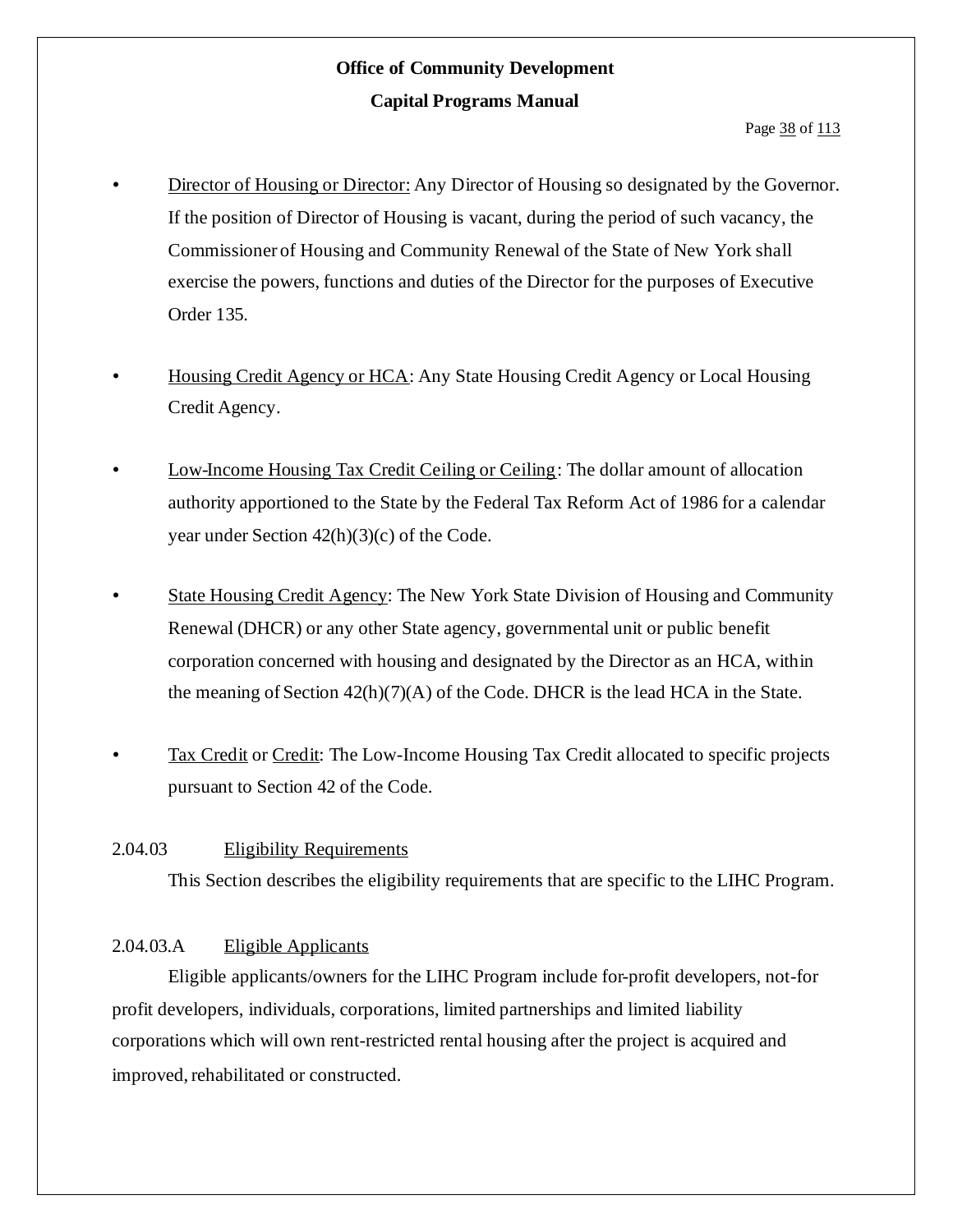#### 2.04.03.B Eligible Projects

Credit allocations may only be made to rental housing projects which meet the minimum set-aside requirements for rent-restricted low-income units. Generally, eligible (or qualified) projects must contain a minimum number of low-income units (the minimum set-aside) in accordance with one of the following formulas:

- at least 20 percent of the units in a project must be occupied by households with incomes at or below 50 percent of the area median income; or,
- at least 40 percent of the units must be occupied by households with incomes at or below 60 percent of the area median income; or,
- in New York City, at least 25 percent of the units must be occupied by households with incomes below 60 percent of the area median income.

To be eligible, the project's low-income units must be rent-restricted, so that low-income households occupying the unit do not pay rent (including tenant-paid utilities) which is greater than 30 percent of the area median income imputed for the unit based on the number of bedrooms the unit contains.

Eligible project activities under the LIHC Program include new construction, building acquisition with rehabilitation and rehabilitation.

The QAP sets forth additional eligibility requirements which must be met by Credit projects. Pursuant to Section 2040.3(E) of the QAP, at each stage of processing (i.e., application, reservation, binding agreement or allocation) Credit applications will be subject to a threshold eligibility review, which will include, but not necessarily be limited to, whether the project meets certain minimum requirements set forth in this section. The threshold eligibility requirements contained in the QAP follow:

(1). The project meets the occupancy, rent restrictions and any other requirements of the code.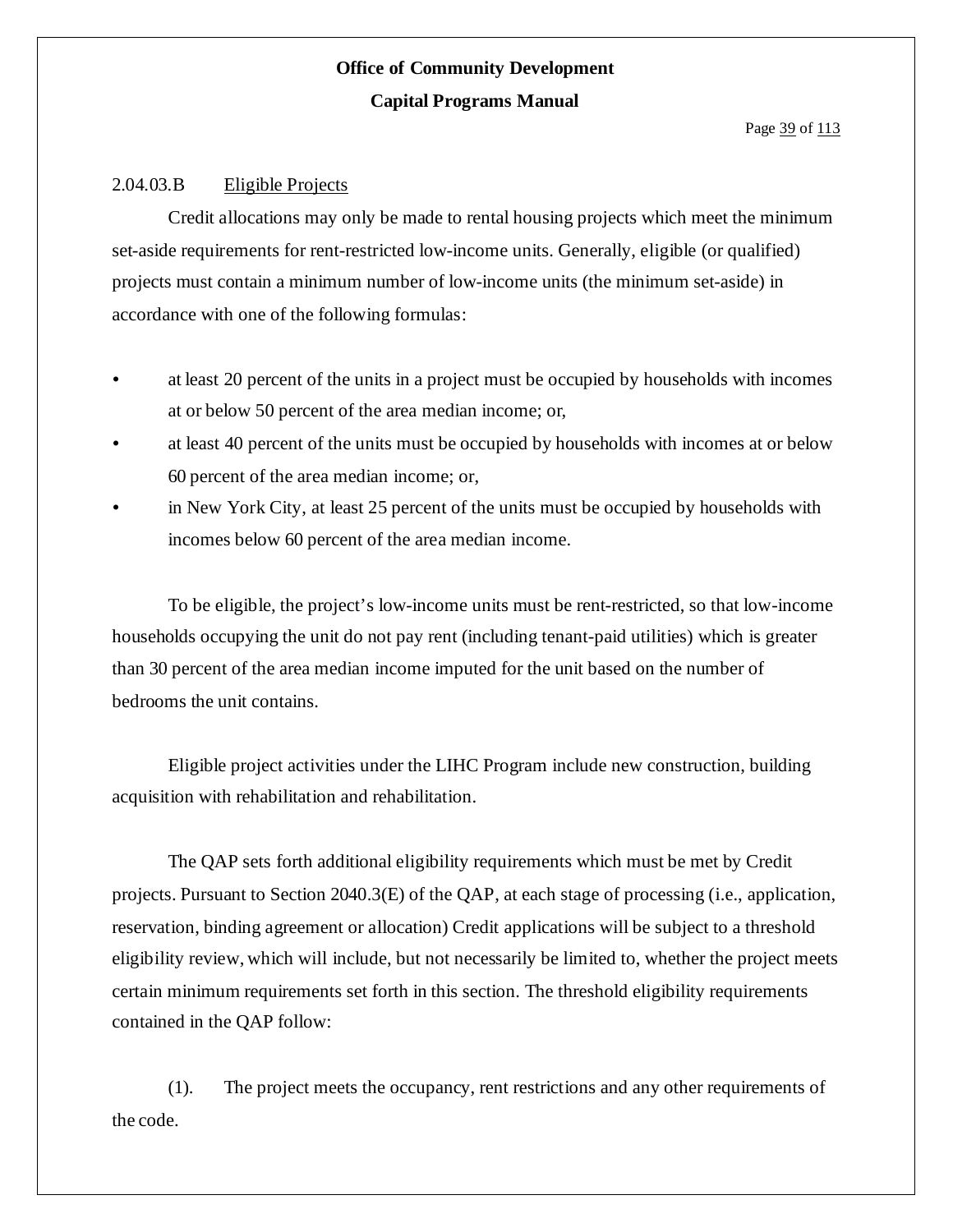Page  $\frac{40}{113}$ 

(2). The project applicant has site control consistent with the code, for the project real estate through a lease, option, purchase contract or deed.

(3). The project applicant has taken all steps necessary at each stage of processing to secure the required governmental approvals to construct and operate the project and the applicant demonstrates that the project is eligible for all necessary governmental approvals.

(4). Evidence is provided that the project is consistent with the applicable HUD approved consolidated plan for the locality in which the project will be located.

(5). The project applicant has taken reasonable steps to address the objections to the proposed project, if any, raised by the chief executive officer of the locality where the project is proposed.

(6). The project developer, owner and/or manager have successfully developed and operated projects comparable to the proposed project and have the capacity and experience to undertake, complete and operate the proposed project.

(7). The project developer, owner and/or manager and their principals do not include anyone who owns or manages an existing project for which an IRS Form 8823 has been issued and has not been corrected or otherwise resolved as determined by the supervising agency.

(8). The project developer, owner and/or manager and their principals do not include anyone who has participated in a publicly assisted capital project that has been determined to be out of compliance with statutes, rules, regulations, policies or agreements and has not been corrected or otherwise resolved as determined by the public agency responsible for supervising the project.

(9). The amount of requested annual credit allocation does not exceed either the maximum per project or per unit amounts specified in the notice of credit availability issued by the division. Such amounts will be established based upon the expected availability of credit allocation authority. The applicants may request and the commissioner may grant a waiver of this requirement if the commissioner determines that there is sufficient credit available, the project is in furtherance of the State's housing goals and in the best interests of the citizens of the State of New York (this paragraph is not applicable to applications reviewed under section 2040.4 of this Part).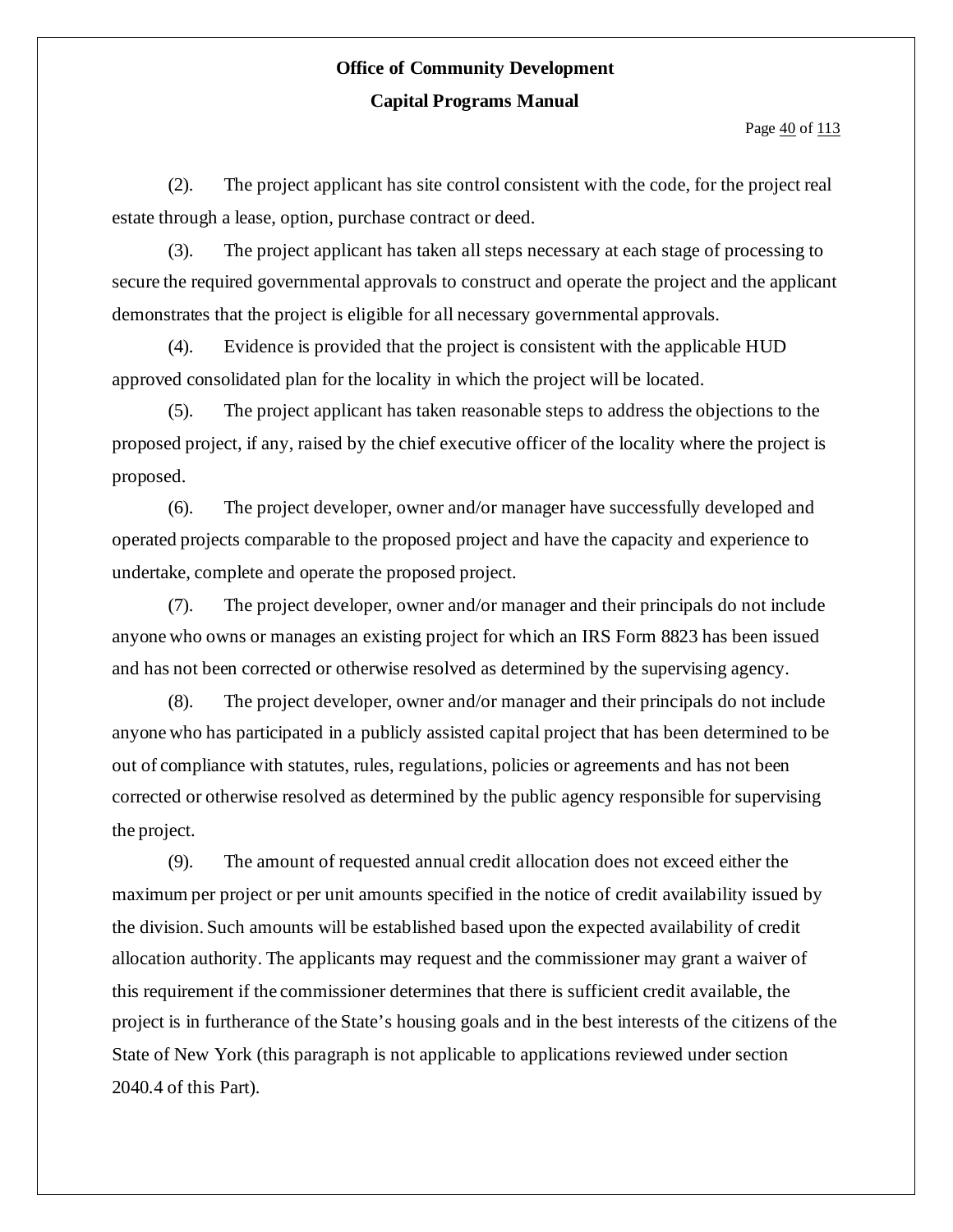Page  $41$  of  $113$ 

(10). A comprehensive market study, conducted by a market study analyst who has been pre-approved by the division, which demonstrates at a minimum that the proposed number and type of units meet an existing and identified need of low-income individuals and can be readily absorbed by existing need in the local area.

(11). There will be no adverse impact on the occupancy rates of other publicly-assisted housing in the local area.

(12). The project does not involve the permanent involuntary displacement of existing tenants in order to qualify for credits.

(13). The number of bedrooms in the units in the proposed project are appropriate for the type of occupancy proposed.

(14). All LIHC-assisted first floor units in new construction projects without an elevator, all LIHC-assisted units in new construction projects with an elevator, and as many LIHC-assisted units as feasible in adaptive reuse or rehabilitation projects shall meet visitability standards, except when such standards are demonstrated to be irreconcilable with federal, state or local statutes, regulations, ordinances or codes..

(15). If the project includes the rehabilitation of any building(s) the acquisition costs of the building(s)may not exceed 25 percent of the total development costs of the project unless:

(i) it is preservation project (as defined at section  $2040.2(q)$  of this Part); or

(ii) the Commissioner has determined that the preservation of the building(s) is in the best interest of the State (not applicable to applications reviewed under section 2040.4 of this Part).

(16). Project construction has not started without prior authorization by the division.

(17). The project will:

(i) be a qualified low-income housing project for no less than 30 years; or

(ii) be conveyed pursuant to an effective plan for existing tenants to purchase the project at the end of the compliance period.

(18). The project must meet the green building and energy efficiency standards listed in the Qualified Allocation Plan.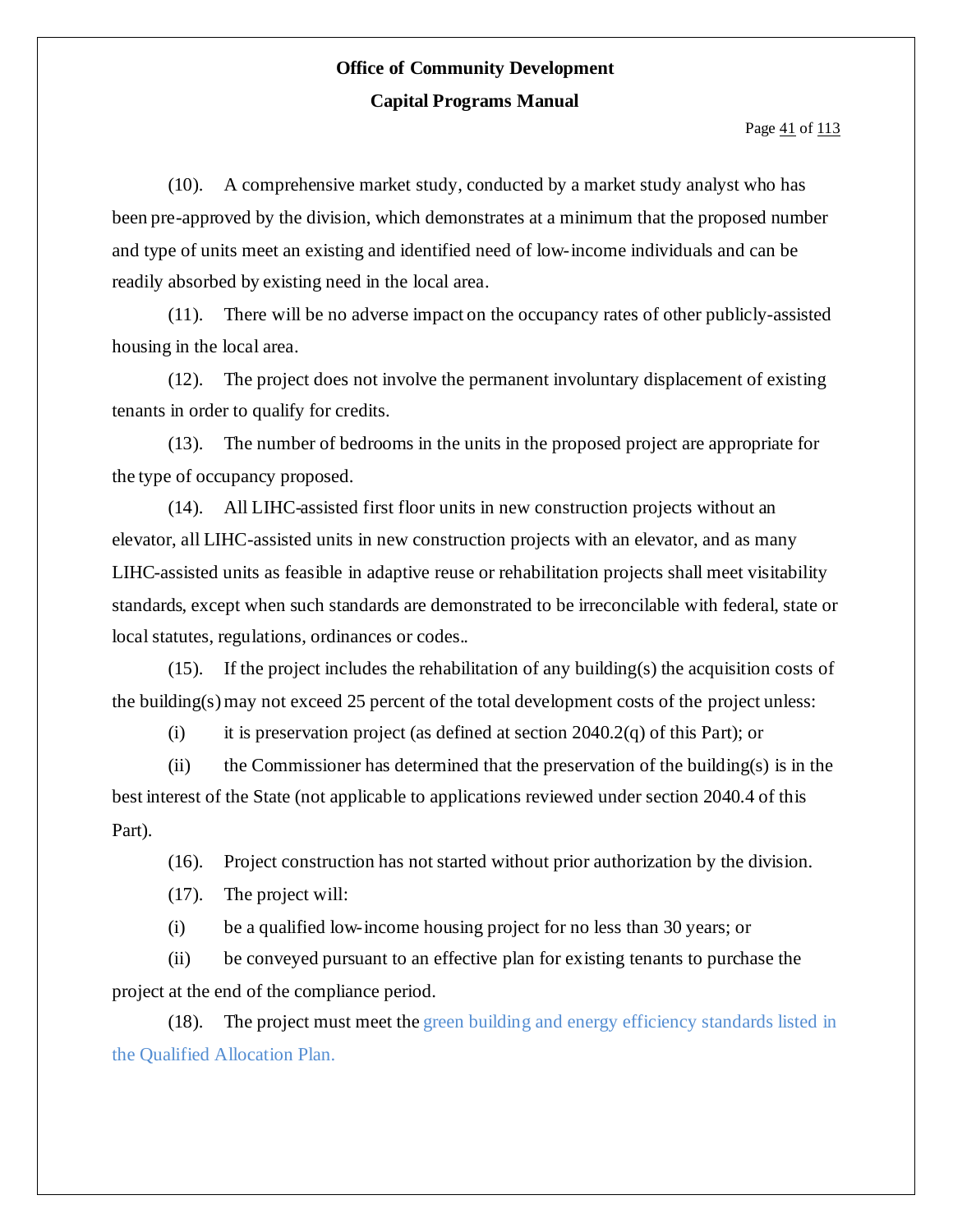Page  $42$  of  $113$ 

In addition, while Credit projects may contain commercial space and market-rate units, Credit can only be taken against and utilized for the financing of the project's low-income residential space.

One important exception to the above is in the case of a residential project containing a Community Service Facility (CSF). A CSF is defined as any facility designed to serve primarily individuals who reside in the Credit project or in the immediate community whose income is 60% or less of area median income. The CSF may include space for such activities as Head Start, child care, job training, primary health care, youth recreation and support services for seniors. Pursuant to the federal Housing and Economic Recovery Act of 2008 (HERA) which amended certain provisions of the Code in regard to Credit, the allowable percentage of development costs of the CSF portion of the qualified low-income project which can be included in basis is 25 percent. In addition, to be eligible, the subject project must be located in a qualified census tract. Credit applicants must describe and clearly document the programmatic relationship between the occupant(s) of the CSF and the project tenants and community residents served by the CSF, carefully apportioning all project development costs, hard and soft, and real estate expenses between the CSF and the residential units of the project.

Credit allocations may not be used for projects which will be used for transient housing, defined as units with an initial lease of less than six months. However, an exception is permitted forsingle room occupancy (SRO) projects, which are eligible for Credit. Further, transitional housing projects for homeless persons and/or families are eligible for Credit.

Credit allocations may not be used for rental dwelling units that are or will be part of a health facility, mobile home park or student dormitory.

In addition to eligibility standards, the QAP sets forth project scoring and ranking criteria (Section 2040.3(F) of the QAP), which incorporate both Code-mandated project selection criteria and preferences and DHCR project preferences. The preferences are described in detail in the QAP.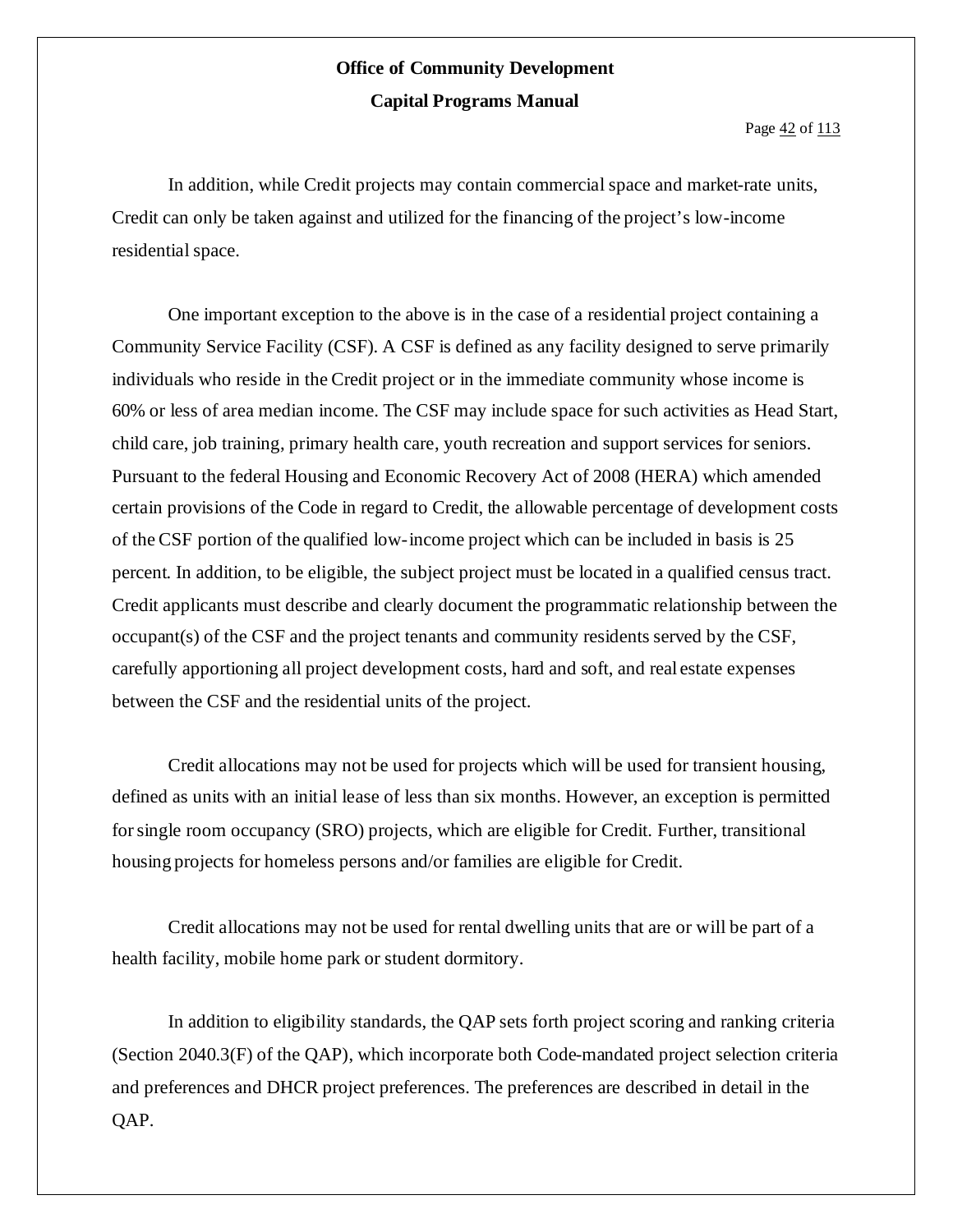Page  $\frac{43}{ }$  of  $\frac{113}{ }$ 

Subject to the annual availability of Credit and the issuance of a Notice of Credit Availability, DHCR may provide a set-aside of Credit on an annual basis for additional types of projects, including but not limited to:

a. Preservation Projects

A Preservation Project is a project in which residential property is rehabilitated to extend its useful life to serve as affordable housing and averts the loss of affordable housing currently serving the housing needs of a population whose housing need would justify the replacement of the housing if it ceased to be available to that population. The project must meet the preservation project definition in Section 2040.2 of the QAP. The scope of the rehabilitation must be sufficient for the project to function in good repair as affordable housing for a period equal to at least thirty years from the date of issuance of the final credit allocation. [Note: applicants proposing a Preservation Project must demonstrate how the project averts the loss of affordable housing and must: a) describe any regulatory and economic circumstances which could precipitate the loss of or risk the availability of the project to low income households, and; b) provide a compelling rationale for preserving the existing project based upon economic conditions including the availability of alternative affordable housing, street rents, vacancy rates and current and future demand]. Preservation Projects which involve the redevelopment of state-assisted public housing must meet the criteria and conditions for approvals under the New York State Public Housing Law. Such projects may include the economic restructuring and rehabilitation of an existing public housing project. Applicants are encouraged to consult with DHCR regarding the review and approval of the redevelopment plan prior to submitting an application to DHCR.

b. High Acquisition Cost Projects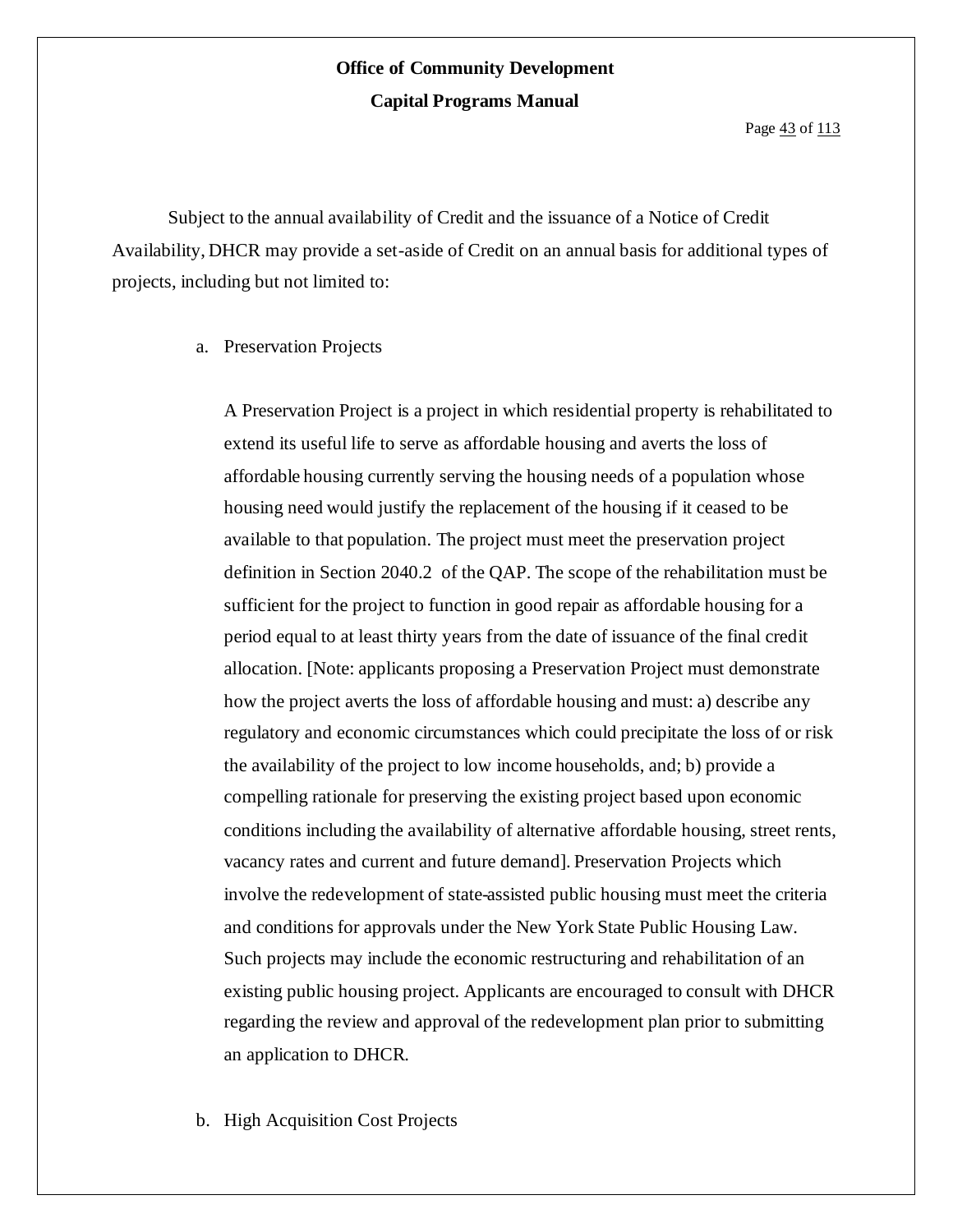Page  $\frac{44}{113}$ 

As defined in Section 2040.2 (j) of the QAP, a High Acquisition Cost Project is a Preservation Project in which the acquisition costs of the building(s) is twenty five percent or more of the project's total development cost. Such projects must meet the Preservation Project definition referenced above to be eligible for funding. In a High Acquisition Cost Project, the amount of the developer's fee shall be based upon an assessment of risk assumed by the project owner, considering factors including, but not limited to, rent subsidies or other project operating support, location, financing sources, occupancy level, project type and identities of interest.

c. Supportive Housing Projects

A Supportive Housing Project, as defined in Section 2040.2 (u) of the QAP, is a project which gives preference in tenant selection to persons with special needs (defined in Section 2040.2(p) of the proposed QAP), for at least thirty percent of the total units in the project.

For a proposed LIHC-financed project to be considered Supportive Housing:

i. The need for housing for the targeted population within the primary market area must be documented;

ii. The applicant must ensure the delivery of appropriate services, for which a documented need exists, to the targeted population as evidenced in a comprehensive service plan and an agreement in writing with an experienced service provider;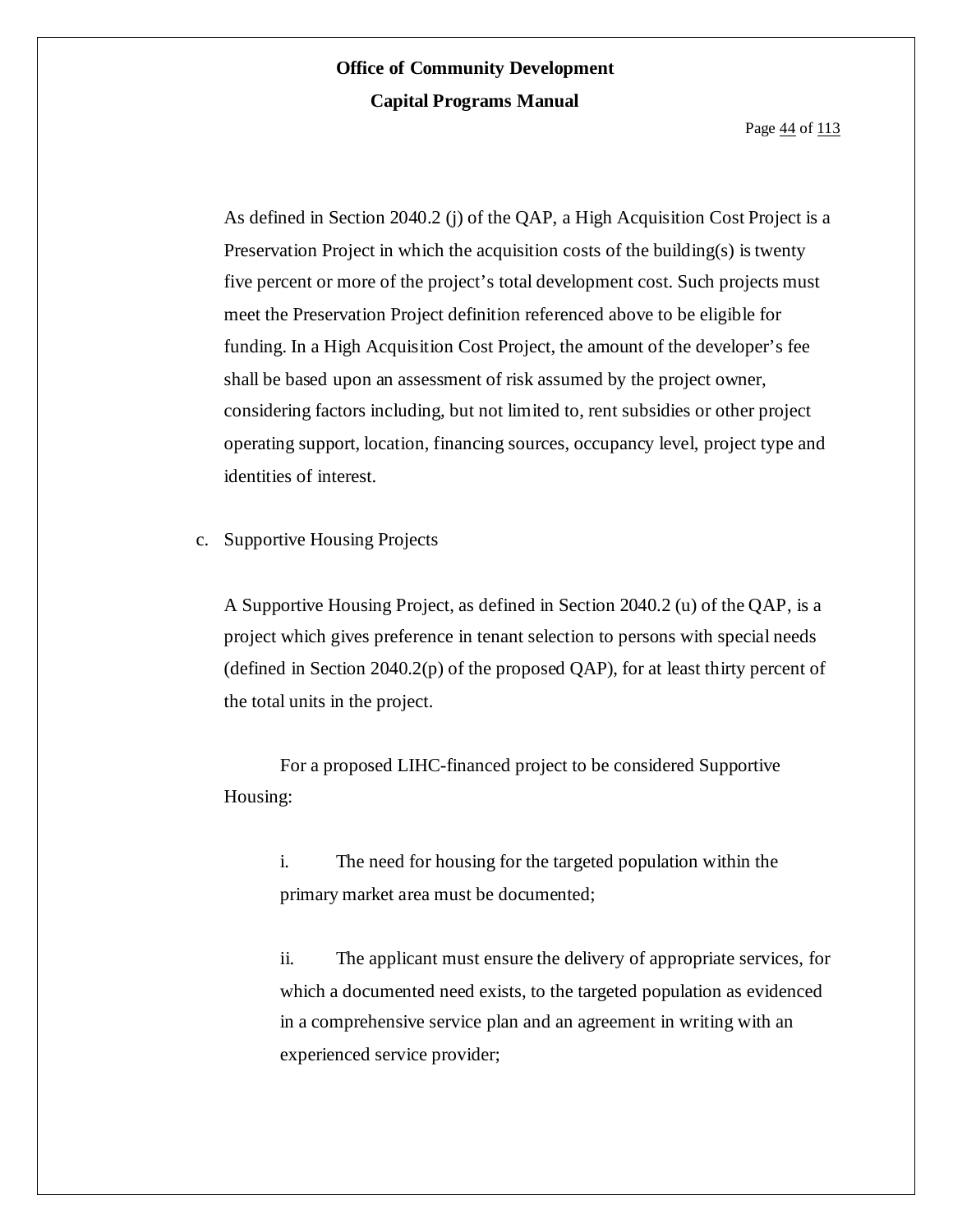Page  $\frac{45}{113}$ 

iii. The project must be located in close proximity to public transit service or the applicant must include a transportation plan as a component of the comprehensive service plan to ensure access to necessary services;

iv. The applicant must demonstrate that funding is in place or identify a viable plan for the funding of appropriate services;

v. The applicant must provide for an ongoing rental subsidy or other form of subsidy to ensure that rents paid by the targeted population remain affordable; and

vi. The applicant must identify, and have a written agreement with, a public agency or experienced service provider that will refer eligible persons and families for the targeted units.

In addition, Section 42(h)(5) of the Code requires that the States set-aside 10% of the Ceiling (see 2.04.04.A below) for qualified non-profit organizations which own an interest in the project and materially participate in the development and operation of the project throughout the compliance period.

In regard to multiple-building developments, DHCR will treat these as one project provided it is consistent with the Code, the QAP and meet the following requirements:

- Buildings on Adjacent Sites:
	- on same or adjacent tracts of land
	- have the same ownership entity and common construction/permanent financing sources
- Buildings on Scattered Sites:
	- in non-metropolitan counties, such projects must be located in the same municipality (i.e., town, city or village)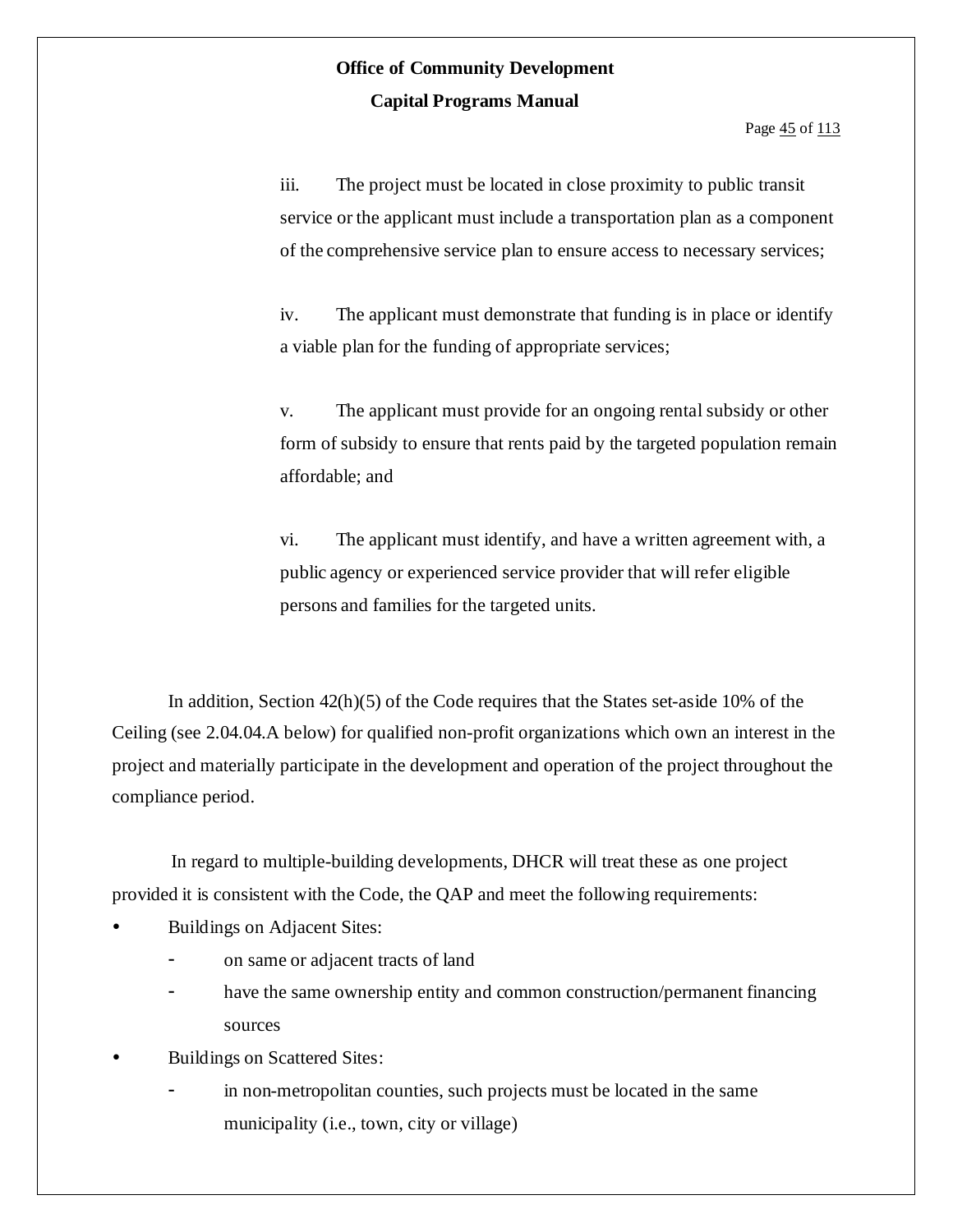Page  $\frac{46}{113}$ 

- in metropolitan counties, such projects must be located in the same neighborhood, or if recognized neighborhood boundaries do not exist, in no more than two adjacent census tracts
- have the same ownership entity and common construction/permanent financing sources

#### 2.04.03.C Eligible Areas

All areas of New York State are eligible.

#### 2.04.03.D Eligible Occupants

Eligible occupants are low-income households earning up to 60% of area median income.

LIHC may only be utilized on units that are occupied at the time of initial occupancy by eligible occupants. To be eligible for LIHC, project occupancy must meet the minimum set-aside requirement discussed in 2.04.03B above.

Units must be available for use by the general public and cannot be restricted to members of a particular organization or to employees of a specific employer. Project owners may, however, give preference in renting units, or limit occupancy to, categories of persons with special needs(e.g., persons who are elderly, persons or families who are homeless persons with HIV/AIDS) provided such preferences are in accordance the U.S. Department of Housing and Urban Development's (HUD) policy on non-discrimination in housing and Federal and State fair housing laws and regulations. A complete listing of the populations which DHCR and HTFC recognize as persons with special needs is provided in Section 5.14 of this manual. Also, pursuant to a provision in HERA, a project which otherwise meets this general public use requirement may have occupancy preferences that favor tenants who are members of a specified group under a federal program or state program or policy that supports housing for such a specified group or tenants who are involved in artistic and literary activities.

#### 2.04.03.E Eligible Project Costs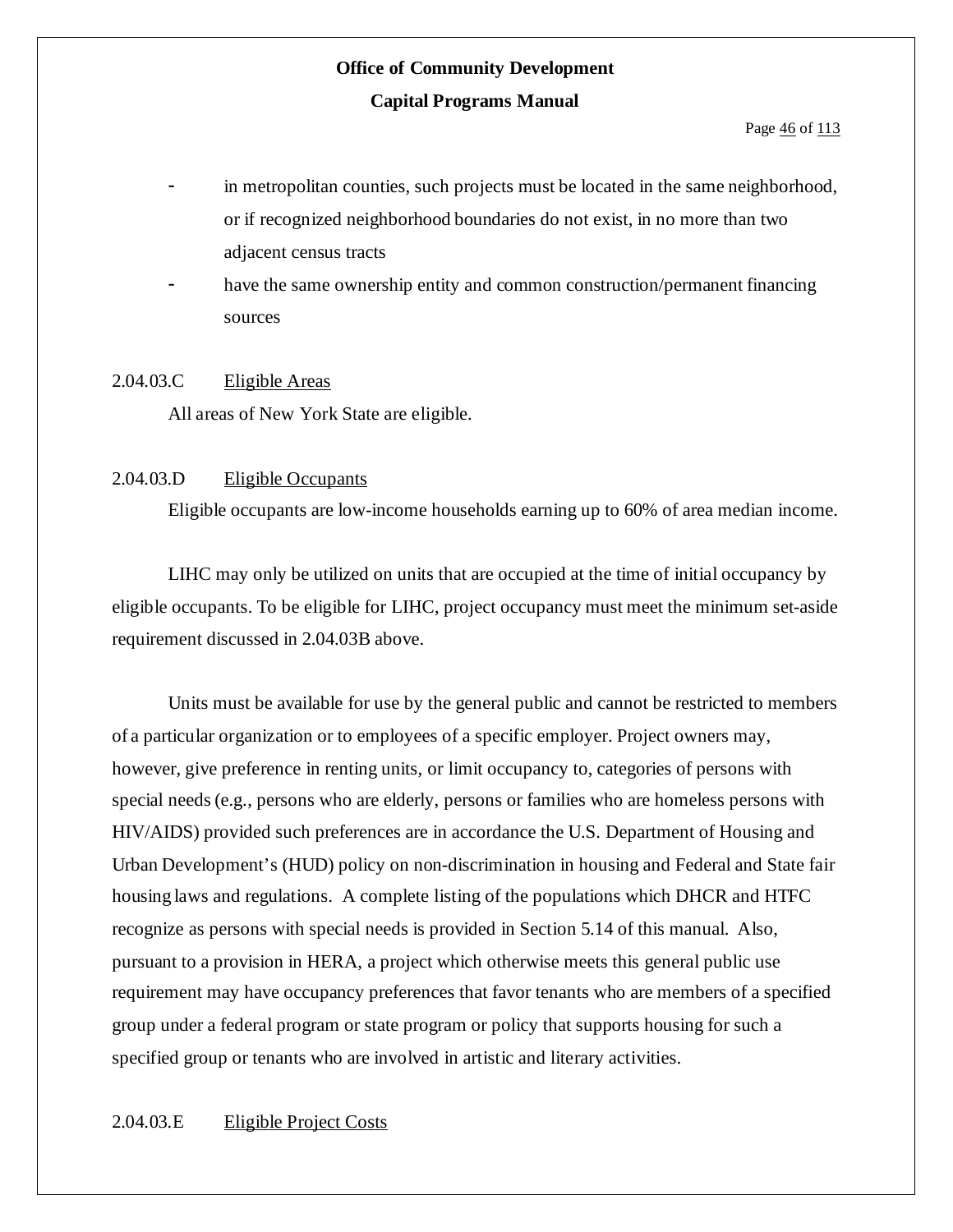Eligible project costs include the actual and necessary costs of residential construction, building acquisition and/or rehabilitation, customary hard costs and related soft costs, excluding the expense associated with the syndication of the Credit.

Additional DHCR standards for calculating the maximum amount of Credit necessary for a project are detailed in Section 2040.3(G) of the QAP. These standards include but are not limited to the following maximum allowable construction-related costs in relation to the contractor's contract:

- Builder's profit of 10 percent;
- Builder's overhead of 4 percent; and,
- General requirements of 6 percent.

Section 2040.3 of the QAP also sets forth the amount of developer's fee compensation for services, overhead and profit recognized by DHCR. The developer's fee is limited to 10 percent of the acquisition and improvement costs associated with the low-income portion of the Credit project. This can be increased up to a maximum of 15 percent of improvement cost for the low-income portion when either the developer or affiliate provides both a satisfactory cost completion guarantee and an operating deficit guarantee as those guarantees are set forth in the project owner's organizational documents. Notwithstanding any other provision in the QAP, the amount of the developer's fee for a high acquisition cost project shall be based upon DHCR's assessment of the risk assumed by the project owner, considering factors including, but not limited to, rent subsidies or other project operating support, location, financing sources, occupancy level, project type, and identity of interest.

DHCR may also reduce allowable costs, including but not limited to the developer's fee, where an identity of interest exists among the parties to the Credit transactions involving the syndication, development and/or operation of the project.

DHCR charges processing fees for 9% Credit projects which include application and Credit allocation fees, as specified in Section 2040.3(C) of the QAP.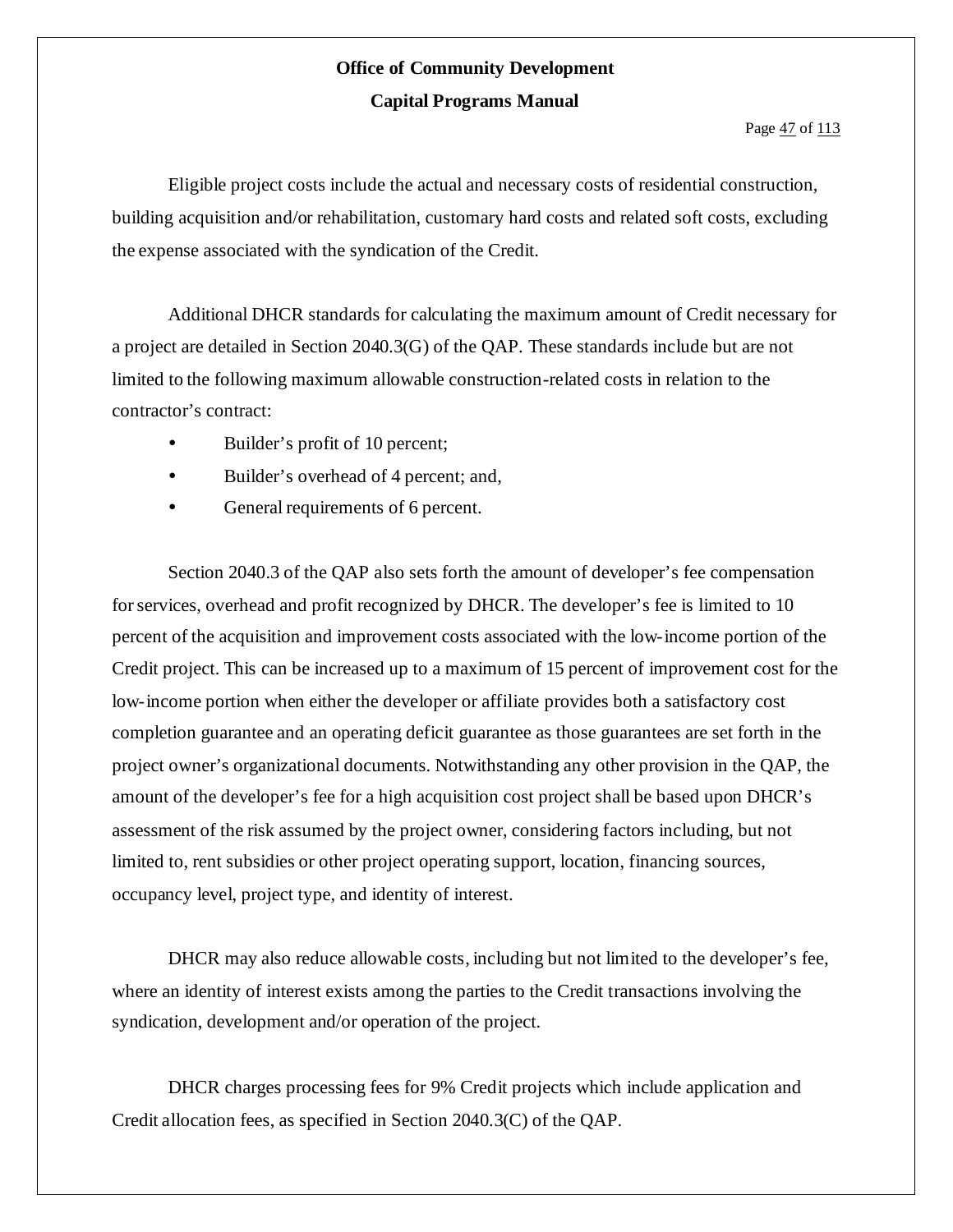#### 2.04.04 Program Requirements

This section describes the Ceiling Allocation, DHCR Credit Allocation Process and the LIHC Extended Use Period.

#### 2.04.04.A LIHC Ceiling Allocation

New York State receives an annual allocation of Credit called the Low-Income Housing Tax Credit Ceiling. The Ceiling for any calendar year is defined as the sum of:

- a per capita amount based on the State's population (this figure can be changed by Congress and has trended upwards in recent years);
- the National Pool, which represents the unused portion of the Credit of other States which did not fully allocate their Ceiling in the previous calendar year (the National Pool funds are distributed to States which fully allocated their Ceiling based on a formula derived by State population size); and,
- the amount of the Ceiling returned in the calendar year from projects which did not require all or a portion of their Credit allocation.

#### Ceiling Allocation to HCAs

DHCR is authorized to apportion the Ceiling to other State and Local HCAs, which in turn make allocations to eligible projects. The Ceiling is apportioned in a manner to insure that each HCA has sufficient Credit allocation authority to undertake a program of Credit activity and to assist, through the appropriate HCA, any project which represents an important initiative or unique opportunity to meet State and local housing needs.

As noted above, each agency allocating Credit is required to adopt a Qualified Allocation Plan to provide for the effective coordination of the State's LIHC Program with Section 42 of the Code. The DHCR QAP sets forth the eligibility and scoring criteria and preferences by which LIHC will be awarded and allocated to projects by DHCR as well as certain underwriting standards and compliance monitoring requirements. In order to receive an apportionment of the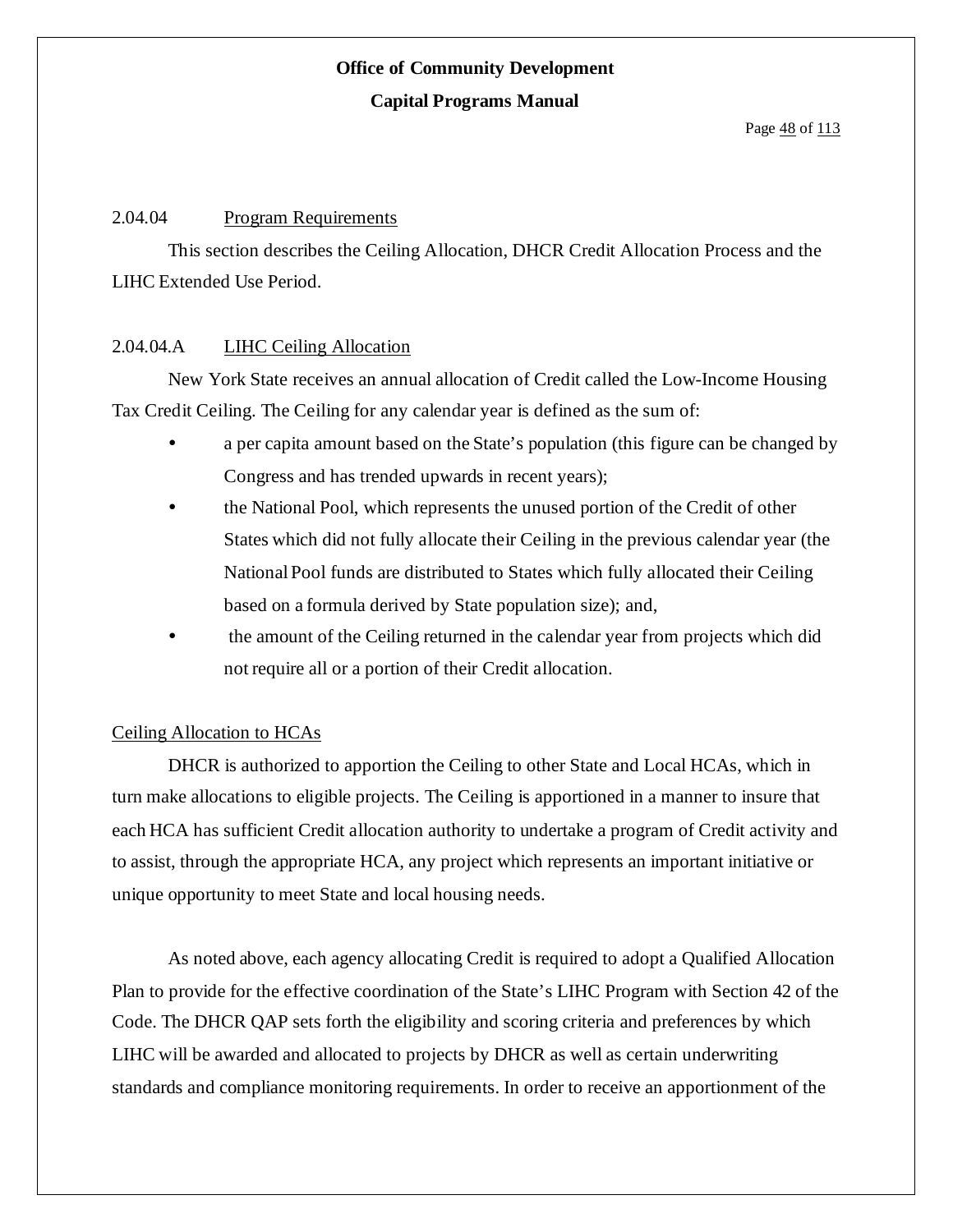Ceiling from DHCR, each HCA must adopt and submit a QAP which is consistent with the Code.

In addition to adopting a QAP which sets forth its guidelines and requirements in allocatingCredit, HCAs are responsible for:

- underwriting each project to limit the amount of the credit allocation to the amount needed to make the project feasible;
- executing and recording as a restrictive covenant, a Low-Income Housing Extended Use Agreement (also known as a Regulatory Agreement) with the project owner for the **minimum** term of **at least** a 30-year extended use period to maintain the project in good repair for low-income households; and,
- making a good faith effort to find a qualified buyer as a successor to the original owner, if the owner requests a Qualified Contract for the purchase of the project at the end of the 15-year compliance period.

#### DHCR's Credit Allocation Authority

The portion of the Ceiling which is not allocated to other State and local HCAs represents DHCR Allocation Authority. DHCR allocates Credit on a competitive basis as defined in DHCR's OAP to projects which:

- utilize Credit in conjunction with its other capital financing programs (e.g., Low-Income Housing Trust Fund, NYS Low**-**Income Housing Tax Credit Program, NYS HOME Program, Homes for Working Families Program, Rural Rental Assistance Program**,** Urban Initiatives Program, Rural Area Revitalization Projects Program);
- receive other federal, state and local government financing (e.g., Community Development Block Grant, local government HOME Program, NYS Homeless Housing Assistance Program, tax-exempt bond financing allocated from the State's Private Activity Bond Volume Cap); and,
- which do not receive any other governmental funding assistance.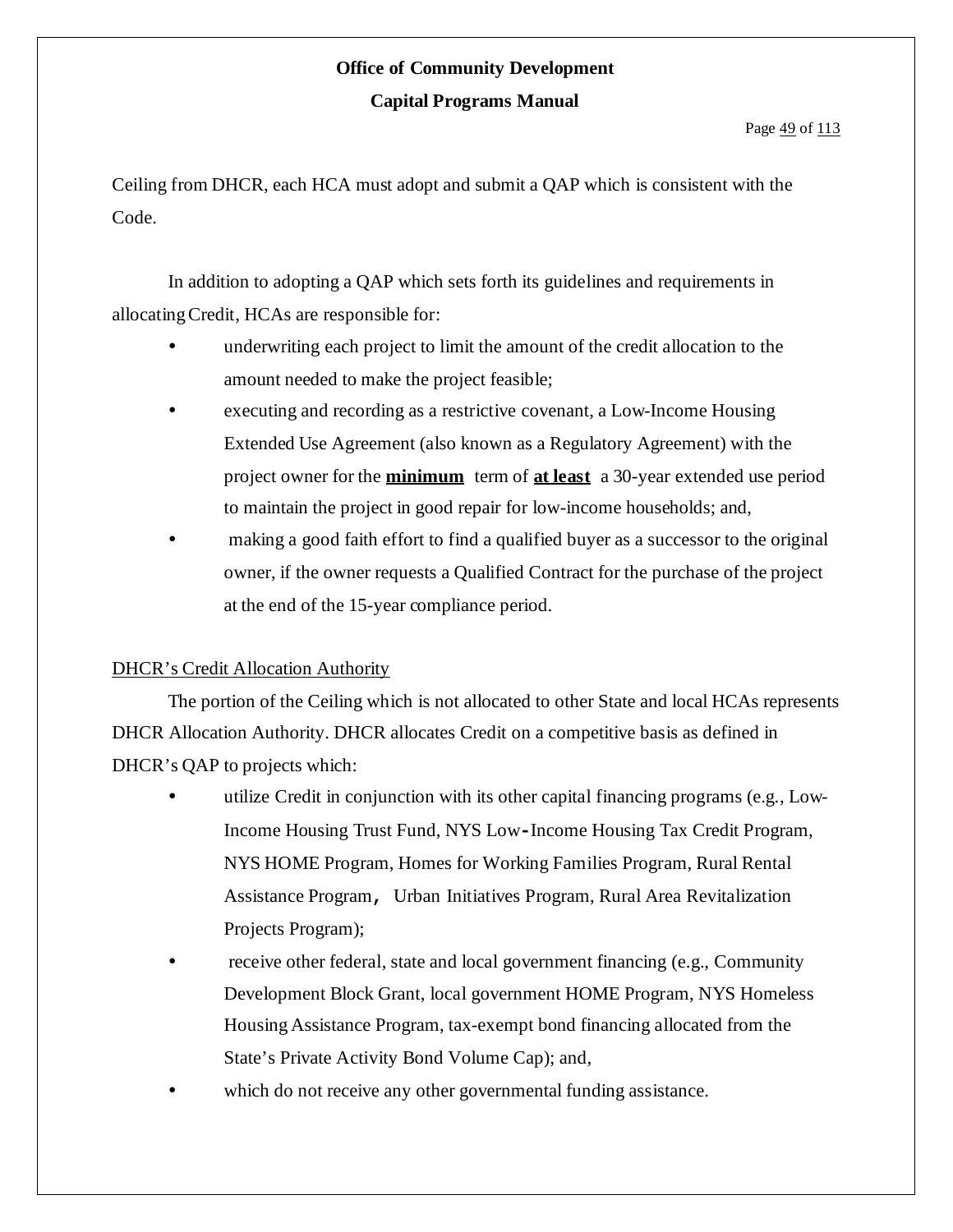# **Office of Community Development**

#### **Capital Programs Manual**

The projects in the second and third categories are also termed LIHC standalones, since they do not have other DHCR/HTFC financing.

#### 2.04.04.B DHCR Credit Allocation Process

DHCR's process for the allocation of Credit to projects is set forth in detail in Section 2040.3 of the QAP and includes descriptions of the DHCR:

- funding cycle;
- LIHC application and allocation fees;
- requirements for issuance of Credit reservations, binding agreement, carryover allocations and the Internal Revenue Form 8609;
- threshold eligibility review criteria;
- project scoring and ranking criteria; and
- process for determination of the Credit allocation amount for a project.

The DHCR Notice of Credit Availability and Unified Funding Request for Proposals which are issued on an annual basis also provide the detailed parameters and criteria of Credit application review, the Credit financing available including per unit and per project maximum annual allocation amounts, DHCR's stated expectations and project preferences and the format for applicant notification of the outcome of DHCR's review.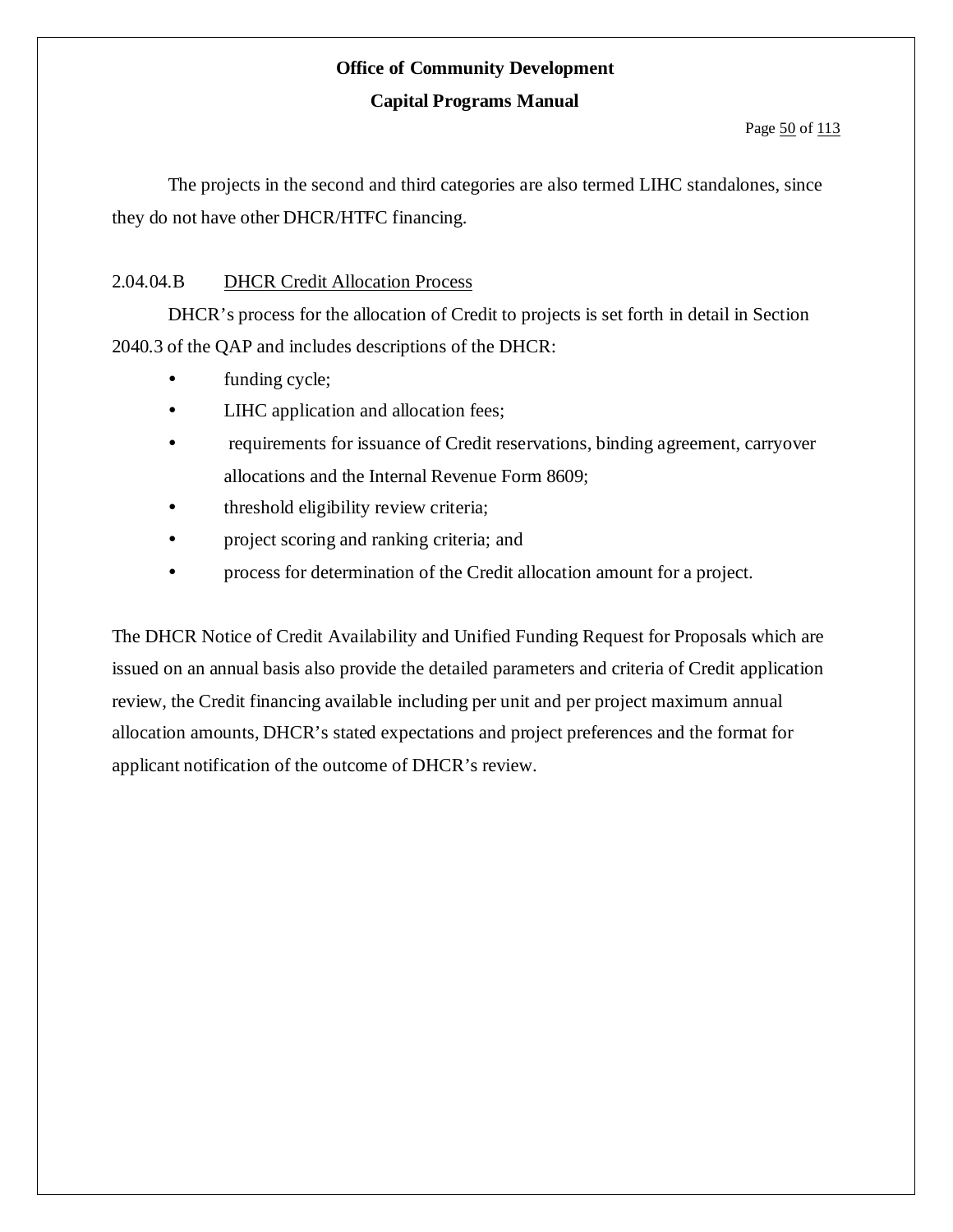#### 2.04.04.C Extended Use Period

As noted above, pursuant to the Code, the owner must execute an Extended Use Agreement (also referred to as a Regulatory Agreement) with the HCA that issued the Credit allocation which requires that a building's Credit-assisted units be available for low-income households for an Extended Use Period of 30 years. The Regulatory Agreement (described in Section 2040.5 of the QAP), which is binding on all successors, provides an enforcement mechanism for both the HCA, which performs a compliance monitoring function, and residents to assure that the Credit-assisted units will be maintained for this purpose through the Extended Use Period. The Extended Use Period may terminate early if the building is acquired by foreclosure, or if the HCA cannot find a qualified buyer for the building within one year of the owner's written request to do so. The owner cannot make such a request until the end of the fourteenth year of the 15-year Compliance Period.

DHCR's responsibilities and requirements for Credit project monitoring, the tenant income certification process and compliance inspections are set forth in Sections 2040.7 - 2040.10 of the QAP.

#### 2.04.04.D Consolidating Multiple LIHC Reservations

DHCR will consider an applicant's request for approval to combine two or more reservations provided:

- the applicant's request to combine project reservations does not occur prior to issuance of the reservation for the individual projects nor subsequent to issuance of the binding agreement/carryover allocation;
- each project is independently viable from both design and underwriting perspectives through construction and the regulatory period;
- each project possesses the same ownership entity and the same construction/permanent financing sources;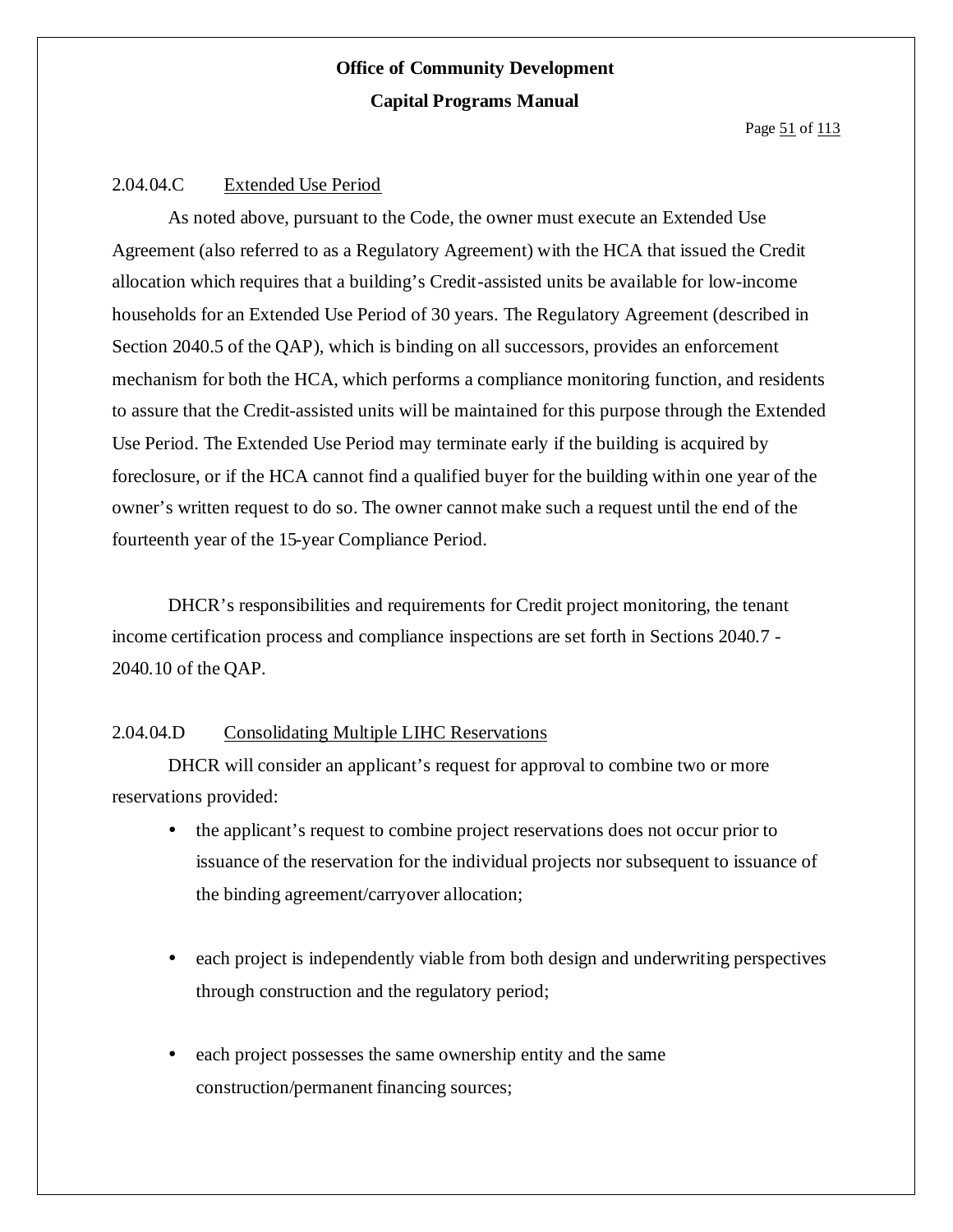- the sites are adjacent (that is, abutting on at least one side); and,
- the combination of project reservations results in a reduction of project-related costs which provides a benefit to the tenants in terms of lower rents, increased amenities, security or other features and/or to DHCR through a reduction in necessary funding levels.

### 2.04.04.E Low Income Housing Credit Program - Commissioner's Findings and Determination

DHCR will consider an applicant's request for approval to extend a Credit reservation deadline subject to the following policy:

It is the policy of New York State and the purpose of federal housing programs to provide housing opportunities to all persons and areas of the State. Although the conditions and needs may vary in different areas of the State, these housing programs are intended to be flexible and to address a variety of needs and the unique circumstances of the various communities across the State.

DHCR, in its role as Housing Credit Agency, has administered the Low-Income Housing Credit (LIHC) program in a manner which strives for an equitable distribution of credits across the State based upon need and population. The LIHC has experienced success in assisting projects in urban areas and also has been successful in facilitating the development of projects in non-urban areas.

The LIHC program is designed to facilitate the timely completion of affordable housing projects and credits that are not used by the State in a timely fashion are forfeited. To avoid the threat of forfeiture, the State has administered the program in a manner which requires applicants to strictly comply with all development time frames and projects which do not meet these time frames have had their allocation revoked with no provision for extensions or exceptions.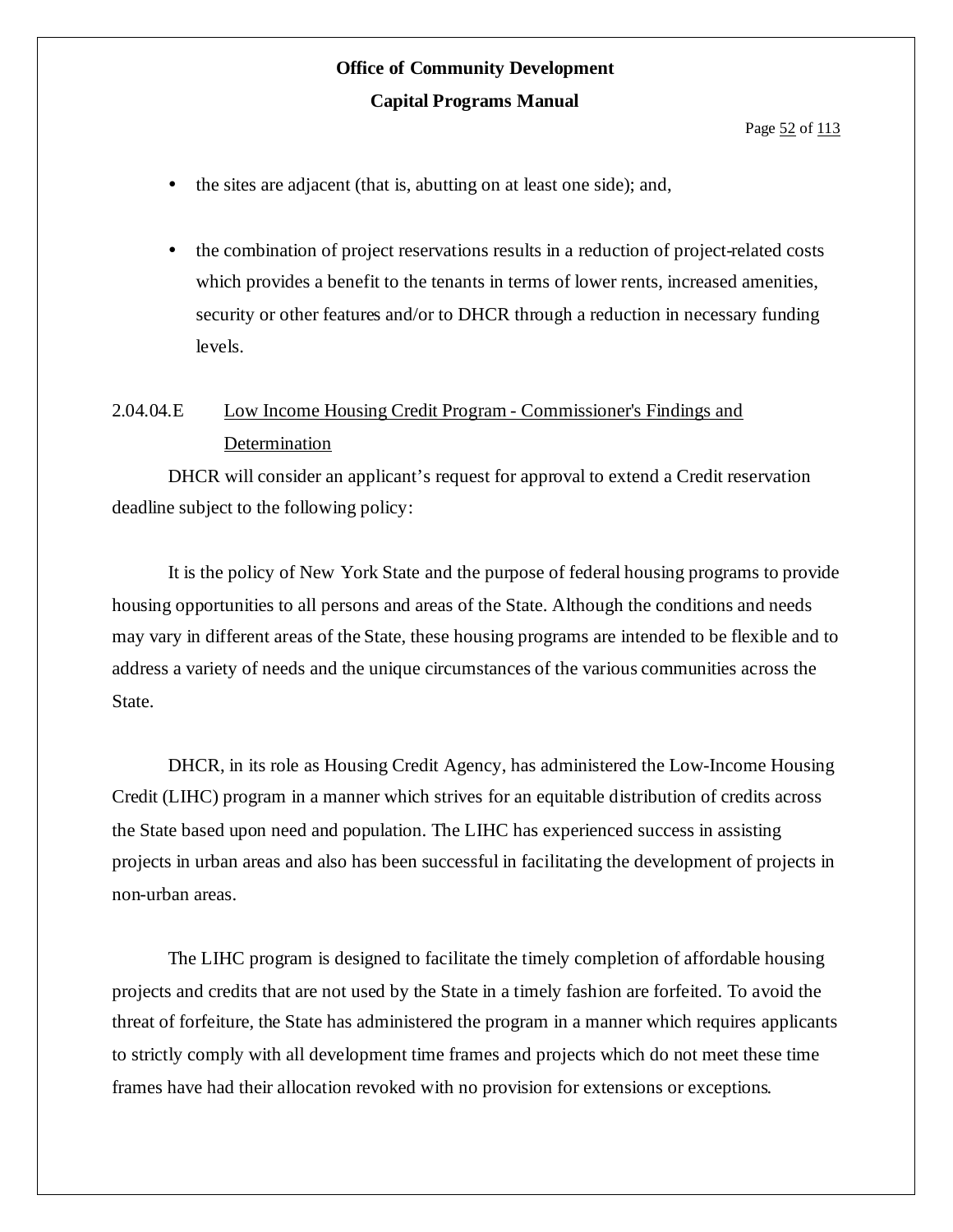Page 53 of 113

However, there are substantial differences in the local review and approval processes implemented and carried out by the non-urban communities in which projects have been proposed. It is a main objective of the State to assist and allow these non-urban communities to properly and adequately review these project proposals for appropriateness for the areas in which the property is located.

In particular communities have taken additional time to carefully review proposed family projects and their impact on their communities. It has been DHCR's experience that these reviews may take more time to complete than was initially anticipated.

In light of the importance of the development of projects for families in non-urban areas, DHCR has determined that it is necessary to establish a policy whereby projects which are designed to serve families in non-urban areas which are involved in the local review and approval process may be granted additional time necessary to complete the process for obtaining local approvals.

A request may be made and granted by the Deputy Commissioner under the following circumstances:

- 1. Project is designed to serve families and is located in a non-urban area;
- 2. Local Approval Process has been timely commenced and is still ongoing; (including any judicial review proceedings); and,
- 3. All other conditions for the LIHC have been met, including but not limited to site control and financing commitments.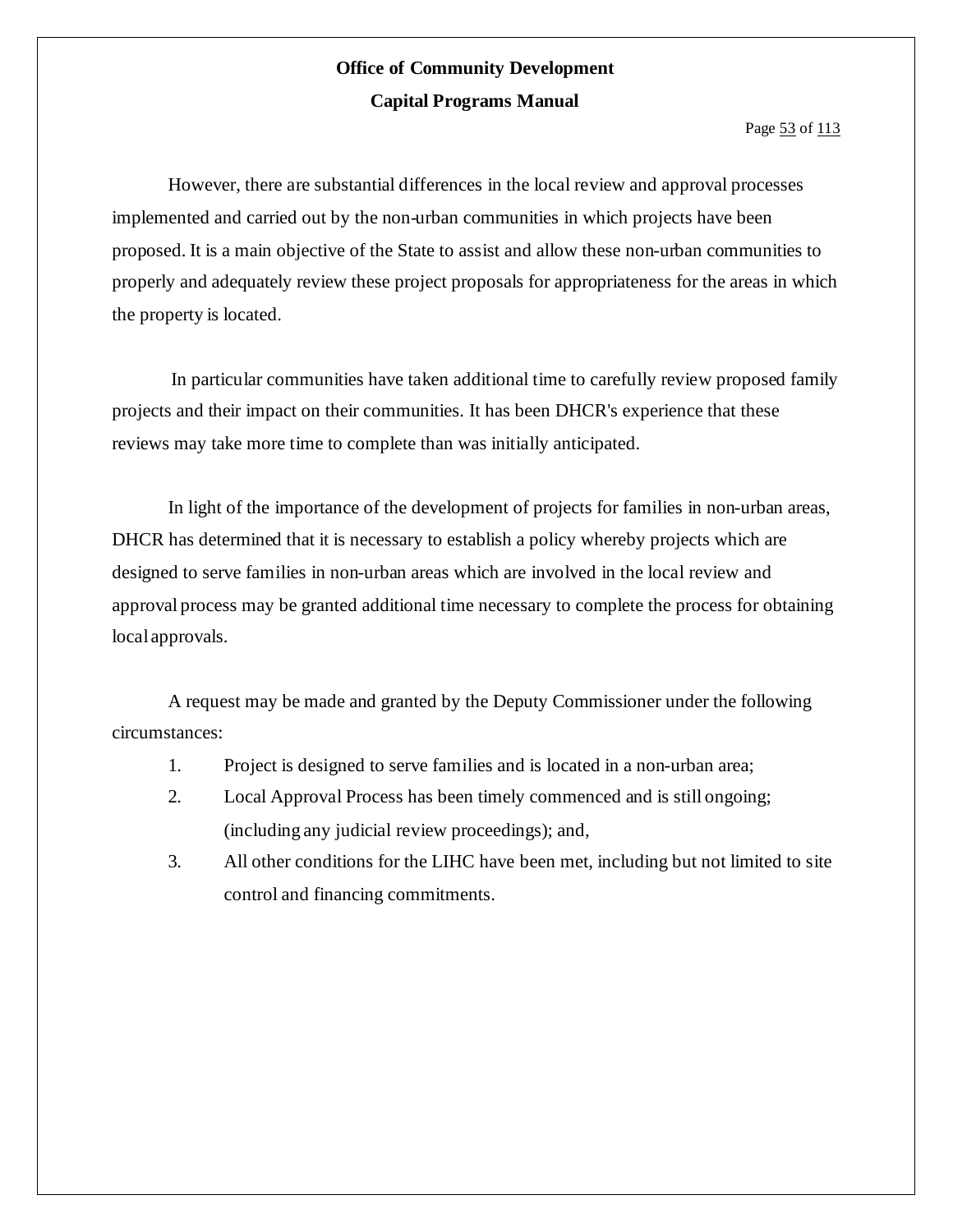#### 2.04.05 Projects Financed by Private Activity Bonds

Pursuant to Section 2040.4(f)) of the QAP, as of March 1, 2008, DHCR no longer accepts applications for 4% Credit applications for projects financed by private activity bonds. The New York State Housing Finance Agency (HFA) has been designated the State Housing Credit Agency with the responsibility for the review of all 4% Credit applications and the issuance of allocations for such projects on a statewide basis. Such allocations will be made by HFA pursuant to HFA's QAP and its 4% Credit requirements and standards.

### 2.04.06 Instructions for Issuance of Final Credit Allocation (IRS Form 8609 or NYS DTF-625)

In order for a Credit project to obtain the final credit allocation (i.e.,IRS Form 8609 Credit allocation for a LIHC project), the applicant must comply with following requirements and submit application exhibits and documentation as noted. (These submission requirements are applicable for both 9% and 4% Credit projects, as well as for SLIHC project applicants obtaining a final credit allocation through receipt of the NYS DTF-625 allocation document):

I. Compliance Monitoring Requirements

Section 42(m) of the Code requires DHCR, as a Housing Credit Agency, to implement a monitoring procedure to ensure an owner's compliance with Credit requirements.

Any project receiving at least one IRS Form 8609 Credit Allocation Certification Document for an improvement to a building will be subject to DHCR's monitoring plan certification and annual monitoring fee charged by DHCR which shall not exceed 0.5 percent of the maximum restricted rents for the low-income units.

Further information on DHCR's Credit project compliance monitoring and operating and management requirements is included in Section 7.00 of this Manual and DHCR's LIHC Compliance Monitoring Guide.

II. IRS 8609: Credit Allocation Certification Document Requirements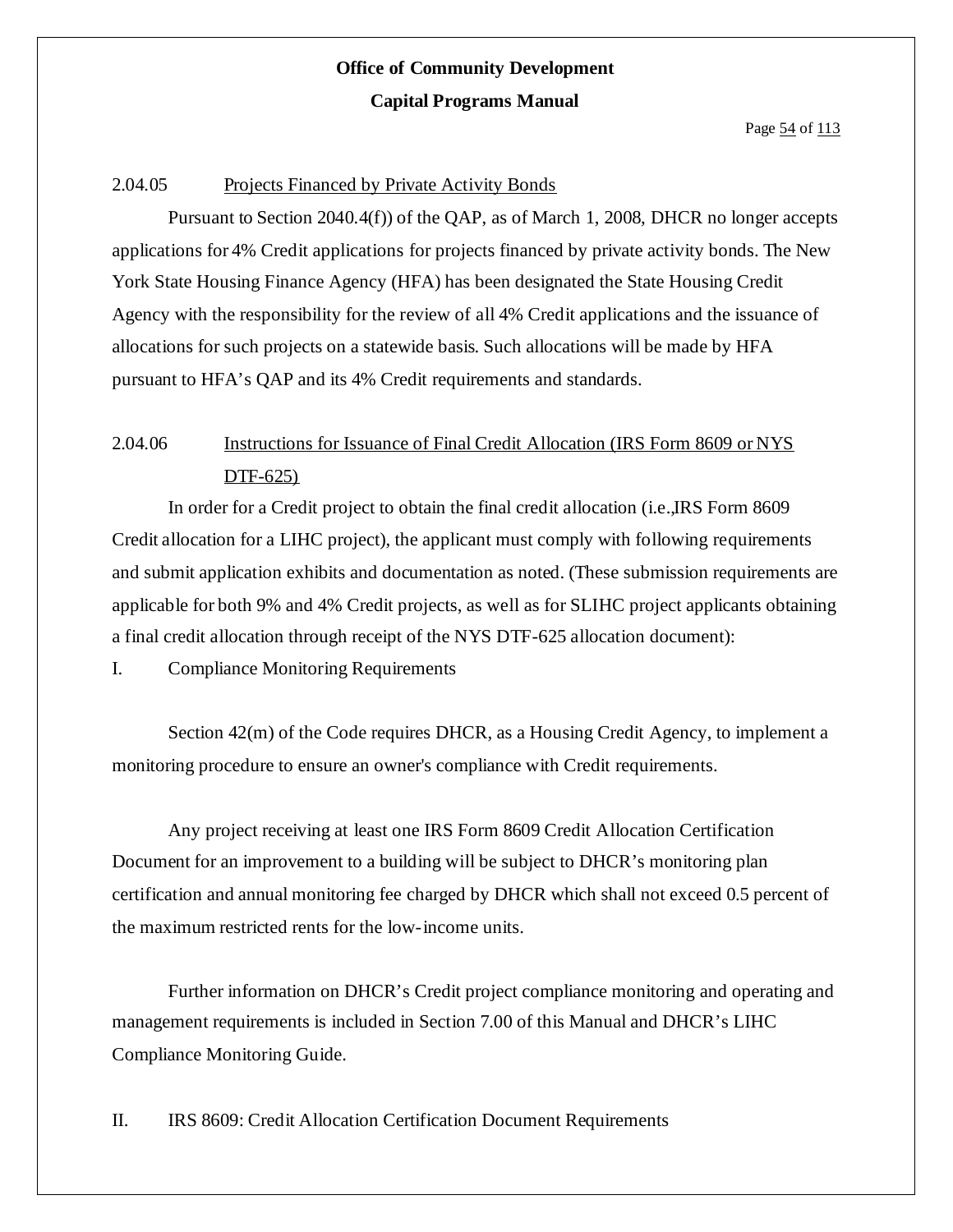If a project has entered service, to obtain the Low-Income Housing Credit Allocation Certification Document ("IRS 8609"), the project owner must submit the following documents, attachments and exhibits from DHCR's Unified Funding Application to their DHCR Project Manager. Any document, attachment or exhibit that has already been submitted in its final form does not have to be resubmitted. However, the owner must ensure that any changes in financing or project configuration are fully updated on all documents, attachments or exhibits that reference that change.

- A. For the Project as whole:
	- 1. Copy of the Limited Partnership Agreement or Limited Liability Corporation Operating Agreement (which includes the "pay-in" schedule if the project is subject to one);
	- 2. An updated "Proposal Summary" **(Unified Funding Project Application, Attachment F9)**;
	- 3. An updated "Development Budgets/Funding Sources" **separate Project Summary and building specific exhibits (Exhibit 3)**;
	- 4. An updated "Unit Rent/Maintenance Fees & Affordability" **(Exhibit 4)**;
	- 5. An updated "Project Income & Operating Budget"; **(Exhibit 5)**;
	- 6. An updated "LIHC/SLIHC Qualified Building Information" (**Exhibit 9)** Sections B,C and D - Project Summary and building specific - see item B.3. below;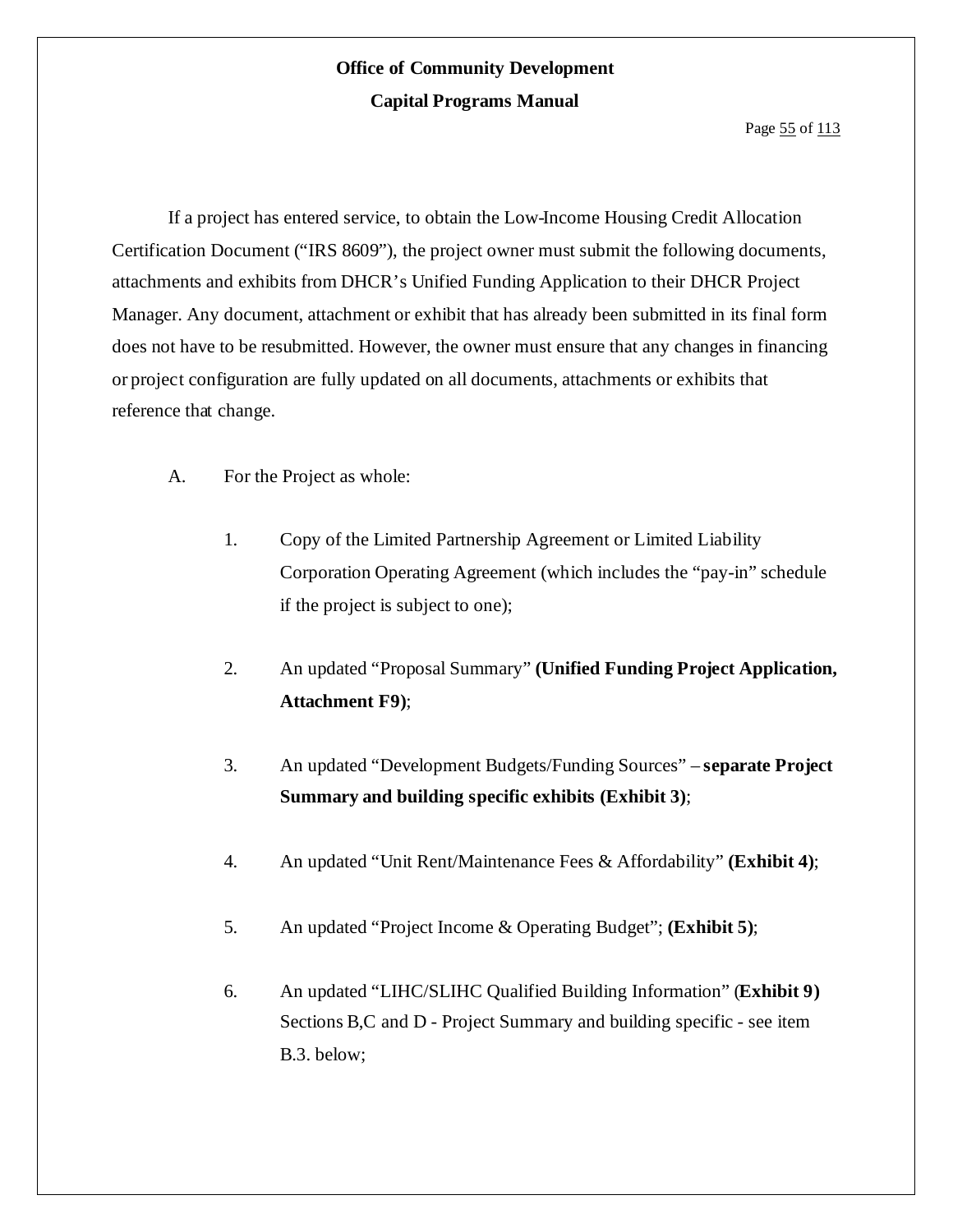- 7. An updated "LIHC/SLIHC Project Summary" (**Exhibit 10**) including an updated Section C. "Use of Credit Proceeds";
- 8. Evidence of Compliance with special instructions (if applicable) as specified in a reservation, carryover allocation and/or regulatory agreement including, but not limited to;
	- Agreement(s) giving preference in tenant selection for the LIHC regulated units to persons from public housing waiting lists or other existing waiting lists for subsidized housing, and/or to persons and families whose current housing fails to meet basic standards of health and safety and who have little prospect of improving the conditions of their housing except in a project receiving LIHC.
	- An agreement with a not-for-profit  $501(C)(3)$  or its wholly owned subsidiary to acquire the low-income portion of the project at a cost equal to or below the minimum permitted pursuant to the Internal Revenue Code for the purposes of a Qualified Contract.
	- An effective plan for existing tenants to purchase the project as part of a buy-out plan at the end of the compliance period.
	- An agreement or commitment in writing with an experienced service provider to provide supportive services to project tenants with special needs, as set forth in the original application.
- 9. For projects which have received funding under one of New York City's Department of Housing Preservation and Development multi-family rehabilitation finance programs, please submit proof that the fee requirement of such program has been paid;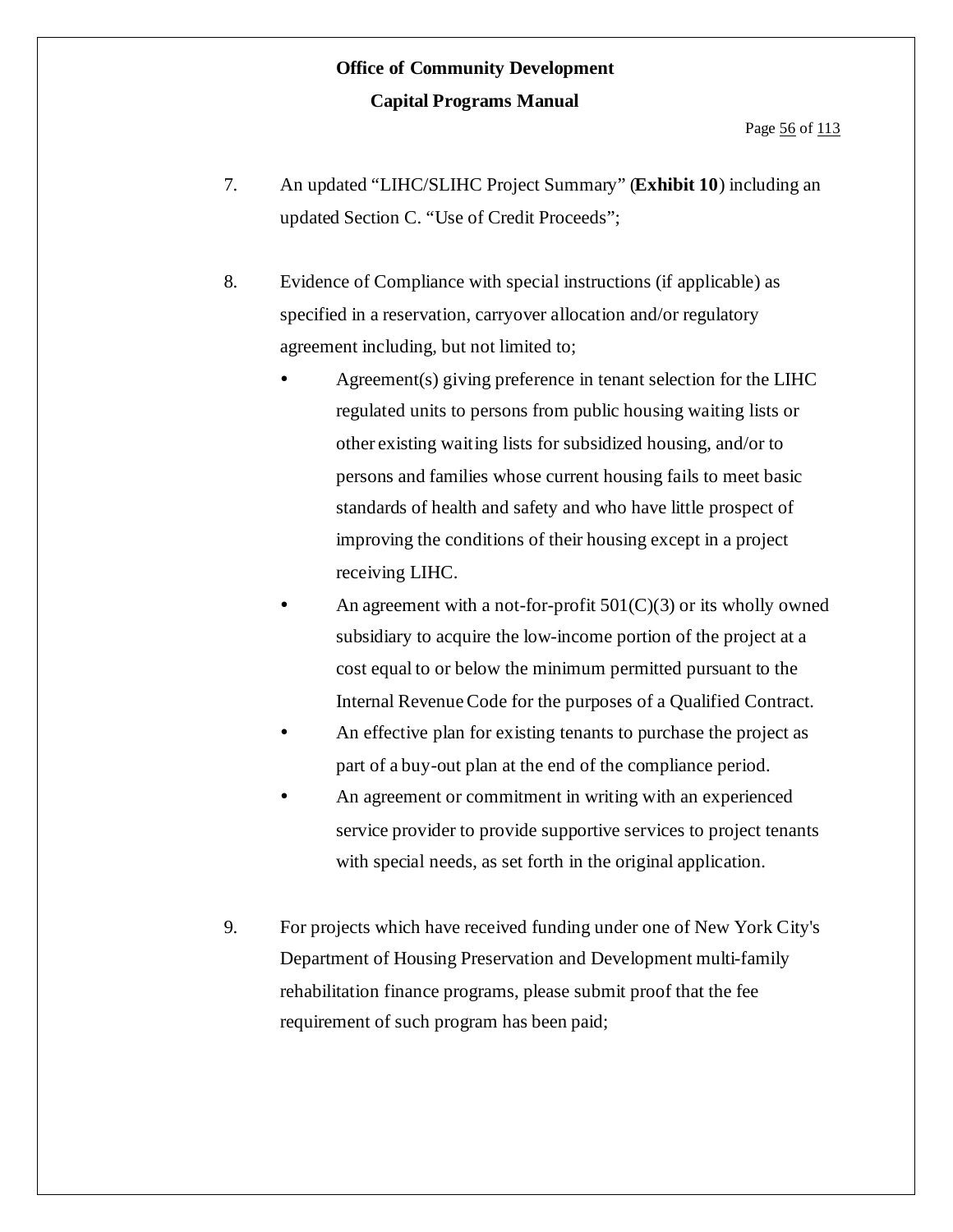- 10. A Copy of an executed LIHC Regulatory Agreement. The LIHC Regulatory Agreement (Extended Use Agreement) will be prepared by DHCR after the documents, attachments and exhibits in this section have been found to be satisfactory and after completion of the third underwriting. Documentation of the authority of the person who will sign a LIHC Regulatory Agreement with DHCR on behalf of the project owner, must be submitted in order to prepare the regulatory agreement. (Secretary's certificate of resolution for corporations, partnership agreements for partnerships. All levels of authorization must be documented.) Proof of recording of the Regulatory Agreement in the county clerk's office will be required. The Executed Regulatory Agreement and proof of recording must be forwarded to the LIHC Program Manager prior to release of the IRS 8609;
- 11. A Cost Certification, as described in item B.2. below, which includes an overall summary of project costs; and,
- 12. Evidence that the project owner has closed on all sources of permanent financing.
- B. For each Building in the project:
	- 1. Evidence that each building in the project has entered service;
		- a. For new construction or rehabilitation of a vacant building a Certificate of Occupancy is acceptable;
		- b. For a building that is undergoing rehabilitation and was occupied at the time of acquisition there are two different "placed in service" dates and each requires separate evidence.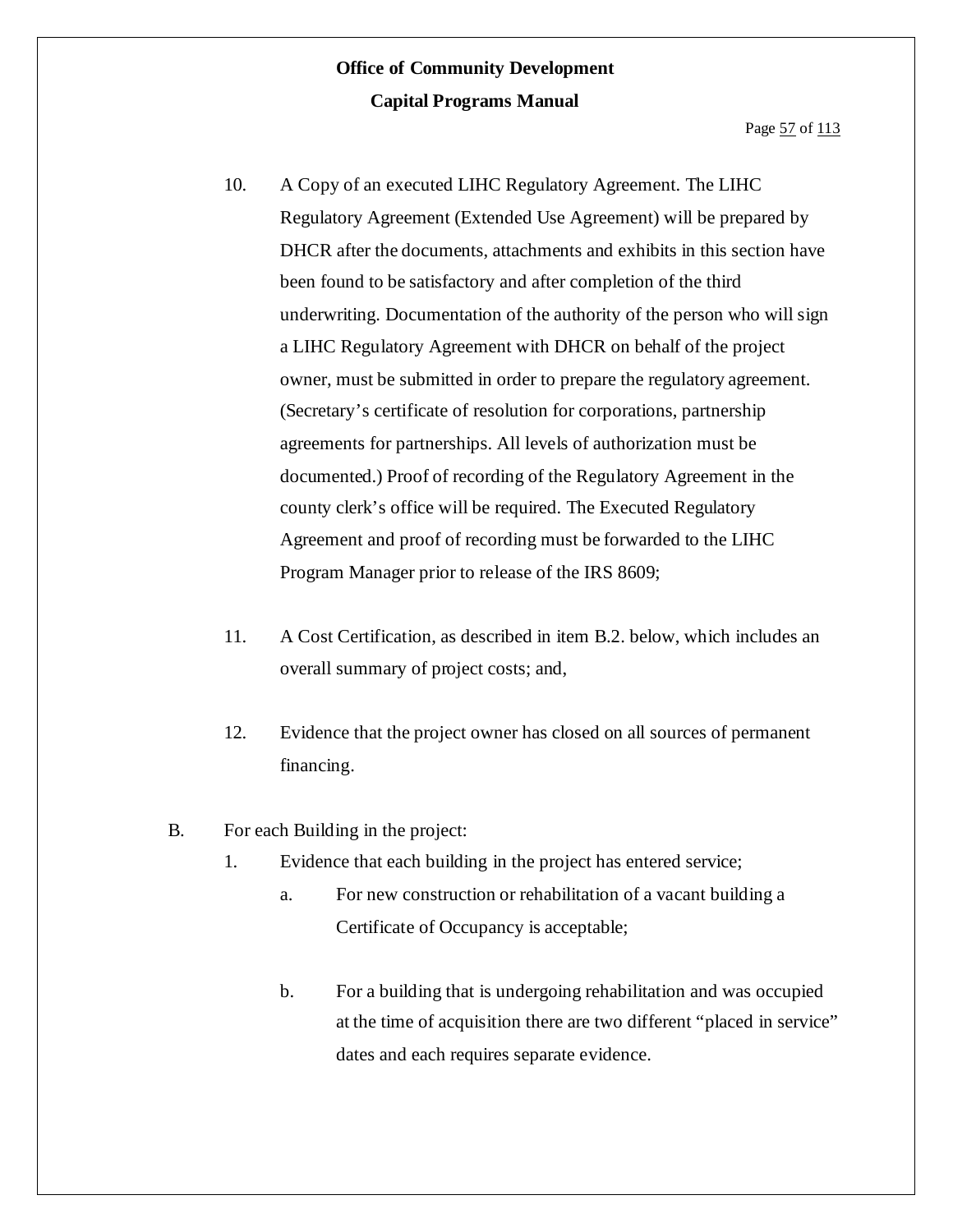Page 58 of 113

- (i) For an occupied rehabilitated building claiming Credit for the acquisition portion of the building, the "placed in service" date for the acquisition is the date the building was acquired and the applicant must submit evidence that the acquisition has occurred. Acceptable evidence would be a deed.
- (ii) For an occupied rehabilitated building, the "placed in service" date for the rehabilitation portion of the building can be any point in a period of up to 24 months during which eligible rehabilitation expenditures are aggregated. Acceptable evidence for the rehabilitation portion of an occupied building is a statement by the owner indicating the date the owner has selected for "placed in service".

#### 2. Evidence of Costs:

a. Certifications of Costs by an independent accountant indicating costs by the same line items as shown in the "Development Budget" for the project as a whole and each building in the project. Costs associated with the non-residential portion of a building should be specifically identified as non-residential. Certification by an accountant must include all costs that the owner expects DHCR to include in a determination of eligible basis (including soft costs and developer'sfee). Any costs not included or referenced in the accountant's certification or the owner's statement or under "build out cost" (see paragraph c below) will not be included in the final calculation of eligible costs for the IRS 8609.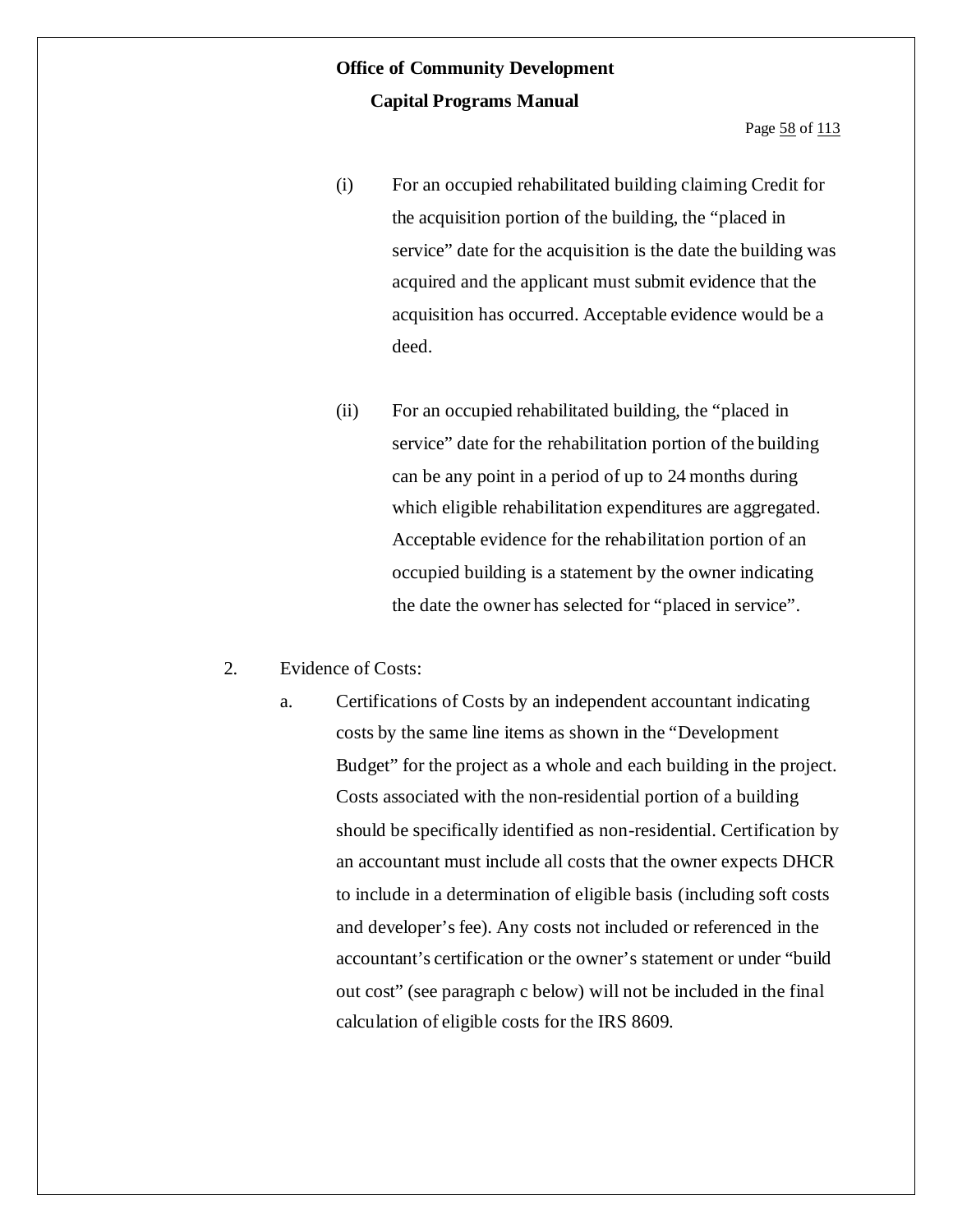Page 59 of 113

- b. If the project has included acquisition costs as part of the eligible basis, an accountant should include a statement indicating the value assigned to the land and the value assigned to the building.
- c. If "build out costs" are included in eligible basis, the owner should submit a statement listing such items and the amounts. The items should be the same line item categories as shown on the "Development Budget". "Build out costs" are development or construction costs incurred after a building is placed in service but which will be made through the end of the first year of the Credit period. "Build out costs" plus the Certification of the Costs should total the costs shown in the "Development Budget".
- d. If a building has multiple sources of financing and one or more of the financing agreements restrict the use of the funds to certain costs (e.g., commercial, non-rent restricted units, acquisition, etc.) such costs shall be separately identified and allocated to the appropriate source of financing.
- 3. As noted above, an updated "LIHC/**SLIHC** Qualified Building Information" (Exhibit 9); including Section B "Determination of Qualified Basis";
	- an updated Section C "Declaration of Public Subsidies"; and,
	- an updated Section D "Unit Information".
- 4. An updated "Site & Building Information" (Exhibit 8); and,
- 5. As-built drawings for the entire project;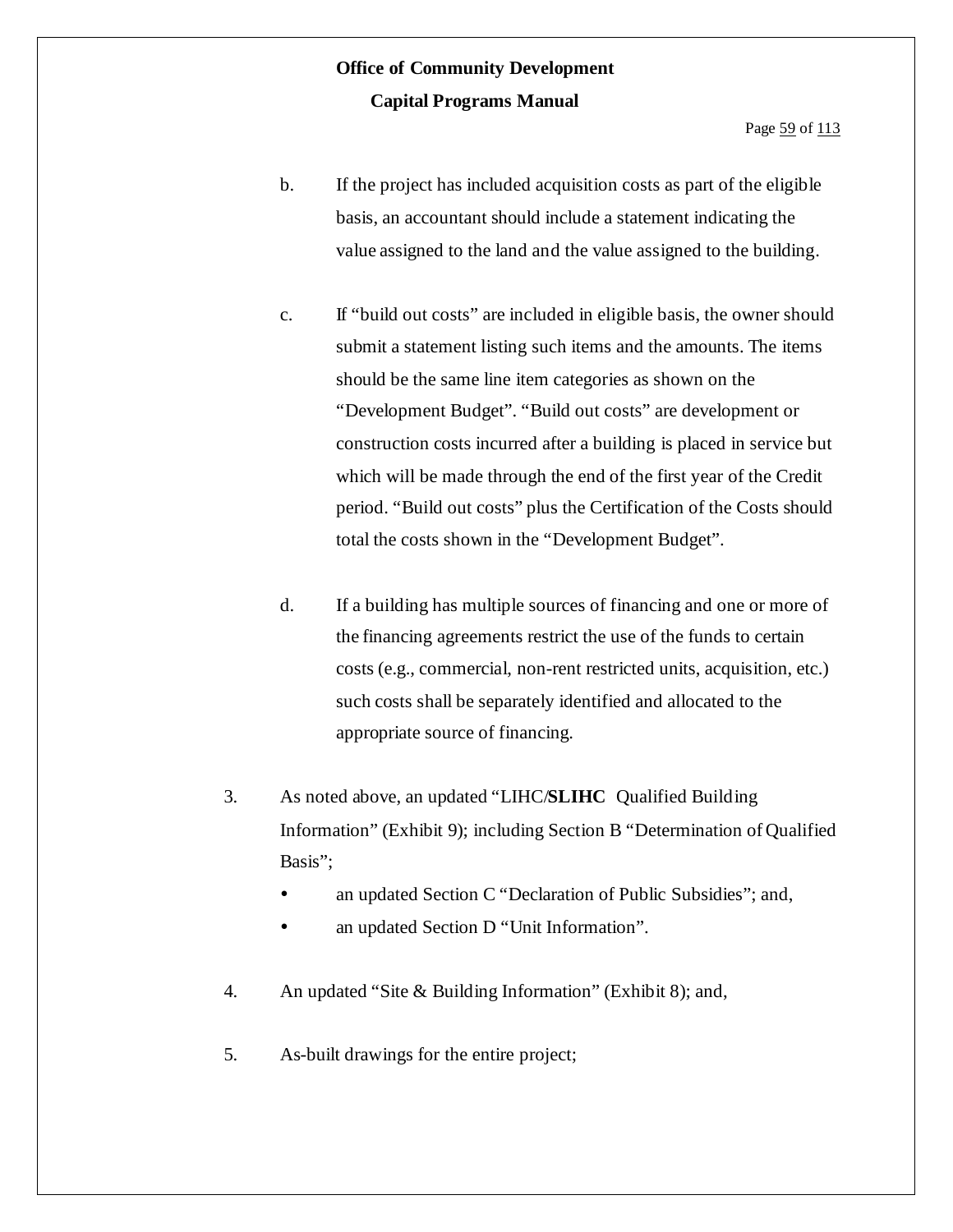#### Page 60 of 113

The following item applies only to LIHC standalone projects proposing the renovation of existing housing which received a reservation or consistency/determination letter dated July 1, 2004 or later:

> 6. For projects financed by LIHC only (i.e., no other Housing Trust Fund Corporation or DHCR funding) which include the renovation of an existing structure(s), the Physical Needs Assessment Form, Part A and B, must be completed and submitted.

The following item applies only to LIHC standalone projects proposing the renovation of existing housing for tenants other than solely senior citizens:

> 7. For projects financed by LIHC only which include the renovation of an existing structure(s), an updated certification that all work was completed in compliance with all applicable federal, state and municipal laws, regulations or ordinances, as amended, pertaining to lead-based paint abatement must be completed and submitted.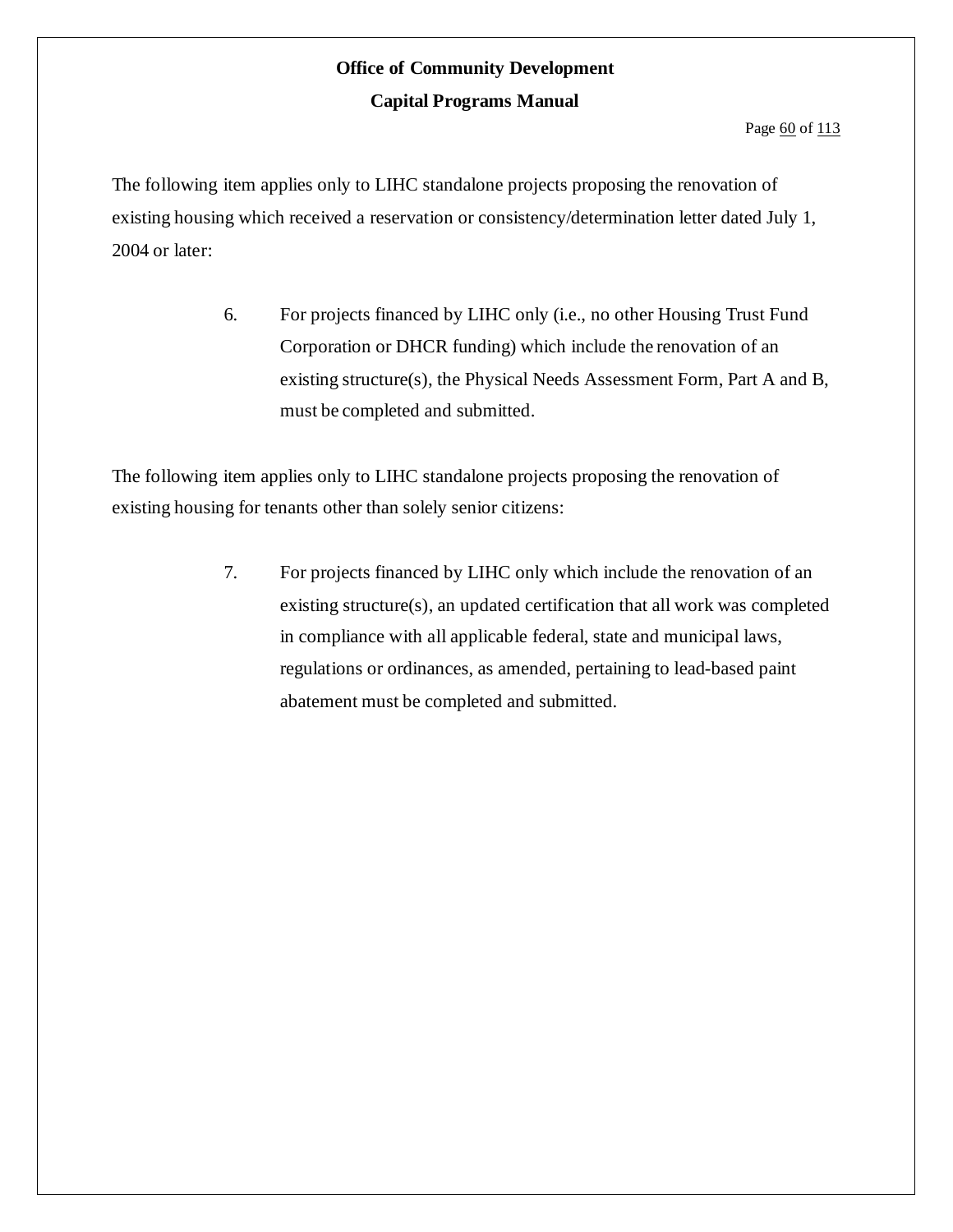Page 61 of 113

#### Section: 2.0 PROGRAM DESCRIPTIONS

Sub Section: 2.05 The New York State HOME Program

### 2.05.01 Summary

The New York State HOME Program (HOME) provides loans and grants to eligible applicants to undertake activities eligible under one or more of the three basic project types: Rental projects, Homeownership Assistance projects and Tenant-Based Rental Assistance (TBRA) projects. Rentalprojects may involve the acquisition, new construction, substantial rehabilitation and/or moderate rehabilitation of units for low-income tenants. There are two types of Homeownership Assistance projects: Home Repair projects, under which owner-occupied housing is rehabilitated, and Home Purchase Assistance projects which involve either direct assistance to low-income homebuyers, or the new construction or rehabilitation of housing for sale to low-income homebuyers. TBRA projects involve the payment of rental subsidies on behalf of eligible low-income tenants.

All HOME projects must benefit low-income households, defined as those with incomes at or below 80 percent of the area median. Rental projects which are assisted by the HOME Program are required to remain affordable to low-income households for the applicable regulatory period, the term of which is based on several factors, including the amount of the HOME subsidy and the type of activity funded.

The New York State HOME Program is administered by the New York State Housing Trust Fund Corporation (HTFC). However, HTFC's degree of involvement varies depending on the type of activity proposed. Site-specific (or single-site) projects, which may involve acquisition, new construction orsubstantial rehabilitation of low-income housing on a site or sites under common ownership may be undertaken by all eligible applicants, and are administered directly by the Housing Trust Fund Corporation. Local HOME Programs (formerly termed multi-site projects) may be undertaken only by non-profit organizations or municipalities who assume certain administrative duties on behalf of the State, and involve TBRA, Home Purchase Assistance, and Moderate Rehabilitation projects.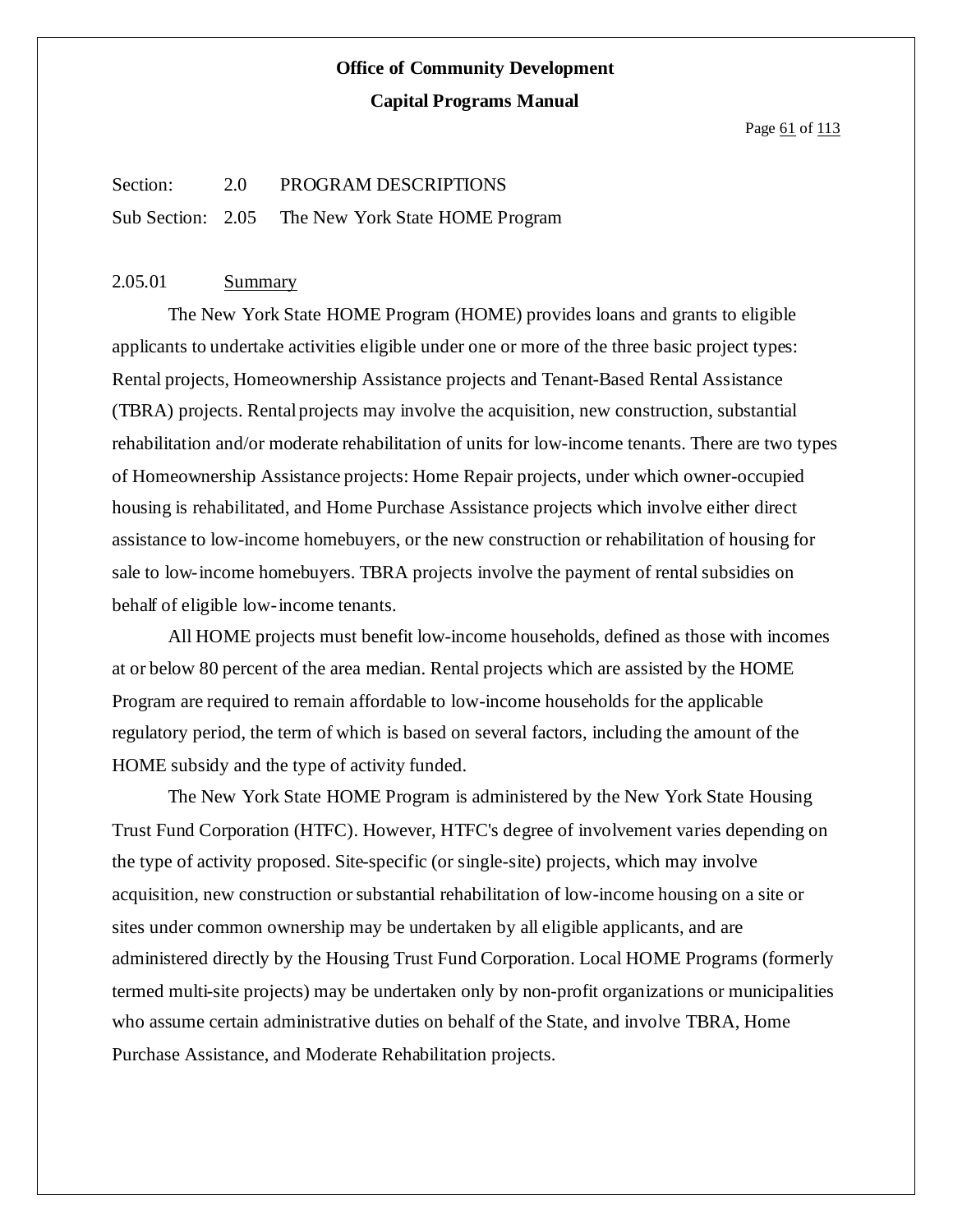Page 62 of 113

New York State is required to reserve a minimum of 15 percent of HOME funds for locally-based non-profit entities that qualify as Community Housing Development Organizations (CHDOs). All areas of the State are eligible for HOME projects; however, in addition to the 15 percent CHDO set-aside, at least 80 percent of the State's HOME allocation must be spent on projects that are not in localities designated by HUD as participating jurisdictions.

### 2.05.02 Statutory Provisions

### 2.05.02.A Purpose

The HOME Program was authorized by Title II of the National Affordable Housing Act (NAHA) of 1990, for the purposes of increasing the number of families served with affordable housing and to expand the supply of such housing. The Final Rule for the program was published by HUD on September 16, 1996, at 24 CFR Part 92.

### 2.05.02.B Definitions

The following definitions apply to the New York State HOME Program:

- 1. Awardee: An applicant which has been informed by HTFC of the decision to fund the proposed project and which has executed, or will execute, a written agreement with HTFC.
- 2. Community Housing Development Organization (CHDO): A private, non-profit organization which:
	- (a) has among its purposes the provision of decent housing that is affordable to lowincome and moderate-income persons;
	- (b) has demonstrated its capacity for carrying out activities assisted with HOME funds;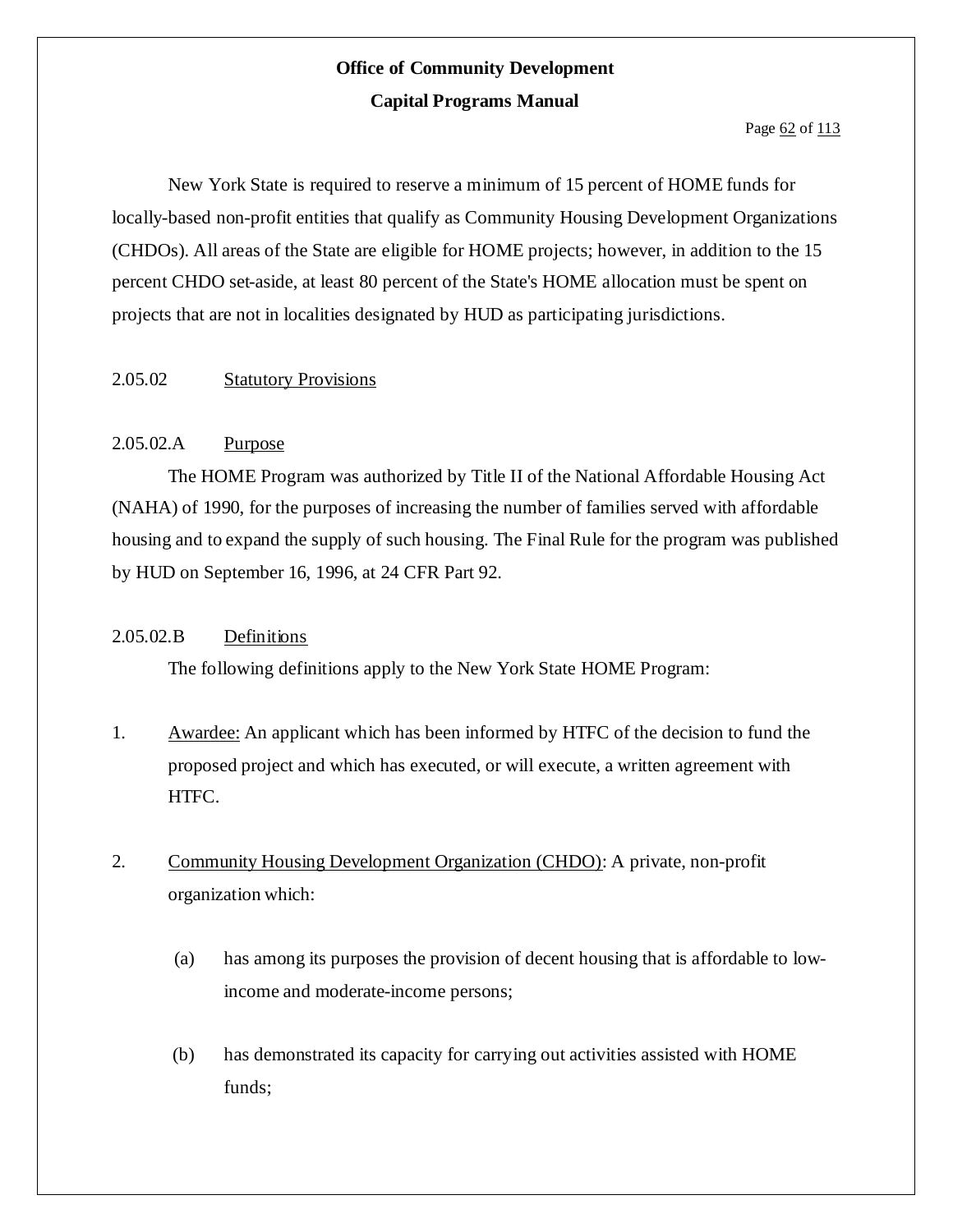- (c) has a history of serving the community within which the housing to be assisted with HOME funds is located;
- (d) is organized under State law;
- (e) has standards of financial accountability;
- (f) has a tax exemption under Section 501(c) of the Internal Revenue Code;
- (g) is not controlled by a private, for-profit entity whose primary purpose is the development or management of housing;
- (h) is not controlled by a private, for-profit entity that has the right to appoint onethird or more of the non-profit organization's governing board, or has control over appointment of the remaining two-thirds;
- (i) is not controlled by a public body that has the right to appoint one-third or more of the non-profit organization's governing board; and
- (j) maintains accountability to low-income community residents by:
	- (i) providing a formal process for low-income program beneficiaries to advise the organization in its decisions regarding the design, siting, development, and management of affordable housing;
	- (ii) maintaining at least one-third of its governing board's membership for residents of low-income neighborhoods, other low-income community residents, or elected representatives of low-income neighborhood organizations; and
	- (iii) for organizations with a multi-county services area, has low-income residents from each county on the governing board.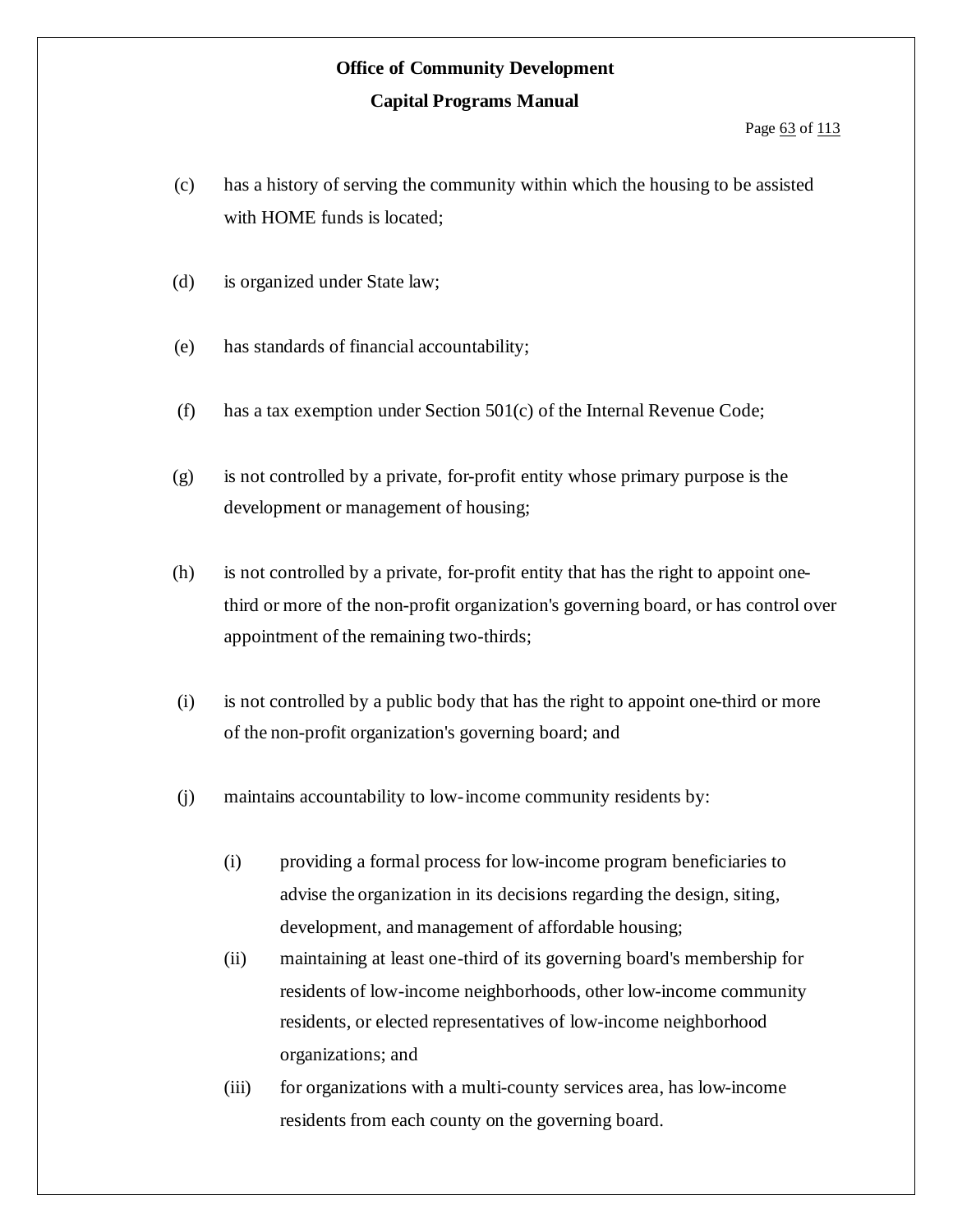- 3. Developer: Any entity which organizes and supervises all phases of a project, including acquisition, construction, and final sale or rental. In the case of a CHDO, to be considered a developer, the CHDO must, regardless of ownership, have the contractual authority to acquire, finance, rehabilitate or maintain/manage a project for the term of affordability.
- 4. Federal Home Regulations: 24 CFR part 92 of the Federal Register.
- 5. Local Home Program (multi-site project): A HOME Program undertaken by a subrecipient or State recipient involving the moderate rehabilitation of rental properties or owner-occupied housing, rental assistance or home purchase assistance.
- 6. New Construction: Newly-built projects, rehabilitation projects that include new construction of one or more units outside the existing walls of the structure, or any project which will receive its first certificate of occupancy within one year of receiving HOME assistance.
- 7. Owner: An entity which owns, or which will own, a project at completion.
- 8. Participating Jurisdiction: A unit of general local government designated by HUD to receive HOME funds through a formula allocation.
- 9. Site-Specific Project (single-site project): A site or an entire building (including a manufactured housing unit), or two or more buildings, together with the site or (when permissible) sites on which the building or buildings are located, that are under common ownership, management and financing and are to be assisted with HOME funds for new construction or substantial rehabilitation of housing, under a commitment by the owner, as a single undertaking. A site-specific project includes all of the activities associated with the site and building.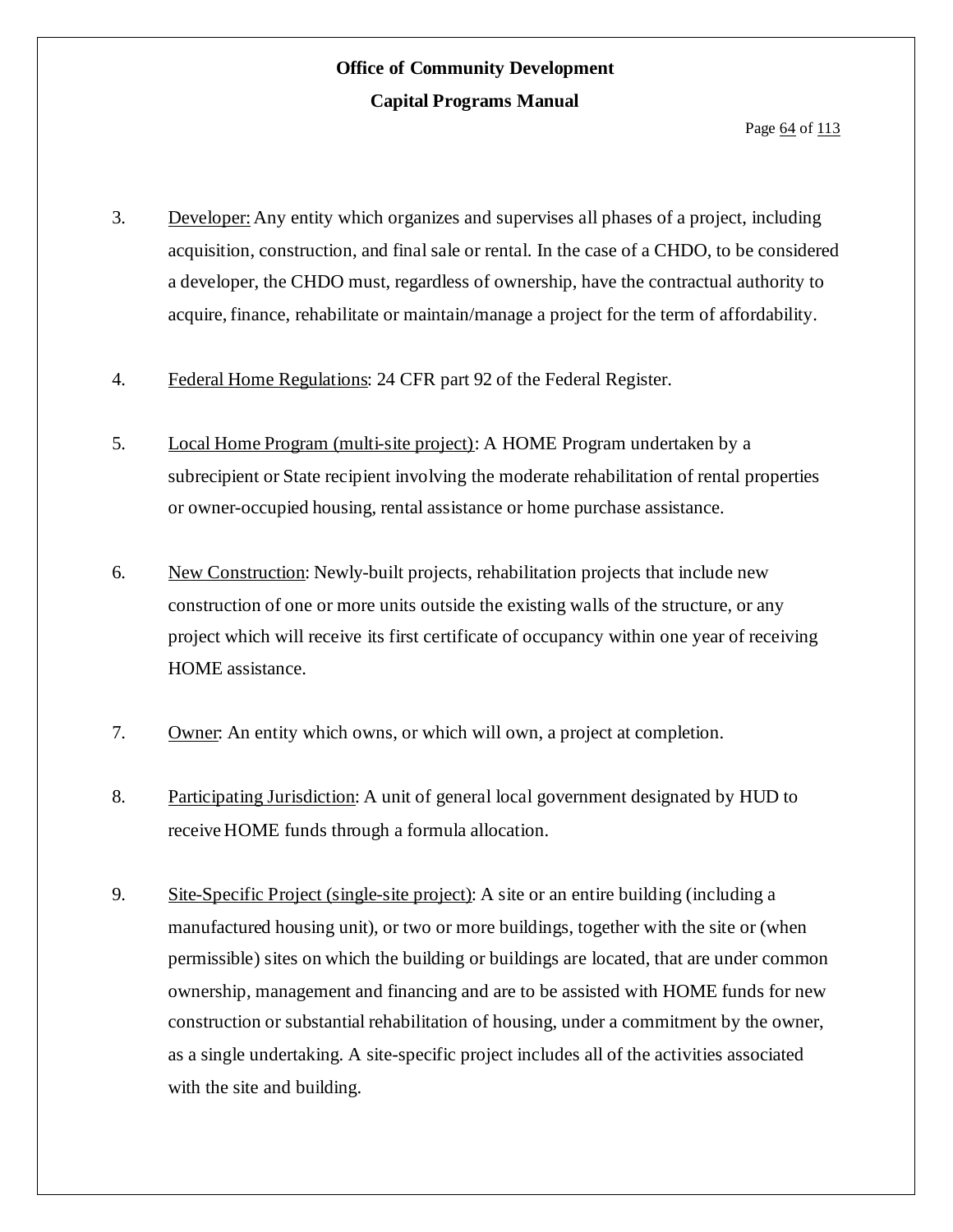- 10. Sponsor: An entity which assists another entity to own, by acquisition or otherwise, develop and manage a project. The sponsor may initially apply for and receive a loan commitment with the requirement that a designated entity will assume the grant/loan obligation and otherresponsibilities of the project at a specified time.
- 11. State Recipient: A county, city, town or village which has signed an agreement with HTFC to carry out a Local Home Program.
- 12. State HOME Program: The New York State HOME Program.
- 13. Subrecipient: A not-for-profit corporation or housing authority that administers a coordinated set of eligible activities, pursuant to an agreement with HTFC to carry out a local HOME Program.

### 2.05.03 Eligibility Requirements

This Section describes the eligibility requirements that are specific to the HOME Program. Sub- Sections 2.05.04 set forth in detail the specific requirements of the various types of HOME projects that may be undertaken.

#### 2.05.03.A Eligible Applicants

Eligible applicants for the New York State HOME Program include individuals and private for profit and non-profit organizations with a demonstrated capacity to develop feasible projects. Additionally, units of local government which are not participating jurisdictions, either directly or as part of a HOME consortium, are also eligible applicants, as are agencies under their control.

While any eligible applicant may undertake a site-specific project, Local HOME Programs may be undertaken only by not-for-profit corporations and housing authorities (termed subrecipients) and units of general local government, including counties, cities, towns and villages, (termed state recipients). Subrecipients and state recipients generally serve an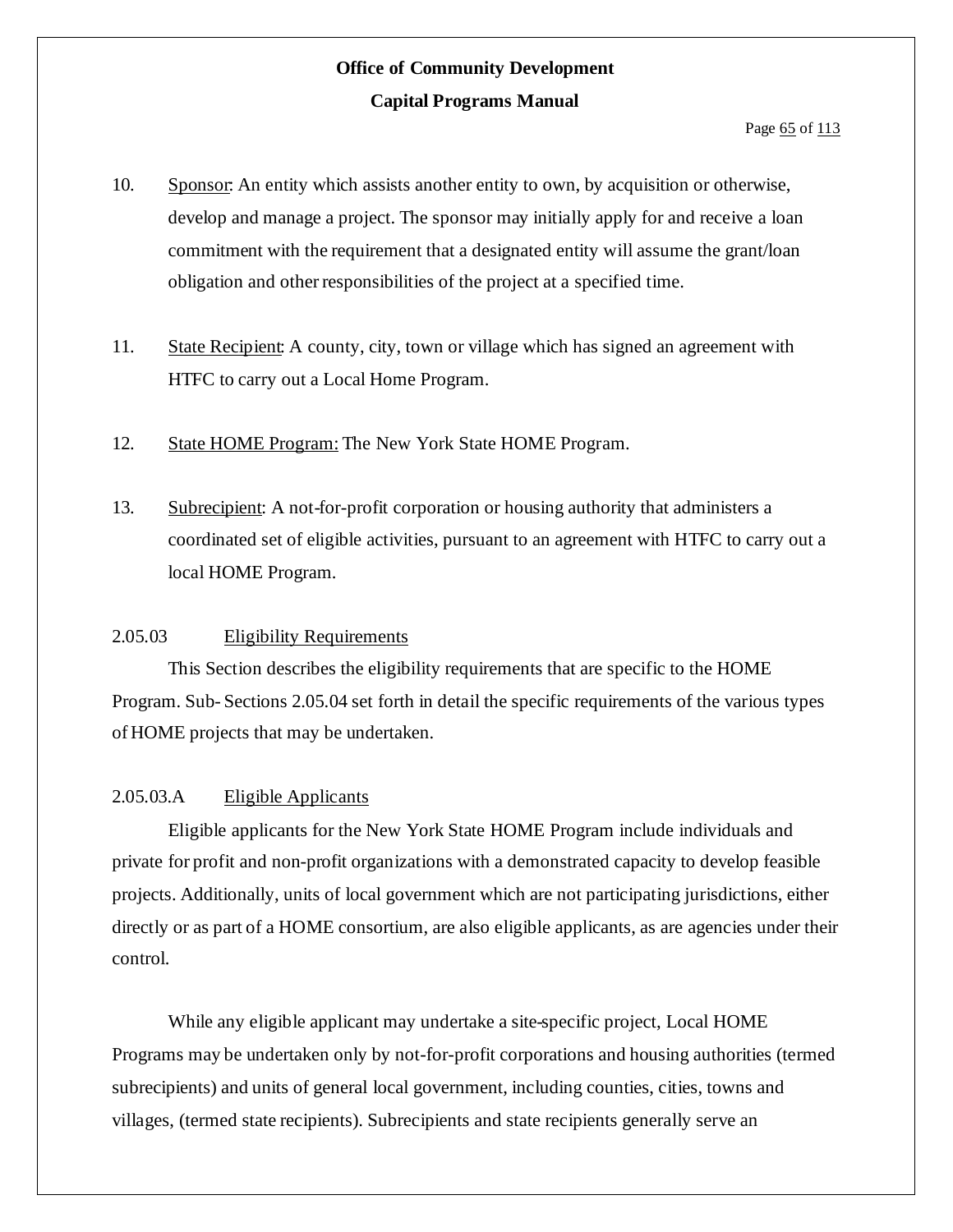Page 66 of 113

administrative function and do not typically act as the project developer or hold any ownership interest in an assisted property. They are required to conduct environmental reviews and periodically report on site activities. Section 2.05.03.C discusses site-specific projects and Local HOME Programs.

Please refer to Section 2.05.03.B for a discussion of CHDOs and their special eligibility requirements. A minimum of 15 percent of New York State's HOME funds must be set aside for CHDOs.

### 2.05.03.B Eligibility Requirements for Community Housing Development Organizations (CHDOs)

New York State is required to reserve at least 15 percent of its HOME funds for housing that will be developed, sponsored or owned by CHDOs which are community based, non-profit organizations with experience in providing low-income housing assistance, and which are fully defined in Section 2.05.02.B. The HOME Program provides for some exceptions to its requirements and eligibility standards when an entity is a CHDO. These special circumstances are discussed below.

While CHDOs may undertake any of the activities eligible under the HOME Program, only those projects developed, owned, or sponsored by qualified CHDOs count towards the 15 percent CHDO setaside requirement. The activities which do not count toward the set-aside are: TBRA, rehabilitation of owner-occupied property, direct home purchase assistance to lowincome homebuyers not involving rehabilitation, moderate rehabilitation programs that benefit existing private owners, and CHDO operating costs. CHDOs are eligible to apply for HOME Program loans of up to \$5,000 a unit to establish site control and initial feasibility and to cover eligible pre-construction costs. Site control and preconstruction loans may only be used for nonconstruction activities, and are limited to \$45,000 per project. While site control loans may be requested via the Unified Funding Application Process, preconstruction loans may only be requested by an applicant who has been selected for funding, pursuant to an Application Review Letter (ARL). Site control loans may be forgiven if the project is later determined to be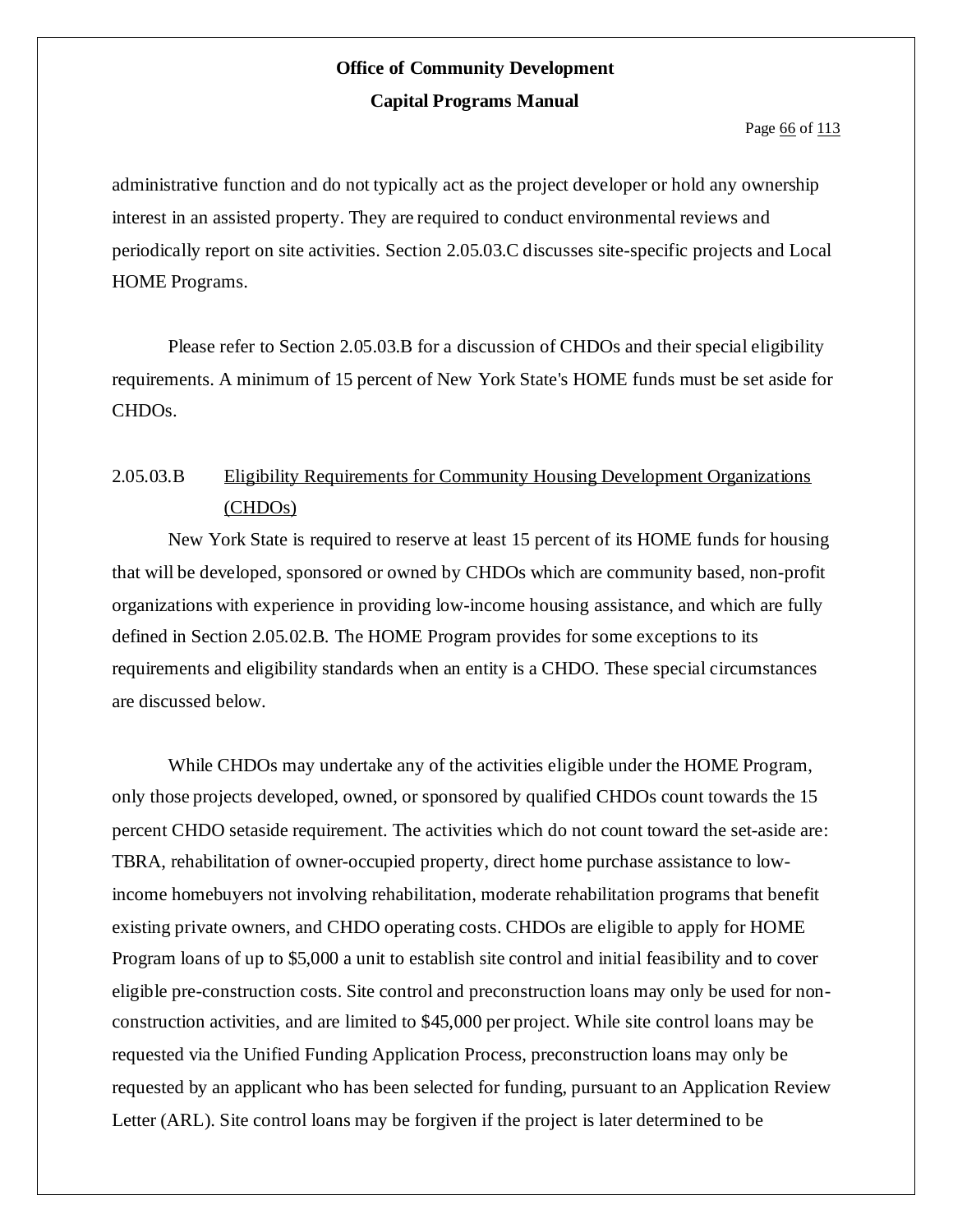#### Page 67 of 113

infeasible, otherwise they must be repaid from the proceeds of the construction financing. Only CHDOs are eligible to receive these loans.

The expenses which are eligible for site control and pre-construction loans are those customary costs that the CHDO has incurred, or will incur, prior to construction, including:

- (i) expenses necessary to determine project feasibility, including an initial feasibility study;
- (ii) consulting fees;
- (iii) costs of preliminary financial applications;
- (iv) legal fees;
- (v) preliminary architectural or engineering fees;
- (vi) costs to engage a development team; and
- (vii) costs to obtain site control or title clearance.

In addition to the above, the following are eligible pre-construction loan expenses only. (These are not eligible expenses for a HOME site control loan):

- (i) costs to obtain construction loan commitments;
- (ii) costs for architectural plans and specifications;
- (iii) costs to obtain zoning approvals;
- (iv) costs for engineering studies; and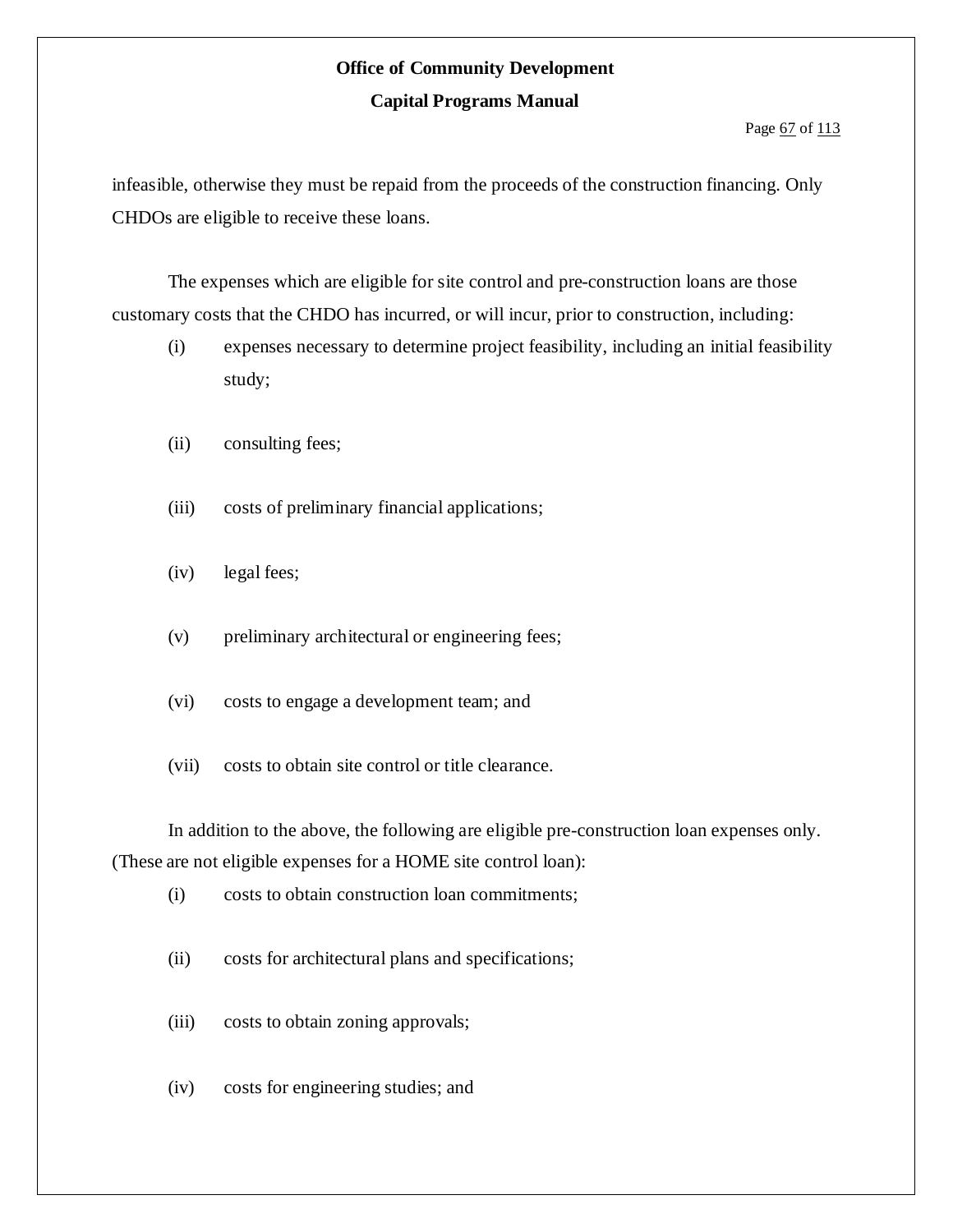Page 68 of 113

(v) legal fees.

Administrative costs are not an eligible pre-construction expense.

HOME Program regulations provide that up to five percent of the annual federal HOME allocation may be used for CHDO operating expenses; however, these funds may not be used to pay the operating expenses incurred by a CHDO while acting as a subrecipient. CHDO's that do receive operating funds must enter into a written agreement with DHCR stating that the CHDO is expected to be funded as a subrecipient within 24 months of receiving the operating expense funds. In any given fiscal year, a CHDO may not receive HOME funds which exceed the greater of \$50,000 or 50 percent of the CHDO's total operating expenses for that fiscal year. This includes HOME operating expense funds as described above, as well as any other HOME funds for operating expenses, including organization support, housing education and administrative funds.

CHDOs are required to develop and follow a plan for tenant participation in management decisions and must adhere to a fair lease and grievance procedure for any housing developed with HOME Program funds.

CHDOs must meet the following re-certification requirements to remain an eligible DHCR CHDO:

(i) After a CHDOs initial certification, re-certification to maintain CHDO status must be conducted every 3 years. The re-certification information submitted by the entity should include similar documents, materials and requirements as the original certification, and should be submitted to the appropriate regional office for a full review;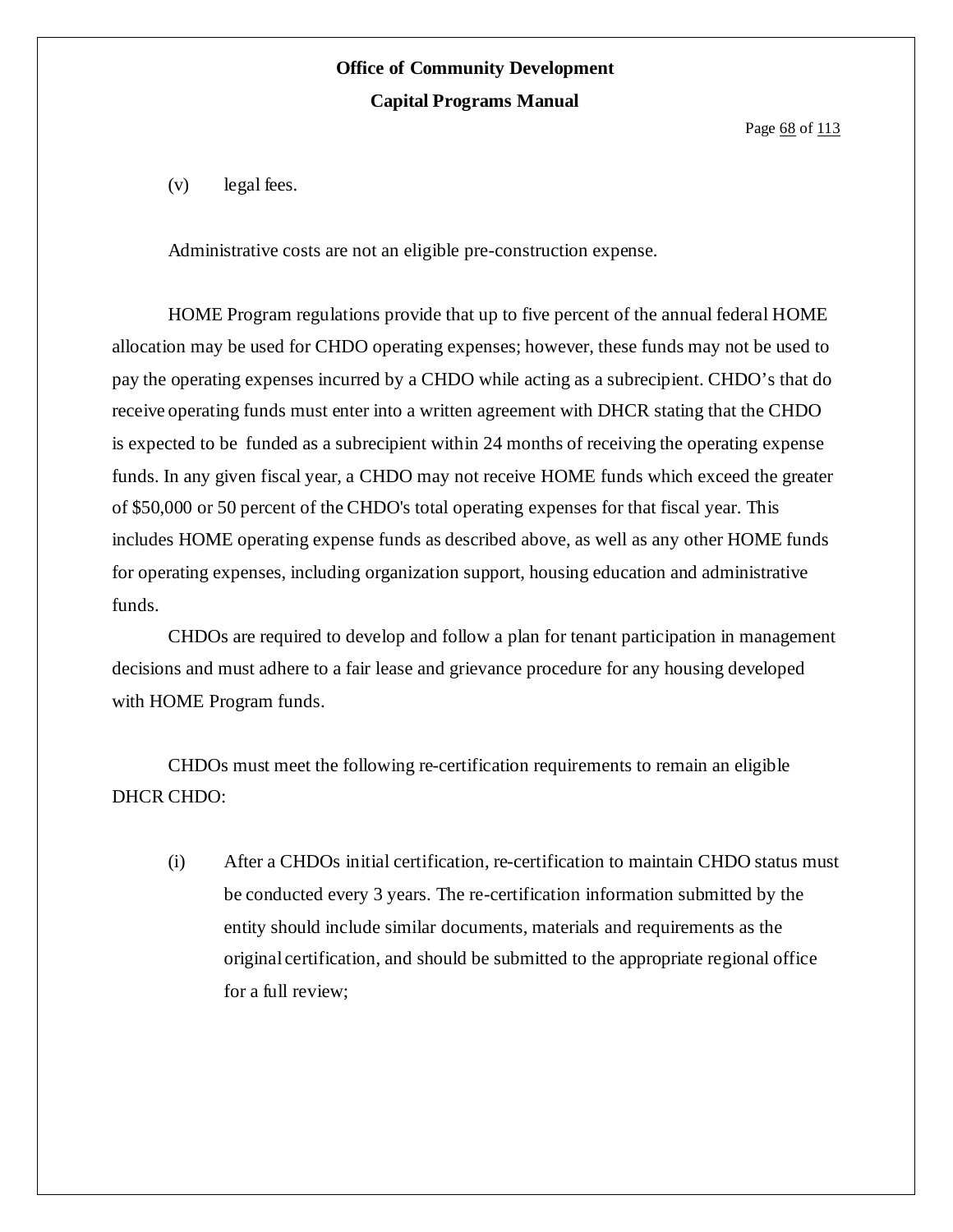- (ii) If a CHDO applies to DHCR/HTFC for funding in the years between recertifications, it must include a letter from the CHDO president or chairperson stating that no organizational changes have been made since the date of the original certification or most recent re-certification. If organizational changes occur in a certified CHDO, the CHDO must submit an explanation of those changes to their Regional Office and a determination will be made regarding the CHDO's continued eligibility as a CHDO.
- (iii) CHDO certifications, re-certifications and "no change" letters must include the name of each NYS county in which the applicant has or will have eligible CHDO status."

#### 2.05.03.C Eligible Projects

Certain activities undertaken with HOME Program funds are termed site-specific projects, which may be undertaken by any eligible applicant. While site-specific projects may involve more than one site, all sites comprising a site-specific project must be under common ownership, management and financing, and are to be assisted with HOME funds as a single undertaking. Site-specific projects may involve new construction, substantial rehabilitation or acquisition of low-income housing only.

Local HOME Programs may be undertaken by non-profit organizations (subrecipients) or municipalities (state recipients) only, and involve the moderate rehabilitation of rental or owner occupied properties, as well as TBRA and direct home purchase assistance to low-income homebuyers. For projects undertaken under Local HOME Programs, the per unit development cost minus the cost of acquisition must be less than \$30,000.

Eligible applicants may apply for HOME Program funds to engage in more than one type of activity provided that all eligibility requirements for each activity are met.

Section 2.05.04 sets forth the specific general and eligibility requirements of the various project types which may be undertaken with HOME funds, including Rental projects, Homeownership Assistance projects and TBRA projects.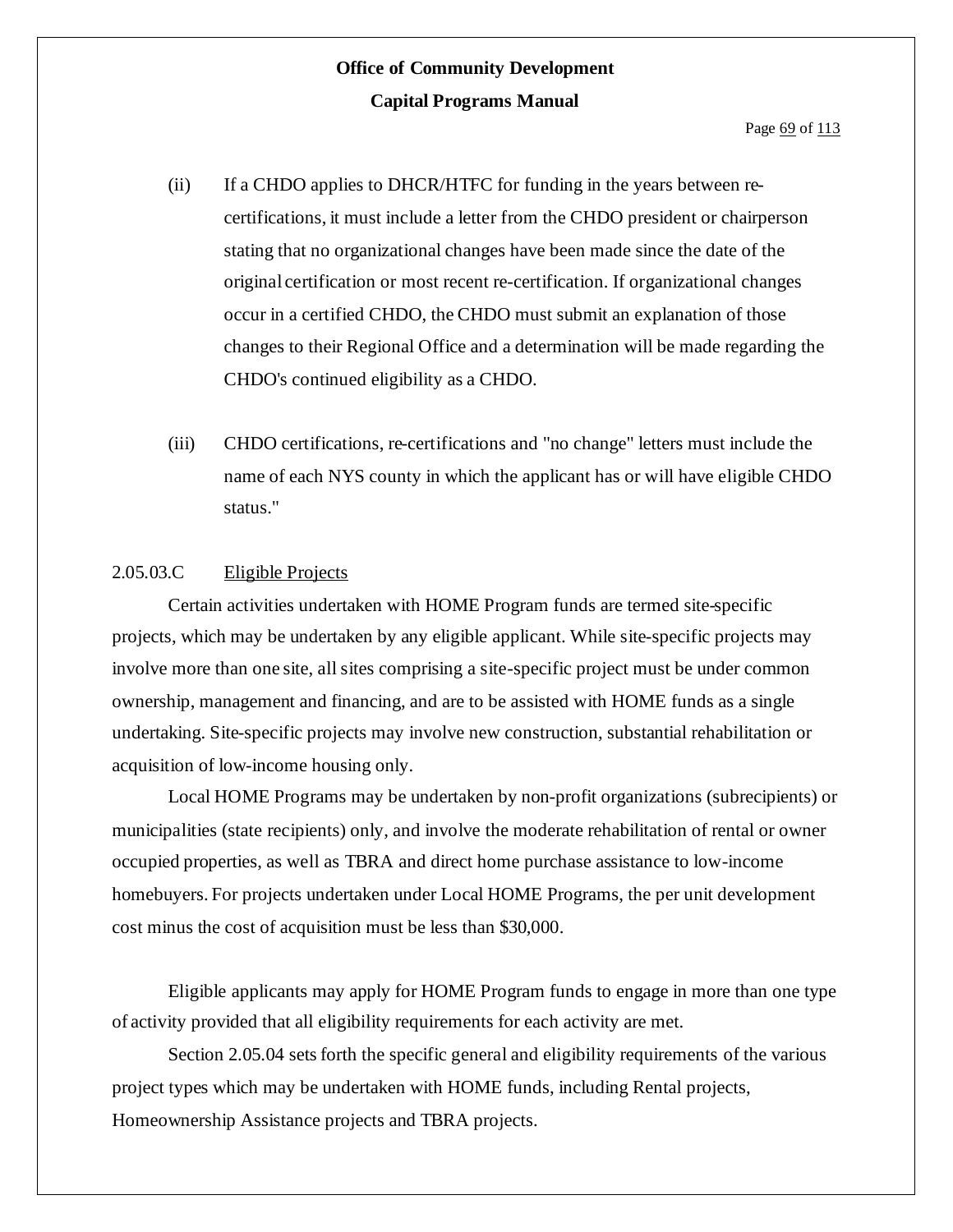Page  $\frac{70}{113}$ 

### 2.05.03.D Eligible Areas

While all areas of the State are eligible for HOME Program funding, New York State requires that, in addition to the 15 percent CHDO set-aside, 80 percent of the State's HOME funds must be spent on projects located outside of HUD-designated Participating Jurisdictions (PJs). A list of current New York State PJs may be obtained from HTFC upon request.

### 2.05.03.E Eligible Occupants

HOME Program funds may only be used to assist low-income households, defined as those with incomes at or below 80 percent of the area median. In addition, the federal HOME regulations require that HOME rental projects must primarily serve households with incomes at or below 60 percent of area median. All cooperative or condominium units assisted through the HOME program must be occupied as the owner's primary residence and units may not be sold or sub-leased to investors, or to staff or board members of the applicant, developer or sponsor organization.

### 2.05.03.F Eligible Project Costs

HOME Program funds may be used to pay for the eligible project costs set forth below, subject to the per unit cost limitations published for the HOME Program which are available from HTFC upon request. Federal HOME regulations also require a minimum per-unit investment of \$1,000, excluding any matching funds.

HOME Program funds will be made available as grants, no-interest loans, or interestbearing loans, depending upon the economics of the project and the type of assistance requested.

Local HOME Program applications may not request HOME funds of more than \$30,000 per unit, unless a waiver with supporting justification is included.

Eligible costs include: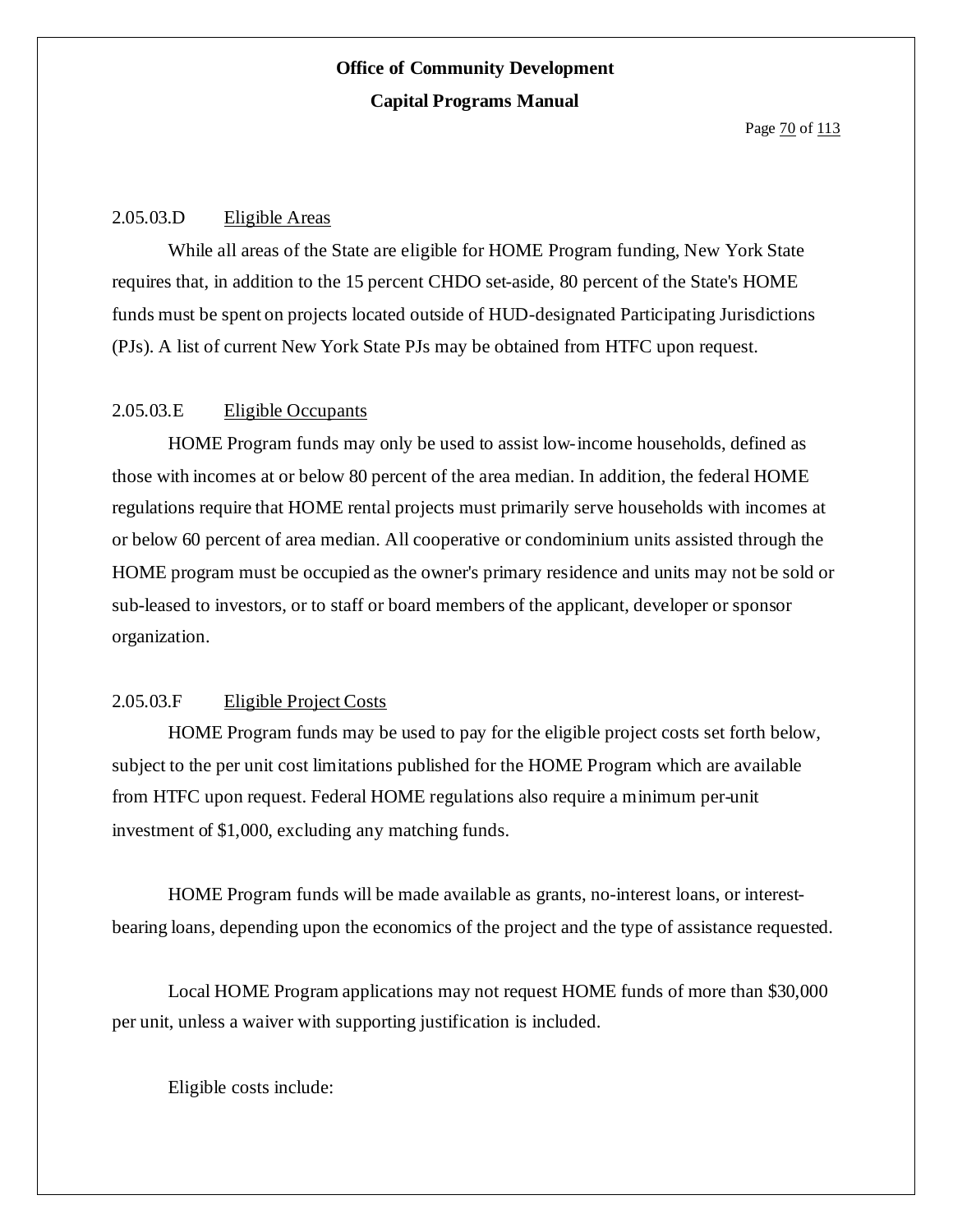- A. Development Hard Costs: The actual cost of constructing or rehabilitating housing, including:
	- (i) for new construction projects, costs to meet the applicable new construction standards of the various codes referenced in the HOME Program Request for Proposals (RFP);
	- (ii) for rehabilitation projects, costs to meet applicable rehabilitation standards, correct substandard conditions, and make essential improvements, including energy related repairs or improvements, improvements necessary to permit use by handicapped persons, the abatement of lead-based paint hazards and the elimination of other hazardous substances, and to repair or replace major housing systems in danger of failure;
	- (iii) where HOME funds are loaned to rehabilitate a single-family, owneroccupied unit, costs to refinance the owner's existing debt on the unit, in order to increase affordability;
	- (iv) demolition costs;
	- (v) costs to make utility connections; and
	- (vi) costs for site improvements that are in keeping with improvements of surrounding, standard projects, including on-site roads and sewer and water lines necessary to the project's development.
	- (vii) Federal Labor Standards (Davis-Bacon Related Acts) which become applicable for projects with 12 or more units of HOME funding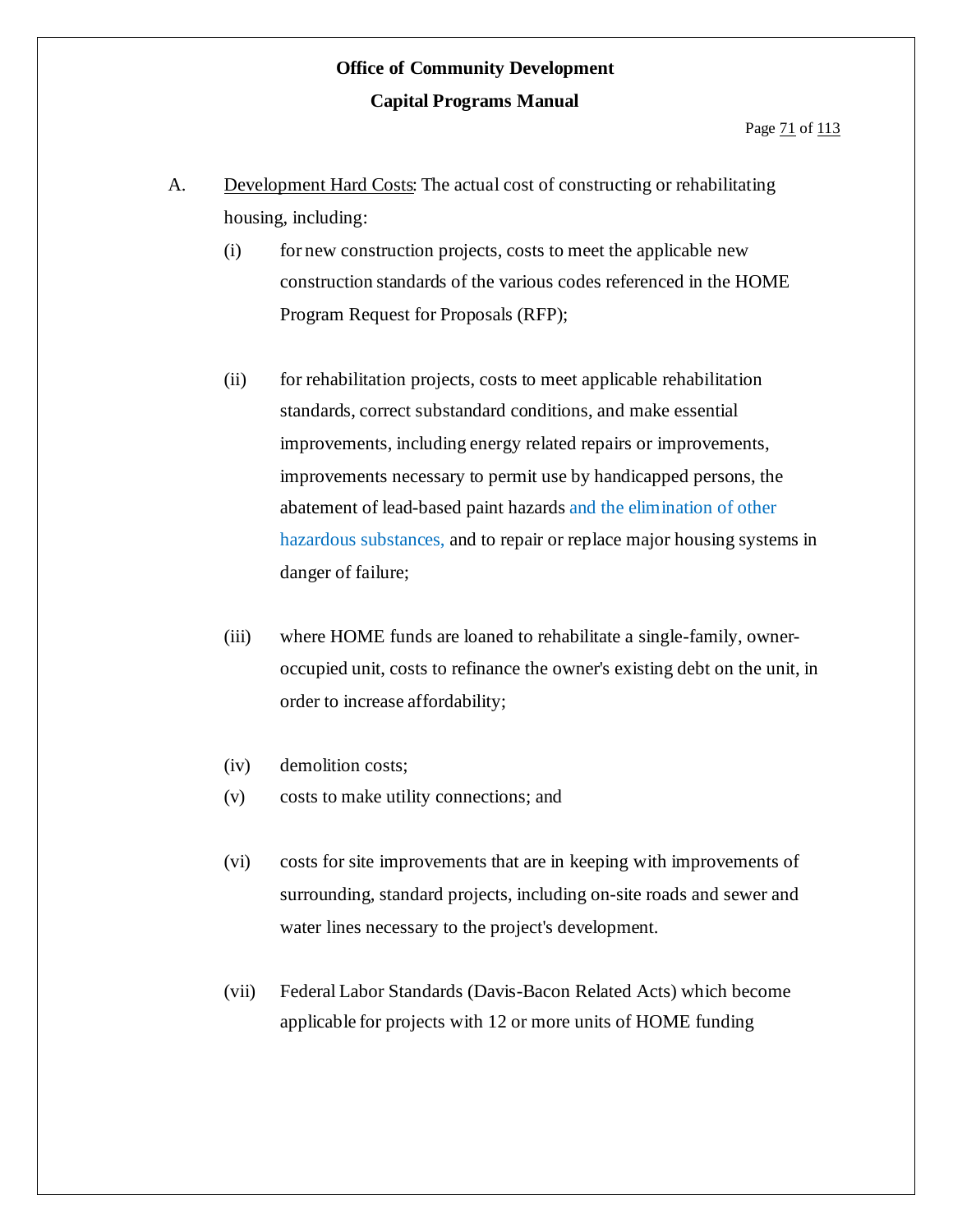- B. Acquisition Costs: the costs of acquiring improved or unimproved real property, which will provide rental units or will be transferred to an eligible low-income homebuyer.
- C. Related Soft Costs: other reasonable and necessary costs incurred by the owner related to the financing and/or development of new construction, rehabilitation or acquisition of HOME housing projects, including:
	- (i) architectural, engineering or related professional services required to prepare plans, drawings, specifications, or work write-ups;
	- (ii) settlement and financing costs, such as private lender origination fees, credit reports, fees for title evidence, recording and filing fees, building permits, attorney fees, private appraisal fees, independent cost estimate fees, and builder/developer fees;
	- (iii) the cost of a project audit when required by HTFC;
	- (iv) costs for providing information services, such as affirmative marketing and fair housing information to prospective homeowners/tenants, as required by the Federal HOME Regulations;
	- (v) costs to establish an Operating Deficit Reserve for new construction or substantial rehabilitation projects; this reserve differs from a typical Operating Reserve, in that it may only be used to pay the project's operating expenses in the event of a shortfall in project income during the project's rent-up period, which may not exceed 18 months; any unspent HOME funds remaining in the Operating Deficit Reserve at the end of the 18 months must be returned to HTFC;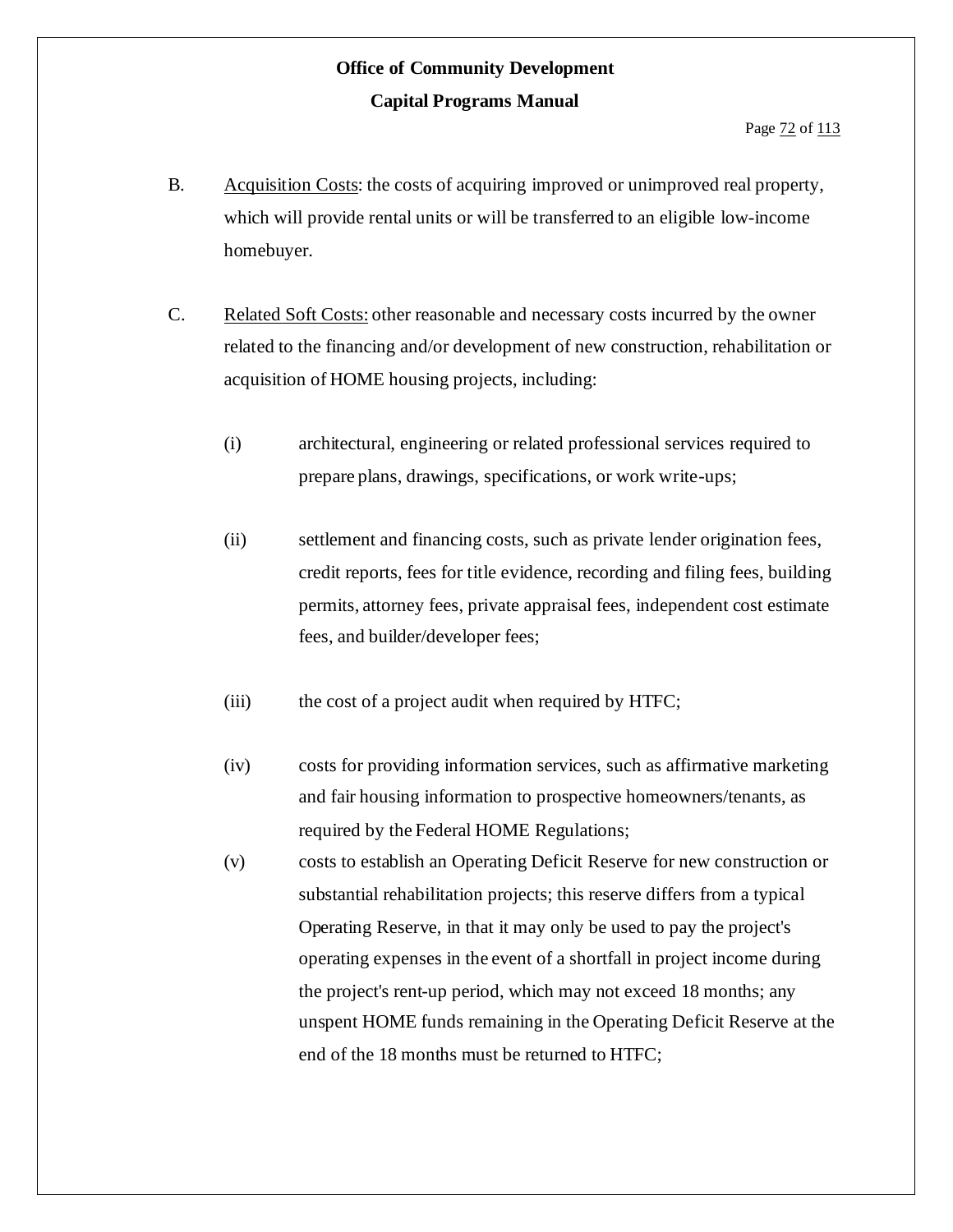- (vi) staff and overhead costs which are directly related to implementing the project, such as preparing work specifications and loan processing inspections, or which are provided to assist potential tenants and homebuyers, such as housing counseling, only if the project is funded and the individual assisted becomes the owner or tenant; applicants must document that such costs were reasonably allocated among all HOME-assisted units in a multi-unit project; and
- (vii) for new construction and substantial rehabilitation projects, costs for the payment of impact fees that are charged for all projects within a jurisdiction.
- (viii) costs for testing and risk assessment for lead hazard control and other health and safety testing and assessment costs, and costs for conducting an energy audit.
- D. Project-Specific Assistance to CHDOs: Within the restrictions more fully set forth in the federal HOME regulations, HOME funds may be used to provide technical assistance, site control loans and pre-construction loans to CHDOs, provided that the costs are related to a specific eligible project. These costs are more fully discussed in Section 2.05.03.B.
- E. Relocation Costs: Costs resulting from the displacement of persons by a HOME project, including:
	- (i) relocation housing payments, payments for moving expenses, and payments for reasonable out-of-pocket costs incurred in temporarily relocating people; and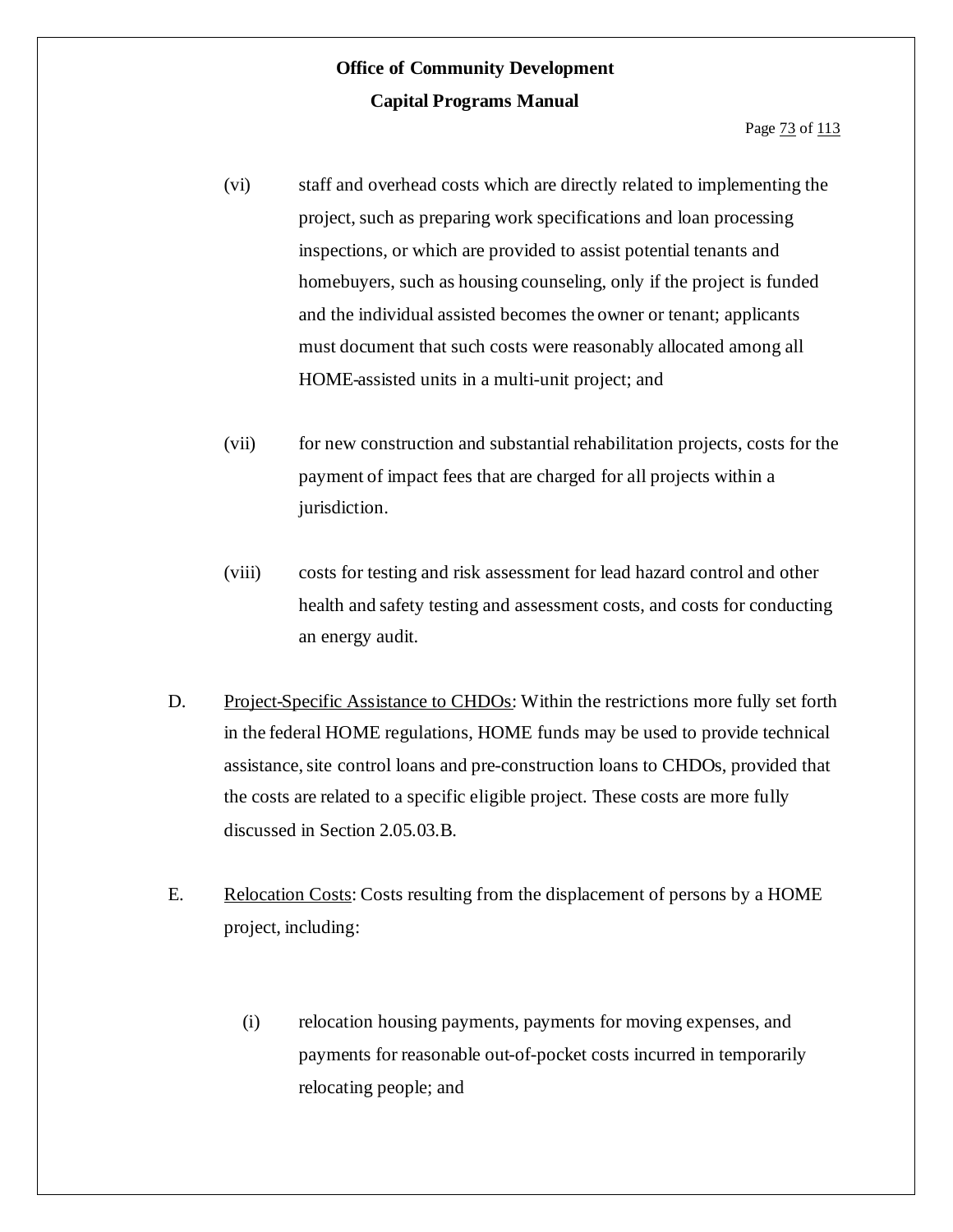- (ii) staff and overhead costs directly related to the provision of advisory and other relocation services to persons displaced by the project, including timely written notices to occupants, referrals to comparable and suitable replacement property, property inspections, counseling and other assistance necessary to minimize hardship.
- F. Tenant-Based Rental Assistance (TBRA) Costs: Eligible costs related to TBRA, including rental assistance and security deposit payments.
- G. Local HOME Program Administrative Costs: Such costs may not exceed eight percent (8%) the HOME award amount (applies to LPAs only).

HOME Program funds may not be used to provide a replacement reserve account or an operating reserve account; nor may HOME Program funds be used to provide project-based rental assistance.

#### 2.05.03.G Eligible Activities

There are a number of activities which are eligible for funding under the HOME Program. These include: new construction and substantial rehabilitation of rental housing and/or housing for purchase by low-income homebuyers, acquisition of rental projects which does not involve rehabilitation, rehabilitation of owner-occupied housing, moderate rehabilitation, rehabilitation of rental properties, home purchase assistance to low-income homebuyers, and TBRA.

HOME Program funds may not be used for the following activities:

- (i) to provide a project reserve account for replacements, a project reserve account for unanticipated increases in operating costs, or operating subsidies;
- (ii) to provide TBRA for the special purposes of the existing Section 8 Program, or to prevent displacement from projects assisted with Rental Rehabilitation funds (Part 511);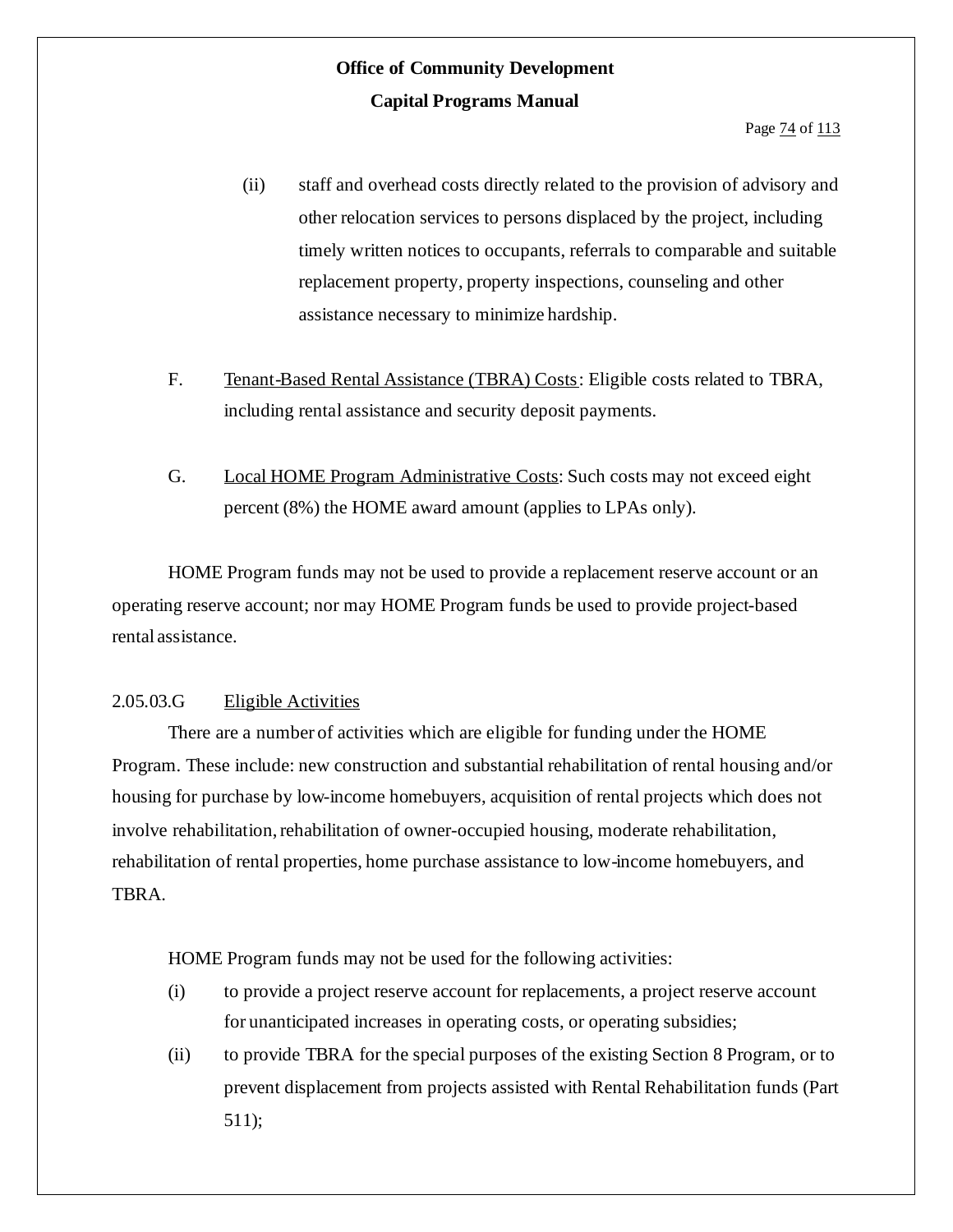- (iii) to provide non-federal matching contributions required under any other federal program;
- (iv) to provide assistance authorized under federal regulations- Part 965, Public Housing Authority-Owned or Leased Projects - Maintenance and Operation;
- (v) to provide assistance for activities authorized under the Public Housing Modernization and the Comprehensive Improvement Assistance Programs, Part 968 of the Federal Regulations;
- (vi) to provide assistance to housing which is eligible for prepayment of mortgages by owners of low-income housing under the Low Income Housing Preservation and Resident Homeownership Act of 1990;
- (vii) to provide assistance to a project previously assisted with HOME funds during the period of affordability established by the PJ (except that housing previously assisted with HOME funds may receive further HOME assistance in the form of TBRA or Purchase Assistance to low-income homebuyers; additionally, a project may receive additional HOME funds up to one year after completion so long as the per-unit HOME subsidy for the project has not been exceeded); and
- (viii) to pay for the acquisition of property owned by the PJ, except for property acquired with HOME funds or acquired with the intention of carrying out a HOME project.
- 2.05.04 Although a HOME Program application may request funding to engage in a variety of eligible activities, there are requirements which are specific to each of three basic project types: Rental projects, Homeownership Assistance projects and TBRA projects, each of which is discussed below. Combination projects, such as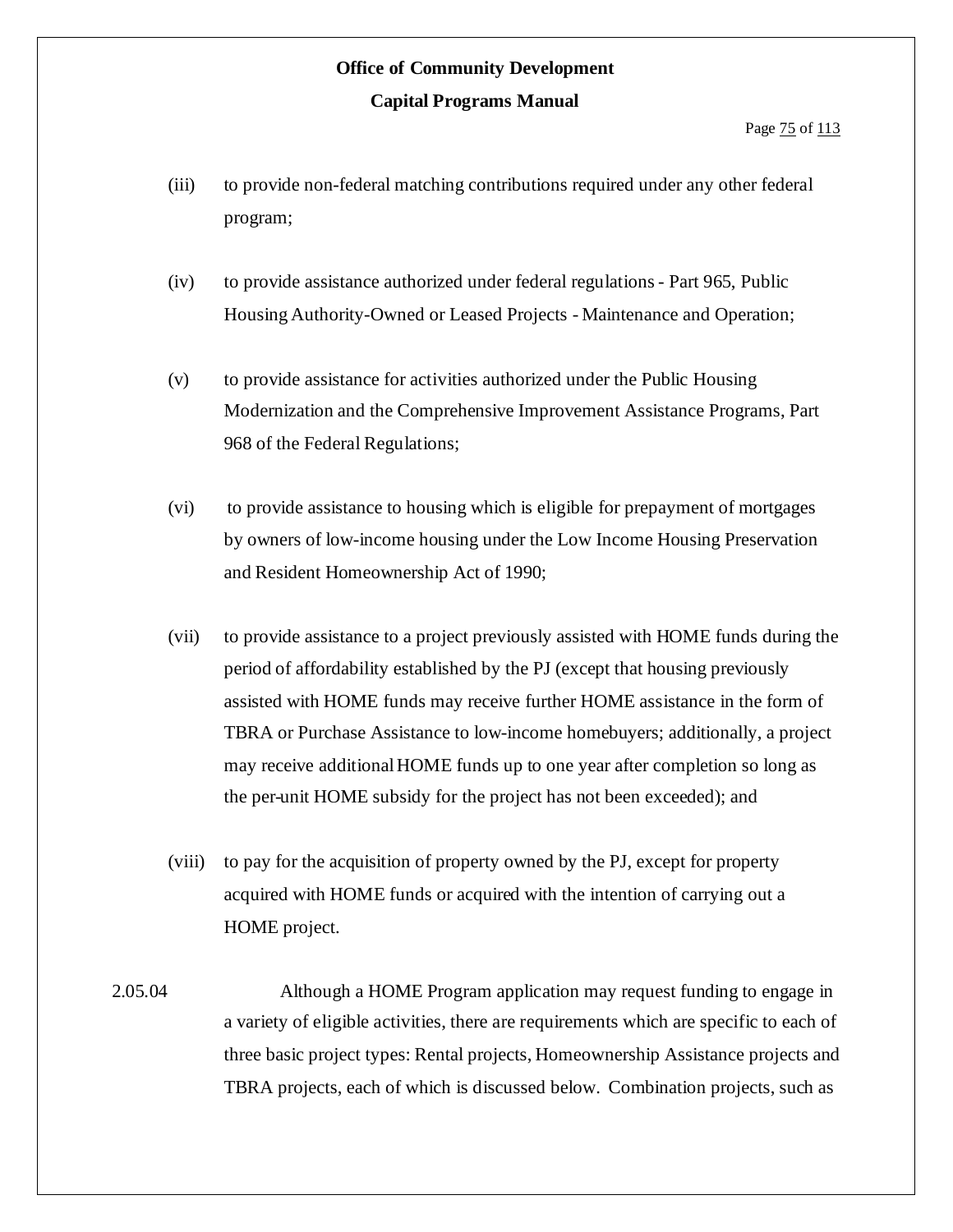Page  $\frac{76}{6}$  of  $\frac{113}{6}$ 

those with both rental and owner-occupied units, must comply with the requirements for all project types as set forth below.Rental Project Requirements This Section describes the eligibility and other general requirements that are specific to HOMEProgram projects involving rental housing units.

### 2.05.04. A General Requirements for Rental Projects

Applicants may use HOME Program funds to assist rental housing in site-specific projects and in local programs. Site-specific rental projects may involve acquisition, new construction, or rehabilitation. Local programs that assist rental projects may provide up to \$30,000 in HOME funds per unit to rehabilitate rental units. Both rental and home ownership units may be assisted in the same project or program, provided that requirements for each activity are met.

Applicants for HOME funds involving rental projects may assume a number of different roles: they may retain ownership of completed projects, transfer ownership to another entity which agrees to meet the HOME Program's long-term affordability and monitoring requirements, or may simply provide rehabilitation assistance to private owners of rental housing who agree to meet with the HOME Program affordability requirements. In all cases, the applicant is responsible for ensuring compliance with all rental project requirements set forth herein for the duration of the period of affordability, as detailed below in Section 2.05.04.D.

All housing assisted with HOME funds must, at a minimum, meet Federal Housing Quality Standards (HQS), see the OCD Design Handbook for information on where to obtain a copy of the HQS. Newly constructed or substantially rehabilitated HOME projects must meet all applicable local codes, rehabilitation standards, and zoning ordinances. Local programs providing rehabilitation assistance for rental housing must adopt rehabilitation standards substantially equivalent to the National Center for Lead Safe Housing standards, which are available from HTFC.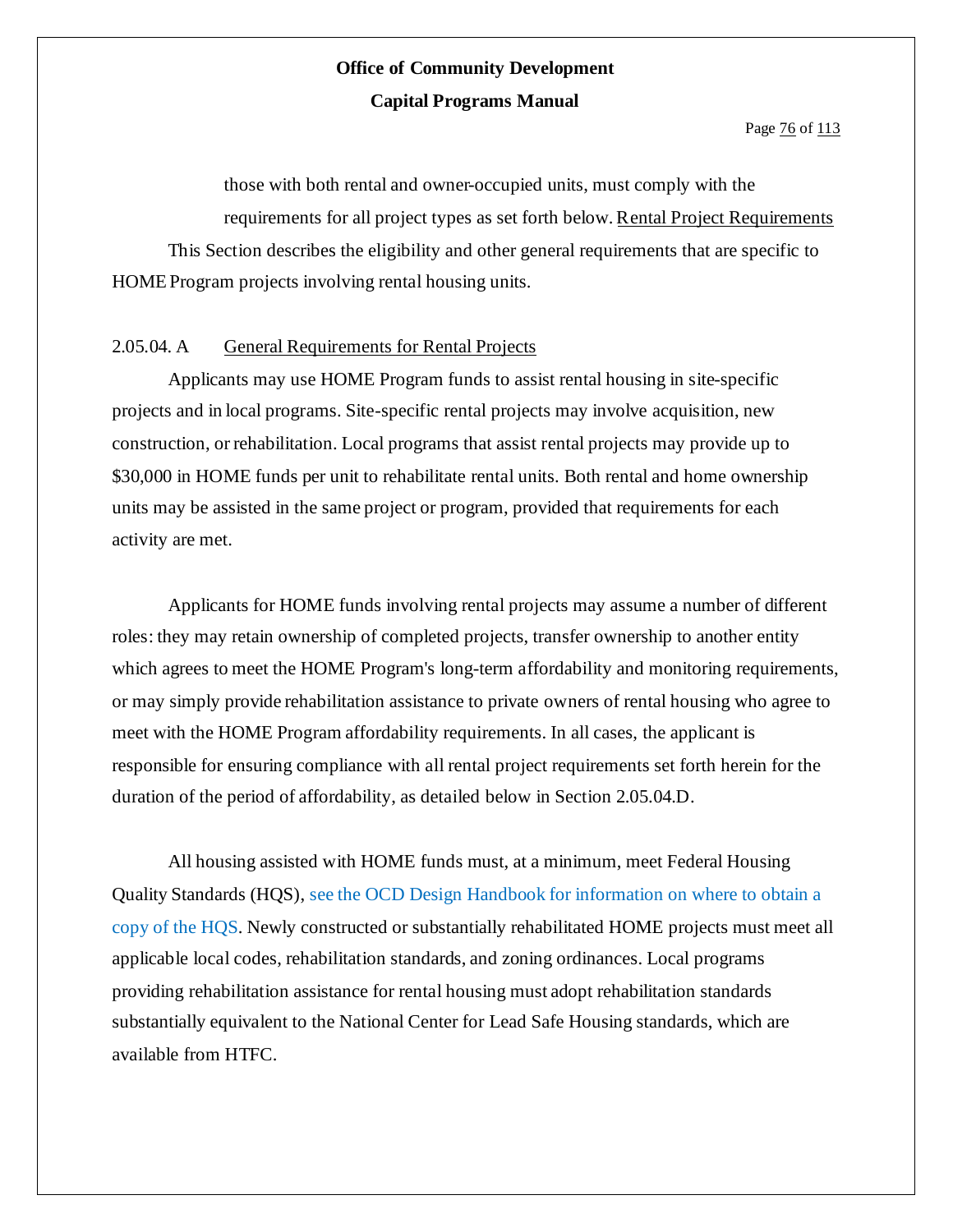#### 2.05.04.B Eligible Rental Properties

Eligible HOME Program rental properties include the following:

- (i) residential buildings that are in need of rehabilitation in order to meet the rehabilitation standards set forth in the OCD Design Handbook;
- (ii) residential properties acquired to provide rental housing for eligible occupants;
- (iii) commercial properties that can be converted into residential rental housing for eligible occupants; and
- (iv) mixed-income and mixed-use properties are eligible, provided that all units receiving HOME Program funds meet all rental project requirements set forth herein.

When proposing to assist an occupied building with HOME Program funds, applicants must comply with all HOME Program requirements regarding relocation, displacement and acquisition, which are set forth in HUD Handbook 1378. Notices to tenants in occupied buildings to be assisted with HOME funds (required by 49 CFR 24.101) and to owners of such buildings (required by 49 CFR 24.101) must be submitted prior to the issuance of the HTFC funding commitment letter described in Section 3.02.07.

#### 2.05.04.C Eligible Tenants/Rents

HOME-assisted rental units must be primarily occupied by low-income households (those with incomes at or below 60 percent of area median income, or AMI). Multi-family projects (projects with five or more units) must reserve 20 percent of the units in the project for occupancy by very low-income families (those with incomes at or below 50 percent of AMI).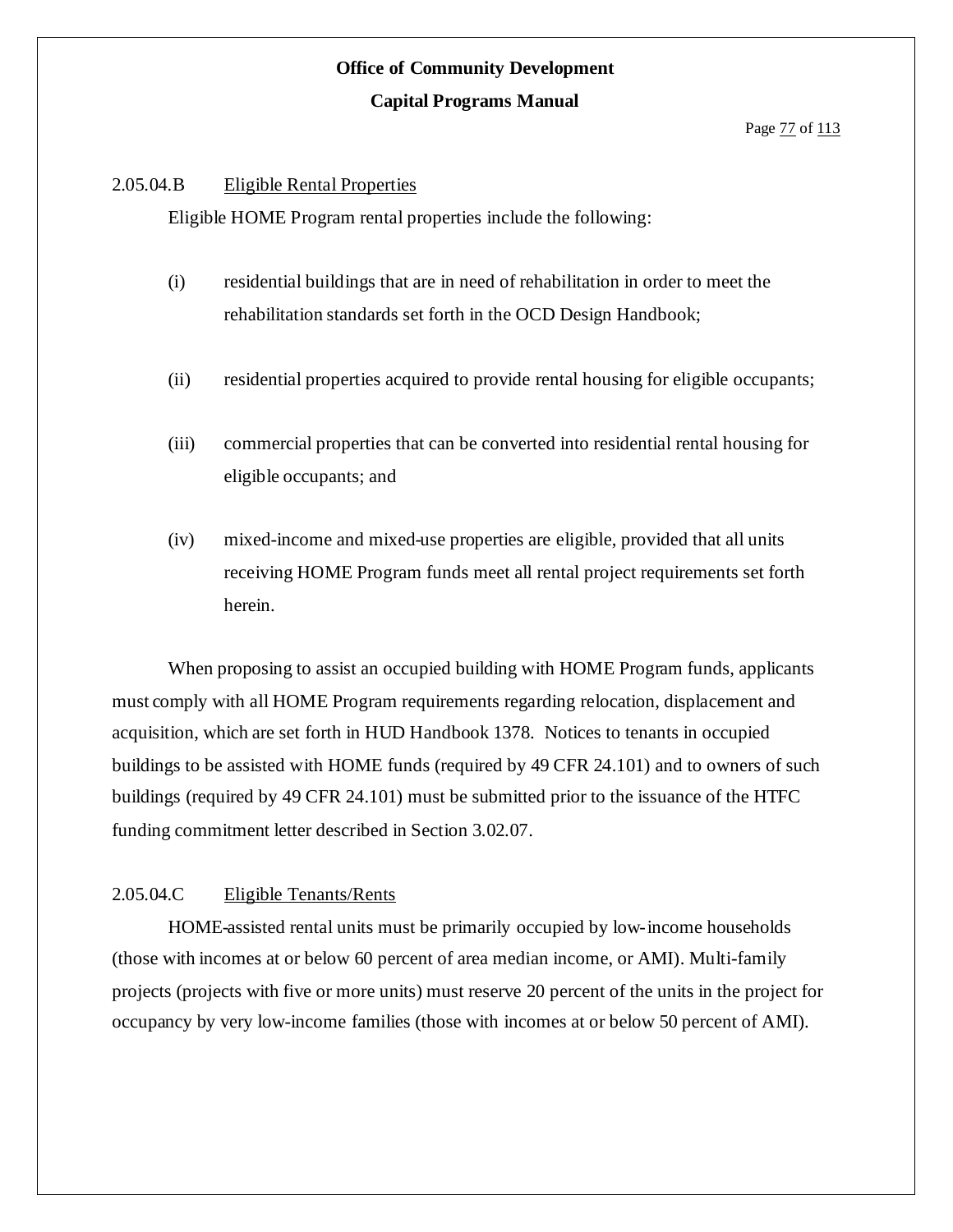Page  $\frac{78}{113}$ 

HTFC may grant waivers to permit owners to assist units occupied by households with incomes between 60 and 80 percent of AMI. Such waivers may not be granted for more than 10 percent of the total number of rental units assisted with funds made available.

No tenant may be excluded from leasing a HOME rental project because they hold a certificate, voucher or comparable document from any rental assistance program.

Rents for HOME-assisted units may not exceed the rent published by HUD for the applicable unit size, adjusted for any applicable utility allowance (known as the "High HOME Rent"). Additionally, for projects with five or more units, at least 20 percent of the project's units must either be occupied by very low-income households paying 30 percent or less of their monthly adjusted gross income for rent, or must bear rents which are not greater than 30 percent of the gross income of households with incomes equal to 50 percent of AMI (known as the "Low HOME Rent").

If a unit receives federal or state project-based rental subsidy and the very low-income family pays no more than 30% of the family's adjusted income as a contribution toward rent, then the maximum rent (i.e., tenant contribution plus project-based rental subsidy) is the rent allowable under the federal or state project-based rental subsidy program. Low HOME Rents for units receiving project based rental subsidies may be set at the maximum allowable under the Federal or State project-based rental subsidy program. HTFC will make copies of High and Low HOME Program rents available to applicants and owners.

Tenants whose incomes increase to more than 80 percent of AMI may continue to occupy their HOME-assisted unit provided they pay 30 percent of their adjusted monthly income for rent.

### 2.05.04.D Regulatory Periods for Rental Projects

HOME-assisted Rental projects must remain affordable for the applicable minimum term listed below, based on the project's average per-unit subsidy from the HOME Program.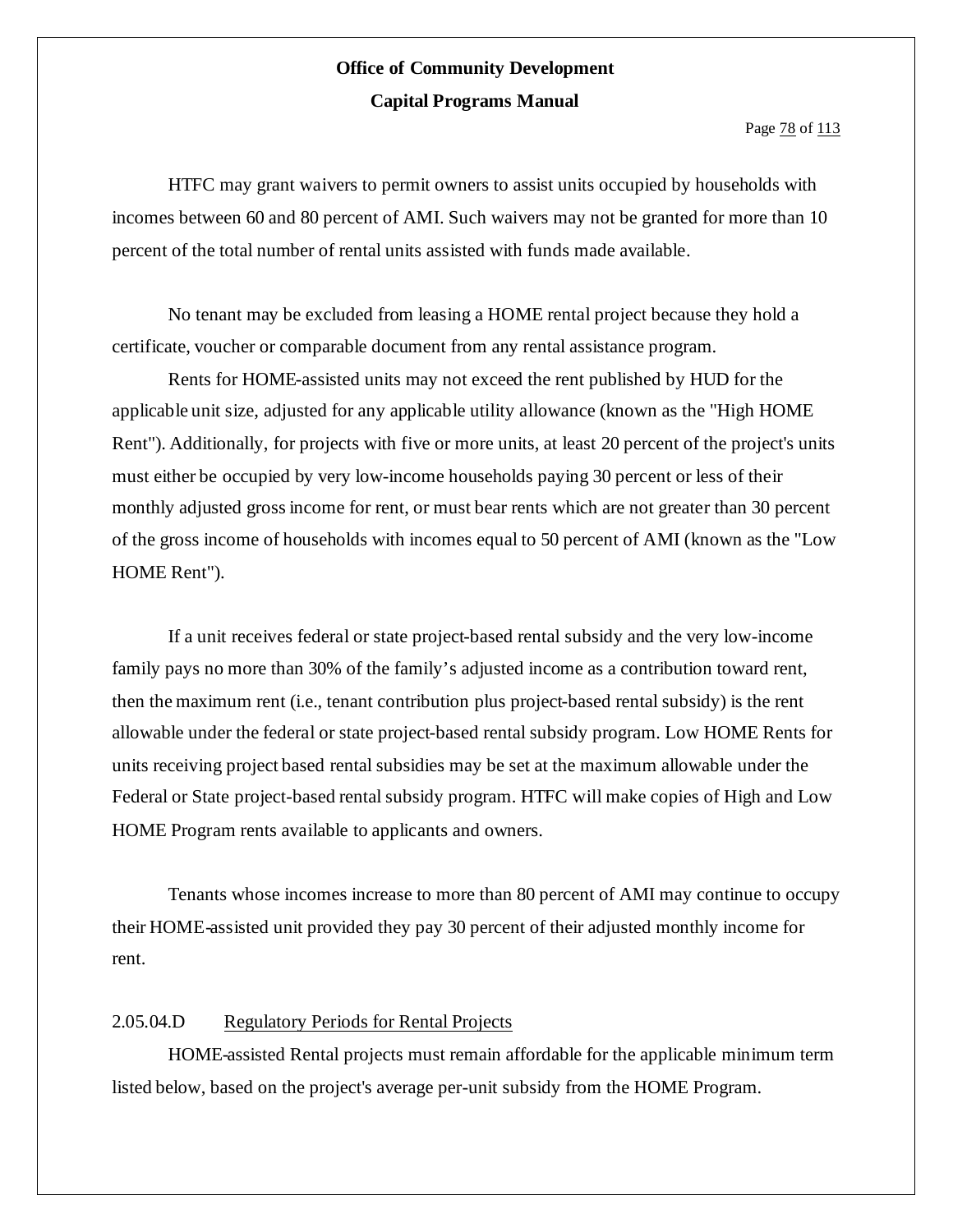#### Page **79** of **113**

| Rehabilitation/acquisition less than \$15,000:          | 5 years  |
|---------------------------------------------------------|----------|
| Rehabilitation/acquisition between \$15,000 - \$40,000: | 10 years |
| Rehabilitation/acquisition over 40,000:                 | 15 years |
| New Construction of any amount:                         | 20 years |

For HOME-assisted projects with multiple funding sources, the regulatory period will be the longest required by any of the sources.

#### 2.05.04.E Regulatory Restrictions of HOME LPA Rental Rehabilitation Projects

Rental projects assisted with HOME funds, including assisted rental units in two-four unit owner-occupied buildings where the owner is provided with HOME funds for purchase assistance, must remain affordable for a period of between five and 20 years, and must meet all applicable requirements of 24 CFR 92.252 and 253. These sections require recipients to secure assistance provided to rental housing by means of a deed restriction or other similar mechanism that runs with the land.

While the affordability restrictions terminate in the event of foreclosure or transfer of deed in lieu of foreclosure, the State - and by contractual agreement, any recipient that receives funds for this purpose - is responsible for recovering all HOME funds invested into the project. For projects containing four or fewer units, where the owner receives assistance to purchase the building, the resale/recapture requirements of 24 CFR 92.254 apply. For all other rental projects receiving HOME funds, deed restrictions or covenants running with the land must be used to preserve affordability.

To ensure that recipients have an opportunity to preserve affordability in the event of foreclosure or transfer in lieu of foreclosure, HTFC will provide recipients with sample first mortgagee waiver agreements that they can use to negotiate with the owners' primary lenders to secure their approval of these agreements. Recipients are also encouraged to negotiate purchase options, rights of first refusal, or other preemptive rights to purchase the housing before foreclosure or deed in lieu of foreclosure.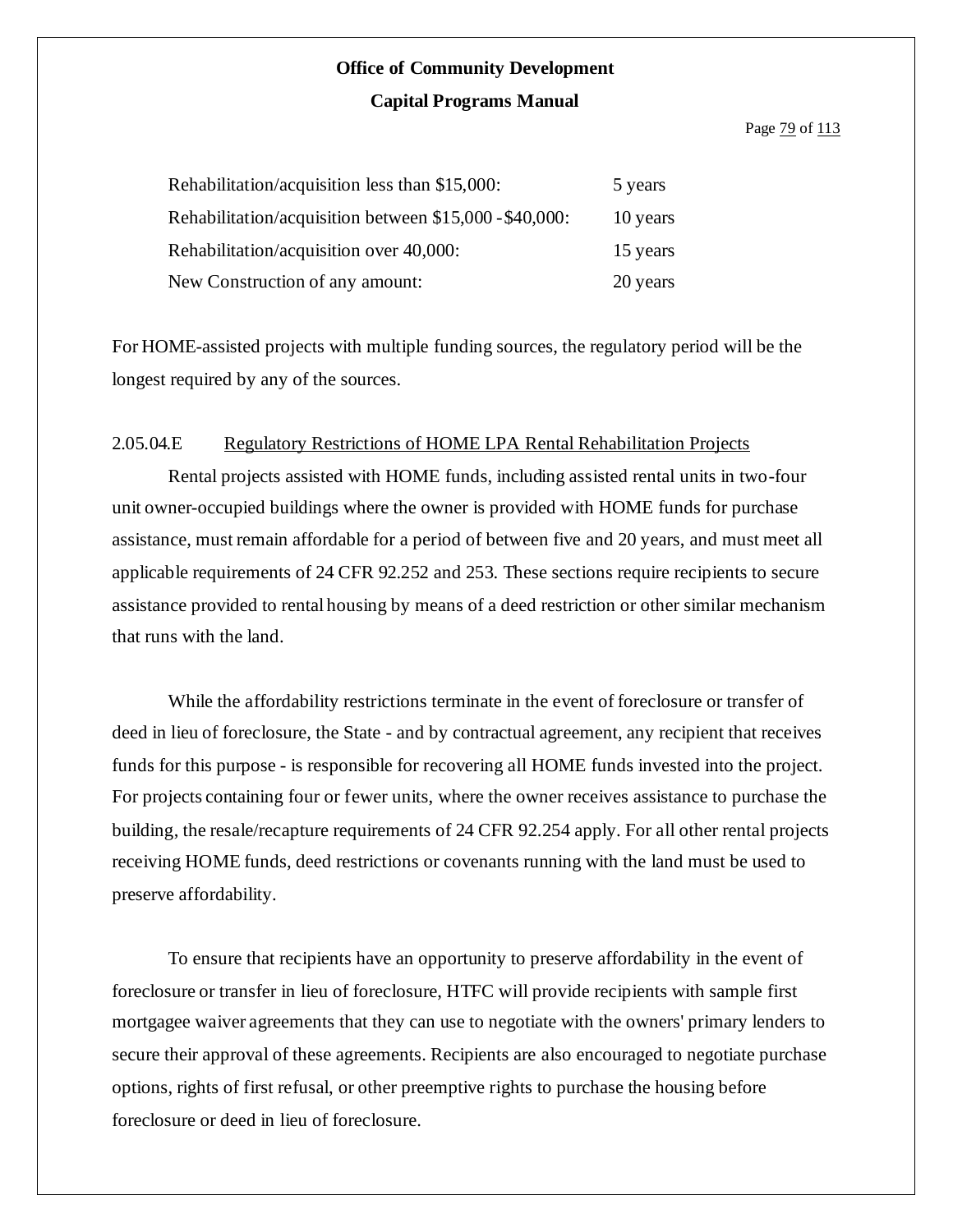Page 80 of 113

Recipients should regularly review the management and financial condition of projects so that they can intervene before projects reach the point of default and foreclosure. In the event that a project is found to be encountering financial difficulties, or if a recipient is notified that foreclosure proceedings have been initiated against an assisted rental project, the recipient must notify their DHCR regional office immediately, and must work with the project owner and the primary lenders to maintain the project as affordable housing for the remaining affordability period, or repay the full amount of HOME funds invested in the project to HTFC. Resubordination of HOME financing to permit refinancing of the primary mortgage is generally not permitted in assisted rental projects.

### 2.05.04.F CHDO Multi-Family Rental Projects

In order for a HOME multi-family rental project to be considered a CHDO project, the project ownership structure must comply with the terms of 24 CFR 92.300 (a) (1). This section states that funds may be provided to a CHDO, its subsidiary or a partnership of which the CHDO or its subsidiary is the managing general partner. If a CHDO owns the project in partnership, it or its wholly owned for-profit or non-profit subsidiary must be the managing general partner. In acting in any of the capacities specified, the community housing development organization must have effective project control. A CHDO applicant must state in its application and document in the project owner's organizational documents that the CHDO has effective project control.

2.05.05 HOME LPA Roles/Responsibilities

- (i) providing adequate staff to carry out the program;
- (ii) program marketing, including compliance with all State and Federal equal opportunity, fair housing, and affirmative marketing requirements;
- (iii) conducting eligibility determinations and ensuring that all income targeting requirements are met;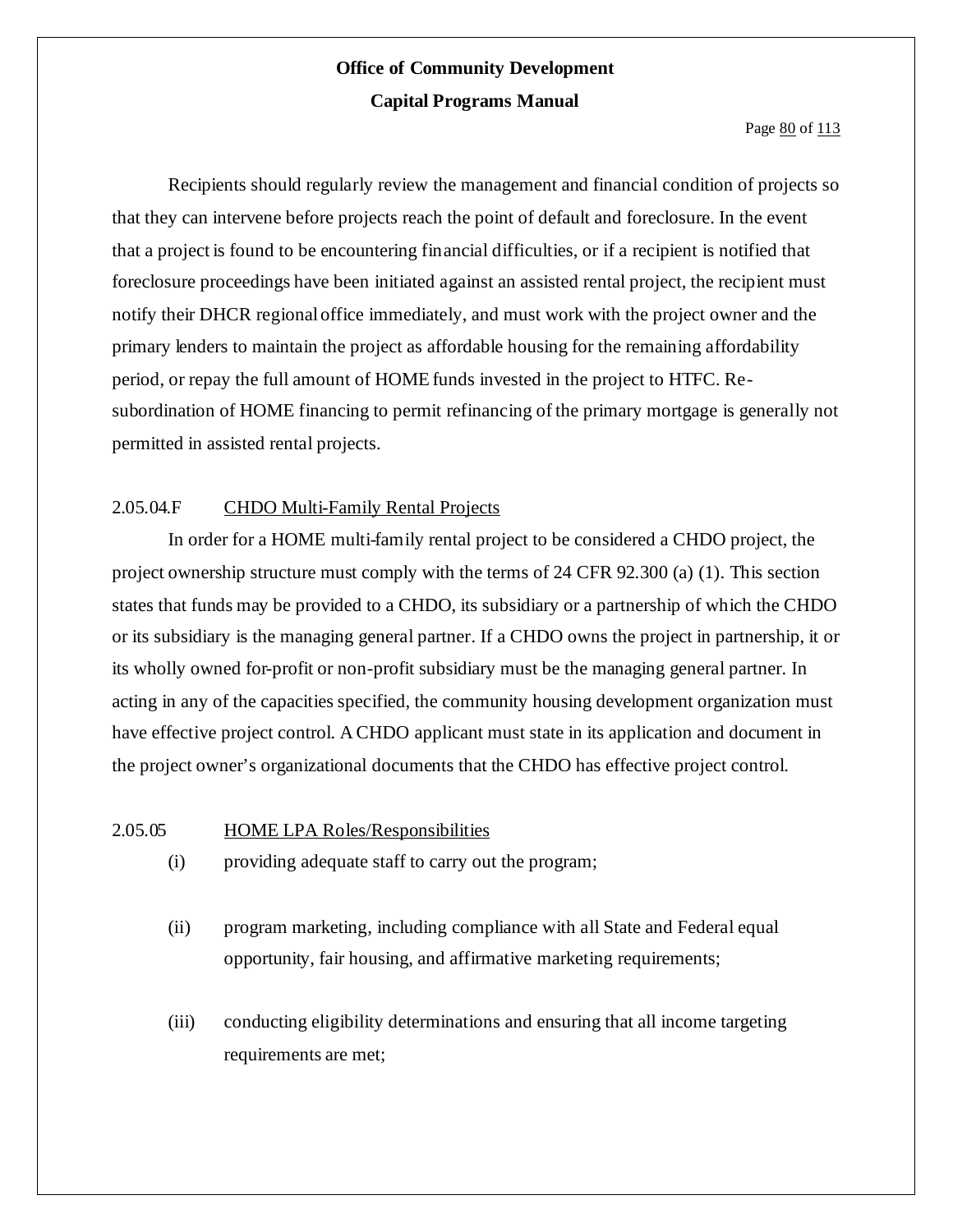- (iv) ensuring that HOME funds are only expended for eligible activities consistent with State and Federal requirements, with respect to property requirements, rehabilitation standards, appraised value, subsidy limits, and qualification as affordable housing;
- (v) for home buyer assistance, loan underwriting, loan processing, home ownership counseling, and other activities necessary to reduce the risk of default, consistent with the LPA's Administrative Plan, and enforcing HOME resale requirements for assisted properties (see 24 CFR 92.254 (a) (4));
- (vi) for tenant-based rental assistance, determining the amount of subsidy provided on behalf of each assisted household, determining tenant contributions, conducting Housing Quality Standards inspections and rent reasonableness determinations, and taking actions to minimize adverse impacts on tenants as a result of the expiration of the rental assistance subsidy;
- (vii) conducting, or assisting HTFC in conducting, environmental reviews, determinations, and action for each activity that it carries out with HOME funds, in accordance with 24 CFR part 58, and submission of Requests for Release of Funds or other documentation, as required, to HTFC for approval. Environmental Review Procedures for Local Program Administrator (LPA) Programs is available on the DHCR website.
- (viii) following an anti-displacement plan to minimize displacement, and compliance with Federal displacement, relocation, and acquisition, requirements concerning temporary relocation, relocation assistance, identification of displace persons, real property notification of non-displacement for existing tenants, and proper notification to sellers when acquiring properties with HOME funds (see 24 CFR 92.353 and 49 CFR part 24);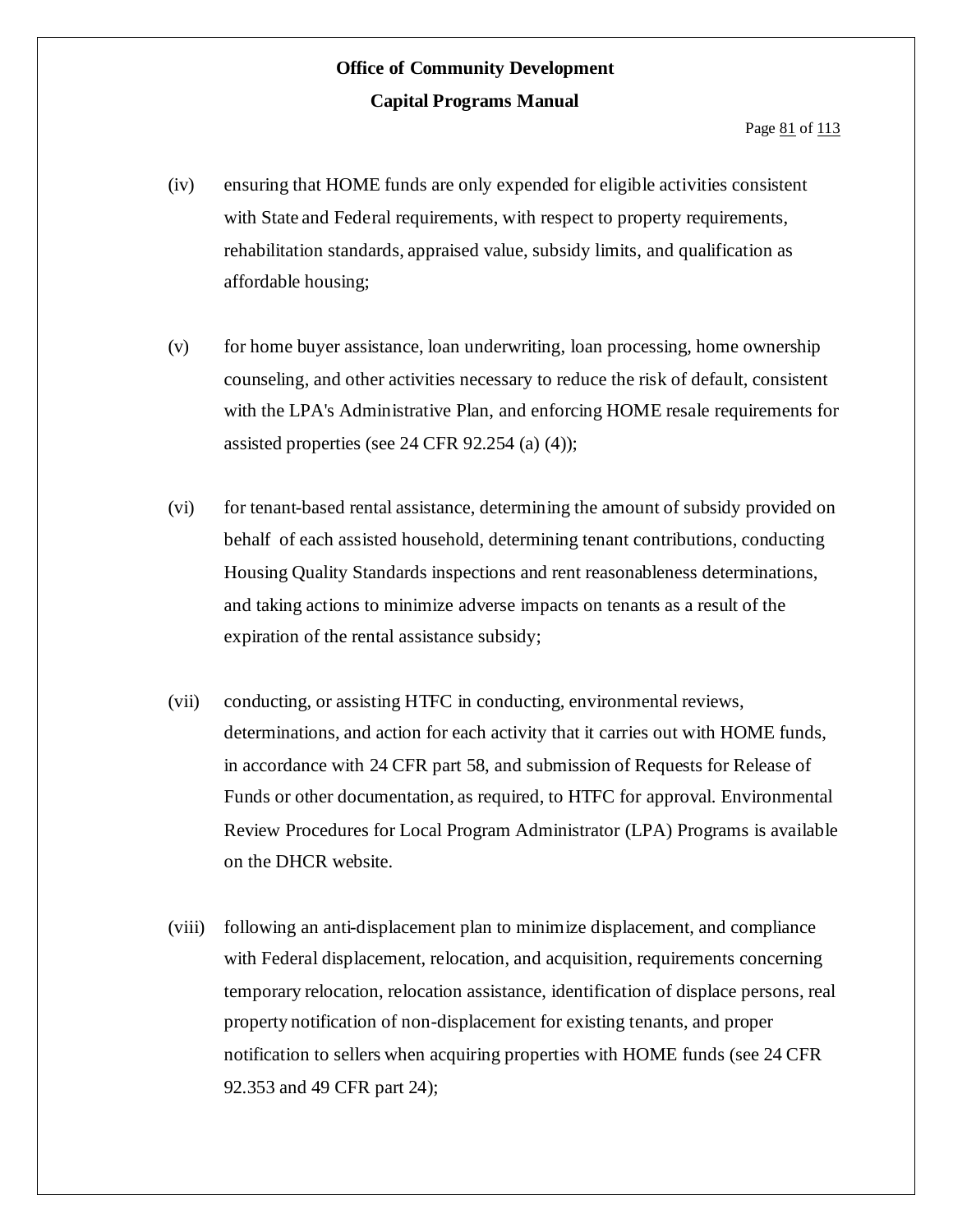- (ix) financial management of all HOME funds, establishing a local HOME Investment Trust Fund account, if applicable, disbursing funds to owners or contractors, coordinating payment of HOME Program funds with funds from other sources, tracking and reporting on repayments and other program income, and data entry and maintenance of the recipient's account in HUD's Integrated Disbursement Information System;
- (x) compliance with requirements for encouraging minority/women-owned business (M/WBE) utilization, and submission of reports on M/WBE outreach and utilization, and equal opportunity, fair housing, and M/WBE participation in the local community;
- (xi) post-occupancy monitoring to ensure regulatory compliance for assisted units, including annual HQS and income verifications, if applicable;
- (xii) compliance with all uniform administrative requirements, as described in 24 CFR 92.505;
- (xiii) adherence to the conflict of interest requirements of 92.356, 24 CFR 85.36, and 24 CFR 85.42, as applicable;
- (xiv) record-keeping and reporting, including submission of an Annual Performance Report.

For more information on the role of HOME LPAs, see Section 6.02.09.A.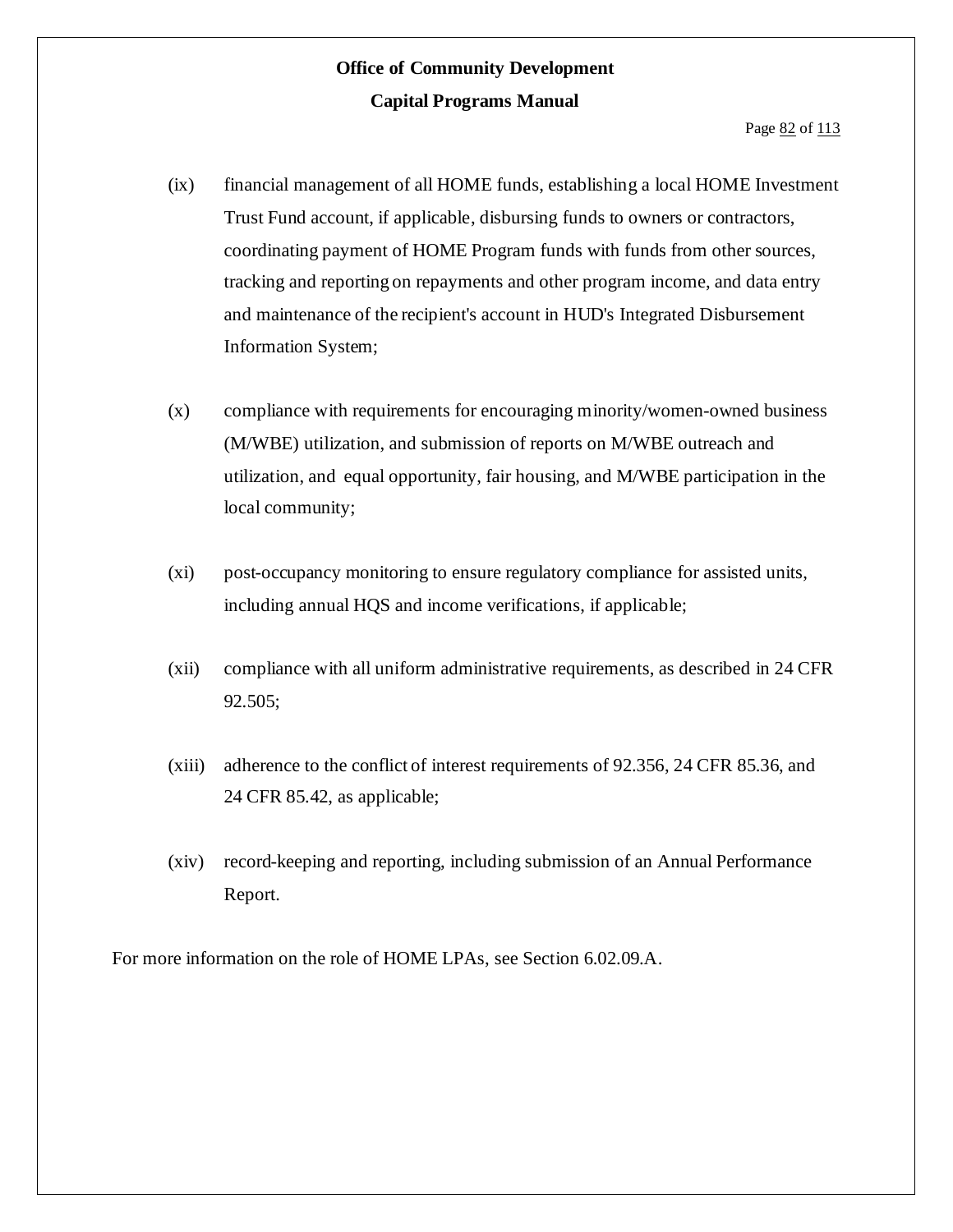Page 83 of 113

Section: 2.00 PROGRAM DESCRIPTIONS Sub Section: 2.06 Homes for Working Families

2.06.01 Summary

Homes for Working Families (HWF) is a housing development program which provides Housing Trust Fund Corporation (HTFC) financing assistance of up to \$35,000 per unit (\$45,000 in New York City) for the new construction/rehabilitation of senior or non-senior rental projects. Under this program, more than 50% of the project cost must be financed with tax-exempt bonds which are issued by a public authority and allocated from the State's Private Activity Bond Volume Cap. This bond financing enables the project to receive an allocation of 4% "as-of-right" Low-Income Housing Credit (LIHC); 100% of HWF-assisted units must meet LIHC rent restriction requirements (i.e., affordable to households with incomes at 60% or less of area median income).

In addition, up to 20% of the overall project units may serve households above 60% of area median income. Although HWF cannot provide financing for these units, New York State Low-Income Housing Tax Credit may be utilized to provide financing for units affordable to households with incomes greater than 60% and less than or equal to 90% of area median income band (see Section 2.08).

Under HWF, the HTFC permanent loan is provided in the form of a 30-year, 1% interest loan payable from available cash flow. Construction loans are generally provided with a 6% interest note and mortgage. HTFC maintains a strong preference to provide permanent financing only for HWF projects.

Under HWF, the Housing Trust Fund Corporation has no preference between financing senior or non-senior rental projects.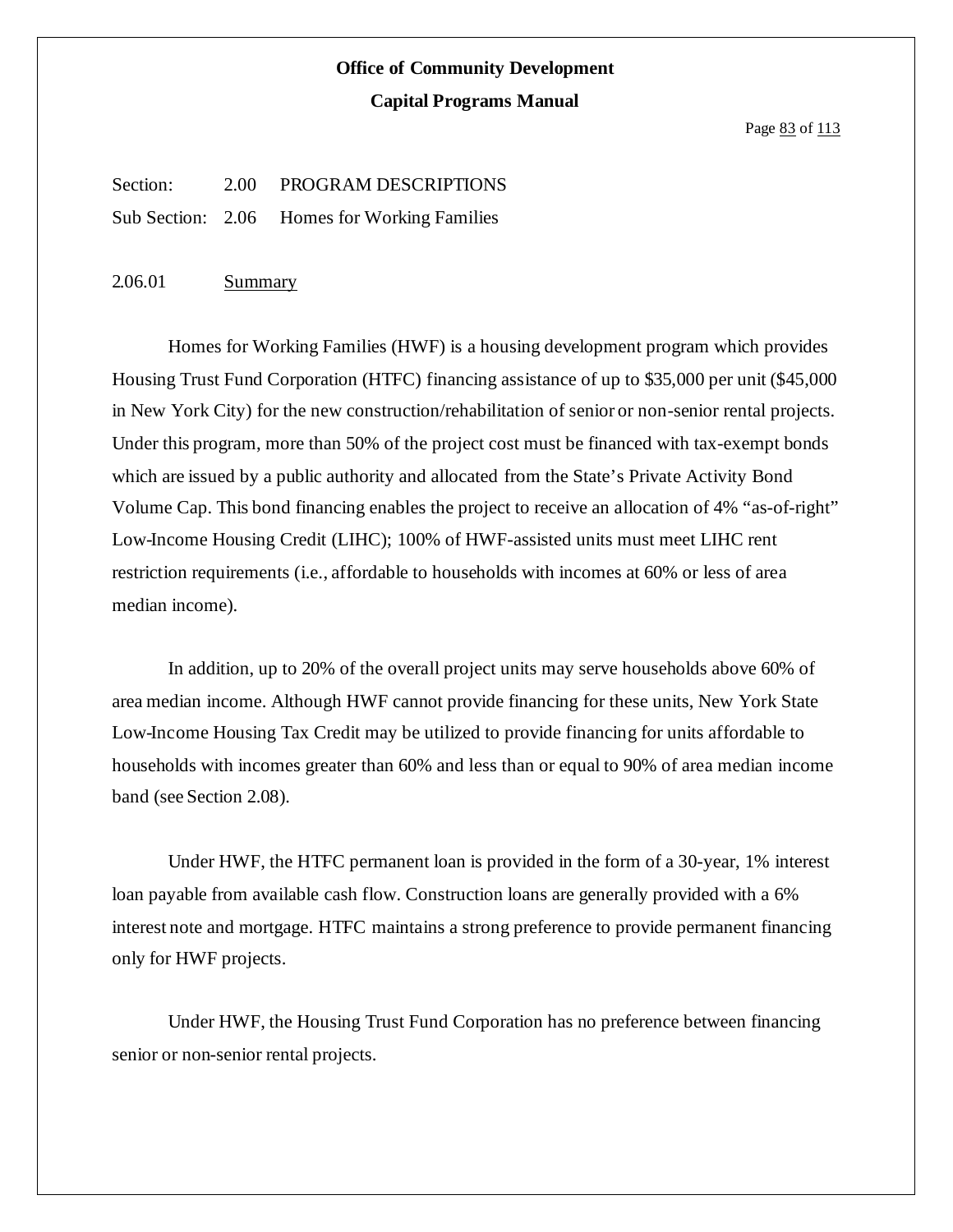Page 84 of 113

#### 2.06.02 HWF Statutory Provisions

HWF is subject to the provisions of Article 18 of the Private Housing Finance Law, which created the HTF Program (see Section 2.01.02 for a detailed summary).

Further, since HWF projects also receive 4% Low-Income Housing Credit, HWF-assisted units are subject to the pertinent provisions of Section 42 of the Internal Revenue Code and the Qualified Allocation Plan of the housing credit agency issuing the Credit allocation.

#### 2.06.03 Eligibility Requirements

HWF-assisted units in projects must meet all the eligibility requirements of the HTF Program (see Section 2.01.03 of this Manual), as well as the requirements of all other agencies providing tax-exempt bonds, 4% Low-Income Housing Credit and any other public financing.

#### 2.06.04 Program Requirements

Generally, the non-statutory programmatic, underwriting and design requirements and standards for HTF, LIHC and other capital financing programs set forth in this manual apply to HWF-financed units, (except where otherwise indicated), unless a waiver is approved by HTFC. However, HWF projects financed with HFA tax-exempt bonds are subject to the provisions of HFA's Qualified Allocation Plan (since HFA issues the 4% Credit for these jointly financed projects) and the parameters of HFA's pertinent bond financing programs, including HFA's design and underwriting requirements and post-construction compliance monitoring during the project's regulatory period (see Section 2.06.04.C for additional information about the coordination of roles between HTFC and the agencies issuing the tax-exempt bonds and/or 4% Credit).

### 2.06.04.A HTFC Loan Terms/Conditions

For permanent financing, borrowers will execute a 1% interest cash flow note and mortgage with a minimum of a 30 year term.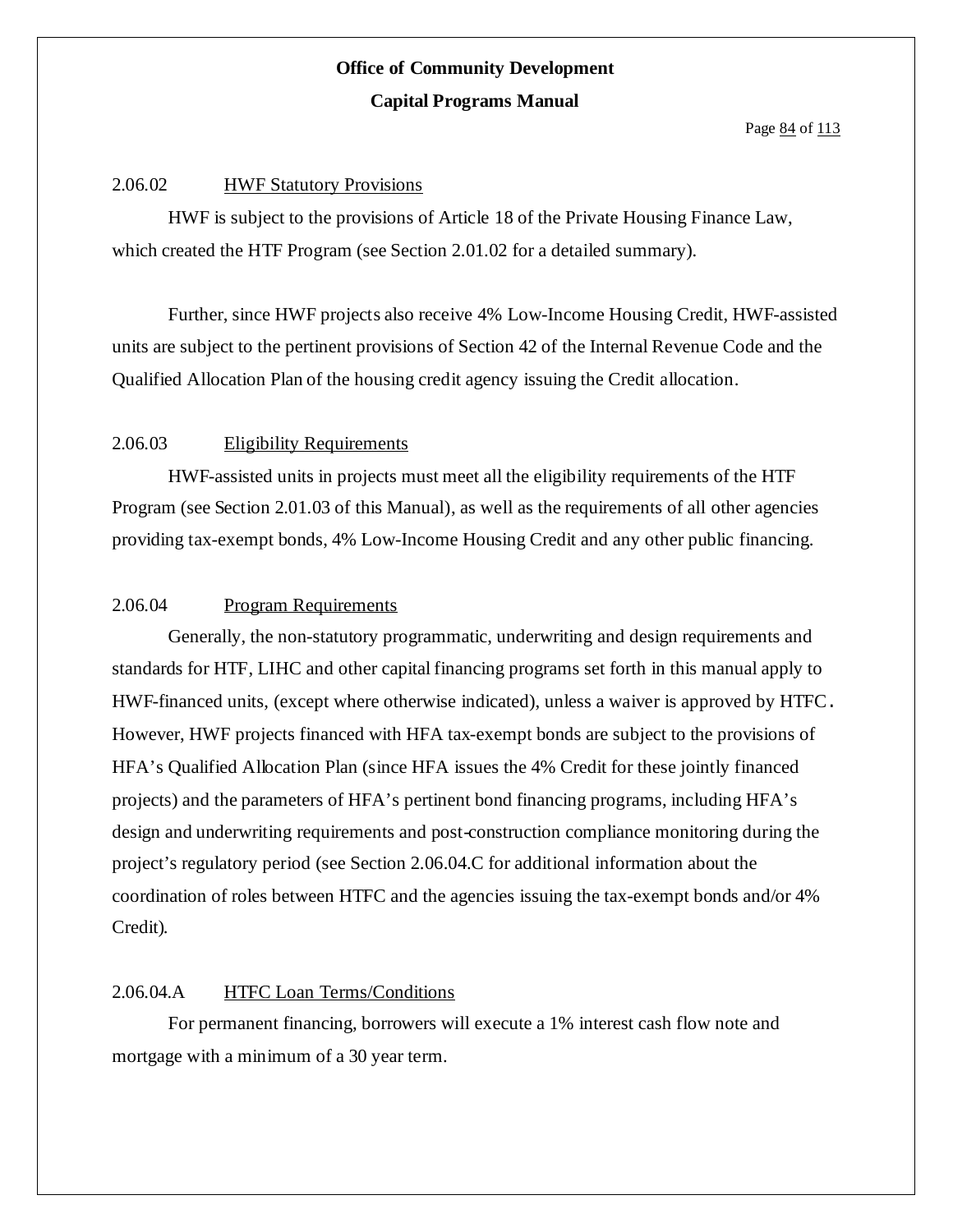For construction financing, borrowers will execute a 6% interest note and mortgage, in accordance with Section 5.13.02 of the Manual. In some cases, HTFC will allow interest on the HWF loan to accrue during construction and be added to the principal of the HWF permanent loan to be repaid from cash flow as described below.

#### 2.06.04.B Private Activity Bonds and Permanent Financing

In order to qualify for an "as-of-right" LIHC allocation for the entire project, HWF projects must meet the requirement under Section 42(h)(4)(B) of the Internal Revenue Code (IRC) that more than 50% of the project cost be financed by tax-exempt bonds issued from the State's Private Activity Bond Volume Cap.

Generally, this requirement, know as the "50% rule," is met during the construction period with tax-exempt bonds financing more than 50% of the project cost. Since HWF projects, however, do not generate a sufficient level of project revenue to support the debt from the long term bond financing of 50% or more of project cost, other funds including equity and/or HWF financing are used as permanent financing to pay off a portion of the bonds issued during construction. Prospective applicants and project sponsors considering this financing scenario are urged to consult with tax counsel on the timing of such a payment to assure compliance with the requirements of the "50% rule" under Section 42 of the IRC.

#### 2.06.04.C HWF Program Coordination of Roles and Responsibilities

The following is a summary of the coordination of roles and responsibilities, where applicable, between HTFC and the agencies providing tax-exempt bond financing and/or 4% Credit: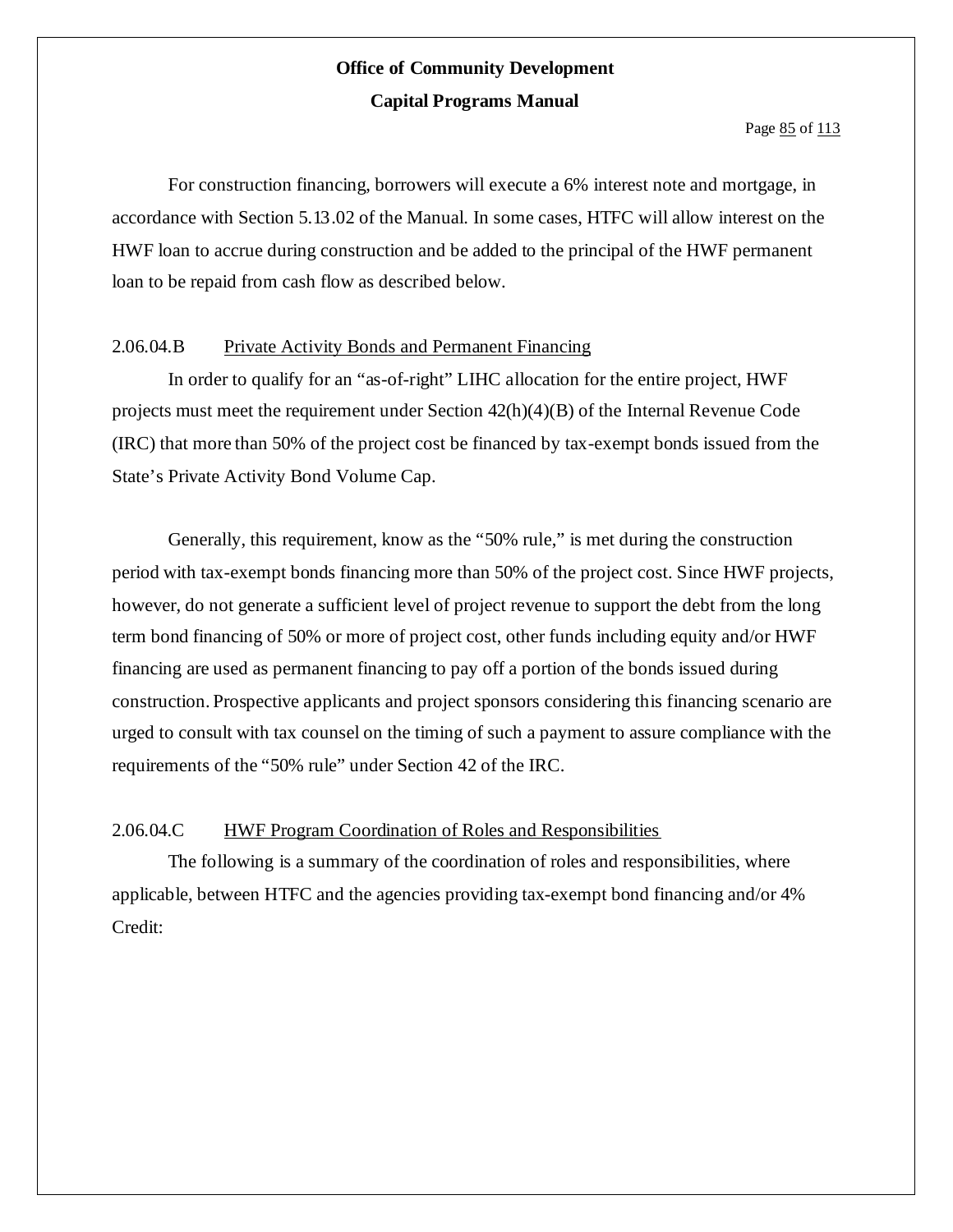Page 86 of 113

(i) New York State Housing Finance Agency (HFA)

Applicants seeking to apply for HWF financing from HTFC and HFA's taxexempt bonds, second mortgage financing and 4% Credit must submit a joint application to both agencies, which is available on the DHCR website at http://nysdhcr.gov/Apps/HomesForWorkingFamilies.

Since HFA provides a substantial portion of the HWF project's financing, HFA assumes lead agency status in most facets of application review, as well as monitoring during construction and the HWF regulatory term. However, in assessing the construction feasibility and the post-completion operating viability of jointly financed HWF projects during the regulatory period, HFA and HTFC coordinate many aspects of their review. If clarification or revised documentation is deemed necessary during feasibility review, applicants are required to submit the requested documentation to both agencies for review.

In general, HTFC accepts HFA's project underwriting and design review provided that there is general adherence to HWF statutory, financing and regulatory requirements. HTFC accepts HFA's SEQRA determinations when there is a coordinated review, and utilizes HFA's Minority and Women Owned Business participation goals and standards. HFA issues the "as-of-right" LIHC allocation for jointly-financed HWF projects and is responsible for compliance monitoring during the LIHC regulatory period. HWF programmatic requirements are incorporated into the HFA's regulatory agreement which is executed with the project owner.

However, HFA-financed HWF projects receiving a SLIHC allocation from DHCR will still be subject to the SLIHC regulations, the pertinent sections of the LIHC QAP and other standard programmatic requirements, in addition to the requirements of other programs and agencies providing financing for such HWF projects.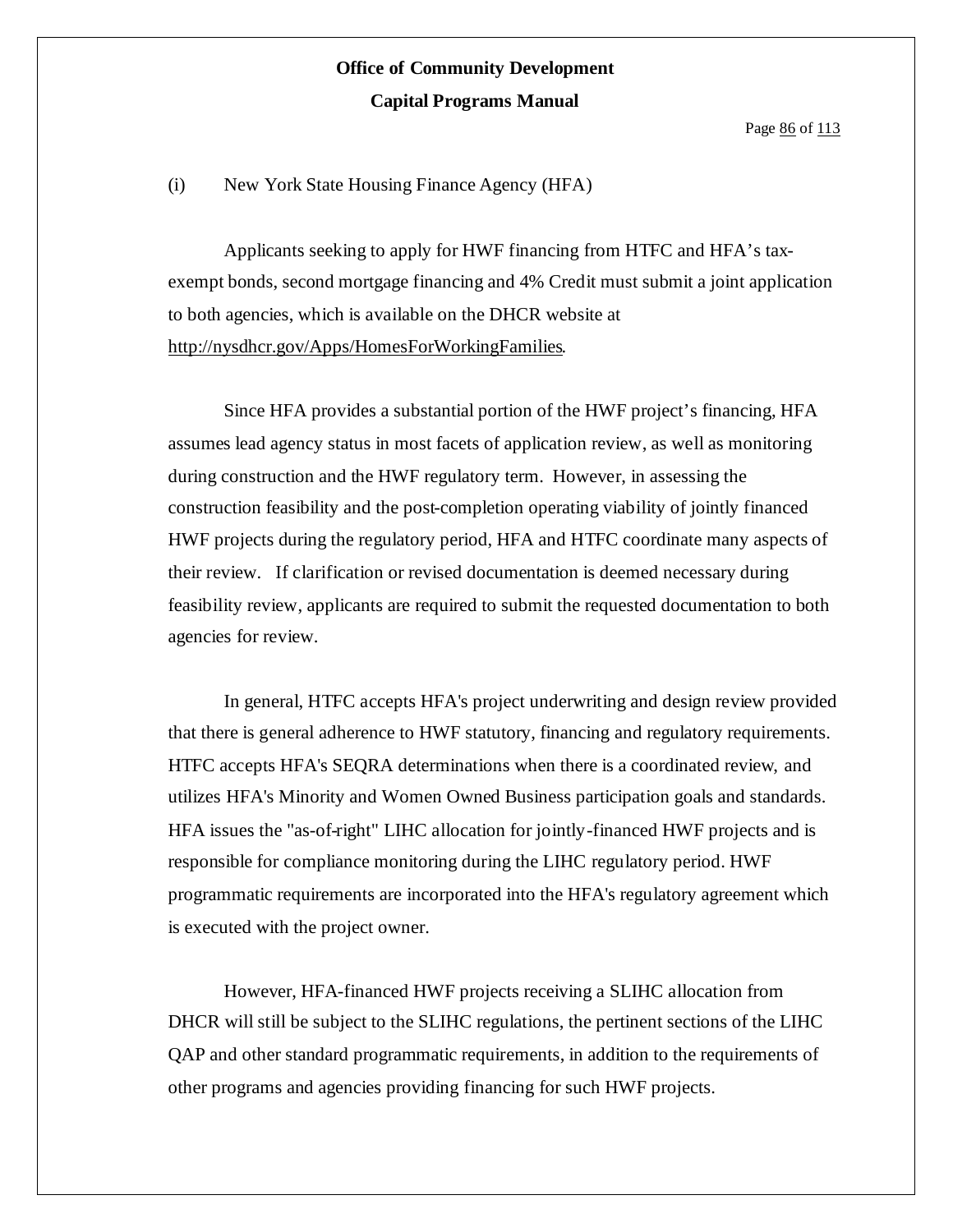(ii) Other Tax-Exempt Bond Issuers

For HWF projects in which other tax-exempt bond issuers are proposed (e.g., local industrial development agencies, public housing authorities, New York City Housing Development Corporation), HTFC assumes the lead role in all facets of project feasibility and design review, including construction and post-construction monitoring.

Pursuant to the LIHC QAP, DHCR no longer accepts applications for 4% Credit. For HWF projects financed by tax-exempt bond issuers other than HFA, HFA accepts applications requesting 4% Credit on a statewide basis. Applicants may use the HWF HTFC/HFA joint application referenced in (i) above to request 4% LIHC only. For projects in which NYC Housing Development Corporation is the proposed bond issuer, applicants may use the New York City Department of Housing Preservation and Development as the tax credit issuing agency.

### 2.06.04.D Design Review

HTFC requires compliance with the DHCR Design Handbook, latest edition. Any deviations from these standards must be requested in writing prior to application submission. Waiver requests will be reviewed, and determinations made, based upon the project sponsor's ability to demonstrate cost-effectiveness, functional appropriateness, and durability and operating appropriateness of the alternate solution.

#### 2.06.04.E Construction Monitoring

HTFC may consider having a joint construction monitor with other project lenders and/or the source of the credit enhancement or may assign this role to the bond issuer.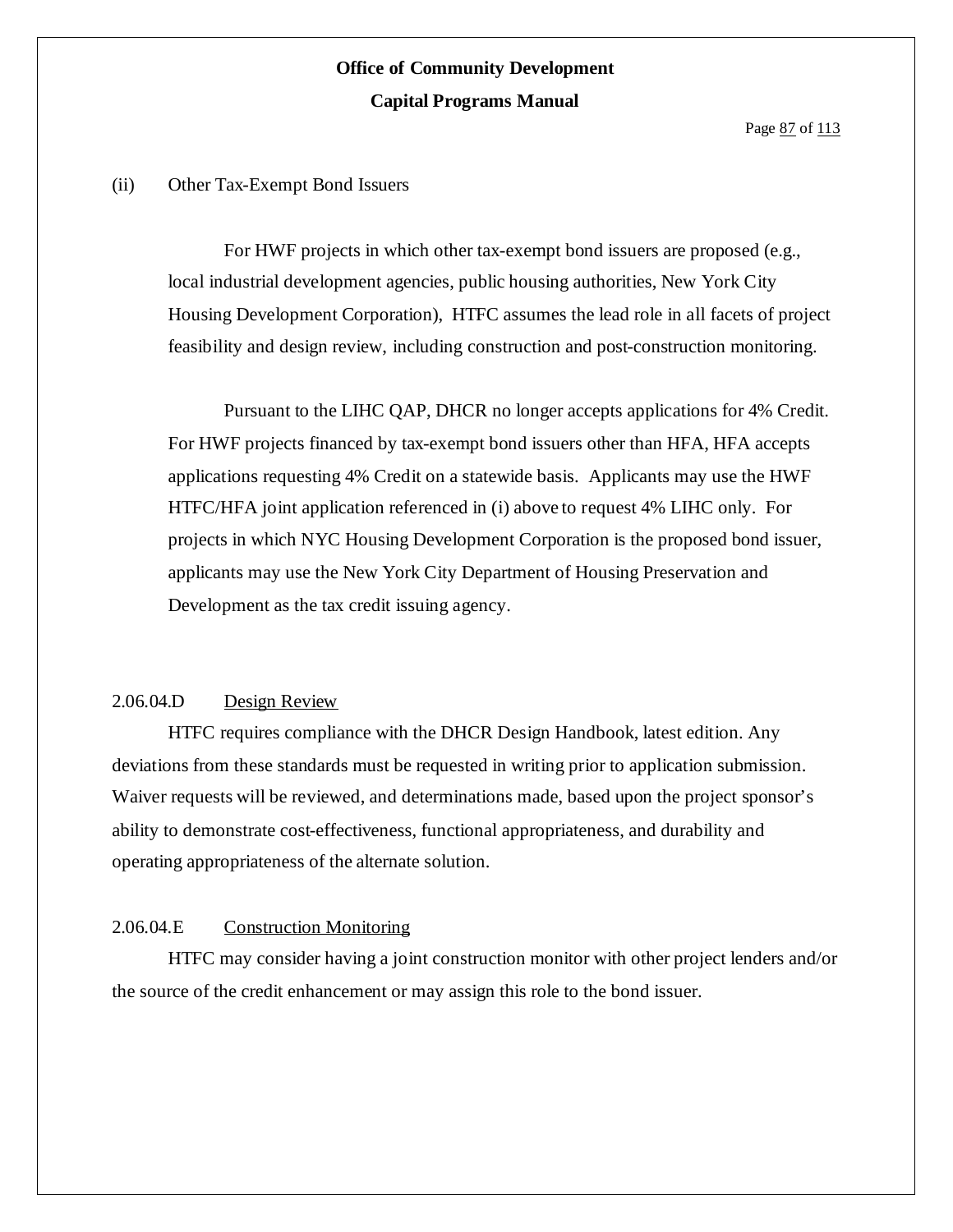### **Office of Community Development**

#### **Capital Programs Manual**

Page 88 of 113

### Section: 2.00 PROGRAM DESCRIPTIONS

Sub Section: 2.07 RESTORE Program(Residential Emergency Services to Offer (Home) Repairs to the Elderly)

#### 2.07.01 Summary

The Residential Emergency Services to Offer (Home) Repairs to the Elderly (RESTORE) Program provides emergency home repairs for elderly homeowners.

The RESTORE Program provides grants to Local Program Administrators who administer home repair programs in the target area(s) which they designate. Applicants are selected through an annual competitive funding round which is described in section 3.

### 2.07.02 Statutory Authority

RESTORE was initiated in fiscal year 1987-1988 within New York State Division of Housing and Community Renewal's Aid to Localities budget. The program is now administered by the Housing Trust Fund Corporation.

### 2.07.03 Eligibility Requirements

The following program specific terms are defined by the enacting legislation and the HTFC's program Rules and Regulations.

#### 2.07.03.A. Eligible Applicant

The following may apply for designation as a Local Program Administrator: municipalities (City, Village, Town, County) and not-for-profit corporations.

#### 2.07.03.B. Eligible Project Recipients

- New York State homeowners;
- At least one of the homeowners must be age 60 or over;
- $\bullet$  The home must be the primary residence of the older (60+) homeowner;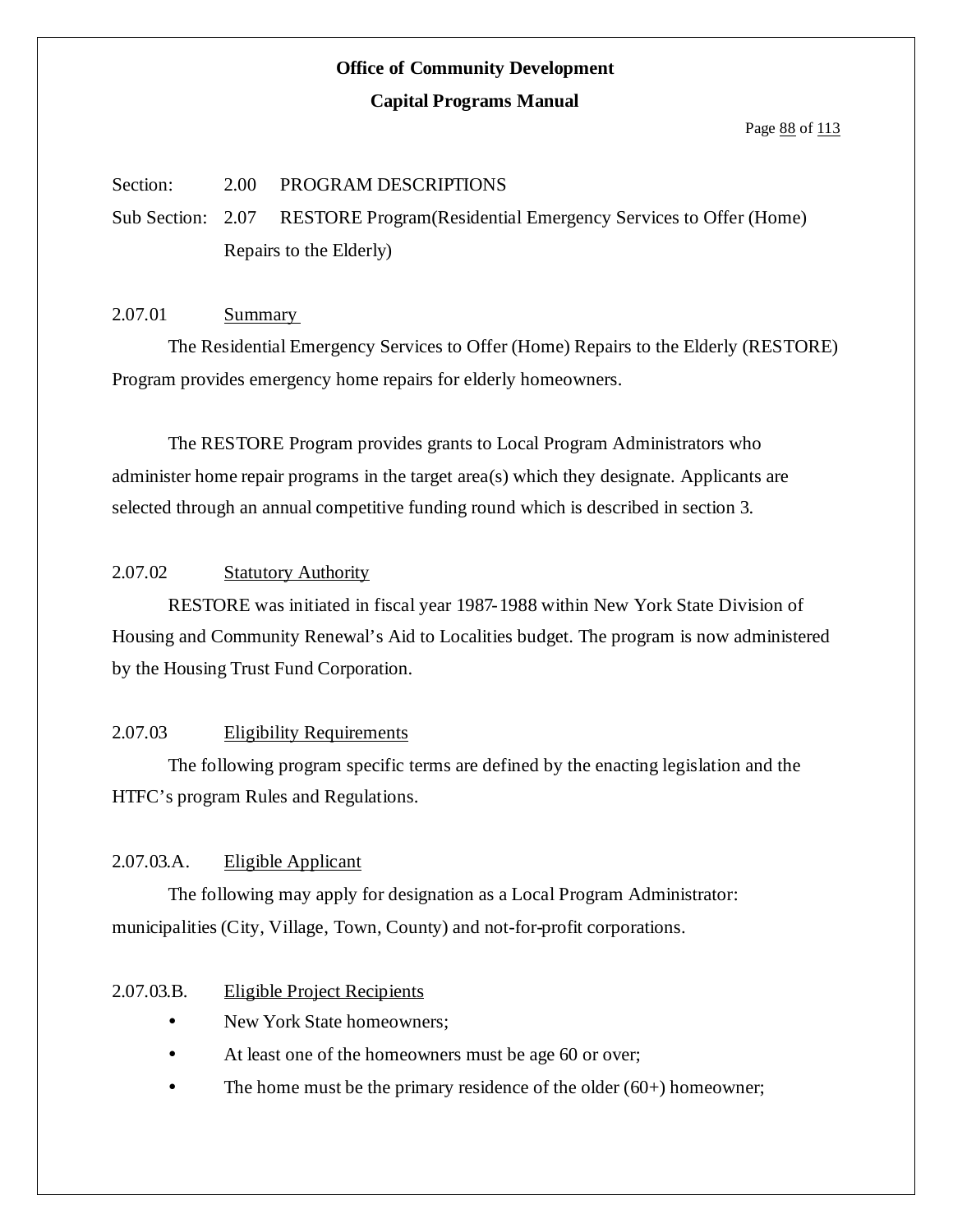The household income must fall within 80 percent of the area's median family income; and,

 Existing situation must be deemed an emergency, that is, it must pose a threat to the life, health, or safety of the older residents.

### 2.07.03.C Eligible Areas

All areas of state are eligible.

### 2.07.03.D Eligible Project

Any repair to a building containing 1-4 dwelling units that poses a threat to the life, health or safety of low-income elderly homeowners. Typical repairs include: furnace, roof, electrical, and water problems. Maximum lifetime assistance is limited to \$7,500 per building.

### 2.07.03.E Performance Requirements

Local Program Administrators should comply, to the extent feasible, with the following time constraints: - within 72 hours of application intake, make an assessment of the emergency home repair needs, - within seven days of application intake, begin the repair work, and - within 30 days of application intake, complete the required repairs.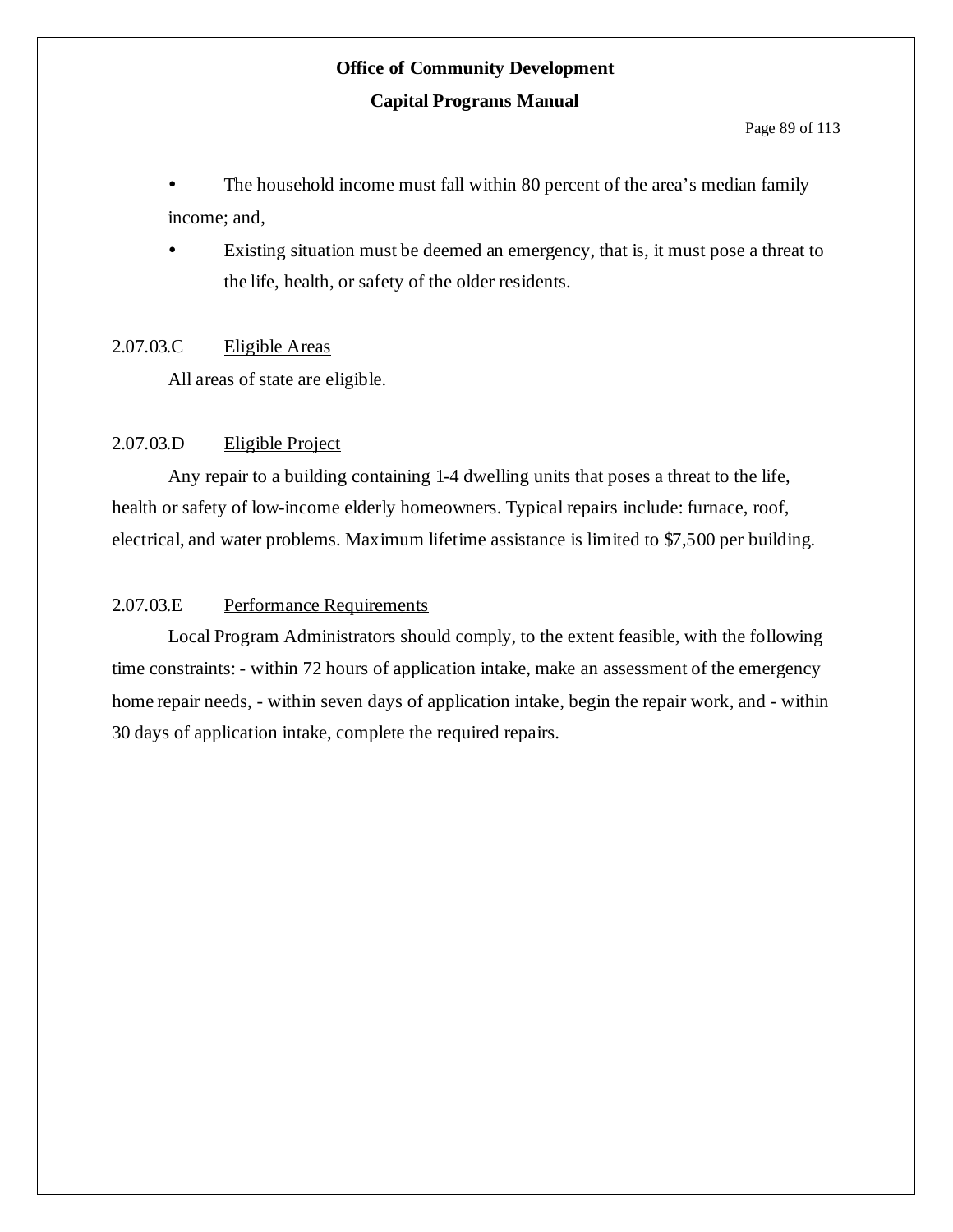Page  $90$  of  $113$ 

#### Section: 2.00 PROGRAM DESCRIPTIONS

Sub Section: 2.08 New York State Low**-**Income Housing Credit Program

#### 2.08.01 Summary

The New York State Low**-**Income Housing Credit (SLIHC or State Tax Credit) Program was created in 2000 by Article 2-A of the Public Housing Law (The Law). The Law authorizes the Commissioner of NYS DHCR to administer the SLIHC Program according to procedures established in 9 NYCRR Part 2040.14 (the SLIHC regulation) and in the same manner as the federal Low-Income Housing Credit (LIHC) Program authorized by Section 42 of the U. S. Internal Revenue Code (the Code). Owners/investors can receive a dollar-for-dollar reduction in certain New York State income taxes to be taken over a 10-year period in return for building and maintaining affordable housing for income eligible tenants for at least 30 years.

The SLIHC Program differs from the federal LIHC Program by serving tenants having an income level of up to 90% of area median income, as opposed to the federal limit of 60% of area median income. This assists low-income senior and non-senior households where the rents of conventionally financed dwellings are not affordable. Scoring preference will be given to those projects that propose serving households in multiple income bands (see Unified Funding Application for delineation of household income bands).

All processes, policies and procedures applicable to the LIHC Program shall apply to the SLIHC Program except as modified below:

### 2.08.02 Additional Definitions:

(1) Eligibility Statement shall mean a statement issued by the Commissioner certifying that a building that has been placed in service as an eligible low-income building with a certain amount of SLIHC allowable. For purposes of SLIHC, all references to the IRS Form 8609 shall be deemed to be references to NYS Department of Taxation and Finance Form DTF-625 which is an eligibility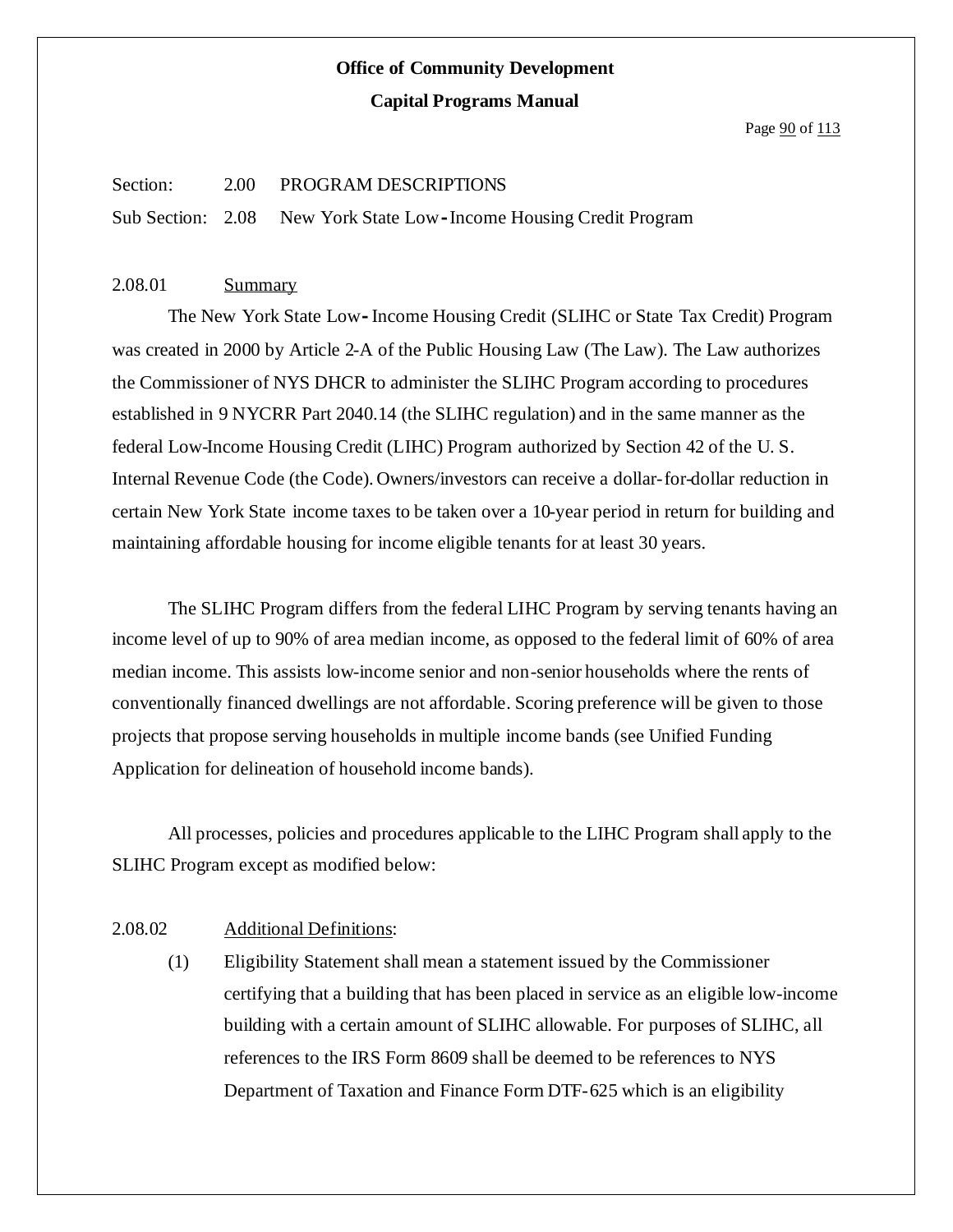Page  $91$  of  $113$ 

statement for the SLIHC and is the document which is used to make the final allocation of state tax credit to the project.

- (2) Eligible Low-Income Building shall mean any building located in New York State which either is a qualified low-income building as defined in Sections 42(c) of the Code, or would be a qualified low-income building under such section if the 20-50 test specified in subsection  $(g)(1)$  of Section 42 of the Internal Revenue Code (the Code) were disregarded and the 40-60 test specified in such subsection (requiring that at least 40% of the residential units be both rent-restricted and occupied by individuals whose income is 60% or less of area median gross income) were a 40-90 test.
- (3) Qualified Basis of an eligible low-income building shall mean the qualified basis of such building as determined under Section  $42(c)$  of the Code or which would be determined under such section if the 40-90 test specified above applied under Section 42 to determine if such building were part of a qualified low-income housing project (see Section 2.08.04.B – Eligible Projects below).
- (4) De Minimus Determination The Commissioner of New York State Taxation and Finance in consultation with the Commissioner of DHCR may exempt from recapture any SLIHC which is allocated to a project or unit which is otherwise eligible but is not an eligible low-income building due to an error by the owner in calculating the low-income eligibility test.
- (5) Notice of Non-Compliance shall mean a statement issued by the Commissioner and sent to the project owner notifying the project owner that the project is not in compliance with the provisions of this Section 2040.14. For the purposes of SLIHC, all references to IRS Form 8823 shall be deemed references to the Notice of Non-Compliance.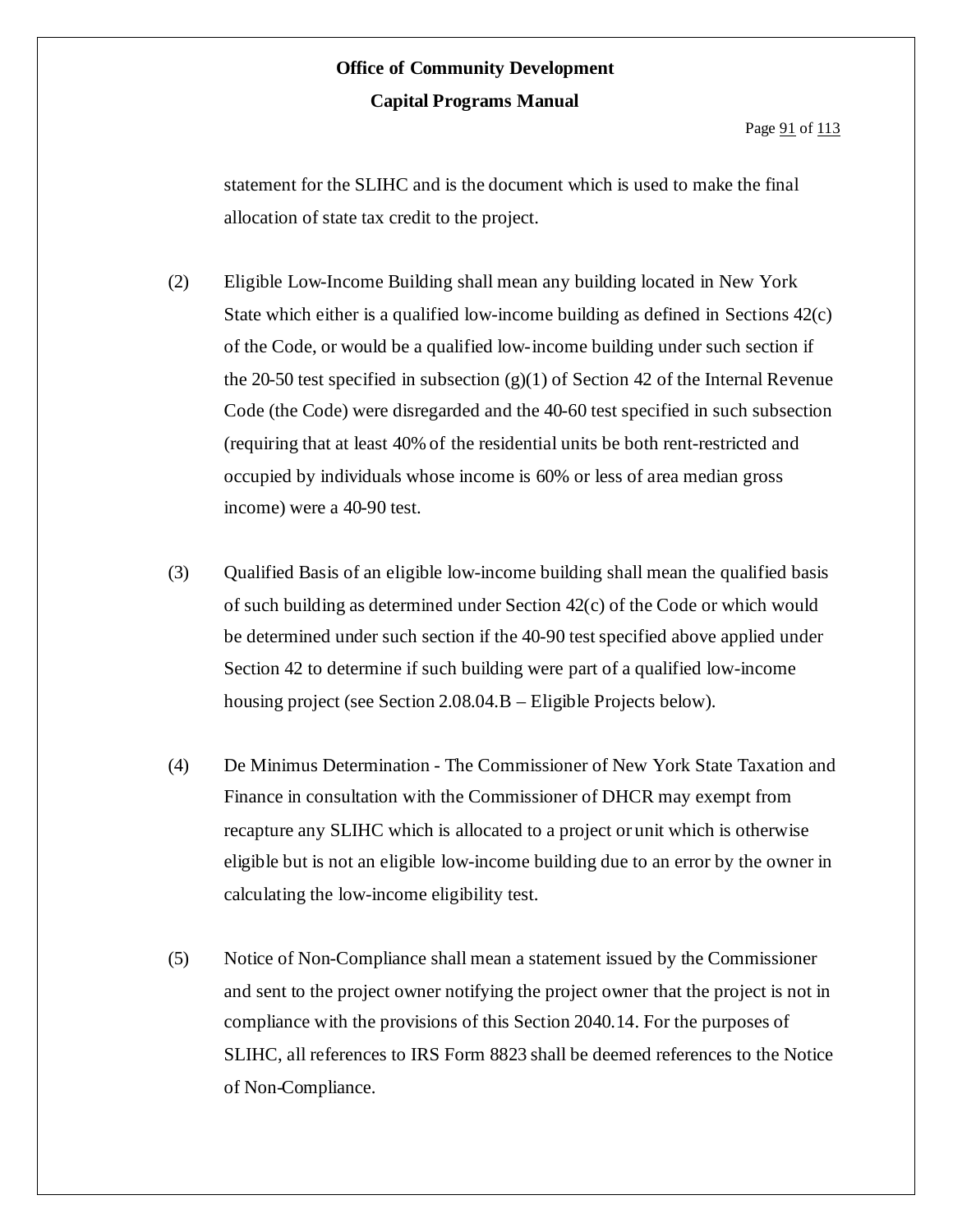#### 2.08.03 Funding Rounds

A Notice of Credit Availability (NOCA) will be issued by the DHCR within six months of enactment of the statute providing credit allocation authority. Such notice shallremain in effect until such time as the SLIHC credit allocation authority is expended or expired. Therefore, SLIHC applications which do not include a request for financing under other HTFC/DHCR programs may be submitted at any time during the calendar year subject to the availability of SLIHC allocation authority. State tax credit authority is not year-specific. Therefore, any unused credit authority from one year may be carried forward by DHCR for use in the next calendar year.

### 2.08.04 Eligibility Requirements

This Section describes the eligibility requirements that are specific to the SLIHC Program.

### 2.08.04.A Eligible Applicants/Owners

Eligible applicants/owners for the SLIHC Program include individuals, partnerships, limited partnerships, limited liability corporations and Chapter S corporations which will own rent-restricted rental housing after the project is acquired and improved, developed or rehabilitated. DHCR provides a scoring preference for projects which include the participation of a local tax-exempt organization  $(501(c)(3)$  or  $(c)(4)$ ) as set forth in the SLIHC scoring criteria (see Section 2040.14 (d) $(13)$  of the SLIHC regulation).

Priority for funding is given to those applicants who have experience in the development and/or operation of low-income housing. Additionally, priority may be given to projects which are designated by the Commissioner as important initiatives or unique opportunities to meet State or local housing needs, including mixed income projects, which are provided with a scoring preference to the extent the project serves a mixture of income levels (see Section  $2040.14(d)(5)$ ).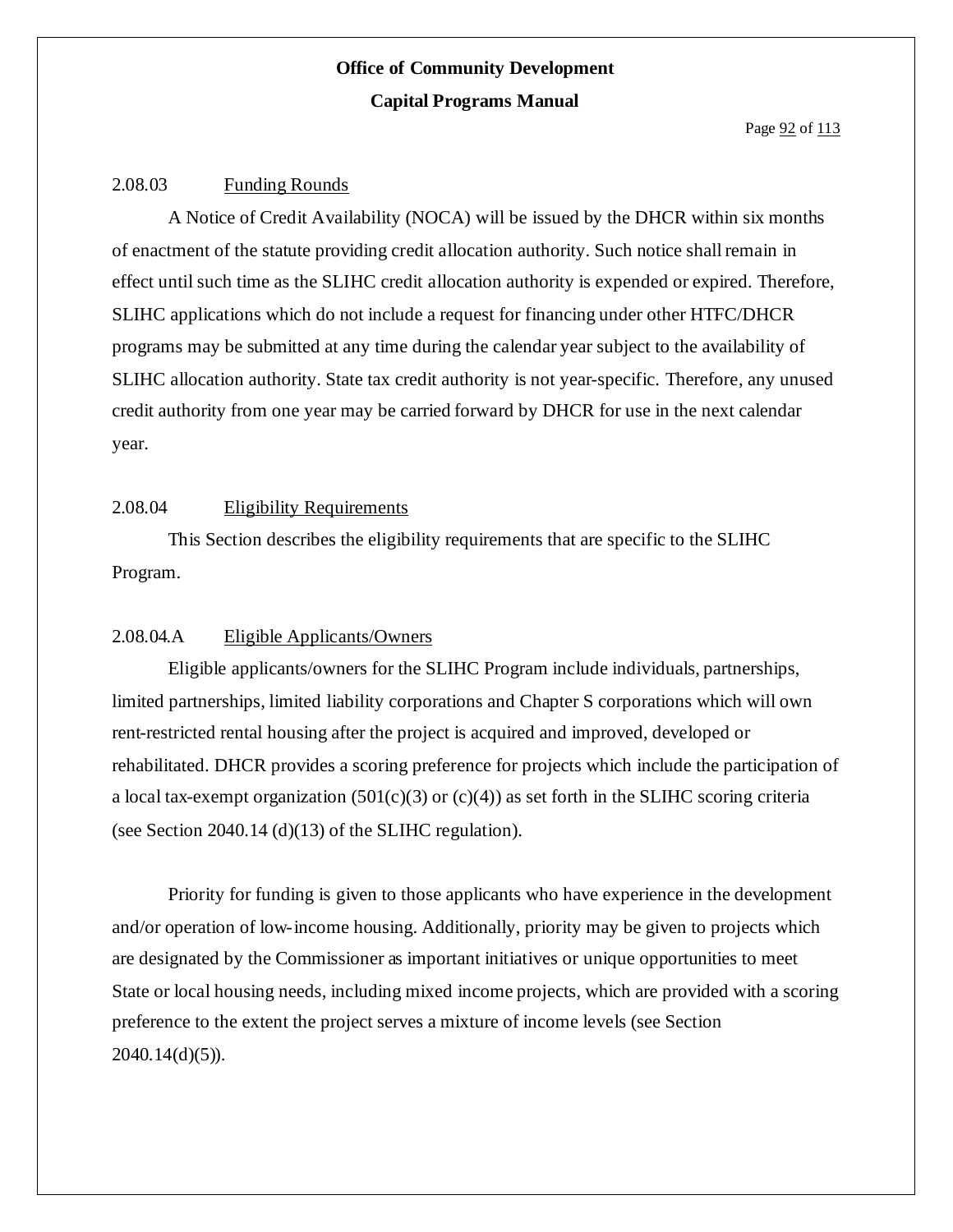Applicants are charged an allocation fee, equal to six percent of the State Tax Credit allocation amount (first year's State Tax Credit amount). The fee must be paid prior to State Tax Credit allocation and is recognized as a project cost, but is not eligible for inclusion in the project's qualified basis.

#### 2.08.04.B Eligible Projects

State Tax Credit allocations may only be made to rental housing projects which meet the minimum set-aside requirements for rent-restricted units. Generally, eligible (or qualified) projects must contain a minimum number of low-income units (the minimum set-aside) in accordance with the following formulas:

- (i) At least 40 percent of the units must be occupied by households with incomes at or below 90 percent of the area median income, or
- (ii) In New York City, at least 25 percent of the units must be occupied by households with incomes below 90 percent of the area median income.

In addition, to be eligible, the project's low-income units must be rent-restricted, so that the low-income households occupying the unit do not pay rent (including tenant-paid utilities) which is greater than 30 percent of the area median income imputed for the unit based on the number of bedrooms the unit contains. The QAP sets forth additional eligibility requirements which must be met by SLIHC projects. Pursuant to Section 2040.3(E) of the OAP, at each stage of processing (i.e., application, reservation, binding agreement or allocation), applications will be subject to a threshold eligibility review, which will include, but not necessarily be limited to, whether the project meets certain minimum requirements set forth in this section. The LIHC threshold eligibility requirements, which apply to SLIHC projects, are contained in the QAP and referenced in Section 2.04.03 B above.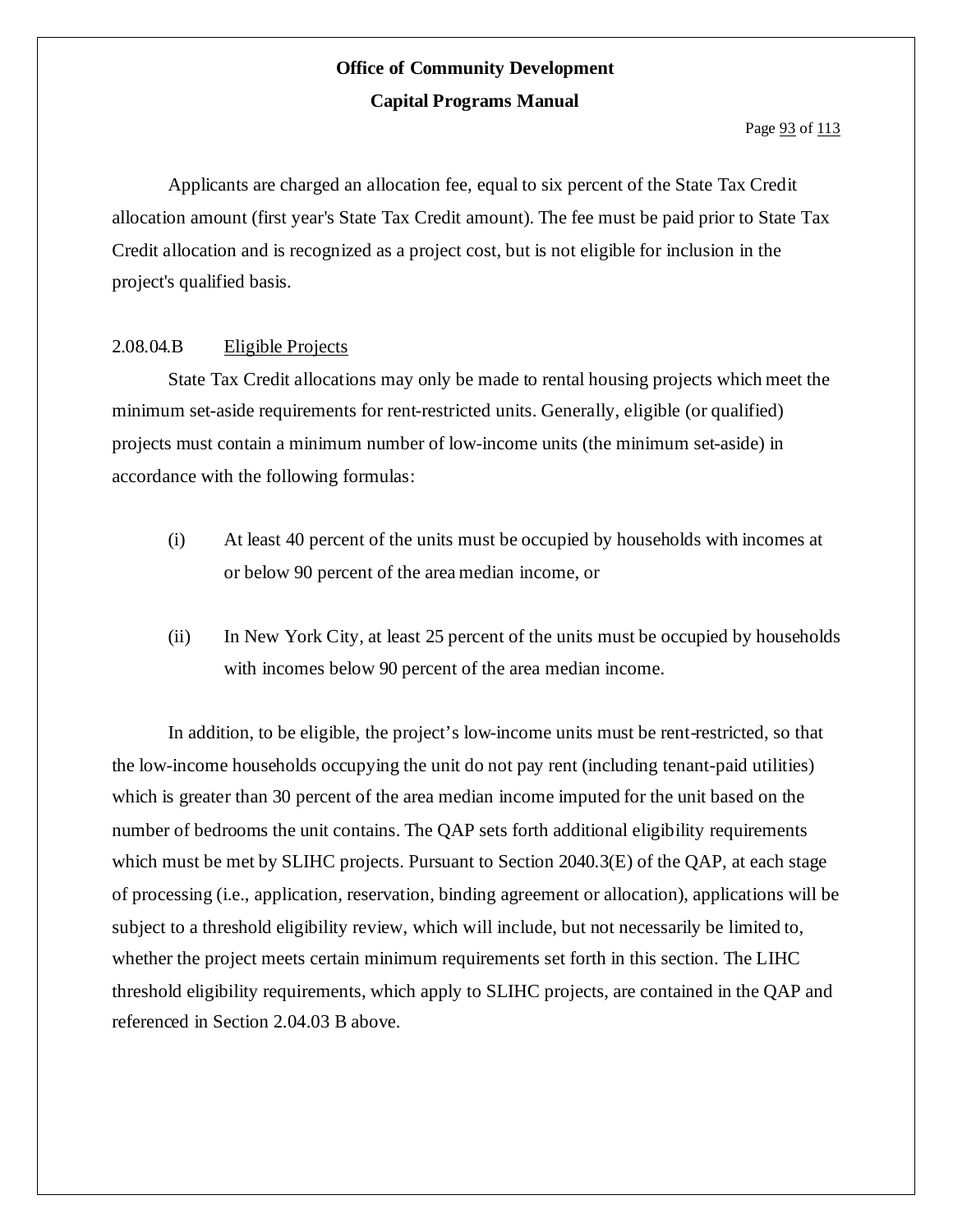Page  $94$  of  $113$ 

Further, in SLIHC projects which are not jointly financed with LIHC, no more than 40% of the units assisted by SLIHC can serve households with incomes at or below 60% of area median income.

### 2.08.04.C Eligible Activities

New construction, substantial and moderate rehabilitation, and acquisition are all eligible activities under the SLIHC Program. Project applications which address the type of housing activity (new construction, substantial or moderate rehabilitation, or acquisition in conjunction with rehabilitation) appropriate to the location, will be given preference for funding.

While projects may contain commercial space and market-rate residential units, the amount of State Tax Credit can only be based on the project's low-income residentialspace. State Tax Credit allocations may not be used for projects proposing:

- transient housing, defined as units with an initial lease of less than six months. However, an exception is made for transitional housing and single room occupancy (SRO) projects, which are eligible for Credits.
- rental dwelling units that are or will be part of a health facility, trailer park or dormitory;

### 2.08.04.D Eligible Areas

All areas of New York State are eligible.

### 2.08.04.E Eligible Occupants

SLIHC can only be taken on units that are occupied at the time of initial occupancy by households with incomes at or below 90 percent of the area median income. Units must be available for use by the general public and cannot be restricted to members of a particular organization, ethnic group, or religion. Project owners may, however, give preference in renting units or limit occupancy to, persons with special needs such as persons who are frail elderly, disabled and persons or families who are homeless, provided such preferences are in accordance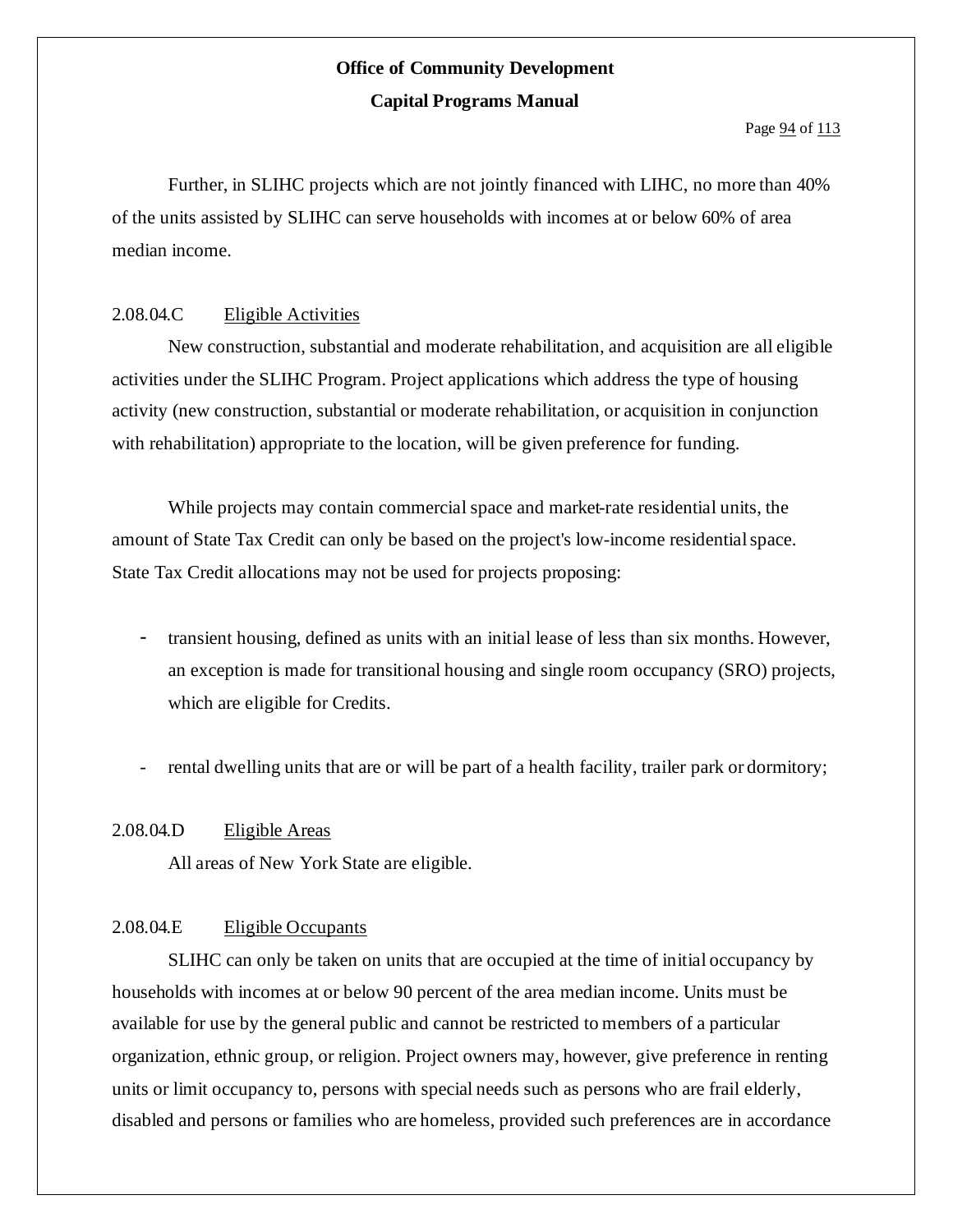Page  $95$  of  $113$ 

with federal and state laws and regulations barring discrimination in housing. Also, the pertinent provisions of the federal Housing and Economic Recovery Act of 2008, described in Section 2.04.03.D above, apply to SLIHC.

### 2.08.05 Project Scoring and Ranking Criteria

Project applications which pass completeness and threshold eligibility review are scored based upon the following criteria, which are set forth in Section 2040.14 (d) of the SLIHC regulation. The SLIHC scoring criteria are synchronized with the LIHC scoring parameters to the extent possible; the only variation in the two scoring criteria is for Mixed Income (LIHC) and Income Mixture (SLIHC). The SLIHC criteria for Income Mixture is discussed in the SLIHC Regulations while the other pertinent LIHC/SLIHC scoring preferences are described in the QAP.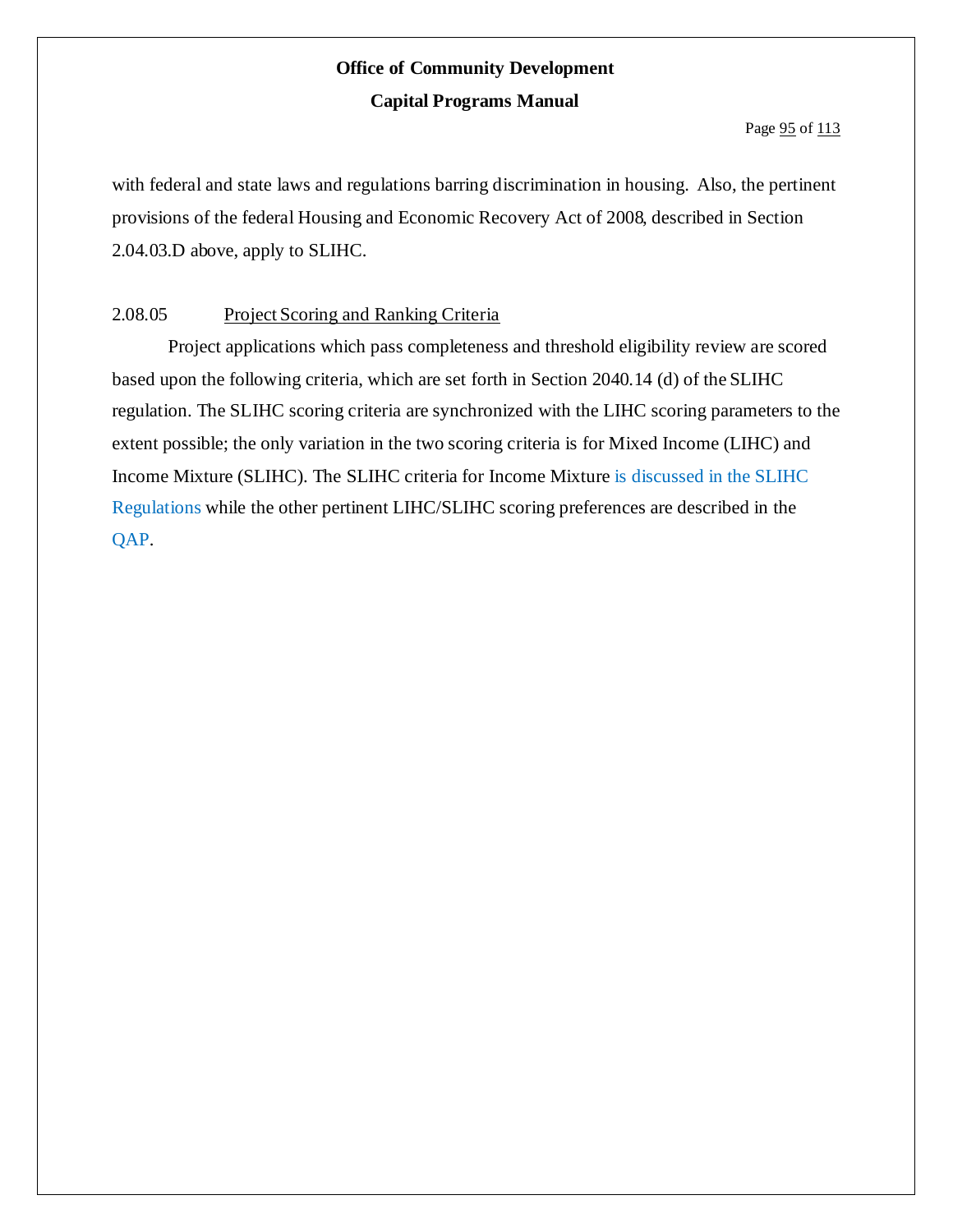#### Page  $96$  of  $113$

## Section: 2.00 PROGRAM DESCRIPTIONS Sub Section: 2.09 Urban Initiatives (UI) Program

#### 2.09.01 Summary

The purpose of the Urban Initiatives program is to provide financial/technical resources to New York communities for the restoration and improvement of housing, commercial areas and public/community facilities in urban neighborhoods. This program will provide grants to not-for-profit community based organizations and charitable organizations that have a direct interest in improving the health, safety and economic viability of a distressed urban neighborhood or other aspects of the area environment that is related to community preservation or renewal activities.

#### 2.09.02 Eligible Applicants

Eligible applicants include not-for-profit corporations or charitable organizations, organized for a period of one or more years, which is either incorporated under the not-for- profit corporation law together with any other applicable law) or, if unincorporated, is not organized for the private profit or benefit of its members and has been engaged primarily in community preservation activities and will serve a population with incomes at 80% or below of median annual income. The applicant's officers, directors and members must be representative of the residents and other legitimate interests of the neighborhood.

#### 2.09.03 Eligible Projects

- 1. Creation, preservation or improvement of residential housing units in a neighborhood.
- 2. Preservation or improvement of local commercial facilities and public facilities or other aspects of the area environment which include as part of its project the creation, preservation or improvement of residential housing units in a neighborhood, when carried out in connection with or incidental to a program of housing activities.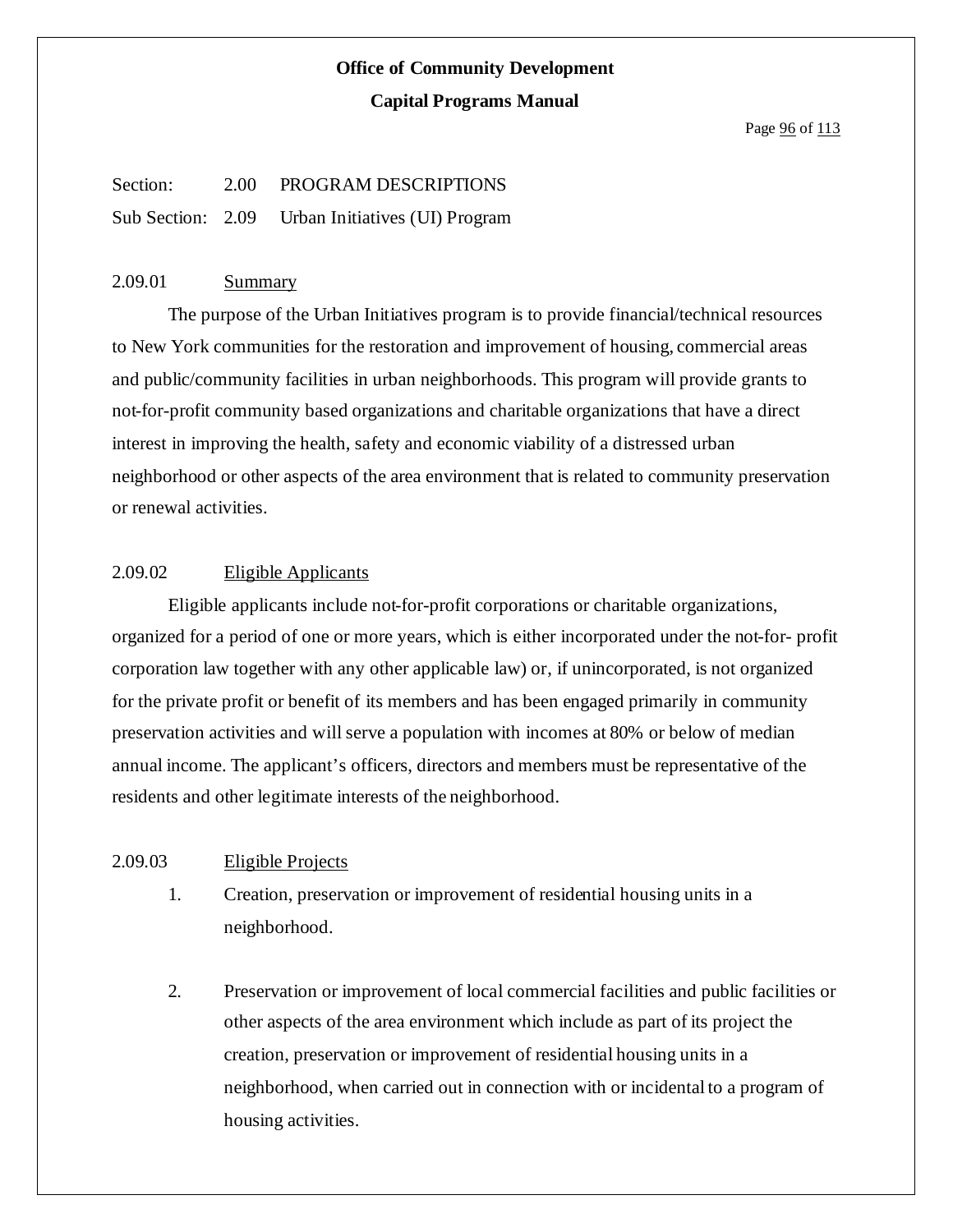3. Applicants must have an ownership interest in a project during the contract period.

#### 2.09.04 Eligible Areas

Neighborhood - An area within a municipality having a population of 25,000 or more identified by recognized or established boundaries consistent with a determination of neighborhood eligibility under article 16 of the Private Housing Finance Law. A substantial proportion of the residential population of the neighborhood must be persons of low income, and may include populations with persons of special needs with unmet housing needs. The neighborhood must contain a substantial number of deteriorating orsubstandard buildings.

### 2.09.05 Eligible Occupants/Beneficiaries

Eligible occupants of UI Program projects are persons and families whose income does not exceed 80% of the area median income for the MSA or county or municipality in which the project is located based on family size. Non-residential projects must benefit municipalities in which at least 50% of the population has incomes of 80% or less of the median income of the municipality.

### 2.09.06 Eligible Project Costs

UI funds may be used for material expenses related to the proposed project incurred subsequent to contract execution including:

(i) the costs of acquisition, construction, repair, renovation, rehabilitation, demolition, clearance and sealing of any building or other structure, provided that such funds may not be used for planning of any such activity or for operating an office to be used by the qualified applicant and, provided further that no funds shall be used for acquisition unless such acquisition is in conjunction with the construction, repair, renovation, rehabilitation, demolition, clearance, or sealing of any building or of the structure.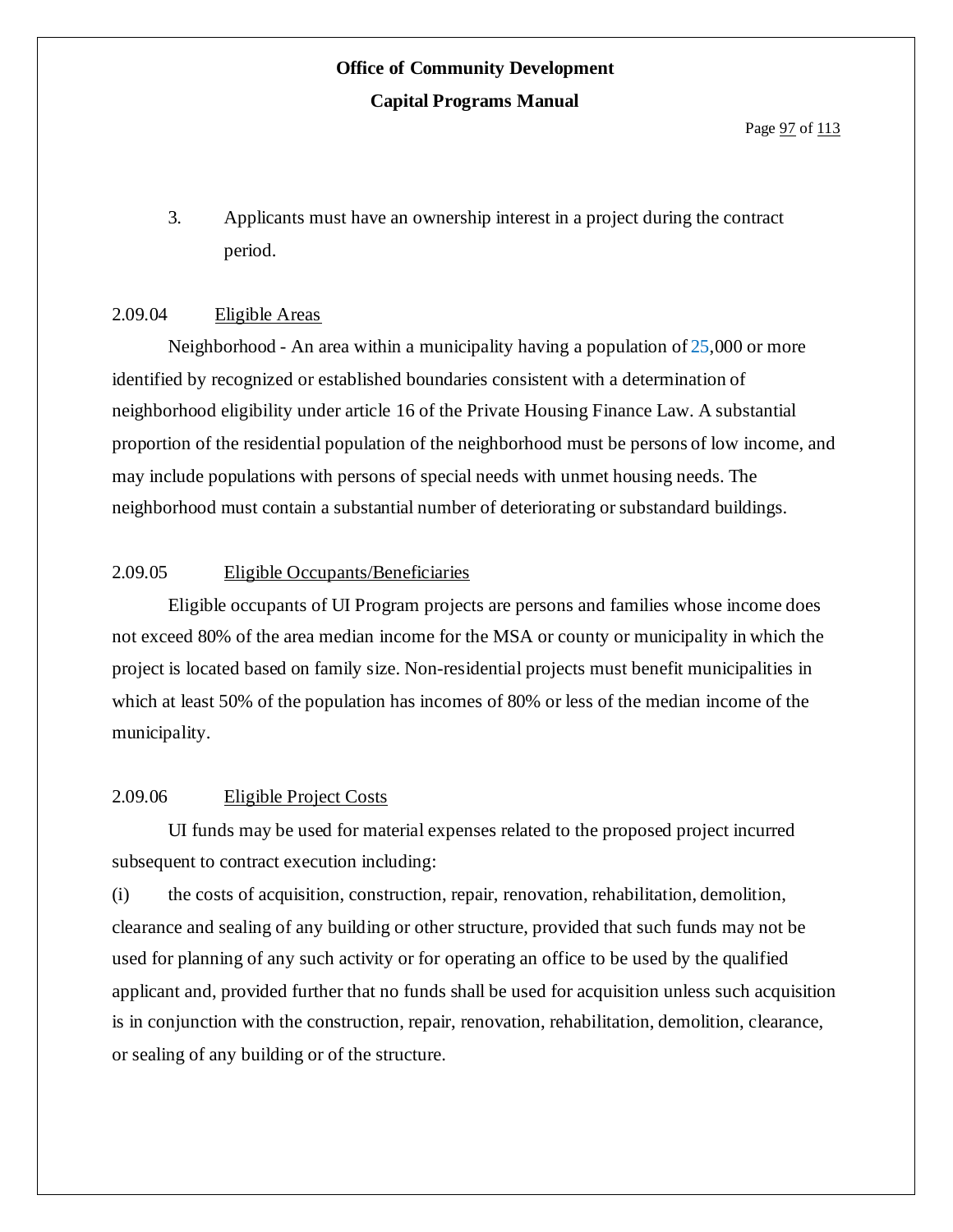#### Page  $98$  of 113

(ii) fees to consultants retained by the qualified applicant to provide the eligible services listed in subdivision (a) of this section.

In no event shall program funds be used for:

(i) payment of salaries and wages to employees of the qualified applicant, unless specifically authorized and set forth in the UI Program contract; or

(ii) Other costs or expenses directly related to the applicant's employees or consultants, including office rentals, office equipment, fringe benefits, office expenses or other administrative expenses.

### 2.09.07 Regulatory Term

The regulatory term for a project with urban initiatives funds is a minimum period of seven years.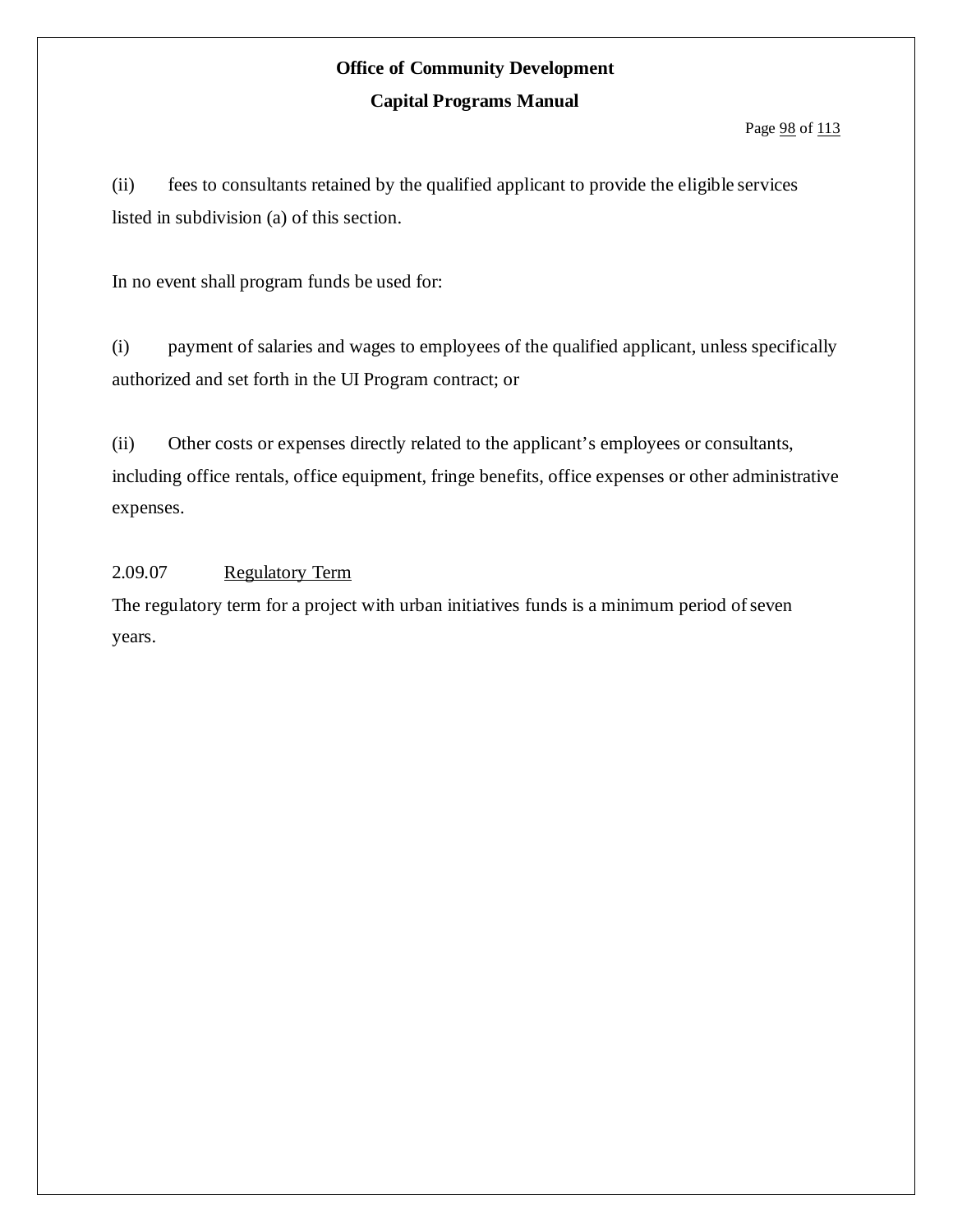Page  $99$  of  $113$ 

#### Section: 2.00 PROGRAM DESCRIPTIONS

Sub Section: 2.10 Rural Area Revitalization (RARP) Program

#### 2.10.01 Summary

The purpose of the program is to provide financial/technical resources to New York communities for the restoration and improvement of housing, commercial areas and public/community facilities in rural communities. This program will provide grants to not-forprofit community based organizations and charitable organizations that have a direct interest in improving the health, safety and economic viability of a rural area or other aspects of the area environment that are related to community preservation or renewal activities.

### 2.10.02 Eligible Applicants

Eligible applicants include not-for-profit corporations or charitable organizations, organized for a period of one or more years, which is either incorporated under the not-for-profit corporation law together with any other applicable law) or, if unincorporated, is not organized for the private profit or benefit of its members and has been engaged primarily in community preservation activities and will serve a population with incomes at 90% or below of median annual income. The applicant's officers, directors and members must be representative of the residents and other legitimate interests of the rural region.

### 2.10.03 Eligible Projects

Projects that are designed to construct, maintain, preserve, repair, renovate, upgrade, improve, modernize, rehabilitate or otherwise prolong the useful life of housing accommodations; to restore abandoned and vacant as well as occupied housing accommodations to habitable and viable condition; to demolish structurally unsound or unsafe or otherwise unsightly or unhealthy residential structures which no longer serve or can economically be made to serve a useful purpose consistent with stabilizing or improving a region; to acquire and renovate buildings which contain housing accommodations; and to conduct similar activities with respect to retail, commercial, cultural, civic and community establishments within a region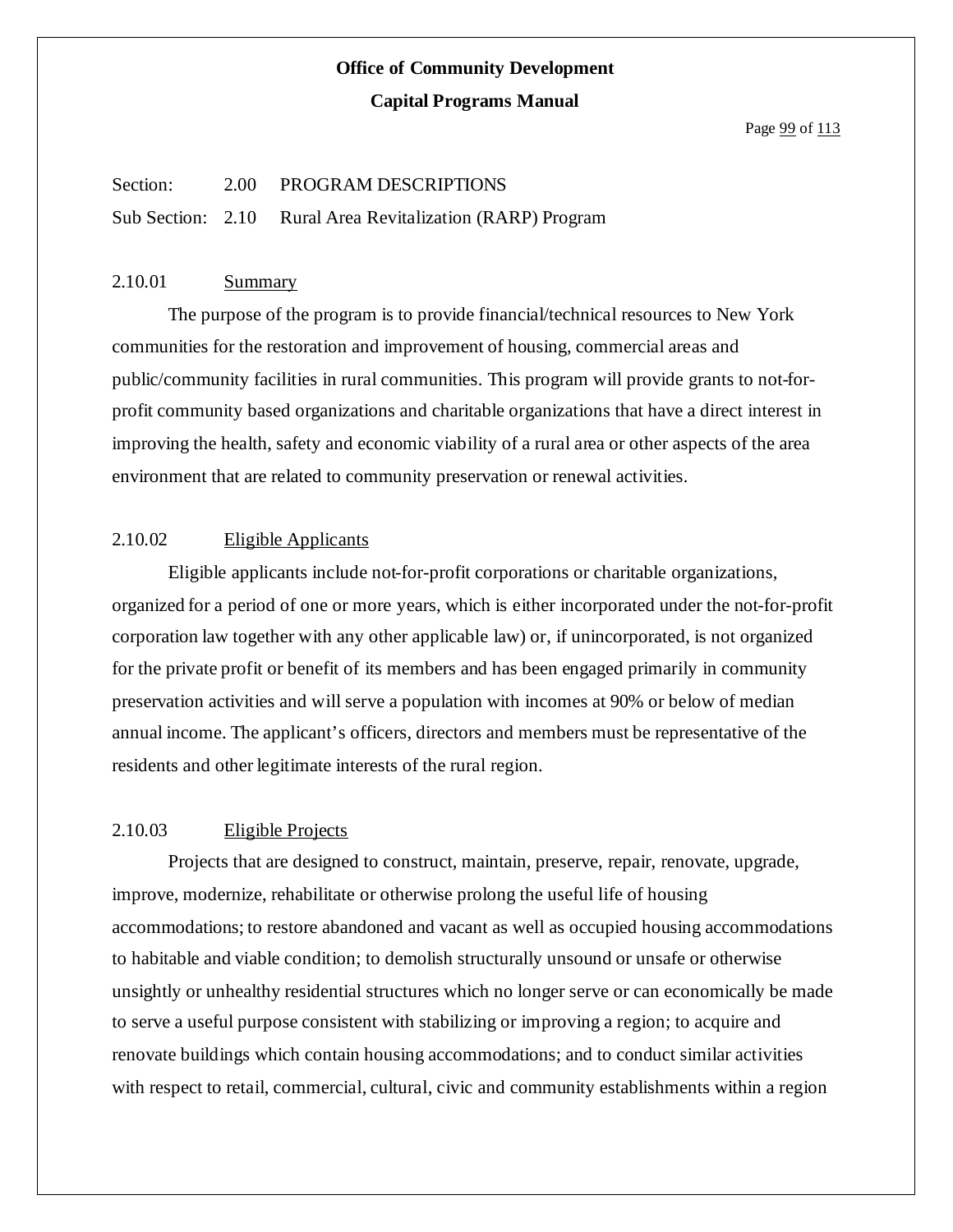#### Page 100 of 113

when carried out in connection with or incidental to program of housing activities. Applicants must have an ownership interest in a project during the contract period.

### 2.10.04. Eligible Areas

Rural Area of the State shall mean cities, towns and villages having a population of less than 25,000. A substantial proportion of the residential population of the region must be persons of low income and may include population groups for persons with special needs with unmet housing requirements.

### 2.10.05 Eligible Occupants/Beneficiaries

Eligible occupants of RARP Program projects are persons and families whose income does not exceed 90% of the area median income for the MSA or county in which the project is located based on family size. Non-residential projects must benefit municipalities or rural area in which at least 50% of the population has incomes of 90% or less of the MSA or county median income.

### 2.10.06 Eligible Project Costs

RARP funds may be used for material expenses related to the proposed project incurred subsequent to contract execution including:

- (i) the costs of acquisition, construction, repair, renovation, rehabilitation, demolition, clearance and sealing of any building or other structure, provided that such funds may not be used for planning of any such activity or for operating an office to be used by the qualified applicant and, provided further that no funds shall be used for acquisition unless such acquisition is in conjunction with the construction, repair, renovation, rehabilitation, demolition, clearance, or sealing of any building or of the structure.
- (ii) fees to consultants retained by the qualified applicant to provide the eligible services listed in subdivision (a) of this section.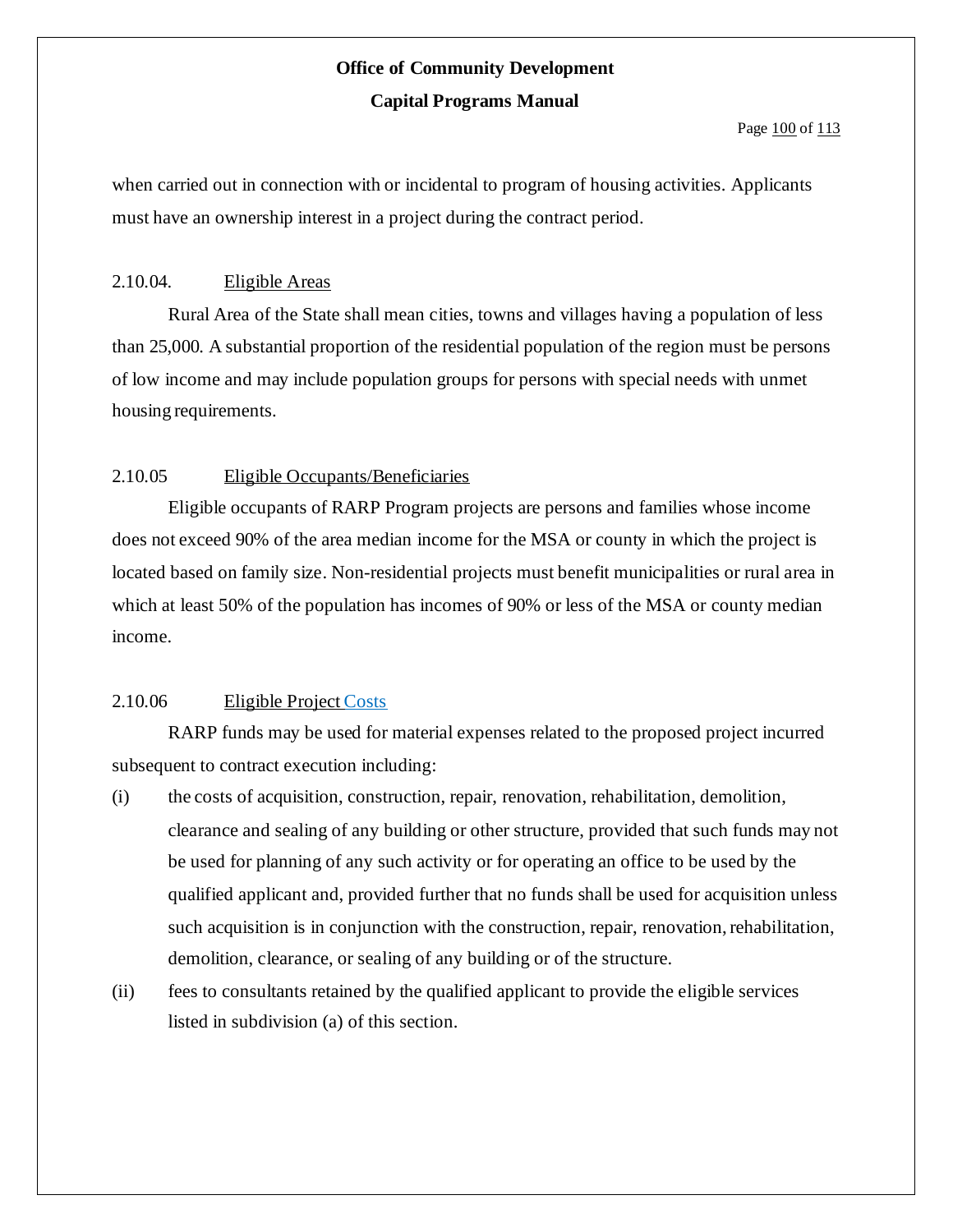#### Page 101 of 113

In no event shall program funds be used for:

- (i) payment of salaries and wages to employees of the qualified applicant, unless specifically authorized and set forth in the RARP Program contract; or
- (ii) Other costs or expenses directly related to the applicant's employees or consultants, including office rentals, office equipment, fringe benefits, office expenses or other administrative expenses.

### 2.10.07 Regulatory Term

The regulatory term for a project with RARP funds is a minimum period of seven years.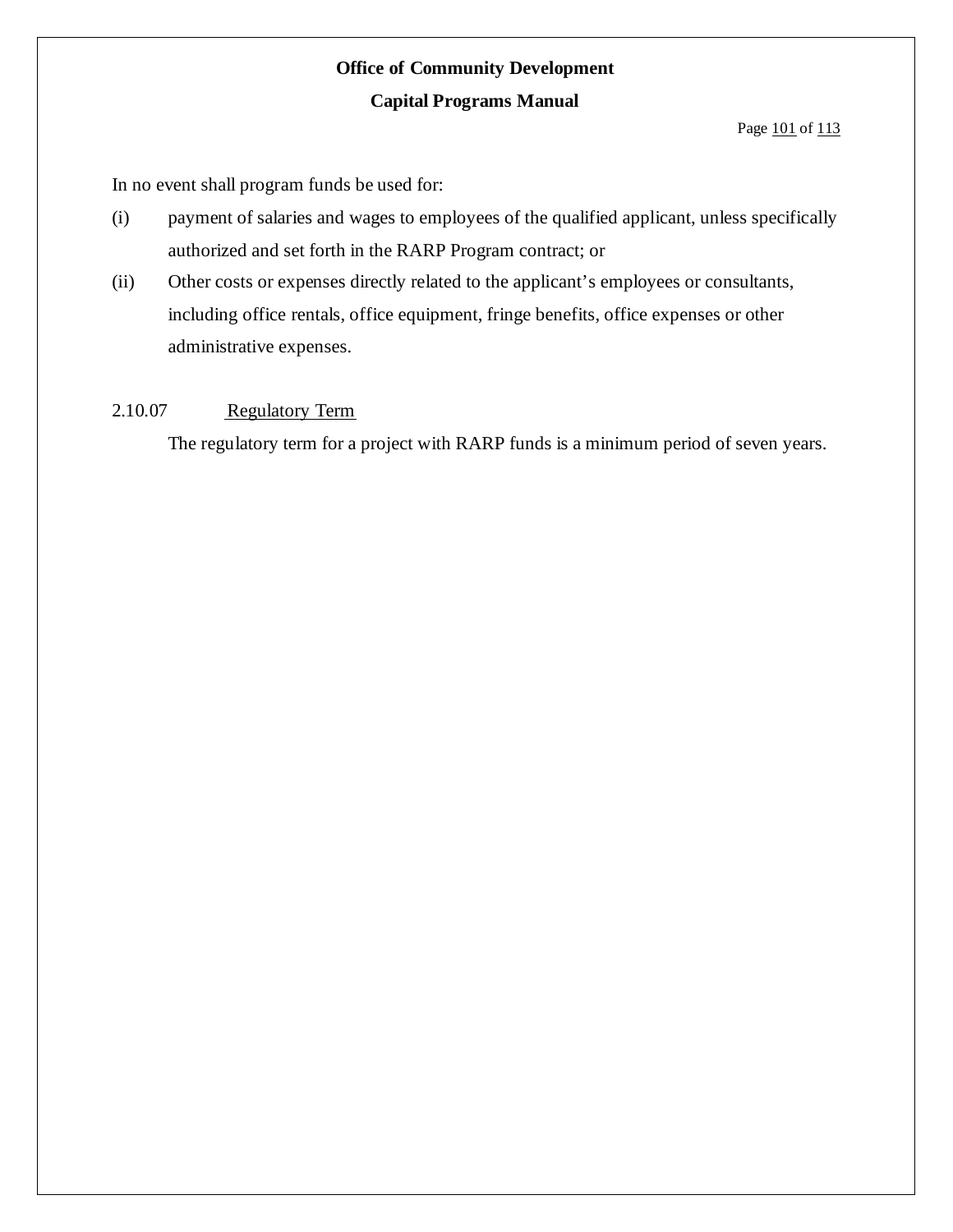Page 102 of 113

#### Section: 2.00 PROGRAM DESCRIPTIONS

Sub Section: 2.11 Small Projects Program \*\*\*PROGRAM UNDER REVIEW\*\*\*

#### 2.11.01 Summary

The purpose of the program is to provide financial assistance to not-for-profit applicants only who will also act as the owner of the completed affordable rental housing project. SPP projects can be located anywhere in New York State. SPP awards are anticipated to be zero percent interest (0%) balloon loans and funding can come from either the HTF or HOME capital programs. Applications may be submitted at any time of the year through the DHCR/HTFC Open Window application process.In addition to the requirements outlined in Section 2.11.03 below, SPP projects will be subject to the general statutory and regulatory provisions of the HTF and HOME capital programs.

#### 2.11.02 Eligible Applicants

Eligible applicants include not-for-profit organizations, including not-for-profit subsidiaries of housing authorities that will act as the applicant, developer and owner of affordable housing.

#### 2.11.03 Eligible Projects

An SPP project must be limited to no more than fifteen (15) total residential rental units and may not include Federal or New York State Low-Income Housing Tax Credit as a project funding source. Projects may be the new construction of residential rental units or the rehabilitation of vacant, under-utilized, or distressed residential properties. Distressed residential properties are residential properties, the rehabilitation of which would preserve affordable housing currently serving a population whose housing need would justify its replacement if it ceased to be available. Conversion of vacant or underutilized non-residential properties to residential use is also allowed.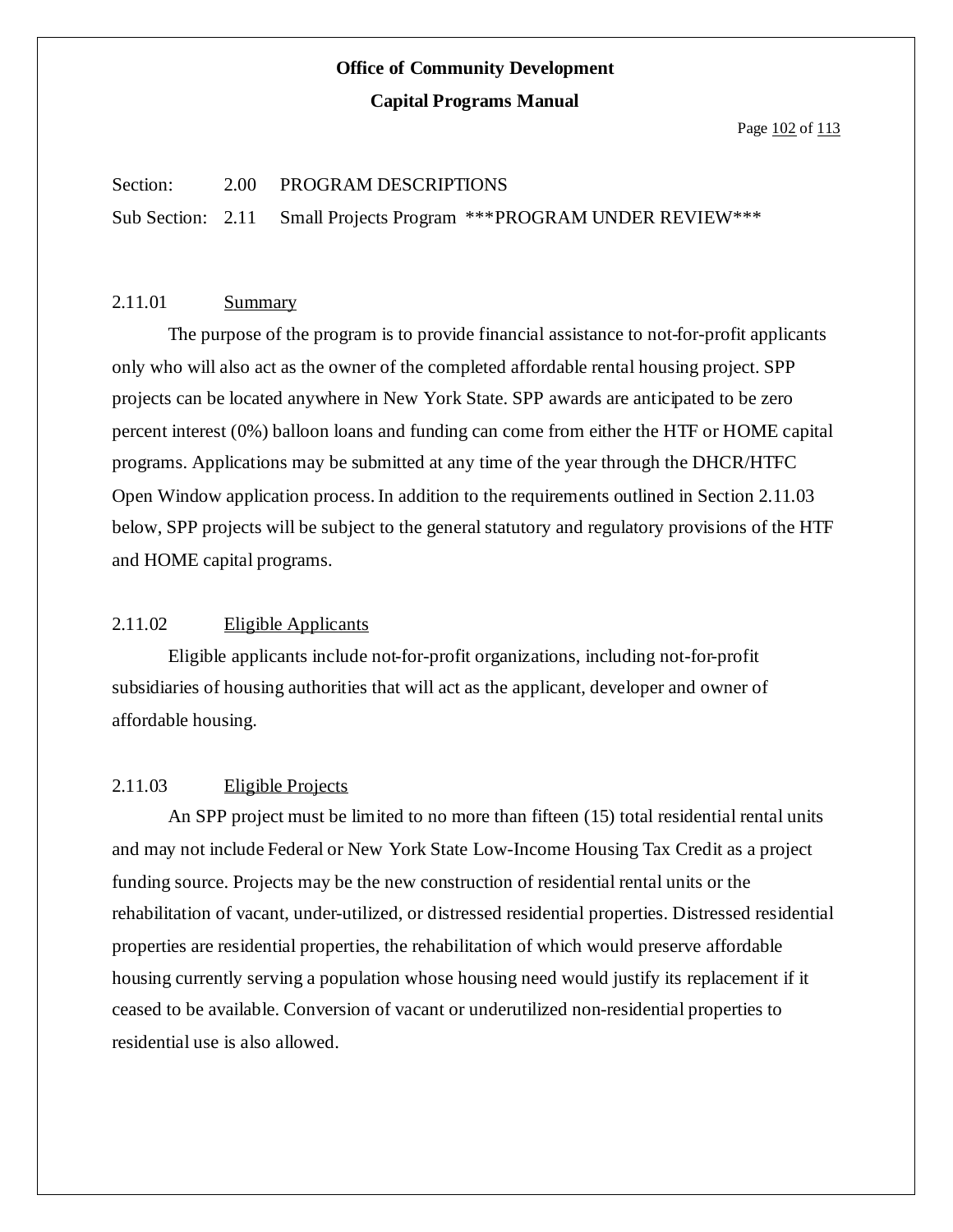Page 103 of 113

### 2.11.04 Eligible Areas

Applications may propose a project location anywhere in New York State according to the provisions of Article 18 of the PHFL.

#### 2.11.05 Eligible Occupants

- (A) For HTF SPP requests in cities with a population of 1,000,000 or more persons, those persons or families whose incomes do not exceed 80 percent of the median income for the Metropolitan Statistical Area (MSA) in which a project is located; or,
- (B) In the portion of the State outside cities with a population of 1,000,000 or more, and, (i) within a MSA, those persons and families whose household incomes do not exceed 90 percent of the median income for the MSA in which the project is located or 90 percent of the median income of the State, whichever is greater; or, (ii) located outside a MSA, those persons and families whose household incomes do not exceed 90 percent of the median income for the county in which a project is located, or 90 percent of the median income for the State, whichever is greater.

For HOME SPP requests, eligible occupants are generally those persons and families whose incomes do not exceed 80 percent of the metropolitan area (MSA) in which the project is located. However, additional HOME program requirements for rental housing are outlined in Section 2.05.03.E.

For HTF rehabilitation or conversion projects, Article 18 of the PHFL provides that legal occupants who remain in possession of their unit, or who are temporarily relocated during rehabilitation or conversion, are entitled to continue occupancy after project completion. Those eligible occupants whose incomes later exceed the eligibility requirements may remain in the SPP unit, but the percentage of tenant income which must be paid toward rent may be adjusted whether the SPP project was funded under the HTF or the HOME capital program.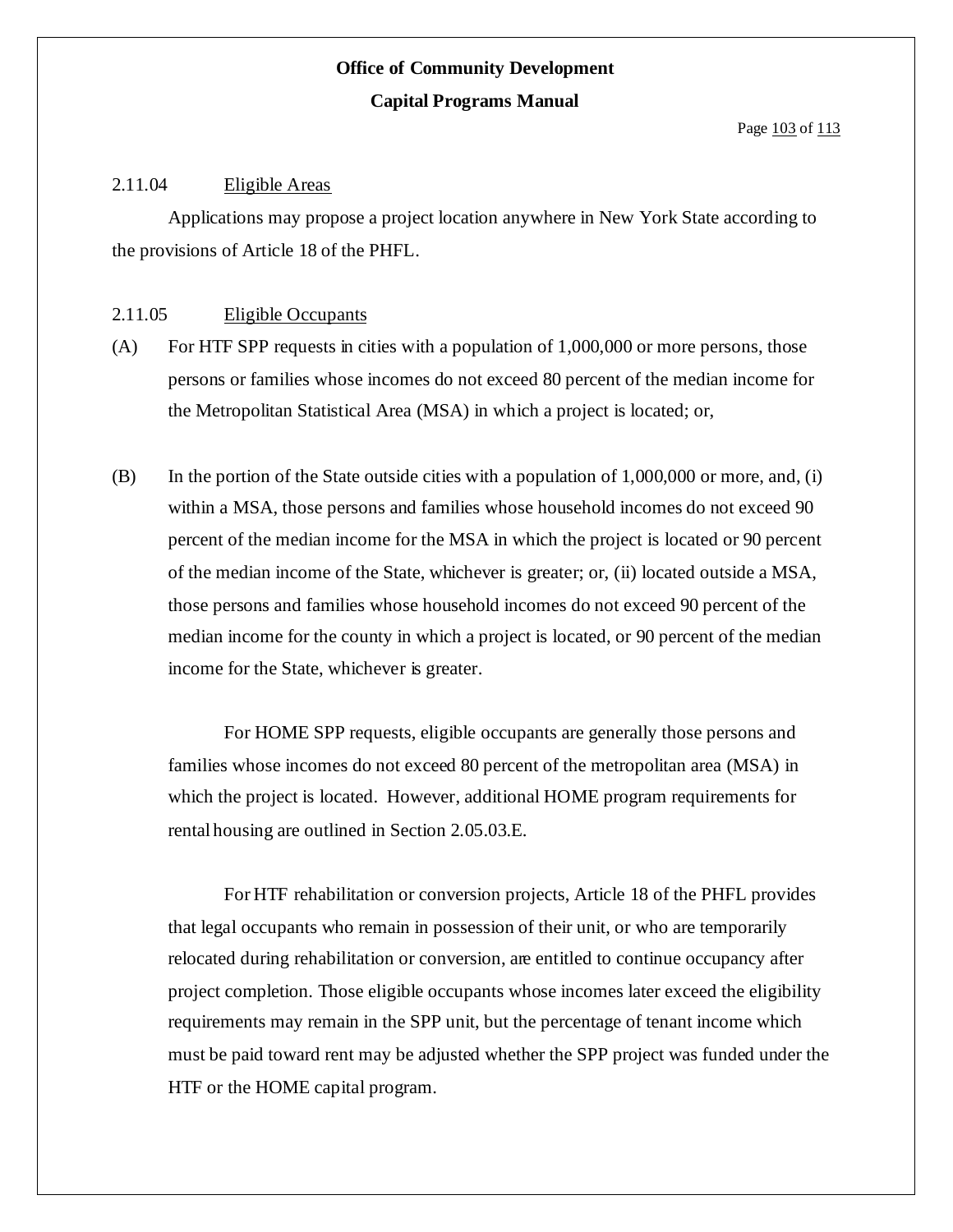Page 104 of 113

### 2.11.06 Eligible Project Costs

SPP financing is available only for the construction or rehabilitation of rental housing units and may be used for construction or permanent financing through HTF and permanent financing only under the HOME capital program. Preference will be given to applications that propose a construction lender other than the SPP source. SPP funds may be used for customary HTF and HOME capital development costs including acquisition, soft costs, construction/rehabilitation expenses and a working capital fund. SPP funds may also be used to create community space for the exclusive use by the project tenants. SPP funding is limited to \$125,000 per HTF covered unit and is limited to the HOME subsidy cost per unit for the project location. Up to 50 percent of an HTF SPP award may be used towards the acquisition costs of a property and up to 10 percent of an HTF SPP award may be used to develop a Community Service Facility (CSF). (A CSF is defined as any facility designed to primarily serve individuals whose incomes would make them eligible to occupy an SPP-assisted project, including persons who reside in the SPP project or in the immediate community.)

Ineligible SPP project costs include administrative costs and the capitalization of an operating reserve. SPP funds cannot be used to create civic or commercial space, but these uses are permissible for the project if funded by a non-SPP source.

### 2.11.07 Regulatory Term

The regulatory term for an SPP project funded with HTF shall be 30 years. SPP projects funded with HOME shall have a regulatory term of 50 years.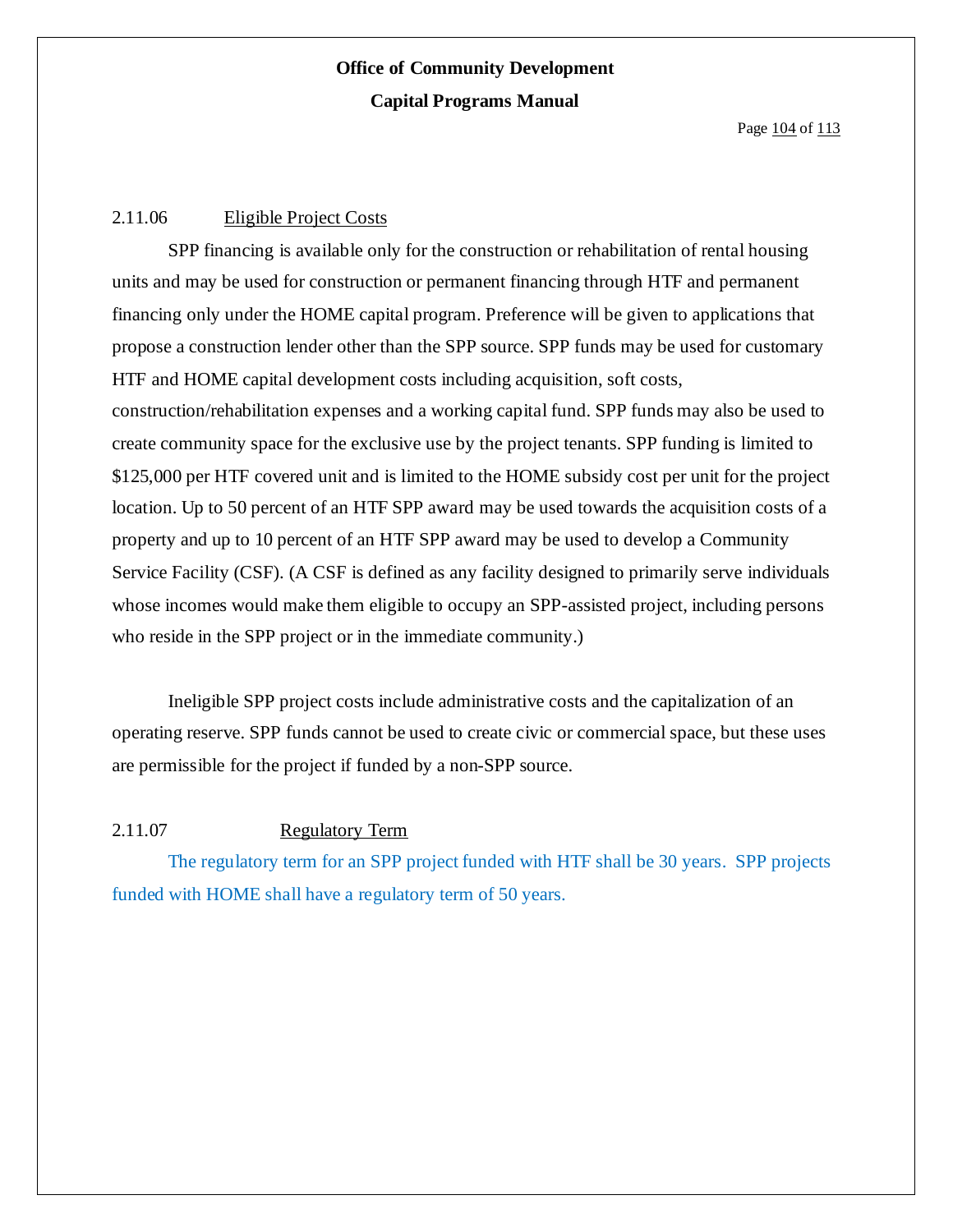## **Office of Community Development**

#### **Capital Programs Manual**

#### Page 105 of 113

Section: 2.00 PROGRAM DESCRIPTIONS

Subsection 2.12 Access to Home Program

#### 2.12.01 Summary

The New York State Access to Home program provides funds to make the homes and apartments of low and moderate income New Yorkers who have disabilities and/or are frail elderly, more accessible. Home adaptations and alterations are made to enable persons with disabilities to remain in or return to their own homes, rather than enter or stay in more costly and restrictive institutional settings.

The Access to Home program is authorized by Article 25 of the Private Housing Finance law, for the purpose of providing financial and technical resources that assist renters and property owners in making dwelling units accessible for low and moderate income persons with disabilities.

#### 2.12.02 Eligible Applicants

An eligible applicant is a city, town, or village, or a not-for-profit corporation which has been in existence for a period of one or more years prior to application, and which is, or will be at the time of award, incorporated under the not-for-profit corporation law and has substantial experience in adapting or retrofitting homes for persons with disabilities.

Administration of each Access to Home Program will be governed by the Administrative Plan that is agreed to by the local program administrator, or "LPA" (an eligible applicant that administers funds to provide either loans or grants to homeowners and renters, and who oversees the adaptation or retrofitting of eligible properties) and the HTFC. The Administrative Plan will be incorporated as an exhibit in the grant agreement between the applicant n the HTFC. Prior to issuance of an agreement, successful applicants may be asked to revise the plan to address issues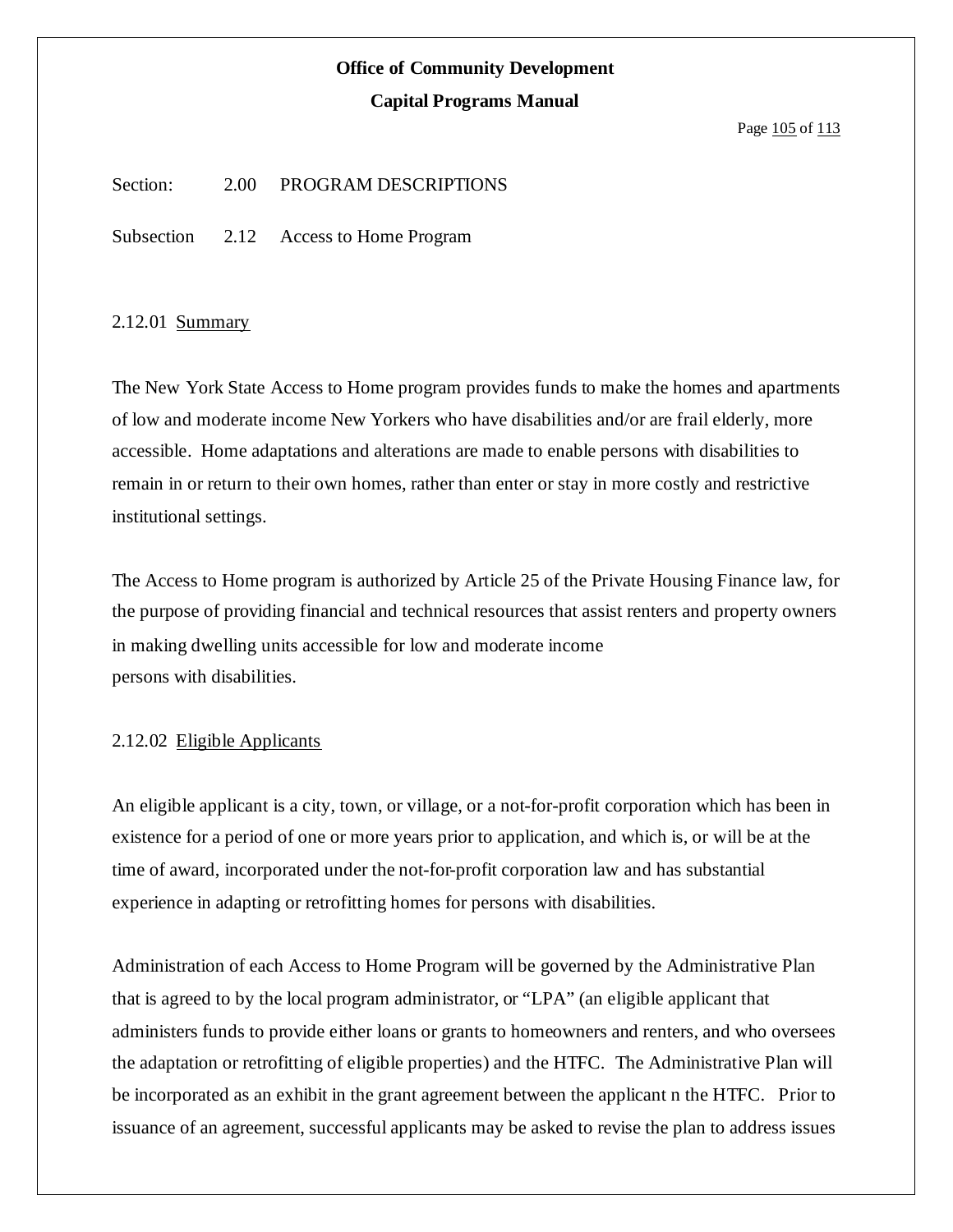### **Office of Community Development**

#### **Capital Programs Manual**

not discussed in the application or to modify sections that are inconsistent with Federal or State regulations.

### 2.12.02A Access to Home LPA Roles and Responsibilities

- i. Provision of adequate staff to carry out the program;
- ii. Implementation of all required policies and procedures;
- iii. Maintaining a documented record of training that staff working on the program has received. Documentation must include the title of the training, the date and time the training occurred, a description of topics covered in the training, and the names and signatures of all attendees;
- iv. Program marketing, including compliance with all State and Federal equal opportunity, fair-housing and affirmative marketing requirements;
- v. Conducting eligibility determinations and ensuring that all income targeting requirements are met;
- vi. Ensuring that Access to Home funds are only expended for eligible activities consistent with State and Federal requirements with respect to property requirements, rehabilitation standards and qualification as affordable housing;
- vii. Following an anti-displacement plan;
- viii. Financial management of all program funds, disbursing funds to contractors, coordinating payment of program funds with funds from other sources, and tracking and reporting on repayments and program income;
- ix. Compliance with requirements for encouraging minority/women-owned business (M/WBE) utilization and submission of reports on M/WBE outreach and utilization, and equal opportunity, fair housing, and M/WBE participation in the local community;
- x. Post-occupancy monitoring to ensure regulatory compliance for assisted units;
- xi. Conducting, or assisting HTFC in conducting, environmental reviews for each activity that it carries out with Access to Home funds and submission of requests for payment or other documentation, as required, to HTFC for approval.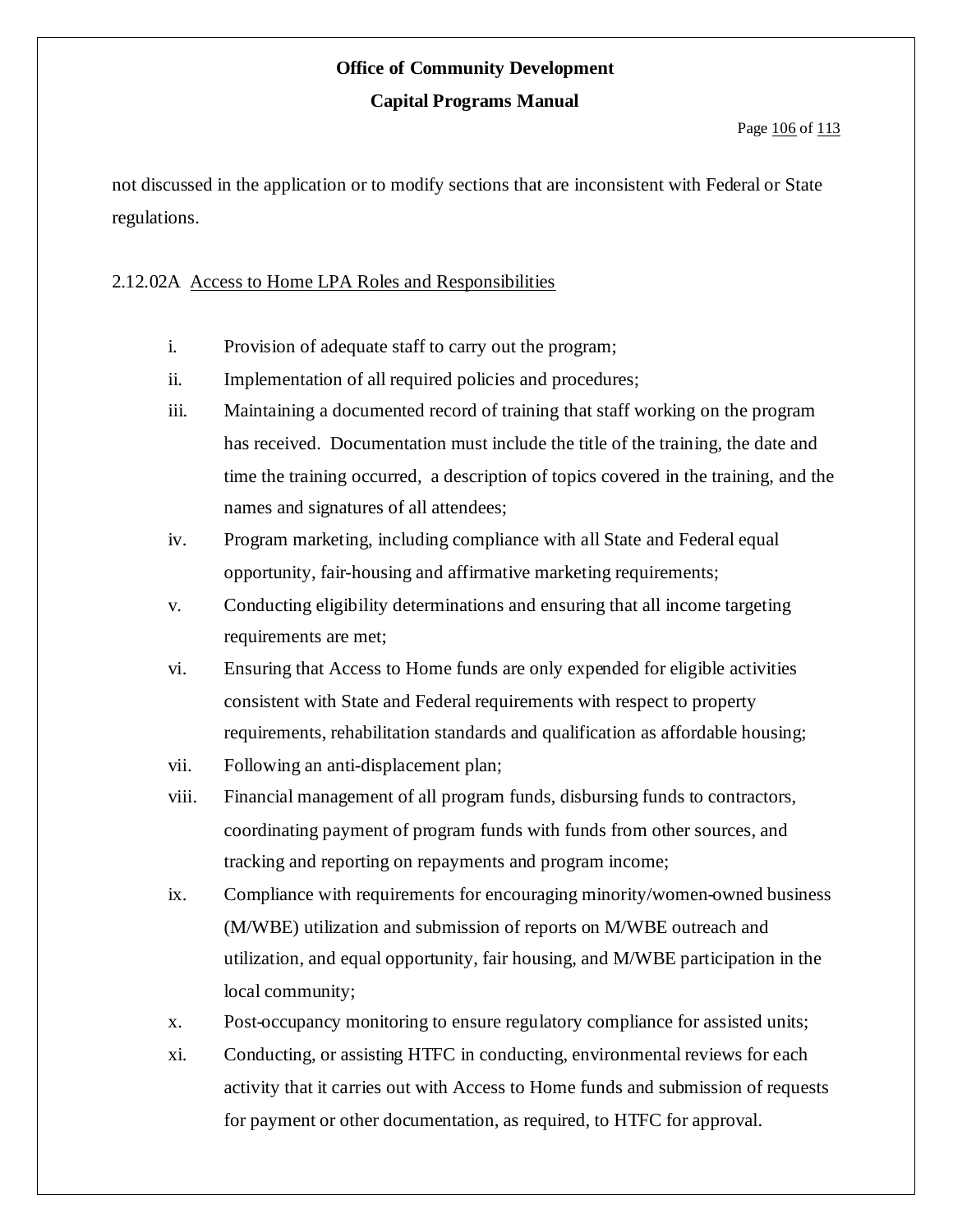#### Page 107 of 113

xii. Record-keeping and reporting on program activities.

#### 2.12.03 Eligible Projects

An eligible property is a housing unit that is the primary residence of a person with a physical disability and a total household income that does not exceed eighty percent of median income, or a disabled veteran who has a total household income that does not exceed one hundred twenty percent of area median income. A property that is otherwise obligated by federal, state or local law to be provided with accessibility improvements shall not be considered an eligible property. Publicly assisted buildings will only be provided assistance when it can be determined that no other resources are available for this purpose.

Both rental and owner-occupied housing may be improved with program funds. Owneroccupied housing includes single-family housing where the owner holds fee-simple title and occupies the unit as his or her primary residence. Life estates and life tenancies, where the property is occupied by an eligible household pursuant to a lease or other agreement that gives the household the right to occupy the property for a minimum of five years are also acceptable forms of ownership for. Condominiums and cooperatives are also eligible. Cooperativelyowned units are eligible if the occupant is meets income and disability requirements for eligibility, provided that any required approvals are obtained from the governing Coop board. If an LPA applicant has a significant number of cooperatively-owned buildings in its target service area, procedures to provide service to this type of unit should be addressed in the administrative plan.

The LPA must ensure that Access to Home funds is not used where owners have the responsibility to provide such improvements from other sources of funds. The assisted unit must be made available to low income persons and be affirmatively marketed to persons with disabilities for a period of five years.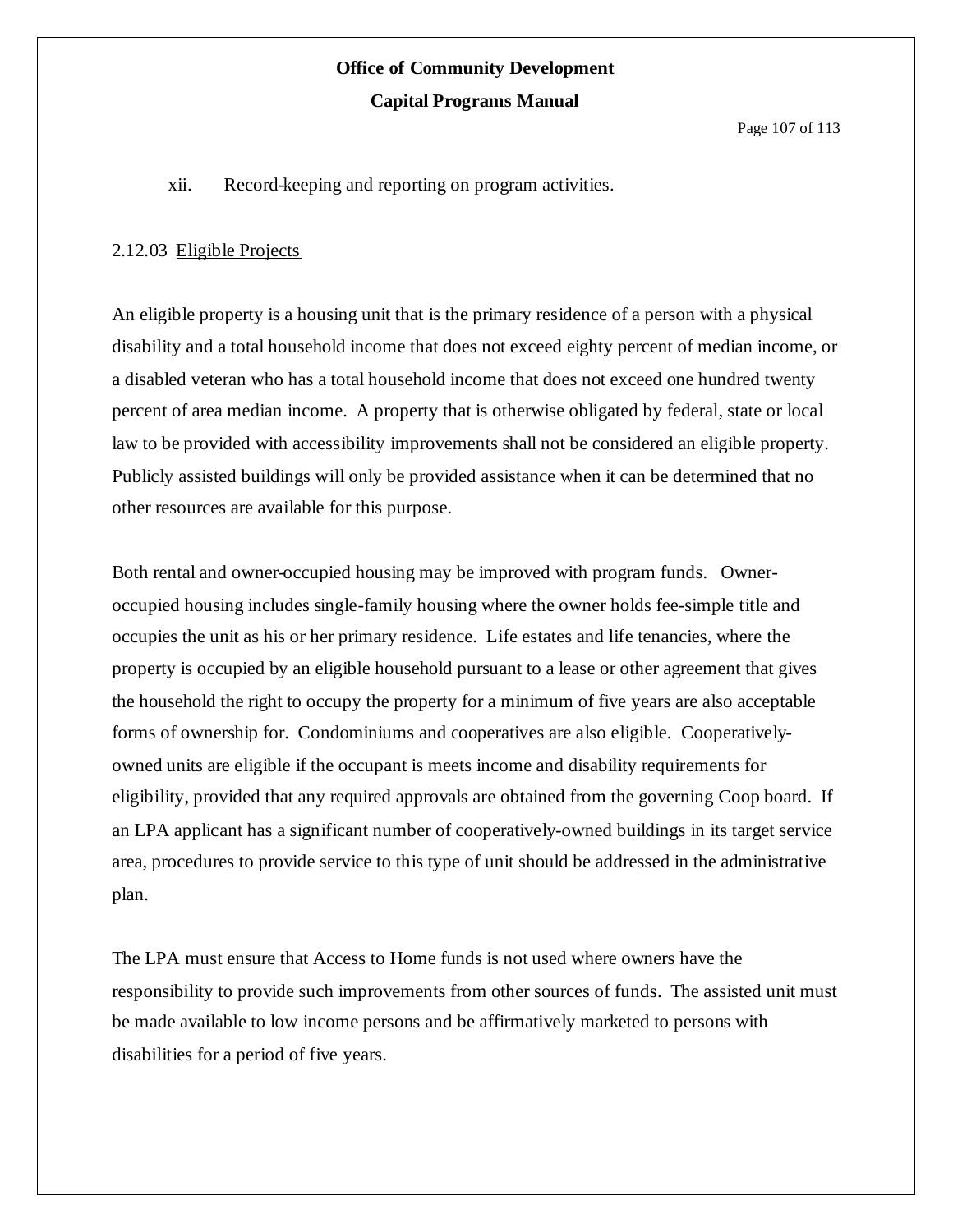#### Page 108 of 113

Projects cannot use program funds to subsidize services that are available from other programs or service providers. In some situations funds may be used to provide environmental modifications to supportive service units. Technical assistance from a DHCR regional office should be sought before an application that targets such housing is submitted.

An LPA may only allocate funds to improve a property that it owns if:

- i. The work is consistent with the LPA's administrative plan; and
- ii. The work is necessary to meet the goals of the program; and

iii. There is a public disclosure to the community that the LPA is proposing to assist a property that it owns; and,

iv. There is prior approval by the DHCR regional office.

### 2.12.04 Eligible Areas

Projects can be located anywhere in New York State. Each LPA must designate a defined service area in which the projects the sponsor will be located. The service area may consist of a neighborhood, a municipality, an entire county or part or all of two adjacent counties.

### 2.12.05 Eligible Occupants/Beneficiaries

Homeowners and rental property owners qualify for Access to Home assistance through the LPA under the following criteria:

- i. The household includes an occupant that is physically disabled or has substantial difficulty with an activity of daily living due to aging.
- ii. The dwelling unit is the occupant's primary residence or will be the occupant's primary residence after modifications are completed.
- iii. Total household income does not exceed 80 percent of area median income, adjusted for household size. If the occupied unit includes a disabled veteran the household income cannot exceed 120% of area median income, adjusted for household size.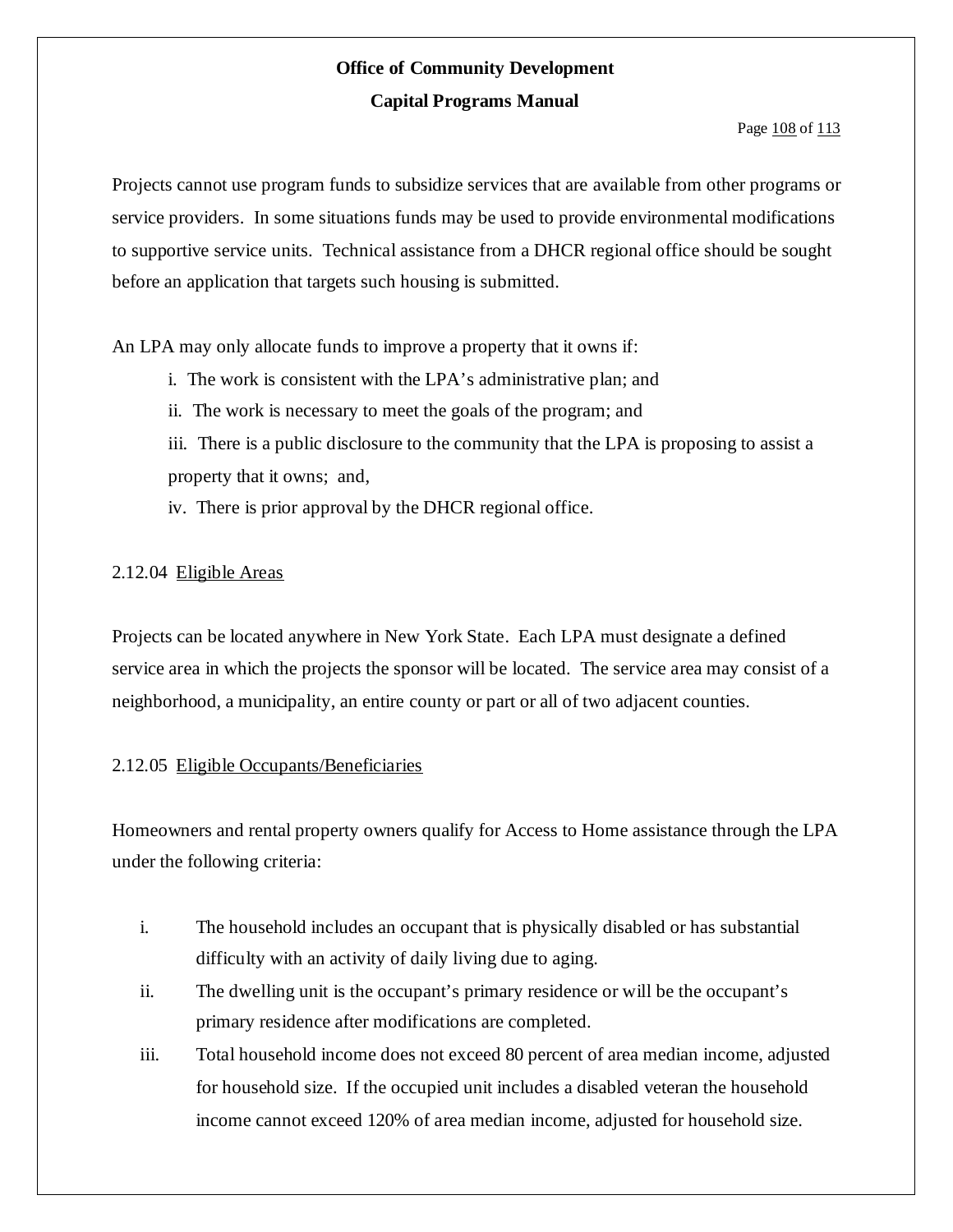#### Page 109 of 113

"Disabled veteran" means a veteran who is certified by the United States department of veterans affairs or the department of defense as entitled to receive disability payments upon the certification of such department for a disability incurred by him or her in time of war.

### 2.12.06 Eligible Costs

Eligible Costs include, but are not limited to the following:

- i. Lead testing (from Administrative funds or other sources).
- ii. Health and Safety measures in the immediate work area where modifications are being installed.
- iii. Construction costs directly related to the accessibility modifications.
- iv. Short-term relocation
- v. Staff costs relating to project delivery:
	- a. Staff time directly related to qualifying individuals or households for assistance;
	- b. Site visits to determine the extent and the type of accessibility modifications necessary;
	- c. Writing specifications, obtaining evaluating and awarding contractor bids;
	- d. Interim and final inspections of the work;
	- e. Health and safety tests such as that for lead clearance; and
	- f. Engineering costs directly related the project.
	- g. Necessary and appropriate architectural services.
- vi. Administration (not to exceed 7.5% of total grant amount).

Health and safety measures are an eligible expense only in the immediate work area where the modifications are being installed. The LPA should locate other sources of funds to provide energy conservation and/or to mitigate health and safety hazards unrelated to the accessibility modifications to be made.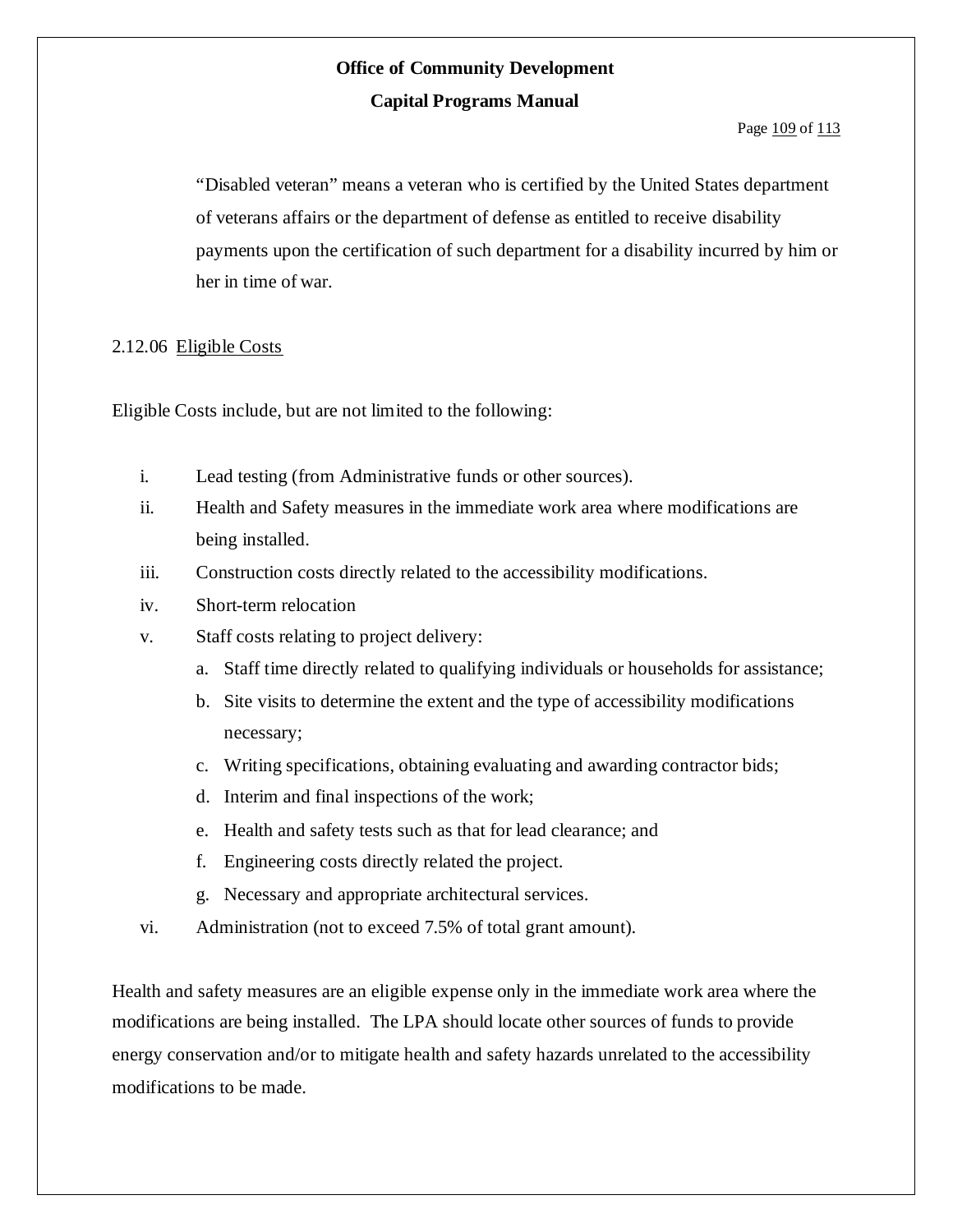Page 110 of 113

Funds may only be requested for costs that have been incurred and must be accompanied by supporting documentation as described in instructions for requesting payment from HTFC that are provided to each applicant. Only work performed after the date of the execution of the grant agreement will be reimbursed. Advances of funds are not permitted.

Any work performed for a unit that falls out of the program area or does not proceed for some reason is not eligible for reimbursement as a project deliverable, but must be taken from the 7.5% administrative allowance.

### 2.12.06A Eligible Work Items

It is the responsibility of the LPA to create/adopt a procedure for deciding which modifications are appropriate to enable a person with disabilities to remain at or return to the home, based on commonly accepted practices of the agency or funding program that has primary responsibility for providing services for the type of disability involved.

The LPA is required to create/adopt a procedure to follow for prioritizing modifications within each unit in the application. The LPA must establish priorities that ensure only work needed to meet the accessibility goals is performed and that assistance is provided to as many eligible persons possible.

Eligible home modification measures that allow individuals to stay in or return to their homes include but are not limited to:

- i. Wheelchair ramps, lifts, and stair glides;
- ii. Handrails;
- iii. Expanded doorways, 36" wide doorways with off-set hinges.
- iv. Roll-in showers with grab bars, bathtub grab bars and seats, hand-held shower;
- v. Non-skid flooring;
- vi. Appliances that respond to verbal commands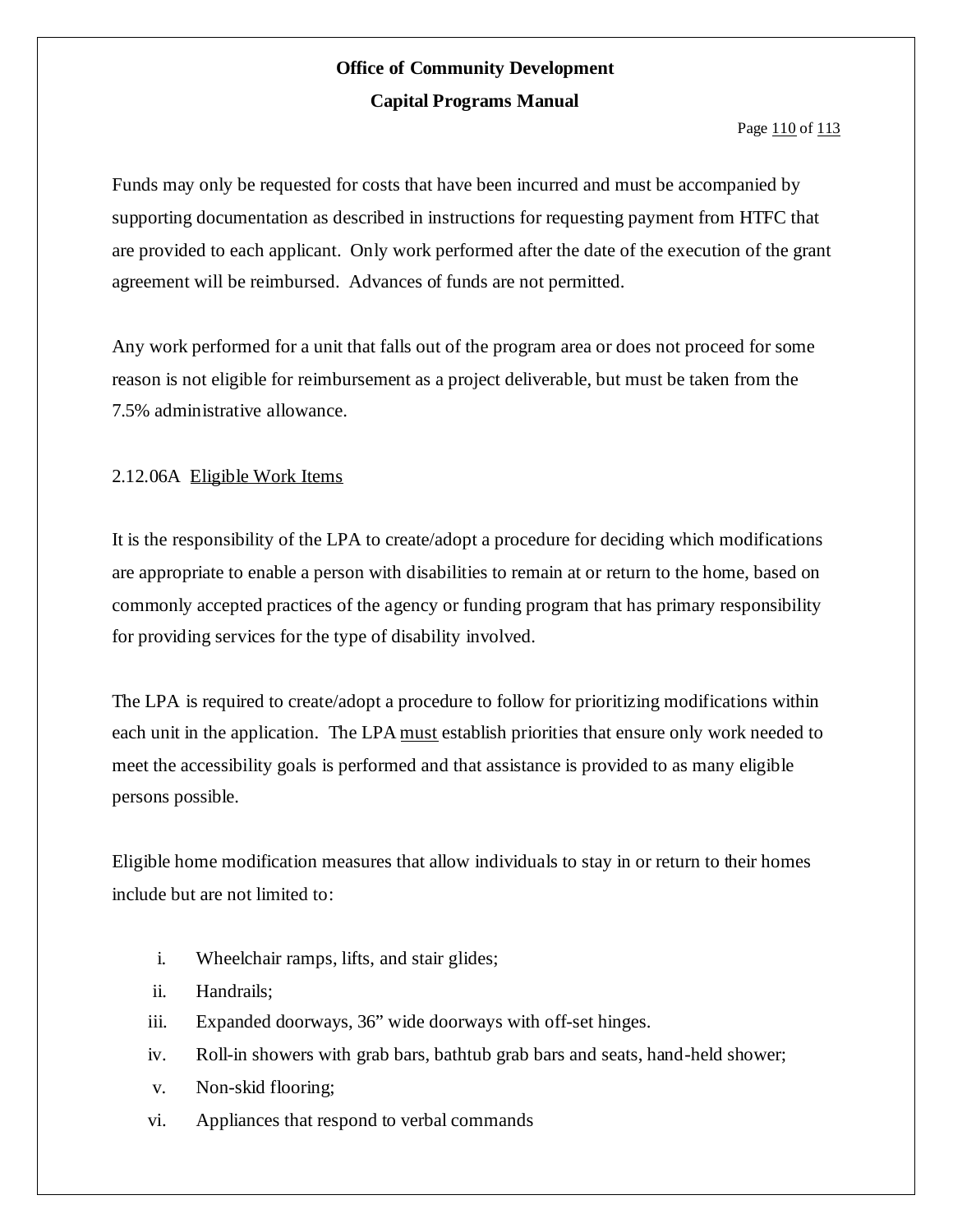Page 111 of 113

- vii. Easy-to-reach work and storage areas and other kitchen modifications
- viii. Outlets at 18" instead of 12"; light switches at 42" instead of 48" from the floor;
- ix. Electrical installation of special thermostatic or environmental controls, luminous light switches;
- x. Strobe light or vibrator-assisted smoke and burglar alarms;
- xi. Re-locating a bathroom or bedroom on a first floor;
- xii. Low-cost measures such as traction tape on stairways, levered door handles or additional outside lighting.

New construction is not permitted with Access to Home funds; however, small additions added to an existing structure that are required to permit the installation of accessibility modifications and to enable the customer to remain in or return to the unit may be allowed in certain situations.

## **\* All adaptations should meet the individualized needs of the disabled occupant(s) of the unit that requires modifications.**

### 2.12.06B Relocation

Access to Home funds may be used to reimburse occupants for short-term relocation, to permit work to be completed on the unit without posing a safety risk to occupants or workers. Relocation must be directly related to the Access to Home work being completed.

### 2.12.07 Performance Requirements

LPA's must adhere to the following performance requirements:

- i. The LPA must make a proactive effort to encourage participation by certified womenowned and minority-owned businesses.
- ii. The LPA is required to obtain two bids for each separate project in order to establish the reasonableness of modification costs.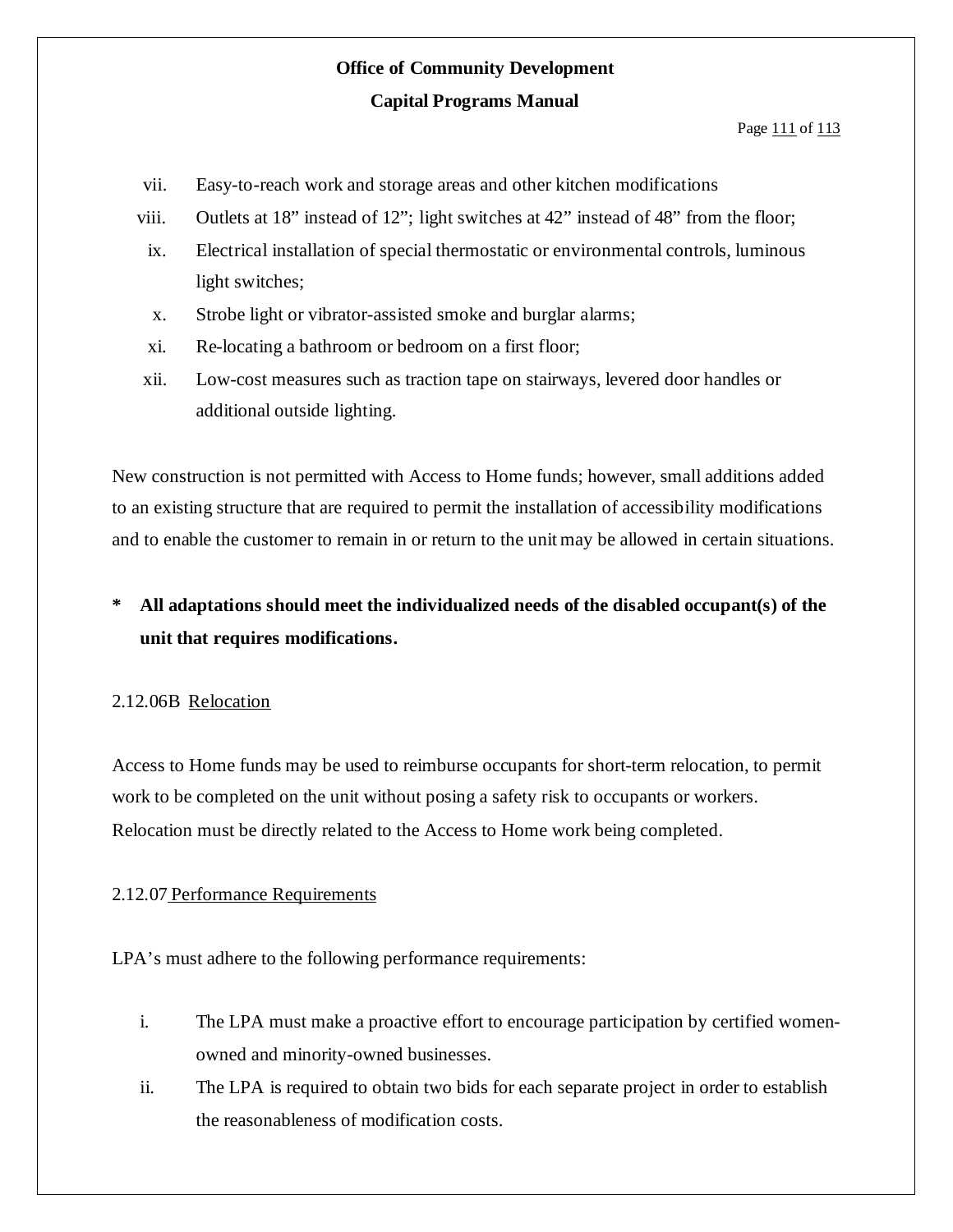#### Page 112 of 113

- iii. All work must meet all applicable codes, regulations and standards.
- iv. Universal Design principles must be followed in the installation of accessibility modifications.
- v. If other work unrelated to the accessibility modifications is needed, other funds must be used to provide the repairs before Access to Home funds are spent on the unit. All requirements associated with the other funding source must be met.
- vi. All contract activities must be completed in accordance with the contract production schedule.

### 2.12.08 Outreach and Marketing

- i. The LPA is required to develop a procedure for the outreach to and selection of contractors including outreach to M/WBE's.
- ii. The LPA is required to develop a procedure for the outreach and marketing of the Access to Home program to their coverage area, including affirmative marketing strategies. The developed procedures must result in the fair and equitable distribution of assistance.
- iii. The LPA is required to develop a procedure for their customer list prioritization. The developed procedures must result in the fair and equitable distribution of assistance.

### 2.12.09 Regulatory Period

Any property receiving Access to Home assistance must be reserved for occupancy by households with incomes at or below 80% of the area median income (or 120% of AMI if the household includes a disabled veteran) for a period of five years; rental units that become vacant during that period must be affirmatively marketed to low income persons with disabilities.

#### 2.12.10 Recordkeeping, Reporting and Monitoring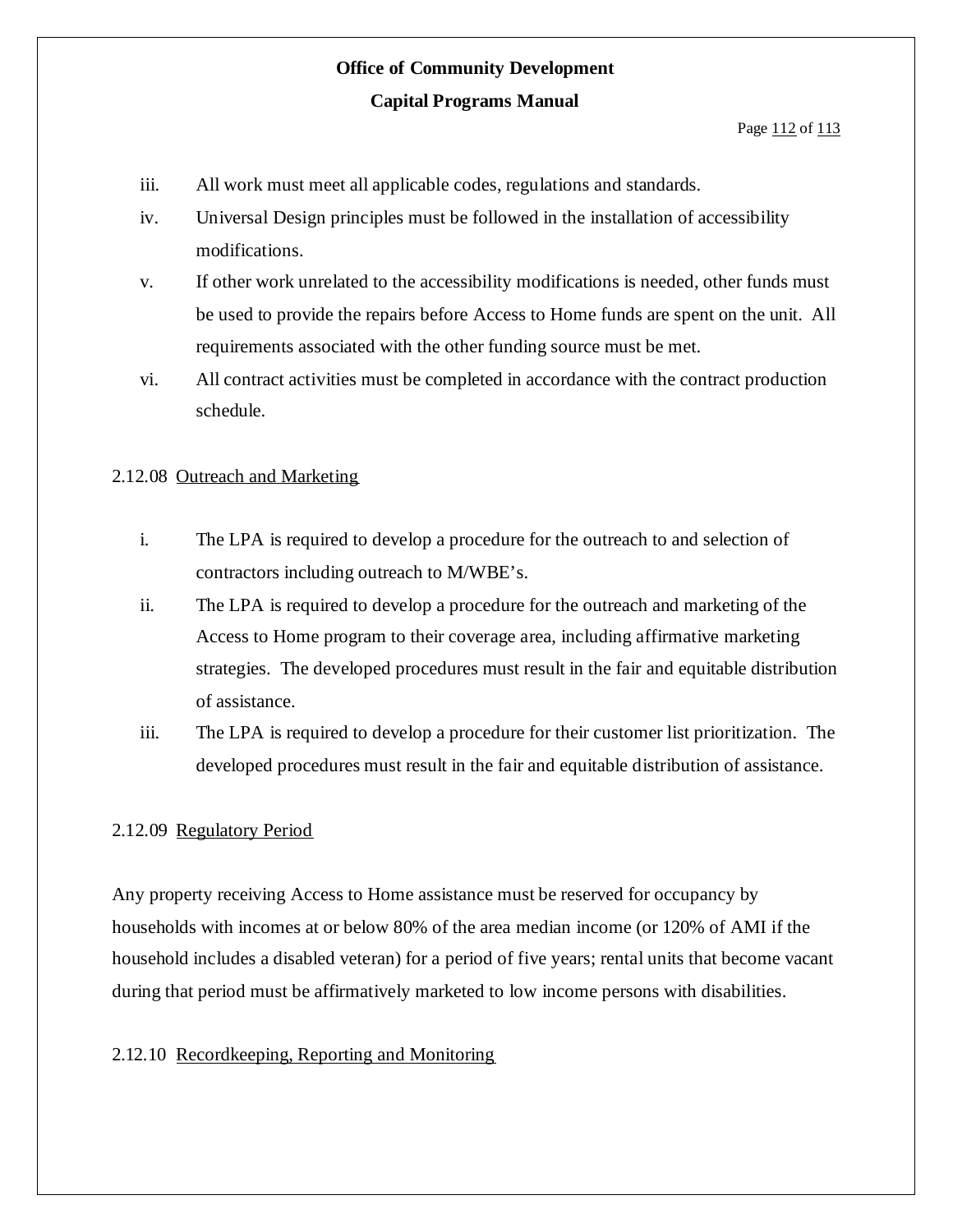#### Page 113 of 113

The LPA is responsible for maintaining complete project files including participant applications, eligibility documentation, work specifications, bid documents, contracts, contractors' invoices, inspection reports and any applicable documentation on historic preservation reviews, lead-based paint, and environmental conditions and clearances. Project files will be examined by DHCR personnel on regularly scheduled site visits. Files are also subject to examination at any time by representatives of HTFC or DHCR.

Each project file must include the following:

- The building address at which the work is done;
- The date(s) when the work was started, a record of the days that work was conducted on the project, and the date completed.;
- Original estimates of the work to be performed;
- Invoices from contractors;
- Date(s) of LPA and/or architect site inspections;
- Signed agreement with property owner (deferred loan terms and conditional repayment agreement);
- Pre- and post-photographs of the modifications;
- Signed agreement to release photographs;
- Copy of customer sign-off of completed work;
- Copy of lead clearance inspections if applicable;
- HTFC Environmental clearance document(s).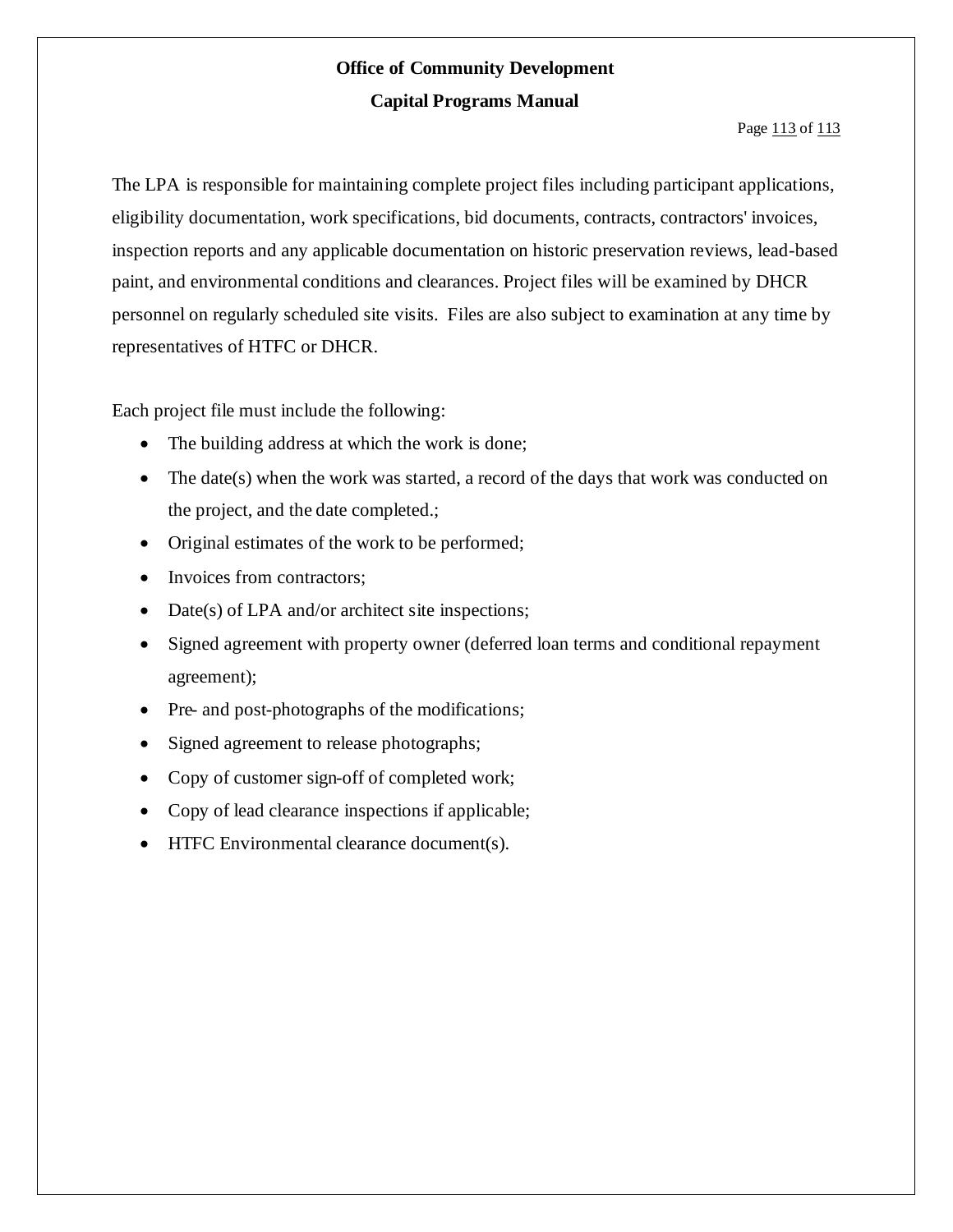#### Page 1 of 32

### Section: 3.0 UNIFIED FUNDING PROCESS

Sub Section: 3.01 Introduction

The Unified Funding (UF) Process has been adopted by the HTFC and DHCR to efficiently administer capital programs supporting affordable housing. The UF process is the method by which applicants may request full or partial funding and/or seed money from the HTFC and/or DHCR to undertake housing projects, and by which staff evaluates, recommends and processes projects for funding.

Through the UF process applicants may apply for funding from a number of DHCR/HTFC administered programs. However, application content, submission timeframes, and specific review steps will vary, depending upon the program(s) from which funds are being requested.

Applications for funds from the following programs will be held until the deadline date specified in the most recent DHCR/HTFC-issued Notice of Funding Availability (NOFA) (or NOCA for LIHC) and Request for Proposals (RFP), at which point they will be competitively reviewed with awards made according to specific timeframes as discussed later in this section:

- (i) Low Income Housing Trust Fund Program (HTF);
- (ii) New York State HOME Program (HOME);
- (iii) Low Income Housing Credit Program (LIHC);
- (iv) Rural Rental Assistance Program (RRAP) (application submitted in conjunction with an application for HOME or HTF and LIHC); and,
- (v) Residential Emergency Services to Offer (Home) Repairs to the Elderly (RESTORE).

As described in Section 3.07 below, applications may be submitted for the following DHCR programs at any time of the year, with awards being made on an ongoing basis, subject to funding availability:

- (i) Housing Development Fund Program (HDF);
- (ii) Homes for Working Families (HWF);
- (iii) New York State Low Income Housing Tax Credit (SLIHC);
- (iv) Urban Initiatives Program (UI);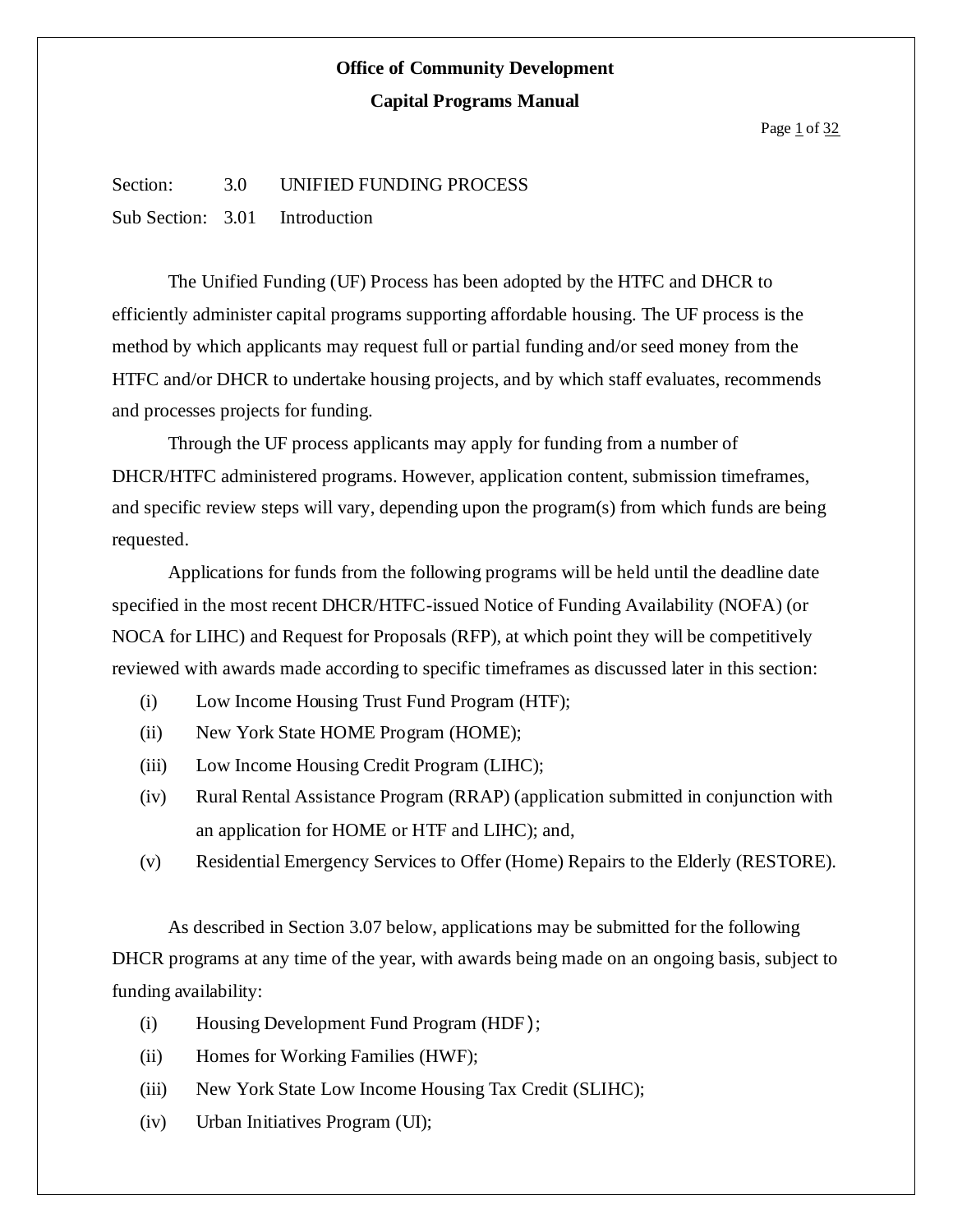Page 2 of 32

- (v) Rural Area Revitalization Projects Program (RARP); and,
- (vi) Small Projects Program (SPP).

However, applications under these programs which propose joint financing with HOME, HTF, RRAP and/or LIHC are subject to DHCR/HTFC's Unified Funding application submission deadline.

Subject to the availability of funds, additional programs may be made available through the UF process.

In addition to project funding from the above programs, subject to the availability of funds, DHCR/HTFC will accept applications at any time of the year for seed money. Seed money is available to not-for-profit applicants to assess the feasibility of a potential project, and/or retain professional services to assist in applying for capital project funding. Seed money is available only from the HTF and HOME Programs, and the specific programmatic requirements pertaining to seed money awards is discussed in the Program Descriptions contained in Section 2.00. The application review and funding process for seed money is described in Section 3.10.

Technical assistance may be requested at any time by not-for-profit applicants who wish to discuss a project or program that may result in a UF application or a UF project/program that may require additional assistance. Section 3.09 provides specific details on the various types of technical assistance which may be provided by DHCR and the process for technical assistance.

Applications submitted to undertake projects under the HTF and HOME Programs require a more detailed series of reviews than do other applications. Additionally, the volume of requests for funds from these programs requires DHCR/HTFC to use a competitive ranking system for these applications so that feasible and cost effective projects meeting State priorities are chosen. The application review and funding process for HTF and HOME projects is described in Section 3.02 below.

The application review and funding processes for the HDF, LIHC and RRAP Programs are described in Sections 3.04, 3.05, and 3.06, respectively.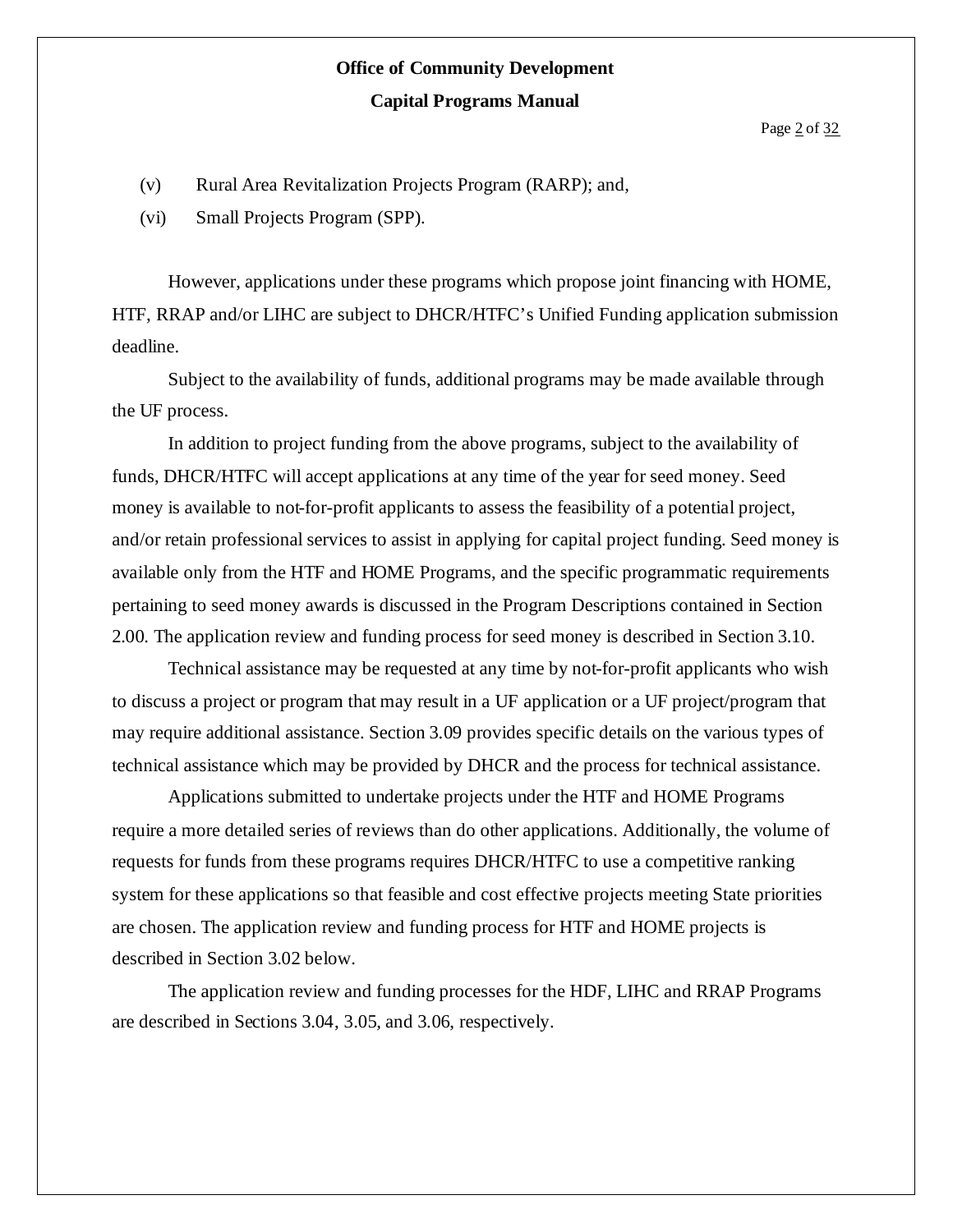The application review and funding processes for UI and RARP are set forth in the latest addition of HTFC/DHCR's Unified Funding Programs Request for Proposals, which is issued annually. The application review process for these programs, as well as SLIHC and SPP, is also briefly described in Section 3.07.

In some instances (i.e., demonstration projects, response to disaster) some projects may be funded outside of the UF process if sufficient funds are available from program income or reappropriated recaptured funds. This is discussed in Section 3.11.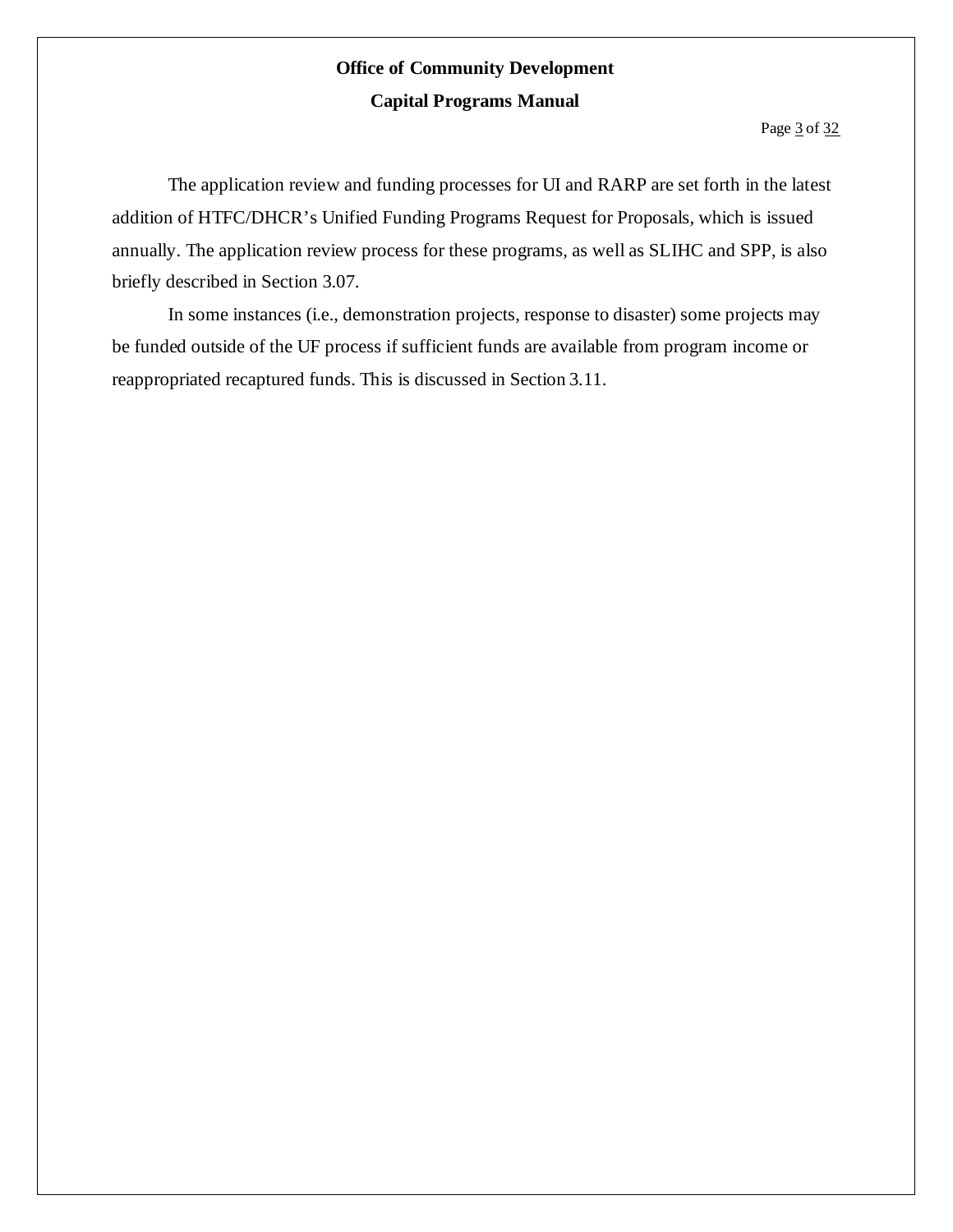# **Office of Community Development**

#### **Capital Programs Manual**

#### Page  $\frac{4}{10}$  of  $\frac{32}{100}$

#### Section: 3.0 UNIFIED FUNDING PROCESS

Sub Section: 3.02 Application Review and Funding Process for HTF and HOME Projects

The application review and funding process described below in Sections 3.02 and 3.03 is that which is followed for applications requesting project funding from the HTF, HOME and RESTORE Programs only. It consists of the following steps, depending on the outcome of the various reviews conducted by DHCR/HTFC staff:

- (i) completeness review;
- (ii) eligibility review;
- (iii) rating and ranking;
- (iv) feasibility review;
- (v) project recommendations;
- (vi) HTFC Board Approval
- (vii) Application Review (AR) Letters;
- (viii) funding commitment;
- (ix) project development meeting; and,
- (x) development track process.

All Review steps are subject to quality control and supervisory reviews which occur on an on going basis to arrive at a list of award recommendations.

#### 3.02.01 Completeness Review

Each application undergoes a completeness review by DHCR/HTFC staff to ensure that all required documents have been completed and submitted. Complete applications will go on to an Eligibility Review. Incomplete applications are those which are missing required exhibits and/or attachments, contain incomplete or illegible documents, and/or contain unsigned certifications. DHCR/HTFC will refrain from requesting any missing item which would affect the rating of the application, e.g., funding commitment documentation. Applicants will be notified that their application is incomplete within ten business days of the application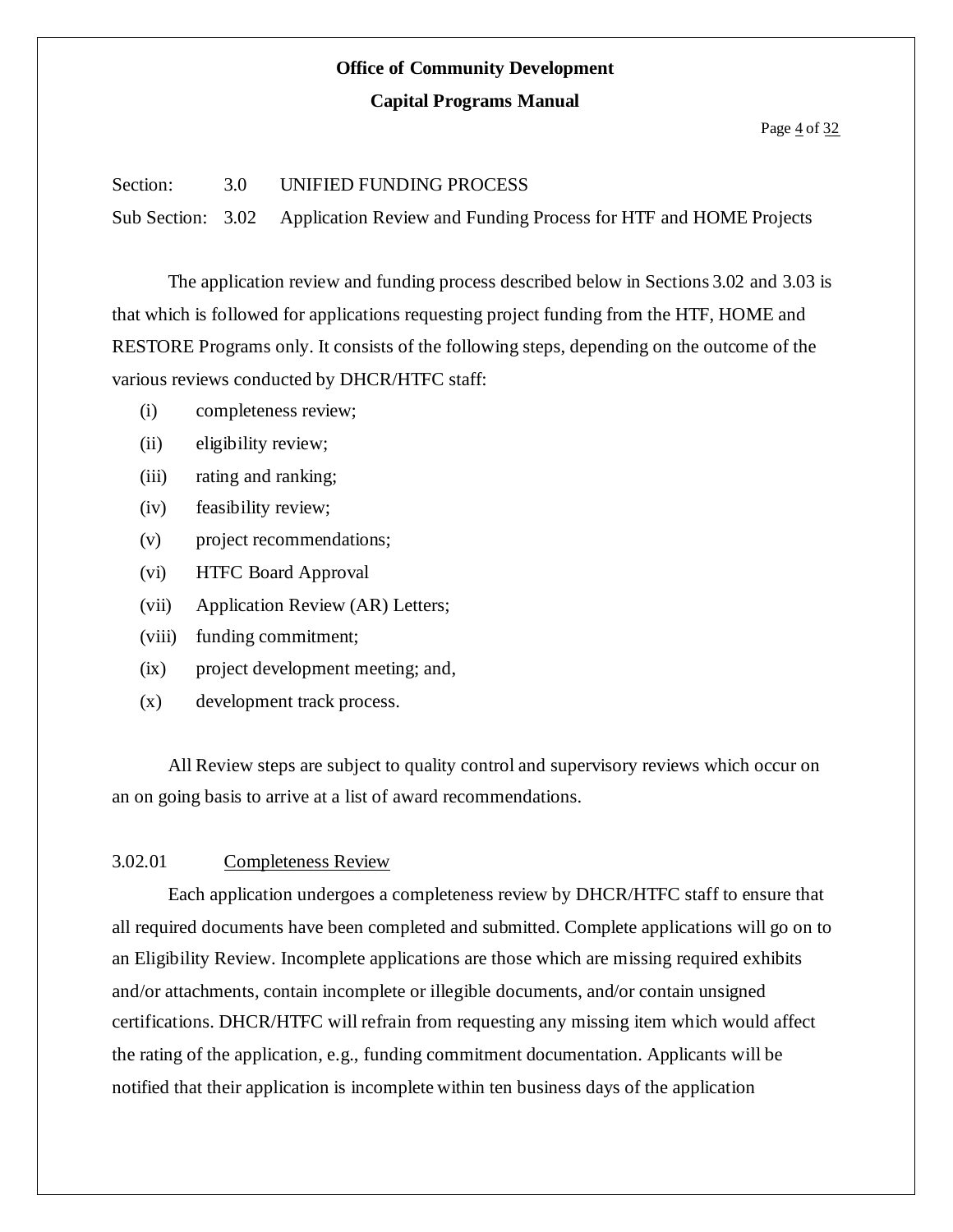Page 5 of 32

submission deadline. The Notice of Incomplete Application will itemize all missing, incomplete and illegible documents.

The applicant has ten business days from the date the incomplete notification is received to provide all of the itemized documents to DHCR/HTFC. Only those documents requested in the Notice will be accepted for review. Any material submitted by the applicant which was not requested in the Notice will not be reviewed. Submissions of missing documents which reflect a change in the scope, location, funding request, funding sources, or other aspect of the original application will not be accepted. If the applicant fails to supply DHCR/HTFC with any of the itemized documents within the ten-day period, DHCR/HTFC will not review the application any further. The applicant will receive an Application Review Letter from DHCR/HTFC as discussed in Section 3.02.06 below, stating that the application was incomplete, and not selected for funding.

#### 3.02.02 Eligibility Review

Applications which pass the completeness review are then reviewed for eligibility to ensure that the proposed project meets all statutory requirements of the program(s) from which funds are being requested. DHCR/HTFC staff must ensure that the application has demonstrated the eligibility of the:

- (i) applicant/owner;
- (ii) area in which the proposed project is to be located;
- (iii) proposed use;
- (iv) property; and
- (v) proposed occupants.

Applications which fail to meet all programmatic eligibility requirements will not be reviewed further. The applicant will receive an Application Review Letter from DHCR/HTFC, as discussed in Section 3.02.06, stating that the application was not selected for funding and citing the specific eligibility criterion/criteria which was/were not met.

Applications which are determined to be eligible will go on to the next review stage rating and ranking.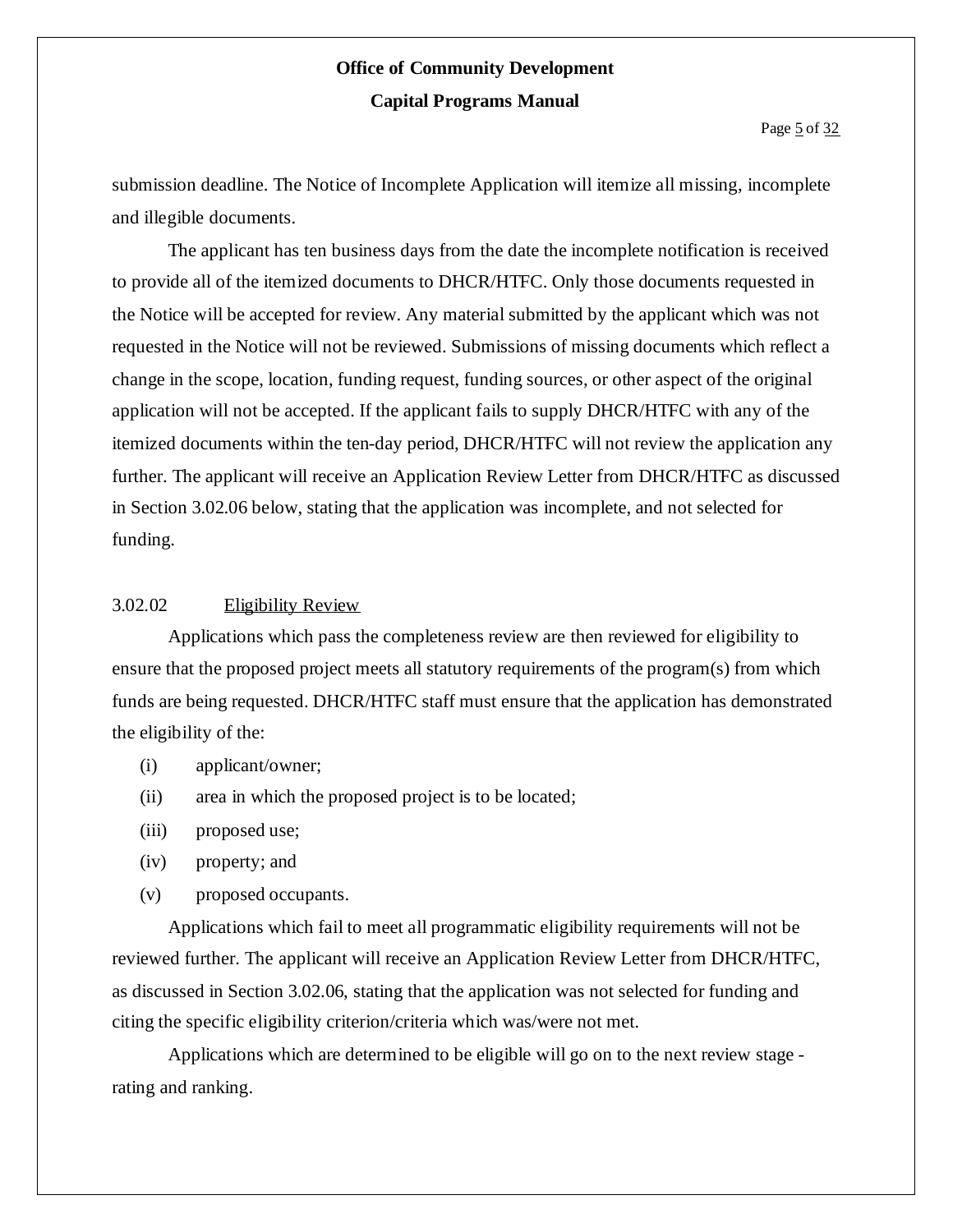### **Office of Community Development**

#### **Capital Programs Manual**

#### Page 6 of 32

#### 3.02.03 Rating and Ranking

All applications which pass the eligibility review are rated according to the statutory, regulatory, and policy considerations of the applicable program(s).

HTF and HOME projects are rated according to the general criteria listed in (i) through (v) below:

- (i) income served;
- (ii) subsidy cost;
- (iii) community impact/revitalization
- (iv) leveraging;
- (v) green building initiative;
- (vi) energy efficiency initiative;
- (vii) persons with special needs;
- (viii) fully accessible and adaptable move-in-ready units;
- (ix) project readiness; and
- (x) successful development performance

After all the applications for each Program are rated, they will be ranked in order of score; those which rate competitively will go on to a feasibility review. Applications that do not rate competitively will not be reviewed further. The applicant will receive an application review letter from DHCR/HTFC, as discussed in Section 3.02.06 stating that the application did not have sufficient scoring priority to be selected for funding.

#### 3.02.04 Feasibility Review

Applications which are in the competitive scoring range will undergo a feasibility review, in which staff members from the Design Services and Environmental Analysis Units and Regional Office Underwriting staff) conduct technical assessments on the feasibility of the project as proposed. Staff from Program Management and the Office of Legal Affairs may also participate as necessary. Applications must also demonstrate the suitability of the proposed project site. Project sites must meet the minimum site requirements outlined in Section 5.03 of this Manual. The Project Manager will assess whether or not the housing that is being developed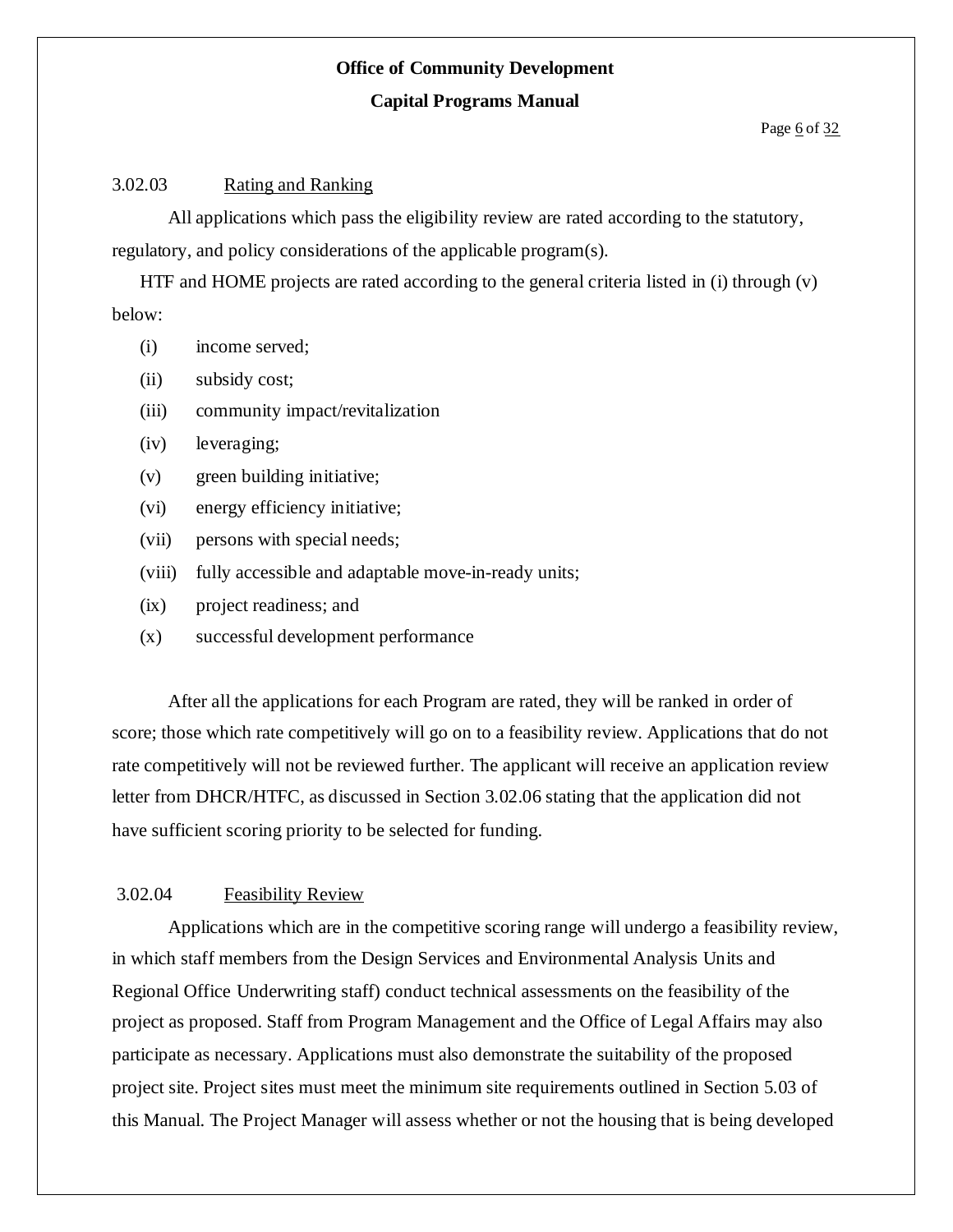is based upon a demonstrated need consistent with the State's or locality's Consolidated Plan. Additionally, the Project Manager and Design Services Unit Architect may conduct a site visit, if one was not conducted previously, to assess:

- (i) the condition of the neighborhood, project site, and existing structures (if applicable);
- (ii) the accuracy of the design documents in reflecting existing site conditions;
- (iii) the suitability of the site with regard to the proposed occupants, accessibility to shopping, community facilities, transportation, etc.; and
- (iv) site eligibility.

In general, applicants are encouraged to contact a Project Manager or Design Services Architect prior to starting the application process to schedule a site visit so that each potential site can be assessed for eligibility and suitability.

In addition to assisting with the site assessment, a Design Services Unit Architect will conduct a review of project drawings; outline specifications; owner/architect agreement; zoning compliance and environmental compliance. The total development cost and construction cost estimates will also be reviewed. (Please refer to the Design Handbook for further discussion on site requirements).

Environmental Analysis Unit staff members will assist the Design Services staff with the review of projects with potential environmental impacts.

An Underwriting staff member will review the application for feasibility, with a primary focus on: the Market Study; Project Income and Operating Budget; Unit Rents, Maintenance Fees and Affordability; Development Budget/ Funding Sources; and any exhibits specific to the use of LIHC.

In some cases, involving complex projects, such as those involving historical rehabilitation, independent cost estimates will be required. The feasibility review is the final review conducted prior to making funding recommendations to HTFC's Board, or the DHCR Commissioner, as applicable.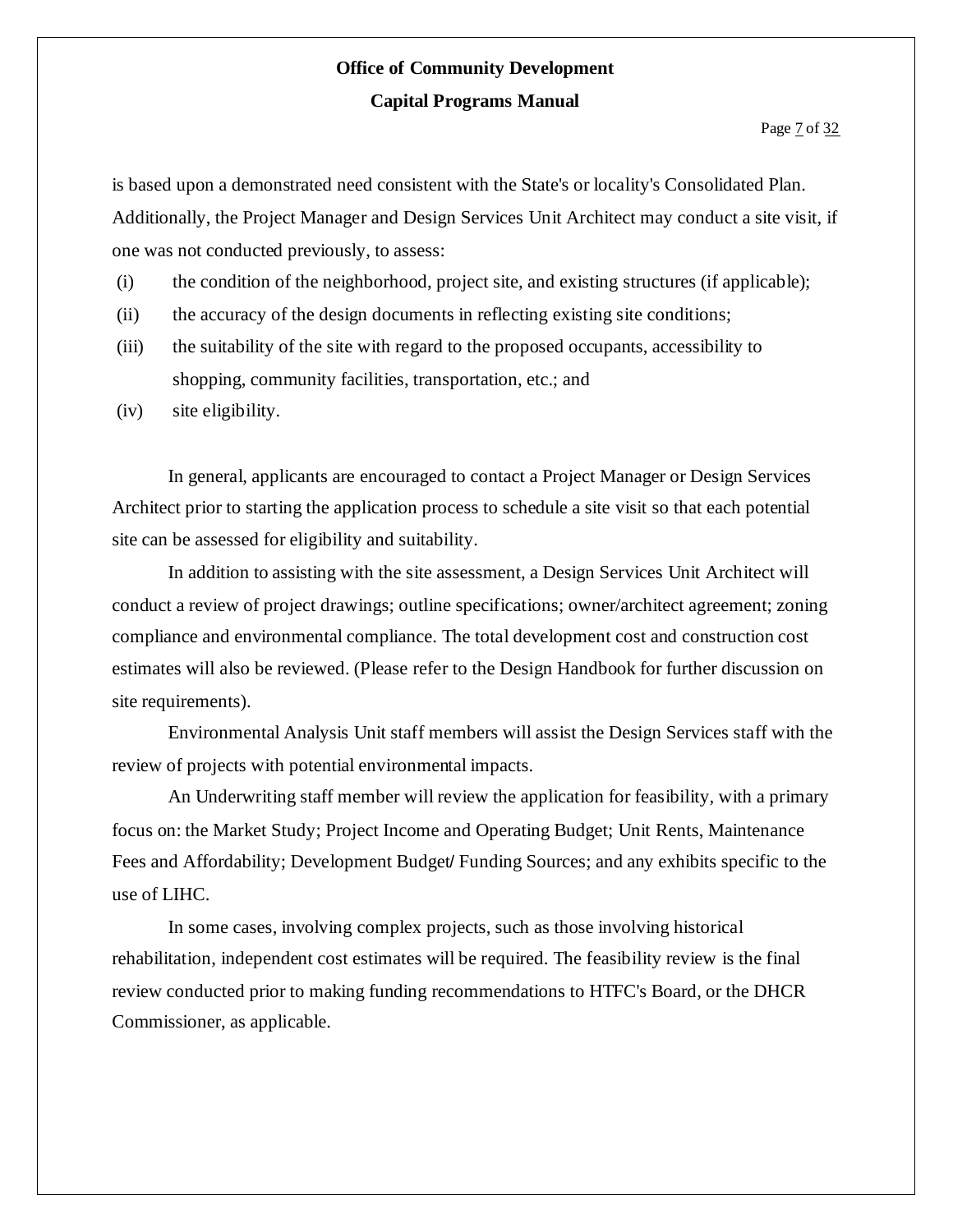Page <u>8</u> of 32

#### 3.02.05 Project Recommendations

After all reviews have been completed by DHCR/HTFC staff, the DHCR Commissioner/HTFC Board will make a final selection of applications which will be funded for each program, based upon the following considerations:

- i) the scoring/ranking of all competitive and feasible applications to each program;
- ii) the program's statutory requirements, as discussed below;
- iii) the state's housing goals including but not limited to the preservation of affordable housing; community renewal; green building technologies and practices; and collaboration with other government agencies and the development community; and,
- iv) the availability of program funds.

The HOME and HTF Programs both have statutory requirements governing the distribution of program funds. These are outlined below.

HOME Program applications must be selected according to the following statutory and policy criteria:

- (i) first, all applications involving CHDOs will be selected based upon their score, until the 15 percent CHDO set-aside requirement discussed in Section 2.05.03.B is met;
- (ii) next all applications involving non-participating jurisdictions (PJs) will be placed in rank order (including the CHDO projects not previously chosen) and selected based on their score, until the minimum 80 percent non-PJ requirement is met (see Sub-Section 2.05.03.D for a discussion of this requirement); and
- (iii) finally, all remaining projects will be placed in rank order and selected based upon their scores until program funds have been exhausted.

HTF Program applications must be selected according to the following statutory criteria:

- (i) no more than 50 percent of the total original appropriation may be awarded to projects located within any single municipality;
- (ii) no more than 33 1/3 percent of the funds awarded to projects within a city with a population of one million or more shall be allocated to private developers; and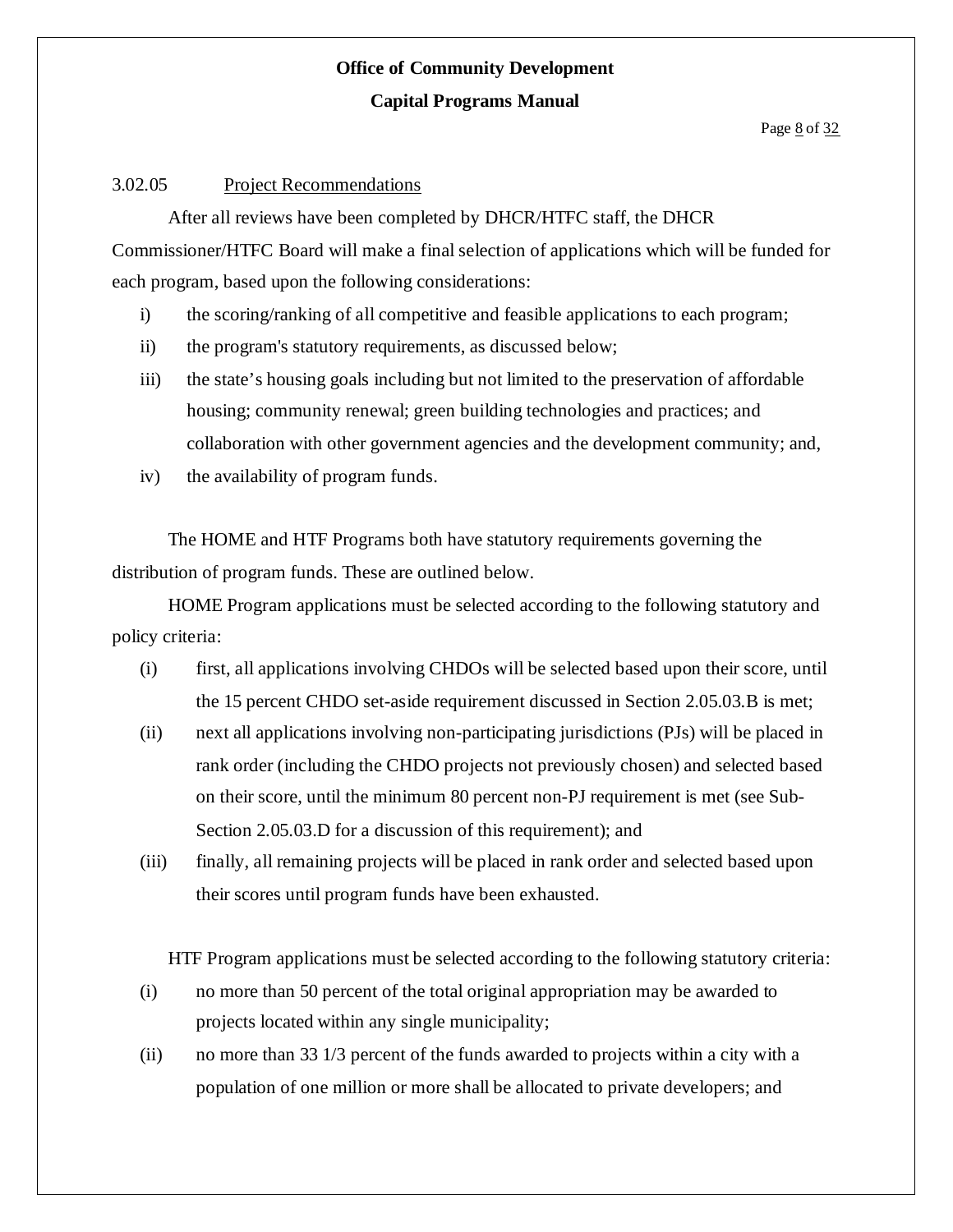(iii) no more than 33 1/3 percent of the funds awarded to projects outside of cities with a population of one million or more shall be allocated to private developers. Preference in making awards to eligible applicants is given to projects which involve not-forprofit corporations or their wholly-owned subsidiaries. For limited partnership or limited liability company applicants, the ownership interest of the not -for-profit or its wholly-owned subsidiaries must be "at least 50% of the controlling interest" of the partnership as directed by Article XVIII of the Private Housing Finance Law.

The development and property management experience of the applicant or their proposed property manager will be a threshold issue for DHCR/HTFC in making project funding recommendations and awards. If an applicant is not in compliance with existing state contracts and has not taken satisfactory steps to remedy such non-compliance, DHCR/HTFC reserve the right to not award funding to such applicants.

### 3.02.06 Application Review Letters

Once the application review process has been completed, and funding decisions have been made, Application Review Letters will be prepared and sent to all applicants within 150 calendar days of the application submission deadline informing them of one of the three possible review statuses their application has achieved: 1) selected for funding; 2) not selected for funding; or 3) placed on a waiting list (see note below).

Applications which are incomplete, ineligible, infeasible or non-competitive will not be selected for funding. The Application Review Letter will cite the specific reason(s) that the application was not funded, and invite the applicant to meet with the appropriate Regional Office to review their application.

Applicants with applications which are complete, eligible, competitive and feasible, but for which there are insufficient funds, may receive an Application Review Letter informing them that the application has been placed on a waiting list. The waiting list is established so that funded applications which do not go forward for any reason can be replaced by another competitive, feasible project. The waiting list will remain in effect until the next request for proposals is issued, or until the waiting list is discontinued, at which time a new waiting list will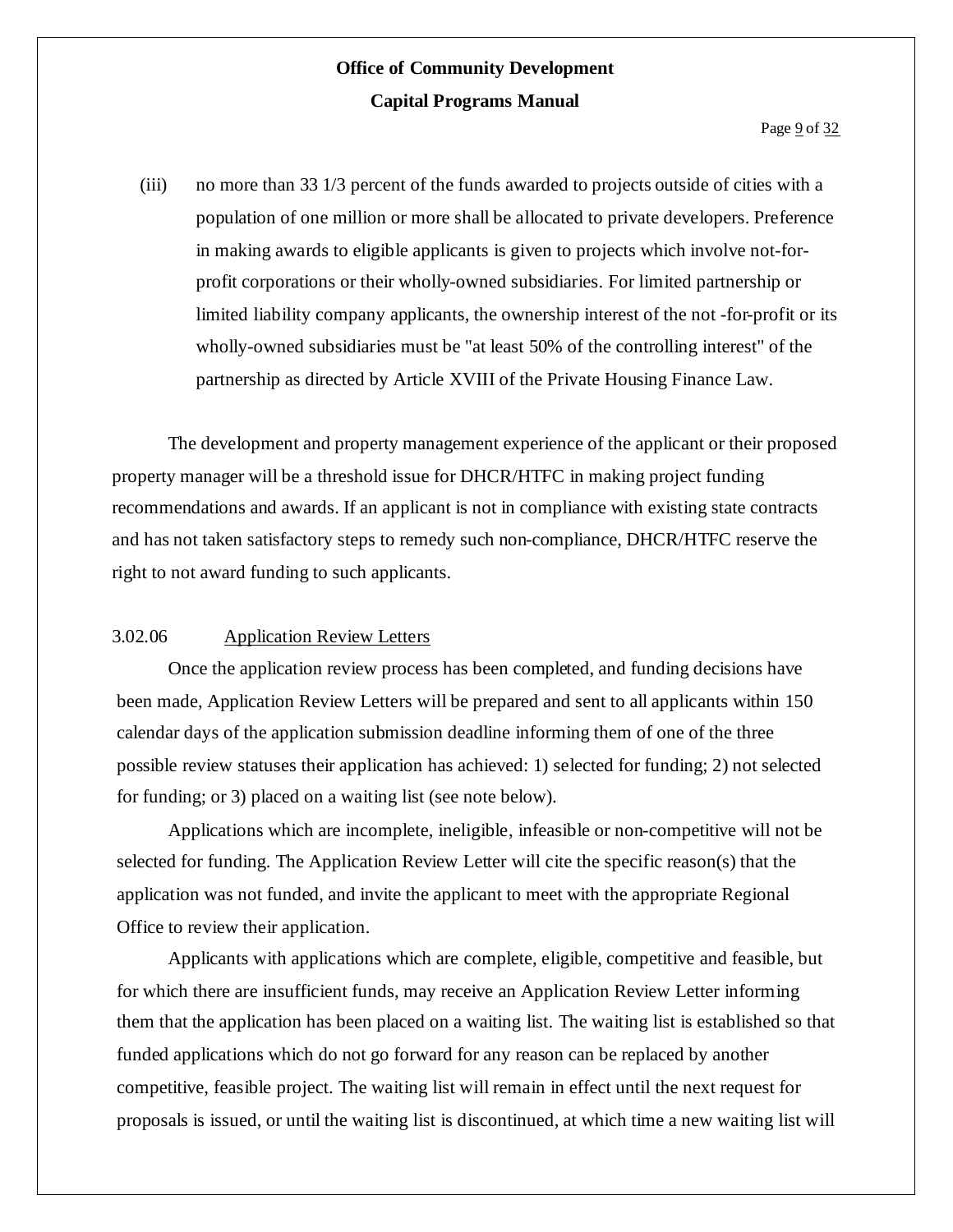be established. It should be noted, however, that a waiting list is not utilized every funding round and its use is subject to DHCR's determination of the need to use this mechanism.

Applicants whose applications are selected for funding, will receive an Application Review Letter congratulating them on their successful proposals, and notifying them that they will receive a Funding Commitment within approximately 45-60 business days, as discussed in Section 3.02.07.

### 3.02.07 Funding Commitment

Within approximately 45-60 business days of the Application Review Letter date, a Funding Commitment will be issued to successful applicants. The Funding Commitment describes the project, as well as defines the relationship between the State and the applicant. It will set forth the following specifics on project scope:

- (i) the number and configuration of units in the project and information about the project owner;
- (ii) project rents, housing expenses and household income ranges;
- (iii) populations to be served;
- (iv) operating cost and project financing assumptions;
- (v) critical timeframes for project development, including deadline for construction start and marketing, management, fair housing and environmental submissions.
- (vi) cost overrun guarantee from applicants expecting to receive LIHC;
- (vii) marketing and management plan requirements;
- (viii) documentation required to complete the environmental review;
- (ix) Office of Fair Housing and Equal Opportunity Minority and Women-Owned Business Participation goals for the project;
- (x) persons of special needs requirements, if applicable;
- (xi) closing requirements;
- (xii) HOME project Federal requirements; and
- (xiii) Community Housing Development Organization (CHDO) Requirement, if applicable.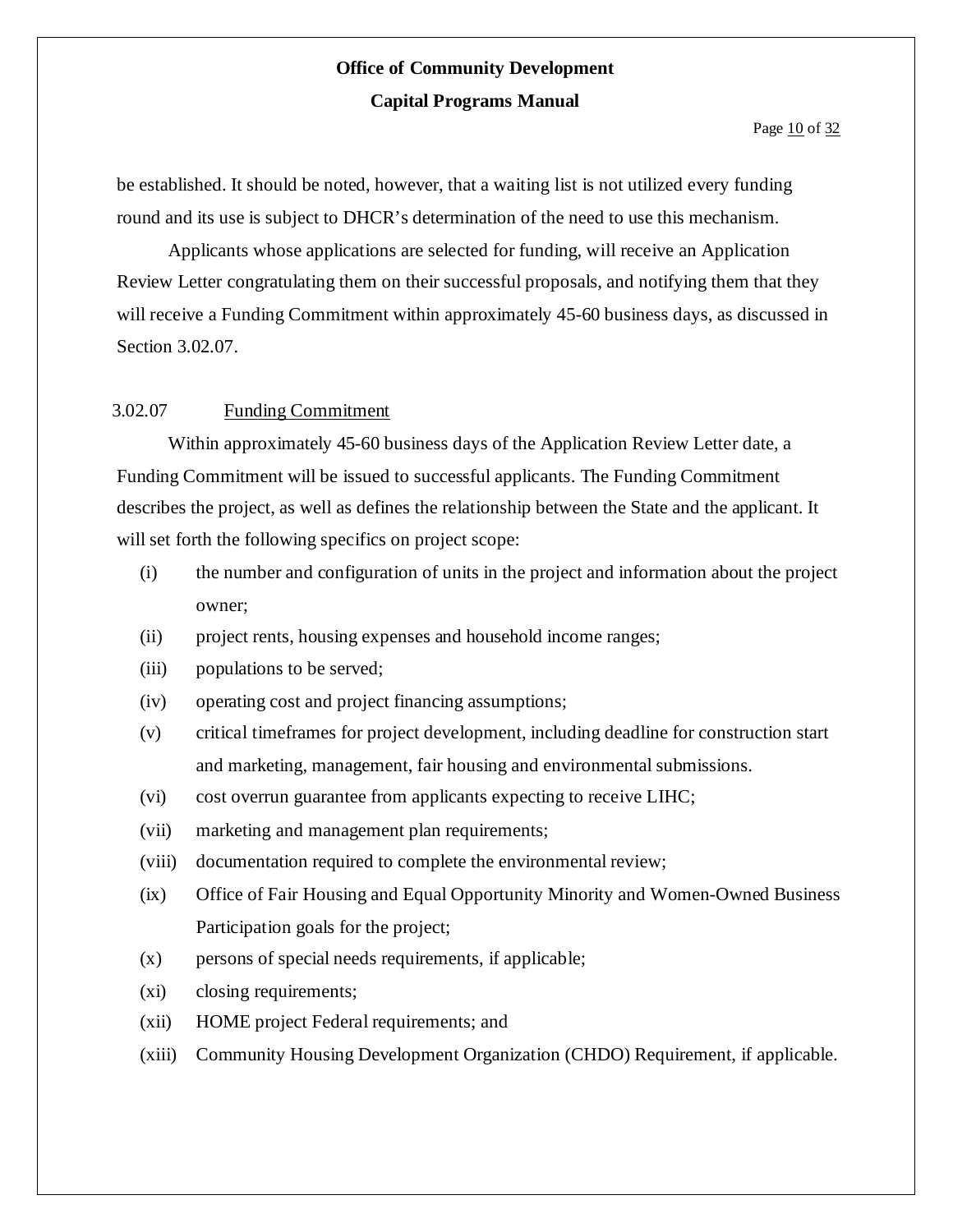The terms of the Funding Commitment will provide for the delivery of the proposed housing product. Where an applicant is unwilling or unable to comply with terms of the Funding Commitment, funds for the project will be terminated, unless it is in the State's best interest to continue.

Applicants will be given 30 days from receipt of letter to review the Funding Commitment, and return it signed by one of the applicant's principals. The signature and return of the Funding Commitment by the applicant will indicate the acceptance of all terms and conditions set forth therein. Upon DHCR/HTFC's receipt of the executed Funding Commitment, a project development meeting may be scheduled for members of the applicant's project development team and DHCR/HTFC staff to discuss the project.

Applicants are expected to comply with the terms of the executed Funding Commitment; failure to comply with such terms is likely to result in its termination. In general, DHCR/HTFC is reluctant to consider changes to the terms of the Funding Commitment once it has been issued. Requests for nominal or de minimis changes in rents, or operating and development costs specified in the Funding Commitment can be considered. Any change in tenancy, ownership, use, amount of DHCR/HTFC financing or changes in project timetables are considered significant revisions. Any significant revisions to conditions set forth in the Funding Commitment must be evaluated by staff, who will make recommendations for either project termination or approval of project revisions with supporting rationale. This reevaluation will ensure that no other alternatives to the requested changes(s) exist, and that the project would have scored highly enough to merit funding given the change in project scope. DHCR/HTFC will not approve changes in a Funding Commitment which affect the project's competitiveness or in other ways would affect the outcome of the funding competition. HTFC Board approval will be required for any significant change in project scope, or a ten percent or more change in HOME/HTFC funding.

### 3.02.08 Project Development Meeting

The Project Development Meeting is held to review the terms of the Funding Commitment agreed to by the applicant. All issues, requirements and submissions related to the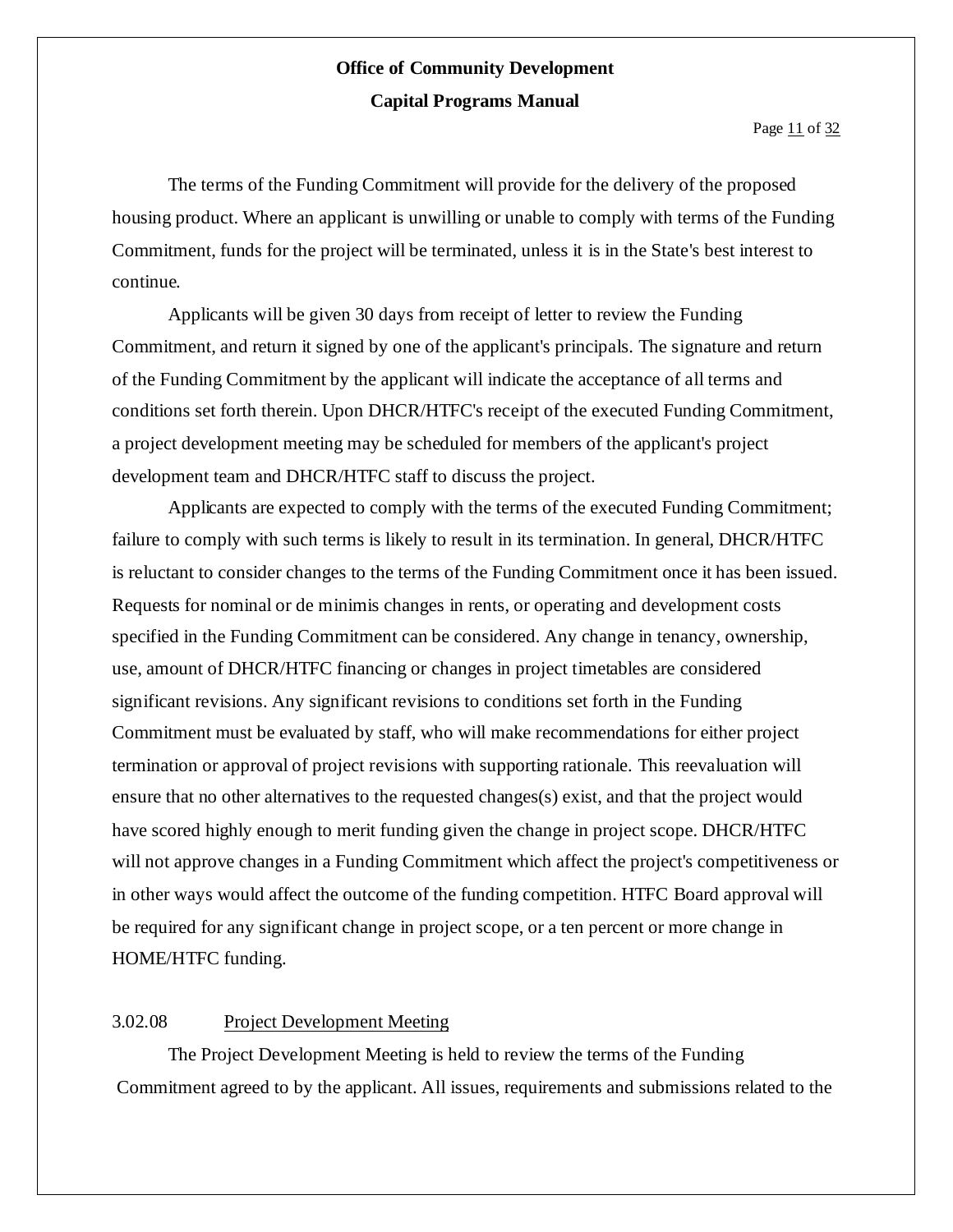project's economics, design, and ownership will be discussed, as will the roles and responsibilities of the various project participants.

The Project Development Meeting will also include a review with the applicant's team of the various technical reviews, processes and timetables for the particular Development Track that the project will follow. There are three Development Tracks, each of which involves different levels of review and DHCR/HTFC involvement, based upon the project's characteristics. The processes for Development Tracks One, Two and Three are discussed below in Sections 3.02.9 through 3.02.11. Applicants must designate one person to be the primary contact and coordinator for the project.

If the Project Development Meeting turns up issues that cannot be resolved, or if the applicant can no longer adhere to the terms agreed to in the Funding Commitment, the State expects to terminate its commitment to the project. Applicants whose projects are terminated would be able to apply in future funding rounds without prejudice.

#### 3.02.09 Development Track One Process (HTF/HOME Permanent Loan Takeout)

Development Track One is for projects involving HTF or HOME which require permanent take-out financing only. This track is generally followed by applicants who have their own development team in place, and have pre-selected a general contractor. Projects will require regular contact with the Design Services Unit and occasional oversight by OCD project staff.

For projects following this Development Track, a complete and through review of construction drawings and final cost estimates and environmental review will be conducted prior to the loan closing with the construction lender, to ensure that they meet the design requirements of DHCR and the HTFC. Applicant will be required to submit changes to approved documents for review and approval prior to implementation. In addition the HTFC SEQRA review as described in Section 5.02 must be completed prior to the closing on the HTF or HOME financing.

At the time of construction loan closing the project manager will be responsible for collecting any documentation required for the second LIHC underwriting, or if necessary, documentation for the project to secure a binding agreement of LIHC if required for the closing.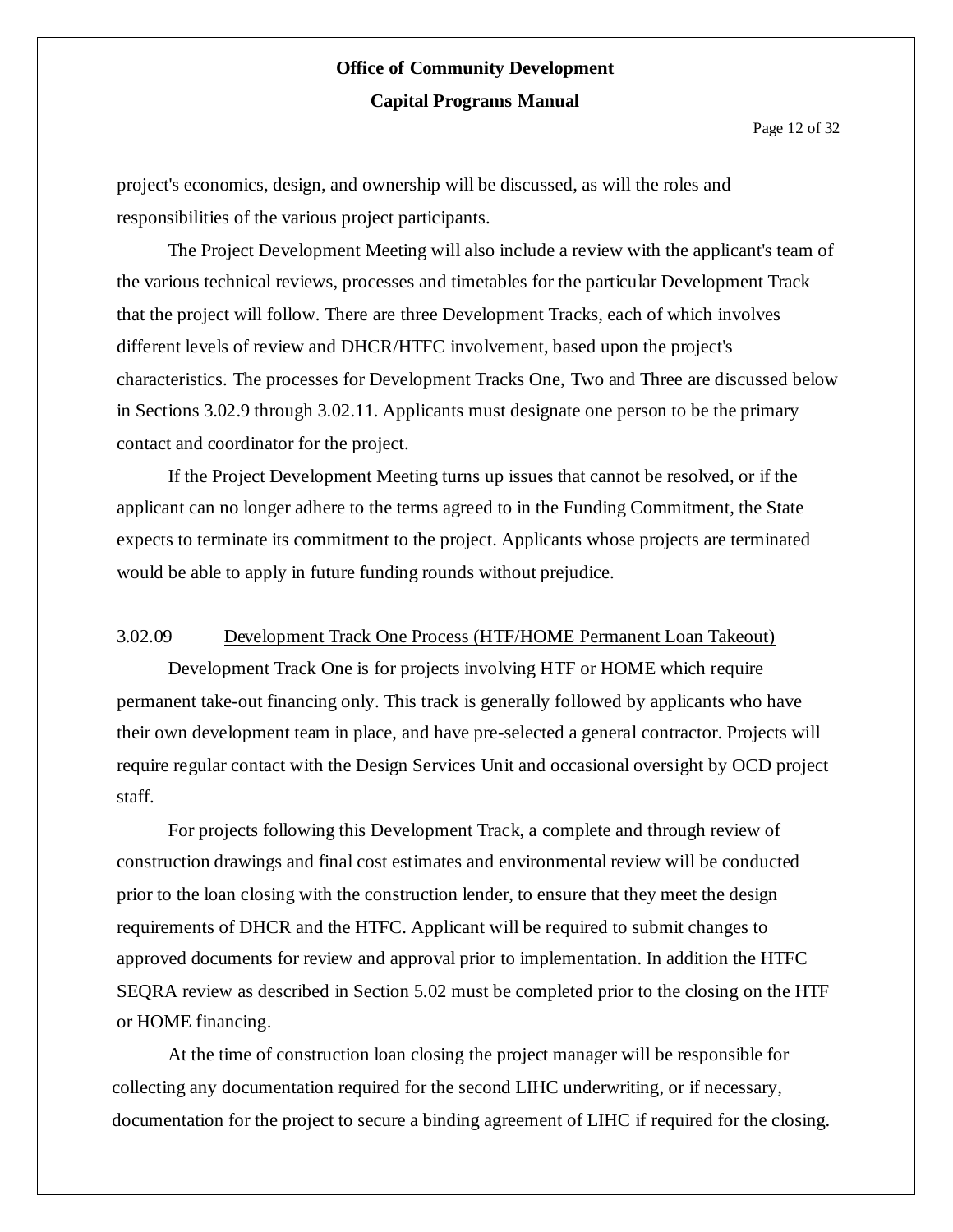Page 13 of 32

The OCD Technical Services Unit is responsible for reviewing this material and providing information to Program Management for the preparation of the binding agreement.

The next contact with DHCR/HTFC will be approximately 90 days prior to project rentup, when the applicant and/or owner meet with staff from the Asset Management Unit of the office of Housing Management at a Rent-Up Conference. The purpose of this meeting is to review any statutory and/or regulatory requirements regarding rent-up, tenant selection, and occupancy requirements of the project.

The permanent loan closing will occur upon satisfactory completion of the project in accordance with the terms and conditions set forth in the Funding Commitment. It is the responsibility of the owner to satisfy DHCR/HTFC's determination of satisfactory completion of the project. Cost certification requirements, as well as other close-out requirements are discussed in Section 6.00 of this Manual. If construction or permanent lenders are providing project financing, the submission of an intercreditor agreement will be incorporated as a requirement in the DHCR/HTFC Funding Commitment.

### 3.02.10 Development Track Two Process (HTF/HOME Construction Loan)

This process is followed by projects involving LIHC, which require HOME/HTF construction financing. Sponsors of these projects will be required to cover any increases in total project costs above the amount recognized in the funding commitment letter. The contractor will have to guarantee a fixed price for construction. In addition to the requirements identified in the Funding Commitment, Development Track Two project sponsors must submit final plans and specifications, as well as all contract documents listed in Section 3.03 of the Design Handbook prior to a construction loan closing. The project manager is responsible for receiving the construction documents and forwarding to the following units for their review and approval:

- Design Services
- Underwriting
- Environmental Analysis
- OLA
- Office of Fair Housing
- Persons with special needs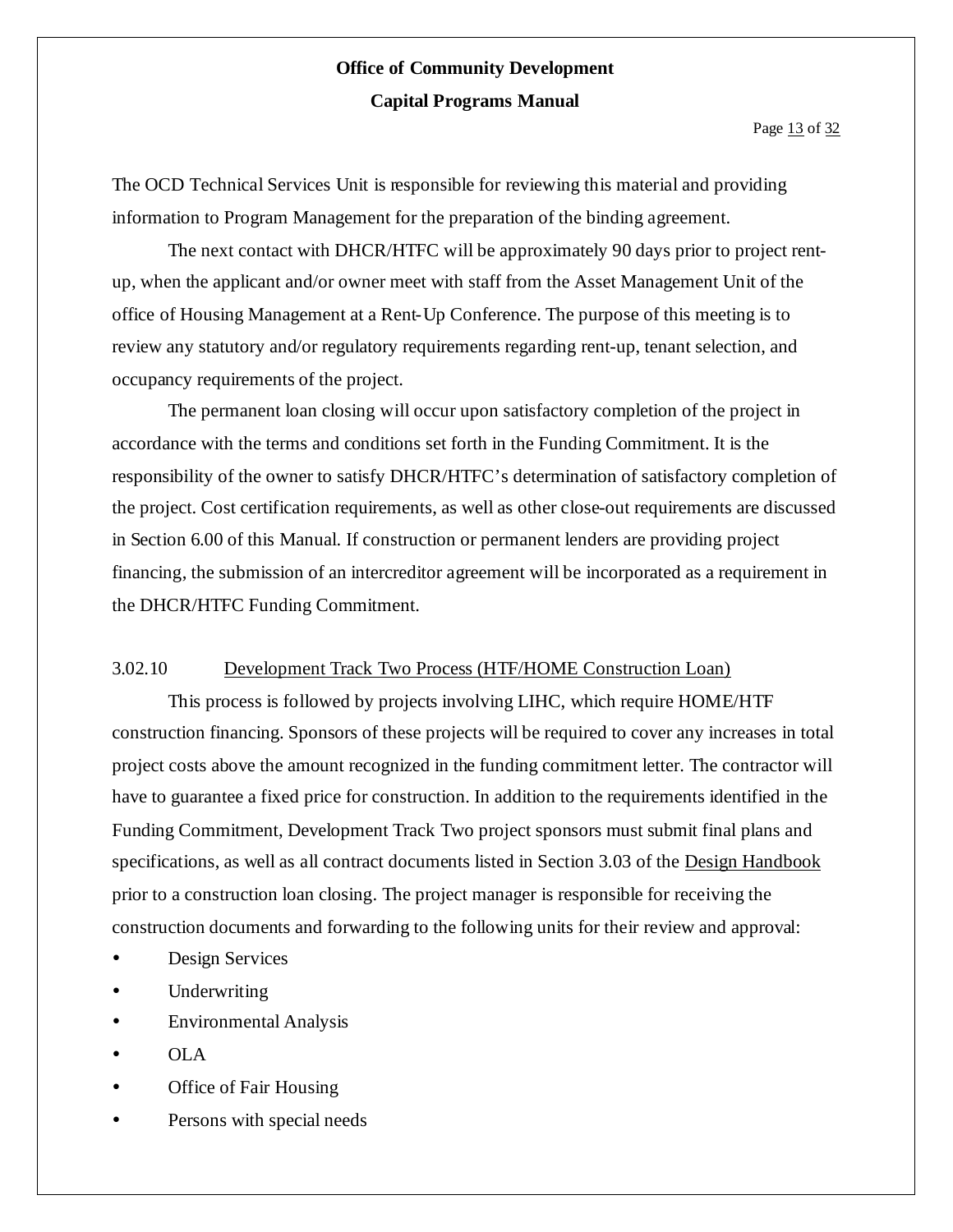Page 14 of 32

Upon receiving approval of the documents from all units the project manager and the OLA attorney assigned to the project can schedule the construction loan closing.

As discussed in Section 3.02.09 above, the applicant/owner will be required to attend a Rent-Up Conference. Upon completion of construction, a cost certification will be required. HTFC does not provide construction financing through the HOME Program. HOME funds are utilized for permanent financing only. Applicants requiring HOME funds for construction should simultaneously submit a request for a Housing Development Fund loan in amount equal to the HOME construction financing need, as part of their application for HOME permanent financing.

### 3.02.11 Development Track Three Process (HTF Predevelopment Loan)

Not-for-profit applicants which state in their application that they are seeking predevelopment funds for their project, and which do not involve a LIHC-funded developer's fee, may follow this process.

Predevelopment funds may be requested by the applicant after they have received a Funding Commitment, provided that all programmatic eligibility requirements are met and only those expenses required to ready a project for a construction closing are requested (See Section 2.00 Program Descriptions for information on predevelopment requirements for the applicable program). DHCR/HTFC may conduct elective reviews on projects seeking predevelopment funds.

A bid document submission is required for Development Track Three projects, unless they have received DHCR/HTFC approval of the project builder, and do not intend to bid the project. The bid document review consists of an examination of all construction-related materials included in the list of submission requirements outlined in the Design Handbook, as well as any bid documents listed in the Funding Commitment.

Upon its approval of final plans and specifications and cost estimates, and completion of environmental review, DHCR/HTFC will execute a construction loan agreement and other closing documents with the applicant. The Rent-Up Conference described in Section 3.02.09 above is required no later than 90 days prior to project rent-up. A cost certification and other close-out documentation as outlined in Section 6.00 are also required for Development Track Three projects.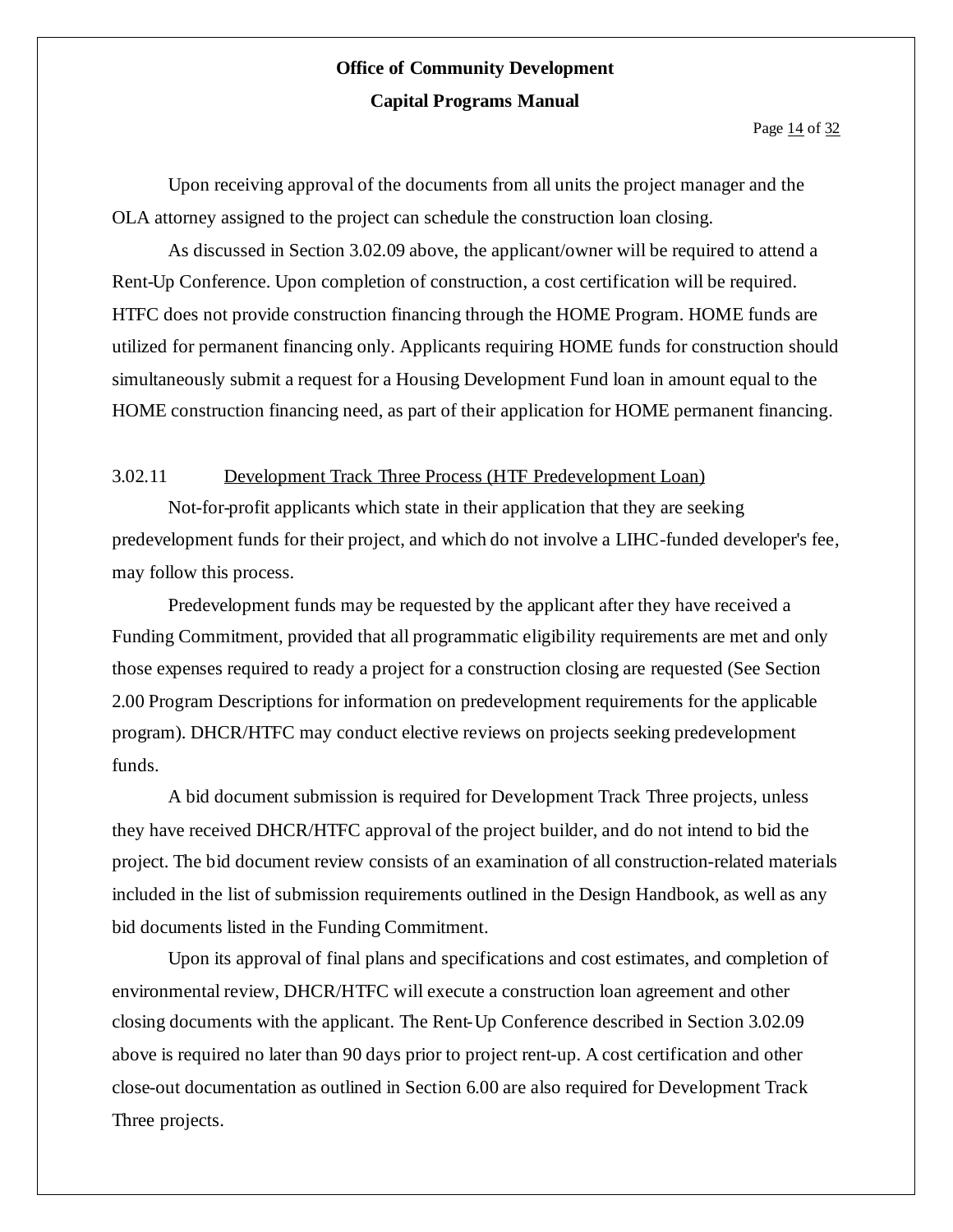#### **Capital Programs Manual**

#### Section: 3.0 UNIFIED FUNDING PROCESS

Sub Section: 3.03 Application Review and Funding Process for HOME and RESTORE Programs

HOME and RESTORE Local Program applications undergo the following reviews as discussed in Section 3.02:

- (i) completeness review (Section 3.02.01);
- (ii) eligibility review (Section 3.02.02); and,
- (iii) rating and ranking (Section 3.02.03).

Feasibility reviews are not conducted on Local Program applications.

Local Program applications are selected in the manner described in Section 3.02.06, and receive Application Review Letters as described in Section 3.02.07. The Application Review Letter issued to successful program applicants may request revisions to the applicant's submission as a precondition to the issuance of a Program Agreement.

Project Implementation Meetings may be held with funded Local Program applicants to discuss contract requirements and other matters.

DHCR/HTFC will execute LPA Contracts upon satisfaction of all requirements set forth in the Application Review Letter.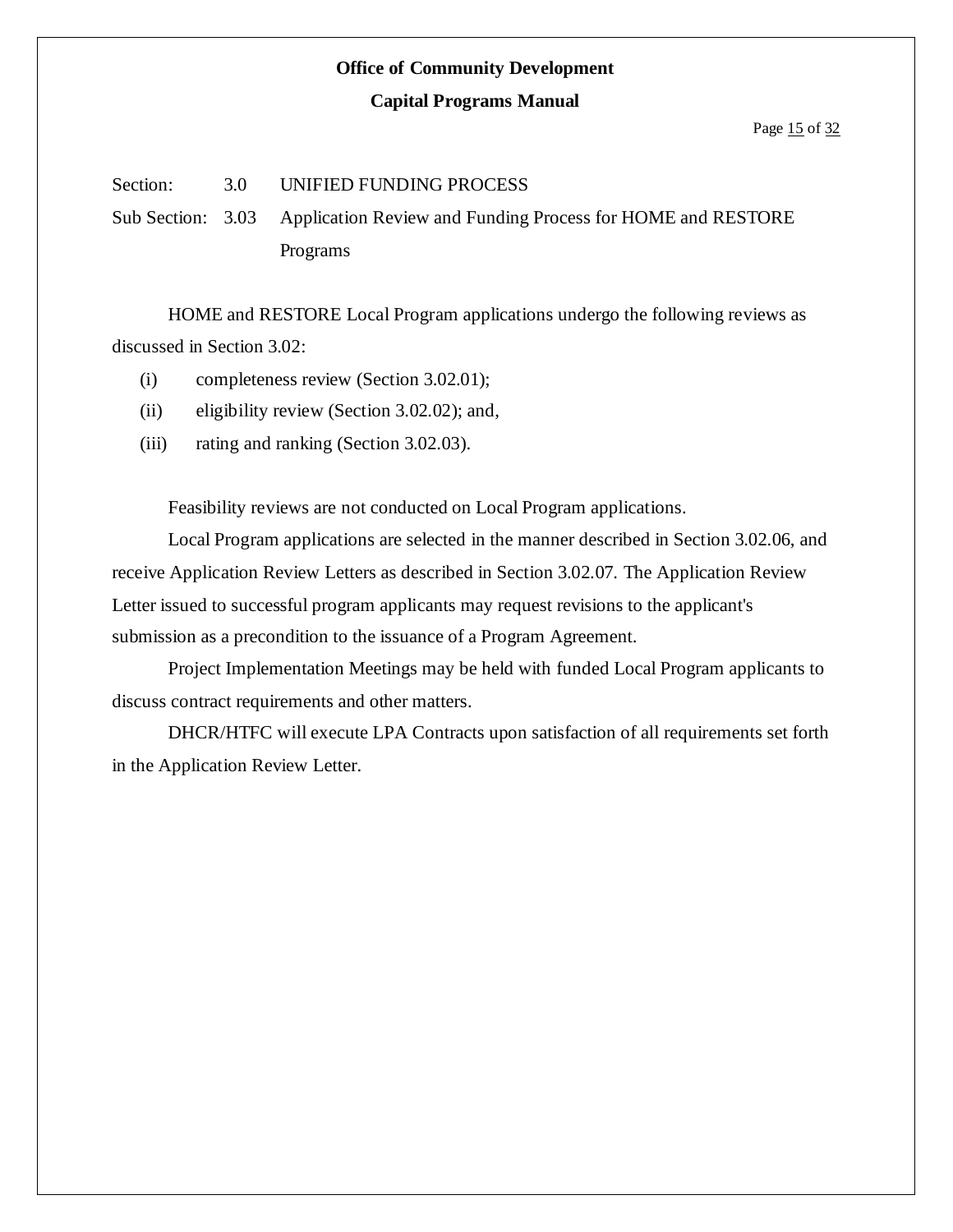#### Page 16 of 32

#### Section: 3.0 UNIFIED FUNDING PROCESS

Sub Section: 3.04 Application Review and Funding Process for HDF Program

The HDF Program utilizes the Unified Funding capital project application to accept and evaluate requests for program assistance. Applications are reviewed for completeness, and any missing or incomplete documents must be submitted prior to undergoing an eligibility review. HDF applications are subject to the same eligibility review as is set forth in Section 3.02.02, except that they have the additional criterion that commitments from other funding sources must exist that will enable the project to be completed as proposed, and will assure repayment of the HDF loan.

Eligible HDF applications are rated based upon the following criteria:

- (i) project readiness;
- (ii) development team capacity;
- (iii) cost effectiveness; and,
- (iv) need and affordability.

HDF applications are reviewed for feasibility, with more detailed reviews occurring if DHCR is acting as the project's lead agency.

A contract will be issued to funded HDF applicants. Upon satisfaction of all requirements set forth in the contract transmittal letter, DHCR will execute a HDF Regulatory and Loan Agreement and any necessary security instruments with the applicant.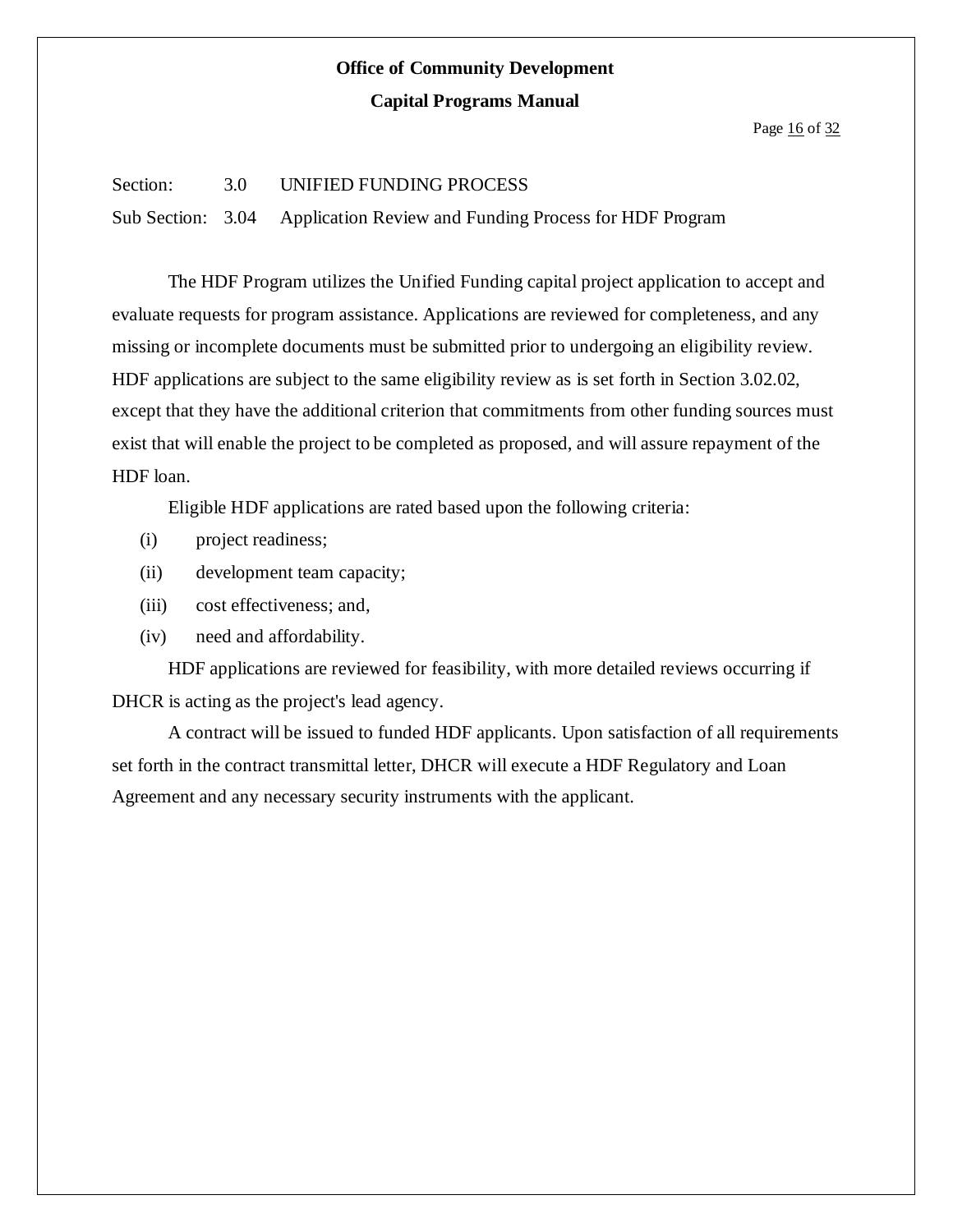Page 17 of 32

### Section: 3.0 UNIFIED FUNDING PROCESS

Sub Section: 3.05 Application Review and Funding Process for LIHC and SLIHC Programs

Applications for the federal Low-Income Housing Credit Program (LIHC) and the New York State Low Income Housing Credit Tax Program (SLIHC) will be evaluated for completeness, program eligibility, feasibility and the extent to which the applicant meets the threshold and selection criteria contained in DHCR's Low-Income Qualified Allocation Plan (QAP) and, for SLIHC projects, the scoring criteria set forth in the SLIHC Regulation.

In addition, applicants should refer to Sec. 42 of the Internal Revenue Code and Section 2.04 for LIHC and Article 2-A of the New York State Public Housing Law and Section 2.08 for SLIHC. (Additionally, the application review process for SLIHC is further elaborated upon in Section 3.05.)

These documents are available on DHCR's website: http://www.nysdhcr.gov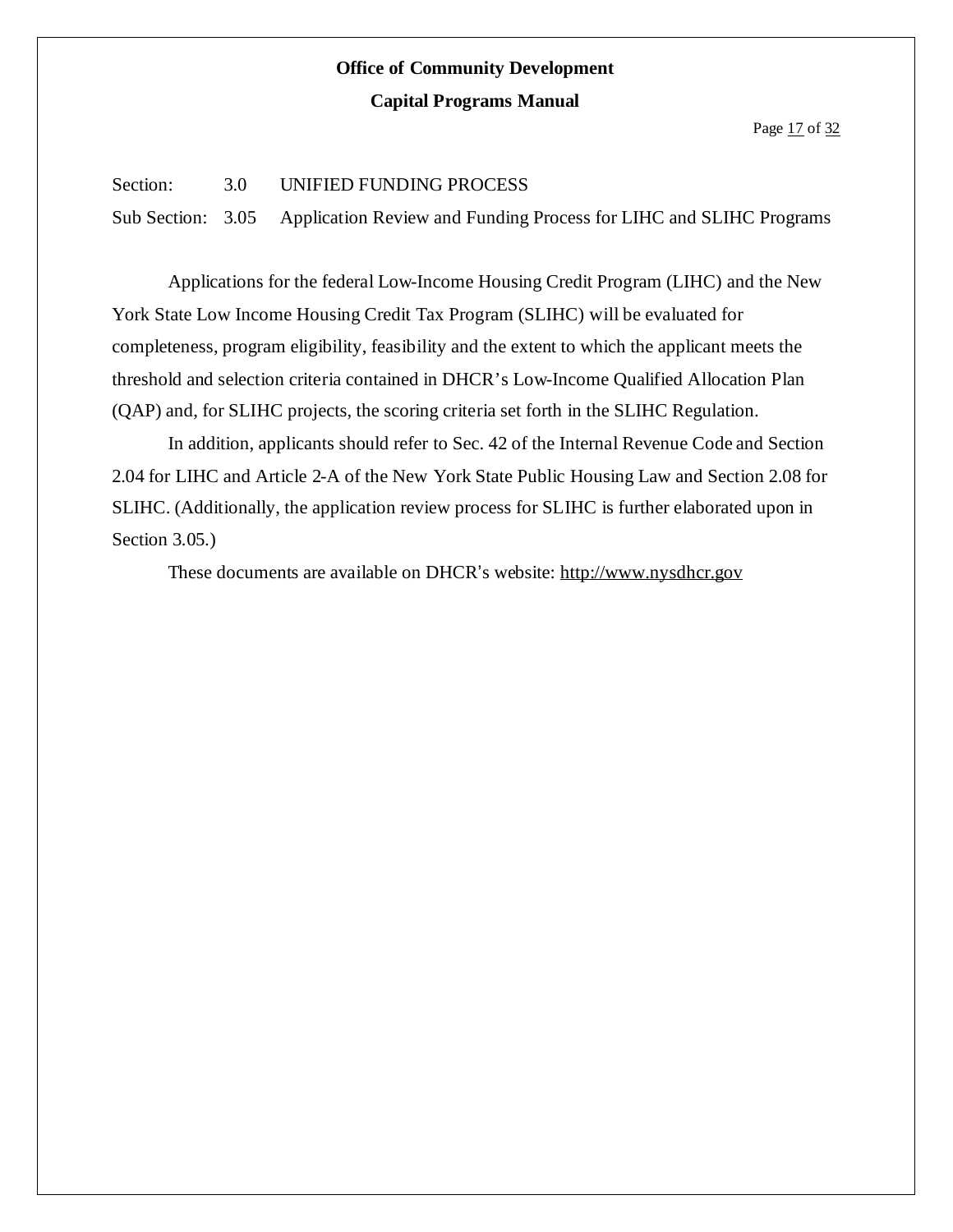#### Page 18 of 32

#### Section: 3.0 UNIFIED FUNDING PROCESS

Sub Section: 3.06 Application Review and Funding Process for Rural Rental Assistance Program (RRAP)

Generally, projects which have received Rural Rental Assistance Program (RRAP) awards in recent years have been funded under a Leveraged Loan Rural Housing Initiative through which an applicant receives an award of HOME or HTF funds from HTFC and LIHC from DHCR through the UF Process, and a loan from the USDA Rural Development Office. USDA also provides rental assistance for some units. Therefore, applications seeking RRAP are currently reviewed pursuant to the parameters for HOME or HTF and LIHC.

When the project has begun construction, the applicant submits the following documents to DHCR, together with a request for a RRAP contract package:

- (i) the project's first year operating budget;
- (ii) the name and address of the project's managing agent, as well as the name and address of the entity to whom the subsidy checks should be mailed;
- (iii) or elderly projects, evidence of municipal real estate tax abatement;
- (iv) a Partnership Agreement or a Board resolution authorizing the corporation to enter into a rental assistance contract with the State, whichever is applicable; and,
- (v) the New York State Department of State charitable organization registration number, if the applicant is a non-profit organization.

DHCR will forward the contract package to the owner when all of the applicable items listed above have been received and approved. The contract will be executed upon verification that construction has been completed in accordance with the plans and specifications approved by the USDA Rural Development Office, and when all other requirements established by the RRAP contract transmittal letter are met.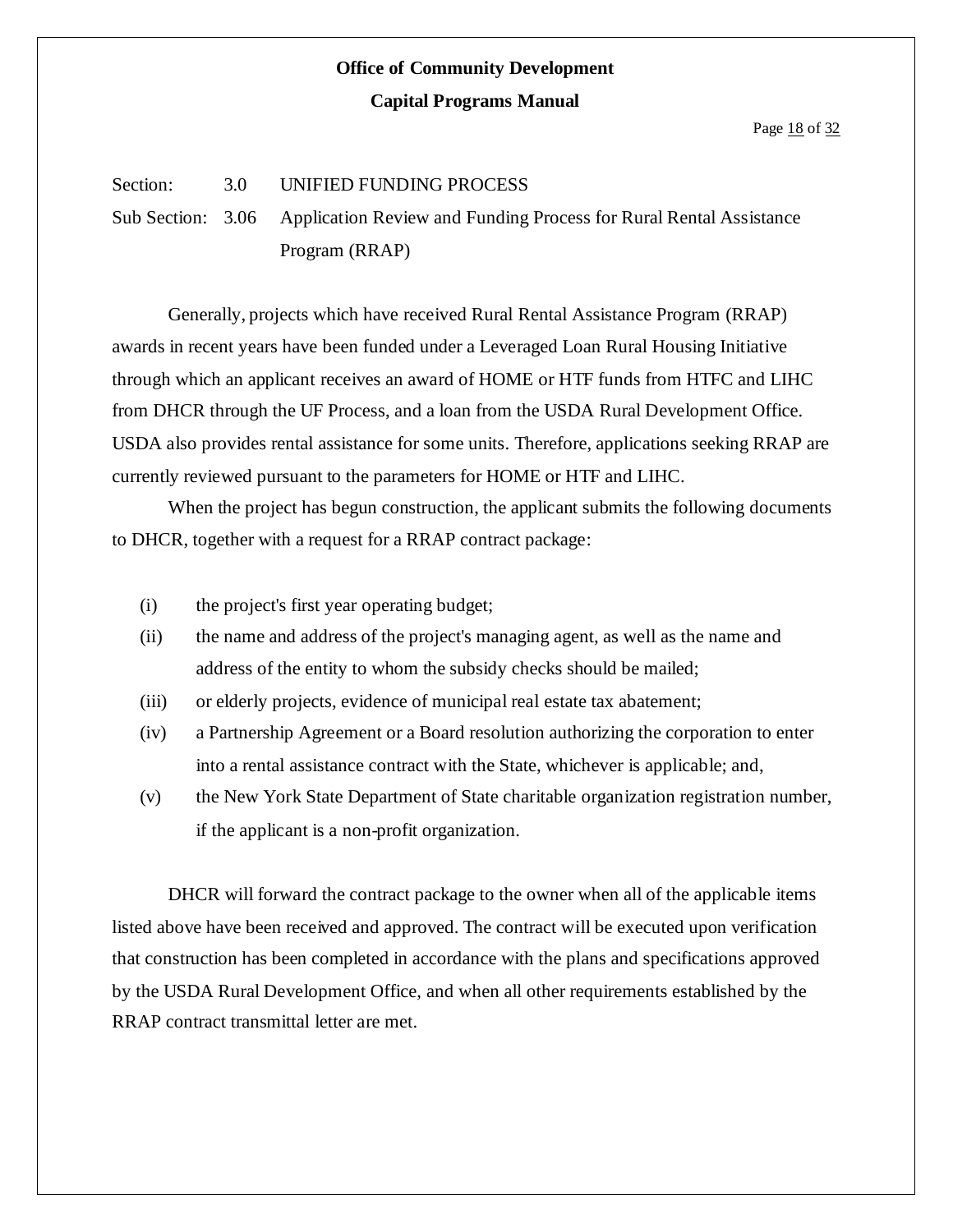Page 19 of 32

### Section: 3.0 UNIFIED FUNDING PROCESS

Sub Section: 3.07 Application Review and Funding Process for Applications Accepted Under Open Window (Currently Under Review/Pending Revision)

As noted in Section 3.01, DHCR/HTFC provides an open window for the receipt of applications under UI, RARP, SLIHC, SPP and HWF. Applications requesting financing under these programs are accepted continuously throughout the calendar year, subject to funding availability.

In addition, DHCR provides an open window for receipt of applications for projects financed by tax-exempt bonds subject to the State's Private Activity Bond Volume Cap which are seeking 4% LIHC pursuant to Section 2040.4 of the QAP. Since the LIHC allocated for these projects is not subject to the State's Credit Allocation Ceiling, there is no issue regarding the availability of tax credits. Prospective 4% Credit applicants are advised to review Section 2.04.05 above for additional information and the current timeframe for DHCR's continued acceptance of new 4% Credit project applications pursuant to the QAP.

The application review process for applications submitted for these programs generally follows the guidelines for Unified Funding Applications. That is, DHCR/HTFC's review consists of the following:

- (i) completeness review;
- (ii) eligibility review;
- (iii) competitive scoring\*; and,
- (iv) design and underwriting feasibility reviews.

\*Note: HWF applications are subject to a Technical Assessment rather than a competitive scoring review; 4% LIHC applications are not competitive and, therefore, not subject to scoring.

DHCR/HTFC will notify applicants under these programs of the outcome of these reviews and a determination of whether the project will receive a funding award/reservation no later than 60 days after receipt of a complete application.

If an application is initially deemed incomplete, DHCR/HTFC will suspend processing of the application and the applicant will have initially 10 days from receipt of a Notice of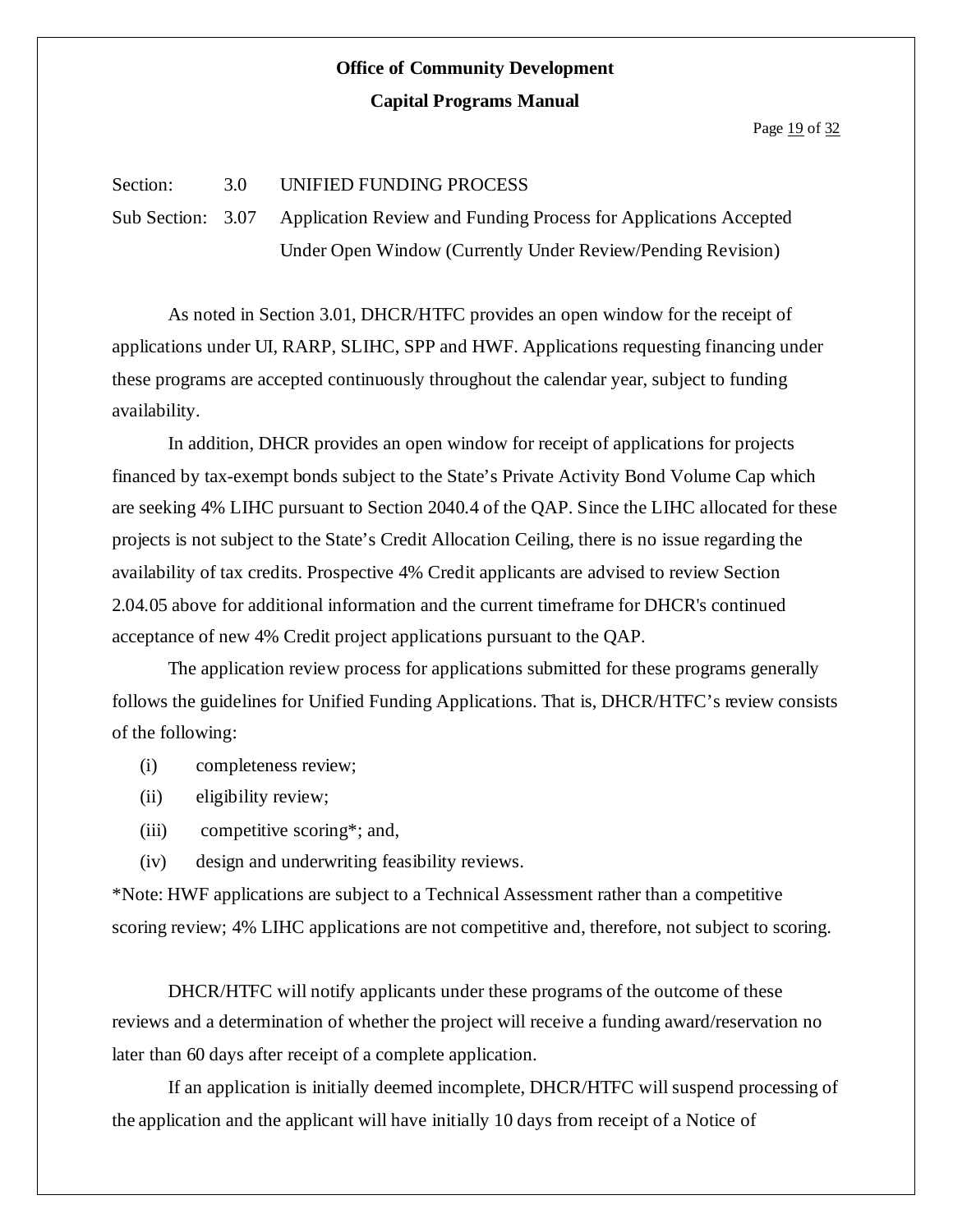Incomplete Application and no more than 60 days from DHCR/HTFC's receipt of the initial application to satisfactorily respond to the notice and submit the incomplete application items. DHCR/HTFC will not conduct further reviews of any application which remains incomplete after this time period; the applicant will be required to submit a new application. (It should be noted, however, that applicants under SLIHC, 4% LIHC and/or HWF with incomplete applications will not be required to submit a new tax credit application fee with the new application submission).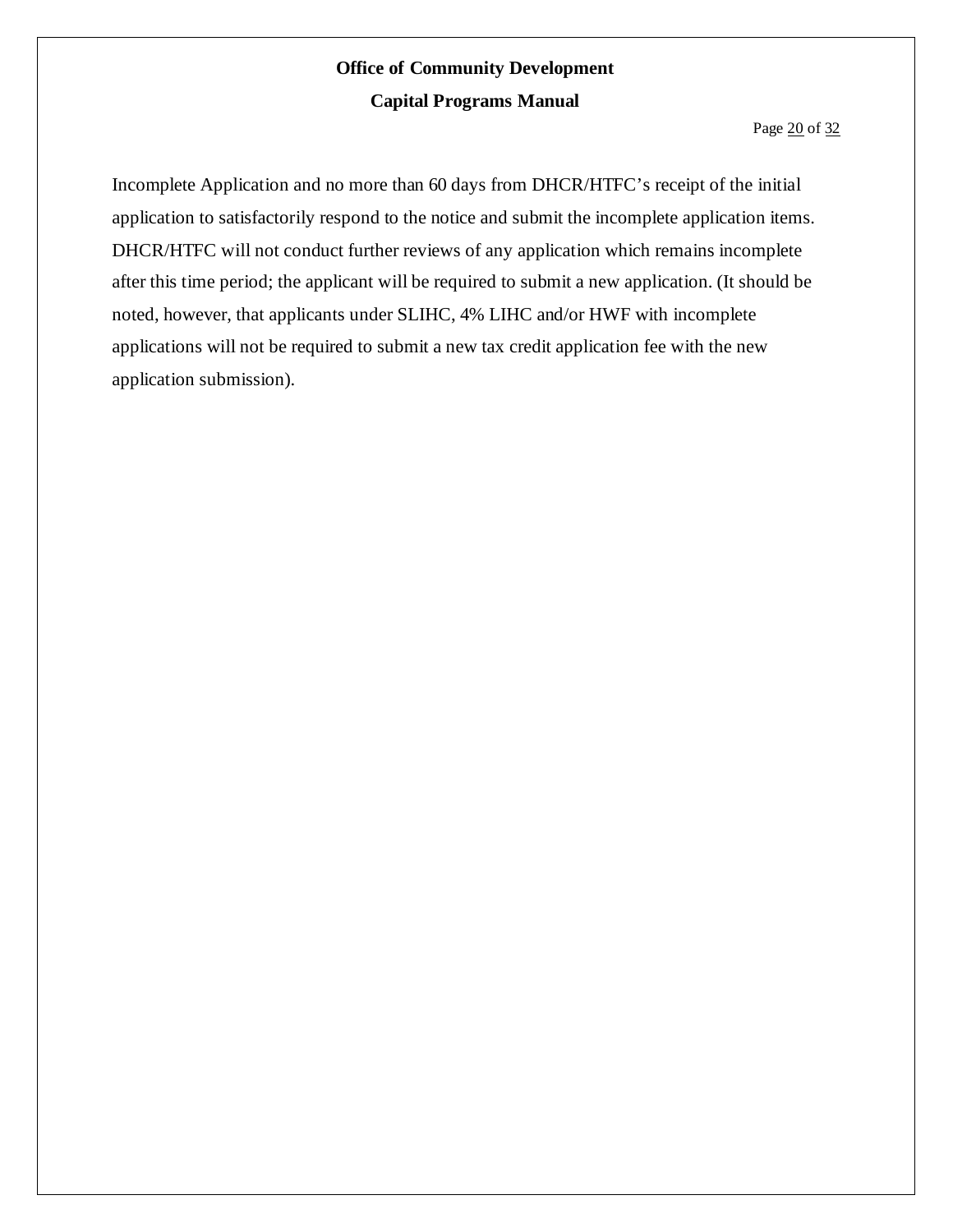### **Capital Programs Manual**

#### Page 21 of 32

### Section: 3.0 UNIFIED FUNDING PROCESS

Sub Section: 3.08 Application Review and Funding Process for HWF Program

Applications for the Homes for Working Families Program (HWF) that meet completeness and eligibility review criteria, as described in Section 3.02, are then subject to a technical evaluation (rather than a competitive scoring review). The technical evaluation is based on the same parameters as the LIHC/HTFC scoring criteria, which includes an assessment of the following factors:

- i. Community Impact/Revitalization;
- ii. Financial Leveraging;
- iii. Sponsor Characteristics;
- iv. Green Building;
- v. Long Term Affordability;
- vi. Fully Accessible and Adapted, Move-In Ready Units;
- vii. Affordability;
- viii. Individuals with Children;
- ix. Energy Efficiency;
- x. Marketing Plan/Public Assistance;
- xi. Project Readiness;
- xii. Persons with Special Needs;
- xiii. Participation of Local Non-Profit Organizations;
- xiv. Mixed Income; and,
- xi. Project Amenities.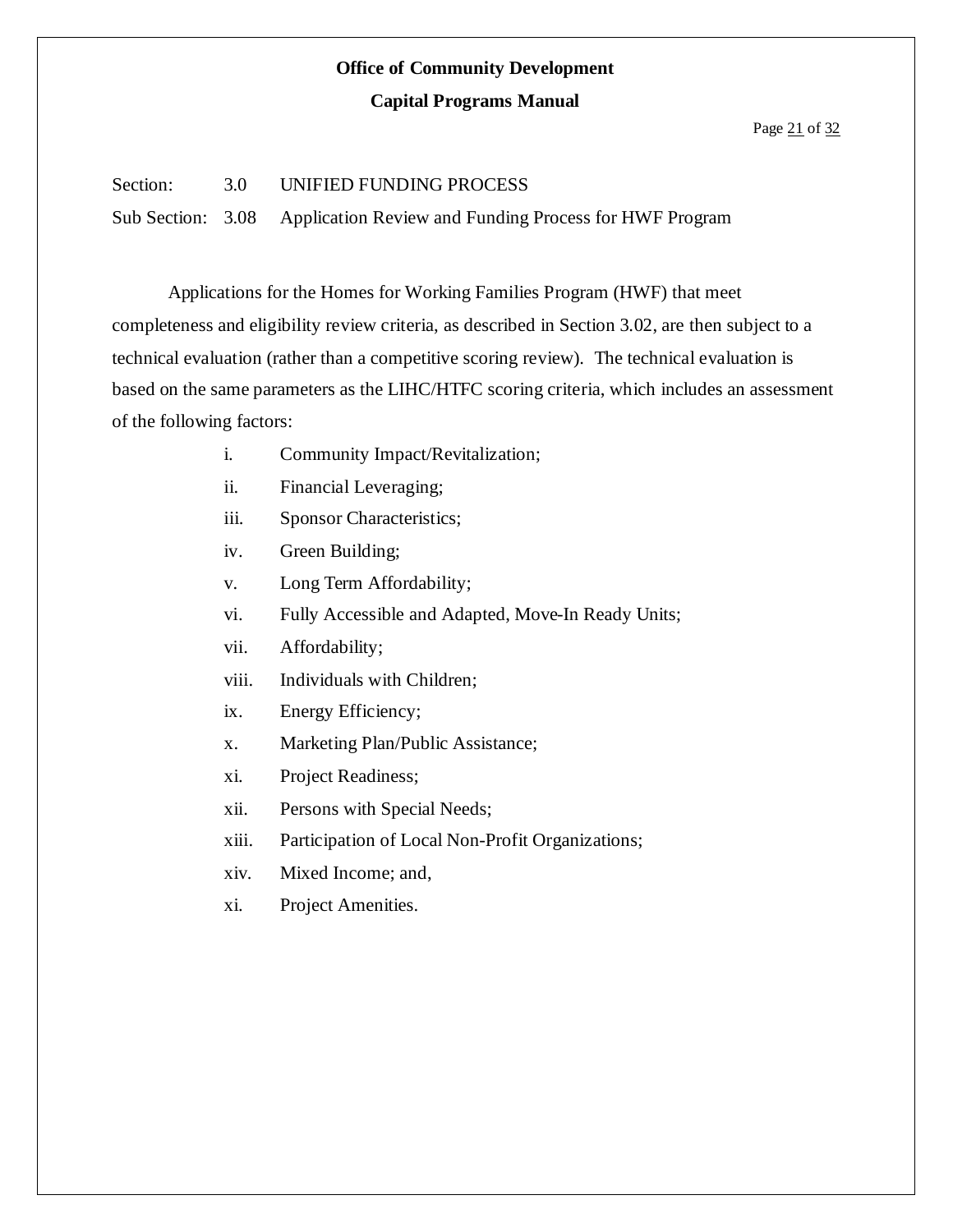### **Capital Programs Manual**

### Page 22 of 32

### Section: 3.0 UNIFIED FUNDING PROCESS

Sub Section: 3.09 Application Review and Funding Process for Technical Assistance

Technical Assistance may be requested at any time from the DHCR regional office serving the area in which the applicant is considering a project, or a UF application may be used by applicants who have a project or site in mind that they wish to develop with funding assistance from DHCR/HTFC but who require assistance to pull the project together. Requests for technical assistance may be submitted at any time of the year.

Technical Assistance may include, but is not limited to, the following:

- (i) guidance on DHCR/HTFC program requirements and policies, as they pertain to a specific project;
- (ii) assistance in determining the most appropriate funding sources for the proposed project;
- (iii) assistance in establishing a Housing Development Fund Company for a specific project;
- (iv) assistance in formulating development and/or operating budgets for a specific project;
- (v) assistance with reviewing and selecting a site or sites for a specific project;
- (vi) assistance in assessing the cost effectiveness of a specific site or building;
- (vii) referrals to other governmental agencies for funding and/or support services for a specific project;
- (viii) referrals to other applicants who have successfully undertaken projects similar to the one proposed; and,
- (ix) assistance through DHCR/HTFC Development Technical Assistance contracts.

DHCR/HTFC will schedule a project assessment meeting with the applicant after review of the technical assistance application. Representatives of agency technical units may attend the meeting, depending on the nature of the request.

In some instances, DHCR's/HTFC's ability to provide technical assistance may be limited by lack of staff and/or resources. Priority will be given to not-for-profit applicants.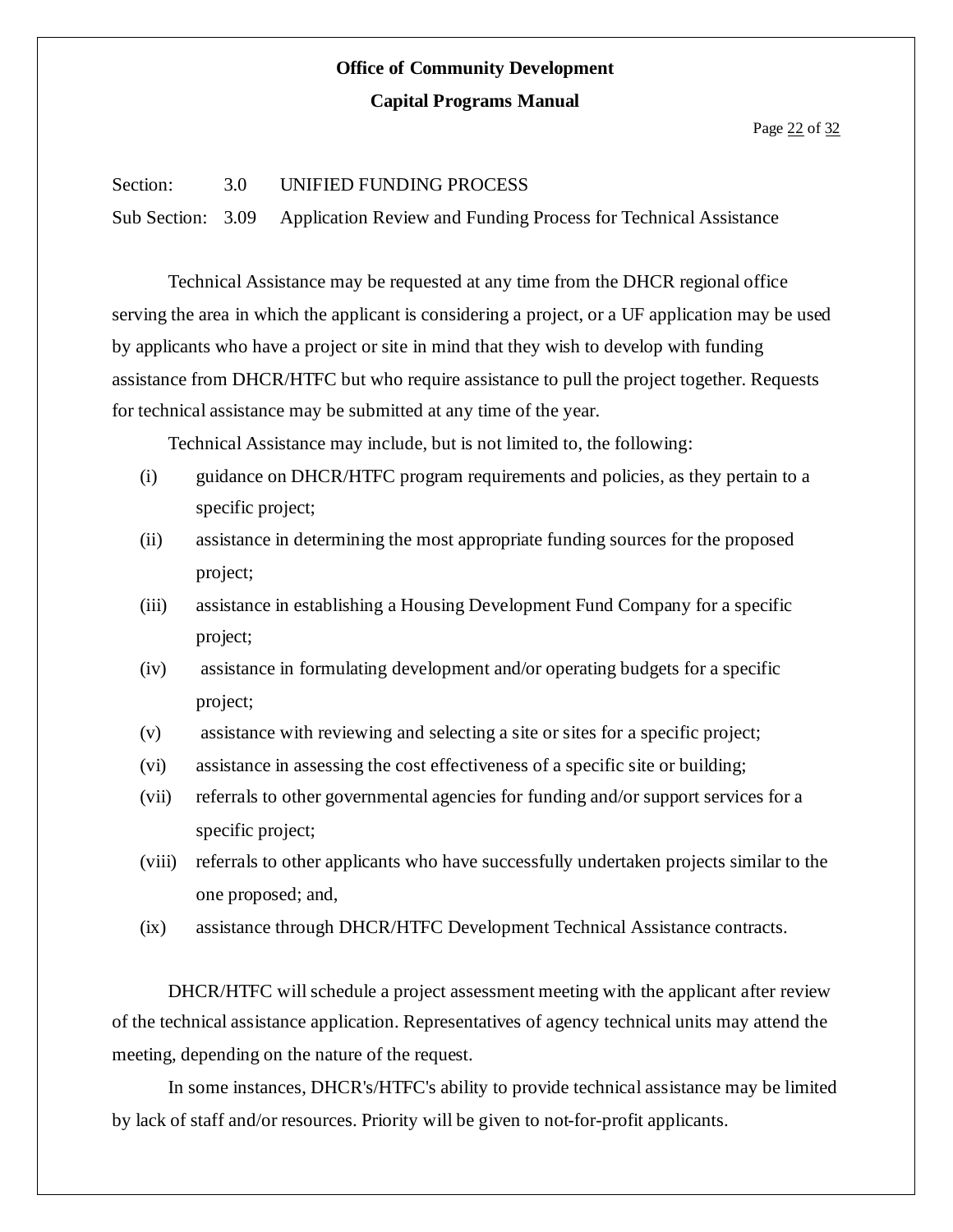### Section: 3.0 UNIFIED FUNDING PROCESS

Sub Section: 3.10 Application Review and Funding Process for Seed Money Projects

Seed Money is available from the HTF and HOME Programs to not-for-profit applicants with a full-time staff which have been operating for at least one year prior to application. Applicants for HOME seed money must be an established New York State certified Community Housing Development Organization (CHDO). Eligibility requirements for CHDO's are outlined in Section 2.05.03B. HTF and HOME eligibility requirements are discussed in detail under the Program Descriptions contained in Sections 2.01 and 2.05, respectively. Seed Money applications may be submitted at any time of the year, and will be funded on an ongoing basis, subject to funding availability. HOME seed money awards are made as loans and repayment may be waived if it is determined that the project is infeasible or if there are impediments to project development which are determined to be beyond the CHDO's control. Seed money awards from HTF are made as grants and therefore no repayment is required.

Seed Money applications must undergo an eligibility review to demonstrate that:

- (i) the applicant meets all eligibility requirements of the applicable program;
- (ii) a site has been identified for which site control has been, or may be obtained;
- (iii) the population to be served by the proposed project has been identified;
- (iv) the approximate number of units to be assisted has been determined;
- (v) the project is eligible for permanent funds from an identified funding source, and the funds are likely to be available from such source; and
- (vi) the proposed project demonstrates a likelihood to meet rating criteria.

Seed Money applications are reviewed in a manner which is similar to the process outlined in Section 3.02. An abbreviated project rating system is employed to assist in the selection of seed money projects meeting HTFC's priorities. Regional offices may recommend an award of seed money for complete, eligible and competitive applications which appear to be feasible. The HTFC Board makes the final determination on seed money awards. If the application is selected for funding, HTFC will send the applicant an Application Review Letter specifying any required documents which must be submitted in order to complete execution of a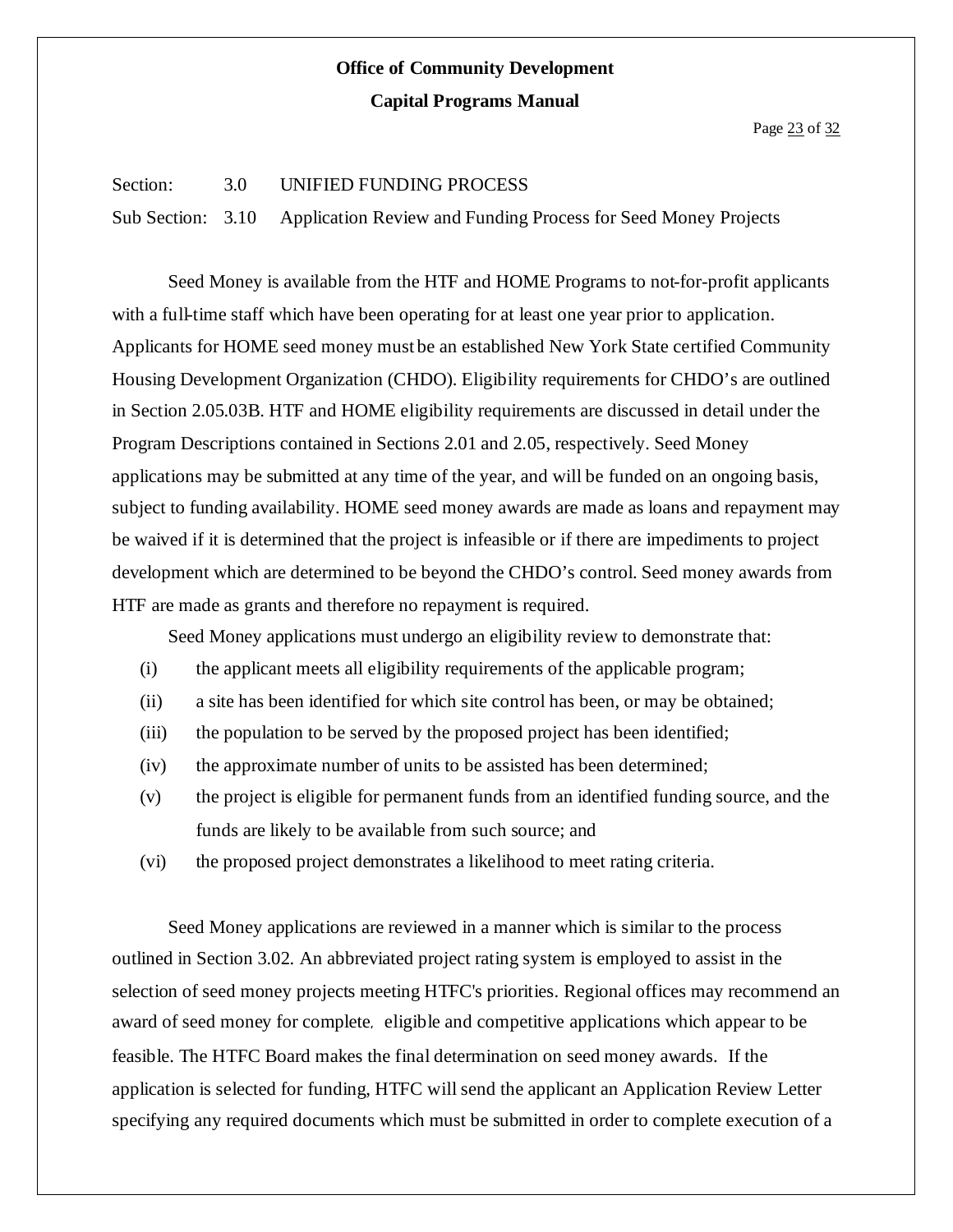Page 24 of 32

Seed Money Agreement. Within 45 business days of HTFC's receipt and approval of all such required documents HTFC will notify the applicant of approval along with any conditions. The Seed Money Agreement will establish the amount and uses of the Seed Money Award, as well as the timeframes for the applicant to perform specific functions and/or deliver specific products. Should the applicant later submit a successful application for full project funding from the HOME program, or receive funding from another government agency, the HOME Seed Money Award will be incorporated into the project's permanent financing (e.g., HOME Award Amount: \$1,045,000 includes a previously provided \$45,000 seed money award and a full project funding award of \$1,000,000). Since HTF seed awards are made as grants, the HTF seed money will not be incorporated into the permanent financing. Receipt of a seed money award should not be construed as a commitment from HTFC to provide further funding for the project. In addition, no priority for full project funding is given to projects that have received seed money awards.

In some instances, seed money may be awarded in lieu of full project funding if a determination is made that the seed money would assist the applicant in developing a more feasible project. HTFC will determine which program will provide the seed money based on eligibility requirements and funding availability.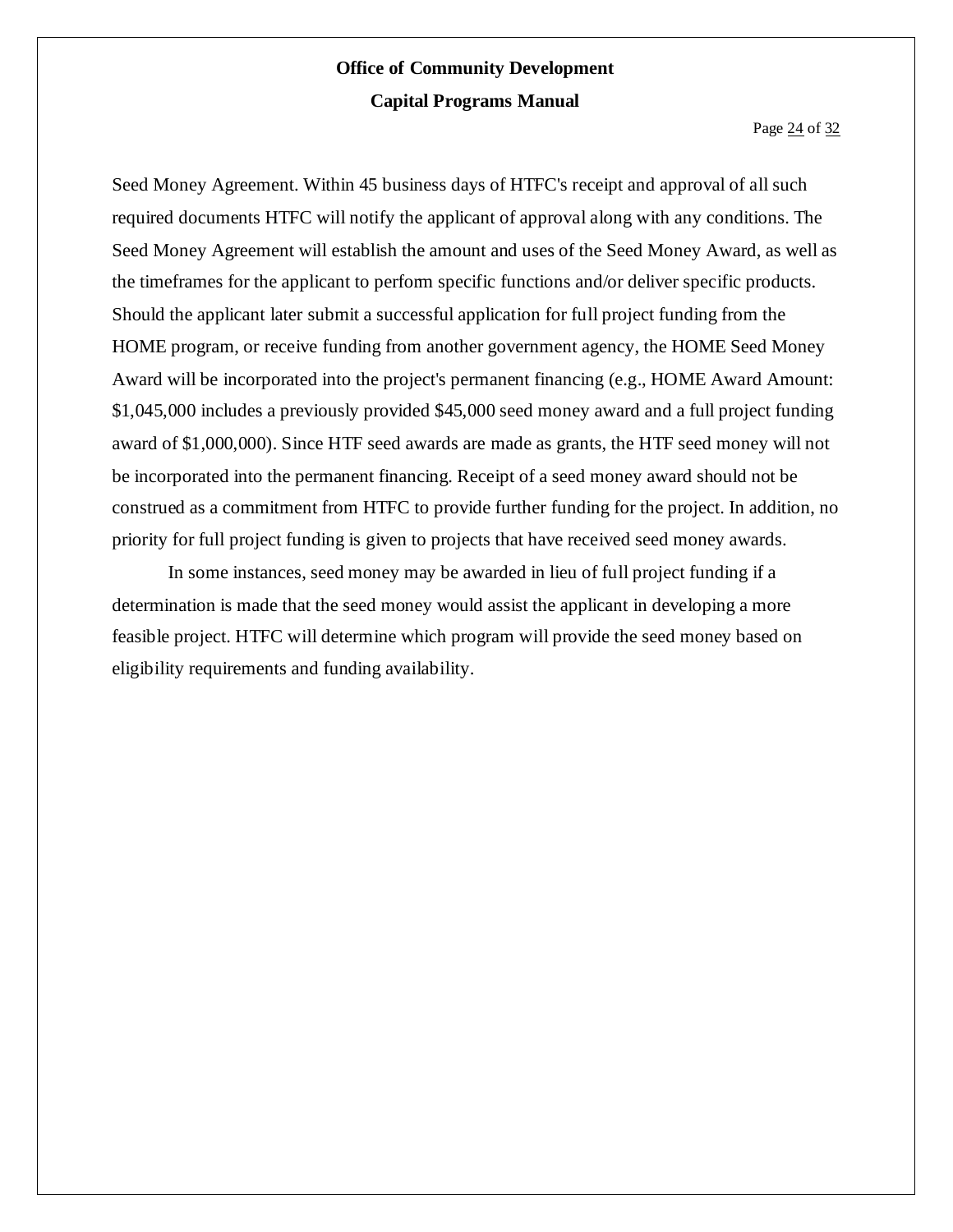#### Page 25 of 32

Section: 3.0 UNIFIED FUNDING PROCESS

Sub Section: 3.11 Reallocated Fund Process

DHCR/HTFC may provide funds to projects in a manner which differs from the UF Application Process described above. There are two instances when this may occur, including:

- (i) money may be recovered from the Program's current fiscal year appropriation, and reallocated to project(s) on the Program's waiting list (as described in Section 3.02.06 above); and
- (ii) funds other than those described in (i) above may become available to fund projects, chosen at the discretion of the DHCR Commissioner, or the HTFC Board.

In general, these funds will only be made available to:

- (i) projects which provide disaster relief; or
- (ii) demonstration projects which address publicly announced priorities.

Projects which are funded through the reallocated funds process will receive a Funding Commitment as described in Section 3.02.07, and will follow the review and funding process described in Section 3.02 above.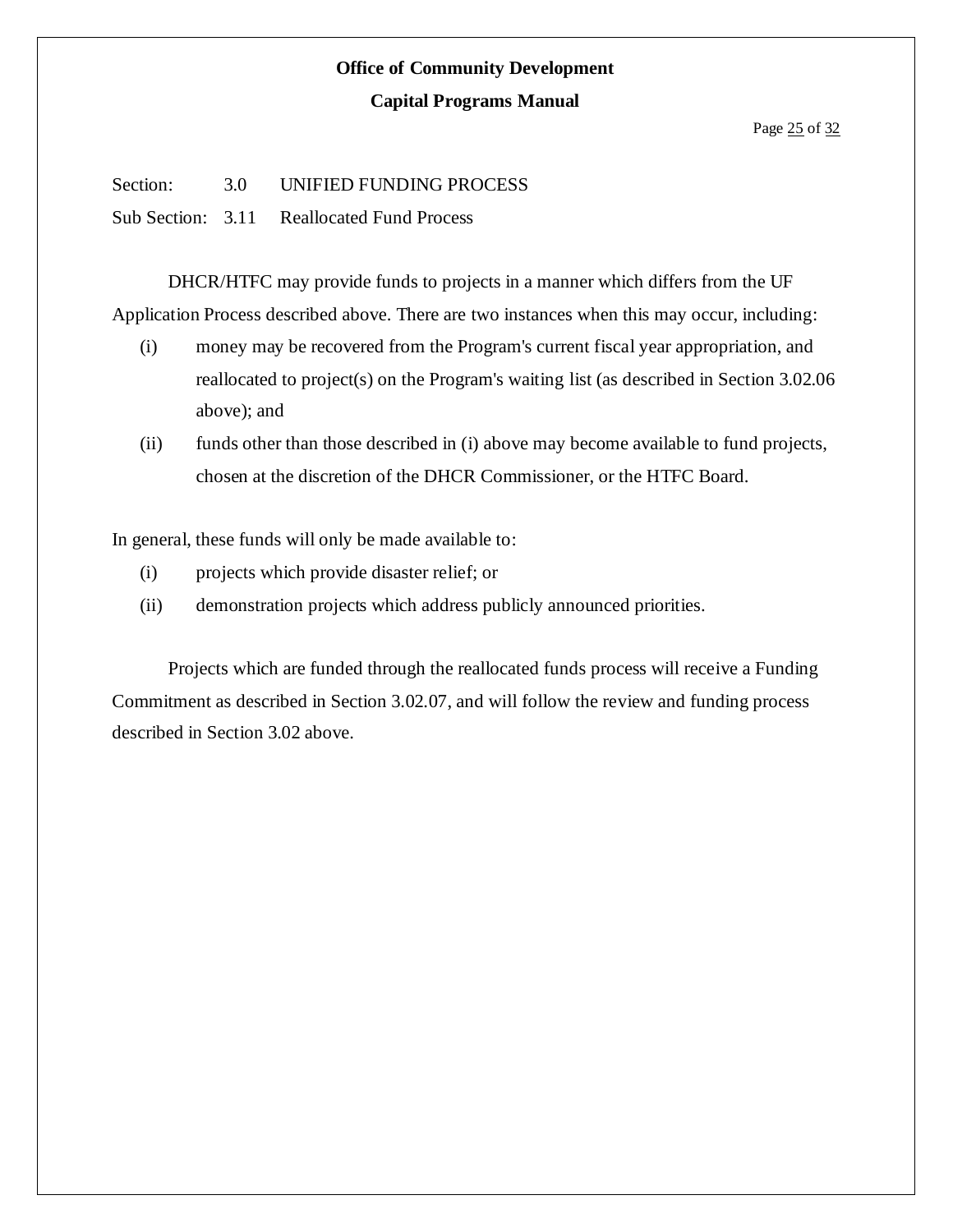### **Capital Programs Manual**

Page 26 of 32

#### Section: 3.0 UNIFIED FUNDING PROCESS

Sub Section: 3.12 Funding Increase Under DHCR/HTFC Programs (Currently Under Review/Pending Revision)

### 3.12.01 Introduction

DHCR/HTFC will, in general, not approve any requests for funding increases in an amount above the project reservation or award amount due to costs that were not in the original development budget. DHCR expects that such cost increases will be funded through completion guarantees, contingency funds, developer's fees and/or builder's profit. To the greatest extent possible, project architects and/or engineers should review proposed changes to ensure maximum cost efficiency have been obtained with all design changes. Additionally, improved terms by banks, syndicators and builders should also be considered.

DHCR/HTFC may consider requests for additional funding above the amount awarded due to unusual circumstances such as acts of God; changes in the laws applicable to low-income housing programs, changes in building codes, changes in local ordinances or regulations or other circumstances that could not have been foreseen by the Owner/Sponsor.

In the event there are circumstances that would justify additional funding, DHCR/HTFC will only increase its funding when the economic viability of the project is in jeopardy and when all the budgeted resources identified above have been exhausted.

Such a request for additional funding by the Owner/Sponsor shall be subject to a rescoring of the application by the DHCR/HTFC to ensure that it would not have affected the project's status in the relevant funding round. When appropriate, any additional funding will also be subject to HTFC approval. DHCR/HTFC may consider other factors including, but not limited to: availability of funds, the timing of requests, assessment of responsibility for cost increases, minimizing increases, cost sharing and identity of interest between the developer and builder. Any increases granted shall conform to the terms of the DHCR Qualified Allocation Plan ("QAP") and the Capital Programs Manual.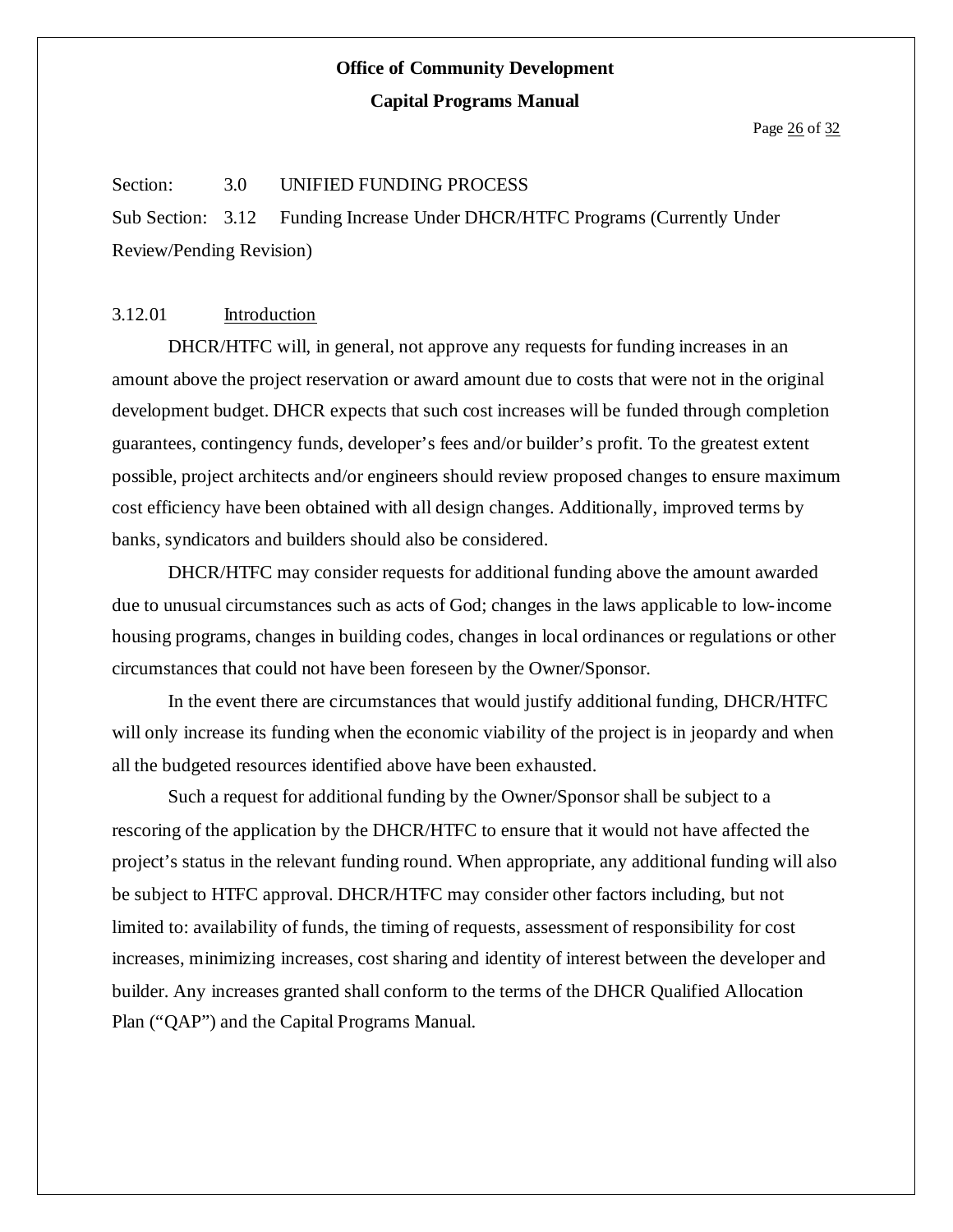### 3.12.02 Evaluation Milestones

Applicable laws require that DHCR underwrite each LIHC project three times: prior to issuing a credit reservation, at carryover/binding agreement and at the time of submission for IRS Form 8609. In order to enhance Agency efficiency and to eliminate redundant procedures, all requests for additional funding should, within the limitations provided below, be coordinated with one of the three milestone underwrites. DHCR/HTFC will not entertain more than one request for additional funding for any one project unless there is a demonstrable error by the Agency. Requests for additional funding can be made in coordination with each of the aforementioned three milestones pursuant to the following guidelines:

- 1. Prior to accepting a LIHC reservation all Owner/Sponsors that are offered a reservation by the Agency have a minimum of 45 days within which to accept the offer. Within 10 days of receipt of the reservation letter, if the Owner/Sponsor should have any issues with the DHCR recommended funding level, a revised underwriting will be considered by the Agency upon written request. The Owner/Sponsor must demonstrate to DHCR, in writing, that the Agency misinterpreted information in the application.
- 2. Prior to requesting a carryover/binding agreement request for additional funding should be made no more than 45 days and no less than 30 days prior to carryover/binding agreement.
- 3. At the time of submission for IRS Form 8609 DHCR will not accept requests for additional funding during the time period between carryover allocation and submission for IRS Form 8609 unless DHCR determines that emergency remedial action is required. At the time of the IRS 8609 submission, DHCR will only consider for additional funding those additional costs that resulted from events that were completely beyond the control of the Owner/Sponsor.

### 3.12.03 Underwriting Parameters

DHCR underwriters will employ a highly disciplined review of all requests for additional funding. The following methodology will be followed: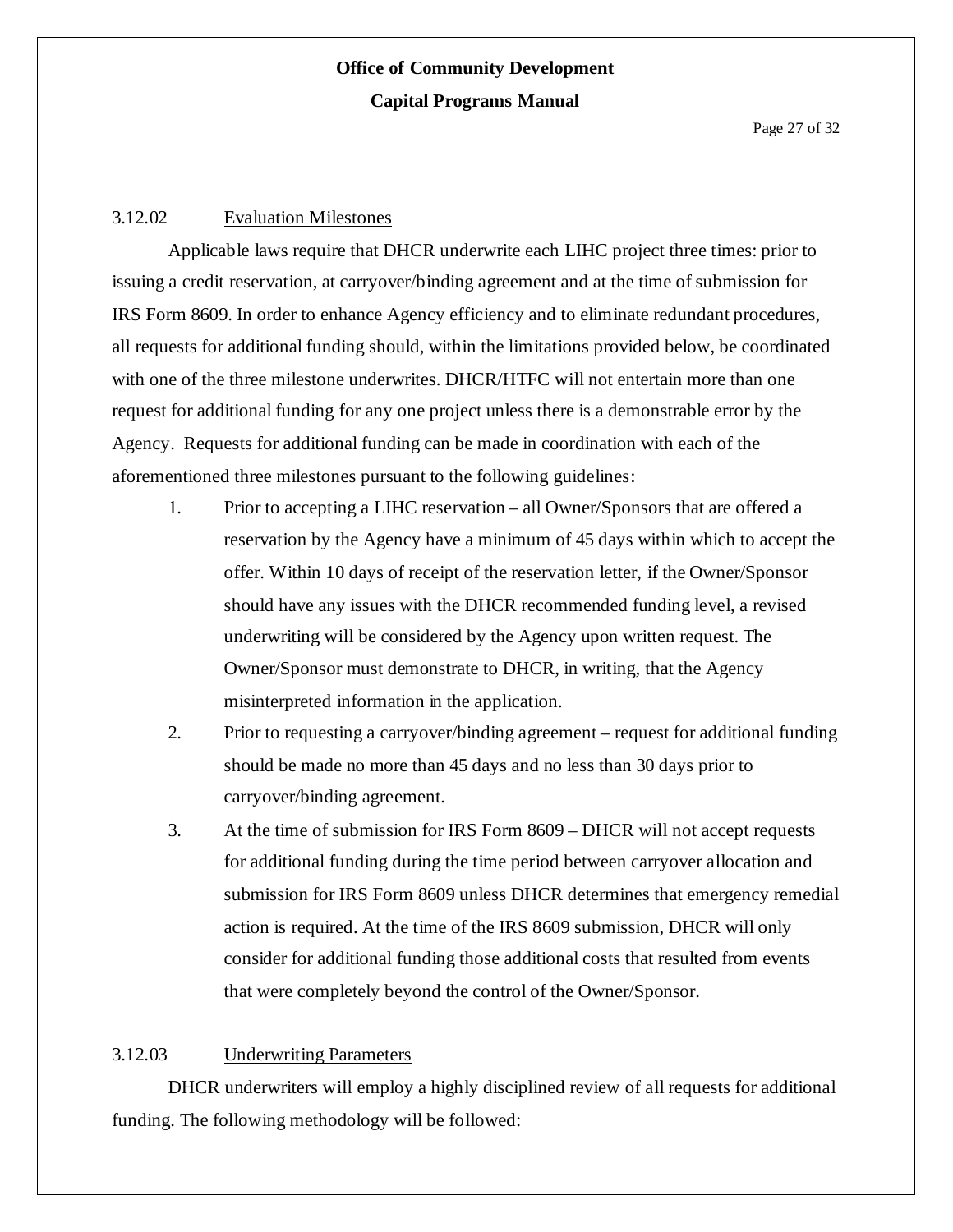- 1. The underwriter, in conjunction with the DHCR architect, if applicable, will make recommendations to the **Assistant** Commissioner for Technical Services as to whether the additional expenses that were incurred were deemed necessary to the project and whether total project costs and the additional project costs are reasonable based on Agency experience with similar projects. Costs not deemed essential to the project will be required to be paid for by the Owner/Sponsor and will not be considered eligible for additional funding.
- 2. DHCR staff, including the underwriter, architect, if applicable, and project manager will make recommendations to the **Assistant** Commissioner for Technical Serves as to whether cost increases for items deemed necessary for the project resulted from events that were within or beyond the control of the Owner/Sponsor using the categories below as a guide.

Category A – Increases in costs originating with DHCR/HTFC such as:

- (a) issues which my arise from staff interpretation of applications;
- (b) changes in plans and specifications that were requested by DHCR, and/or;
- (c) changes in prevailing wage rates arising from a decision by DHCR/HTFC to award funding under a program not applied for by the Owner/Sponsor;
- (d) changes mandated by revisions in the applicable building codes, regulations, and laws governing the construction of housing.

Category B– Increases in costs that were beyond the exclusive control of the Owner/Sponsor such as:

- (a) changes in plans and specifications required in connection with local approval;
- (b) municipal impact fees;
- (c) change in prevailing wage rates;
- (d) compliance with SHPO that could not have been foreseen by the Owner/Sponsor;
- (e) acts of God (flood, earthquake) and/or;
- (f) change in financing caused by changes or other factors beyond the Owner/Sponsor's control (i.e. change in prime rate or bank failure); and/or,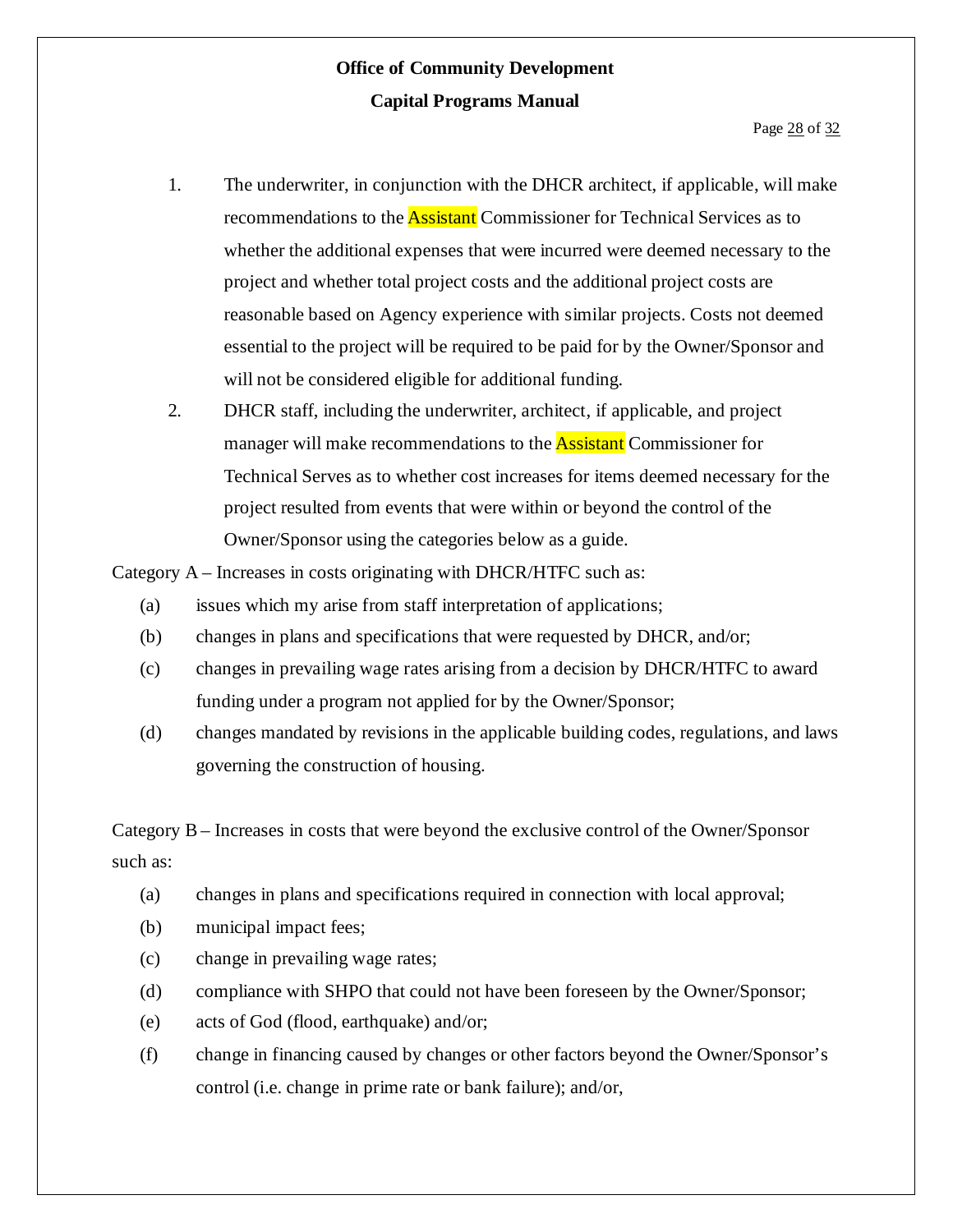#### **Capital Programs Manual**

### Page 29 of 32

Category C – Cost increase issues that were within the control of the Owner/Sponsor such as:

- (a) refinement or amendment of plans and specifications;
- (b) updated development cost line items;
- (c) addressing environmental issues that were known or should have been known by the developer;
- (d) addressing site conditions that were known or should have been known by the developer;
- (e) increases in costs due to work stoppage resulting from actions or inaction by the Owner/Sponsor;
- (f) replacement of financing previously committed;
- (g) required increases in operating reserves to compensate for loss of operating subsidies (could be Category B depending on circumstances) and/or,
- (h) required increases in replacement reserves to cover inadequate warranties.

### 3.12.04 Methodologies for Determining Cost Sharing

1. Funding increases will be treated based on the appropriate categories as described in Section III in the following manner:

Category A – DHCR/HTFC will generally allow for additional funding, if appropriate, without requiring the Owner/Sponsor to increase deferred developer fees.

Category B– DHCR/HTFC will utilize cost sharing techniques to allocate responsibility for any additional costs as follows:

(a) any developer fees in excess of 10% of total development cost, as defined in the commitment letter, will first be contributed back to the project by the Owner/Sponsor to pay for cost increases. Any additional cost increases will be paid for by equal cost sharing (50/50) between DHCR/HTFC through additional funding by DHCR/HTFC and by the Owner/Sponsor through deferred developer fees or other contributions. However, DHCR/HTFC may elect to require the Owner/Sponsor to pay a larger share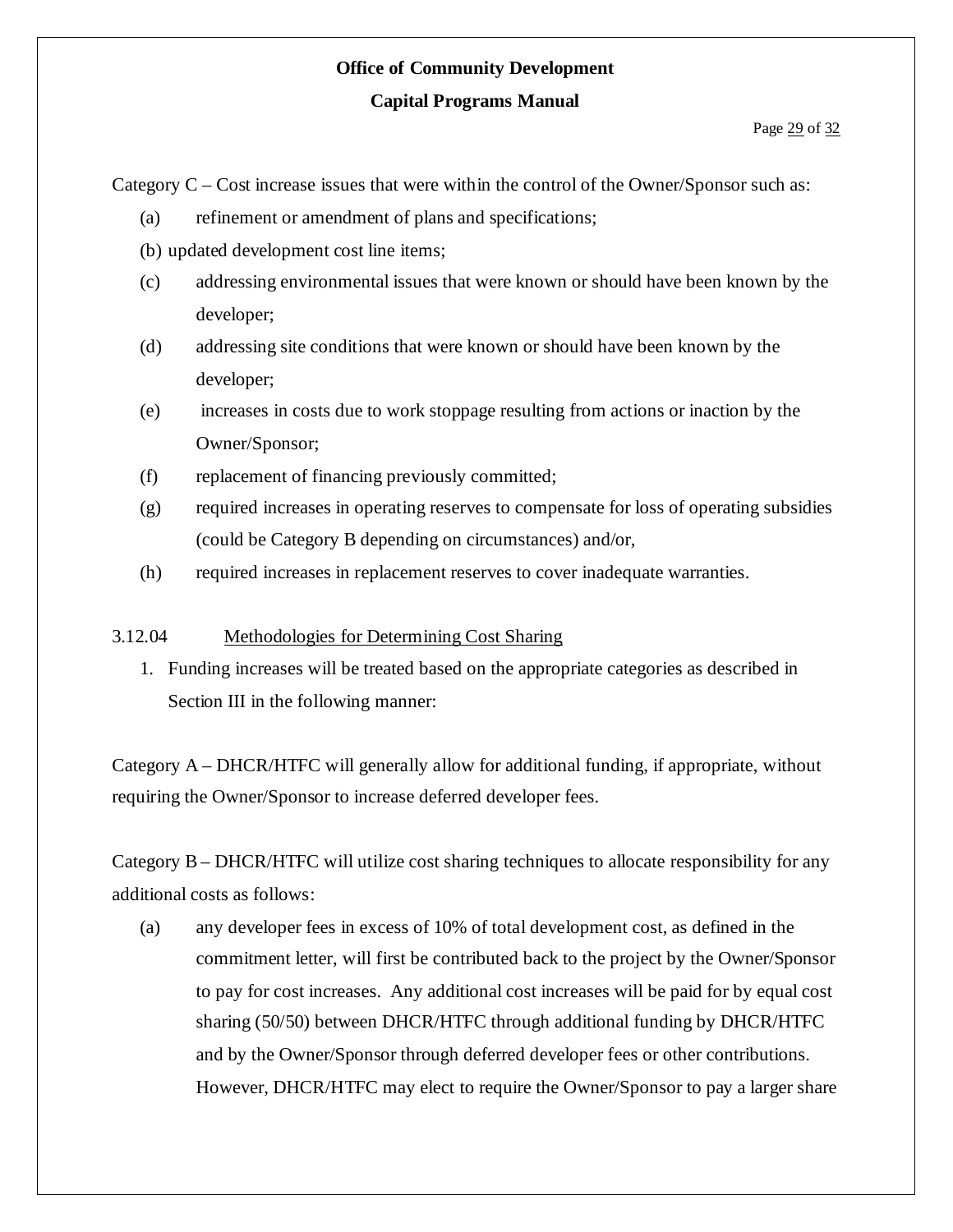of any cost increase that the Agency determined could have been mitigated by the Owner/Sponsor.

Category C – DHCR will utilize cost sharing techniques to allocate responsibility for any additional costs as follows:

- (a) any developer fees in excess of 10% of total development costs, as defined in the original award, will first be contributed back to the project by the Owner/Sponsor to pay for cost increases.
- (b) any additional cost increases will be paid for by cost sharing between DHCR/HTFC and the Owner/Sponsor. DHCR/HTFC may contribute up to 20% of such costs as determined by the Agency through additional allocations and the balance of all cost increases shall be paid for by the Owner/Sponsor.
- 2. For purposes of additional allocations, DHCR/HTFC may, in its discretion, make such allocations through LIHC, HOME, and/or HTF awards, or by permitting rent increases as it deems appropriate.
- 3. DHCR/HTFC may, in its discretion, consider additional underwriting solutions in order to efficiently facilitate project completion.

### 3.12.05 Process for Requesting Additional Allocations

- 1. The Owner/Sponsor will make a formal written request to the project manager. The request shall include:
- Original Exhibits (Development Budget, Rent Plan, Affordability Plan, Operating Budget, proposed amended Exhibits.
- Chart indicating items that changed, original cost, actual cost, change in cost and a concise narrative explaining the reason for each change.
- For any cost increases resulting from events driven by forces outside the Owner/Sponsor's control, clear documentation demonstrating the need for the change (i.e. letter from local zoning official, request from financing entity).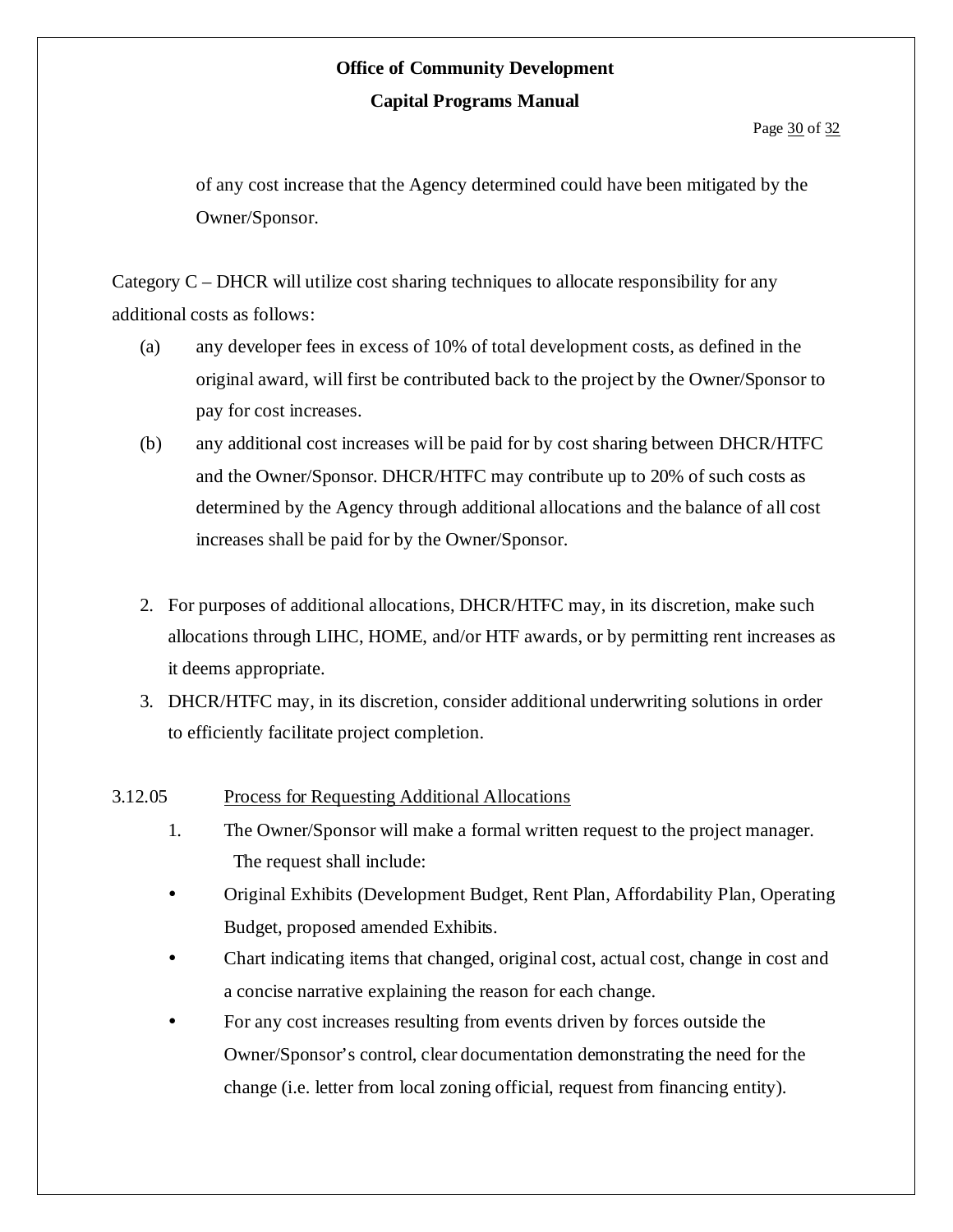- For standalone tax credit projects that have not undergone design review by DHCR/HTFC, additional documents may be required.
- Based on the Owner/Sponsor's request for additional funding, the project manager will determine the impact that such additional funding would have had on project scoring. In the event that the project would not have been funded as a result of modified scoring, no further action will be required by DHCR/HTFC and the Owner/Sponsor will be notified accordingly. However, if the project remains eligible for funding, scoring will be reviewed a second time based on the outcome of the modified underwriting.
- 2. The project manager shall forward the request and supporting documents to the **Assistant Director** of Community Development, Underwriter and Architect, if applicable, for review. The underwriter and architect, if applicable, will review and each will make recommendations to the **Assistant** Commissioner. DHCR will only make additional allocations after a determination has been made by the project architect and/or engineer that the increase in project costs reflects actual value added to the project.
- 3. The **Assistant** Commissioner for Technical Services shall advise the Deputy Commissioner for Community Development, Assistant Commissioner for Program Management, project manager and relevant program directors and managers of any determinations.
- 4. If the request for an increase is denied, the Regional Office will notify the Owner/Sponsor and all other involved parties of the action. If the request is approved, Program Management will prepare the revised exhibits with input, as necessary, from Design and Underwriting.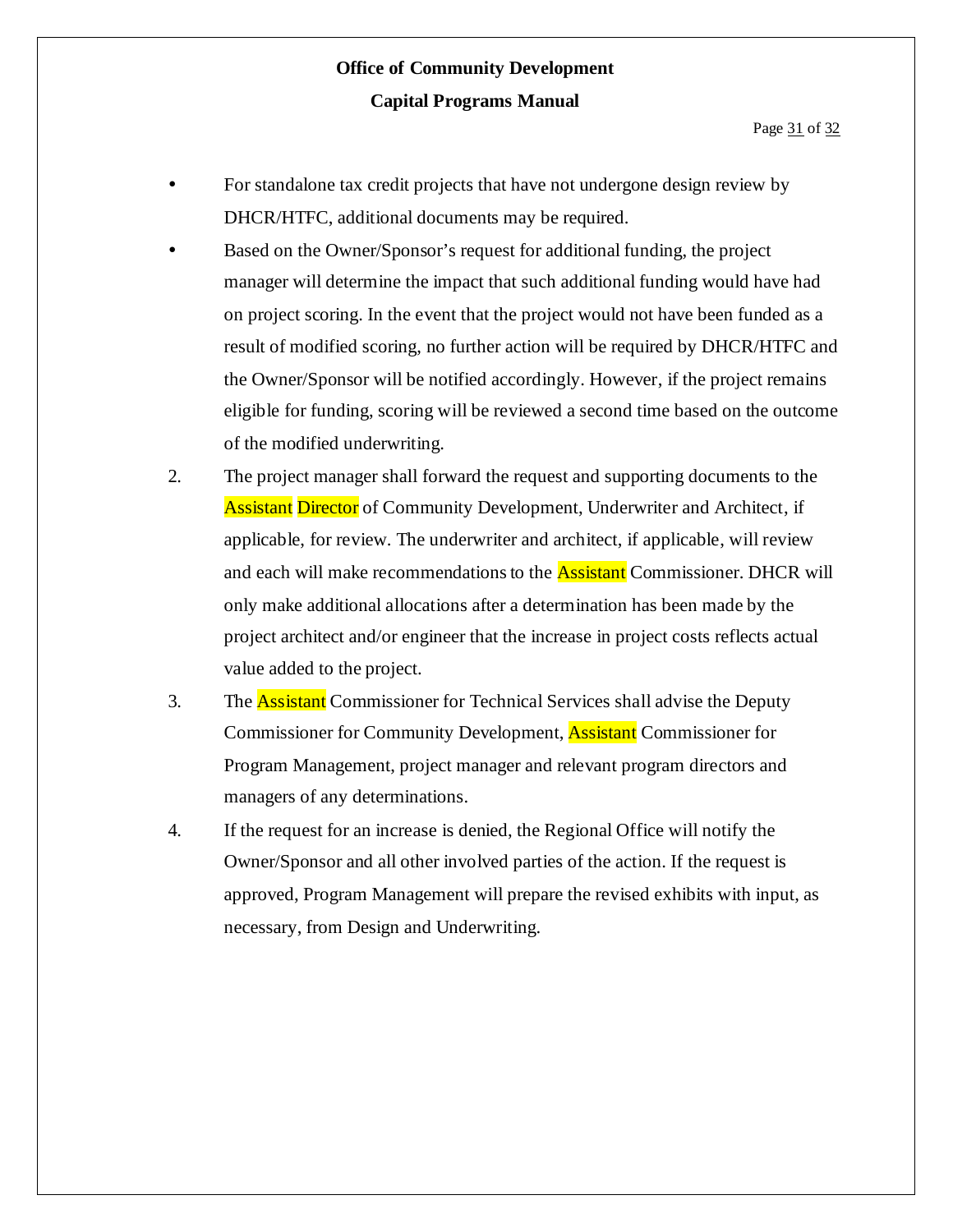### **Capital Programs Manual**

#### Page 32 of 32

### Section: 3.0 UNIFIED FUNDING PROCESS

Sub Section: 3.13 Assignment and Transfer of Awards and Commitments

Funding awards or commitments may be transferred or assigned from one eligible applicant to another eligible applicant if the following conditions pertain:

- 1) the applicant to which the funding award or commitment is to be transferred can satisfy the criteria for eligible applicants established by HTFC;
- 2) the applicant to which the funding award or commitment is to be transferred can satisfy the operational standards established by HTFC; and
- 3) the applicant to which the funding award or commitment is to be transferred will be:
	- (A) operated by substantially the same staff or staff with expertise equivalent to the staff of the original applicant; or
	- (B) governed by substantially the same board as the original applicant; or
	- (C) a new entity that was formed to satisfy the requirements of other federal, state or local regulations and can demonstrate that it has, or will hire, the needed expertise to successfully complete and operate the project.

All transfers or assignments must be pre-approved by HTFC. No transfer or assignment can occur unless it is demonstrated that the new applicant has sufficient development and management experience. If a project is transferred to homesteaders or a self-managed cooperative or condominium association, HTFC will require that regulatory monitoring responsibilities remain with the original applicant.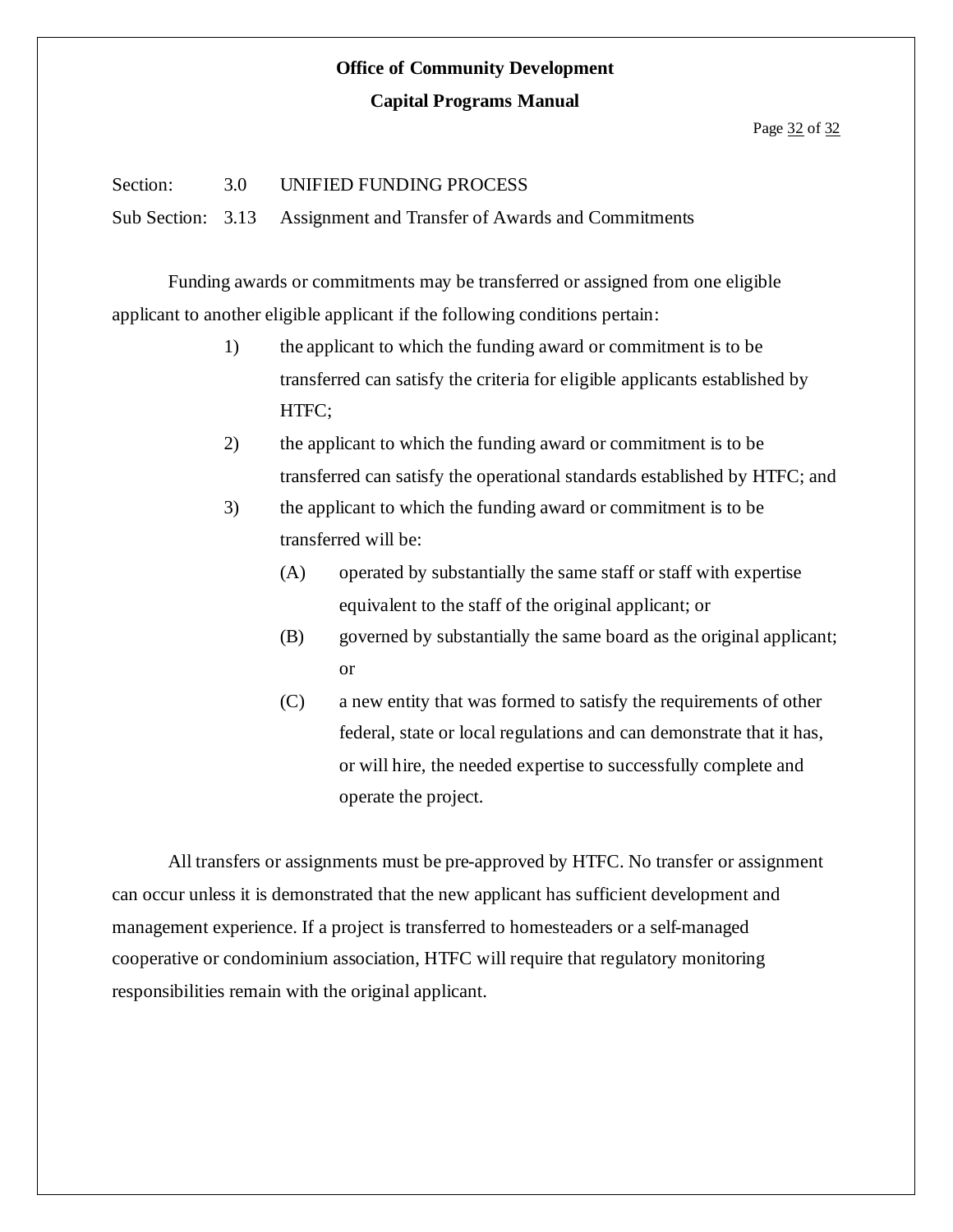### **Capital Programs Manual**

Page  $1$  of  $11$ 

# Section: 4.0 GENERAL PROGRAMS REQUIREMENTS AND POLICIES Sub Section 4.01 Introduction

This Section describes the general program requirements and policies concerning Minority/Women-Owned Business Enterprises (M/WBE), equal opportunity, and fair housing. It is organized under the following headings:

> 4.01 Introduction 4.02 M/WBE Requirements 4.03 Equal Opportunity Requirements 4.04 Fair Housing Requirements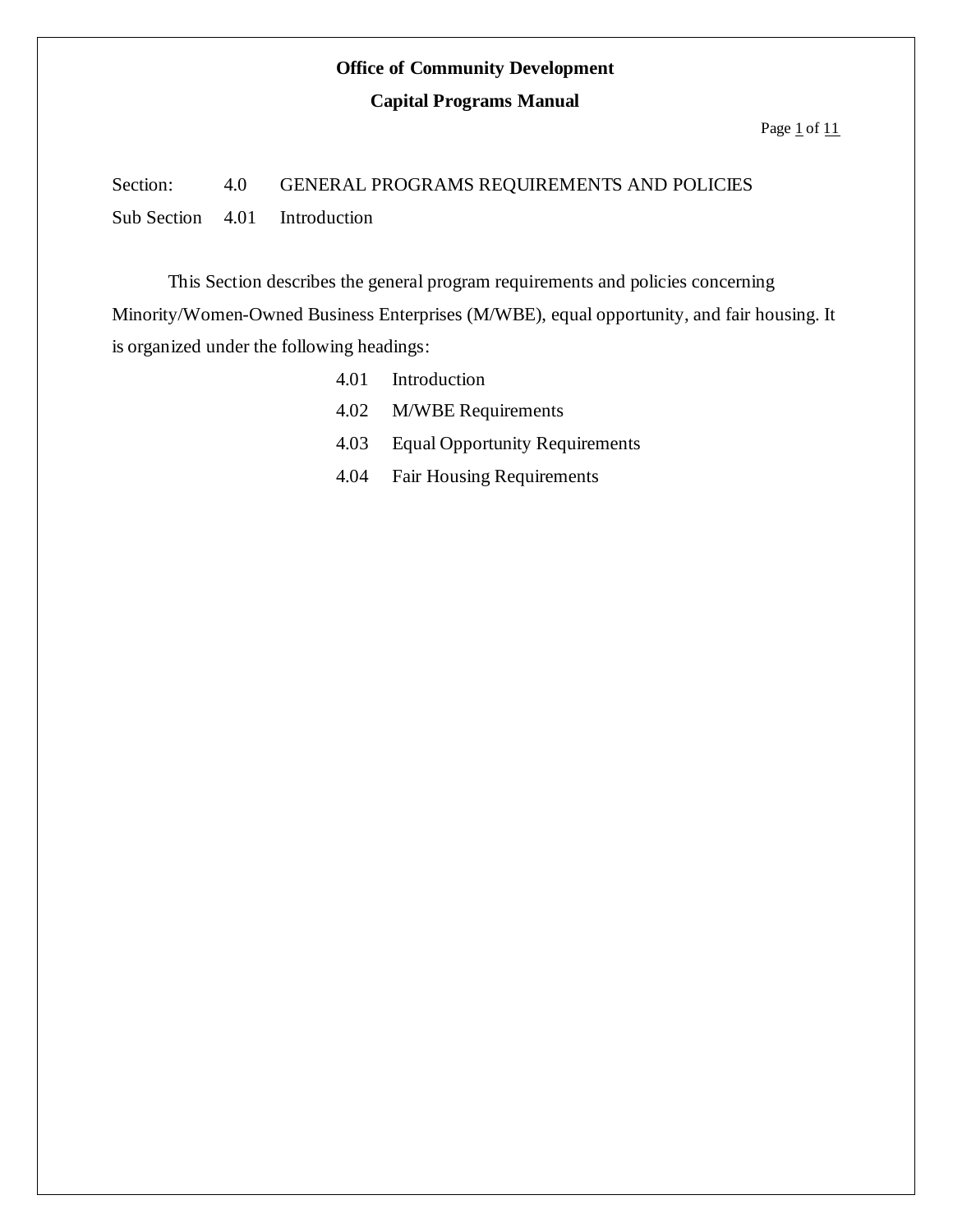Page  $2$  of  $11$ 

### Section: 4.0 GENERAL PROGRAMS REQUIREMENTS AND POLICIES Sub Section 4.02 M/WBE Requirements

The Division of Minority and Women's Business Development(M/WBD), NYS Empire State Development, has promulgated Rules and Regulations (the M/WBE Regulations - Title 9, New York Code of Rules and Regulations, Subtitle N, Parts 540-544) pursuant to Article 15-A ofthe State Executive Law, to ensure that certified M/WBE shall be given the opportunity for meaningful participation in the performance of State-assisted contracts, and to facilitate the award of a fair share of State-assisted contracts and subcontracts to such enterprises. In accordance with Article 15-A of the Executive Law, DHCR and HTFC encourage contractors to make affirmative efforts to ensure that M/WBE have opportunities for meaningful participation on projects to be undertaken and financed with funds provided by DHCR/HTFC.

Recommended levels for M/WBE participation on State-assisted contracts have been established for contractors to use as a reference. Participation levels are based upon such considerations as, among others, the availability of certified M/WBE to perform the work in the region in which the contract is to be performed and the total dollar value of the work to be performed in relation to the dollar value of the components of the contract scope. Contractors on DHCR/HTFC projects are required to submit reports detailing the utilization of M/WBE in performing the contract.

Article 15-A of the Executive Law and the M/WBE Regulations requires contractors to take affirmative steps to encourage the utilization of M/WBE. Contractors will be notified by DHCR/HTFC of such requirements.

A break-out of M/WBE by trade services or suppliers, as well as technical assistance, may be obtained by contacting DHCR's Office of M/WBE Contract Compliance at:

> New York State Division of Housing and Community Renewal Office of Fair Housing and Equal Opportunity 38-40 State Street Albany, New York 12207 (518) 474-6157 Fax: (518) 486-3365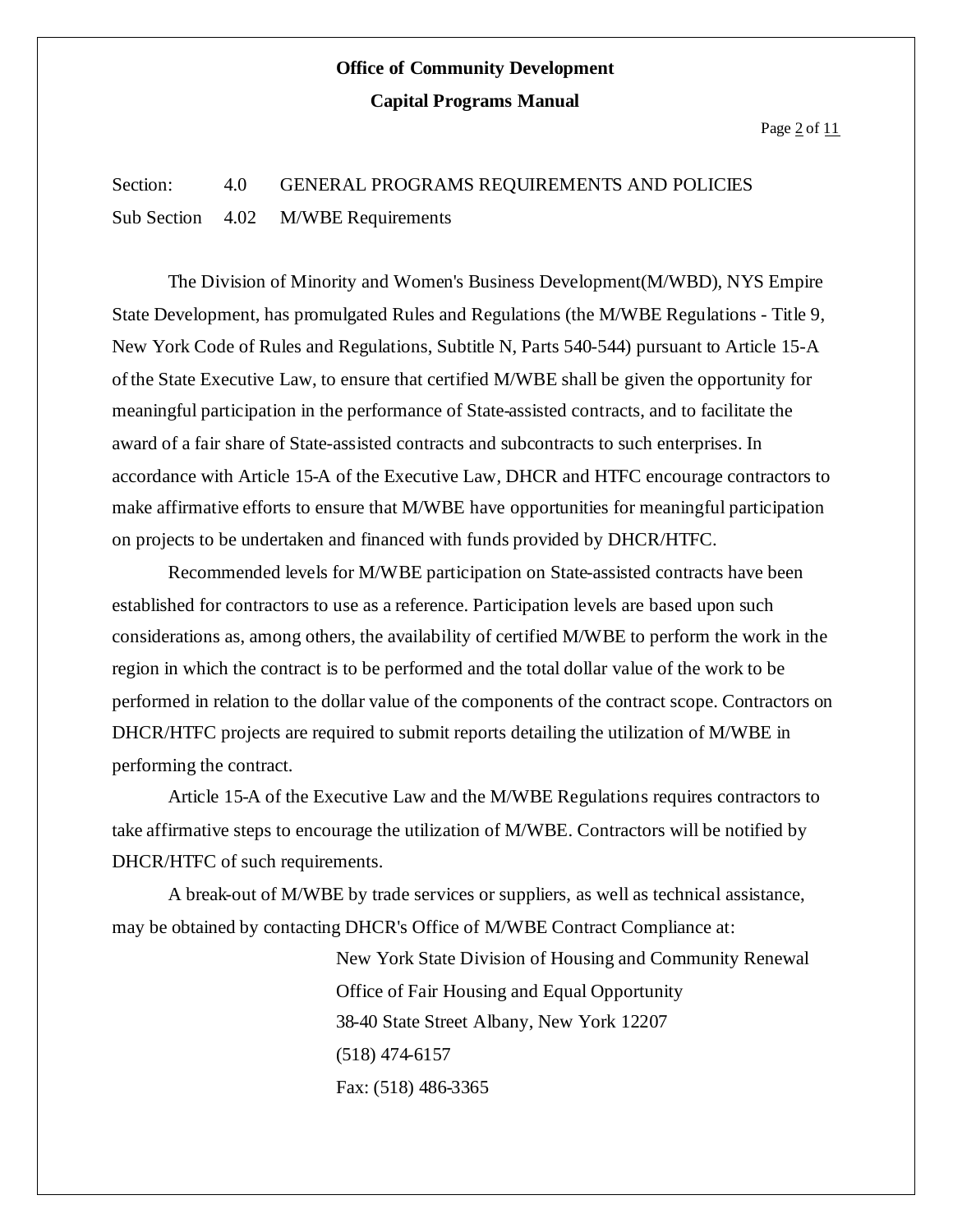### **Capital Programs Manual**

#### Page  $3$  of  $11$

A copy of the Directory of Certified Minority and Women Owned Businesses can be downloaded from the NYS Empire State Development web site at:

www.empire.state.ny.us

| Albany Office |
|---------------|
|               |

New York State Empire State Development Division of Minority and Women's Business Development 30 South Pearl Street Albany, New York 12245 (518) 292-5250 Fax: (518) 292-5803

New York City Office New York State Empire State Development Division of Minority and Women's Business Development 633 3rd Avenue, Suite 32 New York, New York 10017 (212) 803-2414 Fax: (212) 803-3223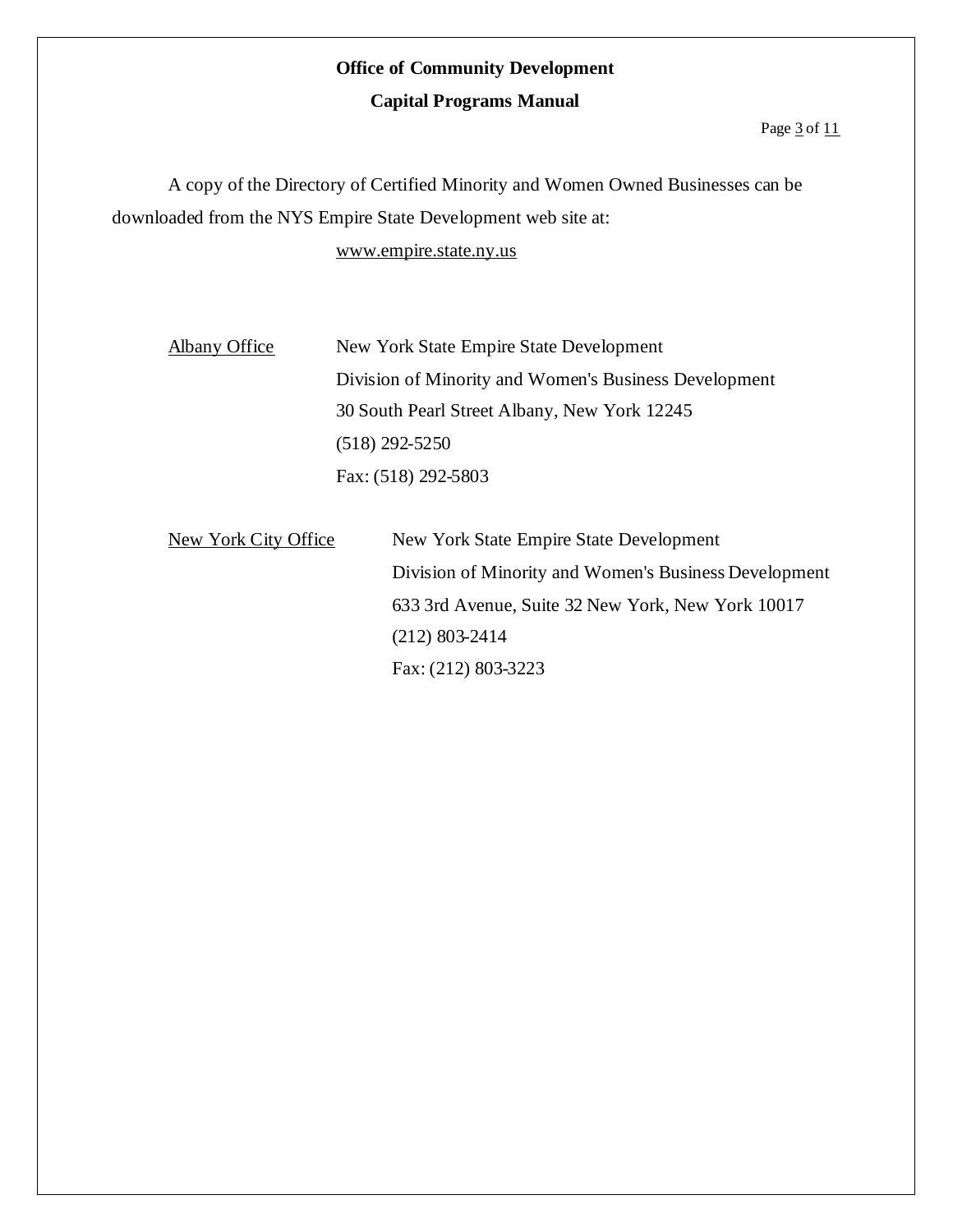Page  $4$  of  $11$ 

### 4.02.01 Utilization Plan

Applicants are required to submit a Utilization Plan for the participation of State-certified M/WBE in connection with their project. The Utilization Plan must include a list of the names and federal identification numbers or social security numbers (if known) of M/WBE which the applicant intends to use in connection with the project, the dollar amount and the scope of work to be performed, the date when such work will commence and the estimated completion date for each contract, including such categories as the purchase of supplies, the use of temporary office services, and any other builder or vendor the applicant intends to use in connection with the project.

### 4.02.02 Methods for the Participation of M/WBE

The following steps are recommended for contractors to pursue participation by M/WBE on State-assisted contracts. Contractors are encouraged to use these steps in drafting any policy statements which will guide their efforts in meeting the applicable M/WBE goals.

- (i) actively and affirmatively solicit bids for contracts and subcontracts from certified M/WBE, including the circulation of solicitations to minority and women contractor associations;
- (ii) request a list of M/WBE from DHCR/HTFC and solicit bids from M/WBE on such list;
- (iii) attempt to ensure that plans, specifications, requests for proposals and other documents used to secure proposals for the performance of work or supply of materials will be made available in sufficient time for review by prospective M/WBE;
- (iv) divide, where economically and technically feasible, the work into smaller portions to enhance participation by M/WBE;
- (v) encourage, where economically and technically feasible, the formation of joint ventures, partnerships or other similar arrangements among contractors to enhance participation by M/WBE;
- (vi) consult with and use the services of governmental agencies, their consultants and contractor associations to further the participation of M/WBE;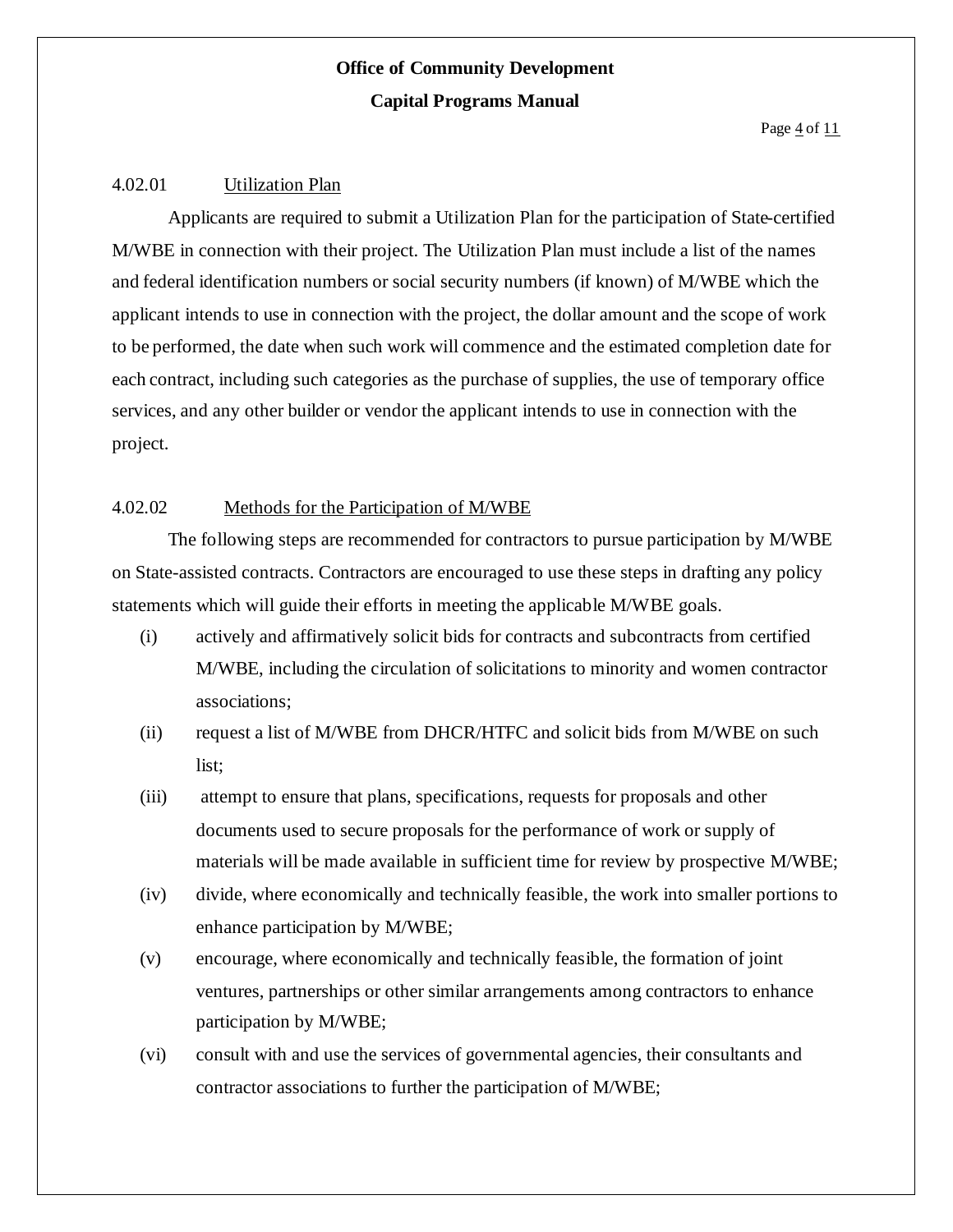- (vii) make efforts to ensure that progress payments to M/WBE are made on a timely basis and with such frequency that undue financial hardship is avoided and other credit requirements are waived or appropriate alternatives developed to encourage M/WBE participation;
- (viii) place timely advertisements in appropriate minority and women-oriented trade and general circulation publications;
- (ix) make written solicitations in a timely fashion of M/WBE listed in the Minority and Women-Owned Business Directory; and
- (x) make timely responses to any advertisements and solicitations provided by M/WBE.

In compliance with the requirements of Article 15-A, applicants must provide DHCR/HTFC with assurances that they will require contractors to take specific affirmative action steps, including, but not limited to, the above-mentioned items, in a form to be prescribed by DHCR/HTFC. All contractors must submit contract reports on M/WBE Utilization Plan forms. These contract reports shall include, but are not limited to, the following:

- (i) the name, address and telephone number of each M/WBE the contractor is using or intends to use;
- (ii) a brief description of the contract scope of work to be performed for the contractor by each M/WBE and the scheduled dates for performance;
- (iii) a statement of whether the contractor has a written agreement with each M/WBE and, if requested, copies of the agreements the contractor is using or intends to use;
- (iv) the actual total cost of the contract, the work performed and the materials provided, scope of work to be performed by each M/WBE for each contract;
- (v) the actual amounts of any payments made by the contractor to each M/WBE as of the date the compliance report was submitted; and
- (vi) the percentage of total contractors, subcontractors, vendors and suppliers utilized for the project and the total contract prices for each.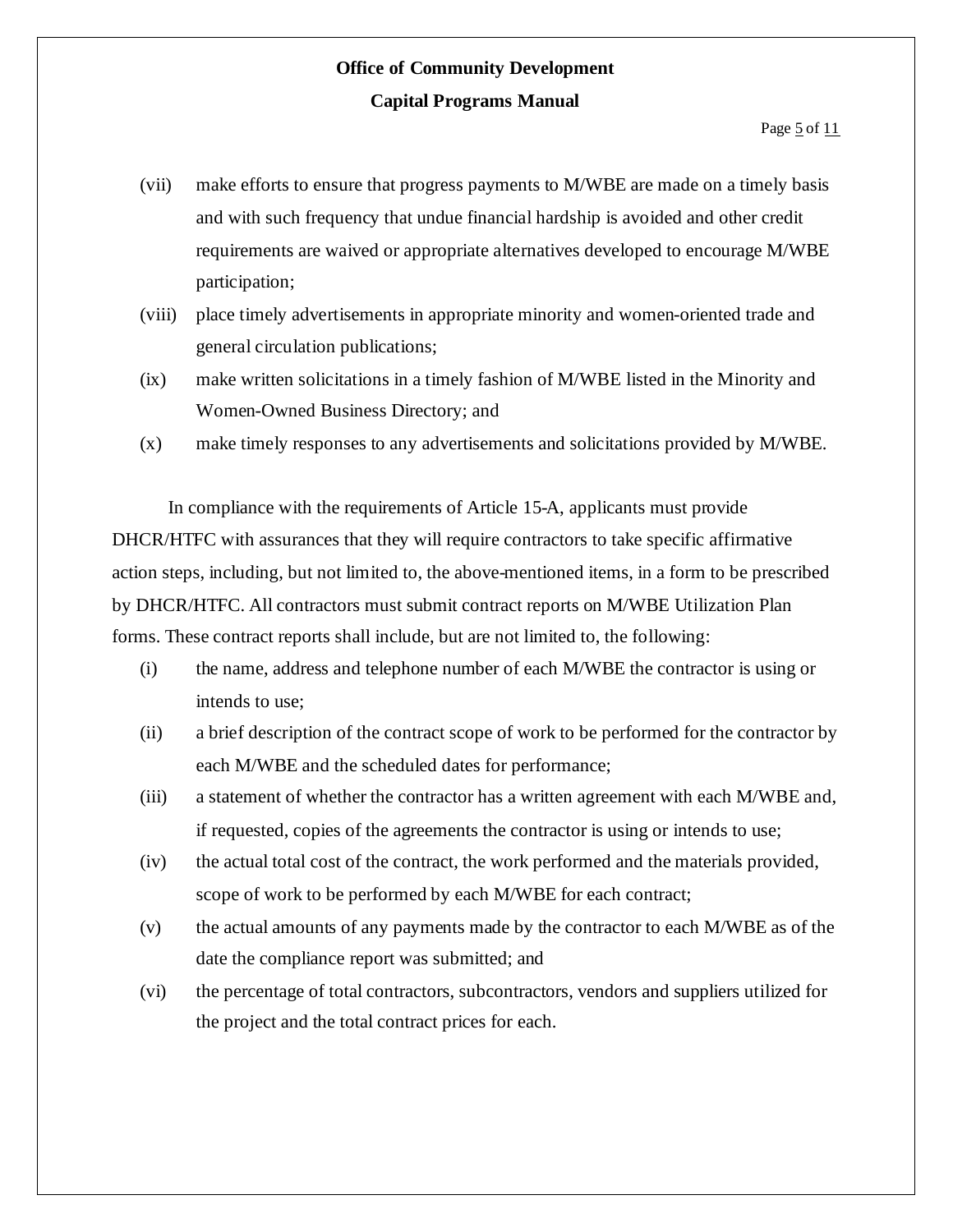#### Page  $6$  of  $11$

# Section: 4.0 GENERAL PROGRAMS REQUIREMENTS AND POLICIES Sub Section 4.03 Equal Employment Opportunity

Equal employment opportunity (EEO) is guaranteed by Title VII of the Federal Civil Rights Act of 1964, as amended, and the New York State Human Rights Law which prohibits discrimination in employment on the basis of race, creed, color, disability, national origin, age, sex, marital status, or arrest record. In addition, Executive Order #28 prohibits discrimination on the basis of sexual orientation in the provision of any service or benefits by State agencies or departments.

Affirmative action is generally defined as any positive action that is intended to:

- (i) correct the effects of past discrimination (whether such actions were intentional or unintentional);
- (ii) identify and seek to eliminate current discriminatory practices; and
- (iii) seek to prevent discrimination by actively initiating and implementing policies and procedures designed to promote greater employment opportunities for protected class individuals in the work force.

Affirmative action plans are written documents outlining the specific steps to be taken by an employer to accomplish the aforementioned objectives; though they may vary in content and design, they must be consistent with Federal and State EEO laws. The following will be required of all DHCR/HTFC applicants (owners, builders and other major project participants):

- (i) a policy statement signed by the organization's president, chair or CEO stating that:
	- (a) the organization is an equal opportunity employer and does not discriminate on the basis of race, creed, color, national origin, age, sex, disability, marital status or arrest record.
	- (b) the organization will comply with all relevant Federal and State EEO and nondiscrimination laws, regulations and executive orders with respect to employment opportunities; and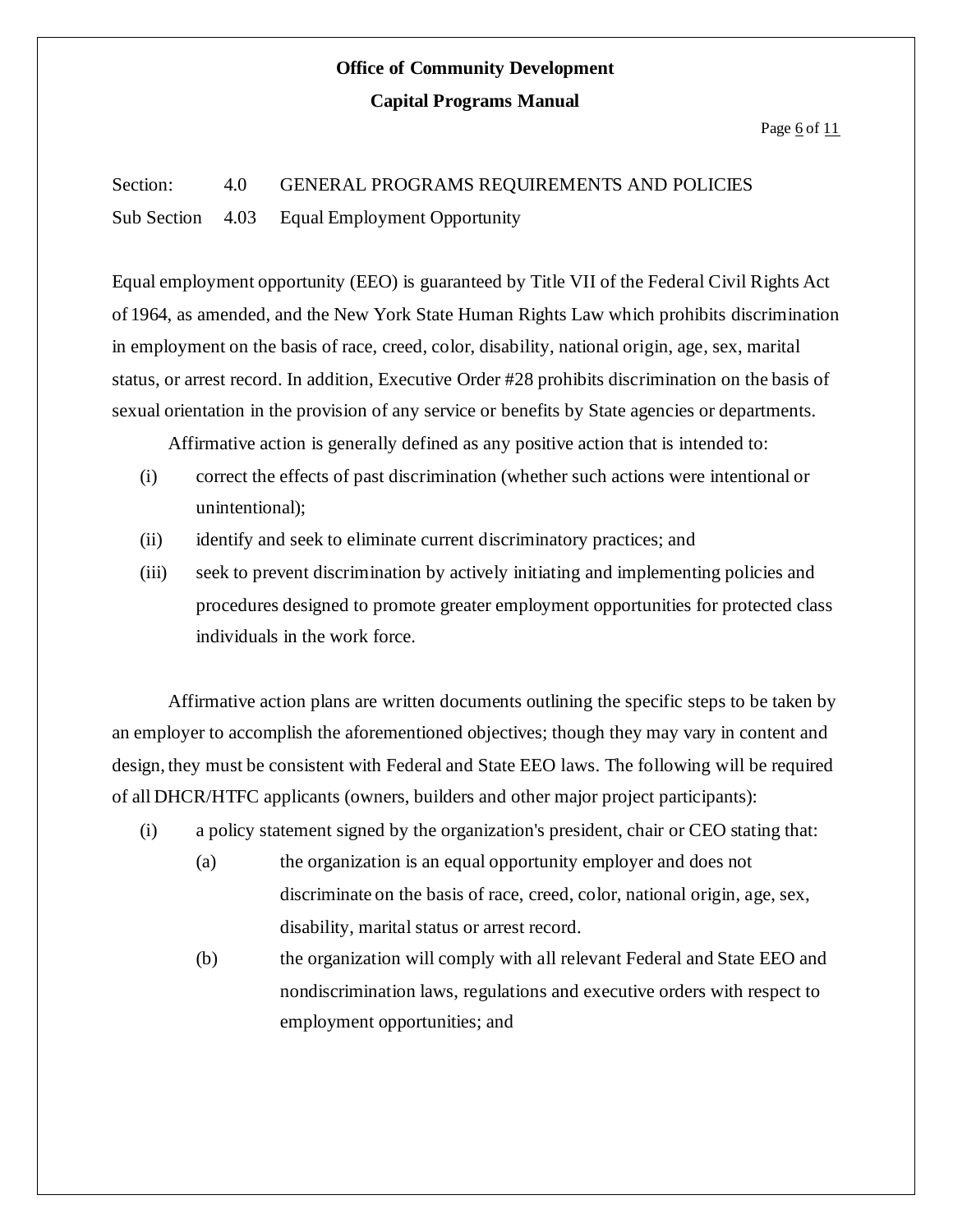- (c) the organization will adopt and implement affirmative action policies designed to promote employment opportunities for women, minority groups, Vietnam-era veterans, and disabled persons in the work force, at all levels of employment, and that a policy-level executive of the organization will be designated to ensure that such policies are properly implemented;
- (ii) a description of the organization's personnel policies and practices for recruitment, hiring, promotion, separations, training and grievance procedures with assurances that such are consistent with applicable laws and affirmative action policies; and
- (iii) a description of how the organization will communicate its affirmative action and non-discriminatory policy to contractors, subcontractors, vendors and suppliers.

While applicants are encouraged to give priority in hiring to residents of the project area, precautions must be taken to ensure that such priorities do not result in qualified persons being denied employment opportunities because of sexual orientation, race, creed, color, national origin, age, sex, disability, marital status or arrest record.

In addition, under Section 312 of Article 15.A of the New York State Executive Law, the Division of Minority and Women's Business Development, NYS Empire State Development has drafted regulations for the employment of minority group members and women in State and State assisted contracts. When promulgated, these regulations will apply to all State construction contracts exceeding \$100,000 and all subcontracts exceeding \$25,000.

In brief, Part 542 of the regulations may require contracting agencies to include specific nondiscrimination and equal employment opportunity language relating to minority group members and women in all covered contracts, subcontracts, and all documents soliciting bids. In addition, equal employment opportunity policy statements and periodic compliance reports may also be required.

It should be noted, however, that there are separate equal employment opportunity requirements for the construction or rehabilitation of federally-assisted projects where contracts and subcontracts exceed \$10,000. Please refer to Section 2.00 of the Capital Programs Manual for more information.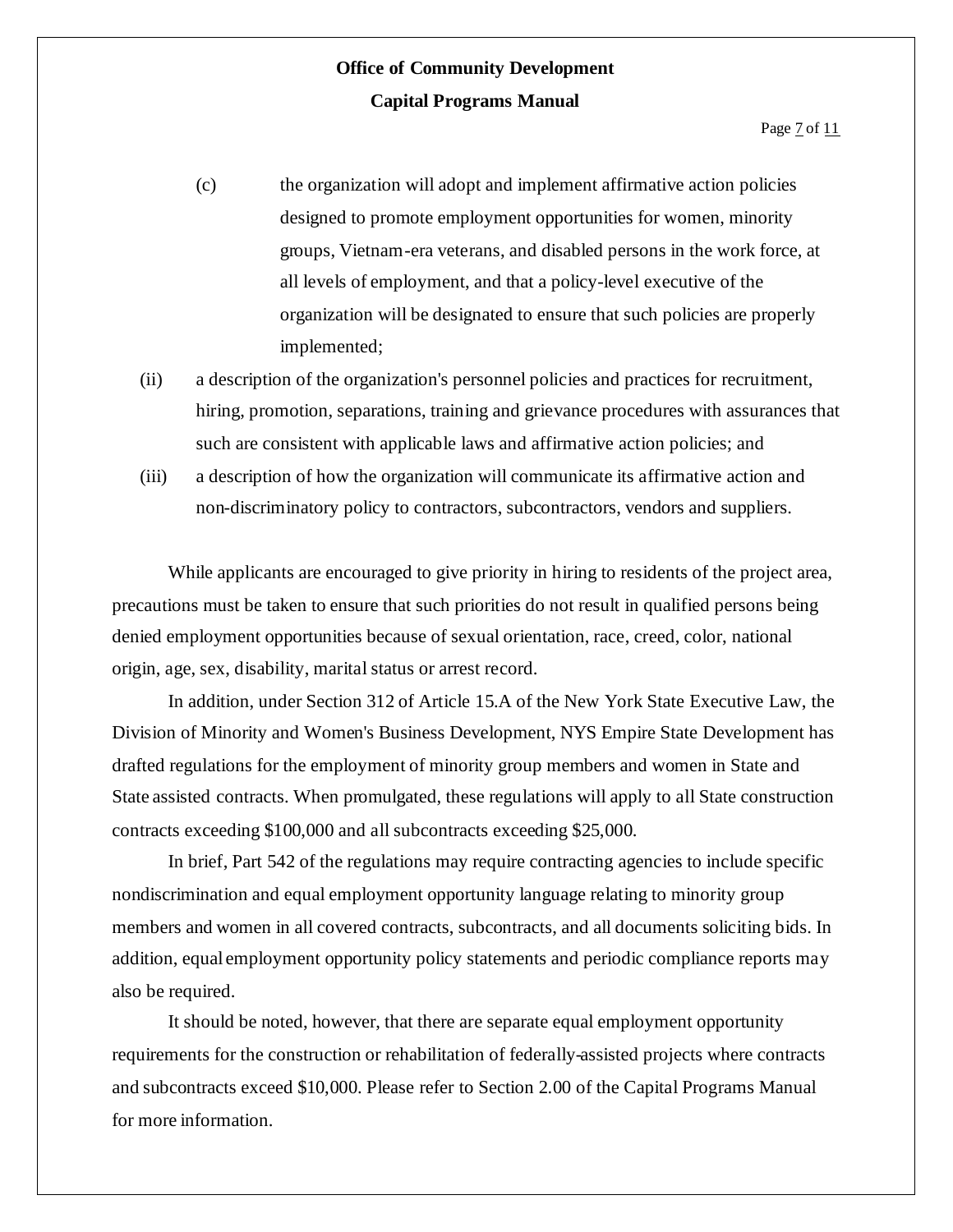Page  $8$  of  $11$ 

### Section: 4.0 GENERAL PROGRAMS REQUIREMENTS AND POLICIES Sub Section 4.04 Fair Housing Requirements

Applicants are required to comply with Title VIII of the Federal Civil Rights Act of 1968, also referred to as the "Fair Housing Act," which prohibits discrimination against occupants on the basis of race, color, religion, sex or national origin. It covers the activities of all segments of the real estate industry including real estate brokers, builders, apartment owners, sellers and mortgage lenders with regard to policies and procedures for advertising, loan organization and tenant selection.

In addition, the Federal Fair Housing Amendments Act of 1988 prohibits discrimination in housing on the basis of disability/handicap or "familial status". "Familial Status" refers to one ormore individuals who have not attained the age of 18 years and are domiciled with (a) a parent or another person having legal custody of such individual(s); or (b) the designee of such parent or other person having such custody with the written permission of such parent or other person. The protections afforded against discrimination on the basis of familial status shall apply to any person who is pregnant or is in the process of securing legal custody of any individual who has not attained the age of 18 years.

Moreover, discrimination on the basis of disability or handicap is also prohibited under the provisions of Section 504 of the federal Rehabilitation Act of 1973 which provides that no individual with a disability shall be excluded from participation in, or the benefits of, or be subject to discrimination under any program or activity receiving federal financial assistance.

The New York State Human Rights Law makes it an unlawful practice to discriminate against any person because of his/her race, creed, color, national origin, sexual orientation, military status, sex, age, disability, marital status or familial status in the terms, conditions or privileges ofsale, rental or lease of any housing accommodation or in the furnishing of facilities or services in connection therewith.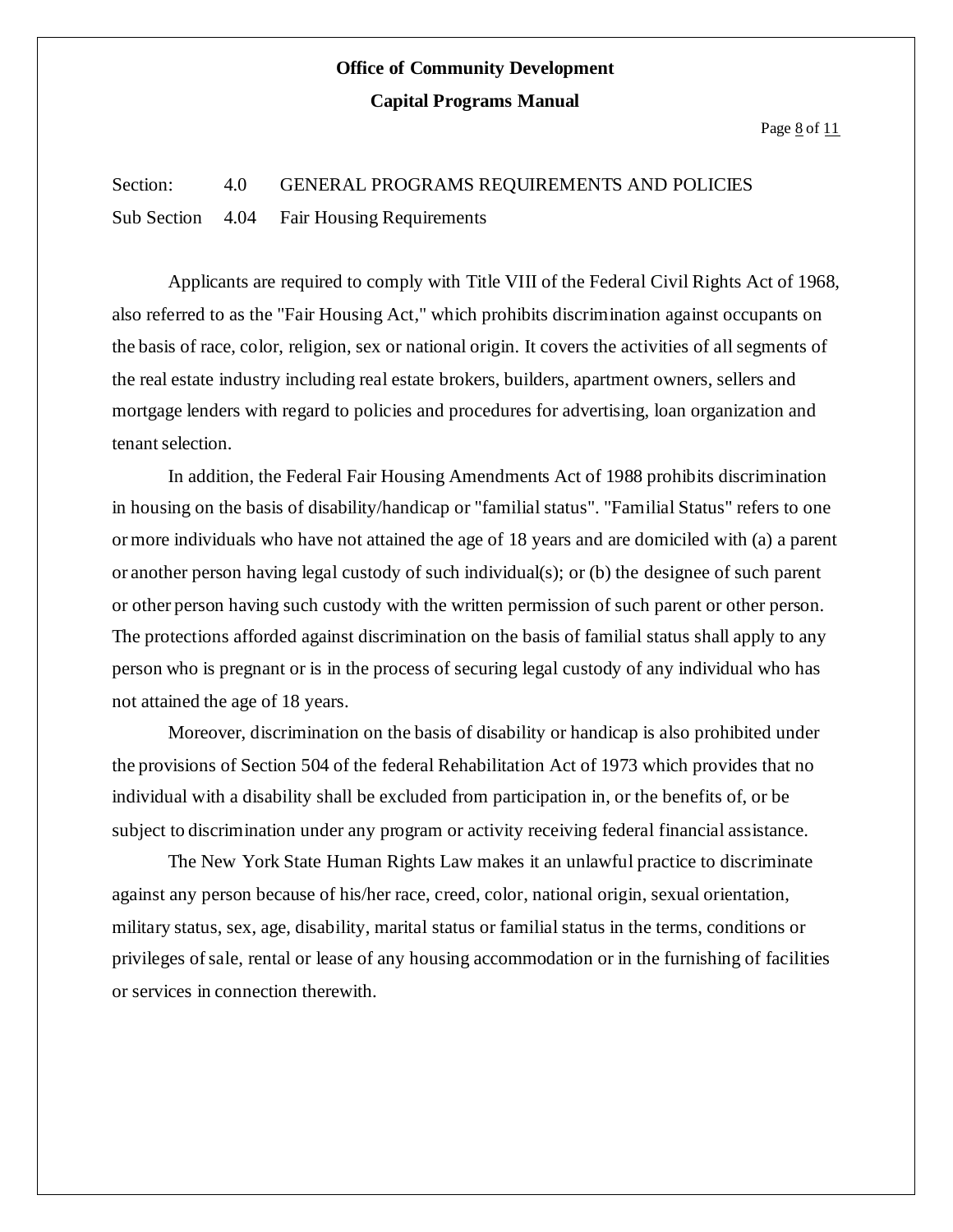It is also an unlawful discriminatory practice for the owners, lessees, assignees, or managing agents of publicly-assisted housing accommodations, or other persons having the right, ownership or possession of, or the right to rent or lease such accommodations, to cause to be made any written or oral inquiry, or record concerning the race, creed, color, disability, national origin or marital status of a person seeking to rent or lease any publicly-assisted housing accommodation.

Discrimination in housing is also prohibited under Section 602 of the New York State Private Housing Finance Law. Applicants and owners must incorporate the provisions of these laws into the development of marketing plans, tenant selection plans, admission standards and policies, and waiting lists for housing units to be constructed or rehabilitated with State funds. Applicants and owners of projects involving the construction or rehabilitation of four or more DHCR/HTFC assisted housing units including Low Income Housing Credit Program Projects are required to submit affirmative marketing plans before rent-up, detailing specific actions to be taken to provide information and outreach to eligible persons of all racial, ethnic, gender and disabled groups from the housing market area.

NOTE: No later than 90 days prior to engaging in marketing activities, you must register your project on the NYS Accessible Housing website. To register,

- logon to www.nysaccessiblehousing.org , (http://www.nysaccessiblehousing.org/)and from the site's homepage,
- click on "Managers and Landlords." Then follow the steps under "Register Your Property."

For help in registering and for information on posting vacancies once your project is rented up, contact the Center for Independence of the Disabled, New York (CIDNY), the operator of this website at access@cidny.org or (212) 674-2300 x145.

Marketing plans should include:

(i) how information on DHCR/HTFC affirmative marketing requirements and applicable Federal and State Fair Housing and Non-Discrimination Laws will be made available to potential owners, tenants and the general public;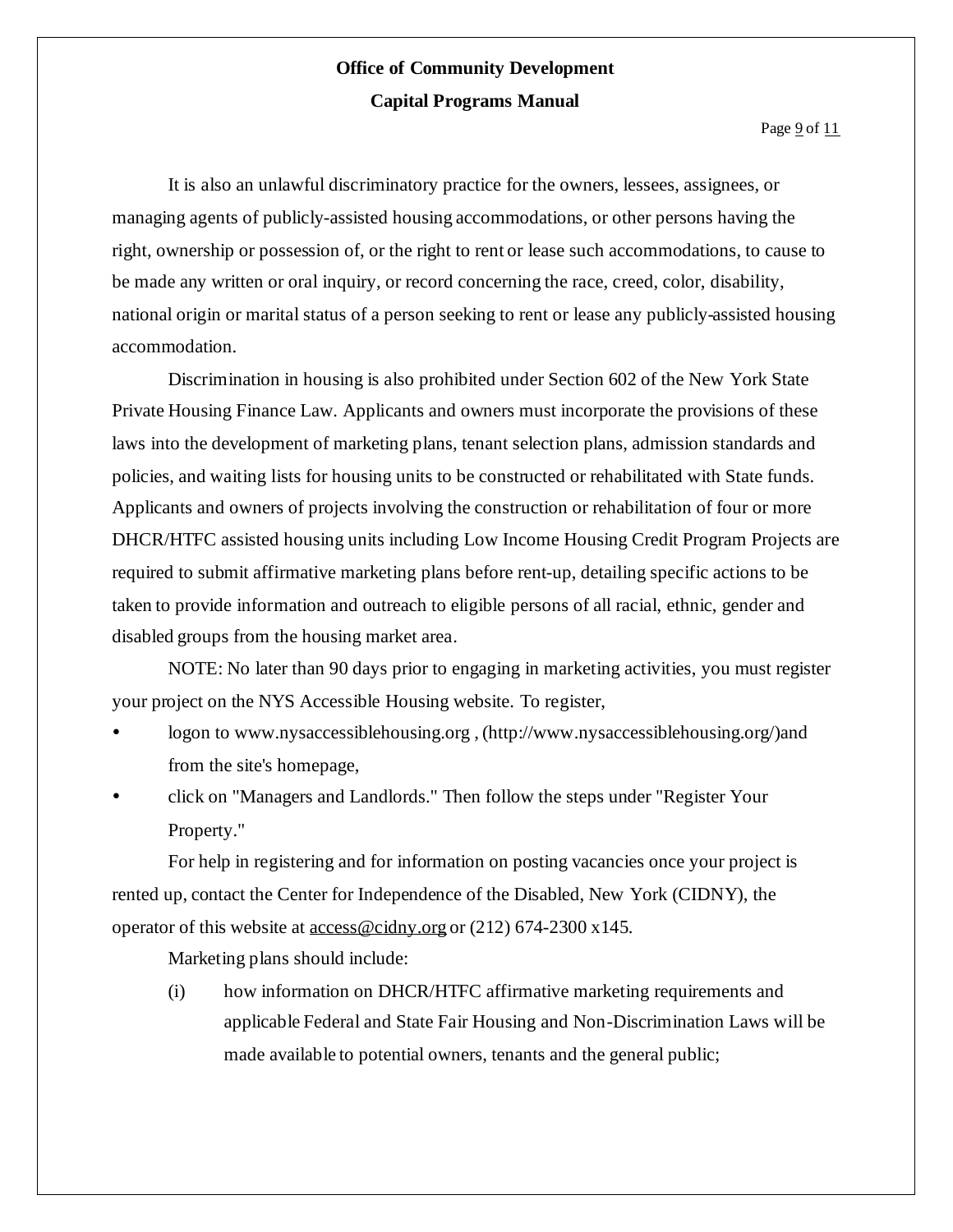- (ii) a description of steps to be taken to reach those eligible persons who would not likely apply for available housing without special outreach, including advertising in publications which are distributed in minority and isolated communities, and outreach through local community-based organizations; and
- (iii) how project applicants, sponsors and owners will maintain records documenting the outreach efforts under their affirmative marketing plans and the results of such efforts, as required.
- (iv) (for elderly projects only) a description of how elderly projects will be structured, either as a 55 or over project, where at least 80% of occupied units are occupied by at least one person who is 55 years of age or older; OR as a 62 or older project, where all occupants are persons 62 years of age or older. (See Section 5.14 for further details). In HTFC projects which are jointly financed with the US Department of Agriculture Rural Housing Services, an elderly project may be occupied by persons 62 years of age or older, or by handicapped persons of any age.

Applicants and owners must receive from DHCR/HTFC an approved affirmative marketing plan prior to rental of any units. At the rent-up conference the applicant and/or owner should ensure that their DHCR project manager registers the project on DHCR's Affordable Housing Directory (AHD) New Affordable Housing Projects Now Accepting Rental Applications internet website.

After the rent-up period has ended and the buildings have been issued certificates of occupancy the project will be listed on the Affordable Housing Directory (AHD). The AHD is part of the DHCR Internet website that allows the general public to search for affordable housing subsidized by the DHCR/HTFC. Information on your project that will be displayed on the site includes; number of units, number of bedrooms per unit, number of handicapped accessible units, availability of an elevator, general vacancy status and property management contact information. It is expected that owners will receive inquiries from the general public, generated by the AHD, about the availability of housing at your project. DHCR requires that you anticipate these calls and ensure that they are handled courteously, accurately and promptly.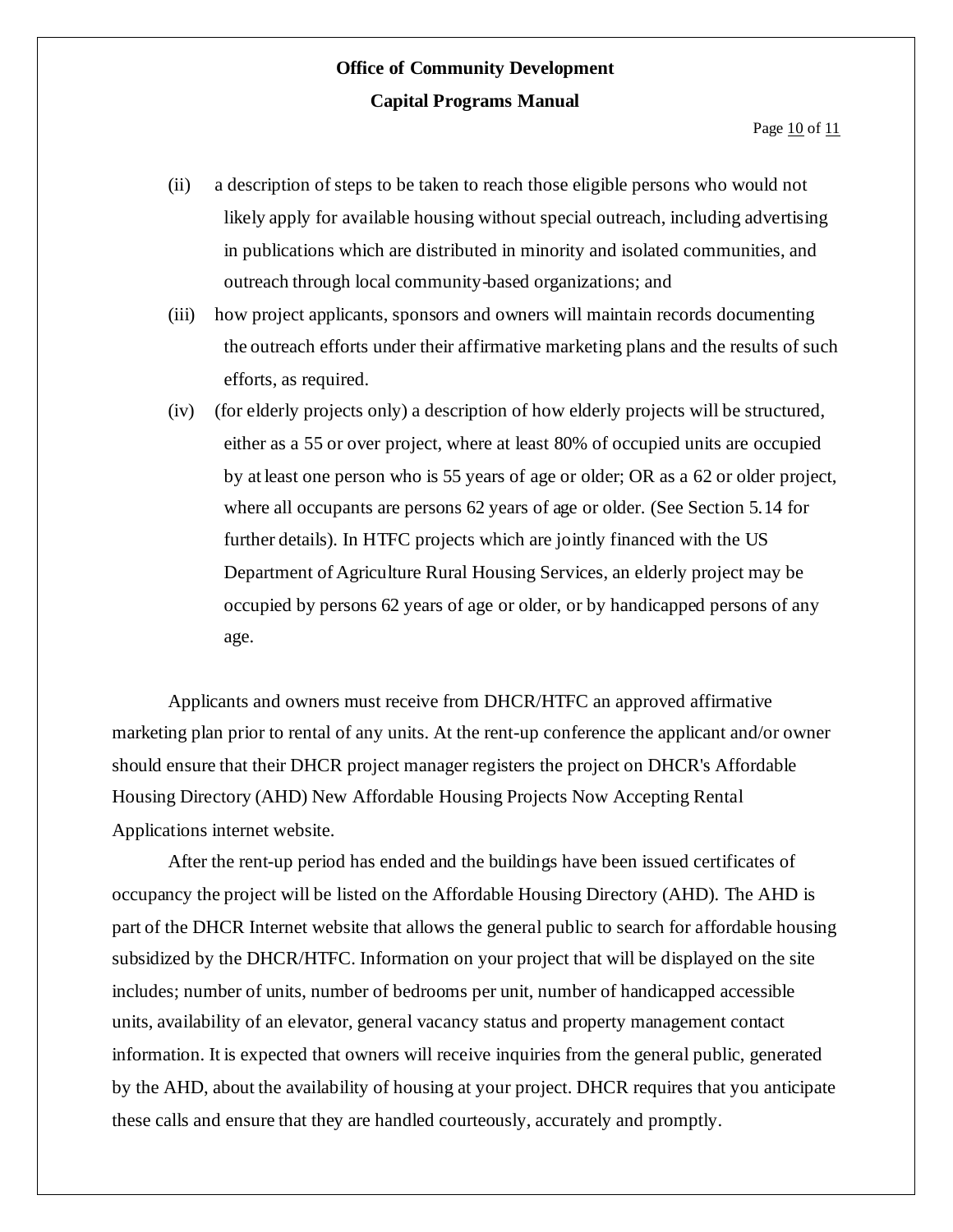Page 11 of 11

Please note that the "Fair/Equal Housing Opportunity" and the "Accessibility" logos must be displayed on any advertisements. These logos can be found at:

http://www.hud.gov/library/bookshelf15/hudgraphics/fheologo.cfm http://www.ahfc.state.ak.us/Graphics/Communications\_Images/wheelchair-symbol.jpg

Affirmative marketing requirements do not apply to certain types of activities administered under the federal HOME Program. Please refer to Section 2.00 of the Capital Programs Manual for more information.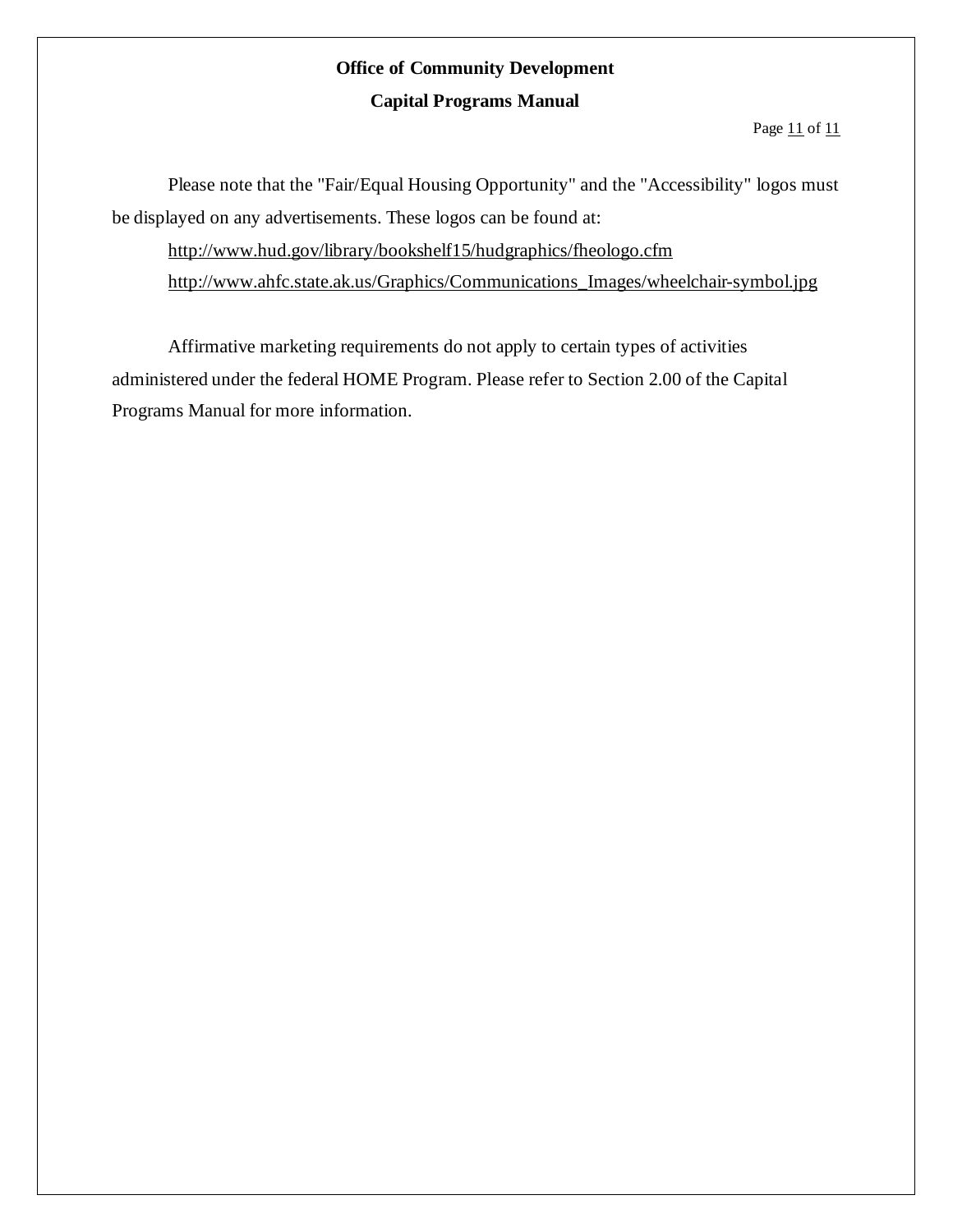### **Capital Programs Manual**

#### Page  $1$  of  $73$

### Section: 5.0 DEVELOPMENT REQUIREMENTS

Sub Section 5.01 Introduction

This Section describes the general development requirements of the DHCR/HTFC for projects/programs funded under the Unified Funding Process. Unless otherwise noted at the top of each heading, the development requirements apply to all programs:

- (i) the Low-Income Housing Trust Fund (HTF) Program;
- (ii) the New York State HOME Program (HOME)
- (iii) the Housing Development Fund (HDF) Program;
- (iv) the Rural Rental Assistance Program (RRAP); and
- (v) For LIHC, SLIHC and LIHB only, i.e. standalones, Please refer to Sub-section: 5.08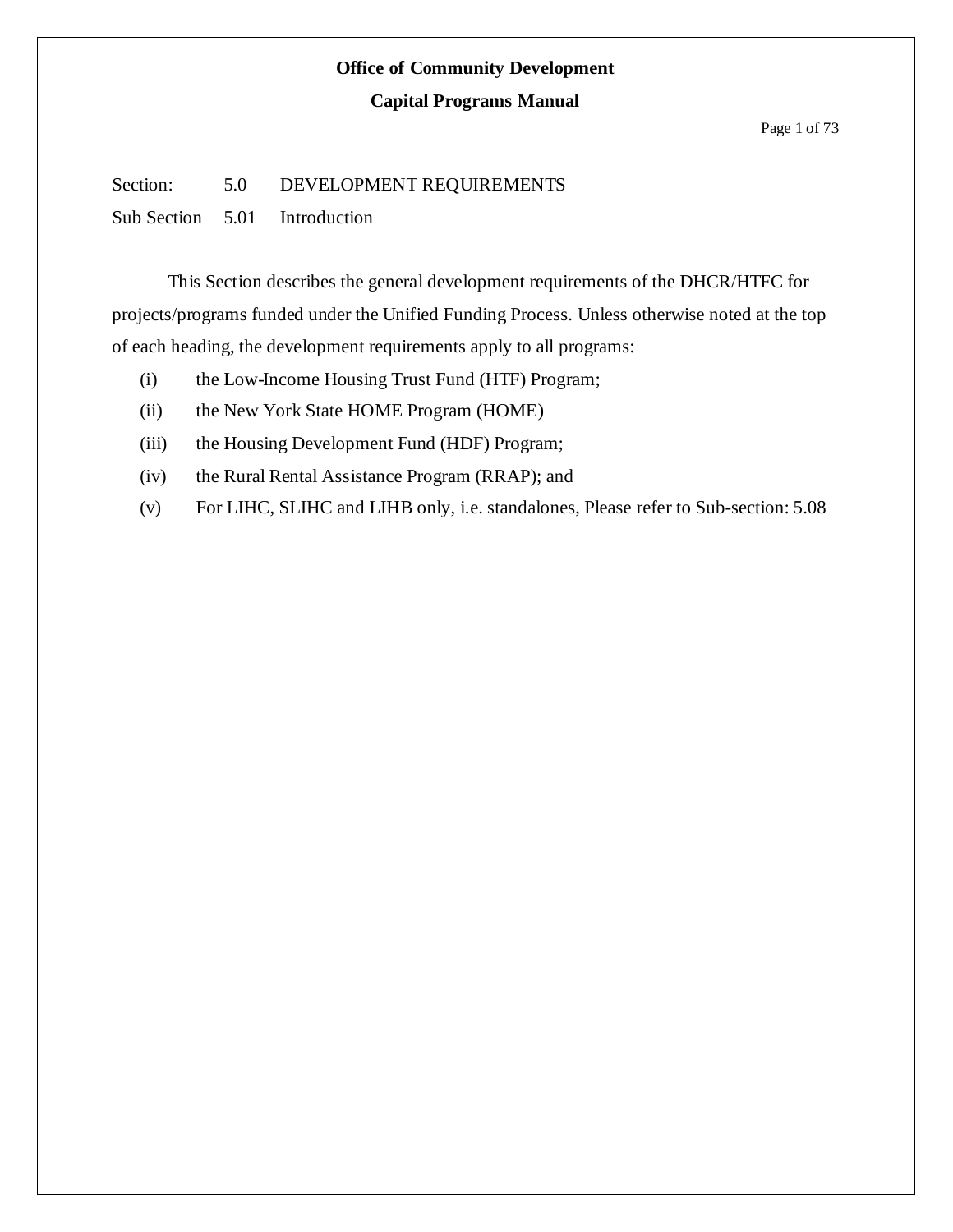#### **Capital Programs Manual**

### Section: 5.0 DEVELOPMENT REQUIREMENTS

Sub Section 5.02 Environmental Requirements

All funded projects must undergo an environmental review, with the exception of:

- (i) projects funded solely under the LIHC/SLIHC Program;
- (ii) projects funded under RRAP;
- (iii) projects receiving HDF loans for predevelopment;
- (iv) projects receiving only HTF or HOME Program awards for predevelopment or seed money; and
- (v) tenant based rental assistance.

An environmental review may include any or all of the following independent reviews, depending upon the specific project proposed:

- (i) State Environmental Quality Review Act (SEQRA) for all projects;
- (ii) City Environmental Quality Review (CEQR) for all projects located in New York City where the City of New York Department of Housing Preservation Development (HPD) is a funding source or has site control;
- (iii) State Historic Preservation Office (SHPO) review for all projects;
- (iv) Flood Plain Management Criteria for all State projects; and
- (v) Waterfront Revitalization and Coastal Resources Review for all projects located in, or adjacent to, any Waterfront Revitalization Area
- (vi) Agricultural District Determination: Section 305 (4) of the Agriculture and Markets Law.

In addition, any expenditure of HOME funds is subject to the provisions of the National Environmental Policy Act (NEPA) of 1969. Implementing regulations are found at 24 CFR Parts 50 and 58.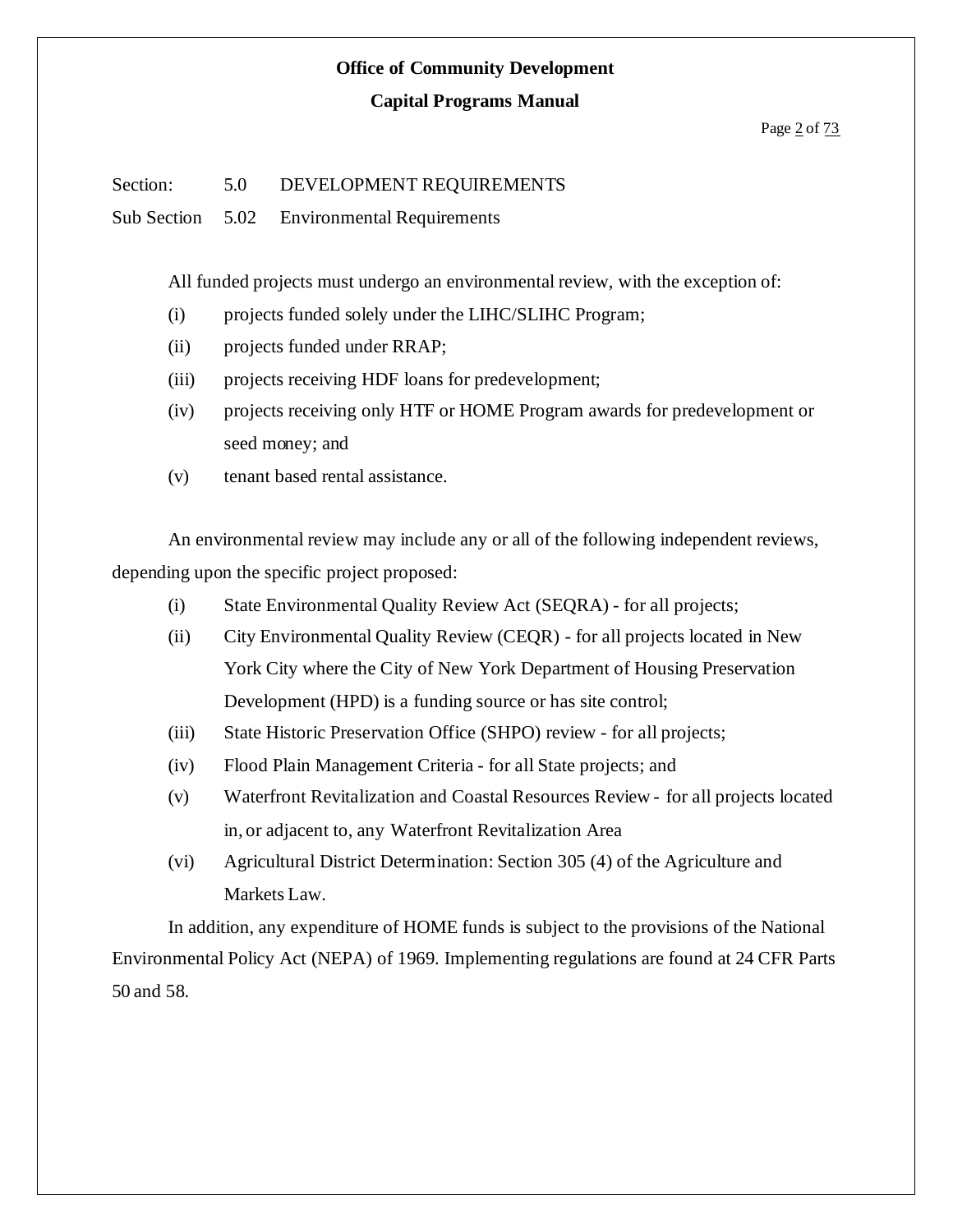#### 5.02.01 DHCR/HTFC Environmental Review Procedures

DHCR/HTFC conducts an environmental review according to requirements of the State Environmental Quality Review Act (SEQRA) and, for federally funded projects, the National Environmental Policy Act (NEPA). Although SEQRA and NEPA have somewhat different procedural requirements, both require DHCR/HTFC to complete an environmental review and issue an environmental determination before an action commences involving physical alteration of a project site, such as construction, rehabilitation, site clearance or grading, excavation, or any change in use.

DHCR/HTFC is responsible to certify environmental determinations made for HOME projects directly funded by the agency. Local Program Administrators which are units of general local government assume environmental review responsibilities for HOME local programs. DHCR/HTFC cannot delegate the responsibility to certify HOME environmental review to nonprofit organizations, CHDOs, private developers or lending institutions. These entities may assist in information collection necessary for the review but only DHCR/HTFC can certify that environmental review requirements have been properly completed.

The DHCR/HTFC environmental review does not substitute for an environmental review which may be required by other State agencies, municipalities or lenders to obtain any necessary approval, permit or loans. If a coordinated SEQRA review is conducted, DHCR/HTFC will not assume lead agency status unless requested by the local municipality. Any situations where DHCR/HTFC might be requested to be lead agency should be identified by the project sponsor. If another agency is conducting coordinated SEQRA review, DHCR/HTFC must be identified as an involved agency, and a Full EAF submitted to DHCR/HTFC. DHCR/HTF encourages developers to have their project's local municipality conduct a coordinated SEQRA review in the earliest stage possible of a project's development. As an involved agency of a coordinated SEQRA review, the DHCR/HTF SEQRA review may be expedited.

Significant issues identified by environmental review may be subject to verification or require further investigation. DHCR/HTFC will require any significant environmental impacts identified by this assessment to be mitigated as a condition for proceeding with project construction.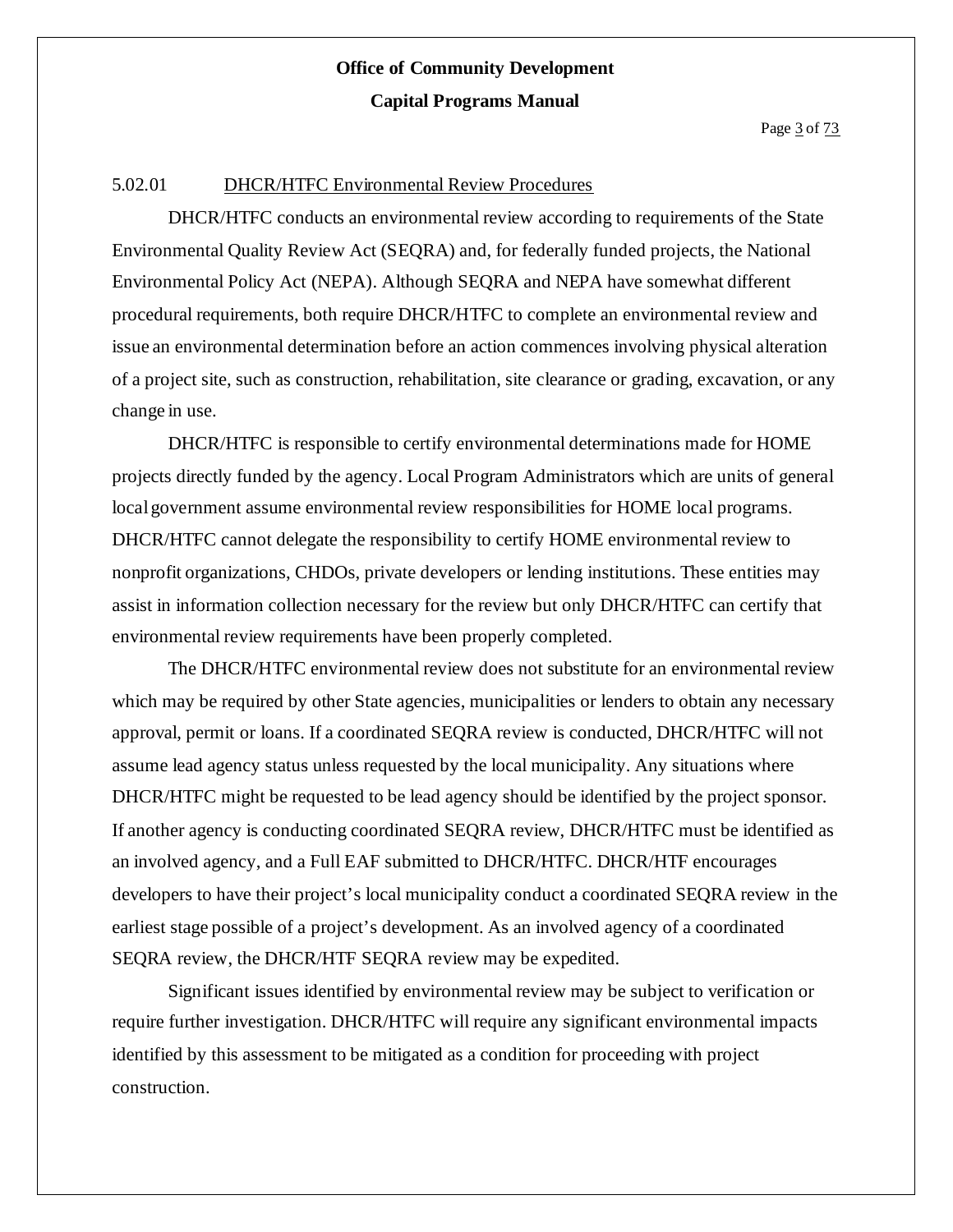### 5.02.02 City Environmental Quality Review (CEQR)

New York City has established an environmental review process for all projects located in the five boroughs of the City, which is to be utilized in addition to the SEQRA and NEPA process. The City Environmental Quality Review (CEQR) provides for the selection of a single lead review agency, and enhances the public's opportunity to comment on a project in the early stages of the environmental review process. HPD will assume lead agency status for all NYS projects which involve HPD approval or disposition of city-owned property. For more information regarding CEQR, contact: Director of Environmental Review, 100 Gold Street, Room 9H-4, New York, New York 10038.

### 5.02.03 General Scope of Review

In general, DHCR/HTFC environmental review addresses the following issues:

- classification of the project according to SEQRA and, for federally funded projects, NEPA categories;
- assessment, where required, of potential impacts of the proposed action on public health or the natural environment;
- review by the State Historic Preservation Office (SHPO) to determine the potential impact of proposed activities on archaeological, cultural or historic resources;
- compliance with specific environmental regulations (i.e., flood plain management, HUD noise regulations); and,
- investigation of liability associated with prior use of the site which may have involved storage, treatment or disposal of hazardous materials.

### 5.02.04 Project Classification and Environmental Assessment

DHCR/HTFC classifies each project according to categories established by SEQRA regulations at 6 NYCRR 617, and NEPA regulations at 24 CFR Part 58.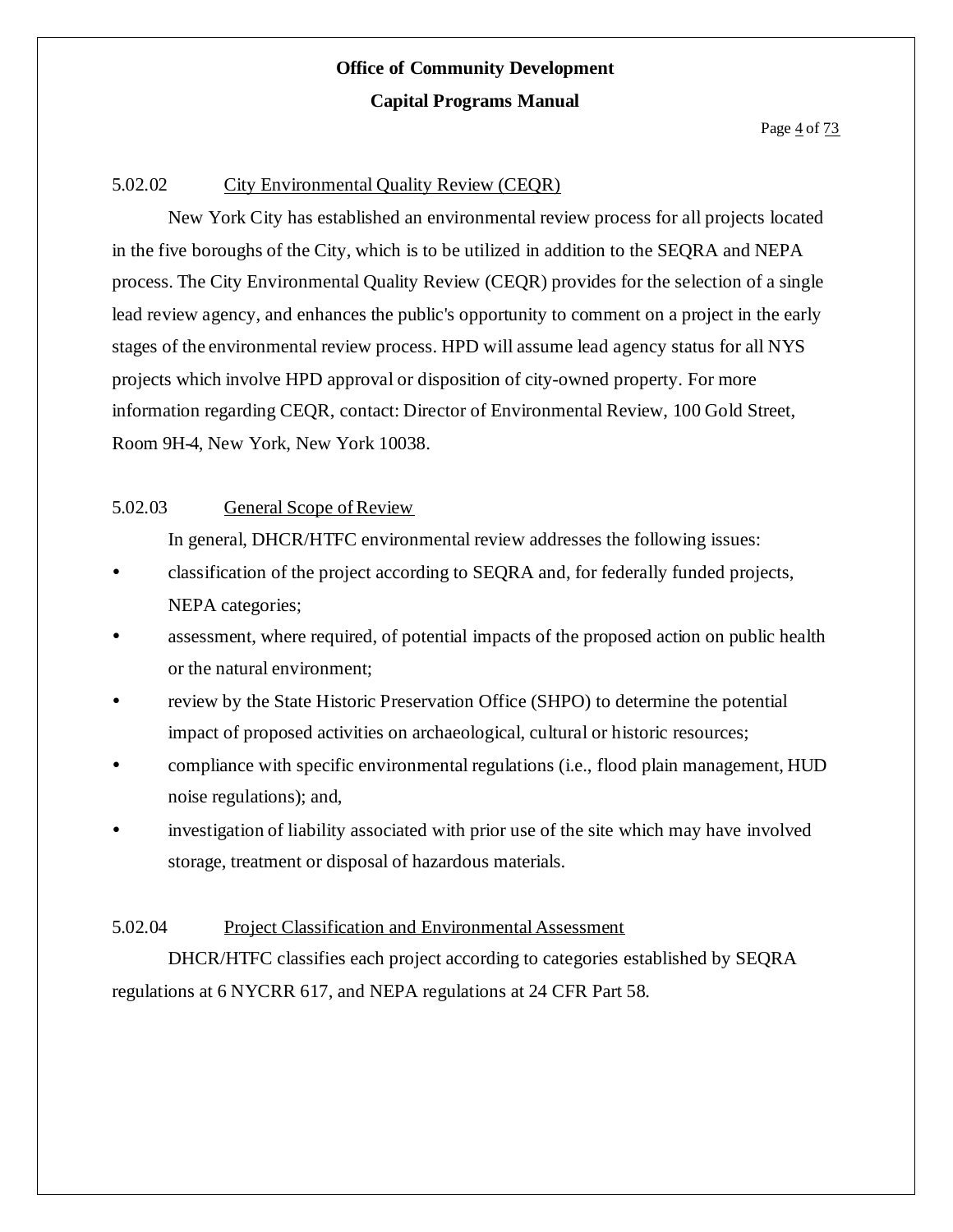Under SEQRA, a project can be classified as Type II, Unlisted or Type I. A Type II action requires no Determination of Significance to be made. For Unlisted actions, an environmental assessment must be prepared, referencing the criteria for determining significance found at 6 NYCRR 617.7(c). A Determination of Significance is then made, either a Negative Declaration or a Positive Declaration. A Negative Declaration ends the SEQRA process. A Positive Declaration requires that an Environmental Impact Statement (EIS) be prepared. Agency review for Unlisted actions may be uncoordinated, where each agency conducts its own SEQRA review, or coordinated, where one agency becomes the Lead Agency, and makes a Determination of Significance binding upon all involved agencies. Type I actions require coordinated review as described above, leading to either a Negative Declaration or a Positive Declaration. Whenever a project is anticipated to undergo a coordinated SEQRA review, and is seeking DHCR/HTFC funding (except LIHC or SLIHC stand-alone), DHCR/HTFC should be identified as an involved agency and a Full EAF submitted. No matter how a project is classified under SEQRA, it must still comply with related regulations or review processes (e.g., floodplain management, SHPO review).

Under NEPA, projects are classified as Exempt, Categorically Excluded, or Requires Environmental Assessment. Except for Exempt actions, all projects and LPA programs funded under the HOME Program require publication of a public notice and HUD clearance prior to project construction start.

#### 5.02.05 Historic Properties

The State Historic Preservation Office (SHPO) is required to review all state or federally funded new construction or rehabilitation projects to determine whether the proposed project is of historic, architectural or archaeological value or would adversely affect any district, site, building or other structure which is listed, or eligible to be listed, in the National Register of Historic Places. SHPO is also required to make recommendations on issues of design or construction that best protect the historic quality of a building, site or district. Once a site has been listed, or is eligible for listing in the Register, or is within an existing or eligible historic district, no site action affecting historic resources can proceed once application is made, or is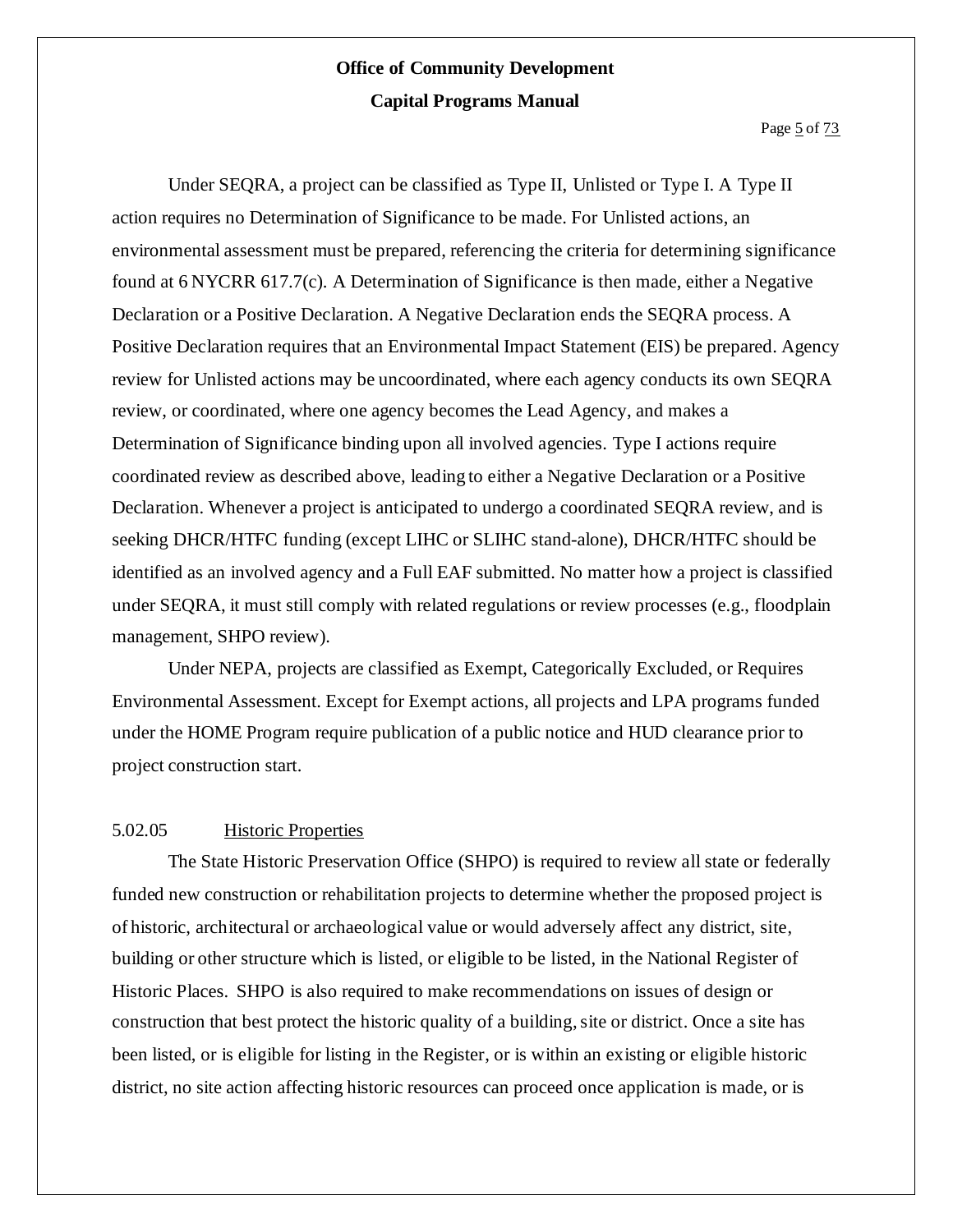anticipated to be made by the project sponsor, for state or federal funding, without consultation of the SHPO.

Project sponsors must initiate the SHPO review process prior to applying for funds by submitting a Project Review Cover Form, and a Historic Resources Inventory Form (if applicable) directly to SHPO together with the SHPO Transmittal Letter provided in the project application. The SHPO may ask the applicant for further information regarding the existing site or proposed project design in order to make its determination.

Projects with SHPO conditions related to the design and specifications of the project must take into consideration the cost impacts upon the project. The potential impact of SHPO conditions on operating costs must also be addressed. For example, if satisfying SHPO conditions results in inefficient energy conservation, excessive common areas, excessive heating costs due to high ceilings, or increased maintenance due to special design finishes, the increase in operating costs should be estimated and where possible, a means of cost containment and/or mitigation should be proposed. Project sponsors may be asked to provide a life cycle cost analysis for rehabilitation projects which have been determined to be adversely impacted by historic preservation costs.

OCD may act as mediator between the project sponsor and SHPO to resolve project conditions. OCD's mediation role is greatly diminished if federal funds are involved.

#### 5.02.06 Compliance With Specific Environmental Regulations

Proposed construction activities must be in compliance with applicable environmental regulations and receive all necessary approvals and permits prior to physical alteration to the site (6NYCRR Part 617 State Environmental Quality Review, Section 617.3(a)). In addition to obligations under SEQRA, DHCR/HTFC is also required to review projects according to the following specific environmental review regulations:

- The New York State Historic Preservation Act of 1980 (Chapter 354 of Parks, Recreation and Historic Preservation Law)
- Floodplain Management Criteria for State Projects (6 NYCRR Part 502)
- New York State Coastal Zone Program (19 NYCRR Part 600)
- Agricultural District Determination: Section 305 (4) of the Agriculture and Markets Law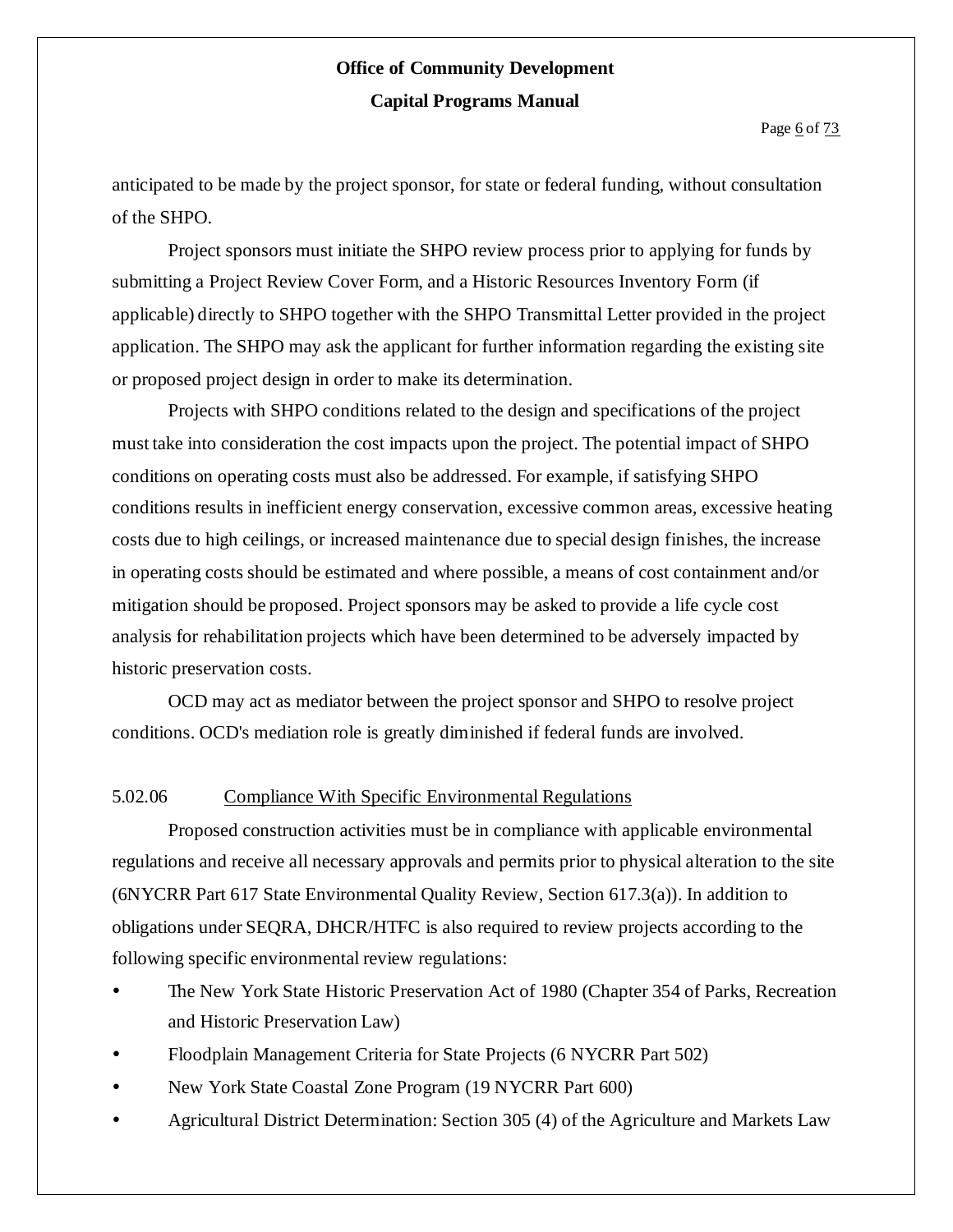For HOME projects and LPA programs, activities must also be reviewed according to related environmental regulations listed at 24 CFR 58.5 and 58.6.

#### 5.02.07 Site Contamination

A Phase I Environmental Site Assessment (ESA) will be required for all single-site projects when the project receives a funding award, to determine the likely presence on the site of hazardous materials, soil or water contamination, underground storage tanks, PCBs, asbestos, mold and lead-based paint. Suspected hazards must be characterized by follow-up testing and analysis. DHCR/HTFC will require remediation of identified hazards in accordance with regulations or guidance of agencies with jurisdiction over the hazard(s) present on the site. Prospective applicants are encouraged to explore funding for hazardous materials remediation from state and federal funding sources.

#### 5.02.08 Schedule of Submissions

#### Project Application

- (a) The SEQRA Short EAF, Part 1, completed, dated and signed by the project sponsor;
- (b) A copy of the SHPO Historic Resources Inventory Form, Project Review Cover Form and the SHPO Transmittal Letter submitted to SHPO;
- (c) A letter from the Code Enforcement Office, other municipal agency or insurance company indicating the flood zone of the project site, and the location of the project site relative to the designated coastal zone (for projects near a designated coastal zone);
- (d) Evidence of compatibility with existing zoning, or request for variance; and
- (e) Any prior SEQRA or NEPA environmental findings issued by a local or other State Agency.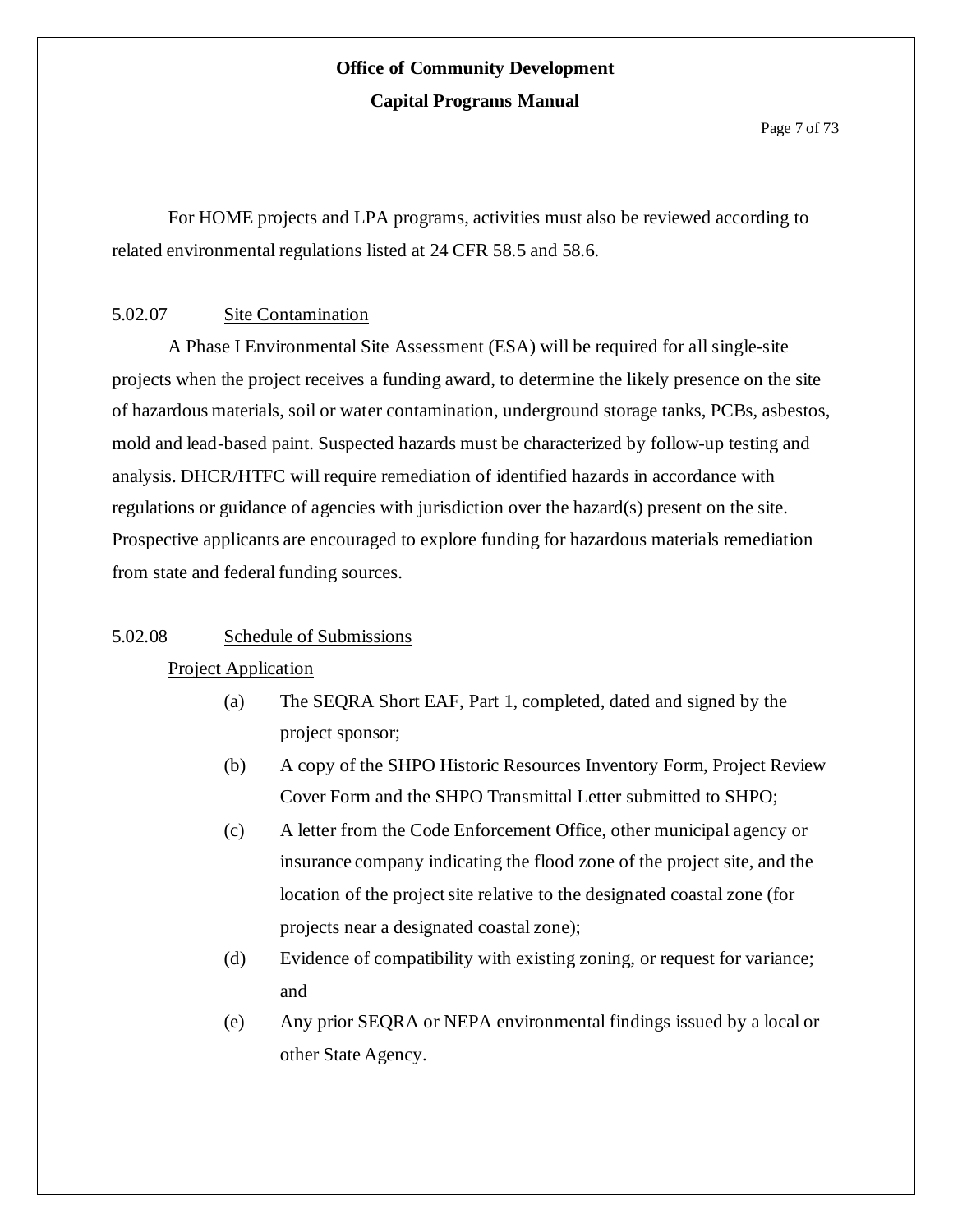(f) Any other existing environmental documentation or permits, i.e., environmental site assessments, wetland investigations, State Pollution Discharge Elimination System (SPDES) permits, etc.

#### Post Application Submissions

The Funding Commitment Letter sent to successful applicants will outline additional submission requirements to complete the environmental review. A Phase I Environmental Site Assessment (ESA) will be required for all awarded projects. The Environmental Analysis Unit (EAU) will provide a detailed letter to awardees discussing other necessary requirements and their scope.

The following submissions must be sent to the Environmental Analysis Unit if they were not included in the project application and are applicable to the project:

- (a) Zoning change or variance
- (b) Subdivision Approval
- (c) Archaeological survey
- (d) Village/Town/City Council Review/Approval
- (e) Flood Plain/ Waterfront/Coastal Zone Approval
- (f) Lead Agency Designation for Coordinated Review
- (g) Full EAF
- (h) SPDES General Storm Water Permit

Technical studies or other information may be requested to satisfy concerns identified in previous submissions and to develop any necessary mitigation strategies so that a final environmental determination can be made. Awardee will be responsible for costs associated with any significant environmental impacts that require mitigation measures as a condition for proceeding with project construction.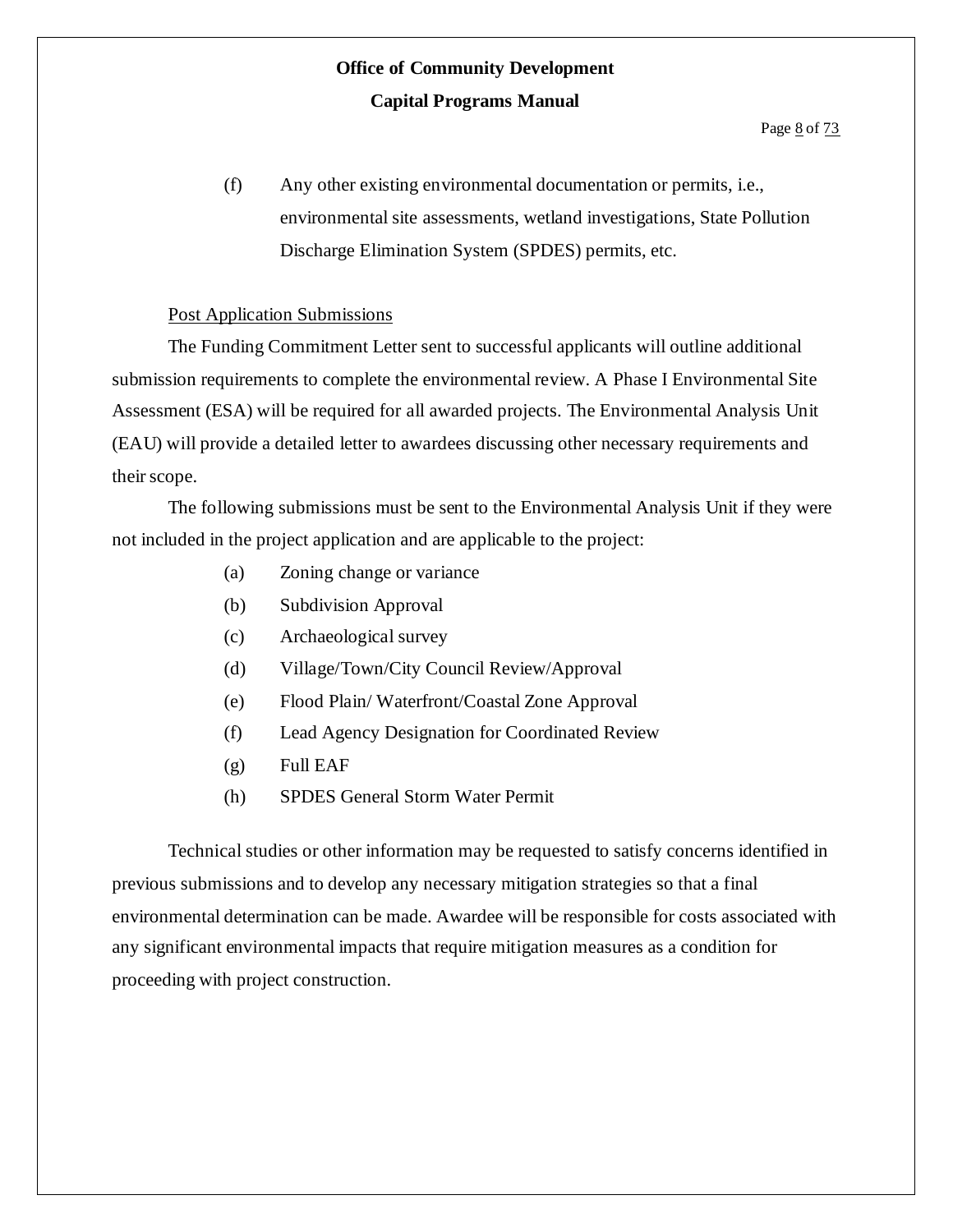#### 5.02.09 Completion of Environmental Review

Environmental review for HTFC projects is complete when a SEQRA determination is made by the SEQRA Officer, approved by the HTFC Board of Directors, and an environmental clearance letter has been issued by HTFC. For HOME funded projects, HTFC must publish an appropriate public notice in a newspaper of general circulation in the project area. Environmental review for HOME projects is complete when comment periods following public notices have expired and HUD issues an Authority to Use Grant Funds form for the project. No physical alteration to the site can occur until the project has received an environmental clearance letter from HTFC.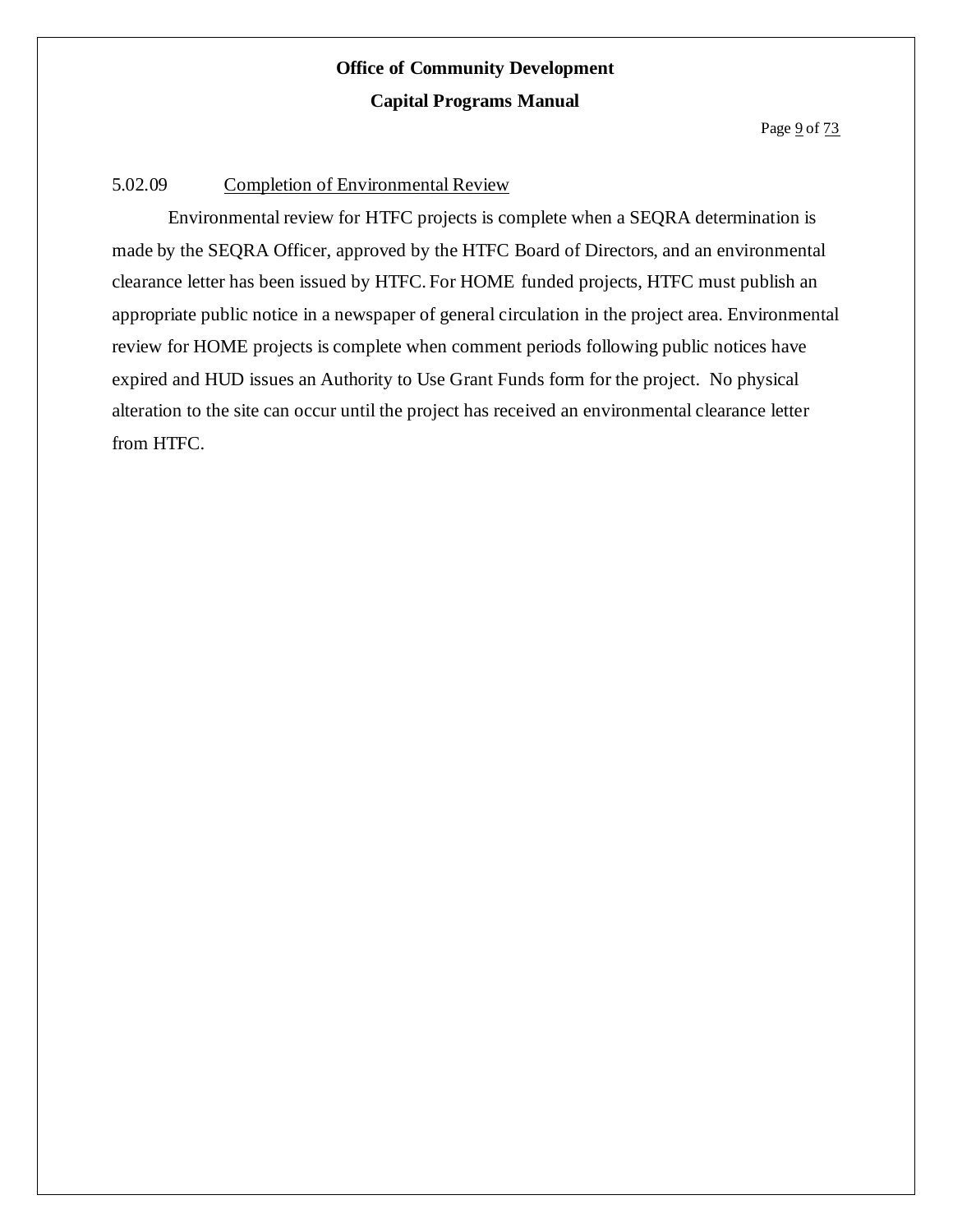Page 10 of 73

#### Section: 5.0 DEVELOPMENT REQUIREMENTS

Sub Section 5.03 Site Requirements

The site requirements set forth below apply to new construction and substantial rehabilitation on all sites for all funded projects with the exception of those funded under:

- (i) LIHC/SLIHC/LIHB; and
- (ii) RRAP.

Applicants should select sites which are suitable for residential use; the suitability of the site selected will be an important factor in determining project eligibility and feasibility. The HOME Program also has a requirement for site and neighborhood standards that is published in the HOME regulations at 24 CFR 92.202. Applicants must select project sites in accordance with fair housing requirements and to promote a greater choice of housing opportunities. Newly constructed projects must not be located in areas of minority concentration, except as permitted by 24 CFR 882.705. Low-income housing projects located within an urban neighborhood must meet the following minimum requirements:

- 1. The site must be free from hazardous materials and incompatible adjacent uses. There must be no environmental conditions that significantly impair the intended residential purposes.
- 2. The site must have power, telephone, water and sewer connections adjacent to the site.
- 3. The site must have local/public transportation or be within walking distance to community services and retail establishments including a grocery store.
- 4. The site must have adequate space to accommodate local off-street parking requirements.
- 5. The site must be relatively level and of no greater size than that which is necessary to accommodate the proposed project.

Low-income housing projects located in non-urban areas must meet the following minimum requirements: Items 1, 4 and 5 as numerated above.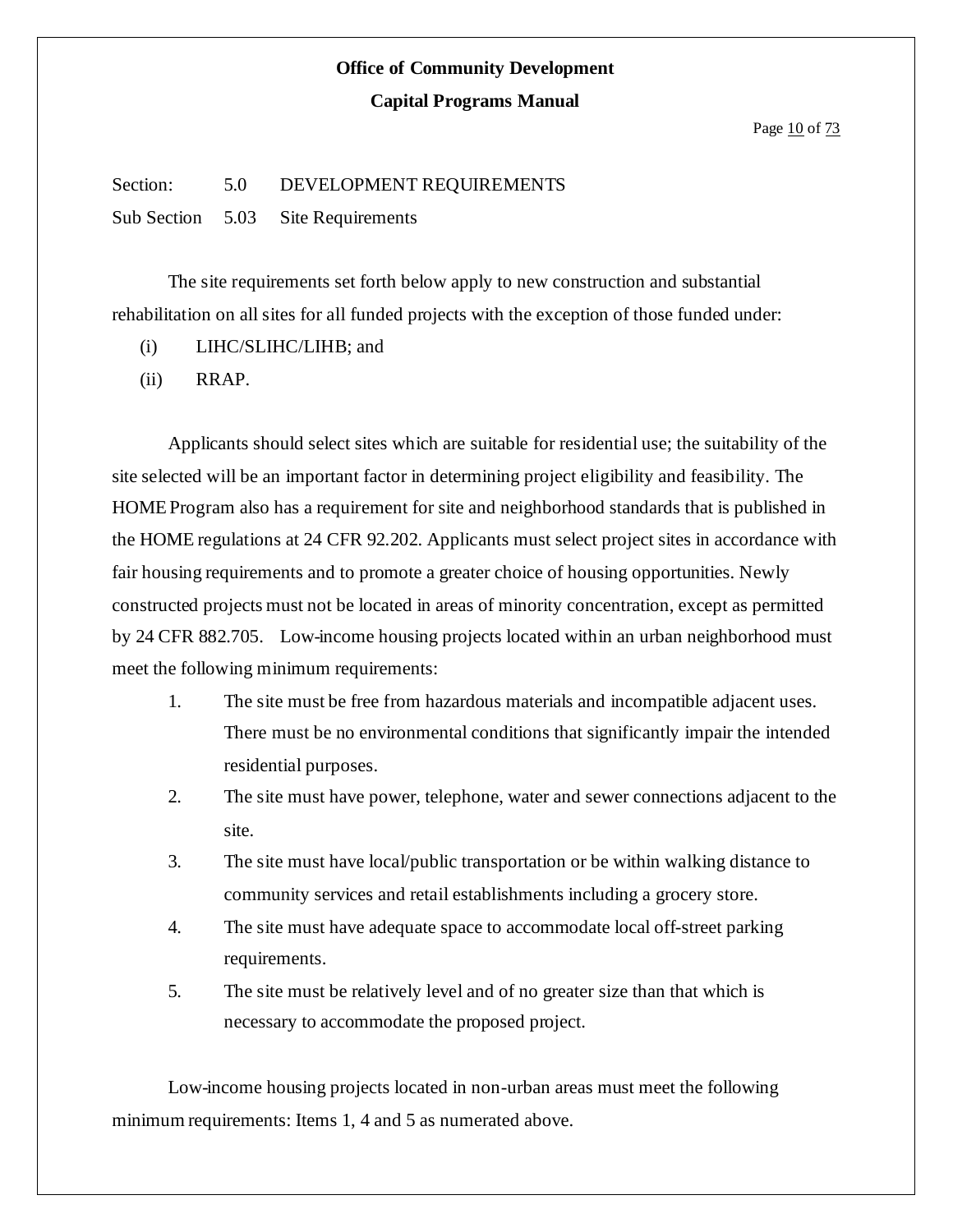- 1. Where public utilities are not included, the site must have the capacity to provide a cost effective on-site water and/or septic system.
- 2. For family projects, the site must be within a five mile distance of a municipality that provides community services and retail establishments including a grocery store.
- 3. Family projects must have adequate space to accommodate an on-site play area for children.
- 4. The site must be directly accessible from a public road.
- 5. Elderly projects must be located within a rural community and have local public transportation or be within walking distance, (i.e., one-half mile) of essential services including a grocery store.

#### 5.03.01 Site Control

DHCR/HTFC requires that applicants have site control for all buildings and/or sites included when applying for projects. Single-family homes in a specific subdivision are not excluded from DHCR/HTFC's site control requirements. Applicants that propose to use HOME funds for HOME programs are not required to identify sites at the time of application.

NOTE: SITE CONTROL DOCUMENTATION IN THE FORM OF A CONTRACT OF SALE, OPTION OR LEASE MUST BE IN THE NAME OF THE APPLICANT AND BE LEGALLY BINDING AT THE TIME OF APPLICATION.

Acceptable forms of site control, in order of DHCR/HTFC preference, include:

- A deed evidencing ownership by applicant;
- A title report not more than 90 days old at the time of submission showing that the applicant holds title;
- A contract of sale which describes the terms and conditions for the conveyance of title of the site at a designated price during a specific period;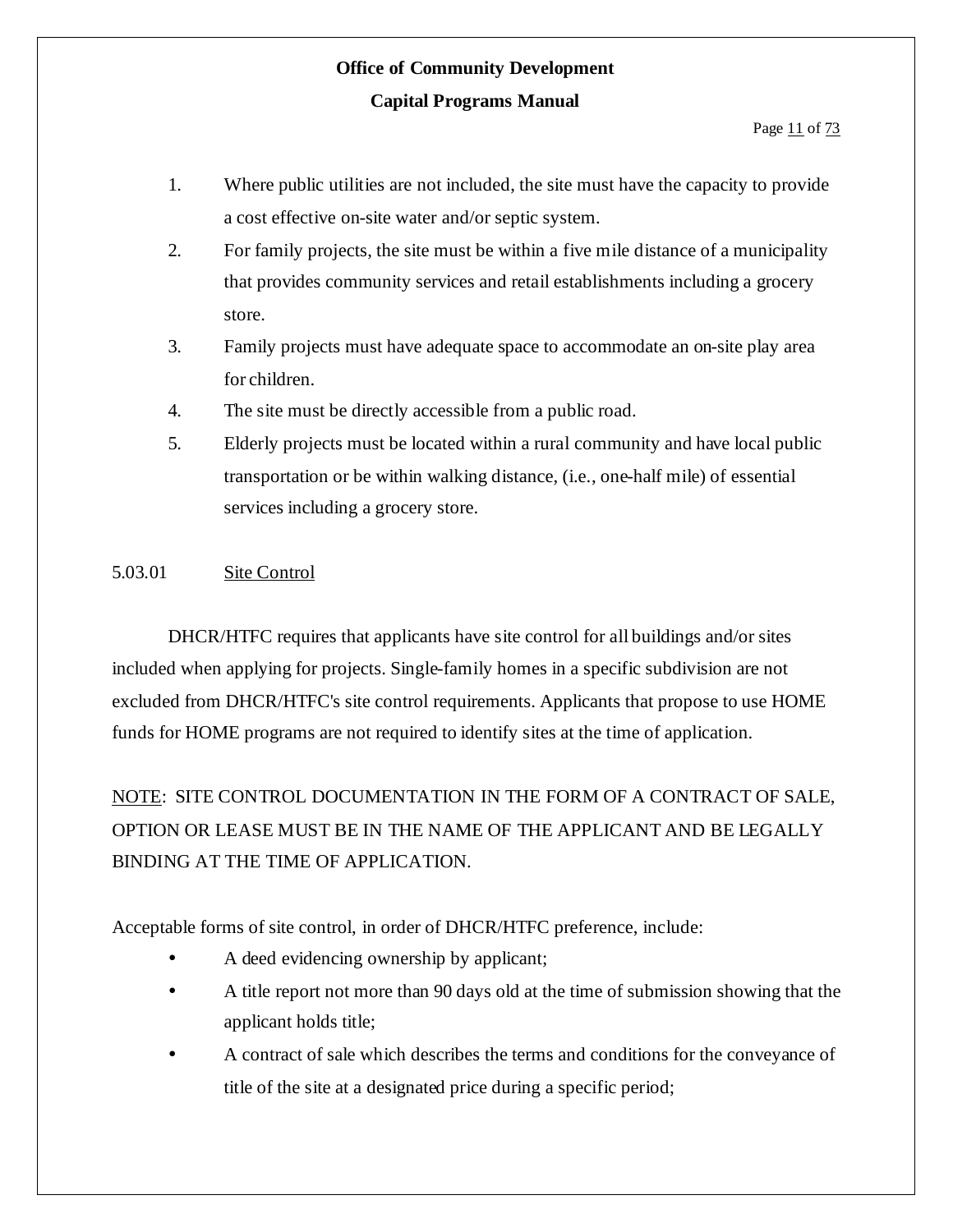- An option to purchase which is renewable or with a term that continues at least six months beyond the date of application. For HOME projects, purchase options must be conditioned on completion of HUD environmental review prior to closing;
- A local Land Disposition Agreement;
- A letter from a public agency providing a site to the applicant under specified conditions within a time frame consistent with the proposed Development Timetable;
- A letter from the NYC Department of Housing Preservation and Development (HPD) which specifies expiration date and clearly matches property included in plans and project summary; or
- A lease with a term that equals the applicable program's regulatory period.

DHCR/HTFC reserves the right to accept other evidence of site control for State- or federally-owned sites, or those owned by entities affiliated with the State or federal government. If a site is owned by any governmental entity, the applicant should describe the current status of the project site in the land disposition process.

#### 5.03.02 Site Acquisition

If the project includes the acquisition of property, the applicant must document the absence of encumbrances which would impair the applicant's ability to complete the project. All site acquisitions at a market price must be arms-length transactions between the seller and the applicant. The site purchase price must be documented in a fixed price purchase contract or a fixed price option to purchase the property. Such contracts or options must allow for the site acquisition to occur in a timely manner.

Only that portion of the site's value which is necessary for the project may be recognized as a project cost. The specific amount of the site purchase price that will be recognized as a project cost is limited to the lesser of: the purchase price, or the value established by an appraisal acceptable to DHCR/HTFC (see Section 5.03.03). Costs related to acquisition which also may be eligible project costs, depending on the specific program, include: legal fees, financing costs,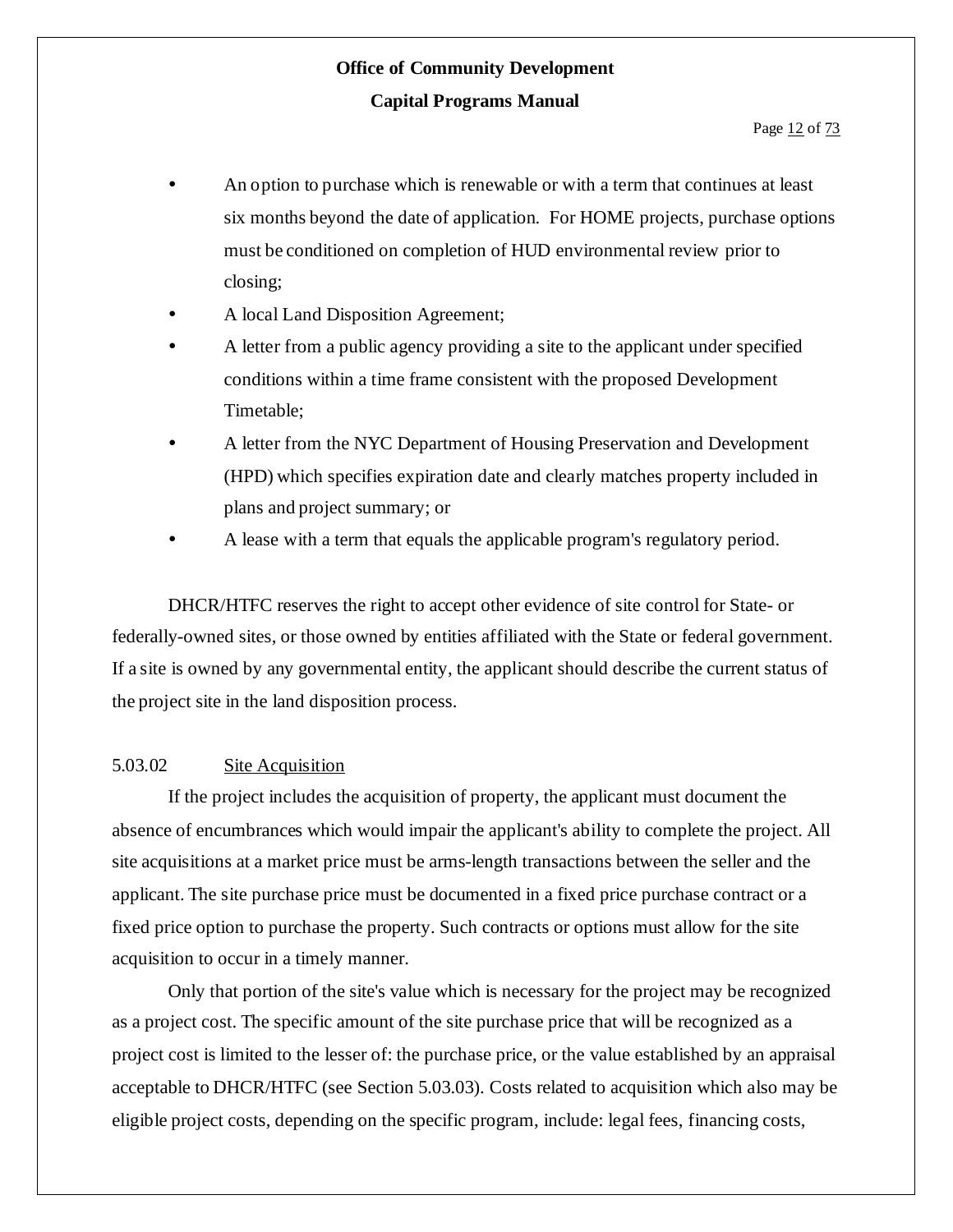mortgage recording tax, tax escrow payments, insurance premiums, water and sewer charges prior to construction, recording and filing fees, appraisal fees, title search and insurance costs, site surveys, and other related costs. If the seller has an identity of interest with any participant involved with the project then it must be disclosed in the application. Valuation must be documented via an acceptable appraisal. In lieu of an appraisal the price of the subject property from the last sale by an unrelated seller, if within 24 months from the date of application, plus associated carrying costs, will be used to determine the approved sales price.

Applicants must submit evidence prior to the Contract Closing that the following activities have occurred, regardless of whether or not the site is already owned by the applicant or owner:

- (i) all necessary site acquisition documents have been recorded and filed;
- (ii) a title search has been conducted;
- (iii) all required insurances have been obtained; and
- (iv) site survey-certified to the applicant/awardee, HTFC and the Title Insurance Co. A survey of the premises prepared by a registered land surveyor in accordance with American Land Title Association/American Congress on Surveying and Mapping (ALTA/ACSM) Minimum Standard Detail Requirements for Land Title Surveys and dated or redated not more than 30 days before the closing. The following additional items shall be shown on the survey: a) legend of all symbols and abbreviations used; b) vicinity map; c) contours; d) flood zone designation; e) all improvements including proposed improvements; f) parking areas and, if striped the striping and number of parking places; g) indication of access to the public way such as curb cuts, driveways marked; h) location of all utilities serving the property, including manholes, catch basins, valve vaults or other surface indications of subterranean uses; i) all wires and cables (including their function) crossing the surveyed premises, and the poles on or within ten feet of the surveyed premises, and the dimensions of all cross wires or overhangs affecting the surveyed premises; j) observable evidence of cemeteries; and k) significant observations not otherwise disclosed.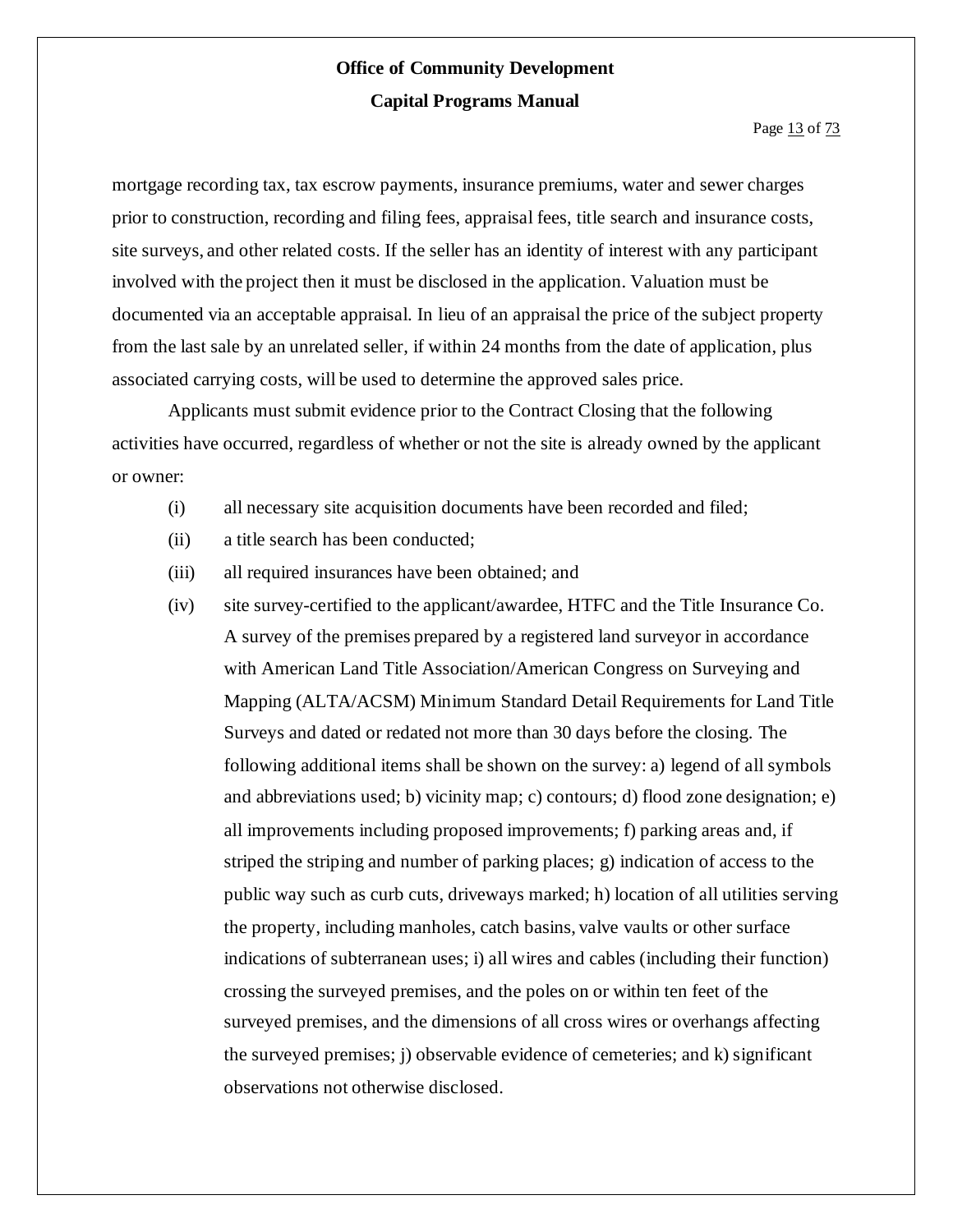#### 5.03.03 Appraisals

The site appraisal requirement set forth below may be waived for sites funded under the HDF Program if the permanent/construction financing source agrees to the site purchase price.

For LIHC/SLIHC/LIHB funded projects only, i.e. standalones, see Section 5.08.

Acquisition costs for any individual site which exceed \$100,000 must be supported by an acceptable appraisal(s). If site acquisition costs exceed \$250,000, DHCR/HTFC may require two appraisals. If there is an identity of interest between the seller and any project participant, an appraisal must be provided even if the acquisition cost is below \$100,000.

In addition, DHCR/HTFC may also engage a review appraiser for further documentation ofsite value. If HOME funds are used to assist with the purchase of a unit by a first-time home buyer, an appraisal must be conducted by a state-certified appraiser. In any case, the applicant should reference the types of certifications below to determine the minimum qualifications necessary. All appraisals should be conducted pursuant to a contract between the applicant and the appraiser.

An acceptable appraisal must document and conclusively estimate the "as is" fair market value of the site and provide separate evaluation for the land and structure in a rehabilitation project. Fair market value is the price which a property will most probably bring in a competitive and open market under all conditions requisite to a fair sale, assuming the price is not affected by undue stimulus including special public financing amounts or terms, and that the buyer and seller act prudently and knowledgeably.

The following are the minimum requirements for an acceptable appraisal:

- 1. Must be certified to NYS Division of Housing and Community Renewal/Housing Trust Fund Corporation.
- 2. Must be prepared no laterthan six months prior to the date of the application. Appraisals prepared more than six months, but less than one year, prior to the date of the application will be accepted, if the appraiser provides a letter confirming that the appraisal remains valid given current market conditions. In no instance will DHCR/HTFC accept an appraisal prepared one year or more prior to the date of application.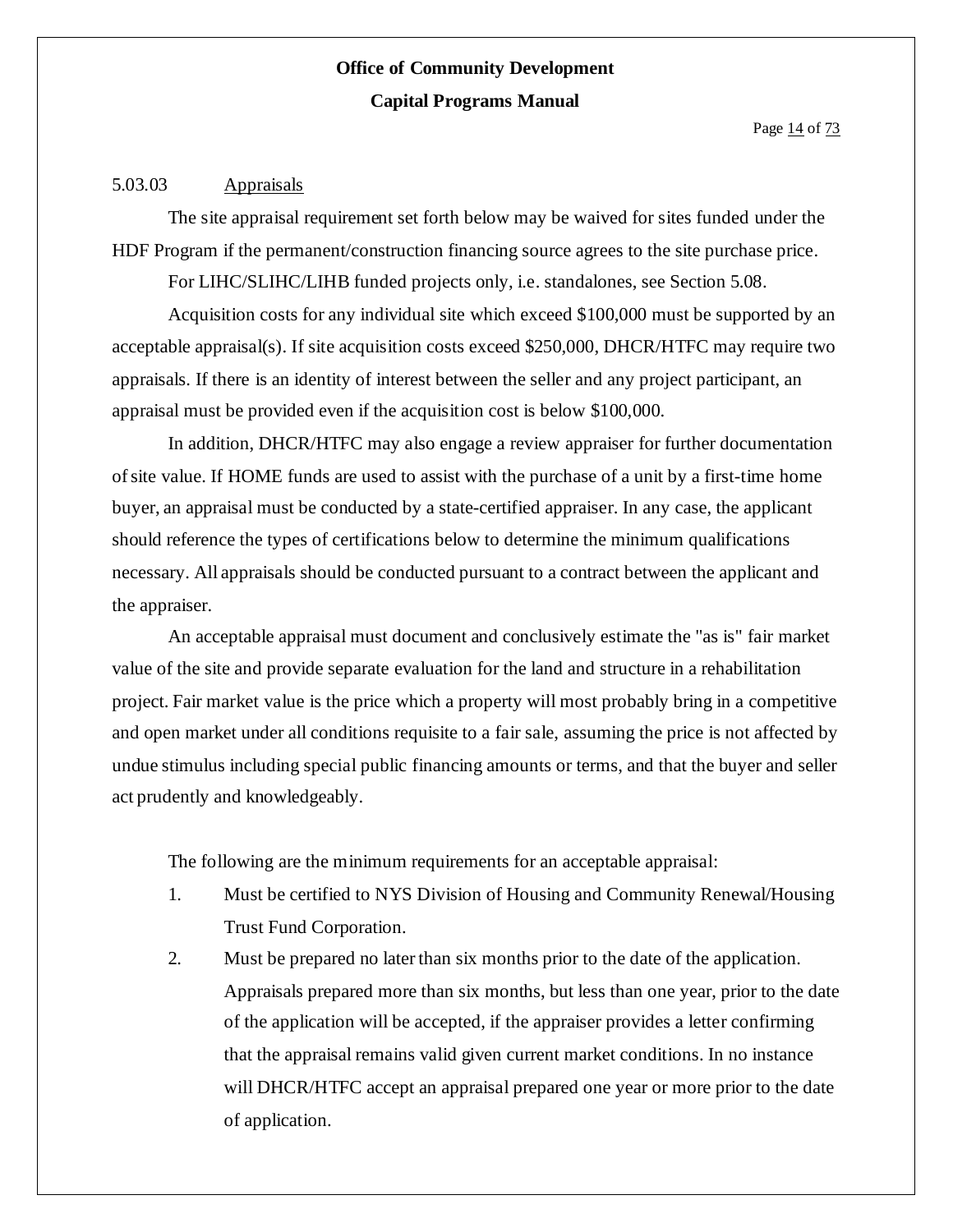- 3. Appraiser must have the appropriate certification/license to undertake the scope of the project:
	- NYS Licensed RealEstate Appraiser: non-complex, residential properties with a transaction value of less than \$1 million and non-complex, nonresidential properties with a transaction value of less than \$250,000.
	- NYS Certified Real Estate Residential Appraiser: all residential, noncomplex properties and non-residential, non-complex properties with a transaction value of less than \$250,000.
	- NYS Certified Real Estate General Appraiser: appraisals on all types of real property regardless of transaction value or complexity.
- 4. Must comply with the Uniform Standards of Professional Appraisal Practice.
- 5. Must use the income, market, and replacement cost approaches (see Glossary under "Appraisal") in estimating the fair market value of the site. For vacant land or where both the prior and proposed use of the property is a one-to-four unit dwelling, only the market approach is required.
- 6. Must describe local economic conditions and analyze physical, demographic, economic and governmental factors affecting the highest and best use of the site except where transaction values for the acquisition of vacant land are less than \$100,000.
- 7. Must provide a sales and ownership history for the last 5 years and /or the last two sales, whichever represents a shorter time frame.

Other comments such as extraordinary assumptions and type of transaction (i.e., armslength) together with a table of contents and pagination will assist in the determination of site value.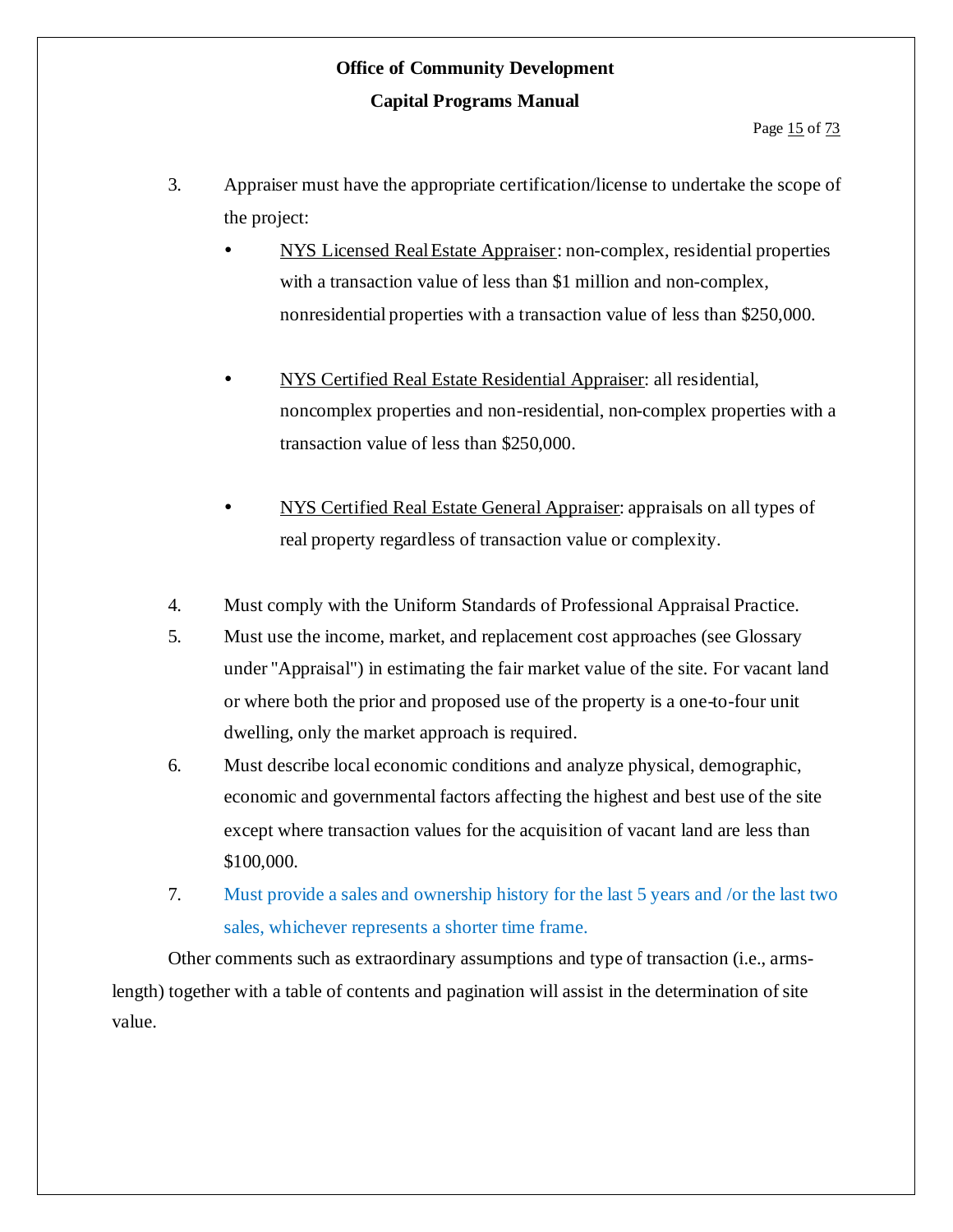#### **Office of Community Development**

#### **Capital Programs Manual**

#### Page 16 of 73

Section: 5.0 DEVELOPMENT REQUIREMENTS

Sub Section 5.04 Design Requirements

The design requirements contained in the OCD Design Handbook apply to all projects, with the exception of those funded under:

- $(i)$  LIHC;
- (ii) SLIHC;
- (iii) RRAP;
- (iv) HOME LPAs;
- (v) HOME substantial rehabilitation projects where the total development cost is less than \$25,000 per unit;
- (vi) LIHB;
- (vii) RARP; and,
- (viii) UI.

In addition, the design requirements apply to projects developed under the following programs only if DHCR/HTFC is the lead review agency:

- (i) HDF;
- (ii) HOME;
- (iii) HTF; and,
- (iv) HWF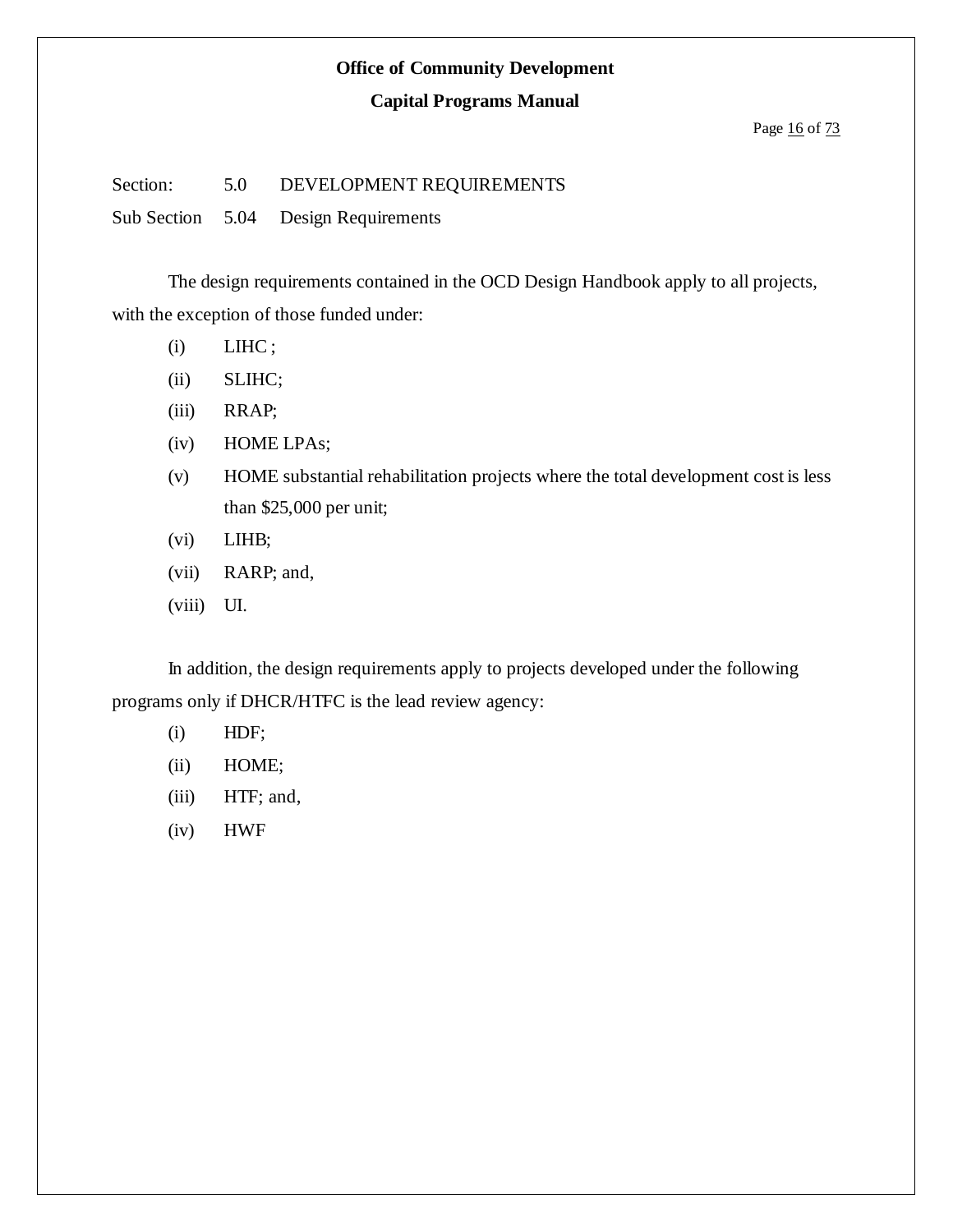Page 17 of 73

#### Section: 5.0 DEVELOPMENT REQUIREMENTS

Sub Section 5.05 Project Costs

The goal of the design requirements is to encourage the development of housing units that have a long life expectancy and that are durable, accessible, adaptable, relatively maintenance free, and provide quality living facilities. Housing planned for historic neighborhoods should reflect the historic and cultural environment in size, scale and material, while housing planned for rural areas should be developed to reflect the character of the environment.

For project awards in which DHCR/HTFC is not the lead review agency, Applicants are encouraged to incorporate the design requirements into local procedures. For LPA's all units assisted with HOME funds must, at a minimum, meet federal Housing Quality Standards (HQS) and HUD Cost-Effective Energy Conservation and Effectiveness Standards found in 24 CFR Part 39.

For detailed information refer to the Design Handbook, current edition.

In an effort to promote the continued marketability of the housing units we finance, the DHCR/HTFC would like to encourage applicants/developers to include in their designs the provision of high speed internet access in all residential units.

All funded projects are subject to the project cost standards set forth below, with the following exceptions:

- (i) projects financed under the HDF Program must meet DHCR/HTFC underwriting criteria only if DHCR/HTFC has been designated as the lead review agency;
- (ii) projects receiving an allocation under the LIHC/SLIHC/LIHB Program should refer to Section 5.08 and
- (iii) HOME tenant based rent subsidies.

A project must provide housing which represents good value for the State's investment. In making this determination, DHCR/HTFC reviews the total project cost (as defined in the Glossary) to ensure that acquisition and development costs fall within established guidelines.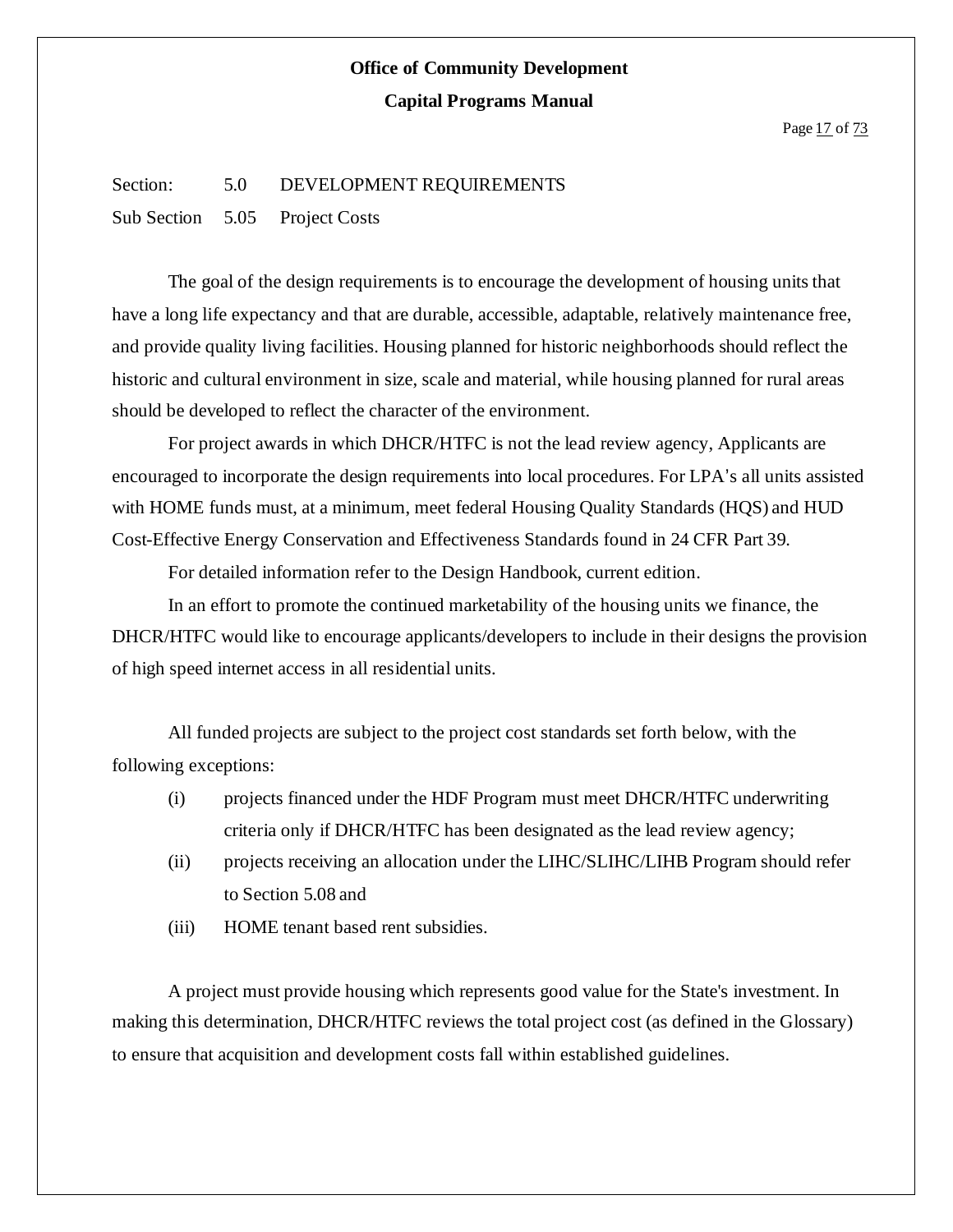Page 18 of 73

Applicants should note the following standards for the various costs included in the total project cost. These standards should be used as a guide only -- over or under budgeting of costs will impact on both feasibility and/or scoring. The applicant should also refer to Section 2.00 of this Manual to determine eligible costs for the appropriation program(s).

- (i) Acquisition Costs The HOME and the HDF Programs are the only DHCR/HTFC programs for which the total program award may be used for acquisition costs. The HTF statute prohibits using more than 50% of the HTF award for site acquisition;
- (ii) Total Development Cost (TDC) should reflect the reasonable and necessary cost of producing low-income housing; cost effectiveness will be an integral part of the technical reviews; HOME new construction and rehabilitation projects which contain 12 or more HOME-assisted units are subject to the provisions of the Davis-Bacon Related Act and must pay prevailing wages;
- (iii) Construction Costs and Soft Costs generally, the ratio of construction costs to soft costs should be 80% (construction costs) to 20% (soft costs); PLEASE NOTE: Only off site costs directly associated with the project will be considered eligible for funding through the DHCR/HTFC programs.
- (iv) Builder's Fees up to four percent of construction costs may be used for builder's overhead; up to six percent of construction costs may be used for general requirements; and up to ten percent of construction costs may be used for builder's profit.
- (v) Developer's Fee for HWF projects, a developer fee in an amount equal to 10% of acquisition and improvement costs is allowed. Subject to the approval of the 4% LIHC allocating agency, the fee may be increased up to 15% on the cost of the improvements only.
- (vi) Payment and Performance Bond Premium in addition to a ten percent retainage held throughout construction, generally one to two percent of construction costs is allowed for a Payment and Performance Bond Premium (see Section 5.10, Insurance Requirements); where applicable, the bonding requirement must be satisfied at the Contract Closing;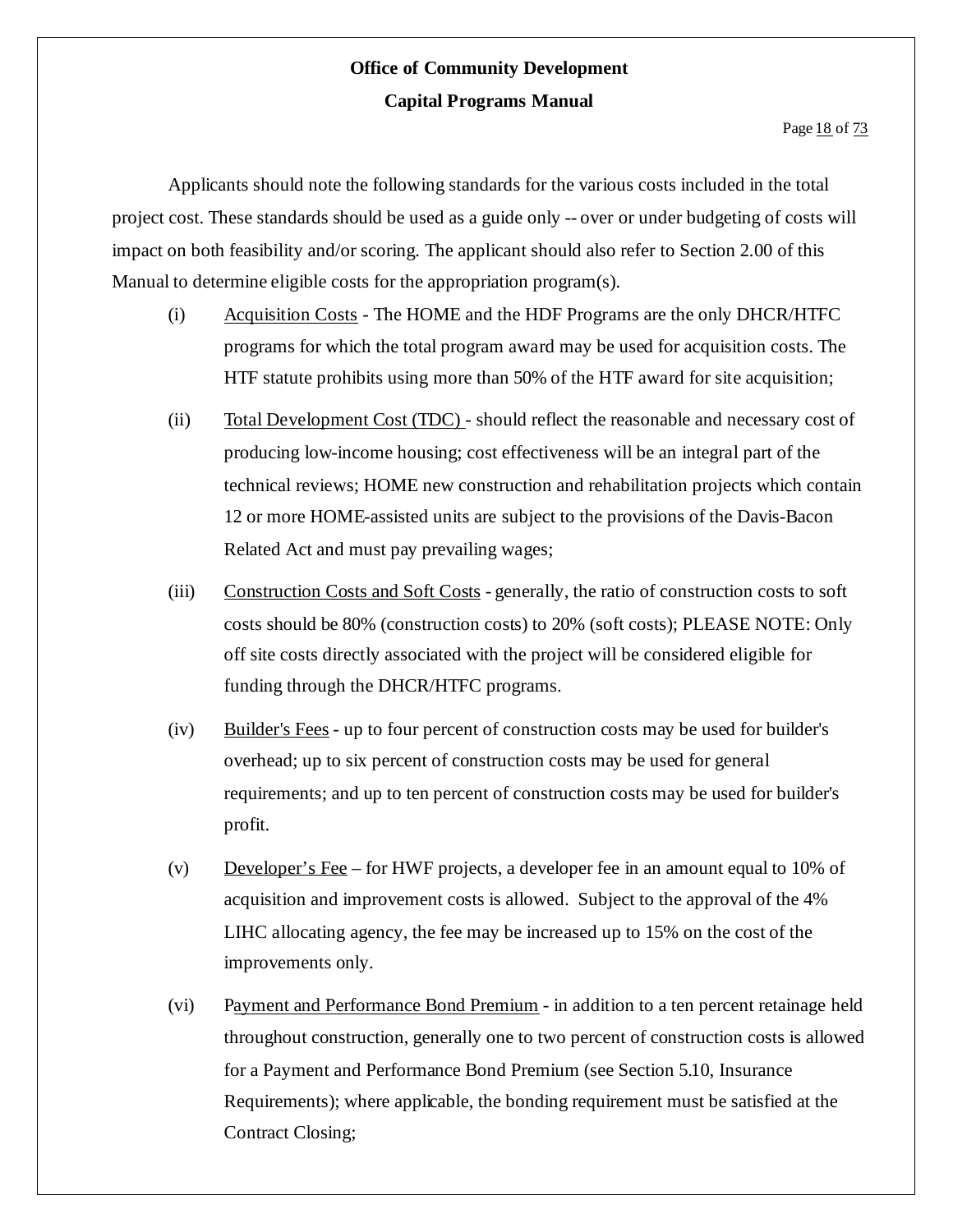- (vii) Project Contingency up to ten percent of the sum of total soft costs and contractor's cost for rehab projects and small project initiative projects, and up to five percent for typical new construction projects.
- (viii) Professional Fees- these include project architect and legal counsel fees, as well as development consultant, engineer, surveyor, and accountant fees as required:
	- (a) Architect's Fees up to five percent of construction costs for project design, and two percent of construction costs for construction supervision, depending on the project size. The fees for design should be lower if the project has multiple buildings of the same design.
	- (b) Legal Fees are generally limited to one percent of the total development cost, depending on the attorney's specific responsibilities.
	- (c) Housing Consultant Fees- up to one percent of TDC, not to exceed \$20,000. Note: For projects receiving LIHC/SLIHC, the maximum allowable developer's fee is reduced by the amount of payments to a consultant, unless their services are not normally provided by the developer (ie, packaging related to historic preservation, brownfields, real property tax abatement).
	- (d) Nonprofit Developer's Allowance (NPDA) a not-for-profit organization which acts as the developer on a project which will be owned and operated on a not-for-profit basis may be paid a NPDA as compensation for functions not otherwise funded. An NPDA is not available to a not-for-profit which is in partnership with a for-profit developer on a project. The NPDA is not available to applicants which receive only seed money awards. It is only available to applicants which receive development funding awards.

Not-for-profit applicants seeking a developer's allowance or fee must ensure that such fee or allowance is an eligible expense under the permanent financing source. An HDF applicant cannot receive a developer's allowance from both HDF and the permanent financing source. The NPDA is not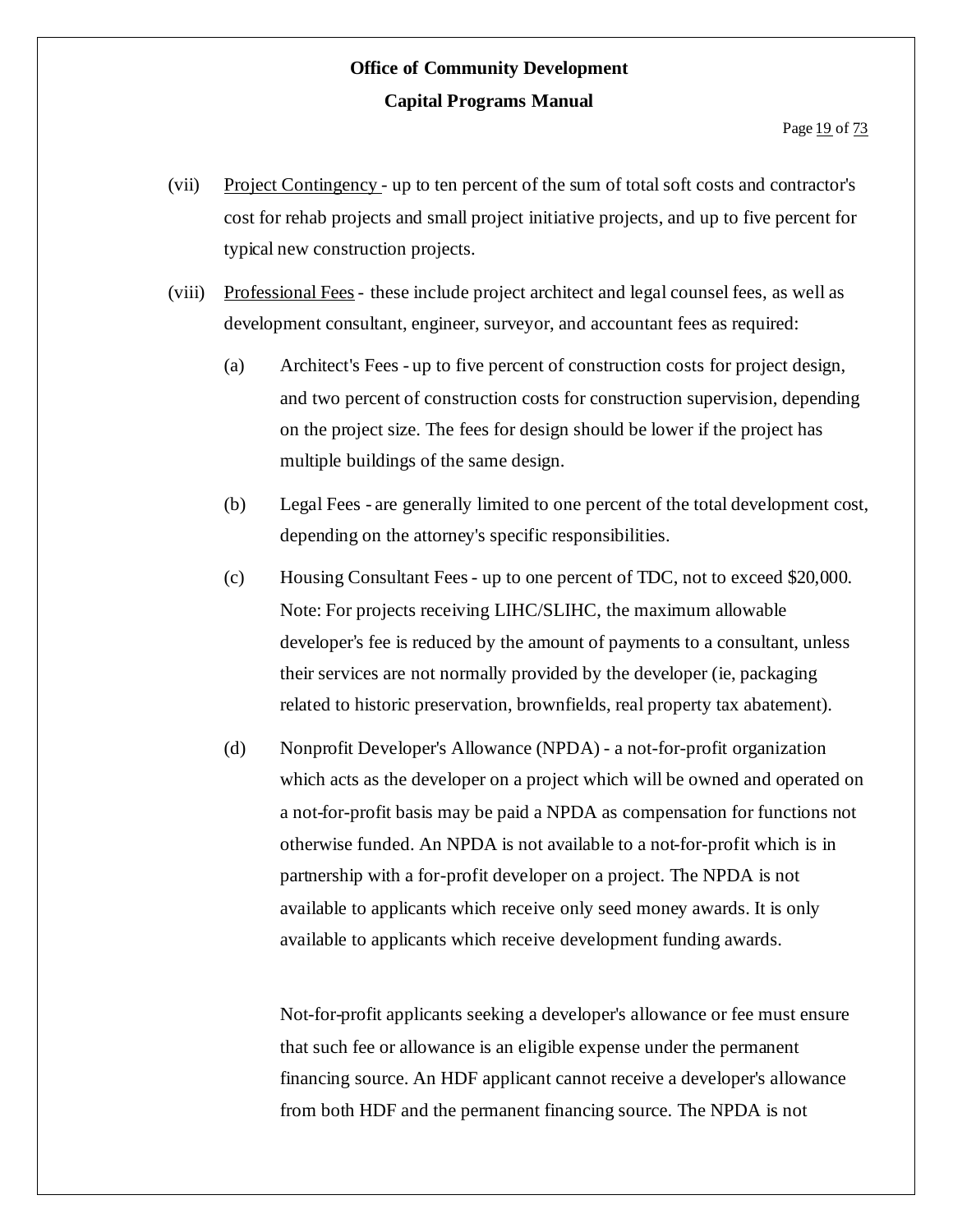Page 20 of 73

compensation for an organization's administrative overhead, which is frequently funded from another source, or for out-of-pocket project costs, which may be invoiced as an eligible development expense. DHCR/HTFC has established standards for NPDA compensation based upon the complexities of the project's development and the costs associated with a project's geographical location. DHCR/HTFC standards also provide for an adjustment when a consultant's services are used to undertake functions which would otherwise be undertaken by the nonprofit developer. The amount of the NPDA is limited to the greater of:

- 1. ten percent of total development cost less the amount of acquisition; or
- 2. \$2,400 per low-income unit. Single Room Occupancy (SRO) units are counted as 75% of a low-income unit for the purpose of calculating the NPDA. For projects located in the high cost New York Metropolitan Area and Nassau, Westchester and Suffolk Counties, the NPDA is increased to \$3,000 per low-income unit.
- 3. For projects financed with  $501(c)(3)$  tax exempt bonds, the greater of ten percent of TDC or \$5,000 per unit.

When a housing consultant's services are used in connection with the project, the housing consultant's fee will be subtracted from the NPDA cap to arrive at the NPDA that the applicant is entitled to receive.

Under an executed contract with DHCR/HTFC, the nonprofit developer must meet specific milestones tied to the completion of the project in order to earn the NPDA. No more than 80% of the NPDA may be paid during the project's development as a project cost for the performance of development duties. The remaining 20% must be held back as an incentive payment for successfully completing the project. Specifically, percentages of the approved NPDA are earned in accordance with the following schedule: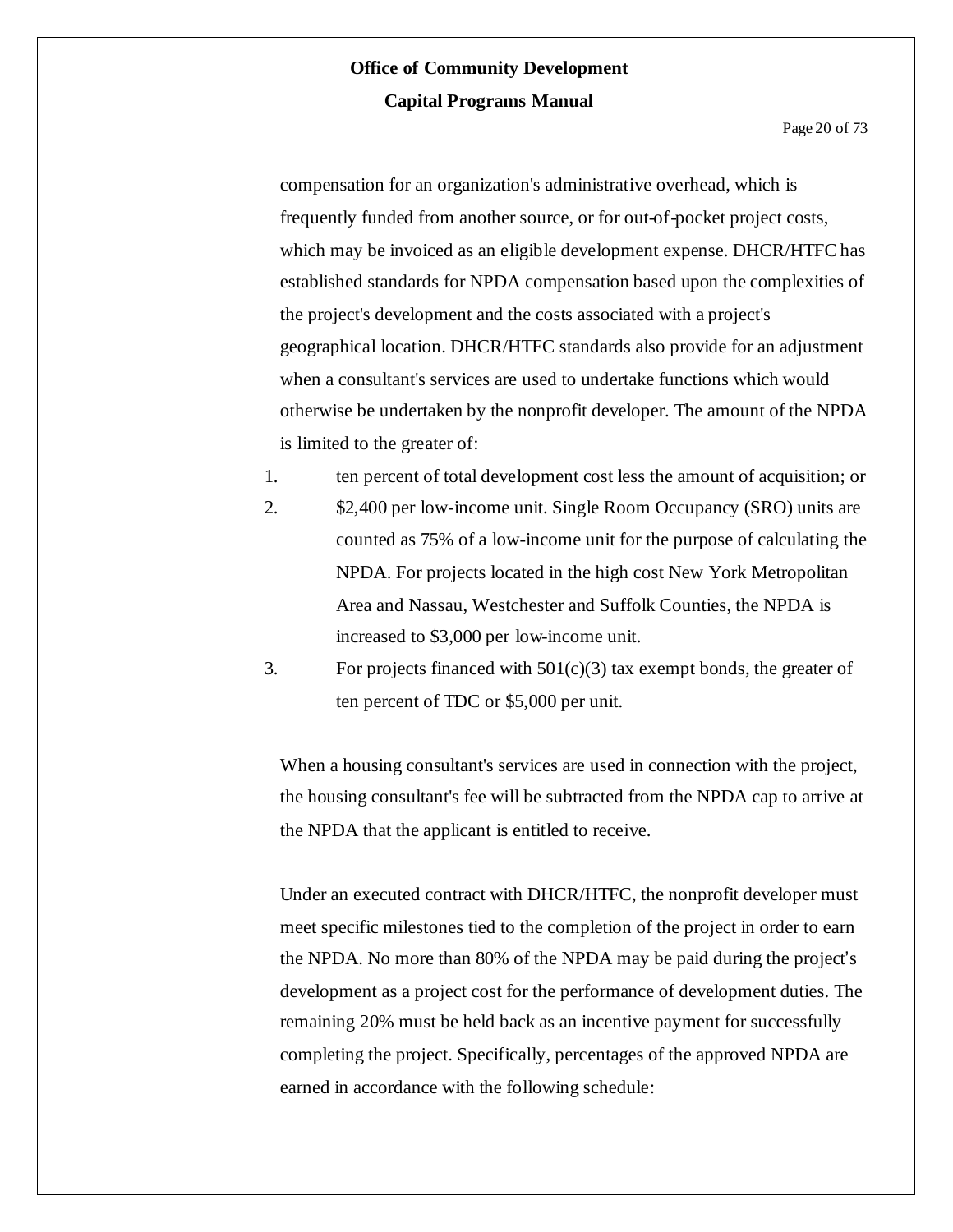#### **Office of Community Development**

#### **Capital Programs Manual**

Page 21 of 73

| <b>Scope</b>             | <b>Deliverables/Milestones</b>                                               | Fee |
|--------------------------|------------------------------------------------------------------------------|-----|
| 1. Preliminary Approvals | Site Control & DHCR/HTFC Notice of<br><b>Review Action - Competitive</b>     | 10% |
| 2. Preconstruction       | Local Approvals & All Funding<br>Commitments                                 | 20% |
| 3. Bid Process           | <b>Selection of Contractor</b>                                               | 5%  |
| 4. Contract Finalization | Initial Endorsement of DHCR/HTFC<br><b>Contract and Regulatory Agreement</b> | 20% |
| 5. Construction          | Certificate of Occupancy Issuance                                            | 25% |
| 6. Cost Certification    | <b>DHCR/HTFC</b> Approval of Project Cost<br>Certification                   | 10% |
| 7. Start Up              | Rent Up Completed                                                            | 10% |

- (e) Local HOME Program Administrative Costs- such costs should not exceed 8% of the HOME award, and are available when program funding levels permit.
- (f) Construction Manager's Fees (this fee is only available to projects without a general contractor) limited to five percent of project construction cost, and builder's overhead and profit may not be claimed.
- (ix) Working Capital up to two percent of the total development cost is allowed for Working Capital; escrows for taxes and insurance are generally limited to six months expense, supplemental management fees should be no more than one quarter of the monthly gross rent roll; applicants must itemize all items included in working capital and demonstrate need; any working capital remaining after the project has been in operation for one year should be transferred to the operating reserve;
- (x) Reserve Funds an initial deposit to project reserve funds may be required in certain programs. The applicant should review the Underwriting Criteria (Sub-Section 5.06(iii) and Project Operating and Management Requirements (Sub-Sections 7.03.03 and 7.03.04) of this Manual. HOME funds may not be used to provide capitalization of either an operating or replacement reserve account.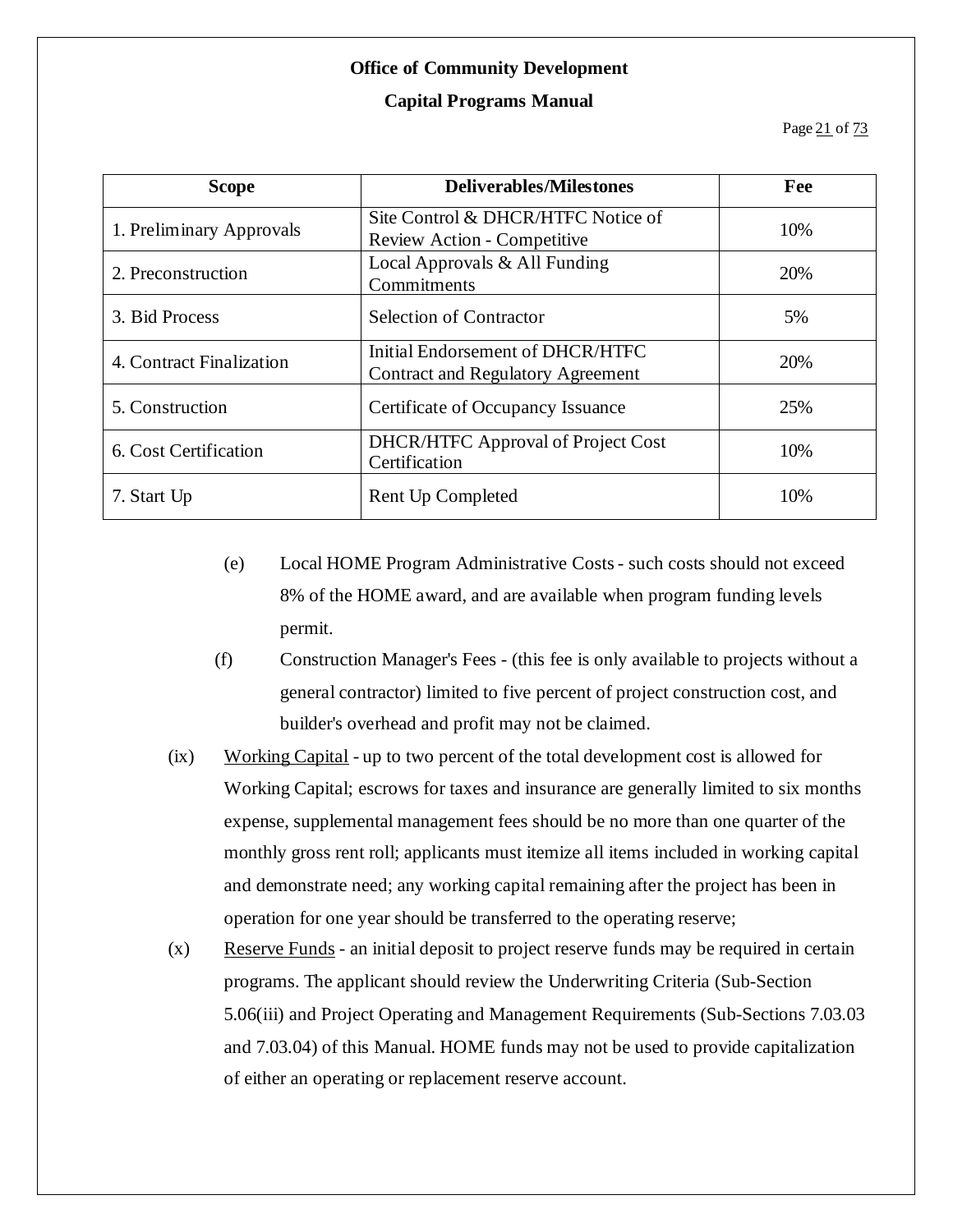(a) Replacement Reserve (see Glossary for definition) - The replacement reserves are generally funded from an annual contribution included in the operating budget. For those projects in which annual contributions from project income are not economically feasible given the rents, an initial capitalization may be allowed. The applicant should demonstrate the necessity for an initial capitalization.

The applicant should review the specific program requirements for each program under which the application is submitted to determine if the initial capitalization of replacement reserves is allowed and under what circumstances. Additionally, the DHCR/HTFC will recognize the capitalization of up to \$4000 per unit to be set aside to cover the postconstruction cost to fully adapt an accessible residential unit to meet the specific needs of a prospective handicapped household.

(b) Operating Reserve (see Glossary for definition) - The operating reserve may be funded with annual contributions or an initial capitalization. The applicant should review specific program requirements for each program under which the application is submitted to determine if the initial capitalization of operating reserves is allowed and under what circumstances.

Applicants participating as private developers in the HTF and HOME Programs are required to make a cash equity contribution to the Operating Reserve equal to the lesser of one percent of the total development cost or 50% of project gross rent. Those projects which capitalize the reserve in an amount equal to one percent of total development cost will be required to make annual contributions until the Operating Reserve reaches the cap of 50 percent of project gross rent.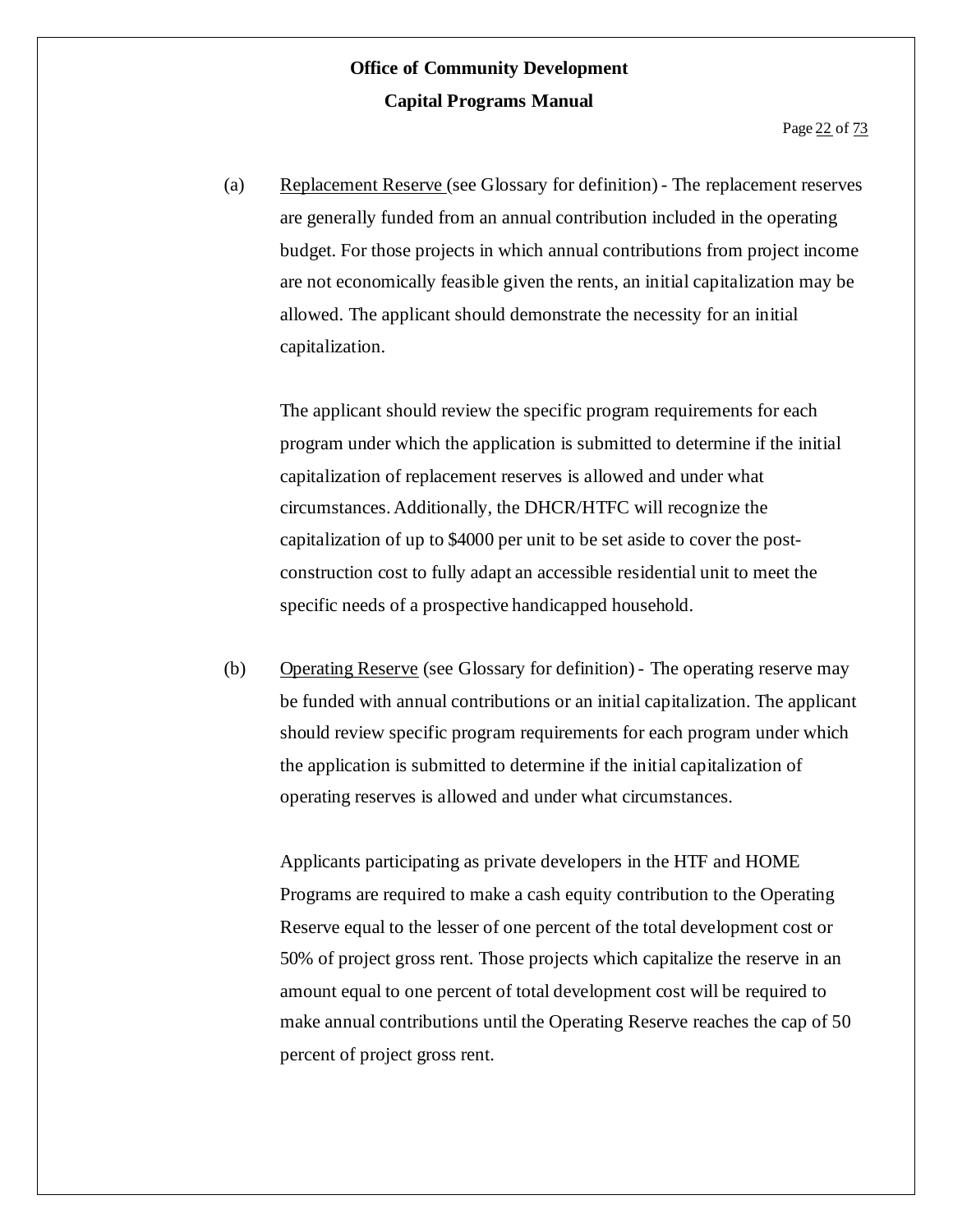(c) Debt Service Reserve - In the case of HWF or  $501(c)(3)$  bond financed projects, a debt service reserve may be funded based on the requirements of the bond issuer or the source of credit enhancement.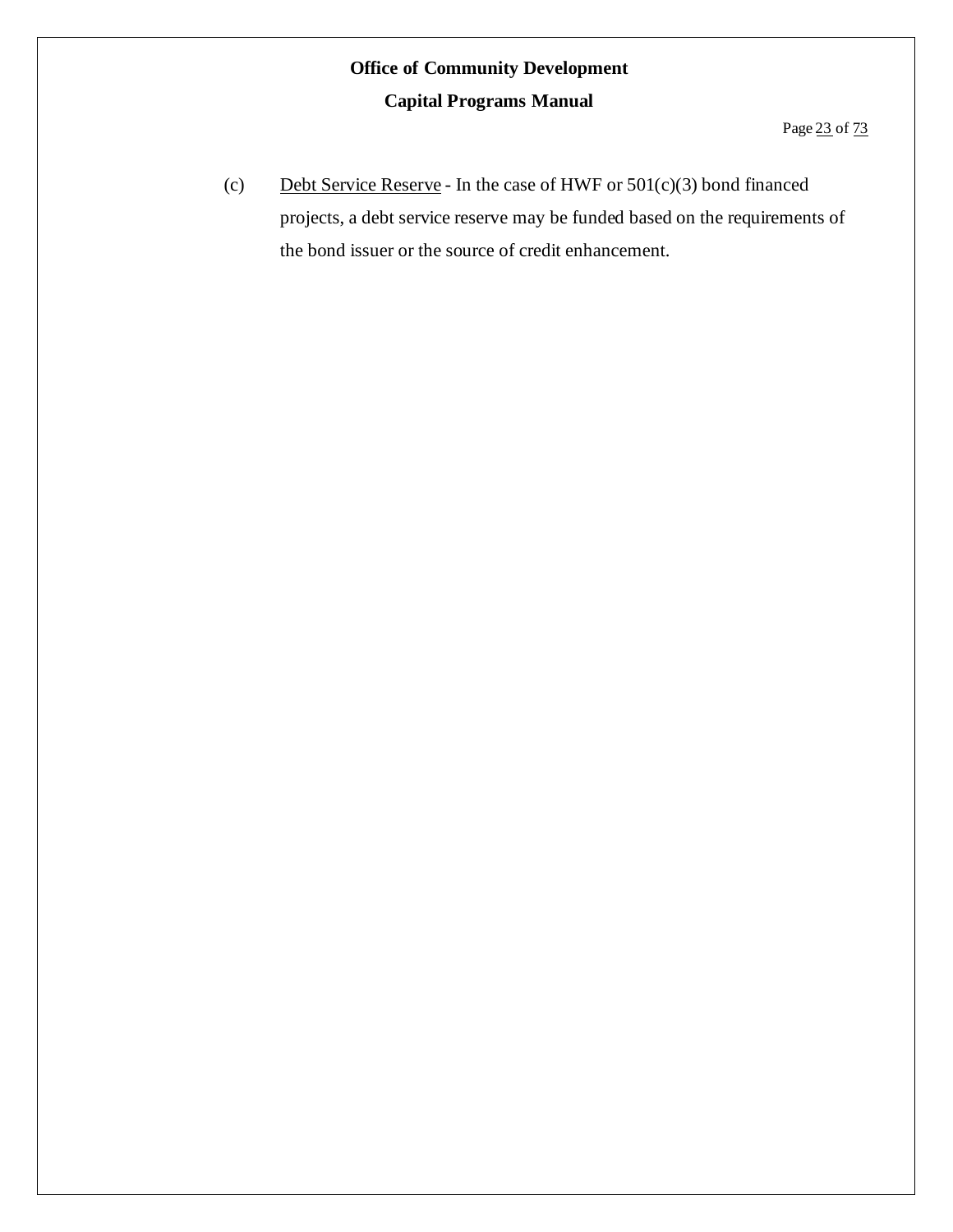#### Page 24 of 73

#### Section: 5.0 DEVELOPMENT REQUIREMENTS

Sub Section 5.06 Underwriting Criteria

All funded projects are subject to the underwriting criteria set forth below, with the following exceptions:

- projects financed under the HDF Program must meet only the underwriting criteria specified for determining market support for the project, and the appraisal criteria for acquisition and construction loans, where DHCR has been designated as the lead review agency for the project; and
- projects funded through local HOME programs described in Section 2.05.
- LIHC/SLIHC/LIHB funding only, i.e. standalone (see Section 5.08)

Where federal programs are involved (e.g. HOME, LIHC), DHCR/HTFC may be required to certify to the federal agency that these projects receive only the level of funding that is necessary to provide affordable housing. To comply with these requirements, applicants that propose projects involving other federal subsidies (i.e., CDBG or Section 8) may be requested to provide additional information. For projects involving Project–Based Section 8 Voucher assistance and LIHC, the Federal Housing and Economic Recovery Act of 2008 authorizes DHCR as a housing credit agency to perform the HUD- required subsidy layering review for such projects. Please refer to CPM Section 5.07 for detailed information on the subsidy layering review process.

Applicants must establish that a project is financially feasible by demonstrating the following: that there is market support for the project; in general the proposed rents are equal to or less than comparable rents for the area; the estimated project income is sufficient to pay the estimated operating expenses, including any reserve fund contribution and debt service contained in the financing plan; and the reasonableness of operating and development budgets. In doing so, the applicant must address the following: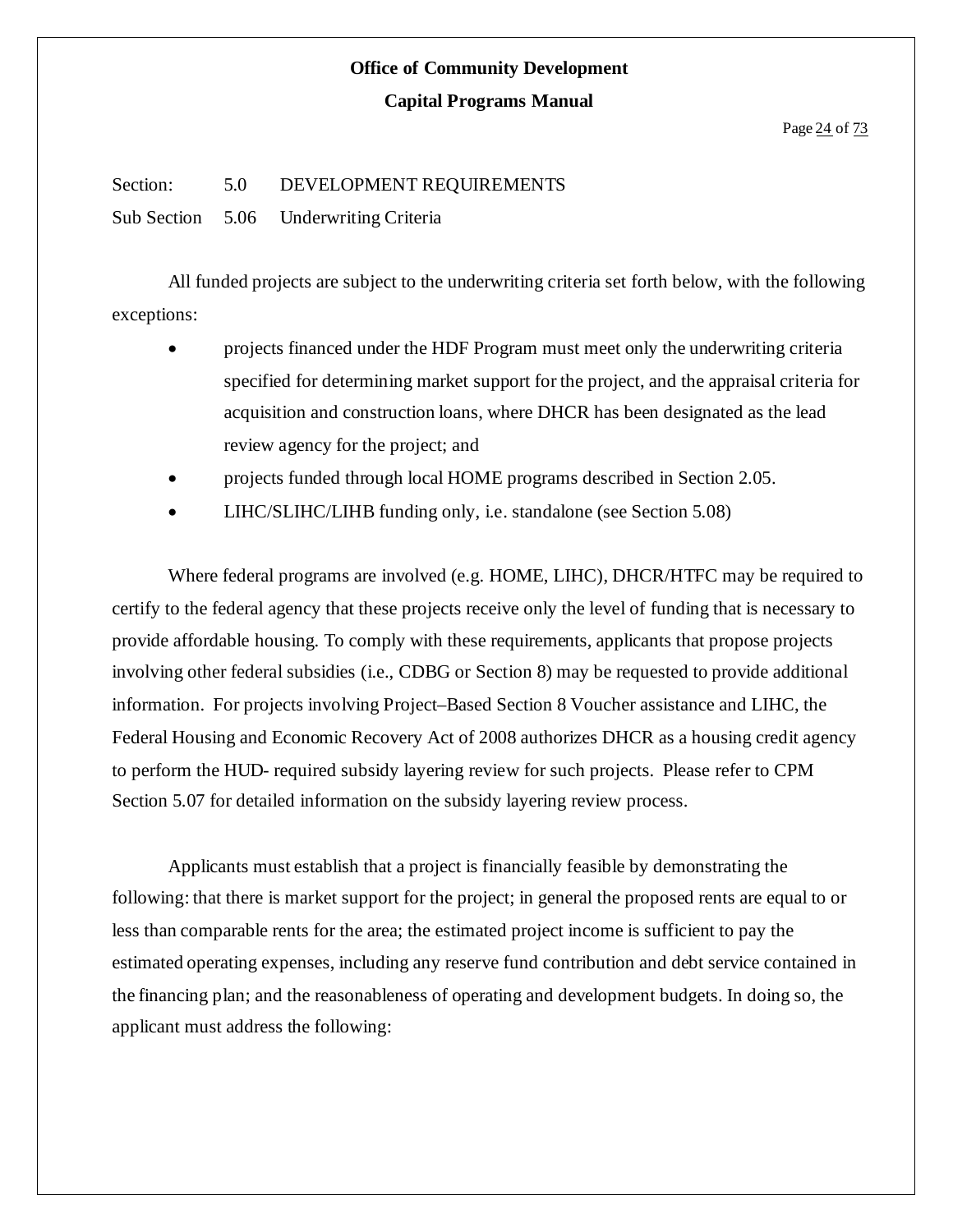(i) Market Support of Project - Applicants must firmly establish that a sufficient number of income-eligible households exist in the proposed market area who can afford the project rents and who can be expected to live in the project. To do this, applicants shall submit a market analysis or a comprehensive market study.

Applicants proposing a project of fifteen units or less may submit a market analysis to establish market support for the project. Any project of more than fifteen units, which does not involve the preservation of existing, affordable housing, will require the submission of a comprehensive market study or in the case of projects in the City of New York, a market analysis utilizing data from the most current New York City Rent Guidelines Board Report**.**

Preservation projects of more than fifteen units located outside of the City of New York may submit a market analysis, if the project's average occupancy for the twelve months prior to application submission is 90% or greater. If the average occupancy level is below 90%, a comprehensive market study is required for these projects. Applicants proposing preservation projects located in the City of New York may submit a market analysis regardless of occupancy level

A market analysis must consider the geographic area from which households are expected to be drawn (Primary Market Area or PMA), the number of income-eligible households within that area able to afford the required monthly housing expense, current vacancy rates, the impact of the project on other housing stock (including other publicly assisted housing), rents of similar housing in close proximity to the proposed project, identification of other comparable housing that is planned or under development, and the availability of project-based rent subsidies. In areas having comparable housing under development, DHCR/HTFC may wait until any project under development is built and rented prior to funding an additional project in the market area. The exception to this will be those projects that are part of a housing/community development strategy or serving a special needs population.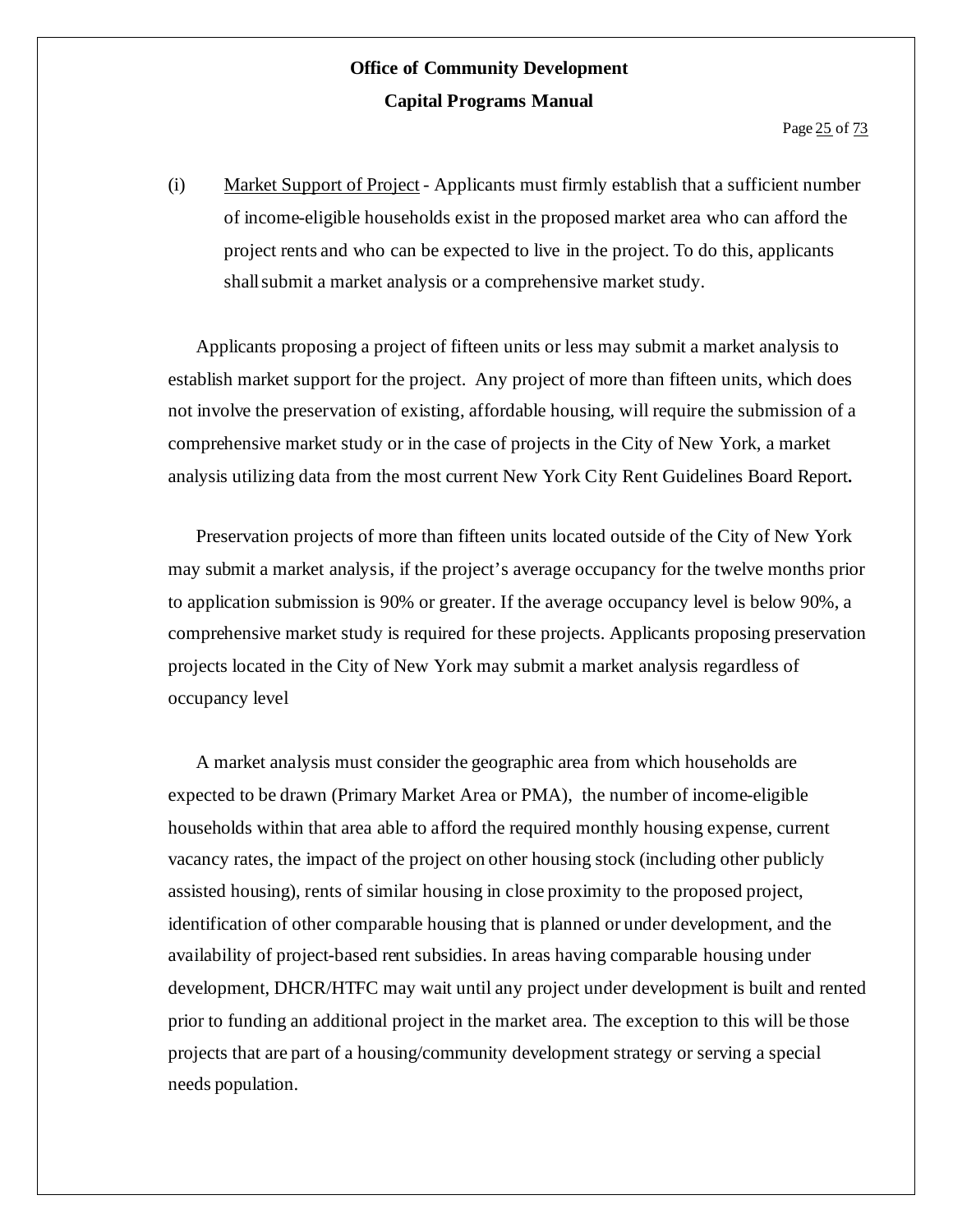- (a) Evidence of Market Support which must be submitted at the time of Small Project Initiative, Urban Initiative (UI), and Rural Area Revitalization Program (RARP) applications, should include:
	- i. surveys identifying potential tenants and/or housing studies recently conducted by public agencies documenting need for the proposed units.
	- ii. information on waiting lists from other projects in the market area providing housing of the same general type and with comparable rents;
	- iii. commitments on leases and/or referral of households financially assisted by social services or public health programs; and
- (b) Comprehensive Market Studies applicants utilizing LIHC and/or SLIHC must submit a professional market study which:
	- i. is conducted by a disinterested pre-qualified market analyst approved by the Division and demonstrates that the proposed number and type of units meet an existing and identified need of low-income individuals and can be readily absorbed by existing need in the local area. Alternatively, applicants proposing projects located within the City of New York may prepare an analysis utilizing data from the most current "Housing NYC: Rents, Markets and Trends" report issued by the New York City Rent Guidelines Board for inclusion in their application. (Note: In all cases market demand must be documented from within New York State.)
	- ii. The comprehensive market study should include the Scope of Work contained in the following guidelines:

#### HTFC/DHCR Market Study Content Guidelines

- A. Executive Summary. Each market study must include a concise summary of the data, analysis and conclusions, including the following:
	- A concise description of the site, adjacent parcels and the immediately surrounding area.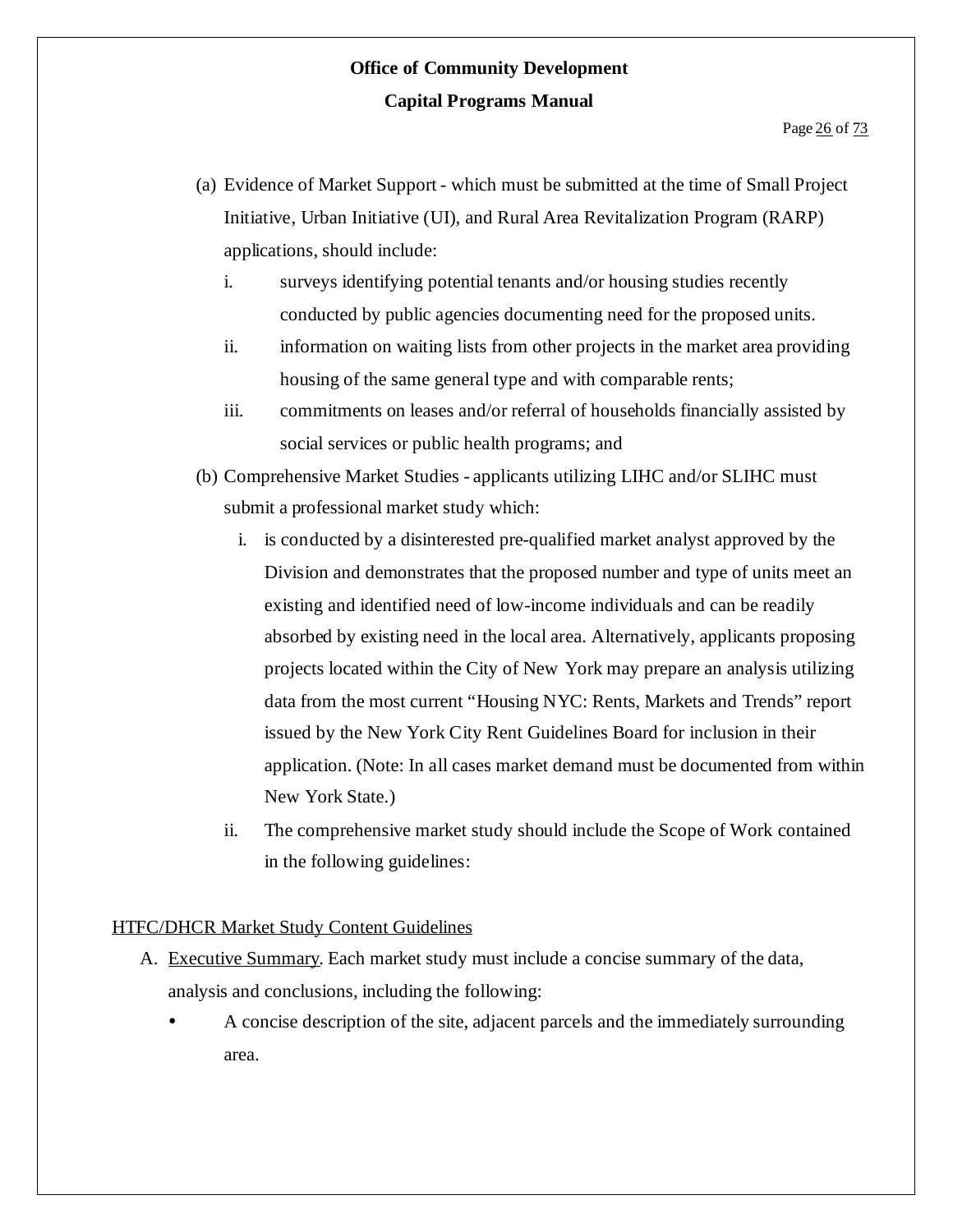- A brief summary of the project including the type of construction, number of buildings, number and type of units, proposed rents and the proposed population to be served.
- Precise statement of key conclusions reached by the analyst.
- Precise statement of analyst's opinion of market feasibility including the prospect for long term performance of the property given housing and demographic trends and economic factors.
- Provide recommendations and/or suggest modifications to the proposed project.
- Provide a summary of market related strengths and/or weaknesses which may influence the subject development's marketability, including compatibility with surrounding uses, the appropriateness of the subject property's location, unit sizes and configuration, and number of units.
- B. Project Description. The market study should include a project description to show the analyst's understanding of the project at the point in time the market study is undertaken. The project description should include:
	- Proposed number of units by: number of bedrooms and baths, income limit as a percent of Area Median Income (AMI), unit size in square feet and utility allowances for tenant paid utilities, proposed rents, and target population, including income restrictions and any special needs set-asides.
	- The utilities expected to be paid by tenants and energy sources for tenant paid hot water, heat, cooking.
	- For existing occupied properties, identification of any existing assisted housing program at the property such as Section 8, Section 202, Section 811, Section 236, etc, as well as current occupancy levels, current rents and proposed rents.

#### C. Location and Market Area Definition

The Primary Market Area (PMA) is the geographic area from which a property is expected to draw the majority of its residents.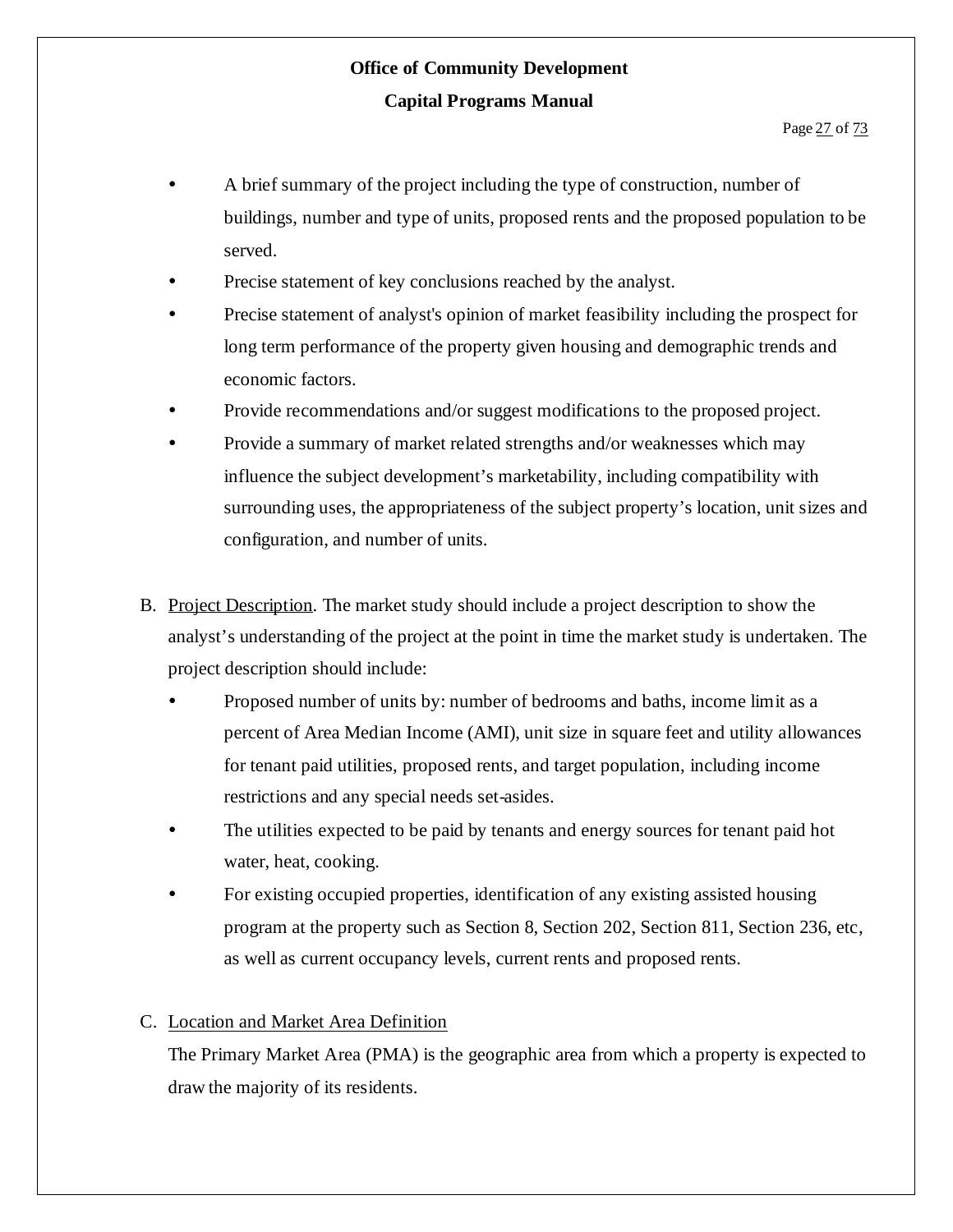- Define the Primary Market Area, including a map that clearly delineates the area, and provide a clear explanation of the basis for the boundaries of the PMA. Identify PMA boundaries by municipality (ies), census tracts/block groups, street/highway names, or other appropriate geographic features (a river for example) forming the boundaries. Also define the larger geographic area in which the PMA is located (i.e. city, county, Metropolitan Statistical Area (MSA), etc.). Projects in the City of New York should indicate the Community Board in which the project is located. Applicants are strongly encouraged to use entire census tracts or block groups in defining the PMA.
- Provide photographs of the site and neighborhood, and a map clearly identifying the location of the project and the closest transportation linkages, shopping, schools, medical services, public transportation, places of worship, and other services such as libraries, community centers, bank, etc. In situations where it is not feasible to show all the categories on a map, the categories may be addressed in the narrative.
- Describe the marketability of the proposed development.
- Provide information or statistics on crime in the PMA relative to data for the overall area. Address any local perceptions of crime or problems in the PMA.

#### D. Population and Households

- Provide total population, age and income target data for the Primary Market Area using the 2000 Census, current year estimates, and a five year projection. Data from other legitimate studies, such as Claritas, CACI and similar demographic information companies, with detail on household size, tenure, age and other relevant categories may be provided. Provide the same information for the SMA, if one has been defined. Indicate the source for all data and provide a methodology for estimates.
- Provide a breakdown of households by tenure for 2000 Census, current year and five year projection.
- Provide an analysis of trends indicated by the data and include reference sources for the data and methodology for analyzing the data.
- Provide a breakdown of households by incomes in \$5,000-\$10,000 increments, by household size and by tenure for 2000 Census, current year, and five year projection.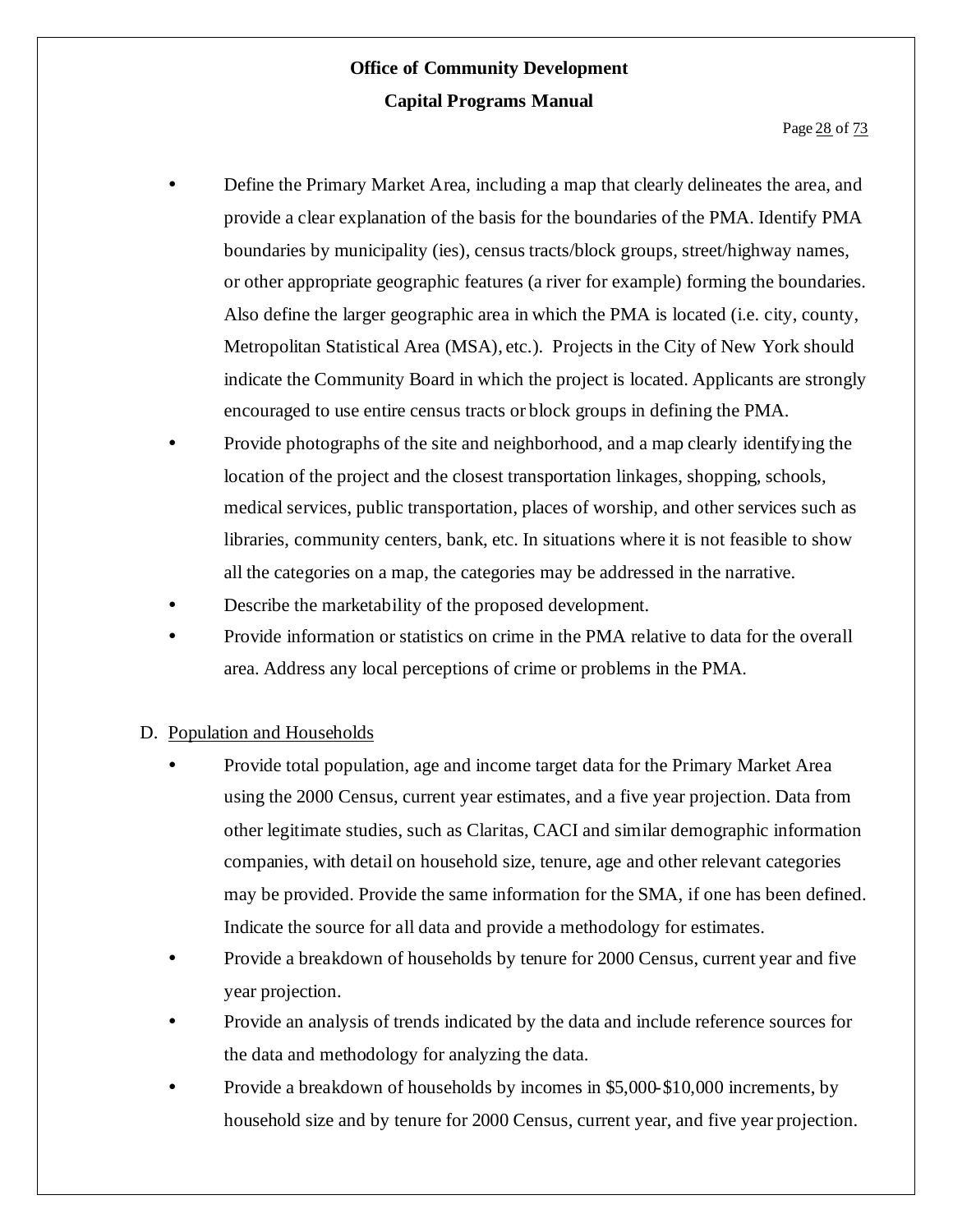- E. Employment and Economy. Provide data and analysis on the employment and economy of the PMA to give an understanding of the overall economic health of the community in which the PMA is located. List sources for the data and methodology for the analysis.
	- Provide a description of employment by industry sector for the PMA or smallest geographic area available that includes the PMA and compare the data to the larger geographic area, e.g. the city, county, labor market area, or MSA.
	- List major employers in the PMA, the type of business and the number employed and compare the data to the larger geographic area (i.e. MSA, County, etc.).
	- Show the historical unemployment rate for the last ten years (or other appropriate period) for the PMA and compare to the larger geographic area (i.e. MSA, County,, etc.).
	- Show employment trends over the same period or a more recent, shorter period (last 5 years). Compare to the larger geographic area.
	- Comment on trends for employment in the PMA in relation to the subject development.
	- If relevant, comment on the availability of affordable housing for employees of businesses and industries that draw from the PMA.
	- Provide a breakdown of typical wages by occupation.
	- Provide commuting patterns for workers such as how many workers in the PMA commute from surrounding areas outside the PMA.
- F. Existing Rental Housing. Provide information on other multifamily rental housing in the PMA and any rental housing proposed to be developed in the PMA. This section of the study should include:
	- If relevant in the market, a 10-year, or other appropriate period, history of building permits, if available, by housing type and comments on building trends in relation to household trends.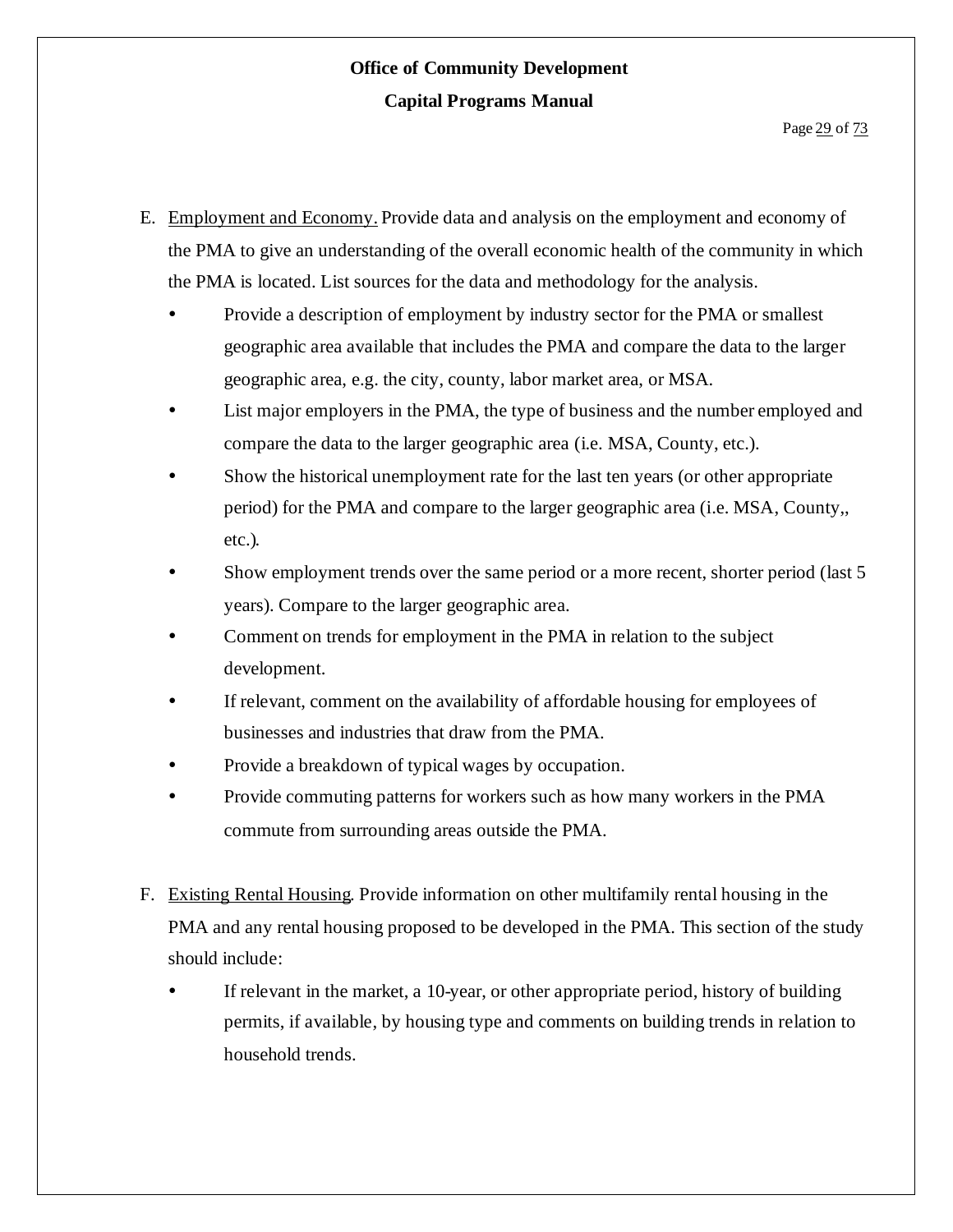- Identify a list of existing comparable and competitive properties, including: name, location, population served, type of design, age and condition, number of units by bedroom type, rent levels, number of bedrooms and baths for each unit type, size in square footage of units, kitchen equipment, type of utilities (state whether paid by tenant or owner and energy sources for hot water, heat and cooking), unit and site amenities included. Also, if available, site staffing, occupancy rate, and absorption history for the property (if recently completed). Provide the name, address and phone number of property contact. Attach photos of each comparable property. Include a map showing the location of each comparable property in relation to the subject.
- A comparable property is one that is representative of the rental housing choices of the PMA and that is similar in construction, size, amenities, location, and/or age. A competitive property is comparable to the proposed project **and** competes at nearly the same rent levels and tenant profile, such as age, family or income.
- Describe the size of the overall rental market in the PMA, including the percentage of market rate and affordable housing properties.
- Provide a narrative evaluation of the subject property in relation to the comparable properties, and identify the competitive properties, which are most similar to the proposed development. The analyst should state why the comparables referenced have been selected, which are the most directly comparable, and explain why certain projects have not been referenced.
- For each comparable property, provide comparisons to the subject rents based on the comparable property amenities, tenant paid utilities, location, parking, concessions and rent increase or decrease trends.
- Only the **directly comparable projects** should be used to derive the market rents in the PMA for use in evaluating the competitive advantage of the project rents. Market rents should be adjusted for owner paid utilities included in the rent. Including conventional projects with superior amenities, location, design, and larger unit sizes in determining the market rent is **not** acceptable. For example, the use of 1200 sq ft townhome style apartment units as comparables for a project with 850 sq ft, two bedroom units with limited amenities is not reasonable or acceptable.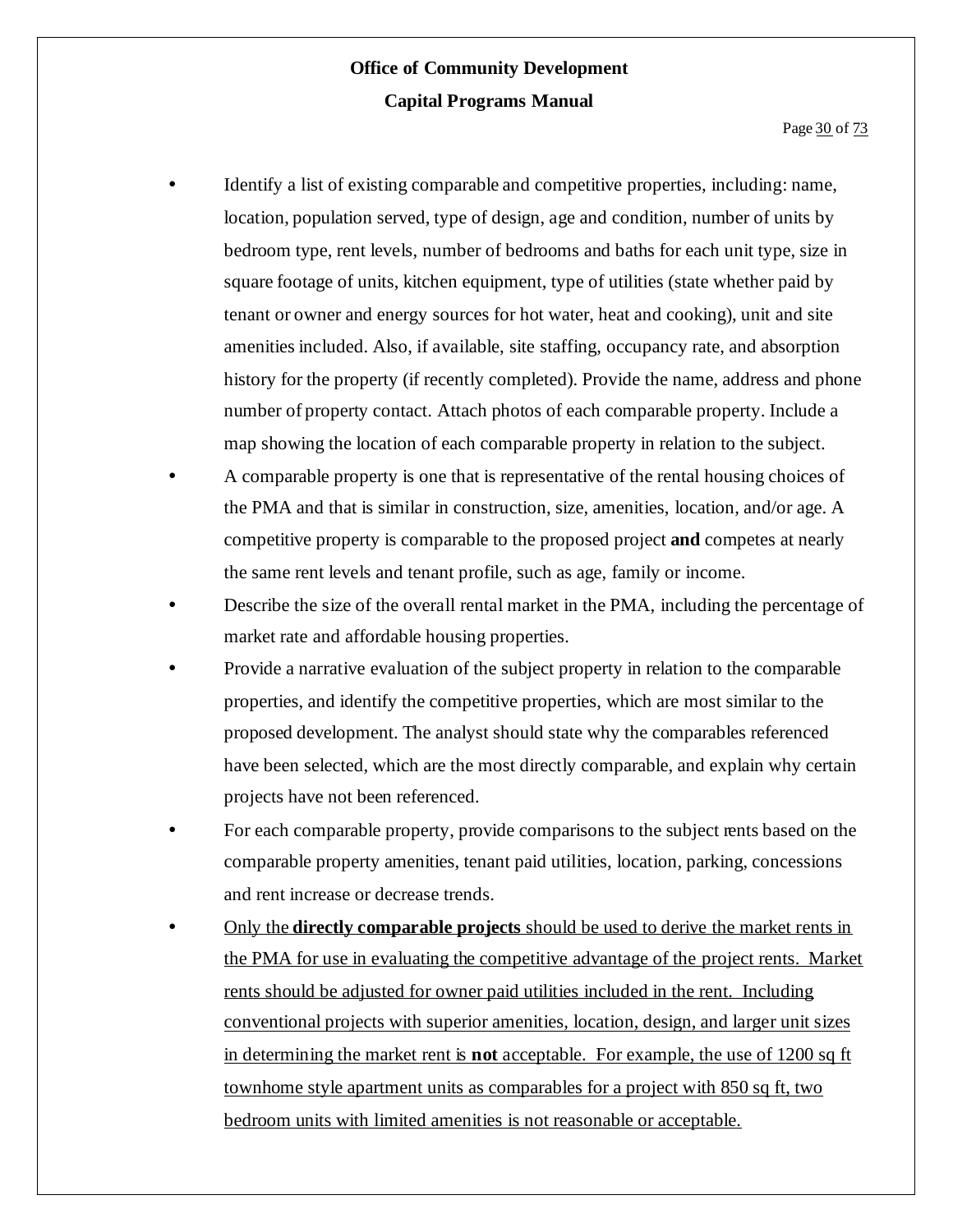- Discuss the availability of affordable housing options, including purchase or sale of homes.
- When relevant, include a list of LIHC/SLIHC, USDA RD, HUD 202 and other subsidized projects with allocations/awards in or near the market area that are not placed in service, giving as much known detail as possible on estimated placed-inservice dates, unit mix and income to be served.
- Discuss the impact of the subject development on the existing housing stock.
- Describe the market vacancy rate for the PMA rental housing stock by population served (i.e. market rate, LIHC, and Project Based Rental Assistance) and type of occupancy (i.e. family, seniors, special populations) and unit size.
- Identify the number of people on waiting lists for each project. Indicate if the households have been income qualified, and when the wait list was last updated.
- G. Local Perspective of Rental Housing Market and Housing Alternatives. The market study should include a summary of the local perspective on the rental market, need for the proposed housing and unmet housing needs in the market. The local perspective should consider:
	- Interviews with local planners, housing and community development officials and market participants to estimate proposed additions to the supply of housing that would compete with the subject development and to evaluate the local perception of need for additional housing.
	- Interview local Public Housing Authority (PHA) officials and seek comment on need for housing and possible impact of the proposed development on their housing inventory and waiting lists for assisted housing. Include a statement on the number and availability of Housing Choice Vouchers and the number and types of households on the waiting lists for Housing Choice Vouchers. Compare subject development's proposed rents to local payments standards or median rents.
	- The cost and availability of home ownership and mobile home living, if applicable.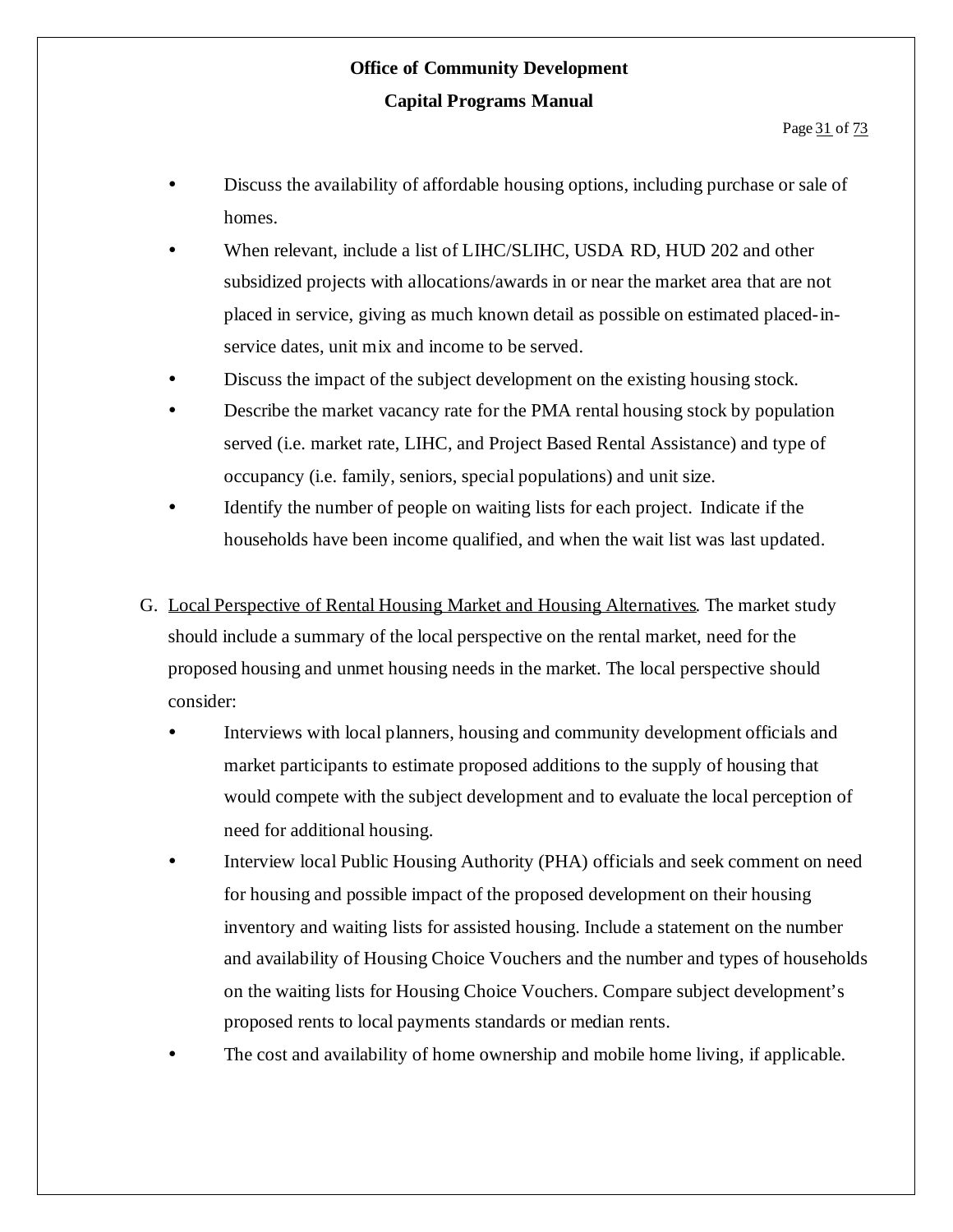#### H. Analysis.

- Derive a market rent **using appropriate comparables as discussed in Section F above**, an achievable restricted rent given the project income limits, and then compare them to the developer's proposed rent. Quantify and discuss the market advantage of the proposed development and impact on marketability.
- Provide a detailed analysis of the income levels of the potential tenants for the proposed units. Eligible households will pay no less than 30% and no more than 48% of their income for gross rent (rent plus utilities). (See CPM, Section 7.06.04, for additional information).
- Calculate separate capture rates **for each targeted income limit by unit type** in the subject property, incorporating DHCR/HTFC restrictions such as age, income, renters versus home owners, household sizes, etc. For example, if a project has 30 one bedroom units targeted at 50% of AMI, 10 one bedroom units targeted at 60% of AMI , and 20 two bedroom units targeted at 60% of AMI, three separate capture rates must be calculated. In calculating the capture rates the analyst should subtract all existing affordable housing in the PMA (supply) from the number of income eligible, age appropriate households (demand). Note: For senior projects, only **10% of the eligible homeowners** may be included in the demand calculation.
- The unmet demand for additional housing units must be more than 5 times the number of units proposed. Capture rates must be 20% or less for each targeted income limit by unit type.
- Define and justify the absorption period and absorption rate for the subject property.
- Project and explain any future changes in the housing stock within the market area.
- Identify risks (i.e. competitive properties which may come on line at the same time as the subject property; declining population in the PMA, etc.), unusual conditions and mitigating circumstances. Evaluate need for voucher support or HUD contracts.
- Provide documentation and descriptions that show the methodology for calculations in the analysis section and relate the conclusions to the data.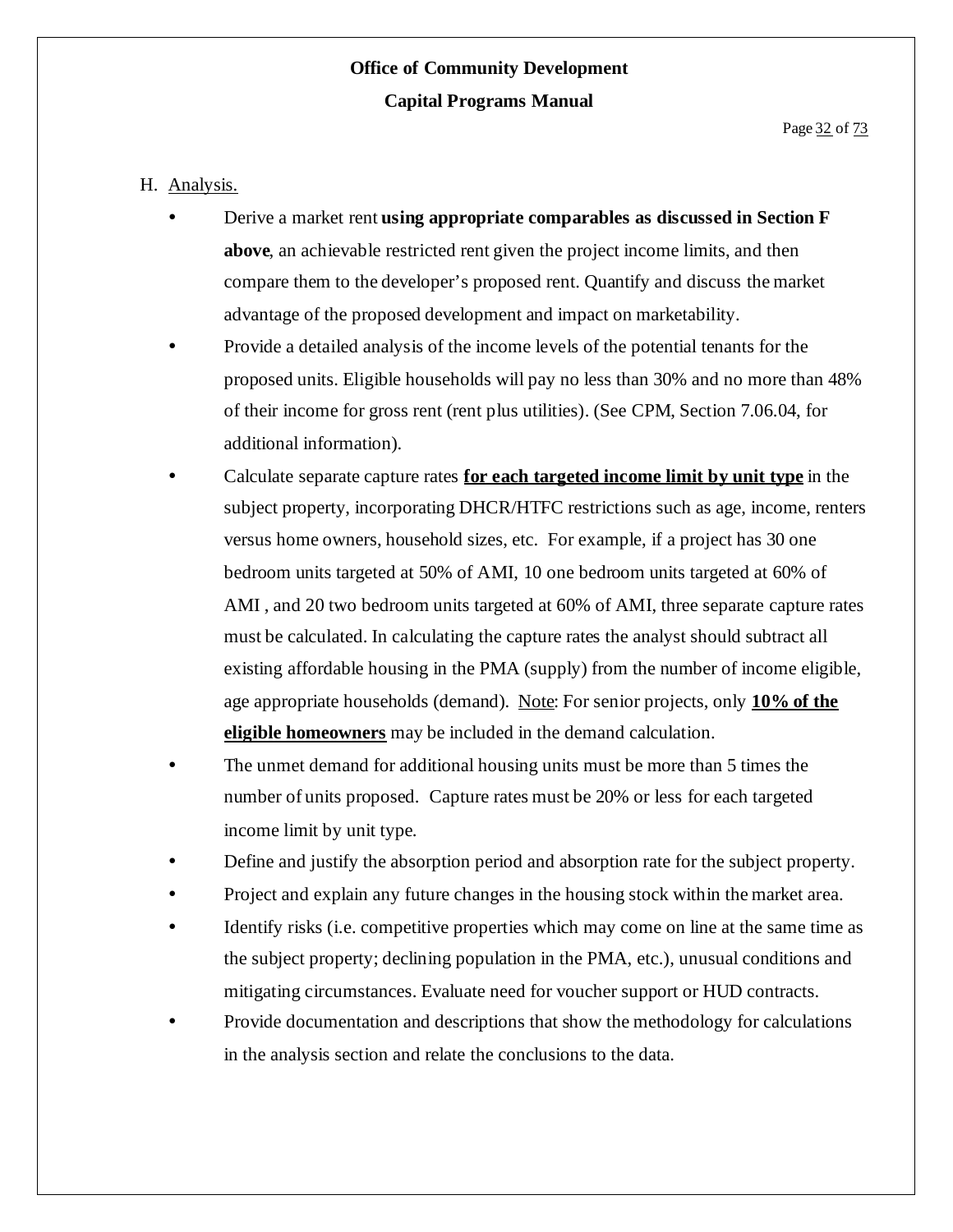#### I. Other Requirements

- Date report was prepared, date of inspection and name and telephone number of analyst preparing study.
- Certification of no identity of interest between the analyst and the entity for whom the report is prepared.
- Certification that recommendations and conclusions are based solely on professional opinion and best efforts.
- Statement of qualifications.
- List of sources for data in the market study.
- (ii) Project Income Applicants must demonstrate that the project will generate sufficient income to cover its operating expenses.
	- (a) Rent Plan the applicant must submit with the UF application, a rent plan for the project estimating rental income, adjusted by a 7% vacancy and arrears loss. The rents approved by DHCR/HTFC for the purposes of the HTF or HOME commitment letter or LIHC reservation may be increased by the annual percentage increase in the area median income prior to initial rent up with DHCR/HTFC approval, subject to the receipt and review of operating cost documentation supporting the need for the increase.
	- (b) Non-Residential Income if the project building also contains non-residential space, the budget for the non-residential space must be self-sustaining and accounted for separately. DHCR/HTFC funds may not be used to subsidize the non-residential portions of the project unless deemed appurtenant to the residential portion of the project. The feasibility of the project should not be predicated upon income from non-residential rents. Any non-residential income to be used to support the project operations should be conservatively estimated. Such income should be considered only on a net basis after deduction of vacancy loss and arrears, operating and maintenance expense, and debt service. The estimate for vacancy loss and arrears should be in the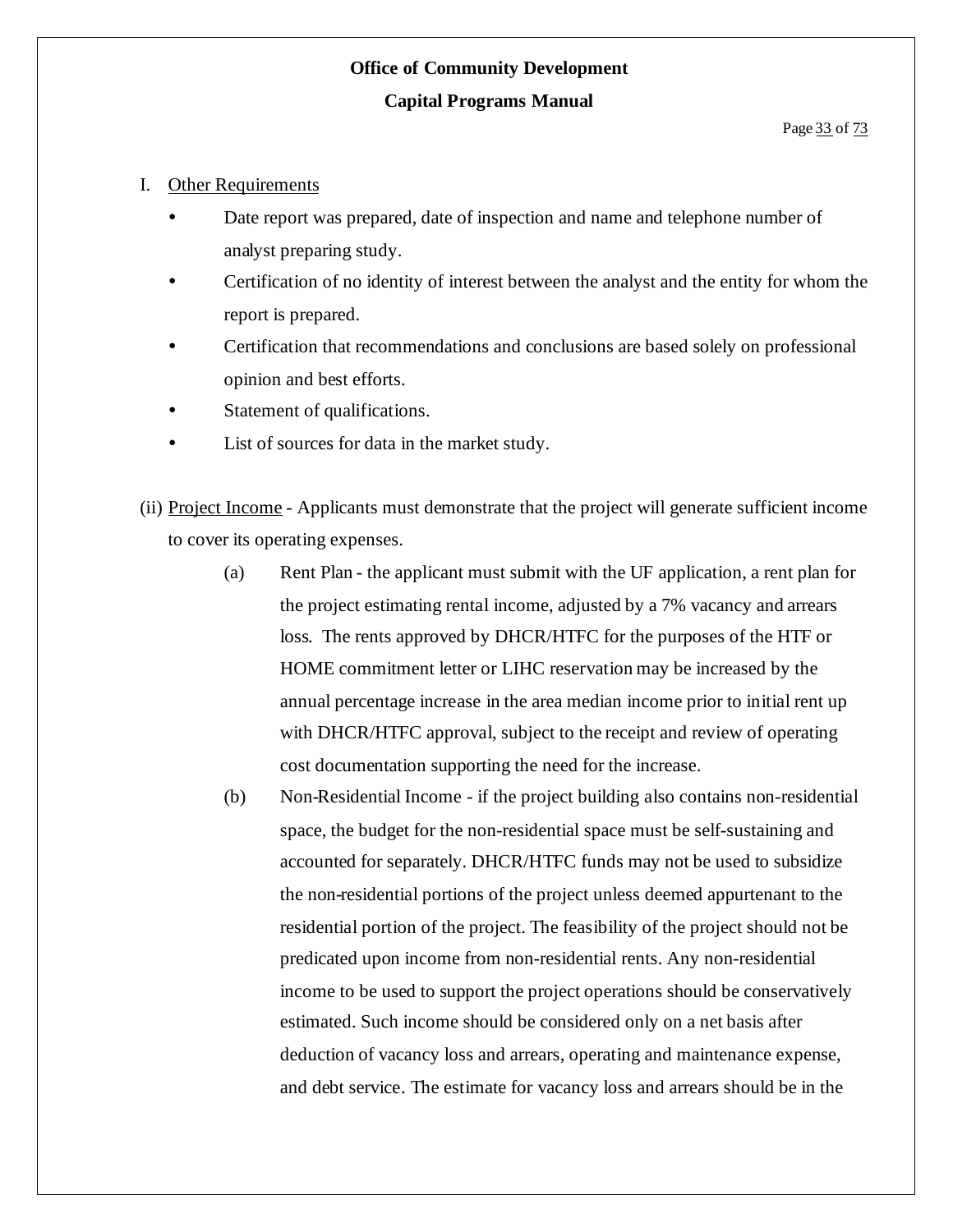range of five percent for pre-leased space, to 15% for space which has not been leased.

(iii) Operating Budget - the applicant must submit an estimated project operating budget which reflects as accurately as possible the expected rental income and operating costs of the project. The accuracy of the projections will be an important factor in feasibility.

The operating budget should take into account the project's design and construction, utility configuration, and type of population to be served (i.e., elderly, family, homeless individuals, etc). The applicant must submit an operating budget and supporting documentation at the time of application and, if there are changes, again at the time of Contract Document Submission. The applicant may use information from comparable projects as the basis for estimating expenses, such as maintenance, management, and various services (i.e., trash or snow removal, extermination, etc.) provided they are similar to the proposed project in type and located in the same market area. The applicant should identify the comparable projects used as a basis for their projections. Utility allowances, common utilities and heating expense (i.e., electric, gas, or fuel oil) should be estimated on the basis of consumption and rate schedules or vendor price. A utility estimate prepared by the project architect is also acceptable. Utility costs must be supported by a written estimate from the architect or vendor and should cover utilities paid directly by the tenant. The estimated insurance expenses should be documented by a written quote from an insurance broker including both the coverage and price. The applicant's estimate of property tax expenses should be documented by a counsel's letter confirming the legal basis for any exemption or abatement to be received by the project. If the project is to be fully taxed, the estimate should be documented by a letter from the assessor having jurisdiction, stating the basis for estimation and estimated amount of the post-construction value.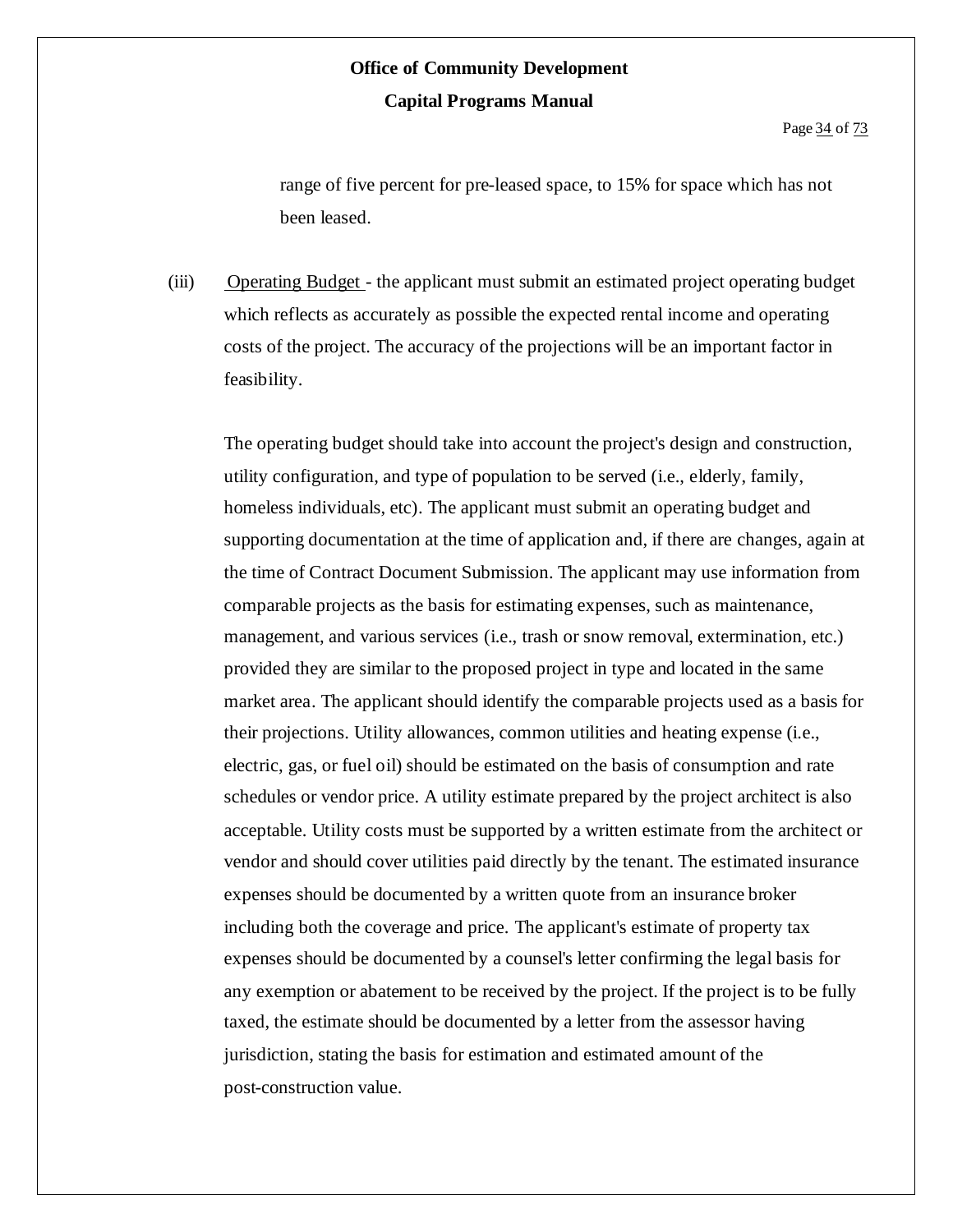DHCR/HTFC will not recognize more than a nominal initial cash flow (e. g., \$35 per unit per month) unless a debt service coverage is imposed for purposes of a conventional loan or bond financing.

For LIHC/SLIHC projects that propose to defer a portion of their developer fee please see Section 5.05 viii(f).

In the case of HWF projects utilizing tax-exempt bonds or HTF projects financed with  $501(c)(3)$  bonds ("civic facility bonds"), cash flow is defined and calculated as project revenues less operating expenses, scheduled reserve payments and first mortgage debt service. Debt service on loans to the owner of the project or property from any principal of the project, general or limited partner, member, developer or other parties related to the project is payable only from the 50% of cash flow available for distribution to the owner. Any expense payment involving a party related to the owner, partner or shareholder must be approved in advance by HTFC. Distribution of cash flow will be split with 50% payable to HTFC as debt service and 50% to the project owner.

Certain programs may establish Replacement Reserve and/or Operating Reserve Accounts with an initial DHCR/HTFC capitalization. In this event, the project owner must provide for monthly contributions to the Reserve Account(s) in the operating budget as detailed below.

- (a) Replacement Reserve Contributions where applicable, the operating budget should provide for an annual contribution to be made to the Replacement Reserve Account unless otherwise approved by DHCR/HTFC. The following replacement reserve contributions are required:
	- 1. Family and non-senior projects: annual contributions equal to .50 percent of total construction cost, including builder's fees, up to a maximum of \$800 per unit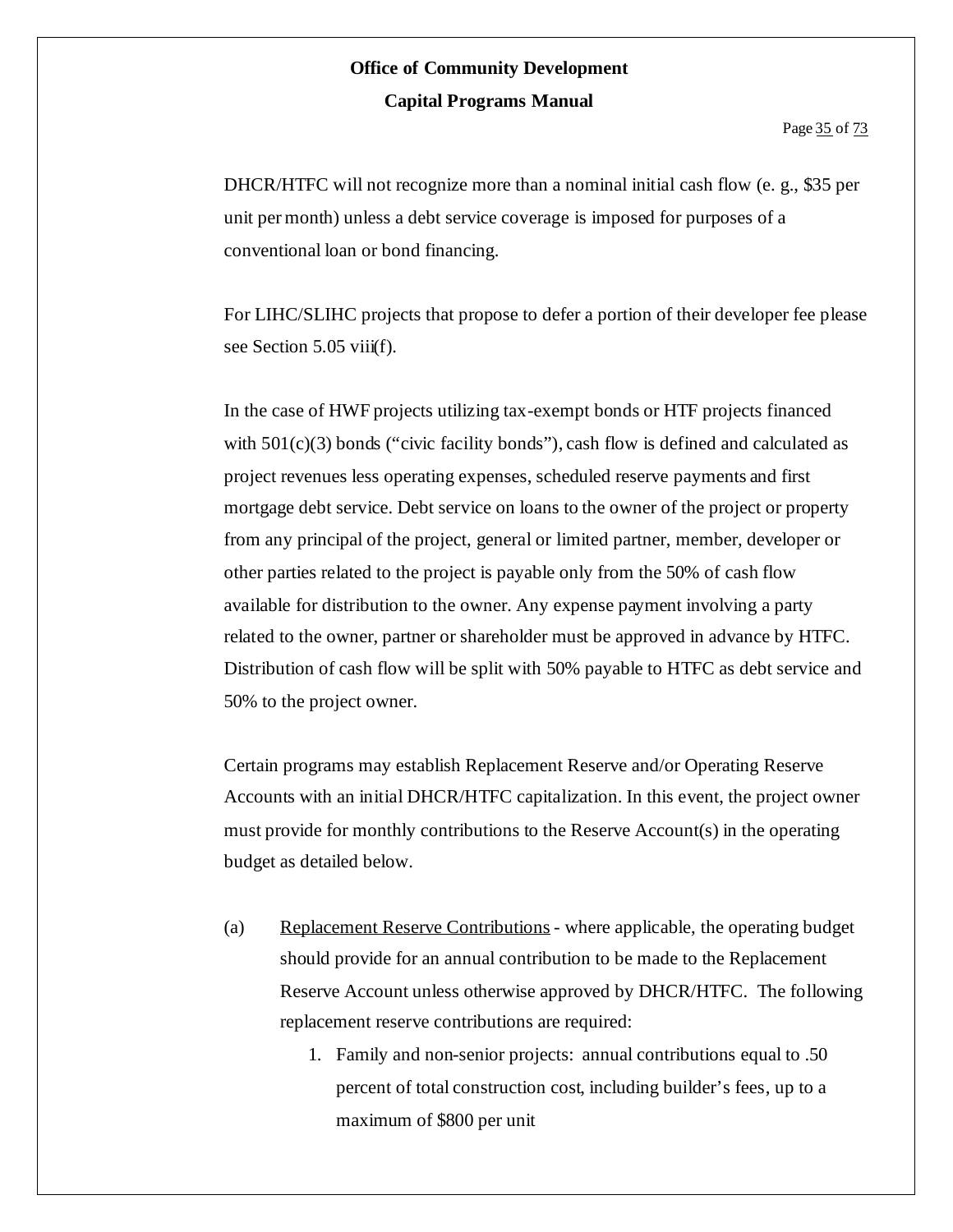2. Senior Projects: annual contribution of \$400 per elderly projects

The annual contribution will continue throughout the life of the project with no ceiling. Projects may be permitted to capitalize a replacement reserve if the project's operating economics cannot support annual contributions. Projects permitted to capitalize the replacement reserve must demonstrate that the initial capitalization will provide sufficient funds to cover expenses throughout the regulatory period. All assumptions (i.e., initial cost, annual inflation rate, life expectancies, etc.) should be included on a spreadsheet which shows that such capitalization will be adequate.

In the case of HWF or  $501(c)(3)$  bond financed projects, HTFC will permit use of the industry standard \$250 per dwelling unit per year. However, HTFC may permit adjustments to the replacement reserve requirement for rehabilitation projects based on the project's scope of work, or may adopt the standards required by the bond issuer. HTFC may consider increasing replacement reserves based on a review of the project's plans and specifications and an analysis of the major building systems which have been proposed.

- (b) Operating Reserve Contributions- where applicable, and unless otherwise approved by DHCR/HTFC, the operating budget should provide for a minimum of three percent of the project's gross rents to be contributed annually to the Operating Reserve account. Annual contributions to the Operating Reserve are required when the balance in the reserve is less than 50% of the gross rents. All excess cash flow from the project should be deposited in the Operating Reserve account.
- (iv) Financing Plan the financing plan for the project must meet the following requirements: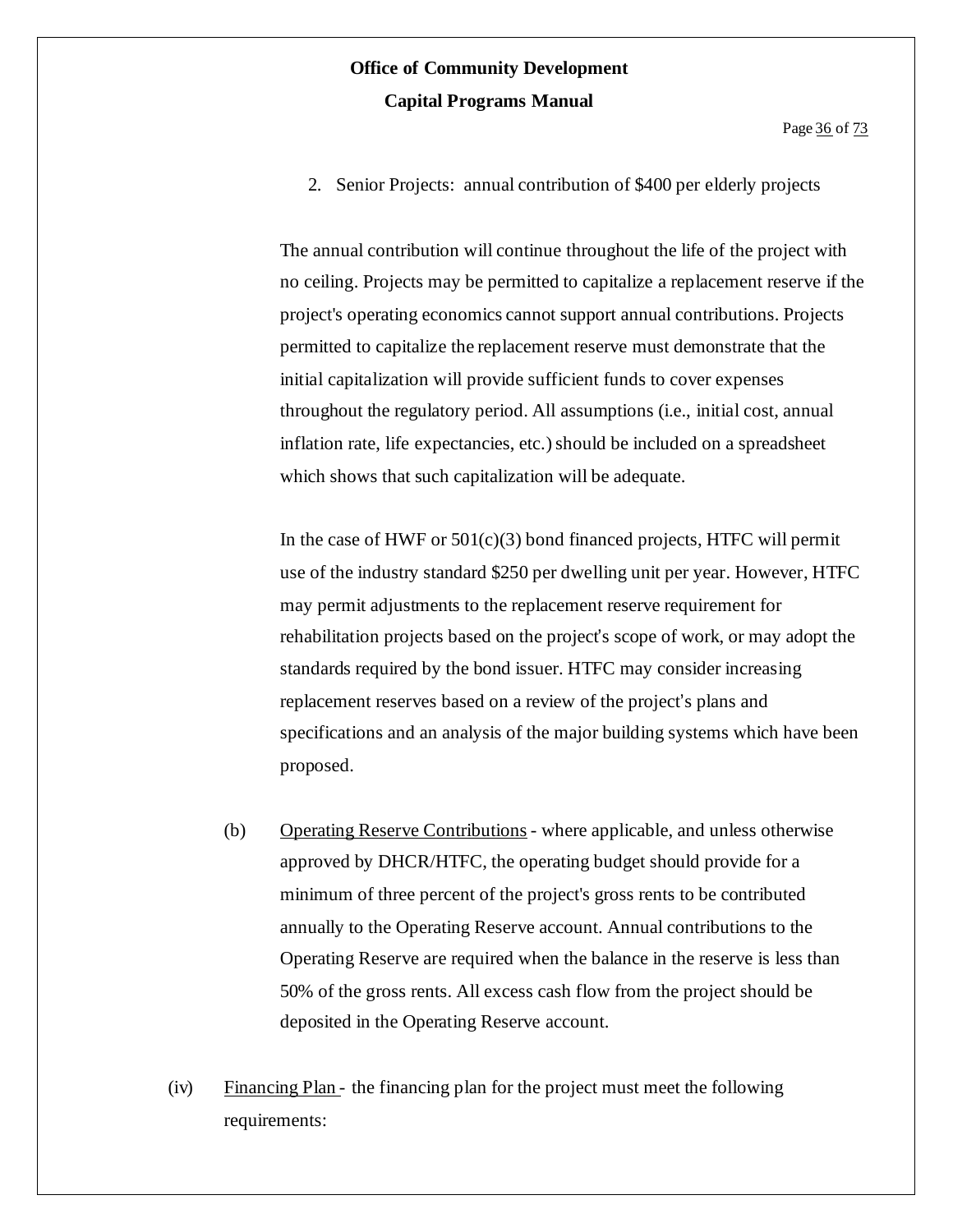- (a) the total project cost must be financed by grants, loans, or equity, or a combination of the three;
- (b) all project financing must be contractually obligated at or before the Contract Closing;
- (c) grants and/or equity financing cannot encumber the project in a manner which is inconsistent with the requirements of the applicable DHCR/HTFC program;
- (d) debt service for loans must be supportable by the project's annual operating budget;
- (e) balloon payments of loan principal prior to the end of the regulatory period are permissible only if it can be demonstrated that refinancing is possible without affecting project rents;
- (f) the terms and conditions of construction and/or permanent financing must be economical and reasonable. The interest rates must be no more than the average rate level offered in the marketplace and the conditions (i.e. requirements on security, credit enhancement and debt service coverage factors) must be typical and advantageous;
- (g) debt service coverage factors required by lenders should be provided by the applicant at the time of the Contract Document Submission; and,
- (h) in the case of tax exempt bond and  $501(c)(3)$  bond financed projects, HTFC may waive or alter these requirements based upon the applicant's satisfactory demonstration of its necessity or may adopt the standards required by the bond issuer.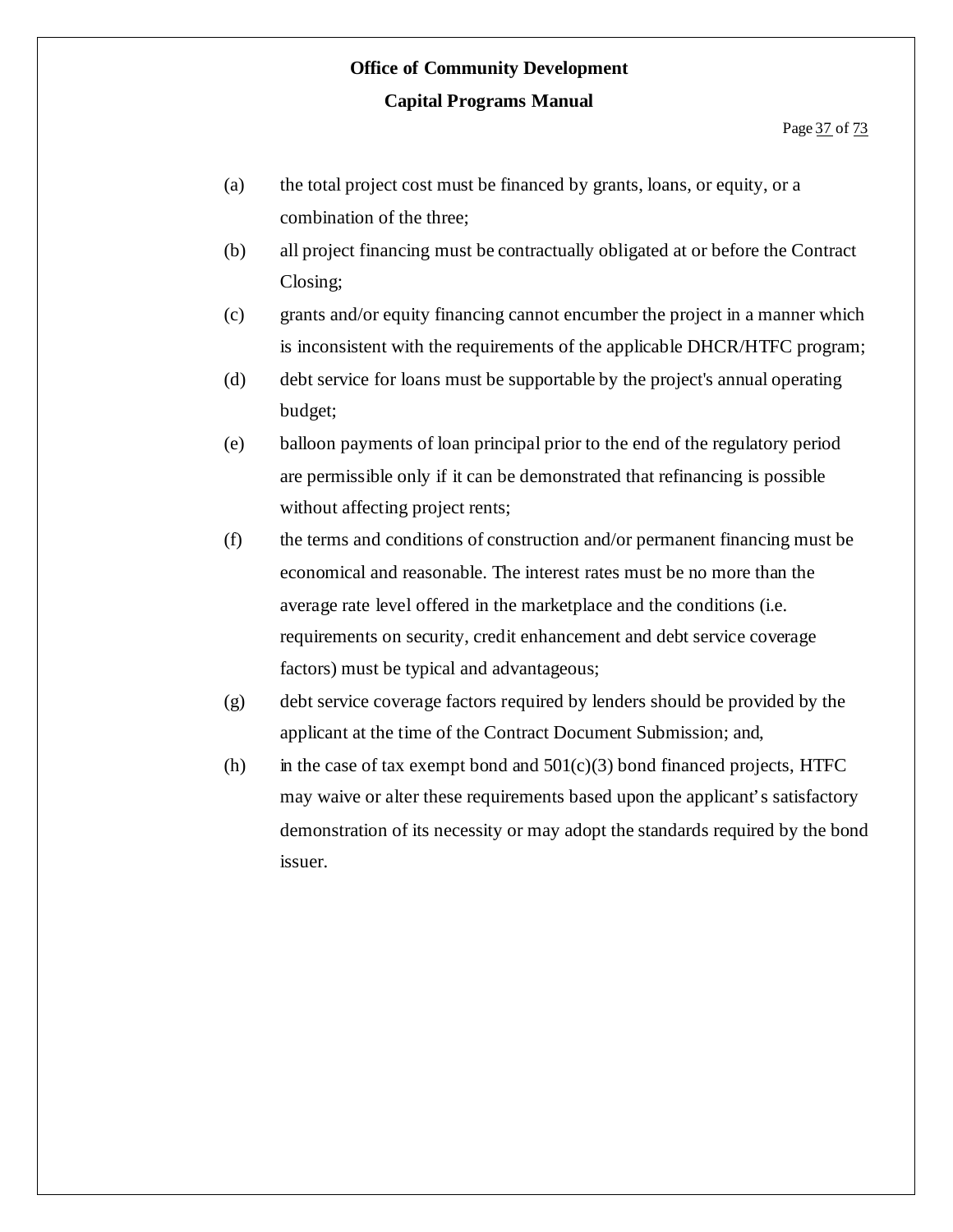#### Page 38 of 73

#### Section: 5.0 DEVELOPMENT REQUIREMENTS

Sub Section 5.07 Subsidy Layering Review Process

- A. Introduction: The Federal Housing and Economic Recovery Act of 2008 (the Act) authorizes changes to the Federal Low Income Housing Credit Program in order to simplify its use and enhance its value in creating and preserving affordable housing. Among these changes, the Act states that a subsidy layering review (SLR) in accordance with section 102(d) of the Department of Housing and Urban Development Reform Act of 1989 (HUD) shall not be required in the case of a housing assistance payments contract for an existing structure, or if an SLR has been conducted by a housing credit agency. This section of the Capital Programs Manual outlines the purpose of performing SLRs, as well as the guidelines that the Division of Housing and Community Renewal will utilize, consistent HUD requirements, for conducting these reviews.
- B. Purpose of Subsidy Layering Reviews: The purpose of a subsidy layering review is to ensure that the amount of HUD assistance shall not be greater than is necessary to provide affordable housing.
- C. Timing of Reviews: SLRs will be conducted prior to construction start, and again at the time of the project's final underwriting evaluation for the issuance of the IRS form 8609.
- D. Guidelines for Conducting Subsidy Layering Reviews: In conducting SLRs, DHCR underwriting staff will utilize the guidelines established pursuant to subsection (a) of section 102(d) of the Department of Housing and Urban Development Reform Act of 1989 requiring that:

1. the amount of equity capital contributed by investors to a project partnership or limited liability corporation is not less than the amount generally contributed by investors in current market conditions, as determined by DHCR; and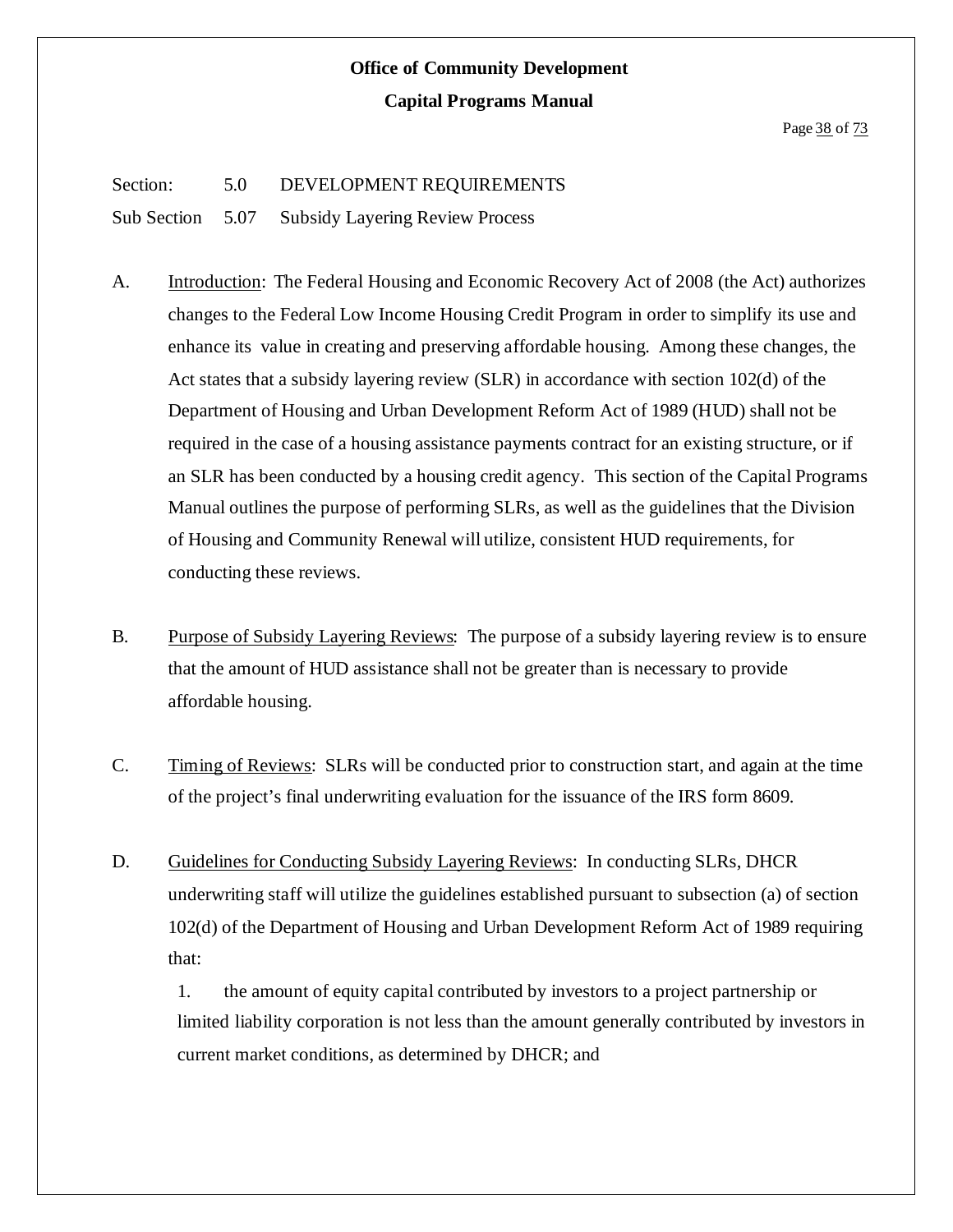2. the project costs, including developer fees, are within a reasonable range, taking into account project size, project characteristics, project location, and project risk factors, as determined by DHCR.

In addition, as required under Section 42 of the Internal Revenue Code, the DHCR underwriter will conduct a gap analysis to insure the amount of LIHC assistance does not exceed the amount necessary for project feasibility.

#### E. Basis of Review:

DHCR underwriters will review the following to conduct the subsidy layering review:

- (1) DHCR Forms:
	- (a) Residential Development Budget with all proposed sources and uses of funds;
	- (b) Rent and Affordability Plan;
	- (c) Income and Operating Budget; and
	- (d) Tax credit exhibits- Qualified Building Information and LIHC Project Summary.

#### (2) Other Documents:

- (a) Commitment letters from all financing sources disclosing significant terms;
- (b) Tax credit equity investment commitment letter, or if available, limited liability corporation operating agreement/limited partnership agreement;
- (c) Appraisal supporting budgeted acquisition cost; and
- (d) Letter from entity allocating Project Based Vouchers authorizing/approving the PBV assistance.

DHCR reserves the right to request other documents as needed in performing the subsidy layering review.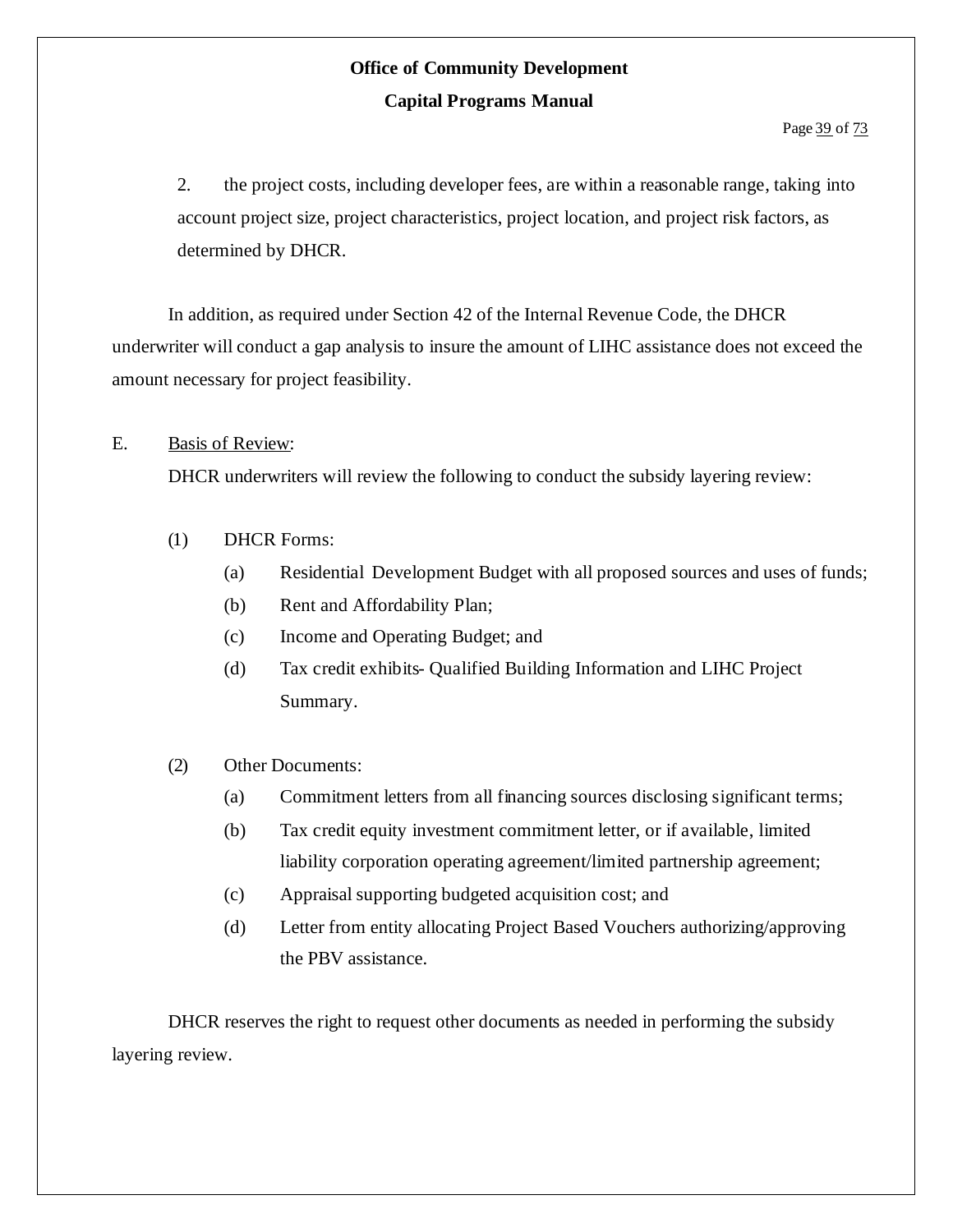Page  $\frac{40}{13}$  of 73

In addition, applicants must submit to the Division, a completed copy of HUD form 2880 Applicant/Recipient Disclosure/Update Report with original signature. All documents required for the subsidy layering review must be submitted to the Regional Office project manager. The project manager will forward the material to the underwriter for evaluation.

F. Completion of Review: If upon completion of the SLR, the DHCR underwriter finds that the project is in compliance with HUD requirements, the Division will provide a Section 102(d) certification to the project sponsor/owner. If the underwriter finds the project to not be in compliance, the project owner will be contacted to discuss any necessary changes.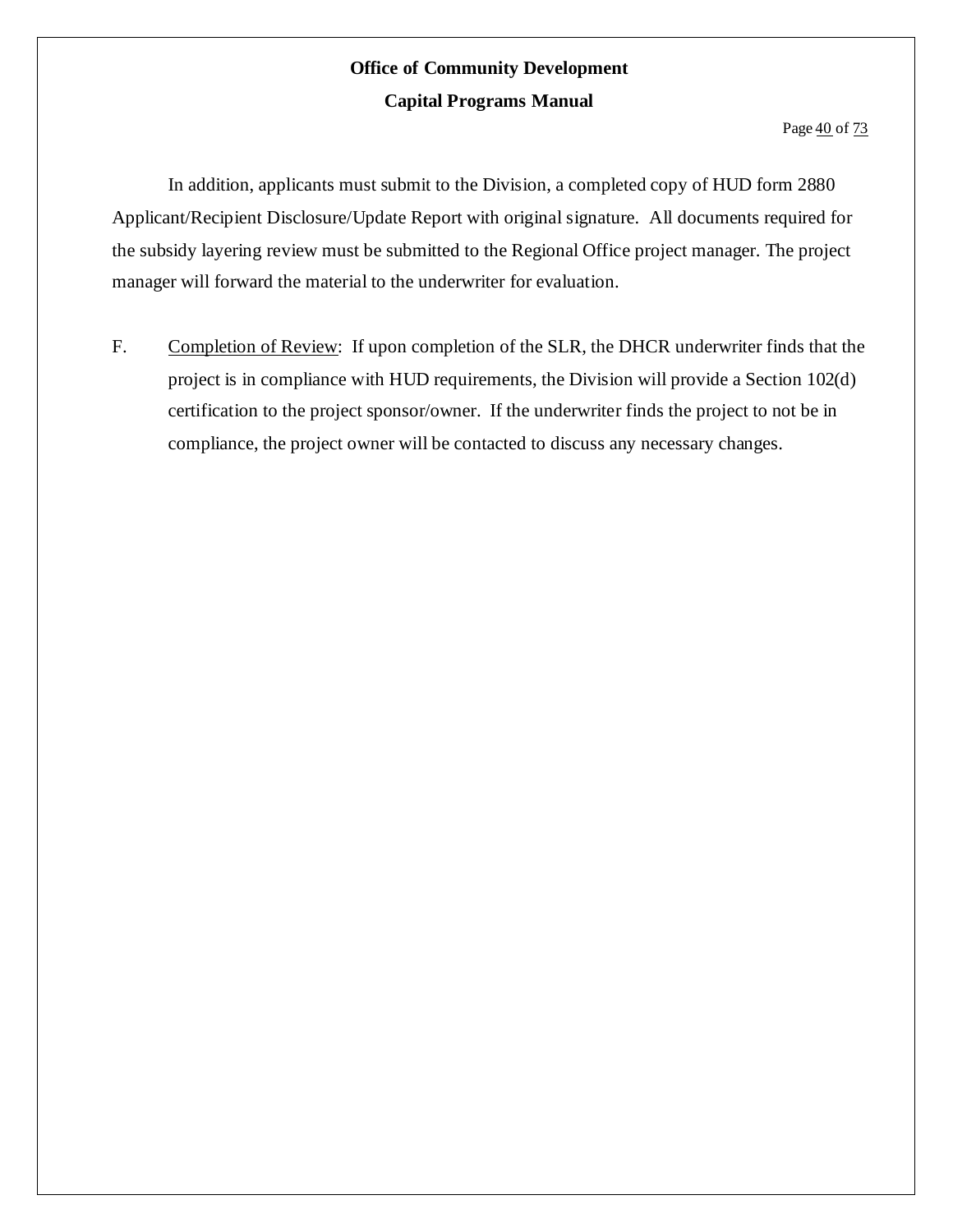#### **Capital Programs Manual**

#### Section: 5.0 DEVELOPMENT REQUIREMENTS

Sub Section 5.08 LIHC Program Development Requirements

This sub-section describes the general development requirements of the DHCR for projects funded by LIHC/SLIHC and LIHB (4% LIHC allocated per Section 2040.4 of the QAP) ONLY, i.e., standalone credit projects. (No other capital financing required from DHCR/HTFC.)

#### 5.08.01 Site Control

DHCR requires that applicants have some form of site control for all buildings and/or sites included when applying for projects.

Acceptable forms of site control, in order of DHCR preference, include:

- Executed Deed evidencing ownership by applicant or owner;
- A title report not more than 90 days old at the time of submission showing that the applicant holds title;
- A contract of sale between applicant and the property owner which describes the terms and conditions for the conveyance of title of the site at a designated price during a specific period.
- An Option to Purchase which is renewable or with a term of no less than six months from the date of application.
- A local Land Disposition Agreement;
- A letter from a public agency providing a site to the applicant under specified conditions within a time frame consistent with the proposed Development Timetable;
- A letter from the NYC Department of Housing Preservation and Development (HPD) which specifies expiration date and clearly matches property included in plans and project summary; or
- A lease with a term that equals the applicable program's regulatory period.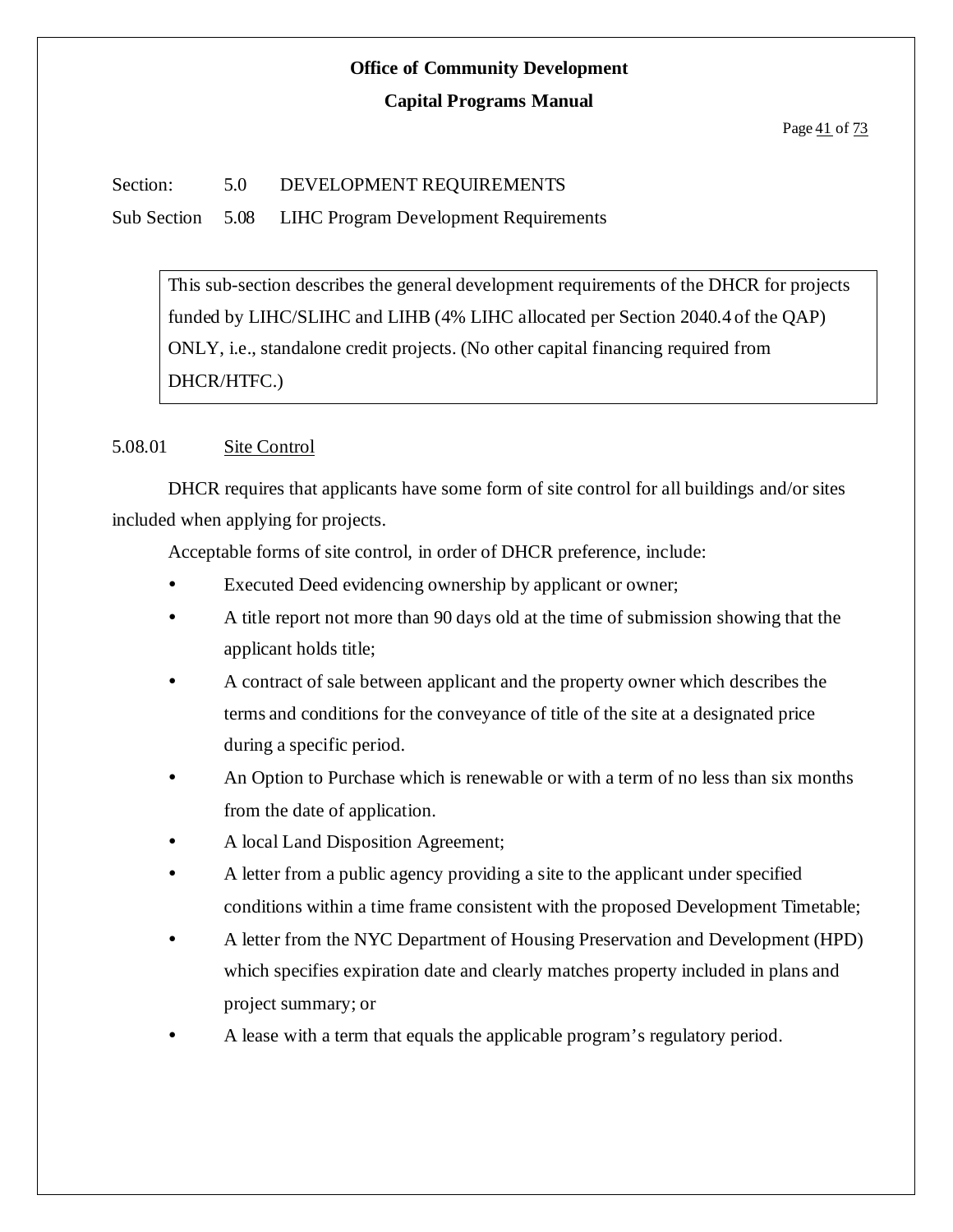Page 42 of 73

DHCR reserves the right to accept other evidence of site control for State-or-federally-owned sites, or those owned by entities affiliated with the State or federal government. If a site is owned by any government entity, the applicant should describe the current status of the project site in the land disposition process.

#### 5.08.02 Site Acquisition

If the project includes the acquisition of property, the applicant must document the absence of encumbrances which would impair the applicant's ability to complete the project. All site acquisitions at a market price must be arms-length transactions between the seller and the applicant.

The site purchase price must be documented in a fixed price purchase contract or a fixed price option to purchase the property. Such contracts or options must allow for the site acquisition to occur in a timely manner.

Only that portion of the site's value which is necessary for the project may be recognized as a project cost. The specific amount of the site purchase price that will be recognized as a project cost is limited to the lesser of: the purchase price; or the value established by an appraisal acceptable to DHCR (see Sub-Section 5.08.03). Costs related to acquisition which also may be eligible project costs, depending on the specific program, include: legal fees, financing costs,mortgage recording tax, tax escrow payments, insurance premiums, water and sewer charges priorto construction, recording and filing fees, appraisal fees, title search and insurance costs, site surveys, and other related costs. If the seller has an identity of interest with any participant involved with the project then it must be disclosed in the application. Valuation must be documented via an acceptable appraisal. In lieu of an appraisal the price of the subject property from the last sale by an unrelated seller, if within 24 months from the date of application, plus associated carrying costs, will be used to determine the approved sale price.

#### 5.08.03 Appraisals

Acquisition costs for any individual site which exceed \$100,000 must be supported by an acceptable appraisal(s). If site acquisition costs exceed \$250,000, DHCR may require two appraisals. If there is an identity of interest between the seller and any project participant, an appraisal must be provided even if the acquisition cost is below \$100,000.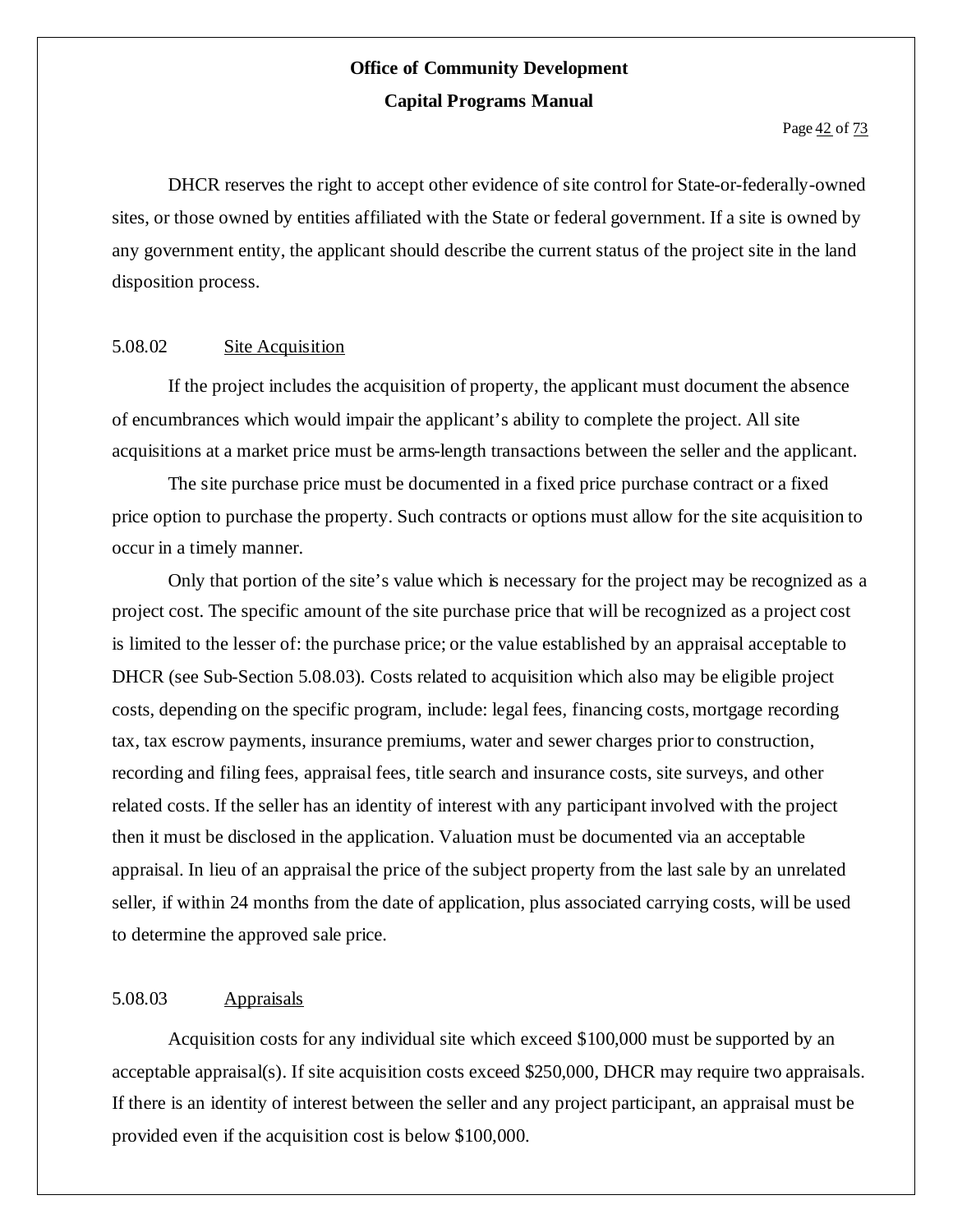In addition, DHCR may also engage a review appraiser for further documentation of site value. The applicant should reference the types of certifications below to determine the minimum qualifications necessary. All appraisals should be conducted pursuant to a contract between the applicant and the appraiser.

An acceptable appraisal must document and conclusively estimate the "as is" fair market value of the site and provide separate evaluation for the land and structure in a rehabilitation project. Fair market value is the price which a property will most probably bring in a competitive and open market under all conditions requisite to a fair sale, assuming the price is not affected by undue stimulus including special public financing amounts or terms, and that the buyer and seller act prudently and knowledgeably.

The following are the minimum requirements for an acceptable appraisal:

- 1. Must be certified to NYS Division of Housing and Community Renewal.
- 2. Must be prepared no later than six months prior to the date of the application. Appraisals prepared more than six months, but less than one year, prior to the date of the application will be accepted, if the appraiser provides a letter confirming that the appraisal remains valid given current market conditions. In no instance will DHCR accept an appraisal prepared one year or more prior to the date of application.
- 3. Appraiser must have the appropriate certification/license to undertake the scope of the project.
	- NYS Licensed Real Estate Appraiser: non-complex, residential properties with a transaction value of less than \$1 million and non-complex, nonresidential properties with a transaction value of less than \$250,000.
	- NYS Certified Real Estate Residential Appraiser: all residential, non-complex properties and non-residential, non-complex properties with a transaction value of less than \$250,000.
	- NYS Certified Real Estate General Appraiser: appraisals on all types of real property regardless of transaction value or complexity.
- 4. Must comply with the Uniform Standards of Professional Appraisal Practice.
- 5. Must use the income, market, and replacement cost approaches (see Glossary under "Appraisal") in estimating the fair market value of the site. For vacant land or where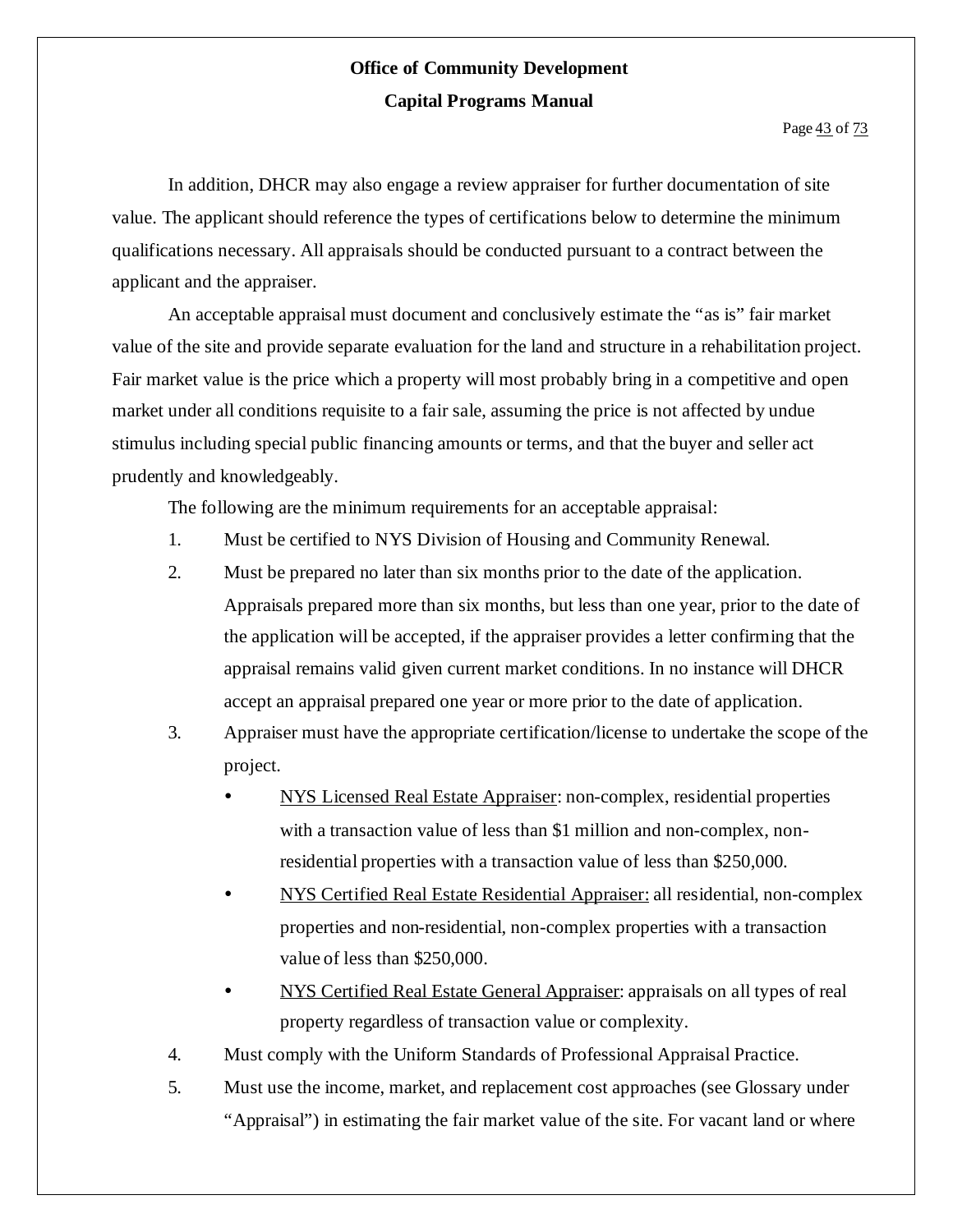both the prior and proposed use of the property is a one-to-four unit dwelling, only the market approach is required.

- 6. Must describe local economic conditions and analyze physical, demographic, economic and governmental factors affecting the highest and best use of the site except where transaction values for the acquisition of vacant land are less than \$100,000.
- 7. Must provide a sales & ownership history for the last 5 years and /or the last two sales, whichever represents a shorter time frame.

Other comments such as extraordinary assumptions and type of transaction (i.e., arms-length) together with a table of contents and pagination will assist in the determination of site value.

#### 5.08.04 Physical Needs Assessment

The goal of the design requirements is to encourage the development of housing units that have a long life expectancy and that are durable, accessible, adaptable, relatively maintenance free, and provide quality living facilities.

All applicants who are requesting funding from LIHC/SLIHC/LIHB only and are renovating an existing structure(s) must complete and submit the Physical Needs Assessment Form which is an attachment in the Unified Funding Project Application. The applicant must request a site visit from the Division to enable staff to observe the building's existing condition and discuss proposed renovations PRIOR to the application submission.

#### 5.08.05 Project Costs

A project must provide housing which represents good value for the State's investment. In making this determination, DHCR reviews total project cost (as defined in the Glossary) to ensure that acquisition and development costs fall within established guidelines.

(i)  $\Delta$  *Acquisition Costs – Projects with the acquisition costs of the building(s) may not exceed* twenty five percent (25%) of the total development costs of the project unless it meets the parameters set forth in the QAP at Section 2040.2(N).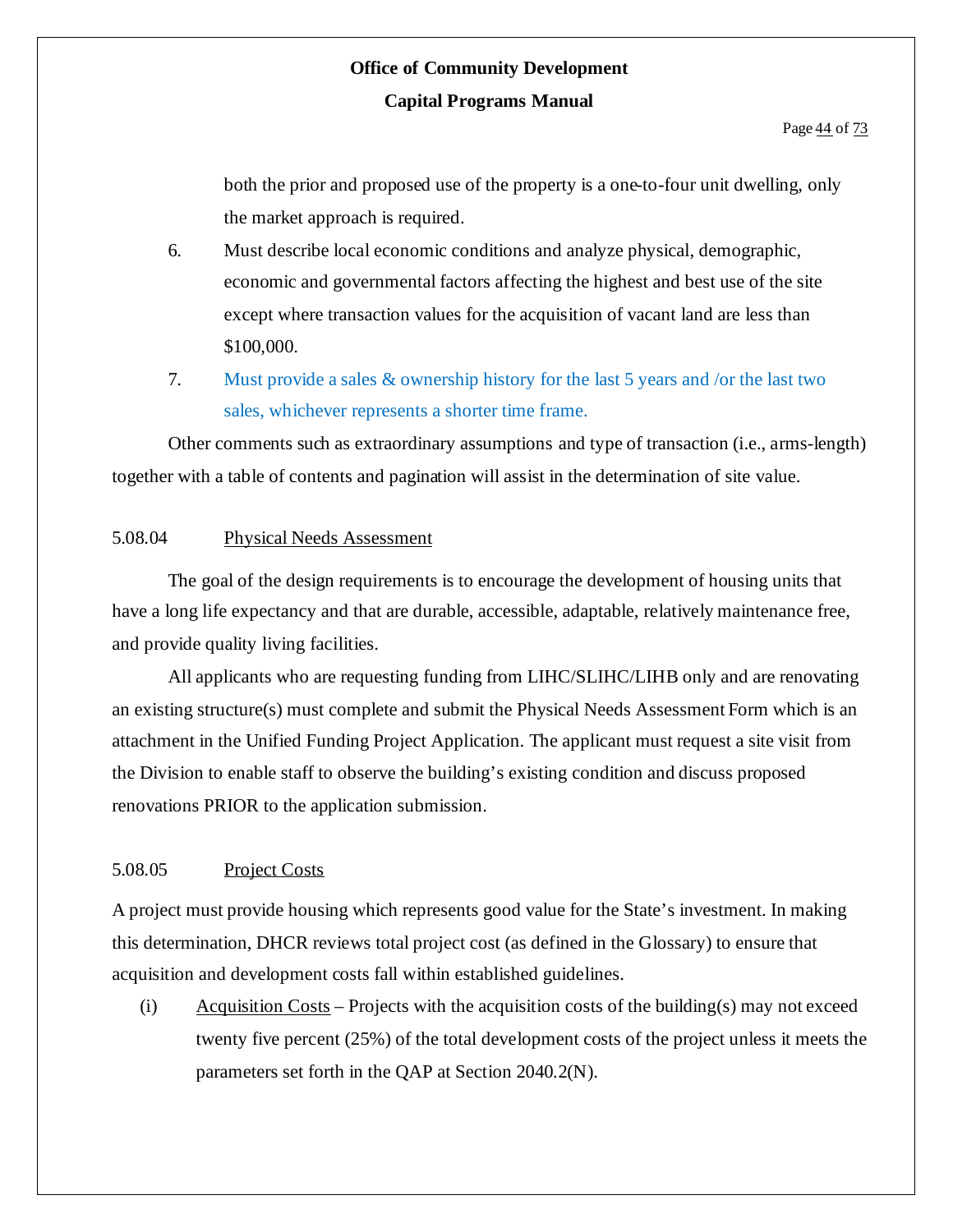- (ii) Total Development Cost (TDC) should reflect the reasonable and necessary cost of producing low-income housing; cost effectiveness will be an integral part of the technical reviews;
- (iii) Builder's Fees up to four percent of construction costs may be used for builder's overhead; up to six percent of construction costs may be used for general requirements; and up to ten percent of construction costs may be used for builder's profit.
- (iv) Developer's Fee a developer's fee will range from 10% to 15% of the development cost; the applicant should refer to the QAP (Section 2040.3  $(G)(2)(b)$ ) for specific information.

Developer fees provide a cushion against construction, lease up risks and other unforeseen expenses. Therefore, at initial application review, requests for funding which require that greater than one third of the anticipated fee be deferred will be deemed not feasible.

Any applicant who proposes to defer a portion of their development fee must include an operating budget projection which supports the reasonable expectation that these fees can be paid within 15 years of the development's placed in service date. This repayment must be made from funds available after the payment of project expenses, including all debt service, according to the annual budget and payments to required reserves.

- (v) Construction Manager's Fees (this fee is only available to projects without a general contractor) limited to five percent of project construction cost, and builder's overhead and profit may not be claimed
- (vi) Reserve Funds an initial deposit to project reserve funds may be required.
	- (a) Replacement Reserve (see Glossary for definition) The replacement reserves are generally funded from an annual contribution included in the operating budget. For those projects in which annual contributions from project income are not economically feasible given the rents, an initial capitalization may be allowed. The applicant should demonstrate the necessity for an initial capitalization. Additionally, the DHCR will recognize the capitalization of up to \$4,000 per unit to be set aside to cover the post-construction cost to fully adapt an accessible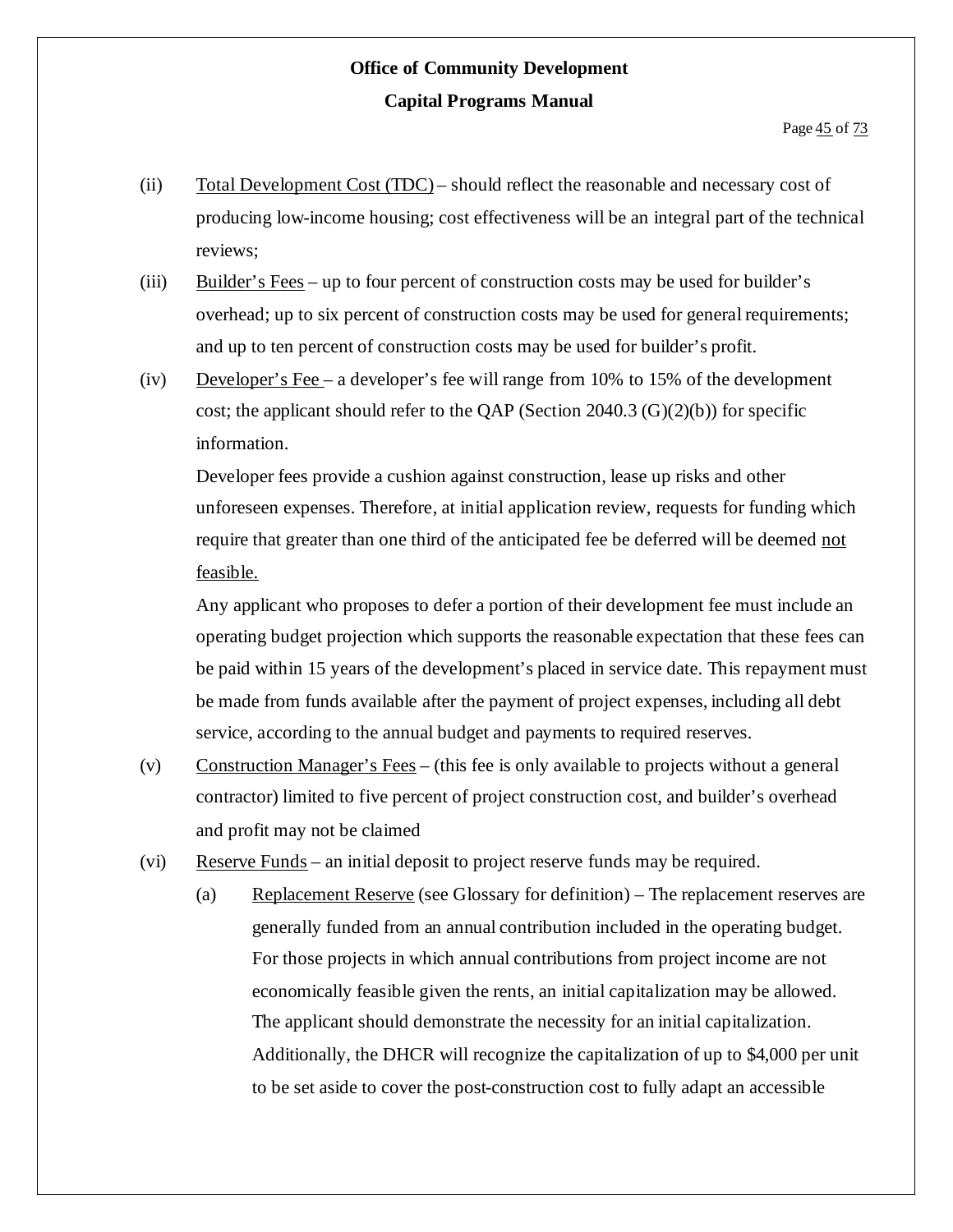residential unit to meet the specific needs of a prospective handicapped household.

- (b) Operating Reserve (see Glossary for definition) An initial operating reserve capitalization equal to one percent of the total development cost is required for all LIHC/SLIHC stand-alone projects.
- (c) Debt Service Reserve In the case of tax exempt bond financed projects, a debt service reserve may be funded based on the requirements of the bond issuer or the source of credit enhancement.

#### 5.08.06 Underwriting Criteria

Applicants must establish that a project is financially feasible by demonstrating the following: that there is market support for the project; in general, that the proposed rents are equal to or less than comparable rents for the area; the estimated project income is sufficient to pay the estimated operating expenses, including any reserve fund contribution and debt service contained in the financing plan; and the reasonableness of operating and development budgets. In doing so, the applicant must address the following:

- (i) Comprehensive Market Studies an applicant utilizing LIHC, SLIHC or LIHB must submit a professional market study conducted by an analyst pre-qualified by DHCR and in compliance with the guidelines described in Section 5.06 (i). Note: Applicants proposing projects located within the City of New York may prepare an analysis utilizing data from the most current "Housing NYC: Rents, Markets and Trends" report issued by the New York City Rent Guidelines Board for inclusion in their application. :
- (ii) Project Income Applicants must demonstrate that the project will generate sufficient income to cover its operating expenses.
	- (a) Rent Plan the applicant must submit with the UF application, a rent plan for the project estimating rental income, adjusted by a 7% vacancy and arrears loss. The rents approved by DHCR for the purposes of the LIHC reservation may be increased by the annual percentage increase in the area median income prior to initial rent up with DHCR approval, subject to the receipt and review of operating cost documentation supporting the need for the increase.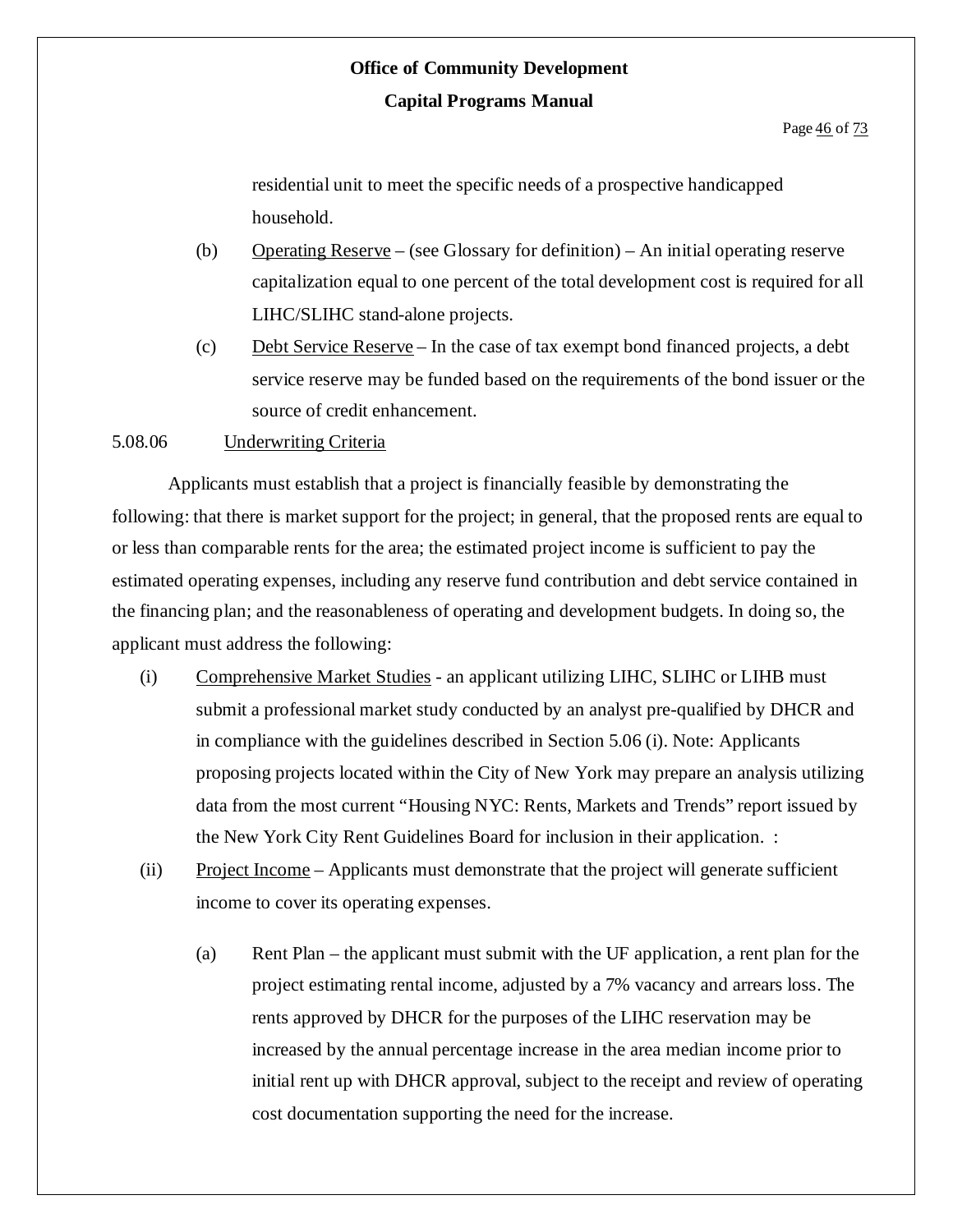- (b) Non-Residential Income if the project building also contains non-residential space, the budget for the non-residential space must be self-sustaining and accounted for separately. DHCR funds may not be used to subsidize the nonresidential portions of the project unless deemed appurtenant to the residential portion of the project. The feasibility of the project should not be predicated upon income from non-residential rents. Any non-residential income to be used to support the project operations should be conservatively estimated. Such income should be considered only on a net basis after deduction of vacancy loss and arrears, operating and maintenance expense, and debt service. The estimate for vacancy loss and arrears should be in the range of five percent for pre-leased space, to 15% for space which has not been leased.
- (iii) Operating Budget the applicant must submit an estimated project operating budget which reflects as accurately as possible the expected rental income and operating costs of the project. The accuracy of the projections will be an important factor in feasibility. The operating budget should take into account the project's design and construction, utility configuration, and type of population to be served (i.e., elderly, family, homeless individuals, etc). The applicant must submit an operating budget and supporting documentation at the time of application and, if there are changes, again at the time of binding agreement/carryover allocation. The applicant may use information from comparable projects as the basis for estimating expenses, such as maintenance, management, and various services (i.e., trash or snow removal, extermination, etc.) provided they are similar to the proposed project in type and located in the same market area. The applicant should identify the comparable projects used as a basis for their projections. Utility allowances, common utilities and heating expense (i.e., electric, gas, or fuel oil) should be estimated on the basis of consumption and rate schedules or vendor price. A utility estimate prepared by the project architect is also acceptable. Utility costs must be supported by a written estimate from the architect or vendor and should cover utilities paid directly by the tenant. The estimated insurance expenses should be documented by a written quote from an insurance broker including both the coverage and price. The applicant's estimate of property tax expenses should be documented by a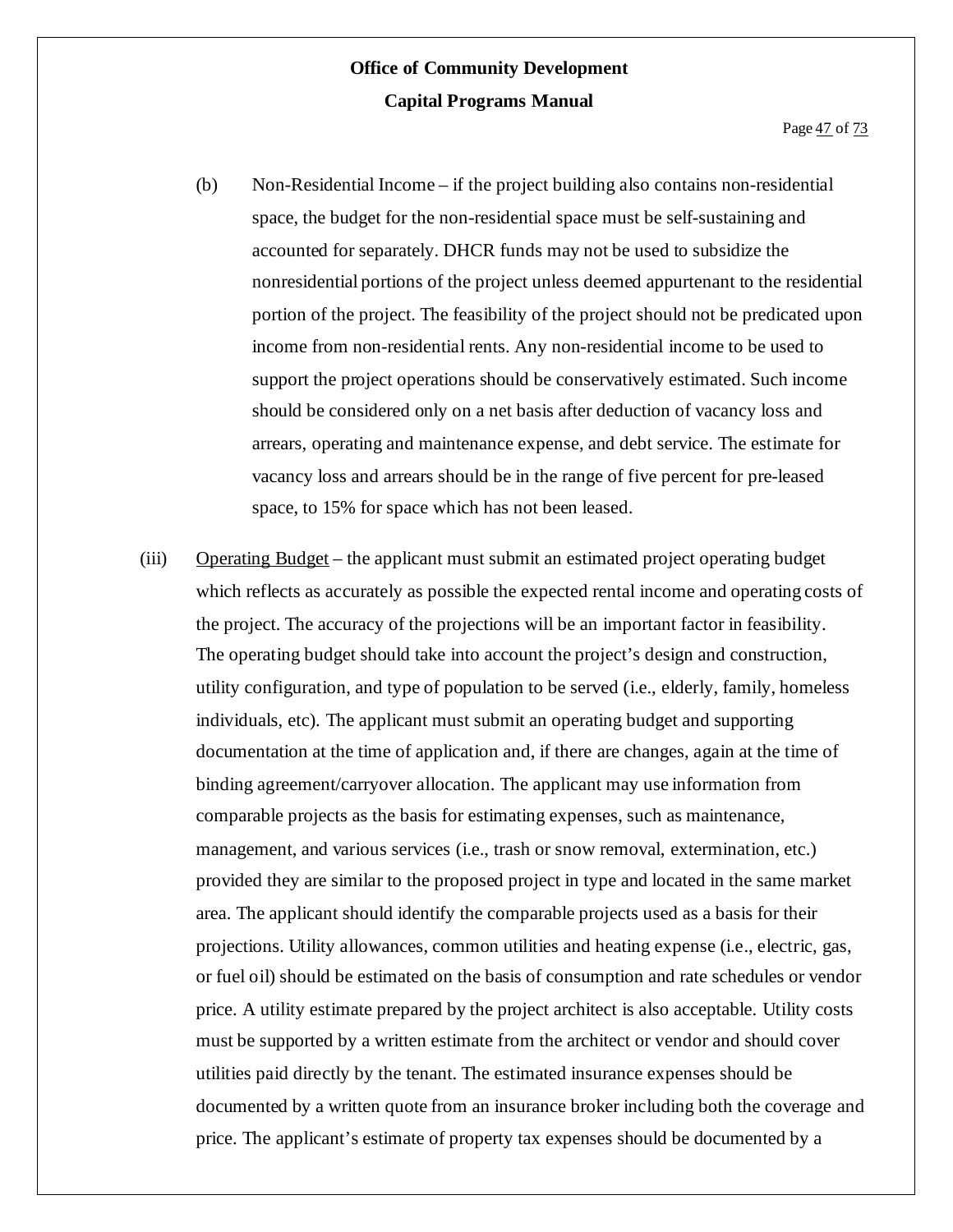Page  $\frac{48}{13}$  of  $\frac{73}{13}$ 

counsel's letter confirming the legal basis for any exemption or abatement to be received by the project. If the project is to be fully taxed, the estimate should be documented by a letter from the assessor having jurisdiction, stating the basis for estimation and estimated amount of the post-construction value.

DHCR will not recognize more than a normal initial cash flow (e.g., \$35 per unit per month) unless a debt service coverage is imposed for purposes of a conventional loan or bond financing. For LIHB projects, DHCR will not allow cash flow in excess of that generated when the debt service coverage is assumed to be 1.30.

For LIHC/SLIHC/LIHB projects that propose to defer a portion of their developer fee, see Section 5.08.05 (iv).

(a) Replacement Reserve Contributions – the operating budget should provide for an annual contribution to be made to the Replacement Reserve Account equal to \$250 per dwelling unit per year for new construction developments for seniors and \$300 per dwelling unit per year for new construction of family developments, and all rehabilitation projects. The annual contribution will continue throughout the life of the project with no ceiling. Projects may be permitted to capitalize a replacement reserve if the project's operating economics cannot support annual contributions. Projects permitted to capitalize the replacement reserve must first demonstrate that the initial capitalization will provide sufficient funds to cover expenses throughout the regulatory period.

All assumptions (i.e., initial cost, annual inflation rate, life expectancies, etc.) should be included on a spreadsheet which shows that such capitalization will be adequate.

- (iv)  $\frac{Financing Plan}{\frac{Plan}{n}}$  the financing plan for the project must meet the following requirements:
	- (a) the total project cost must be financed by grants, loans, or equity, or a combination of the three;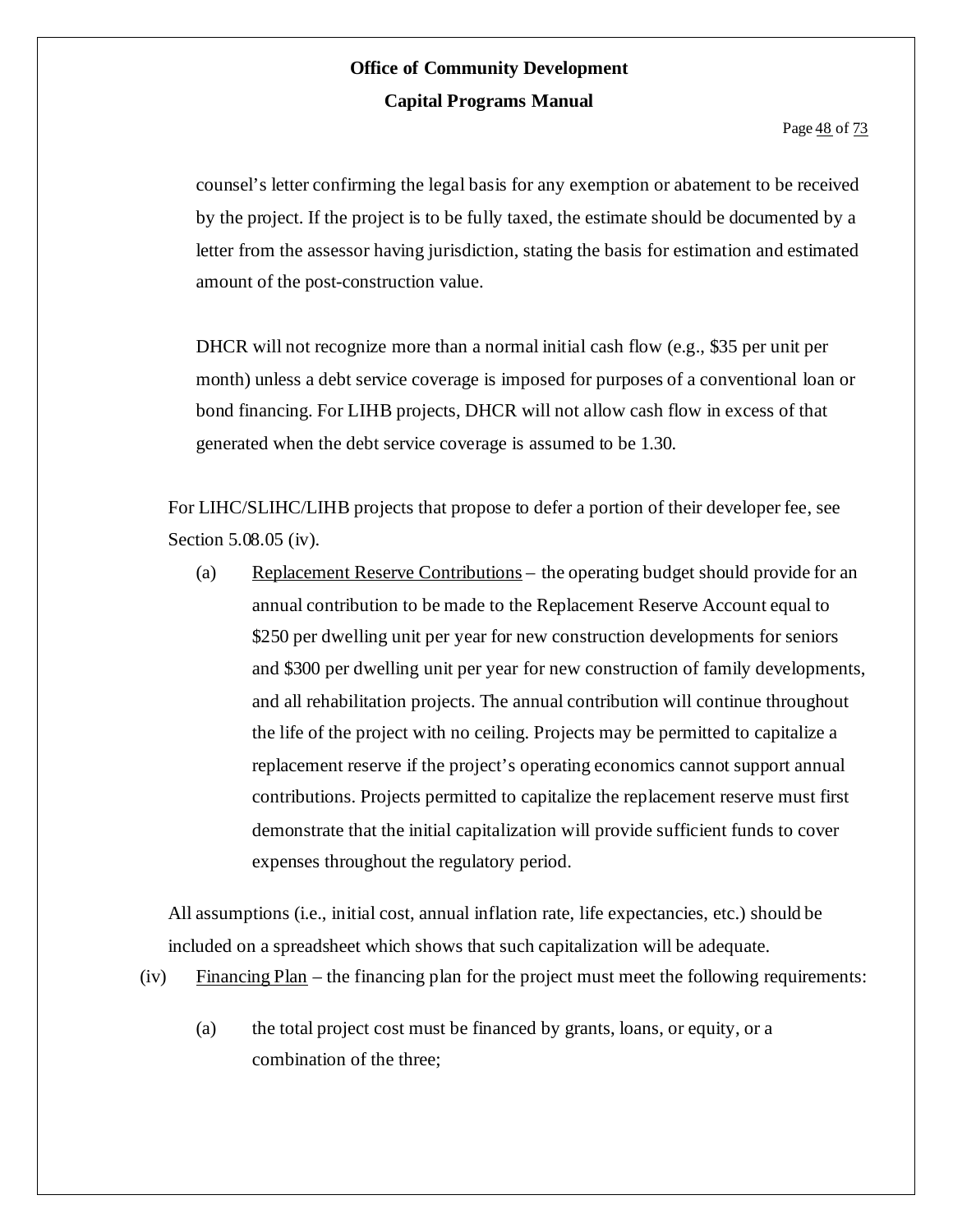- (b) all project financing must be in place at or before the issuance of a binding agreement/carryover allocation;
- (c) grants and/or equity financing cannot encumber the project in a manner which is inconsistent with the requirements of the applicable DHCR program;
- (d) debt service for loans must be supportable by the project's annual operating budget;
- (e) The terms and conditions of construction and/or permanent financing must be economical and reasonable. The interest rates must be no more than the average rate level offered in the marketplace and the conditions (i.e. requirements on security, credit enhancement and debt service coverage factors) must be typical and advantageous.

In the case of LIHB projects, DHCR may waive or alter these requirements based upon the applicant's satisfactory demonstration of its necessity or may adopt the standards required by the bond issuer.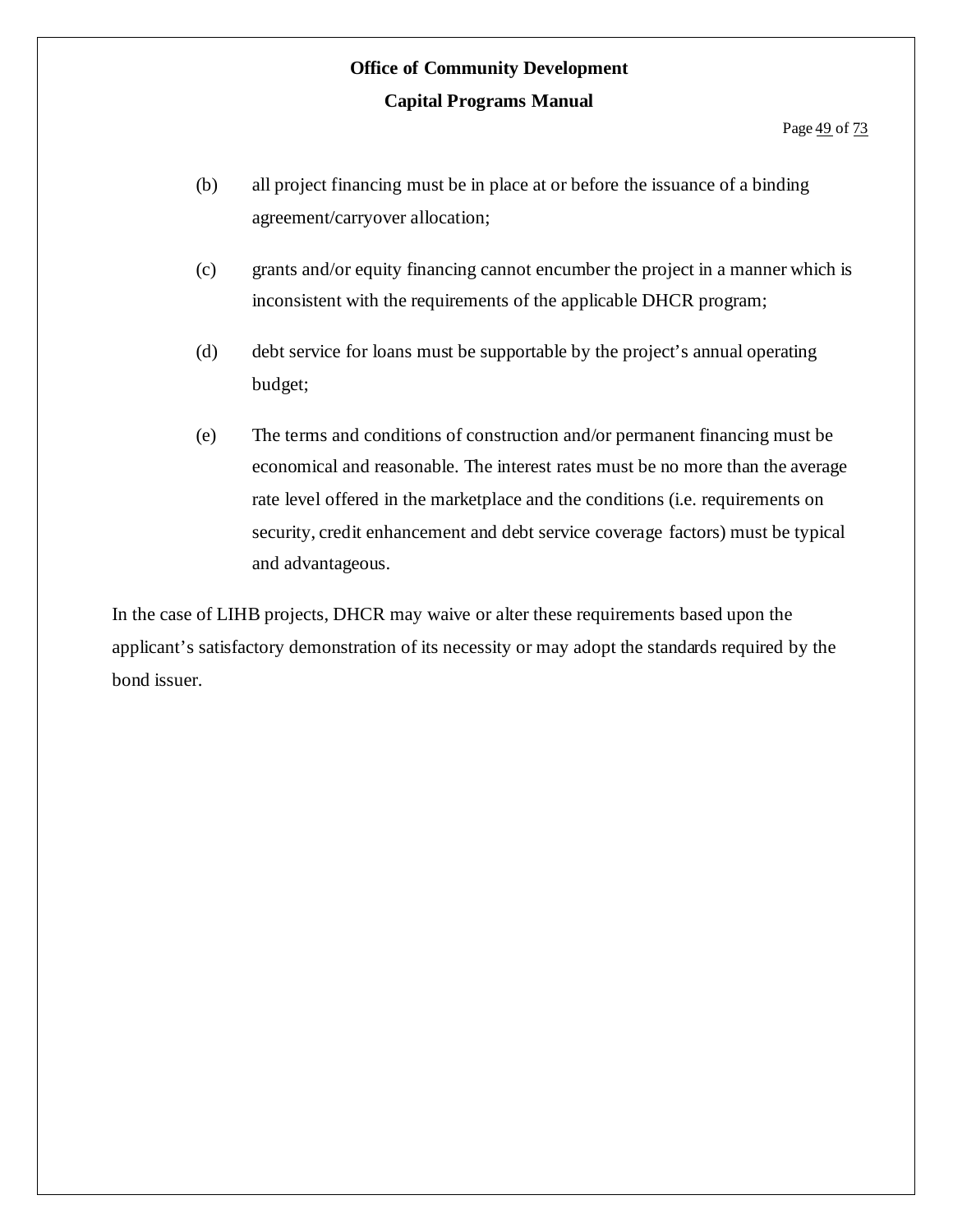#### **Capital Programs Manual**

#### Section: 5.0 DEVELOPMENT REQUIREMENTS

Sub Section 5.09 Financing Requirements

These financing requirements apply to all funded projects with the exception of projects funded under:

(i) LIHC/SLIHC/LIHB; and

(ii) RRAP.

The applicant must provide firm commitments from all sources of loan and equity financing necessary for the project as part of the Contract Document Submission. Documentation of firm financing commitments must include at least the following:

- (i) identification of the applicant and other parties to the proposed financial transaction;
- (ii) evidence that the commitment is legally in effect until a date which is on or after the anticipated date of Contract Closing;
- (iii) evidence that the commitment is not subject to any conditions other than the availability of other proposed project financing and/or the implementation of the project as described in the application submitted to DHCR/HTFC; and
- (iv) interest rate and principal repayment terms.

All financing for the project, including that necessary for capitalization of reserve funds, must be made available on or before the Contract Closing. DHCR/HTFC may request copies of superior notes and mortgages for review and their use must be approved before execution of the documents or such lien occurs. Applicants may decide if they wish to apply for both construction and permanent financing or permanent financing only. Construction financing for private developers will be structured as recourse financing.

HTFC is permitted by statute to subordinate HTF loans to other loans made for eligible usesi.e., residential. Housing Trust Fund resources may not be subordinated to financing for noneligible (non-residential) property. The underlying principle is that HTF resources may not be used as collateral for an ineligible use under the HTF statute. The most direct solution for a mixed use property is to create a separate condominium for the commercial/non-residential use.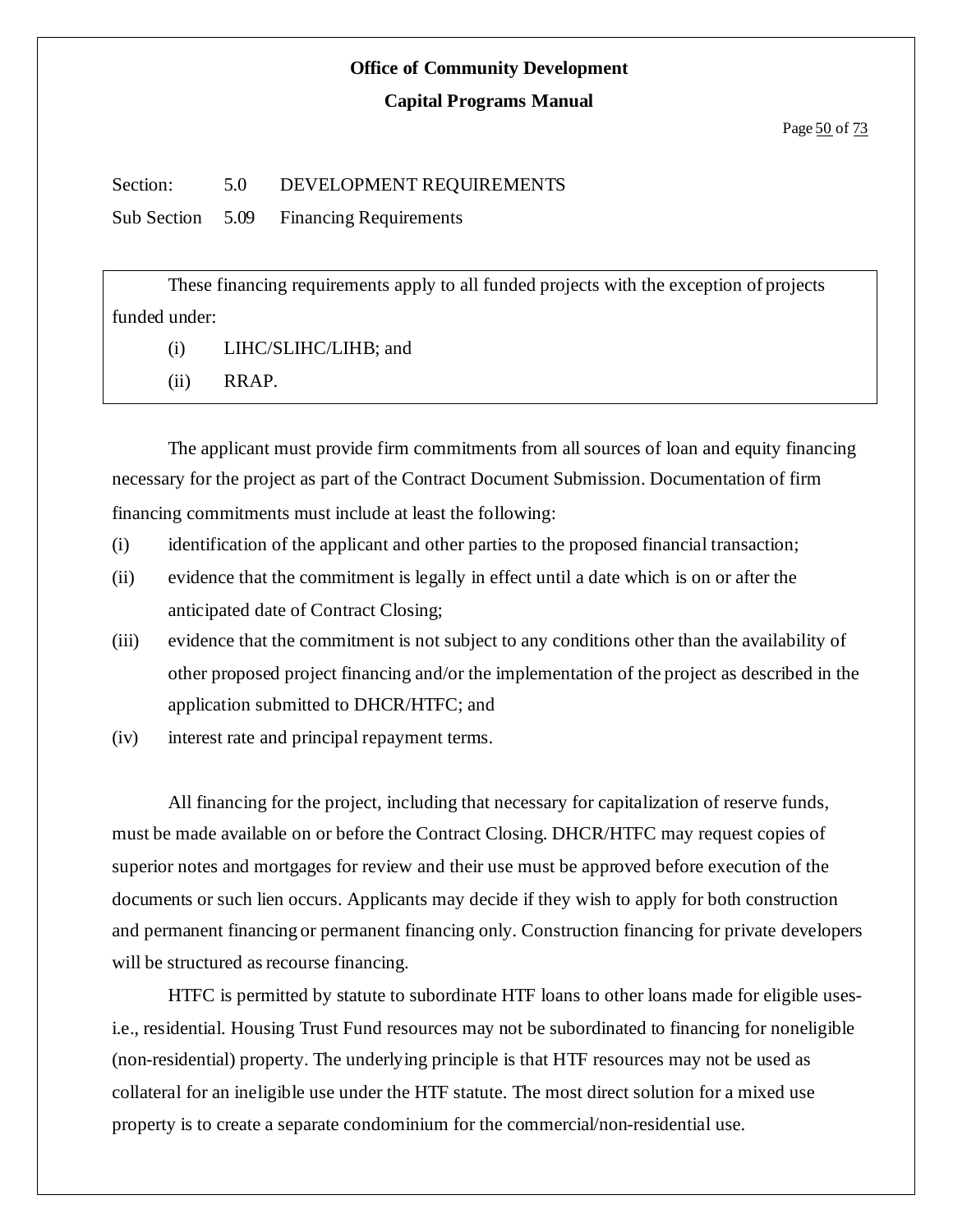DHCR is precluded by statute from providing financing for non-residential/commercial space development under both the HTF and HOME programs.

There is an exception however, for HTF projects with non-residential/commercial space which qualifies as a community service facility (CSF). CSF's are a non-residential facility within an HTF or LIHC-eligible project (located in a HUD-designated Qualified Census Tract) which provides services to the low-income residents of the neighborhood/area in which the project is located. Up to 10% of the HTF residential award amount may be used to finance costs associated with development of the CSF.

Recipients of HTF and HOME funds who plan to develop mixed use properties are advised to secure separate financing for the development of non-residential/commercial space which will not encumber the residential space. Under certain limited circumstances, DHCR will permit a residential project to be encumbered by a mortgage which also finances non-residential/commercial development, provided that the non-residential/commercial space is master leased for the length of the HTFC/HOME regulatory term to an entity controlled by or under common control of the applicant and a payment guarantee acceptable to DHCR to secure the payment of all rent obligations and expenses of the master lessee under the master lease is supplied to DHCR at or prior to the funding of its loan.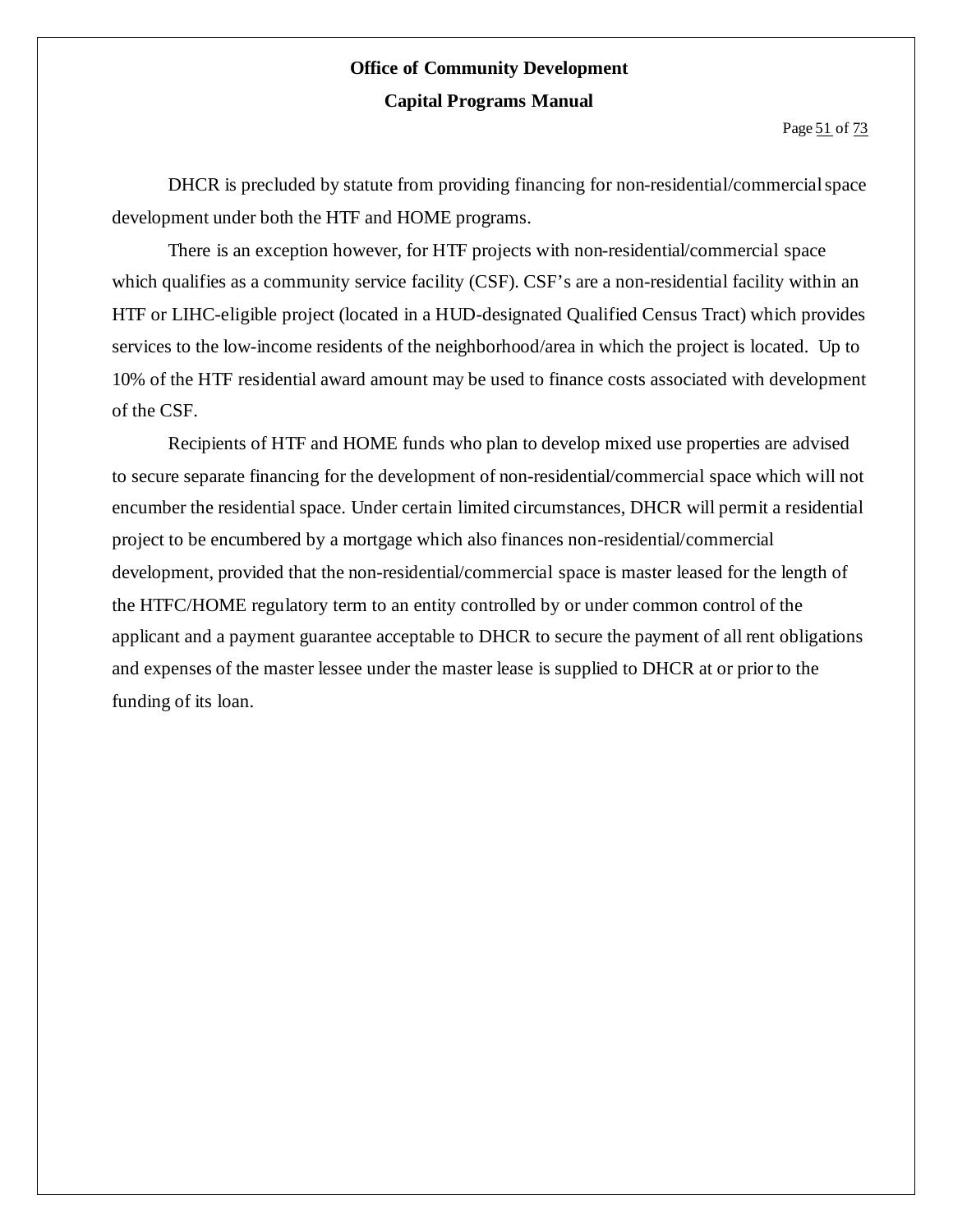#### **Capital Programs Manual**

#### Section: 5.0 DEVELOPMENT REQUIREMENTS

Sub Section 5.10 Insurance Requirements

The insurance requirements discussed below apply to all funded projects with the following exceptions:

(i) with regard to HDF's Program projects, the insurance requirements set forth here apply only to HDF interim acquisition and construction loans; and the fidelity bond requirement listed below also applies to HDF predevelopment loans; and

(ii) projects financed under the following programs are not required to comply with any of the insurance requirements set forth herein:

(a) HOME Programs;

(b) LIHC; and

(c) RRAP.

Applicants (and their contractors and architects) are required to maintain appropriate insurance coverage during the development of the project as specified below. Binders or certificates for the following insurance policies must be submitted for review no later than three weeks prior to the scheduled date of the Contract Closing.

5. 10.01 Insurance Requirements for Applicants

#### Liability Insurance

Comprehensive General Liability:

- monetary limits of not less than \$1,000,000 for each occurrence (homesteading projects should obtain a \$1,000,000 "umbrella" liability policy);
- contractual coverage;
- DHCR/HTFC to be named as additional insured:
- <sup>•</sup> 30 days prior written notice to DHCR/HTFC of cancellation, non-renewal, or change in coverage;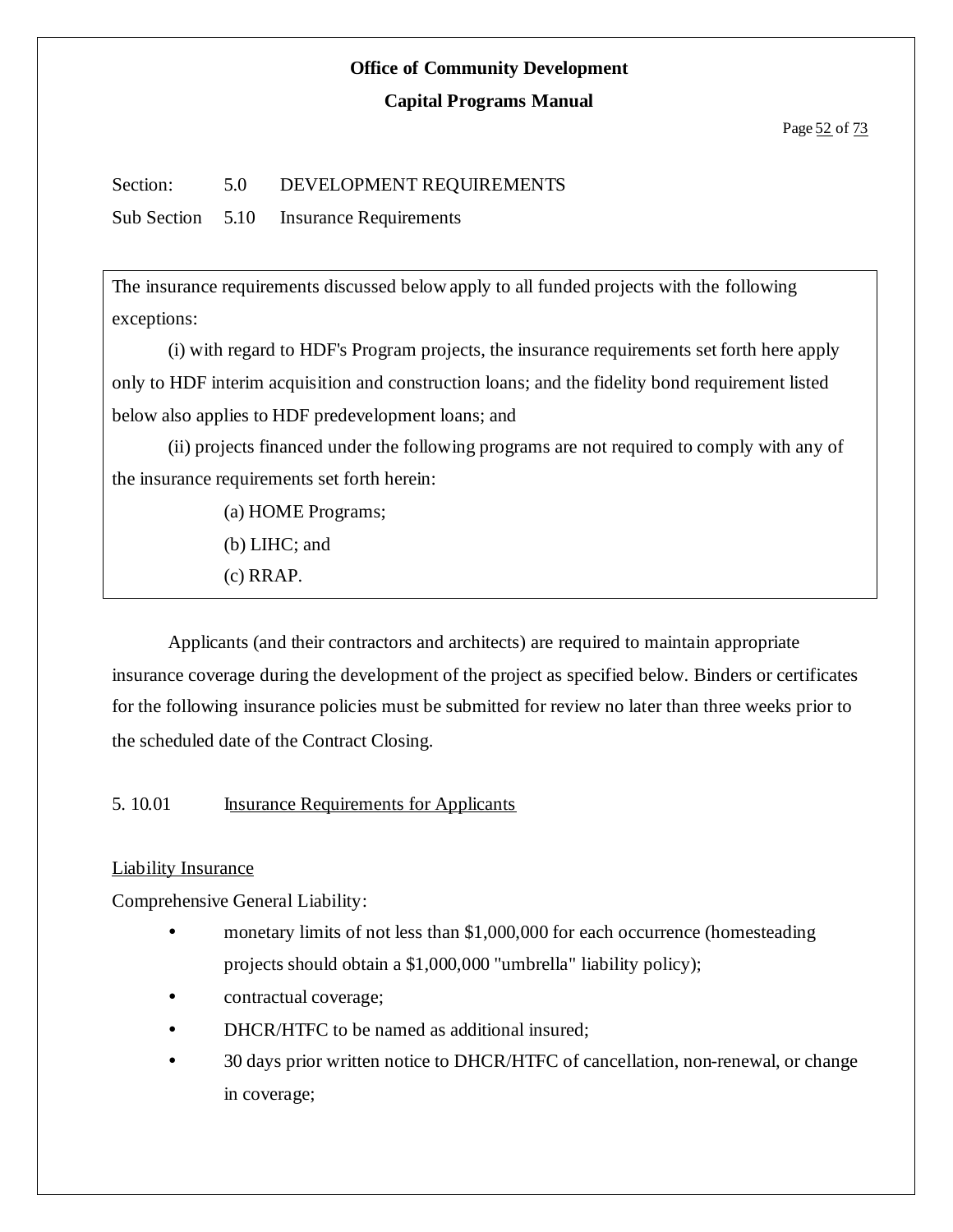#### **Capital Programs Manual**

#### Page 53 of 73

 single family HTF homesteading projects are required to obtain not less then \$300,000 in liability insurance

#### Property Insurance

- monetary limits commensurate with the project's replacement value;
- DHCR/HTFC as mortgagee/loss payee (as applicable);
- 30 days prior written notice to DHCR/HTFC of cancellation, non-renewal, or change in coverage
- Builder's Risk Form All Risk Coverage

#### Automobile Liability Insurance

Liability:

- to cover vehicles owned and operated by the applicant;
- monetary limits of not less than \$1,000,000;
- coverage for owned (if applicable), hired and non-owned vehicles;
- 30 days prior written notice to DHCR/HTFC of cancellation, non-renewal, or change in coverage

#### Blanket Position Fidelity Dishonesty Bond

- amount of coverage equal to the amount of the largest anticipated disbursement;
- DHCR/HTFC as sole loss payee/obligee;
- <sup>•</sup> 30 days prior written notice to DHCR/HTFC of cancellation, non-renewal, or change in coverage

#### Workers' Compensation and Disability Benefits Insurance

 Must be provided by the employer for all employees performing work related to the project.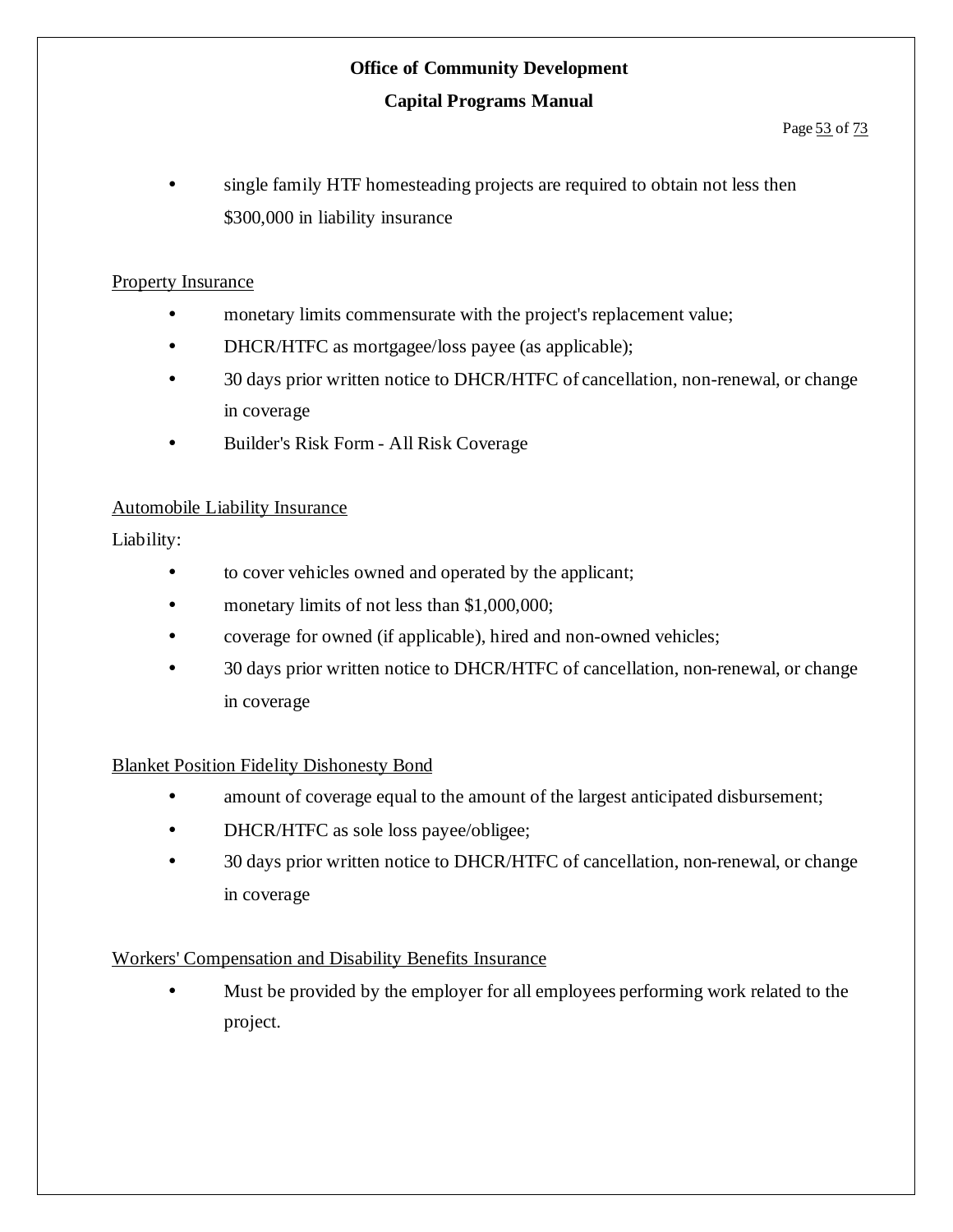#### **Capital Programs Manual**

#### Title Insurance

- insuring DHCR/HTFC's interest as mortgagee in the maximum amount of the DHCR/HTFC financing to be provided;
- required for all projects in which a mortgage securing the DHCR/HTFC financing is required;
- property description must match a survey certified to DHCR/HTFC, the applicant and the title insurance company (survey must plot the proposed project and all existing easements); and
- an insurance binder must be delivered at closing insuring DHCR/HTFC's interest in the property, free and clear of all liens, encumbrances and restrictions except as may have been previously approved.

#### 5.10.02 Insurance Requirements for Builders Under Direct Contract with Applicants

#### Liability Insurance

Comprehensive General Liability:

- monetary limits of not less than \$1,000,000 for each occurrence;
- contractual coverage;
- applicant to be named as additional insured;
- DHCR/HTFC to be named as additional insured;
- 30 days prior written notice to DHCR/HTFC of cancellation, non-renewal, or change in coverage

#### Builder's Risk Insurance

- monetary limit to cover cash value of completed work on the project;
- DHCR/HTFC as mortgagee/loss payee (as applicable);
- 30 days prior written notice to DHCR/HTFC of cancellation, non-renewal, or change in coverage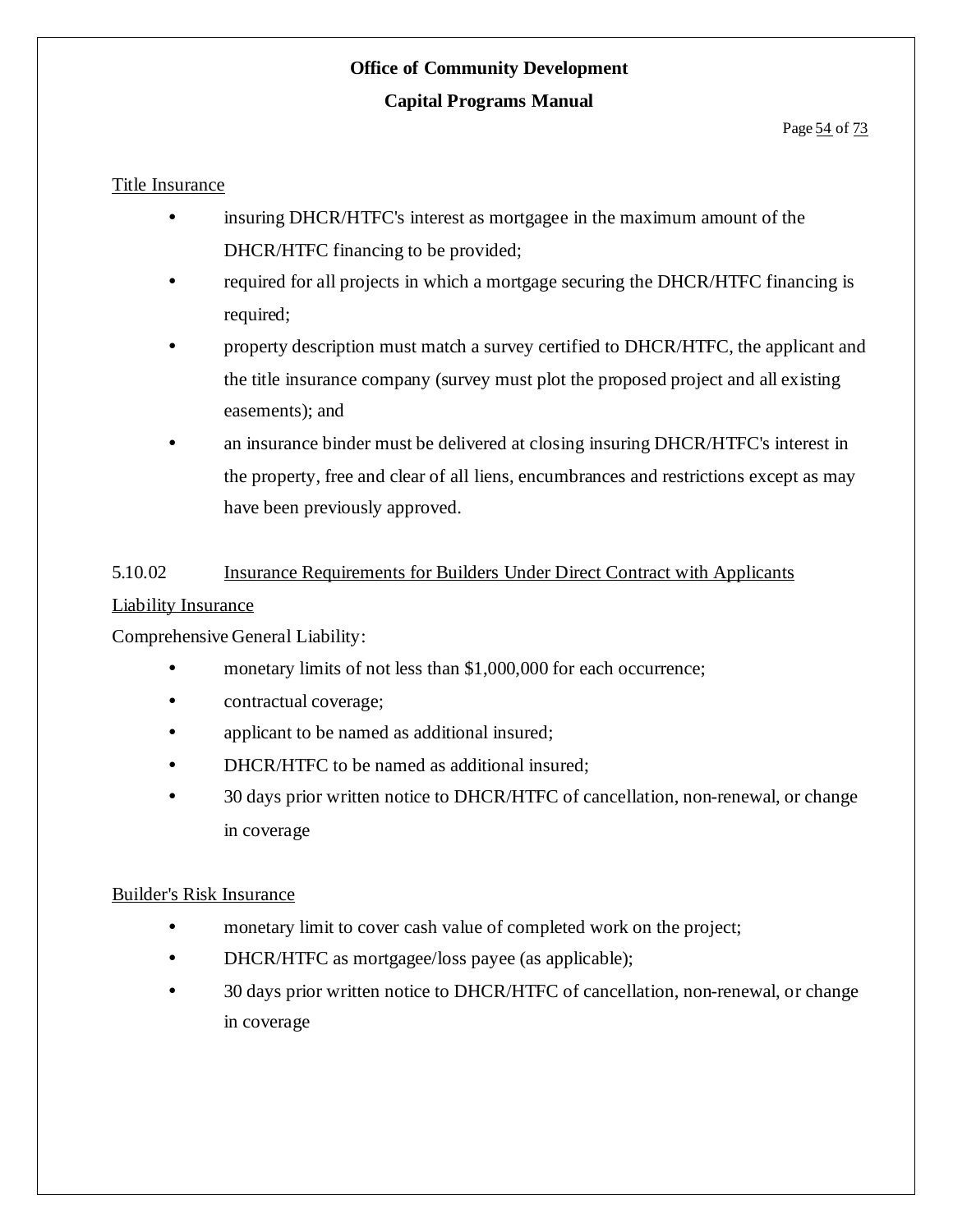#### **Capital Programs Manual**

#### Page 55 of 73

#### Automobile Liability Insurance

Liability:

- coverage of owned (if applicable), hired and non-owned vehicles;
- monetary limits of not less than \$1,000,000;
- 30 days prior written notice to DHCR/HTFC of cancellation, non-renewal, or change in coverage

#### Workers' Compensation and Disability Benefits Insurance

Must be provided for all employees performing work related to the project.

#### Performance and Payment Bond(s)

- coverage for 100% of value of construction contract;
- applicant and DHCR/HTFC as obligees/loss payees.

#### 5.10.03 Project Architect's Insurance

DHCR/HTFC recommends that applicants require their project architects to meet the applicable insurance coverage parameters specified below, depending upon the dollar amount of the project construction costs:

- $(i)$  for projects with construction costs of less than \$750,000, no professional liability insurance is required;
- (ii) for projects with construction costs of at least \$750,000, but less than \$2,500,000, a minimum of \$1,000,000 professional liability insurance should be required; and
- (iii) for projects with construction costs of \$2,500,000 or more, a minimum professional liability insurance coverage of one-half the construction costs should be required.

Coverage should extend from the date of the Owner/Architect Agreement to one year after the substantial completion of the project. If a project architect does not carry professional liability insurance, project professional liability insurance coverage may be carried in lieu of blanket coverage.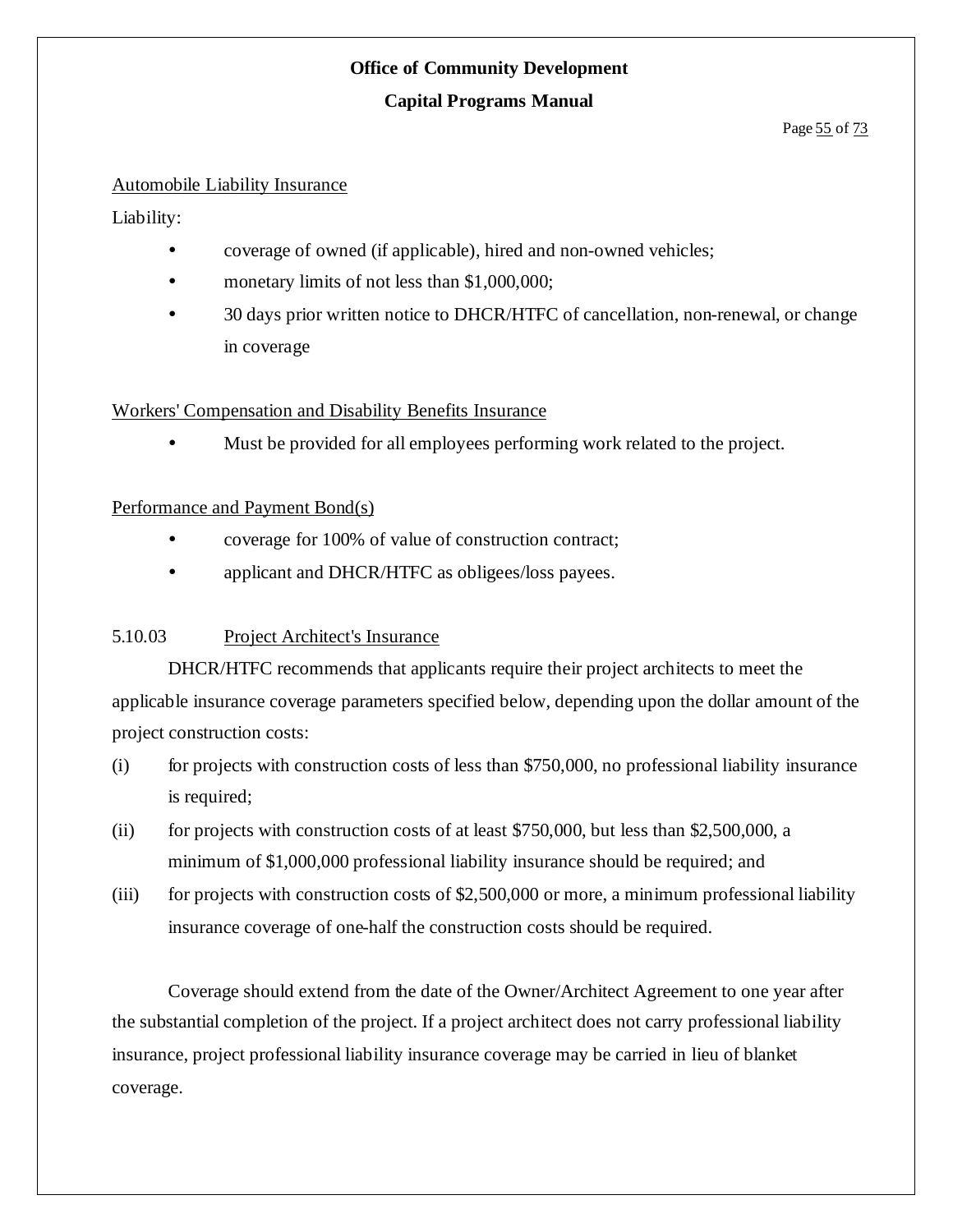The permanent lender on HDF Program projects must certify that architect's liability insurance is an eligible expense.

Applicants are encouraged to pursue tax exemptions or abatements with local municipalities for all or a portion of the project. Any anticipated tax exemptions or abatements should be documented as outlined in Section 5.06(I)(iii). At the time of Contract Document Submission a signed payment-in-lieu of tax agreement must be submitted in support of this operating budget expense.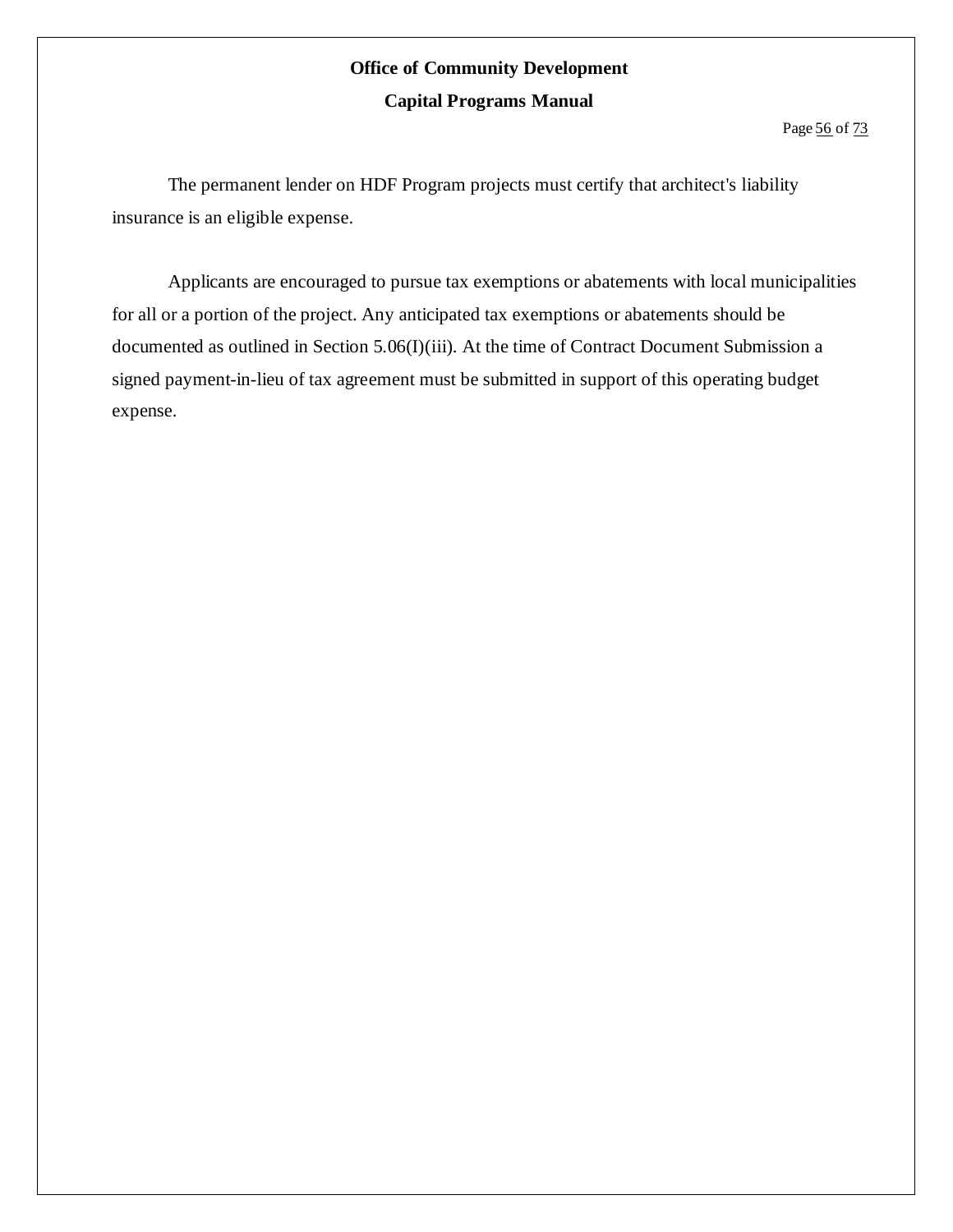#### Section: 5.0 DEVELOPMENT REQUIREMENTS

Sub Section 5.11 Real Property Tax Exemption

Applicants are encouraged to pursue tax exemptions or abatements with local municipalities for all or a portion of the project; particularly the benefits available under Section 581-A of the NYS Real Property Tax Law. This tax provision provides that affordable housing be assessed on the basis of the income approach for determining value. Applicants who pursue tax exemptions or abatement may receive additional points in the rating and ranking of their application(s) if tax exemptions or abatements have been obtained and documented.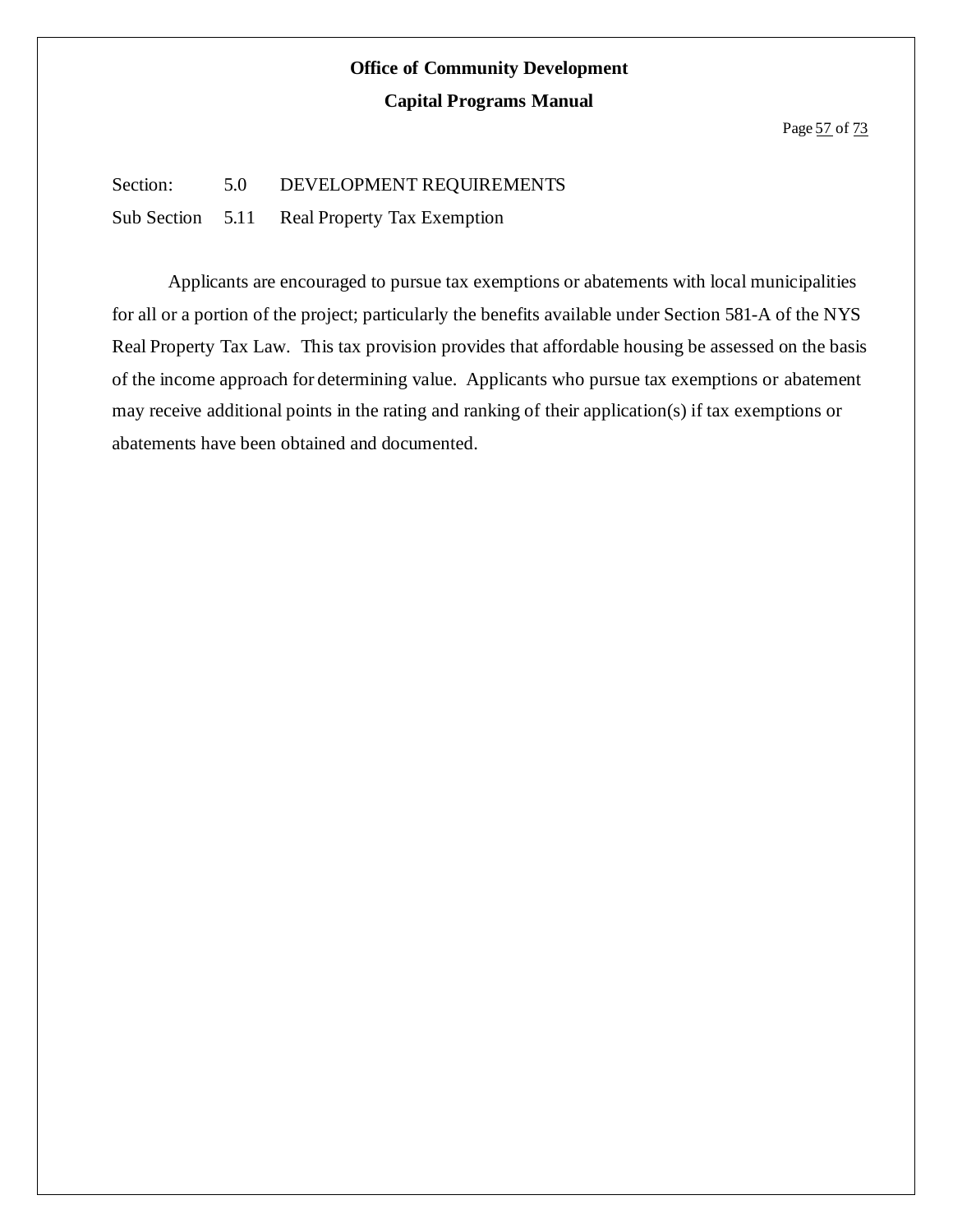#### Section: 5.0 DEVELOPMENT REQUIREMENTS

Sub Section 5.12 Professional Service Contract Requirements

These requirements apply to all funded projects with the exception of those funded under:

- (i) LIHC;
- (ii) RRAP; and
- (iii) projects funded from the HDF Program for which DHCR is not the lead review agency.

Applicants must comply with the provisions of this Section when selecting project architects, engineers, attorneys, construction managers, housing consultants, managing agents, or other professionals to provide all or a portion of the professional services required to develop a project. Professionals should be selected based on their professional and technical competence, relevant experience, knowledge of local laws, regulations and codes, price, and capacity to provide services in a timely manner. Formal bids are not required when selecting contractors for professional services; however, informal bids are required from at least three-to-four firms or individuals. The lowest, qualified bidder should be selected, or a detailed explanation of the reasons for not selecting the lowest qualified bidder must be provided.

DHCR/HTFC encourages applicants to utilize the services of M/WBEs in the performance of contracts. Please see Section 4.00 for a discussion of M/WBE requirements, and for details on how to obtain a M/WBE Directory.

In the event of inconsistencies between this Section and the federal HOME regulations, the HOME regulations shall apply.

#### 5.12.01 Selection of an Architect/Engineer/Construction Manager

All agreements between applicants and project architects or engineers must reflect a fixed fee compensation for all services required by DHCR/HTFC. The fixed fee should be structured so that payment is tied to successful completion of the various phases of work proposed (i.e., preliminary design, bid design, construction documents, etc.). Applicants should make OCD's Design Handbook available to the project architect as early as possible to ensure that the cost of services reflect the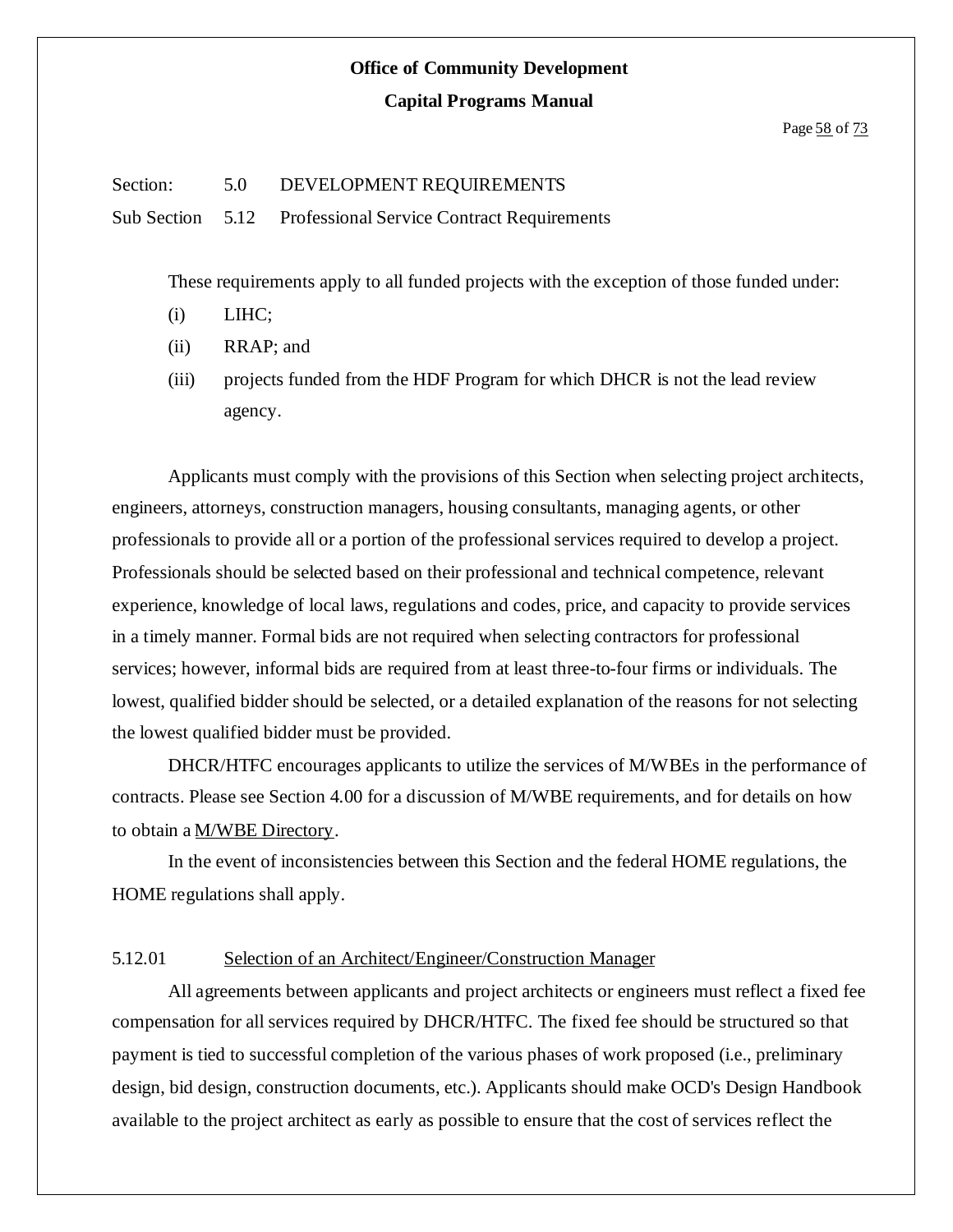#### Page 59 of 73

documentation required by DHCR/HTFC. All Owner/Architect agreements must be signed by the architect and submitted to DHCR/HTFC for review. Agreements that are already signed by both the architect and owner may require amendments if not acceptable to DHCR/HTFC. The following basic services and terms should be included in the Owner/Architect Agreement:

- (i) for rehabilitation projects, measured drawings showing all pertinent existing conditions of the building;
- (ii) for projects with construction costs greater than \$250,000, full-size as-built drawings and CD Roms(3) indicating the actual construction work performed on the project, including all change orders, addenda and modifications to the bid documents;
- (iii) detailed cost estimates for the UF application and bid documents; and
- (iv) no interest payable for unpaid balances.

The cost for any additional services required from the project architect must also be included in the fixed fee. Additional services may include the following:

- (i) providing structural, mechanical, electrical and/or landscaping services beyond basic services;
- (ii) providing site surveys, soil tests, and asbestos reports and tests;
- (iii) preparing asbestos removal plans and specification documents; and
- (iv) providing services for the project owner's construction manager.

All reimbursable costs, including printing, travel, meetings, and fees for securing governmental approvals should be separately itemized and included in the fixed-fee price. Fees may be charged on an hourly basis, provided that a maximum upset price is given

If the project architect has an identity of interest with the applicant/owner, or builder, the architect cannot perform construction monitoring services.

The percentage of fee by phase will be reviewed for compliance with the following schedule:

- Preliminary Phase  $< 15\%$  Fee
- Design Development Phase < 20% Fee
- Construction Documents < 40% Fee
- Bidding/Negotiating < 5% Fee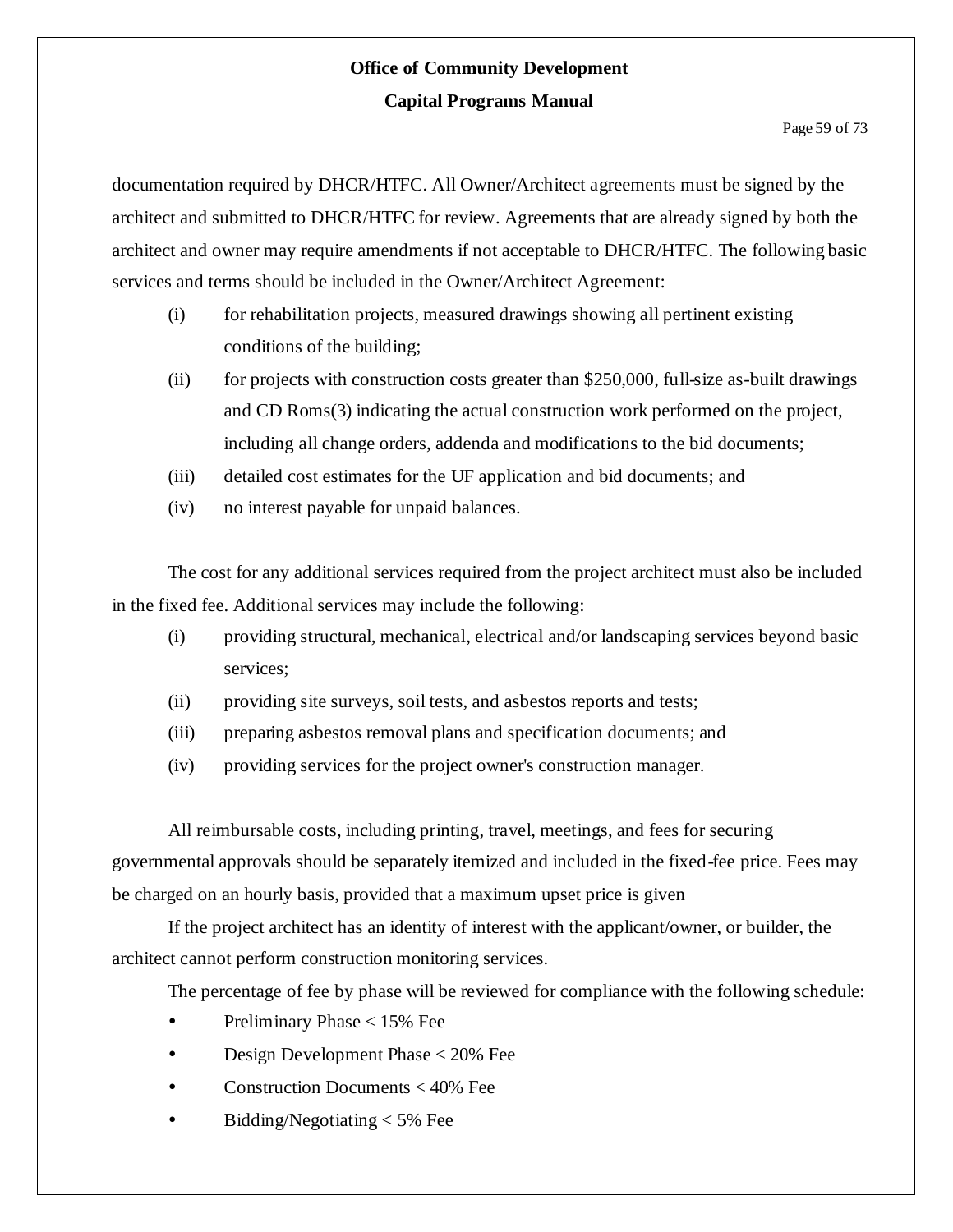Page 60 of 73

- Construction Monitoring > 20% Fee
- Total Fee 100% Fee (Including submission of As Built drawings)

It is the project sponsor's and architect's responsibility to ensure that the Agreement has the proper dates, names, project address (es), project description and authorized signatures.

The use of AIA Document B141 (current edition) is required by DHCR/HTFC for all Owner/Architect agreements. If an architect's or engineer's contract fee is over \$25,000, the applicant must submit a M/WBE Utilization Plan prior to the contract execution.

The project sponsor and architect will be required to certify to DHCR/HTFC that care was taken to ensure compliance with all of the Design Handbook's requirements.

Please Note: Construction cost overruns will not be the responsibility of DHCR or HTFC.

#### 5.12.02 Selection of a Construction Manager

Applicants which propose to act as their own General Contractor or plan to utilize a construction manager in lieu of bidding for a general contractor must document that they have:

- (i) a minimum of five years of successful experience administering construction;
- (ii) the in-house staff capacity and experience to negotiate and direct the functions of both the project architect, construction, and/or construction manager; and,
- (iii) the financial capacity to provide a 100% performance and payment bond for the entire construction cost.

The applicant must document a proposed construction manager's ability and experience in managing the type and size of project proposed by demonstrating the following:

- (i) a minimum of five years experience as a construction management firm;
- (ii) three years of management experience in the field of residential construction; and,
- (iii) two years of experience with not-for-profit organizations and/or governmental agencies.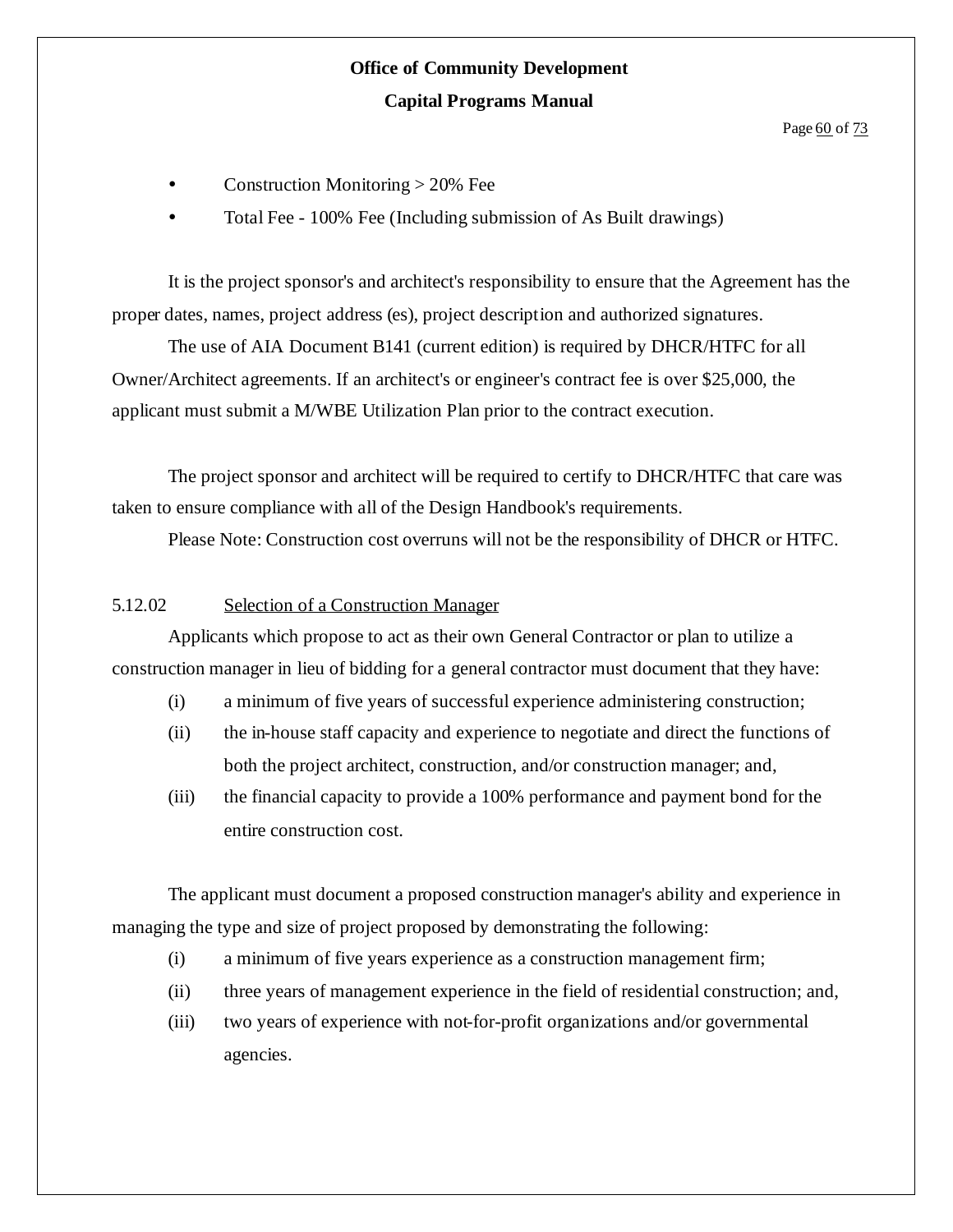Page 61 of 73

The construction management firm must also document and certify that there is no identity of interest between the firm and the applicant/owner and/or the project architect.

The owner/construction manager contract must detail the responsibilities to be performed and the fee charged for each major activity, as well as due dates for all deliverables. Projects using a construction manager may not include builders overhead or profit in the development budget nor have a general contractor. The functions detailed in the owner/construction manager contract must not duplicate any of the functions of the project architect.

A fixed price, limited to five percent of the estimated construction costs, is the generally accepted construction manager's fee. Applicants which plan to use a construction manager must ensure that the project architect prepares bid documents which allow for trade work to be bid separately. The construction manager may not act as a subcontractor on the project. The applicant must bid all work prior to the Contract Closing and must guarantee the total construction cost of the project. If the project employs a construction manager, DHCR/HTFC will not recognize the cost of a general contractor and no builder's profit or overhead may be requested.

AIA Document B801 (current edition) for owner/construction manager agreement is required unless justification is submitted for not doing so, and is approved in advance by DHCR/HTFC. Applicants must provide the owner/construction manager agreement with detailed cost estimates with the UF Application and Bid Document Submissions. If the contract amount for the construction manager fee is over \$25,000, the applicant must submit a M/WBE Utilization Plan prior to execution of the contract.

#### 5.12.03 Selection of a Housing Consultant

The applicant's agreement with a housing consultant to provide services related to the project's planning, marketing, housing management, and/or development must reflect a fixed fee arrangement based upon defined services to be provided by the consultant. Payment should be structured into phased progress payments associated with the percentage of work completed for each phase (i.e., planning phase, marketing phase, construction phase, occupancy phase, etc.). OCD's project manager will review all consultant agreements for reasonableness of costs and clarity of the scope of work to be performed. DHCR/HTFC reserves the right to require an amendment to the agreement before funding is provided.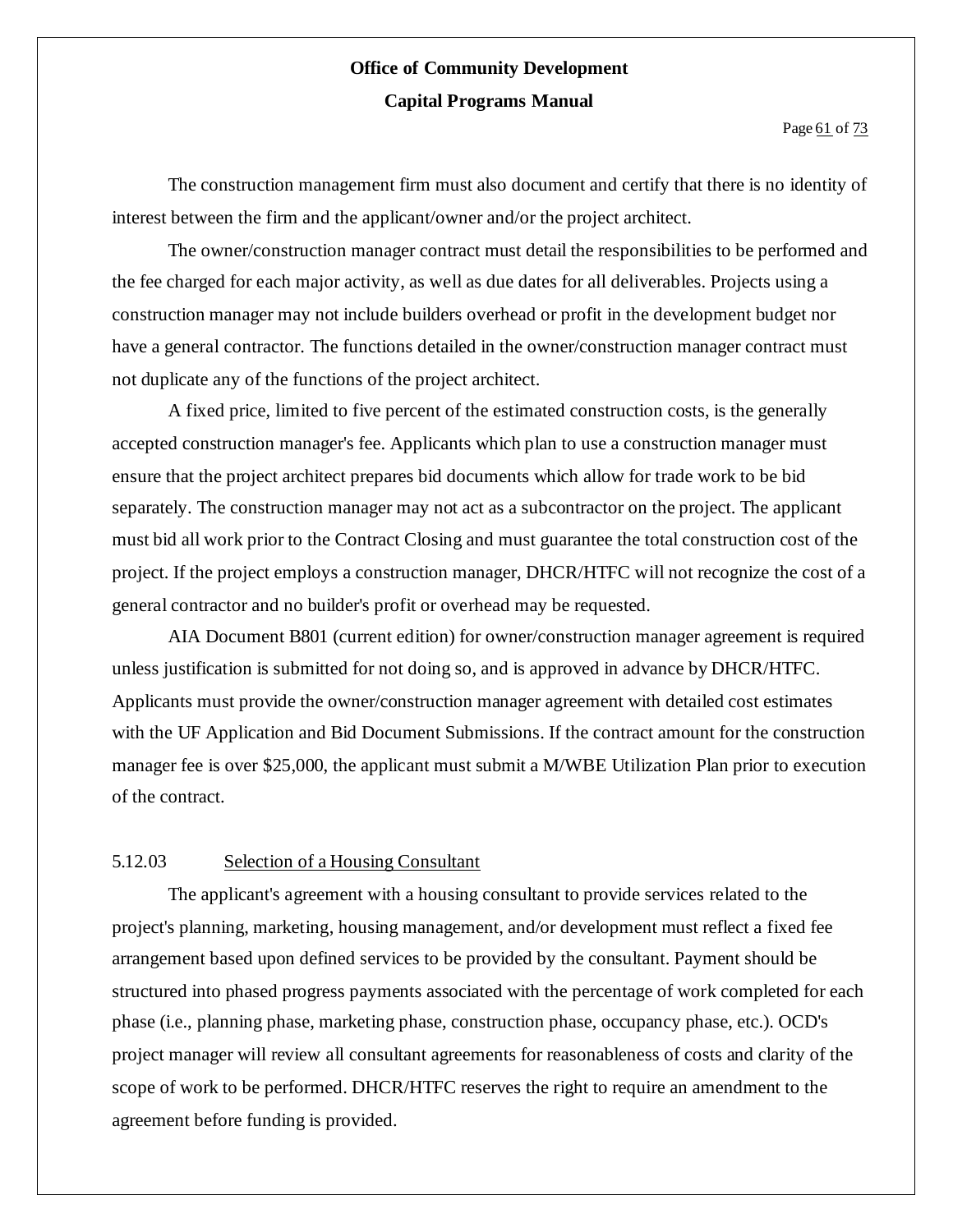For those projects receiving a developer's fee, the housing consultant fee will be deemed to be a part of the developer's fee unless the applicant can demonstrate that the duties of the housing consultant are above and beyond those normally performed by the developer.

#### 5.12.04 Selection of Attorneys

The applicant should identify the scope of legal services to be provided throughout the development of the project, and request that the attorney prepare and submit an agreement specifying the legal services to be performed at a fixed fee compensation. The following legal services may be included in the applicant/attorney agreement:

- (i) preparation and review of all applicant agreements;
- (ii) representation of the applicant at all closings;
- (iii) title examination and curing of title defects; and
- (iv) preparation of legal descriptions of property, and recording of title papers.

If the contract amount for the Attorney's fee exceeds \$100,000, the applicant must submit an M/WBE Utilization Plan prior to execution of the contract.

#### 5.12.05 Selection of a Builder

#### 5.12.05.a Construction Contracting Requirements

DHCR/HTFC has two tracks for the contracting of construction work for its low-income housing projects. At the time of application funding, a project sponsor must identify which method of securing a construction contractor will be utilized. The first track is for a project sponsor seeking construction bids through a publicized, competitive process. The second track is for a project sponsor to identify and select a builder at the time of application submission. Under either track, should a project sponsor elect to produce housing through the use of a manufactured housing company, the purchase contract and supervision of such housing must be done as a sub-contract to the general contractor's/construction manager's contract. The requirements for both tracks are enumerated in the sections below.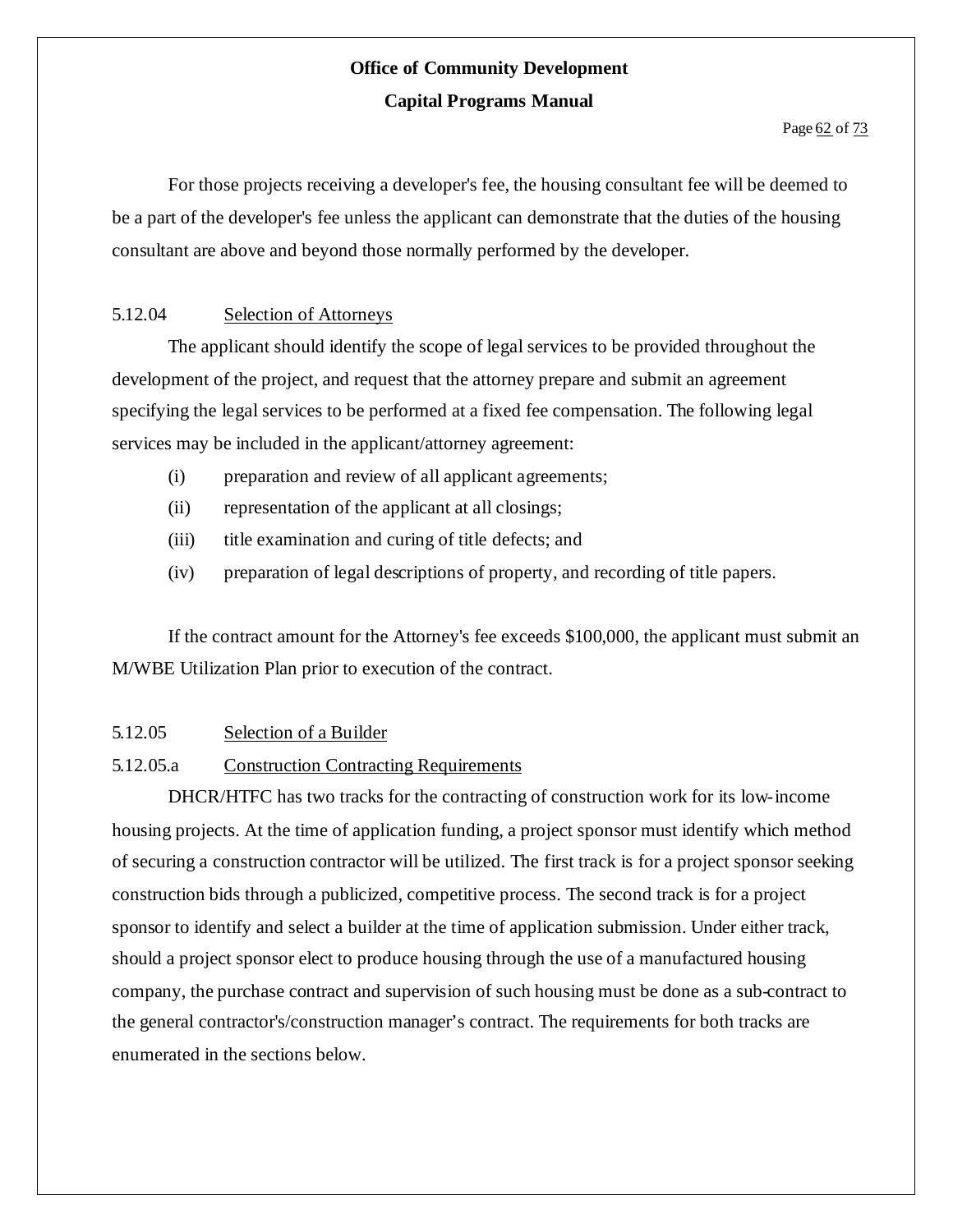#### 1. Publicized, Competitive Bidding

Project sponsors electing to publicly and competitively bid the construction portion of their low-income housing projects must indicate this intent at the time of application submission.

This type of contractor selection will require the project sponsor to openly advertise in a well-known local newspaper for a period of four days and have a minimum bidding period of four weeks before bids are closed. MBE/WBE outreach requirements will be part of the bidding process. HOME funded projects with 12 or more units or projects with 9 or more units of project based assistance are subject to Federal Labor Standards (Davis-Bacon Related Acts) regulatory requirements. The labor standards procedures for competitive bidding must be followed for these projects. Upon receipt of bids, the project sponsor and architect must notify DHCR/HTFC of the bidding results and the name of the selected lowest qualified bidder. The contractor's schedule of values must also be submitted to DHCR/HTFC at that time. DHCR/HTFC reserves the right to rebid a project or to negotiate a reduction in the scope of work, if all bids received are higher than the project's estimated total construction cost.

Since no contractor is available at the time of application submission, the project sponsor must ensure that the terms of the Owner/Architect Agreement include services for a detailed construction cost estimate prepared by a cost estimator based upon the preliminary drawings and specifications.

#### 2. Pre-Selected Contractor/Construction Manager Requirements

Project sponsors who elect to include a construction manager (CM)/contractor with their application for funding will be required to indicate the selection criteria that was used to hire the CM/contractor, the CM/contractor's previous professional experience in producing low-income housing units, the role the CM/contractor will play during the development and construction phases of the project and that the CM/contractor or project sponsor is capable of obtaining a 100% Payment and Performance Bond for the entire construction project.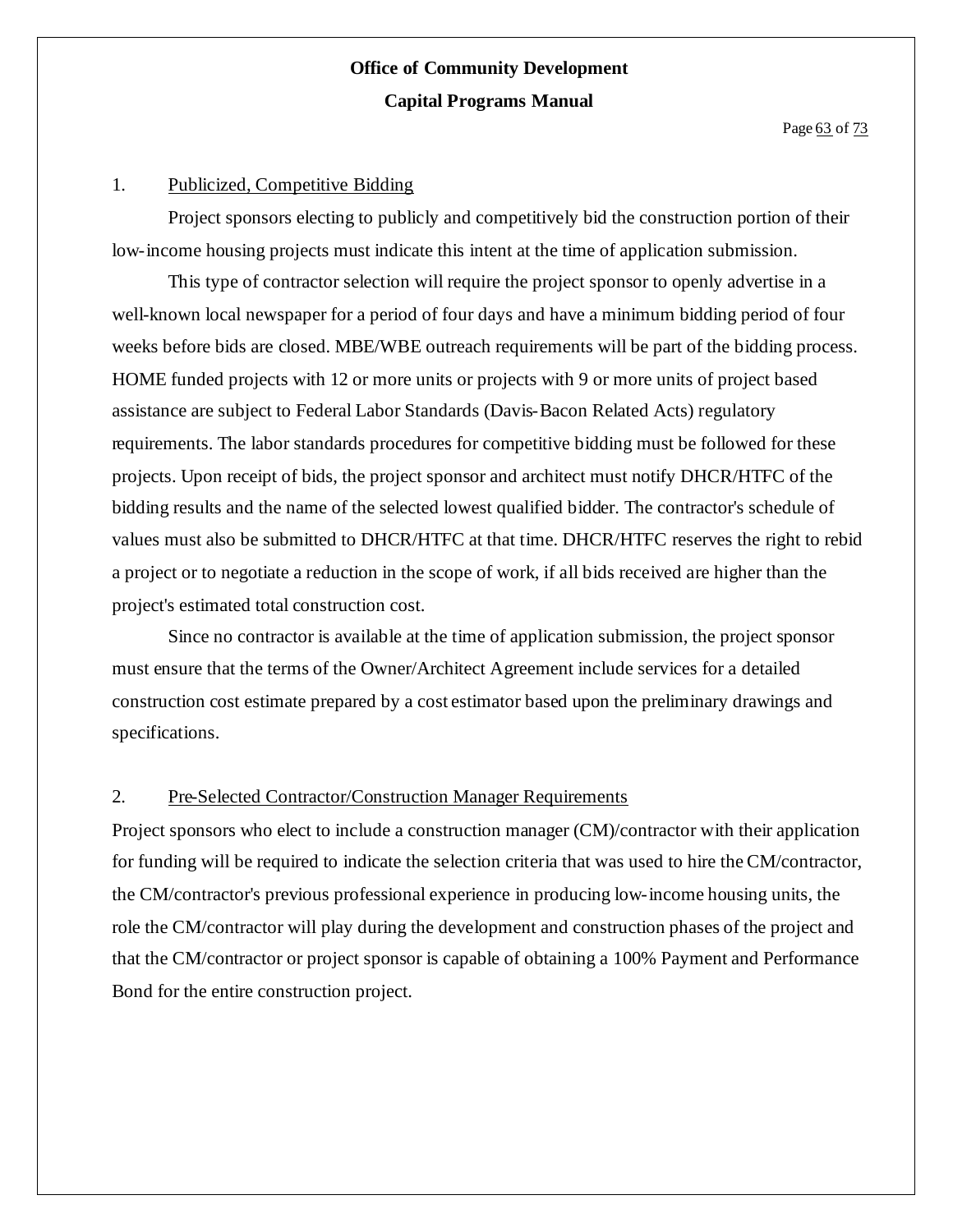#### Page 64 of 73

In addition, a pre-selected contractor will be responsible for providing a detailed cost estimate of the construction work based upon the preliminary drawings and specifications with the project sponsor's application submission. If the Davis-Bacon Related Acts apply to a project the Federal Labor Standards clauses for the relevant federal program and the most current wage rate for the location and type of construction must be incorporated into the contractor/construction manager agreement. The construction cost estimate must include general requirements (3% to 6% of the labor and material costs); builder's overhead (up to 4% of construction amount allowed); and builder's profit (up to 10% of the construction amount allowed). General requirements that are special conditions such as security, impact fees, etc. to a project should be detailed on a separate itemized listing.

At the time of application submission, the project sponsor must provide a guaranteed price for the total development costs of the project. Any construction cost overruns incurred during the development and construction phases of the project shall be borne by the project sponsor and shall be paid for from the developer's fee amount. Using a pre-selected contractor permits the project sponsor to "by-pass" the Bid Document Submission stage; thus creating only one set of submission requirements, the Contract Documents.

All MBE/WBE requirements applicable to the pre-selected contractor must be documented through the contractor's selection process for sub-contractors and suppliers.

Applicants must maintain documentation of bid procedures, including invitations to bid, bid tabulations, M/WBE solicitation procedures, and written justification should a low bidder not be selected.

References should be carefully checked to ensure that the bidders and the selected builder have prior experience with comparable size projects, the financial capacity to complete the work, including sufficient working capital to cover carrying charges, and have satisfied any letter of credit/bond premium/retainage requirements.

The standard AIA A101 Owner/Contractor Agreement Form (current edition) should be used to execute construction contracts.

It is advised that per-unit costs be included in the bid documents in the event that unforeseen problems occur. For multi-site construction projects, the bid documents should also provide clear instructions for the builder to provide bids on an individual site basis.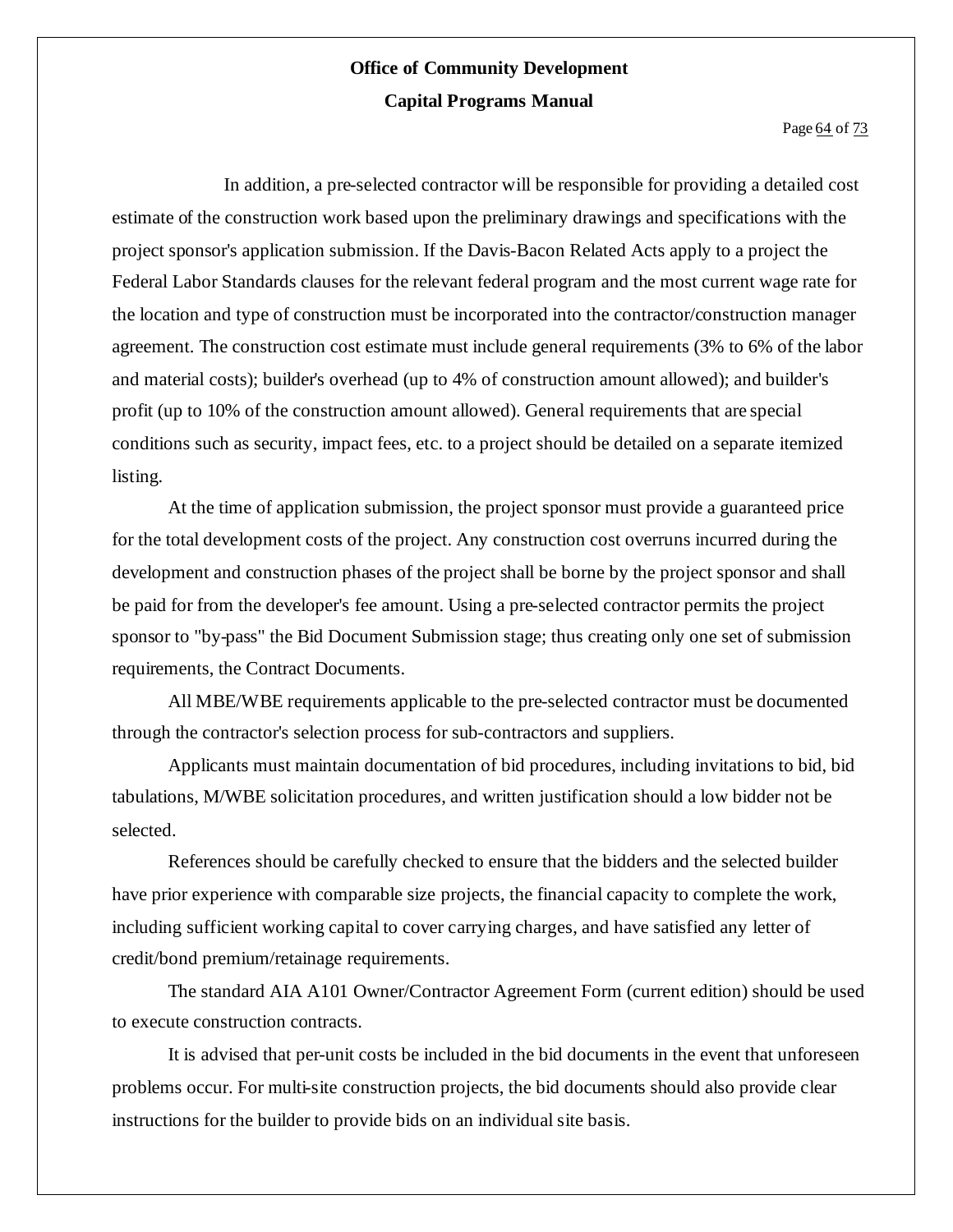All projects must provide a summary bid tabulation prior to the execution of Contract Documents to be reviewed for cost reasonableness. The selected builder must submit a detailed cost estimate/trade payment breakdown at the time of Contract Document Submission.

Any applicant which proposes to act as the builder or general contractor on its own projects must show successful prior experience, bear the responsibilities, and meet the requirements of builders or contractors.

Municipal applicants may be required to abide by the Wicks Law, which requires separate bidding and contracts for a minimum of four major construction trades. Non-municipal applicants may bid project work using a single builder. If the contract between the builder and the applicant is for an amount greater than \$100,000, the applicant must submit an M/WBE Utilization Plan prior to execution of the contract, or within 90 days of the date assigned for the return of the HTFC commitment letter, whichever is sooner.

Contractors will not be allowed to obtain a profit and overhead unless they are performing actual construction."Actual construction" means "work" as defined in American Institute of Architects (AIA) documents: "....labor, materials, equipment, and services provided by the contractor to fulfill the contractor's obligations." Under this definition contractors who choose to subcontract out construction of the project to another contractor will not obtain a builder's fee (general overhead and profit) when:

- (i) More than 50 percent of the contract sum in the construction contract is subcontracted to one subcontractor, material supplier, or equipment lessor, and/or
- (ii) Seventy-five percent or more with three or fewer subcontractors, material suppliers, and/or equipment lessors.

Note: If two or more subcontractors have common ownership, they are considered one subcontractor.

#### 5.12.06 Selection of a Managing Agent

Owners which propose to utilize a managing agent must document that the agent holds a New York State real estate broker's license. Both owners which propose to utilize a managing agent and those which are planning to manage the project with their own staff must: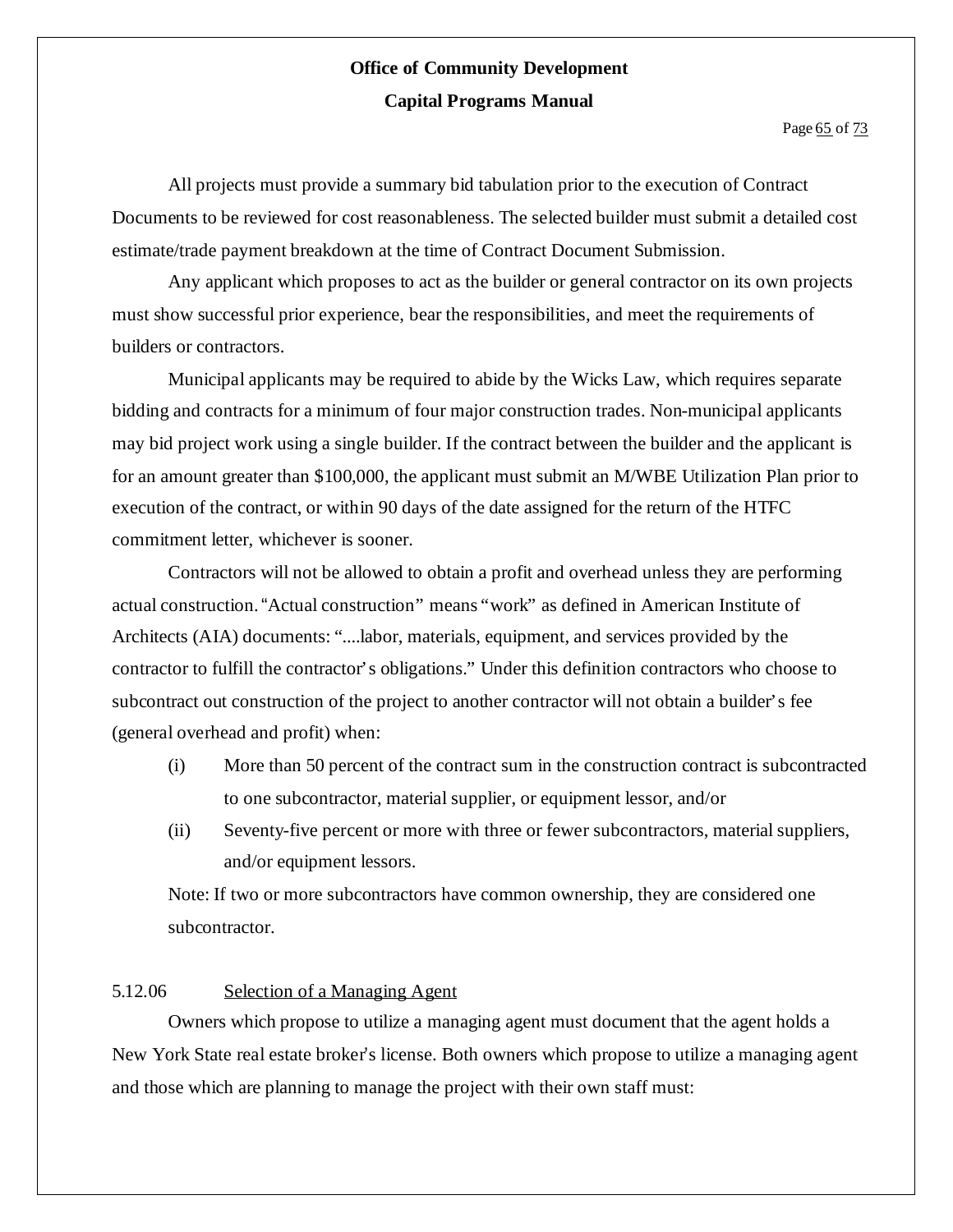- (i) document that any person authorized to receive, handle or disburse any monies of the project, is covered by a fidelity bond which is issued by the Superintendent of Insurance of the State of New York, which names the owner as obligee, and which is equal to at least 25% of the annual rent roll;
- (ii) document their experience in managing similar low-income housing projects of the same size and complexity;
- (iii) maintain an office or place of business within the State of New York at no cost to the project owner;
- (iv) establish a monthly fee if a managing agent is to be used for services set forth in the Management Plan;
- (v) provide an organization plan setting forth lines of responsibilities and authority among those persons assigned to the housing project, including the owner's staff;
- (vi) provide an operational plan that details the staff member(s) or agent's functions with regards to marketing, physical maintenance, financial administration, resident relations and general administration; and
- (vii) provide an affirmative action plan to ensure that the staff member(s) or agent recruits, selects and retains employees in such a manner as to ensure equal employment opportunities and that the agent solicits bids from minority and women-owned business enterprises.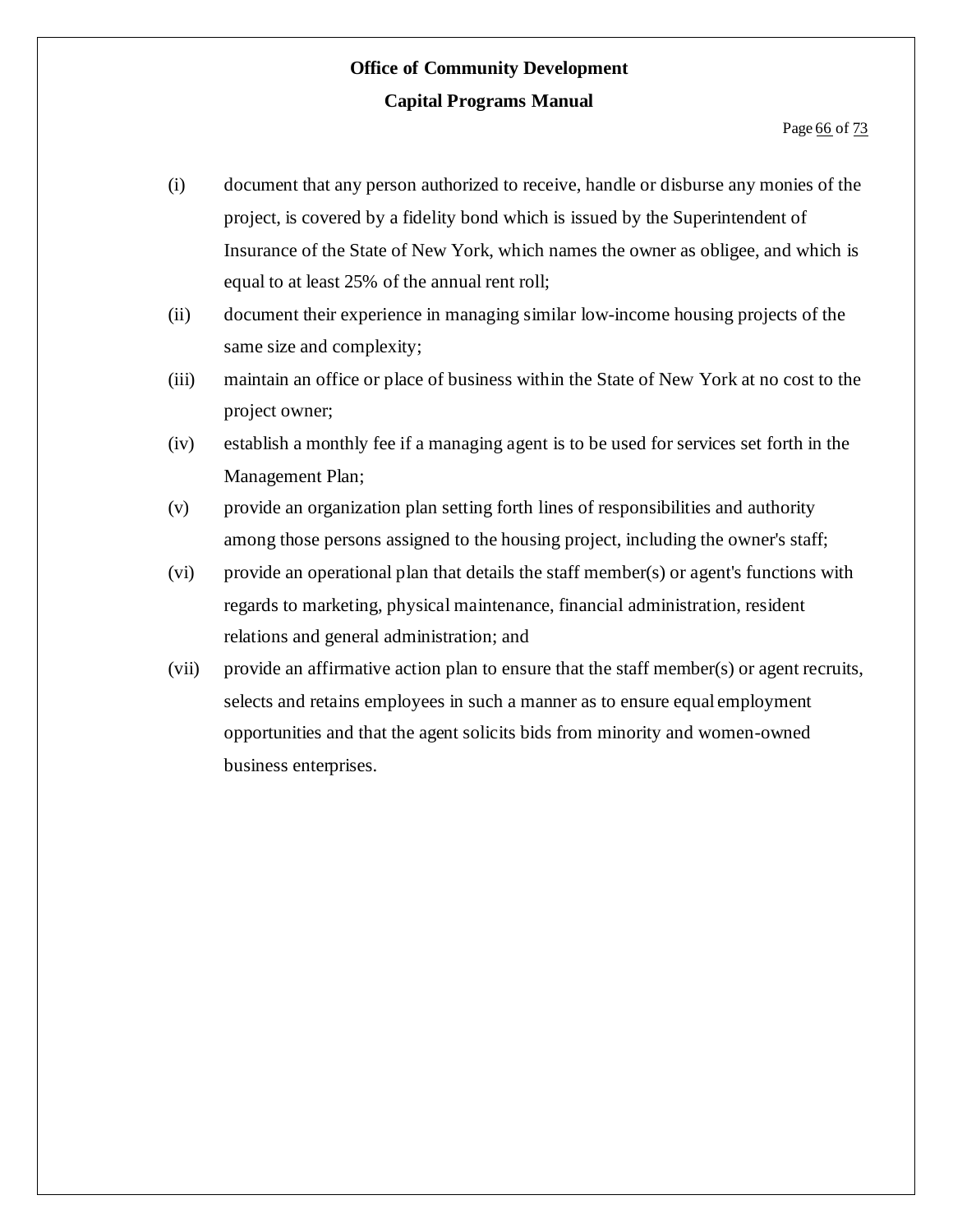#### **Capital Programs Manual**

#### Page 67 of 73

#### Section: 5.0 DEVELOPMENT REQUIREMENTS

Sub Section 5.13 Private Developer Requirements

The following requirements apply only to private developers of projects funded under:

- (i) HTF; and,
- (ii) LIHC.

Please see Section 2.01 for a discussion of the private developer minimum equity contribution requirement specific to the HTF Program.

#### 5.13.01 Guarantee of Construction Contract Costs

Private developers will be required to adhere to the award amount in their Funding Commitment (see Sub-Section 3.02.08). Any additional costs or cost increases must be paid for by the developer.

#### 5.13.02 Construction Loans Made to Private Developers

For projects administered by HTFC, interest, legal closing, and construction monitoring fees will be charged when construction loans are provided to private developers. Construction loan interest will generally be six percent simple interest on the outstanding loan principal. It is calculated as follows:

- (i) the principal amount of the loan is multiplied by 0.5 to arrive at the average outstanding balance;
- (ii) three months is added to the number of months in the construction period (for cost certification and HTFC approval of conversion of construction loan to permanent loan) and the total then is divided by 12;
- (iii) the product of step 2, is multiplied by  $0.06$  (six percent); and
- (iv) the product of step 1 is multiplied by the product of step 3 to produce total construction period interest.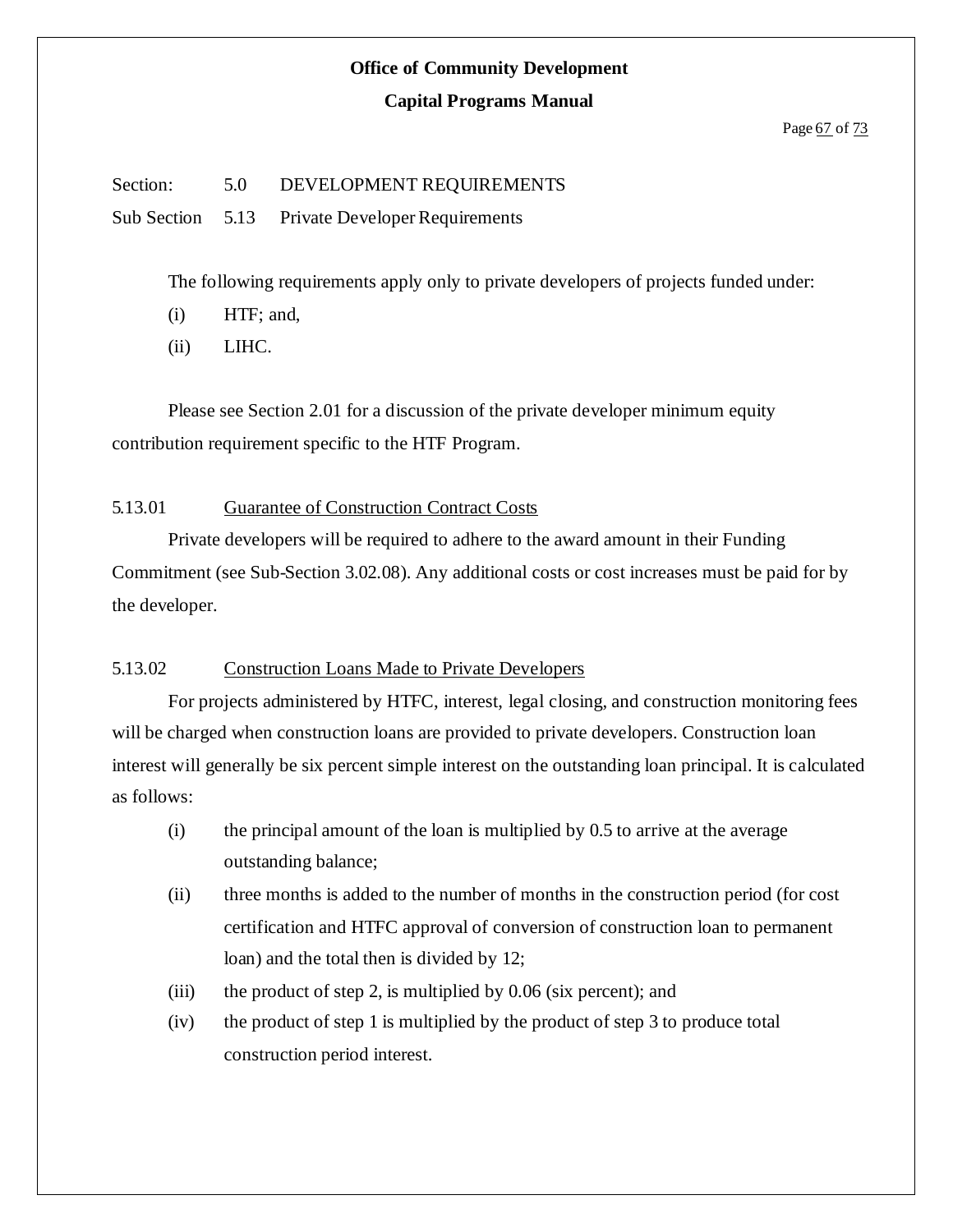Page 68 of 73

A construction loan closing fee, generally \$2,500, will be charged to reimburse DHCR/HTFC legal expenses. A construction inspection fee, generally \$15,000, (\* Exceptions will be made for small projects whose development costs are less that \$1 million and whose developers are not for profit organizations). Fees may be increased for complicated projects, such as those with environmental or historic preservation issues. Such fees will be specified in the HTFC commitment letter and will be charged to reimburse a portion of such cost to HTFC. Construction interest, closing cost and inspection fees will be paid at the time of construction loan closing.

HTFC may reduce or waive some or all of the above charges if it decides that imposition of such charges would significantly impact either project feasibility or the affordability of project rents.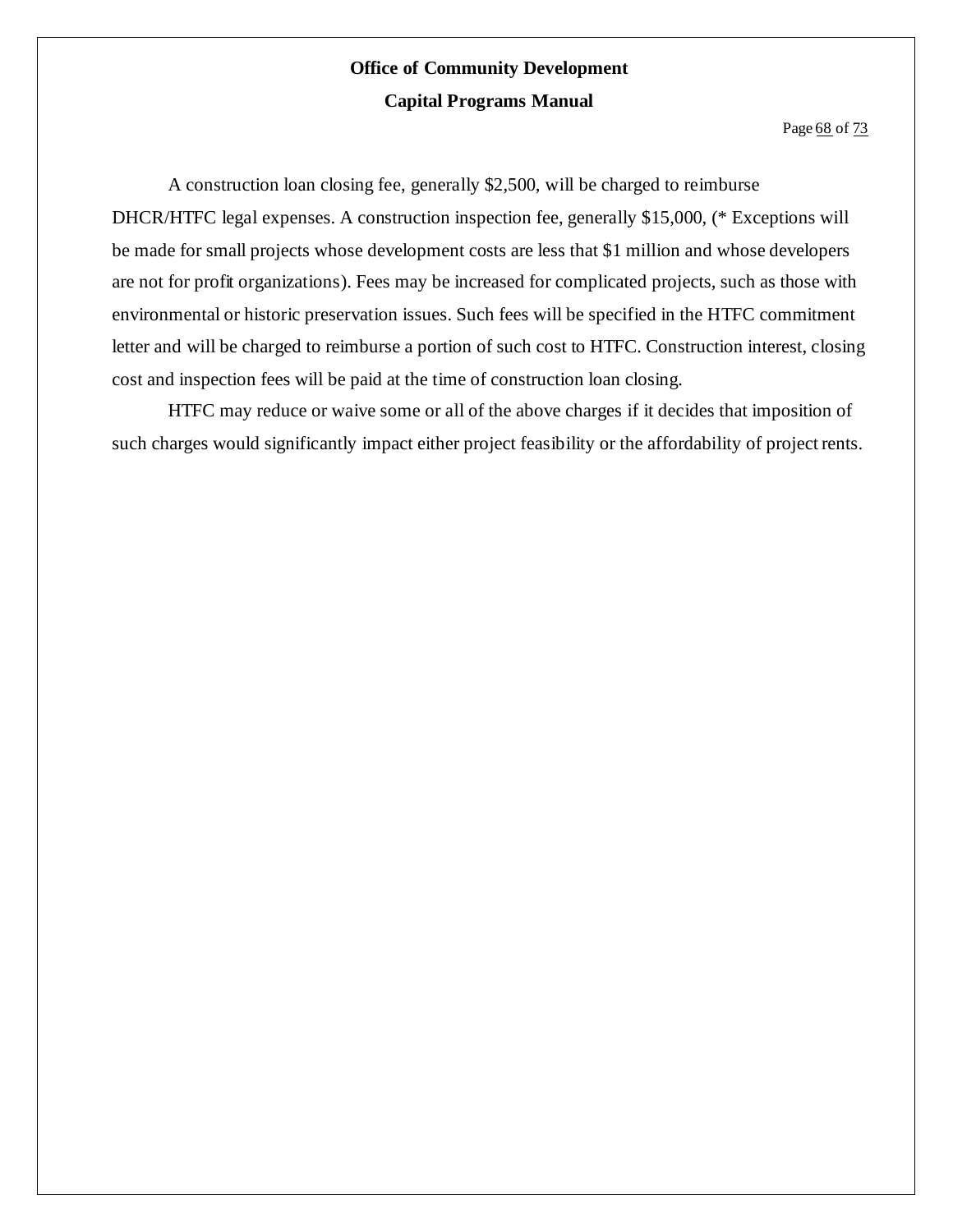#### Page 69 of 73

#### Section: 5.0 DEVELOPMENT REQUIREMENTS

Sub Section 5.14 Persons with Special Needs Requirements

#### 5.14 Persons with Special Needs Requirements

A project is considered a project for persons with special needs if it targets 15% to 24% of its total units to one, or more, of the following populations and includes a supportive service plan where off-site services are to be delivered by either an independent service provider or by the housing sponsor:

- Persons with AIDS/HIV Related Illness;
- Persons and Familes who are in long term recovery from Alcohol/Substance abuse;
- Persons with Psychiatric Disabilities;
- Persons and Families who are Homeless Persons and Families including Youth aging out of foster care and Veterans who are Homeless;
- Persons with Physical Disabilities;
- Persons who are Victims of Domestic Violence;
- Persons with Mental Retardation/Developmentally Disabled, and Persons who are Frail Elderly

If the project is also an elderly project, an aging-in-place plan is required.

Supportive housing shall mean projects which give preference in tenant selection to persons with special needs for at least 25 percent of the LIHC-assisted units. To be considered supportive housing a project must meet all of the aforementioned persons with special needs criteria and comply with the following:

- (1) The applicant must document the need for housing for the targeted population within the primary market area;
- (2) The applicant must ensure the delivery of appropriate services, for which a documented need exists, to the targeted population as evidenced in a comprehensive service plan as evidenced by a commitment of funding for services or a viable plan for funding services and an agreement in writing with an experienced service provider;
- (3) The applicant must include a transportation plan to ensure access to necessary services;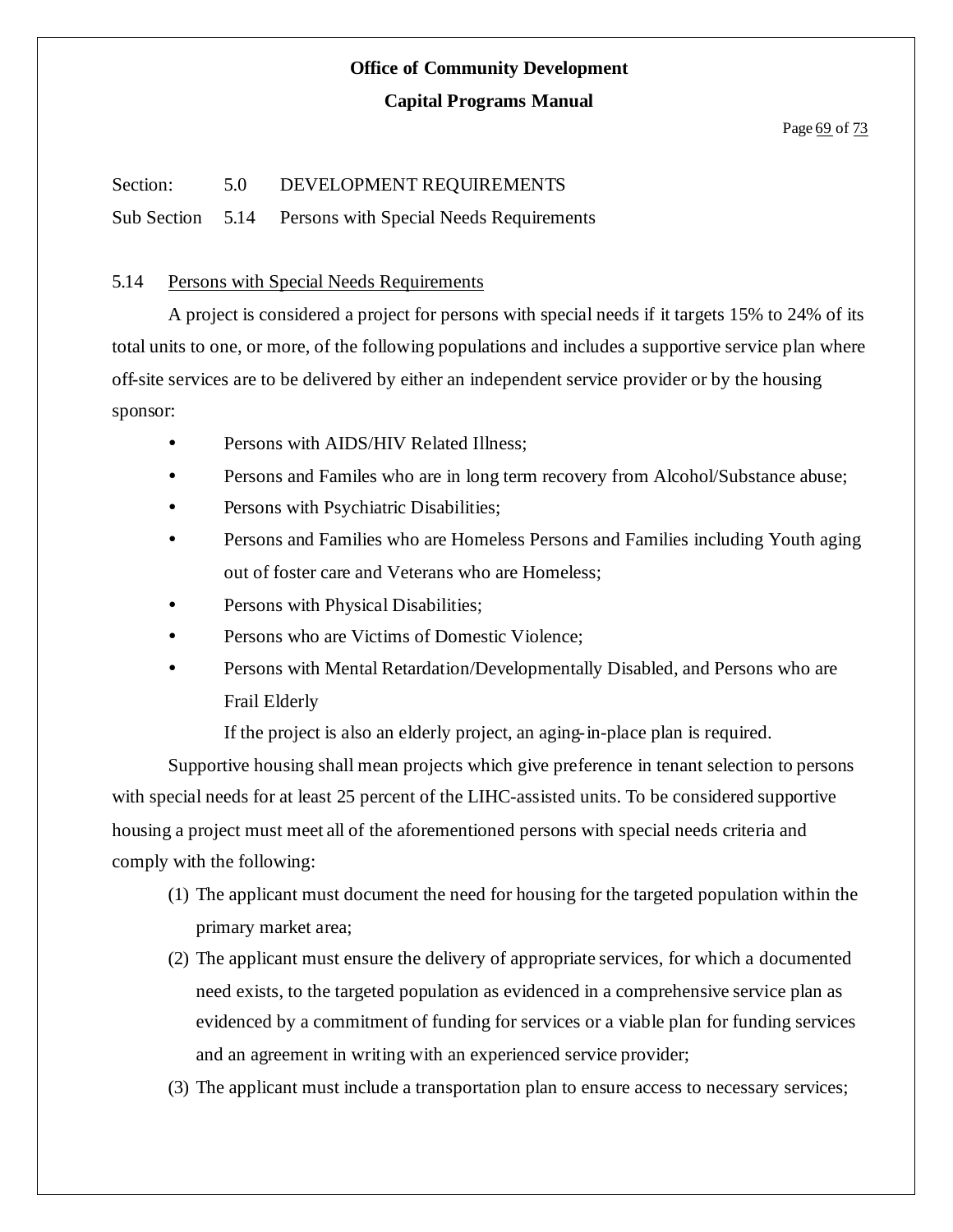- (4) The applicant must have funding in place or identify a viable plan for the funding of appropriate services;
- (5) The applicant must include provision for an ongoing rental subsidy or other form of subsidy which will be available to ensure that rents paid by the targeted population remain affordable; and
- (6) The applicant must identify, and have a written agreement with, a public agency or experienced service provider that will refer eligible persons and families for the targeted units. The comprehensive service plan requirement for a written agreement with an experienced service provider may be satisfied by utilizing the DHCR/HTFC model Housing/Service Agreement which can be found on the DHCR website at http://www.nysdhcr.gov/Forms/SpecialNeeds/index.htm. The written agreement requirement may also be satisfied by using a document which incorporates all of the terms of the model Housing /Service Agreement.

#### 5.14.01 Aging in Place Plan

Applications proposing to serve persons who are elderly must submit a plan to address the aging in place of elderly tenants. An elderly project is defined as one that excludes non-elderly persons based on age, and as prescribed by the Federal Fair Housing Act and the New York State Human Rights Law, Section 296 of the Executive Law.

This plan must identify the following:

- project staff functions related to tenant requests for information/assistance;
- what services are anticipated to be requested/required by elderly tenants;
- means for helping tenants access services which they may request/require;
- any community organizations that will address tenants'service needs; and,
- the design features which will be included to accommodate tenants' aging.

#### 5.14.02 Identification of Elderly Project Structure

Applicants proposing projects serving the elderly must identify whether their project will be structured as a 55 or older project or as 62 or older project: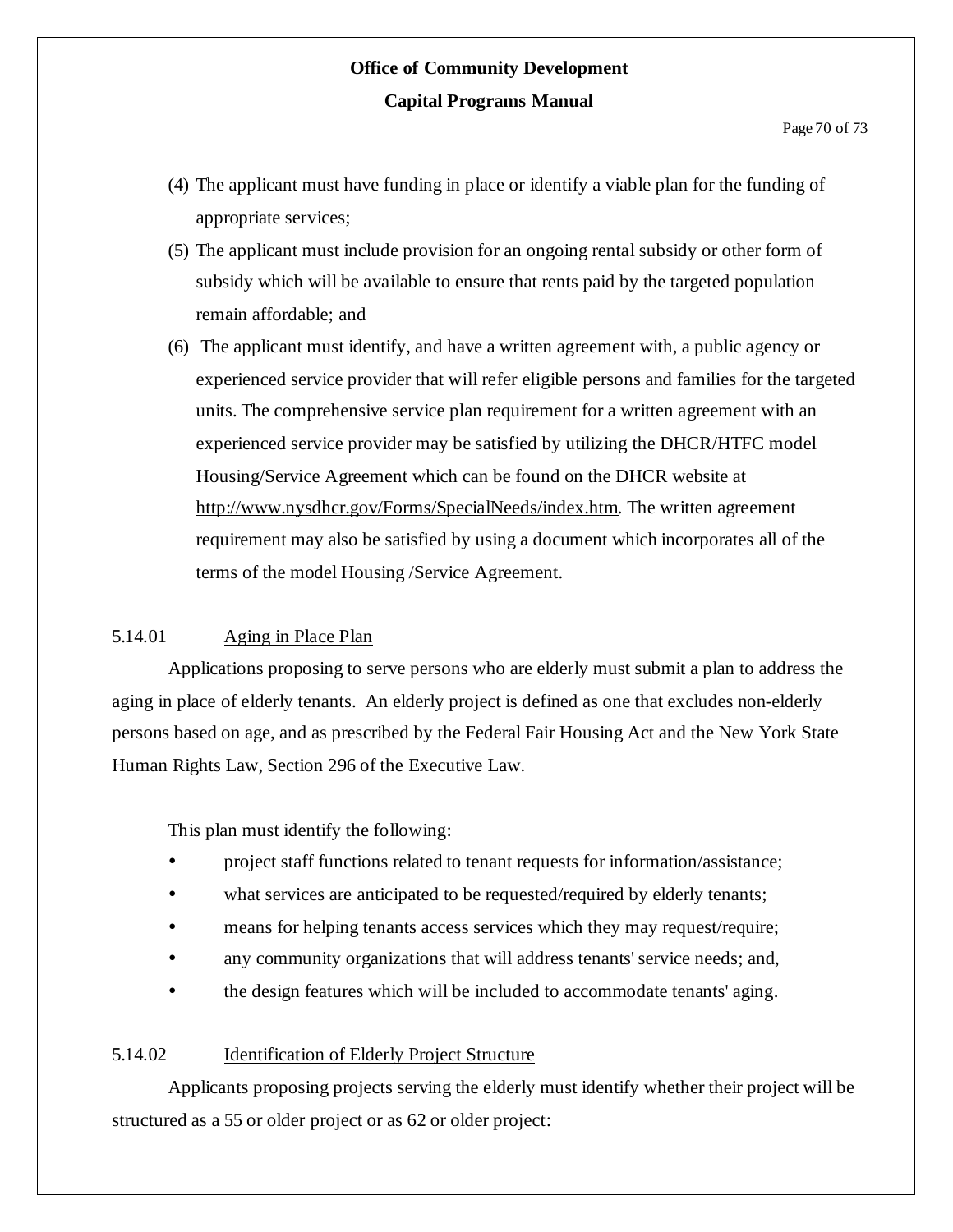- A 55 or older project is a project in which at least 80% of the occupied units are occupied by at least one person who is 55 years of age or older.
- A 62 or older project is a project in which ALLoccupants are persons 62 years of age or older.

Under both structures, the projects must be intended and operated as an elderly housing project. For further details, reference the Fair Housing Law exemption found at 24CFR 100.

In HTFC projects which are jointly financed by the US Department of Agriculture Rural Housing Services, an elderly project can only be occupied by persons 62 or older, or by handicapped persons of any age.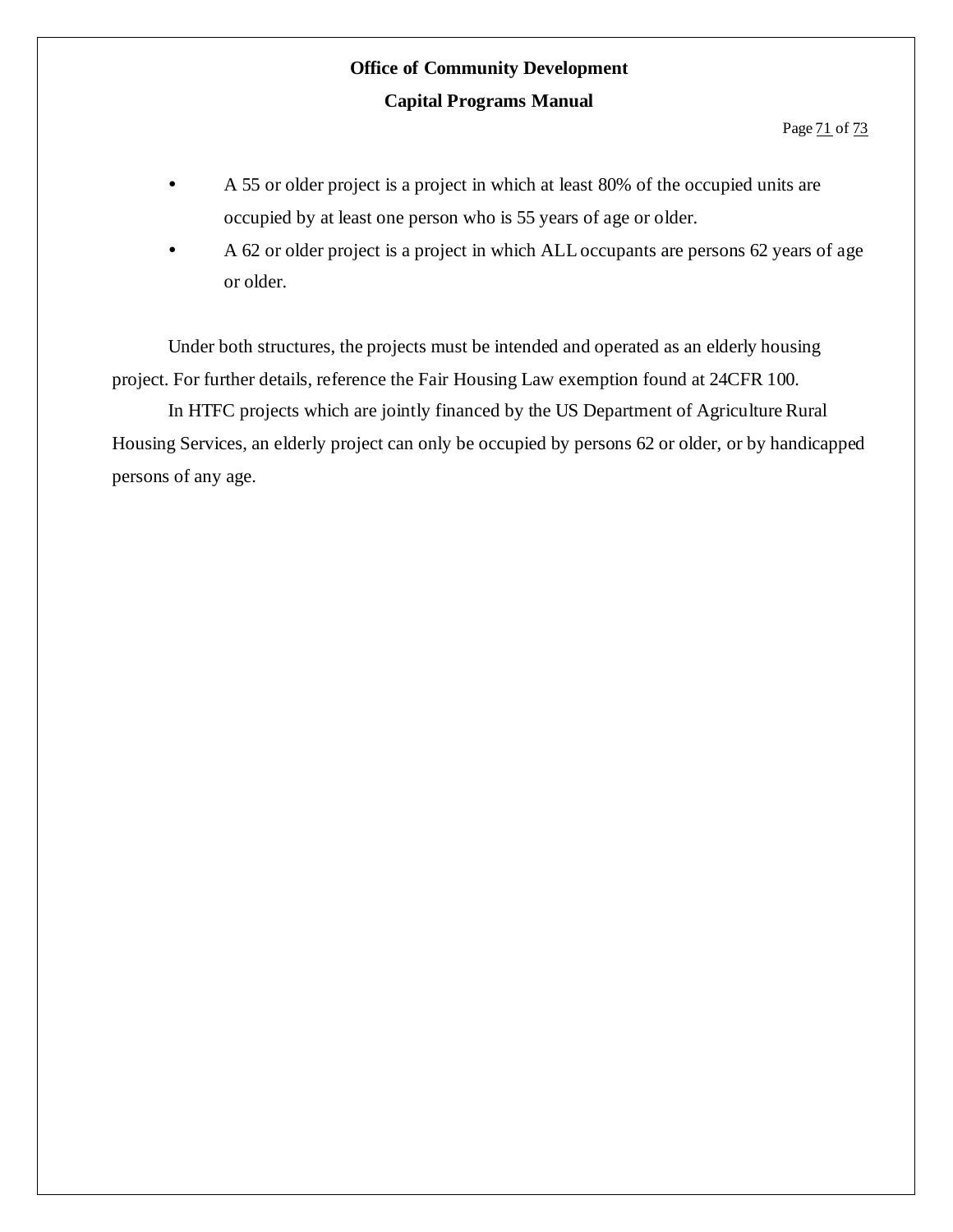#### Section: 5.0 DEVELOPMENT REQUIREMENTS

Sub Section 5.15 Federal Labor Standards Requirements

#### 5.15 Federal Labor Standards Regulatory Requirements (Davis-Bacon Related Acts)

Federal Labor Standards regulatory requirements (Davis-Bacon Related Acts) are enforced for certain Federal programs when projects meet specific threshold requirements such as HOME funded projects with 12 or more units or projects with 9 or more units of project based assistance.

The Federal Labor Standards regulatory requirements (described in Title 29 CFR Parts 1,3,5, 6,7) are comprised of the Davis-Bacon Related Acts, (DBRA); Contract Work Hours and Safety Standards Act (CHHSSA); the Copeland Act (Anti-Kickback Act); and the Fair Labor Standards Act (FLSA).

The DHCR Contracting Officer enforces the Federal Labor Standards requirements and rules promulgated by the HUD Office of Labor Relations. These requirements include providing initial information on wage rates, making determinations of appropriate rate schedules, locking in wage rates, and serving as a the depository for required federal payroll filings throughout the project.

A. Project Owner requirements prior to executing an owner-general contractor agreement:

1. Contact the DHCR Contracting Officer for a determination regarding application of appropriate wage rate schedule (residential or building) to the structures on the project.

2. Review contractor eligibility (debarment status) for federal contracting prior to entering into a federally assisted construction contact subject to these requirements. Federal funds will not be paid for work performed by debarred contractors and sub-contractors.

#### B. General Contractors/Construction Managers are required to:

1. Lock in wage rates and file with the DHCR Contracting Officer copies of either: Documentation identifying: 'start of construction' date; copy of an owner –general contractor agreement containing both the federal program's labor standards clause, and the most current wage rate for the schedule and location of construction; or variances or other similar communications from the U.S. Department of Labor.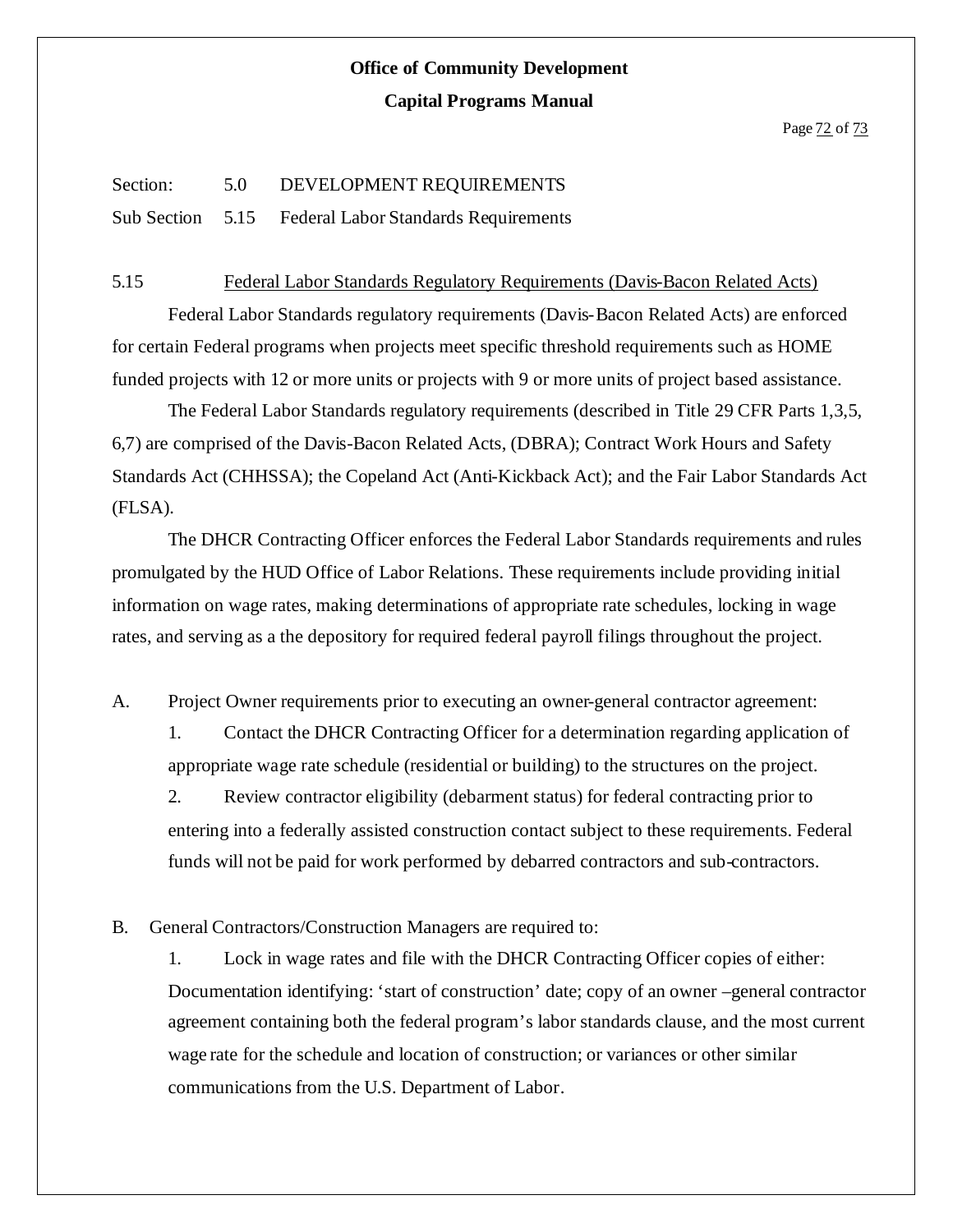2. Ensure that all bid documents, contracts and subcontracts contain applicable Federal labor standards clauses and Davis-Bacon wage decision. No contract is awarded to an ineligible subcontractor, (e.g., debarred) for federally assisted work.

3. Post the applicable wage decision (or alternative Project Wage Sheet, HUD form 4720) and Department of Labor 'Notice to Employees' (WH-1321) at the job site at a location accessible to all employees. (Pre-printed copies of the WH-1321 with DHCR Contracting Officer contact information will be provided to each project.)

4. Provide appropriate staffing, capable of: reviewing weekly certified payroll reports and related documentation from employees and sub-contractors; identifying discrepancies and/or violations; ensuring that any needed corrections are made promptly; making discrepancies known to the DHCR Contracting Officer along with payroll submissions; and cooperating with on-site inspections.

5. Submit original payroll reports to the DHCR Contracting Officer promptly after each construction draw. This must be accompanied by a summary sheet listing all active subcontractors on site, the name of the project and the project SHARS number.

If any skilled trades or laborer rates are not listed on the published wage determination, but required for the project, file a HUD 4230a form with the DHCR Contracting Officer requesting Department of Labor approval of a wage rate for the missing wage classifications.

Any outstanding federal labor standards issues which remain unresolved at the end of the construction period may result in Federal funds not being released at finance closing. Contractors with U.S. Department of Labor penalties from previous Federal projects may have funds withheld from the current project's funding.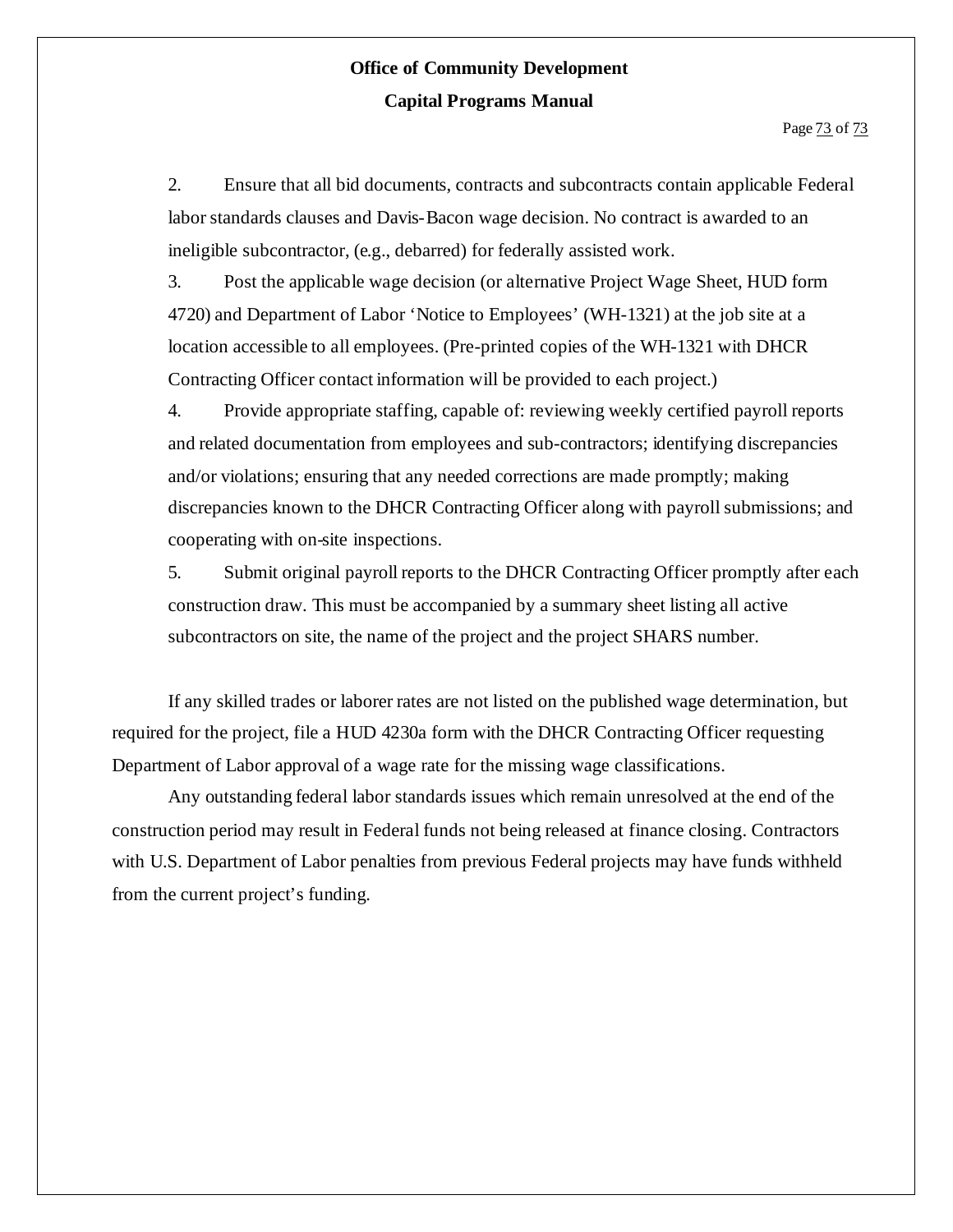#### **Capital Programs Manual**

#### Page  $1$  of  $37$

#### Section: 6.0 CONSTRUCTION PROCESSING REQUIREMENTS

Sub Section 6.01 Introduction

#### 6.01.01 Summary

Unless otherwise noted at the top of a specific heading, these requirements apply to the programs listed below. Some programs have additional requirements which are noted in the text; therefore, project participants should read this Section carefully.

- (i) the Low-Income Housing Trust Fund (HTF) Program;
- (ii) the Housing Development Fund (HDF) Program; and
- (iii) the New York State HOME Program (HOME).

This Section describes the DHCR/HTFC's: general construction processing procedures and requirements; the roles and responsibilities of the project participants; procedures for change orders, budget modifications, award increases and escrow accounts; the DHCR/HTFC disbursement process; and cost certification requirements, where applicable.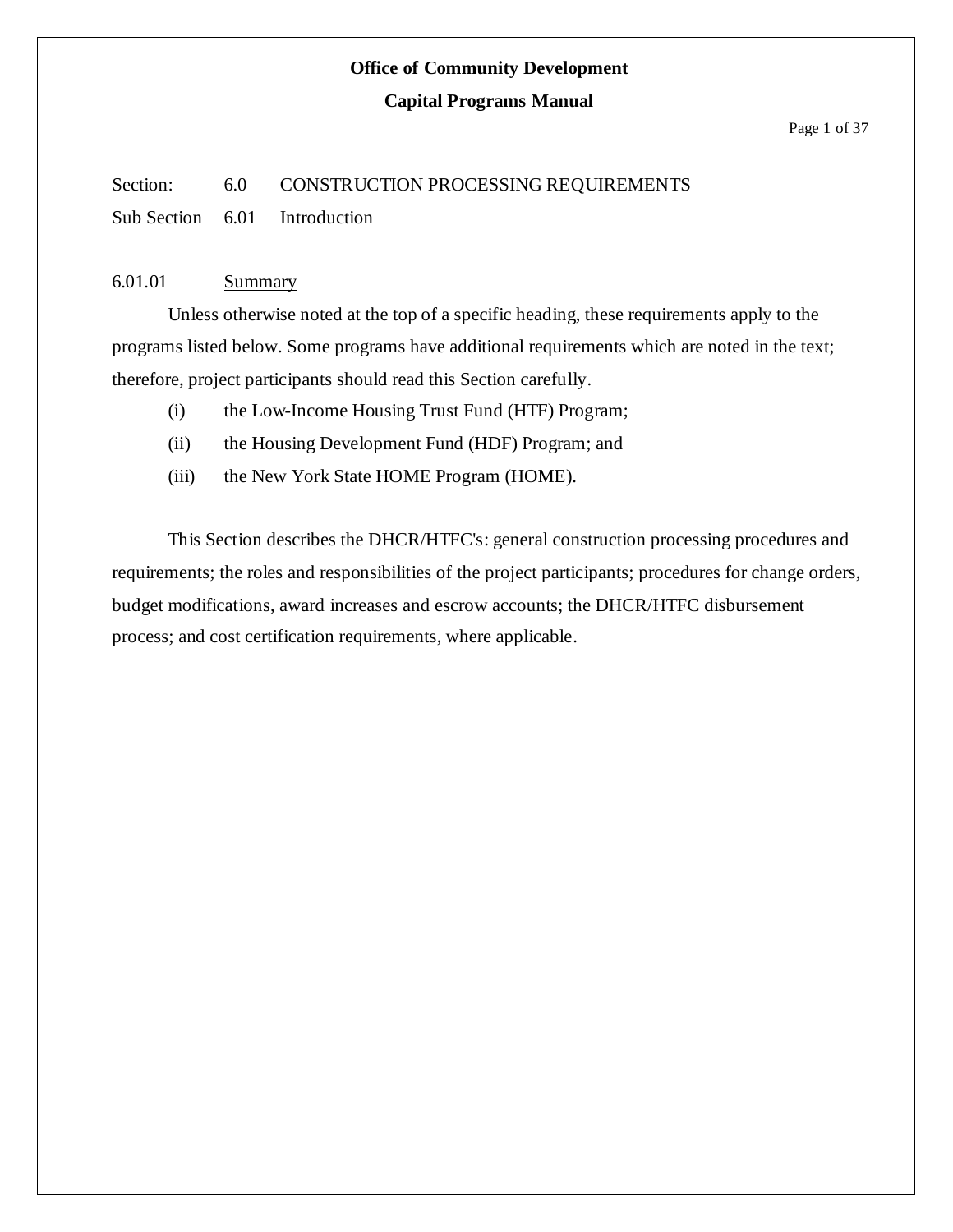#### **Capital Programs Manual**

#### Page 2 of 37

#### Section: 6.0 CONSTRUCTION PROCESSING REQUIREMENTS

Sub Section 6.02 Construction Procedures and Requirements

#### 6.02.01 Pre-Construction Meeting Requirements

A project's construction phase begins with a pre-construction meeting, which should be held within ten days of the Contract Closing. In requiring the pre-construction meeting, DHCR/HTFC's goal is to expedite the project's construction by setting forth all program regulations, procedures and contract requirements, as well as clearly delineating the roles and responsibilities of each of the project participants. Attendance at the pre-construction meeting is required of the project participants listed below:

- (i) the awardee, or its representative;
- (ii) the owner or its representative;
- (iii) the project contractor, or its representative;
- (iv) the project architect;
- (v) the OCD construction monitor;
- (vi) the OCD project manager;
- (vii) the OCD staff architect;
- (viii) The Davis-Bacon contracting officer, if applicable;
- (ix) the construction lender's representative, if applicable;
- $(x)$  the representative of any other funding source, if applicable; and,
- (xi) the construction manager, or clerk of the works, if applicable.

It is the owner's responsibility to conduct the pre-construction meeting. The following agenda sets forth the topics that should be discussed during the meeting:

- (i) Introduction of project participants/signing of attendance sheet;
- (ii) Roles and Responsibilities of Project Participants:
	- (a) roles/responsibilities of owner;
	- (b) roles/responsibilities of contractor and construction manager/clerk of the works, if applicable;
	- (c) roles/responsibilities of project architect;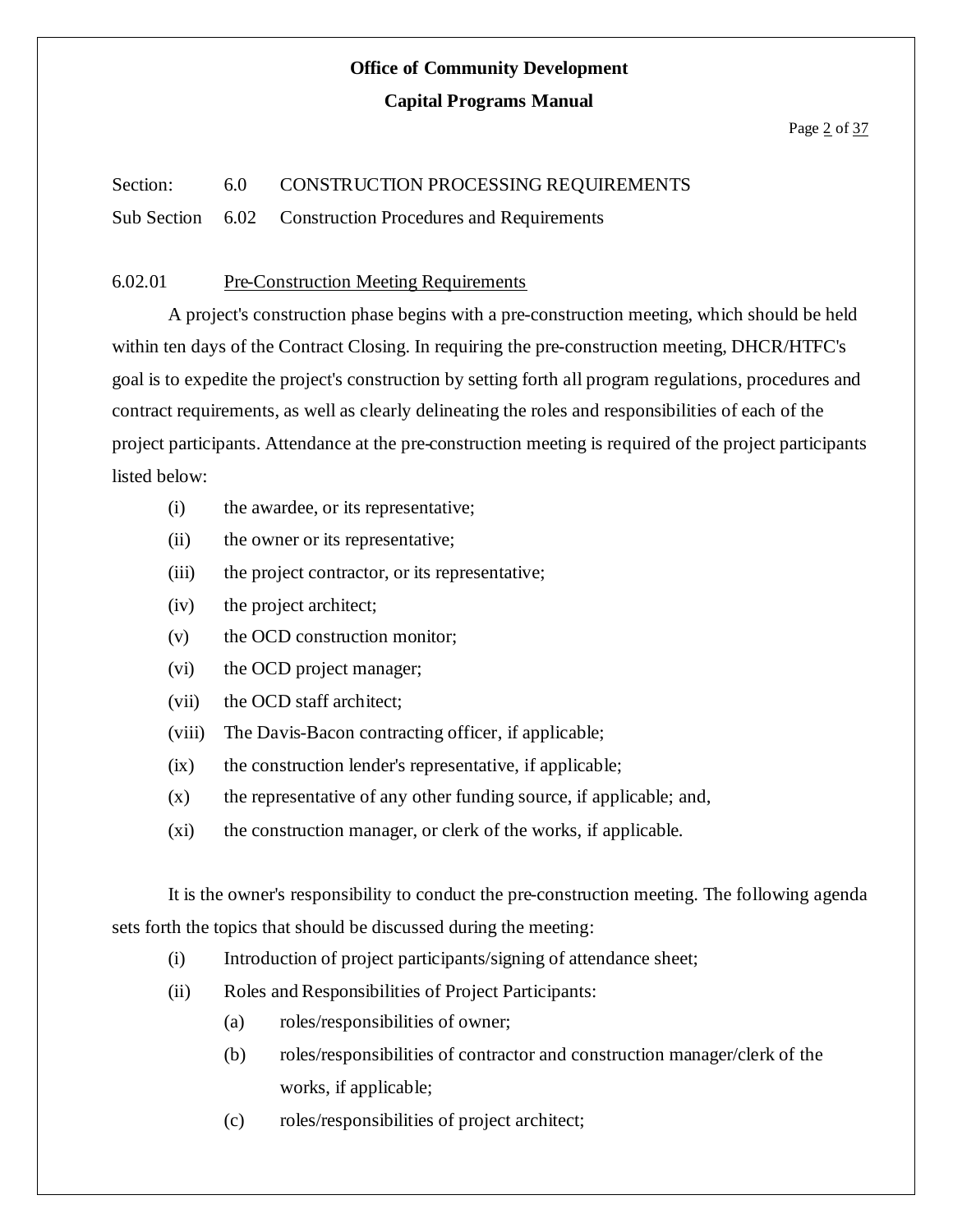- (d) roles/responsibilities of OCD project participants (OCD project manager, construction monitor and staff architect);
- (e) roles/responsibilities of municipality's representative, if applicable; and
- (f) roles/responsibilities of private lender and/or other funding source(s), if applicable;
- (iii) Review of General Conditions:
	- (a) permits;
	- (b) progress schedule;
	- (c) list of subcontractors and suppliers;
	- (d) Schedule of Values;
	- (e) construction supervision;
	- (f) coordination between subcontractors;
	- (g) shop drawings and material submissions;
	- (h) payments;
	- (i) change orders;
	- (j) responsibility for damage;
	- (k) disputes;
	- (l) delays;
	- (m) as-built drawings;
	- (n) insurance;
	- (o) construction start and completion dates; and
	- (p) temporary facilities;
- (iv) Scheduling of construction meetings;
- (v) Scheduling of OCD site inspections; and
- (vi) Other issues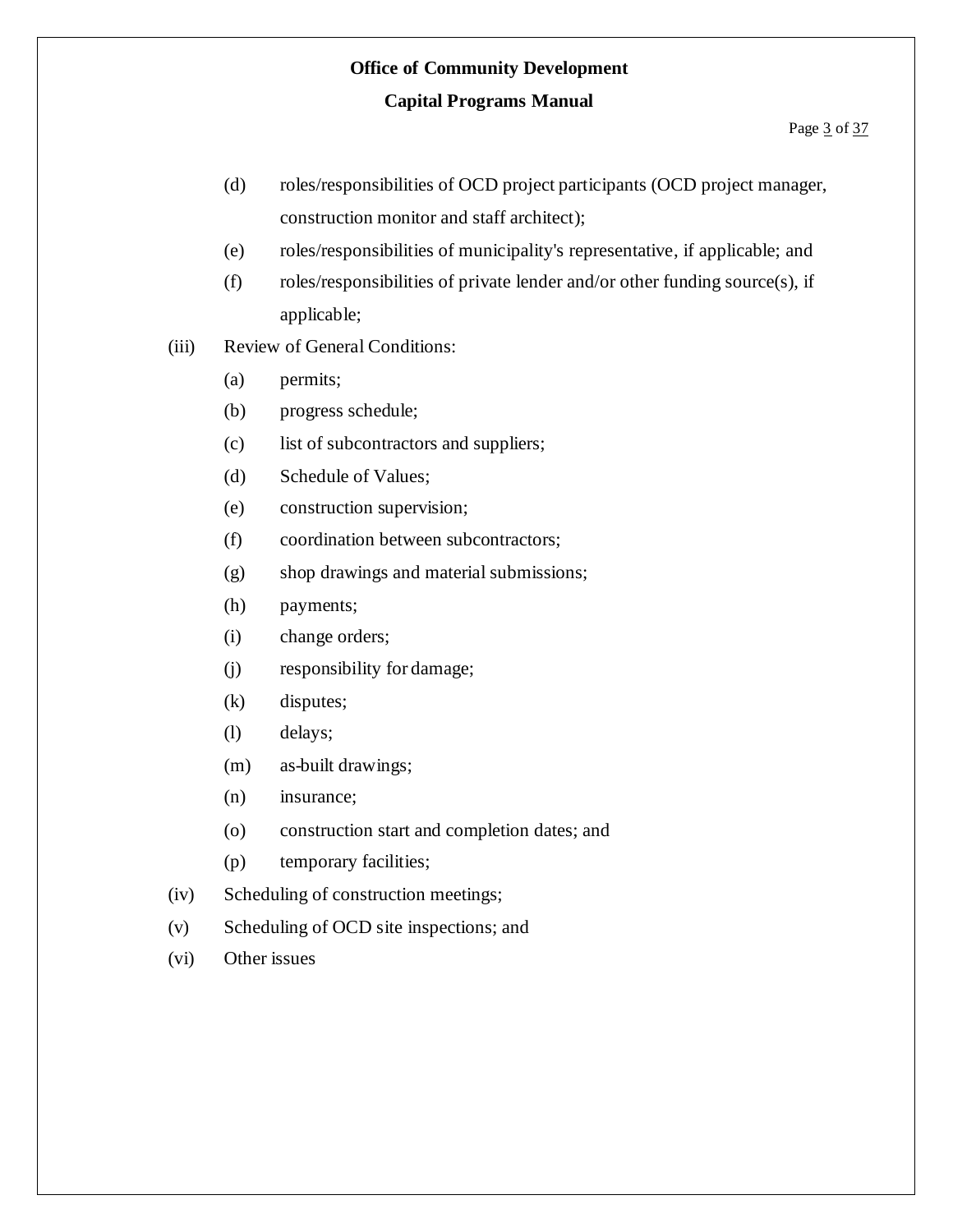The owner must prepare minutes of the meeting immediately thereafter, summarizing items discussed and specifying agreements made. Copies of the minutes must be distributed to each project participant, within 5 business days whether or not they attended the meeting. The project manager will review the minutes and respond to any discrepancies or errors, if necessary. Installation of DHCR project sign is a requisite for approval of first disbursement and photographic evidence of the sign shall be required. (See Design Handbook for sign specifications)

#### 6.02.02 Roles/Responsibilities of the Project Owner

The project owner has the following responsibilities with regard to construction of the project:

- (i) selection and general supervision and coordination of the project contractor(s) during construction (the actions of the contractor(s) are the responsibility of the project owner);
- (ii) completing, within the time frame specified in the contract, a project which meets all program requirements;
- (iii) assuring compliance with all Minority and Woman Owned Business Enterprise (M/WBE) and Equal Opportunity requirements;
- (iv) if applicable, assure compliance with all Federal Labor Standards (Davis-Bacon Related Acts) regulatory requirements. In the selection of the general contractor/construction manager, assuring eligibility status of contractors on federally assisted contracts (not debarred).
- (v) processing and delivering all required paperwork regarding disbursement requests to the OCD project manager;
- (vi) notifying the project contractor, project owner, private lender and any other funding source(s) (if applicable) and OCD construction monitor of all construction work which is incomplete or incorrect and providing change orders for all changes in the construction documents prior to enacting any changes;
- (vii) immediately notifying DHCR/HTFC if the contractor or subcontractor places a mechanic's lien upon the project; and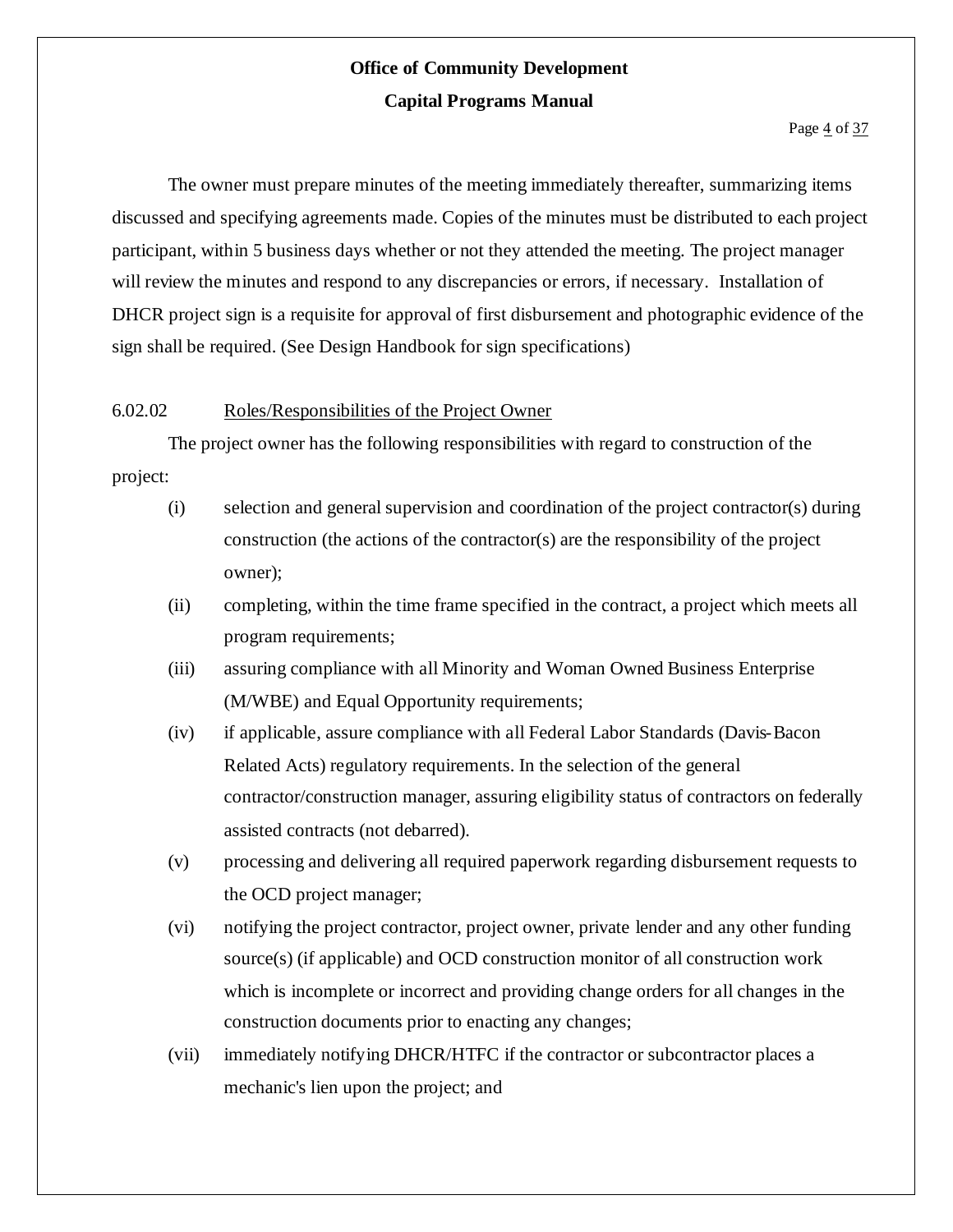- (viii) for projects with total development costs greater than \$250,000, (or when required by DHCR/HTFC) providing DHCR/HTFC and the project owner with one set of as-built drawings at the time of project close-out, which include any significant deviations from the approved construction documents; and
- (ix) providing all required bonding, letters of credit, and/or retainages as required by the construction lender.
- (x) participating in the project's final inspection;
- (xi) operating and managing the project in accordance with all program requirements upon completion;
- (xii) complying with all program rules and regulations, and the provisions of DHCR's Audit and Accounting Manual. (With the exception of low-income homestead project owners, all project owners will be required to submit an annual CPA audit forthe project within 120 days of the close of their fiscal year).

Project owners should also review Section 6.02.10 for a list of responsibilities with regard to construction documents.

HTF and HOME owners must meet cost certification requirements as described in Section 6.05 (Cost Certification). Applicants who will act as the project contractor are also responsible for performing the activities listed under Section 6.02.04 (Roles/Responsibilities of the Project Contractor). Applicants should also familiarize themselves with the project development responsibilities and requirements outlined in Section 5.00 (Development Requirements).

#### 6.02.03 Roles/Responsibilities of the Project Architect

The project architect's responsibilities include, but are not limited to:

- (i) ensuring that the project is built in accordance with DHCR/HTFC approved construction documents and all applicable State and local codes, rules and regulations including the provision of adaptable and accessible requirements;
- (ii) making periodic site visits, but no less often then once every two weeks, to determine the quality and progress of the work, and its compliance with DHCR/HTFC approved construction documents;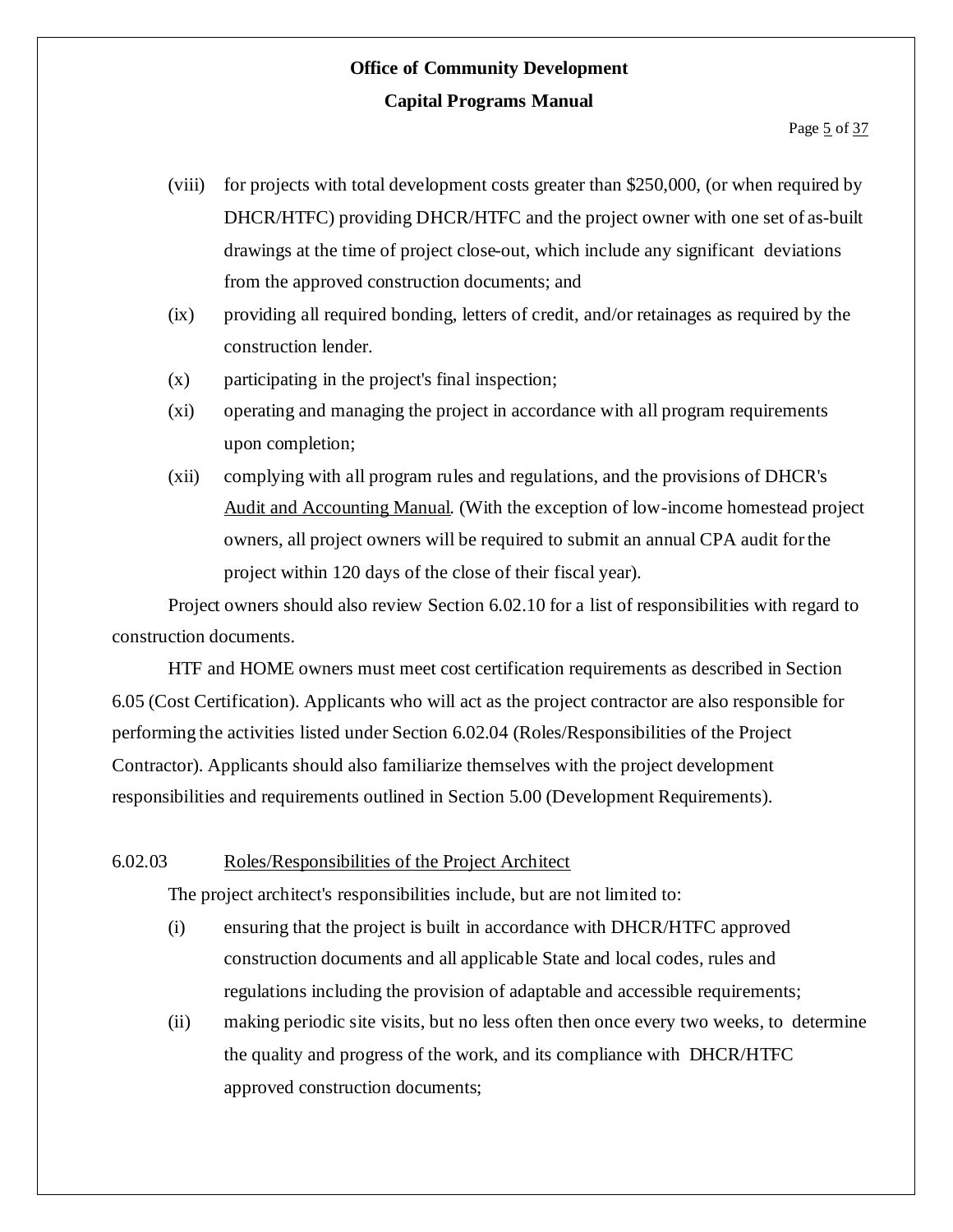- (iii) notifying the owner and OCD construction inspector of any deficiencies, and giving written notification to the contractor to correct deficiencies;
- (iv) preparing and submitting any necessary reports advising the owner of problems, delays, changes and disputes;
- (v) preparing change orders;
- (vi) reviewing and approving shop drawings;
- (vii) participating in requisition meetings and punchlist and final inspections;
- (viii) identifying punchlist items and amounts to be withheld pending their correction;
- (ix) certifying that the project has been completed in accordance with the DHCR/HTFC approved construction documents, including any change orders; and
- (x) preparing as-built drawings, if applicable.

The project architect also has responsibilities with regard to construction documents, which are discussed in Section 6.02.10.

#### 6.02.04 Roles/Responsibilities of the Project Contractor

The project contractor is responsible to the owner for performing the activities listed below. Project owners who also act as the project contractor must meet the contractor's responsibilities listed below, in addition to those of the owner listed in Section 6.02.02.

- (i) performing as specified in the Owner/Contractor Agreement (AIA A101 Form) including Davis-Bacon Related Acts requirements, if applicable;
- (ii) working with the owner and the project architect to resolve construction changes, delays and disputes;
- (iii) providing the Project architect and owner with written detailed cost estimates for all changes in the scope of work;
- (iv) participating in the requisition meetings, construction meetings, and punchlist and final inspections;
- (v) providing and updating the Schedule of Values;
- (vi) coordinating all on-site construction activities;
- (vii) providing on-site security (if applicable);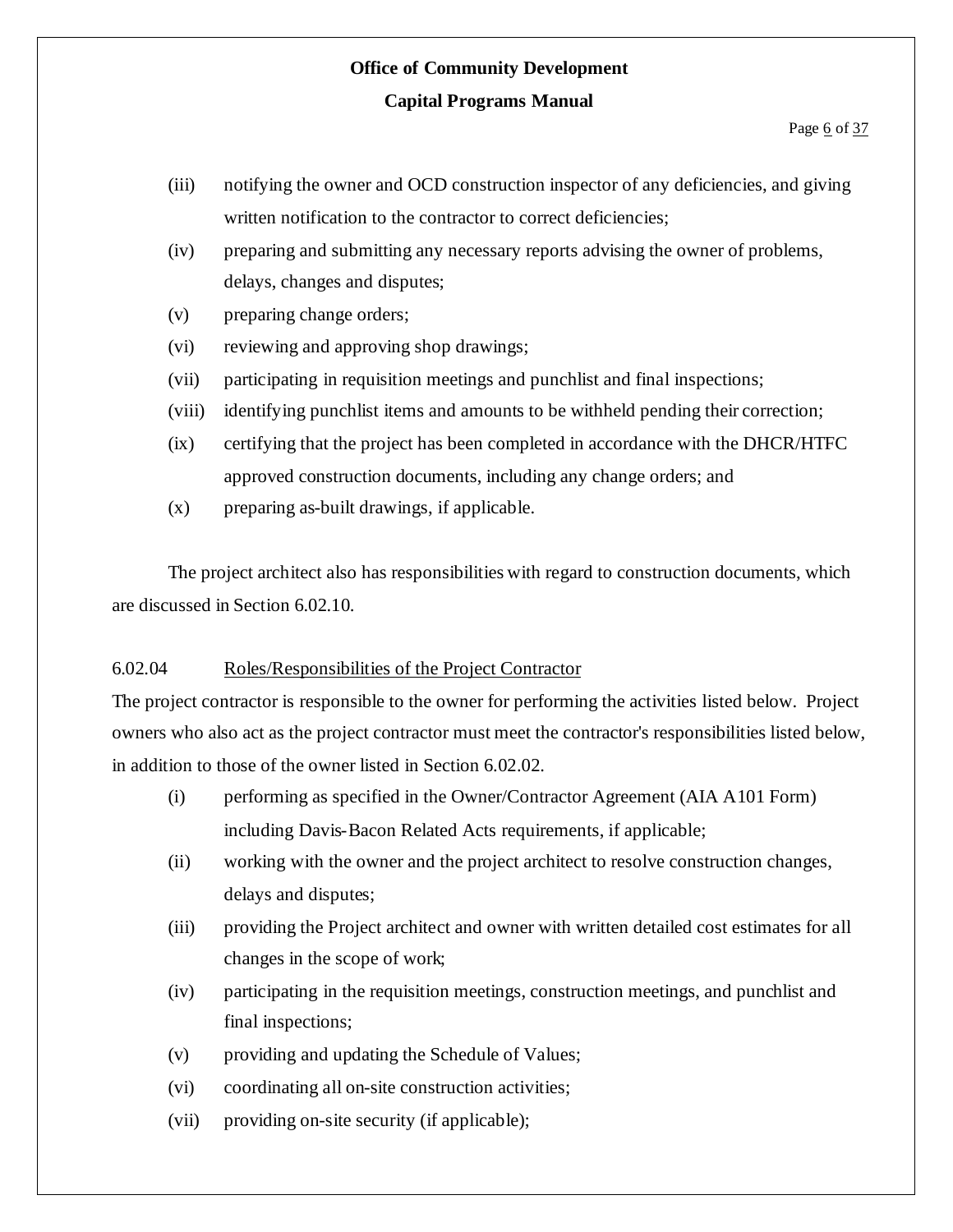- (viii) completing construction on schedule and within the DHCR/HTFC approved construction budget;
- (ix) meeting the bonding requirements outlined in Section 5.00 (Development Requirements);
- (x) meeting all contractor insurance requirements specified in Section 5.00 (Development Requirements);
- (xi) immediately notifying the owner if a mechanic's lien is placed upon the project;
- (xii) providing interim construction financing to meet all subcontractor payment requests;
- (xiii) supervising all subcontractors and suppliers; and,
- (xiv) documenting all changes for incorporation into the as-built drawings.

Contractors should review Sections 6.02.10, 6.02.11 and 6.02.12 for a discussion of responsibilities with regard to construction documents and stored materials.

#### 6.02.05 Roles/Responsibilities of the Construction Lender

For some programs, DHCR/HTFC may, upon submission and approval of an escrow agreement, allow the construction lender to hold DHCR/HTFC funds in escrow for disbursement during the project's construction. This transfer of responsibility will take place only if there is no identity of interest between the construction lender and the owner or contractor, and provided the construction lender has the ability to perform bi-weekly project inspections. Other escrow account requirements are more fully discussed in Sub-Section 6.03.04.

In the event DHCR/HTFC agrees to the aforementioned arrangement, the construction lender will be responsible for performing one or more of the following activities (failure to perform designated activities will result in DHCR/HTFC freezing the escrow account or, in the case of permanent take-out, may result in the delay of settlement closing and/or a reduction in the permanent take-out amount):

- (i) administering the Construction Loan Agreement;
- (ii) making site inspections;
- (iii) approving construction work and change orders;
- (iv) disbursing progress payments and final payment;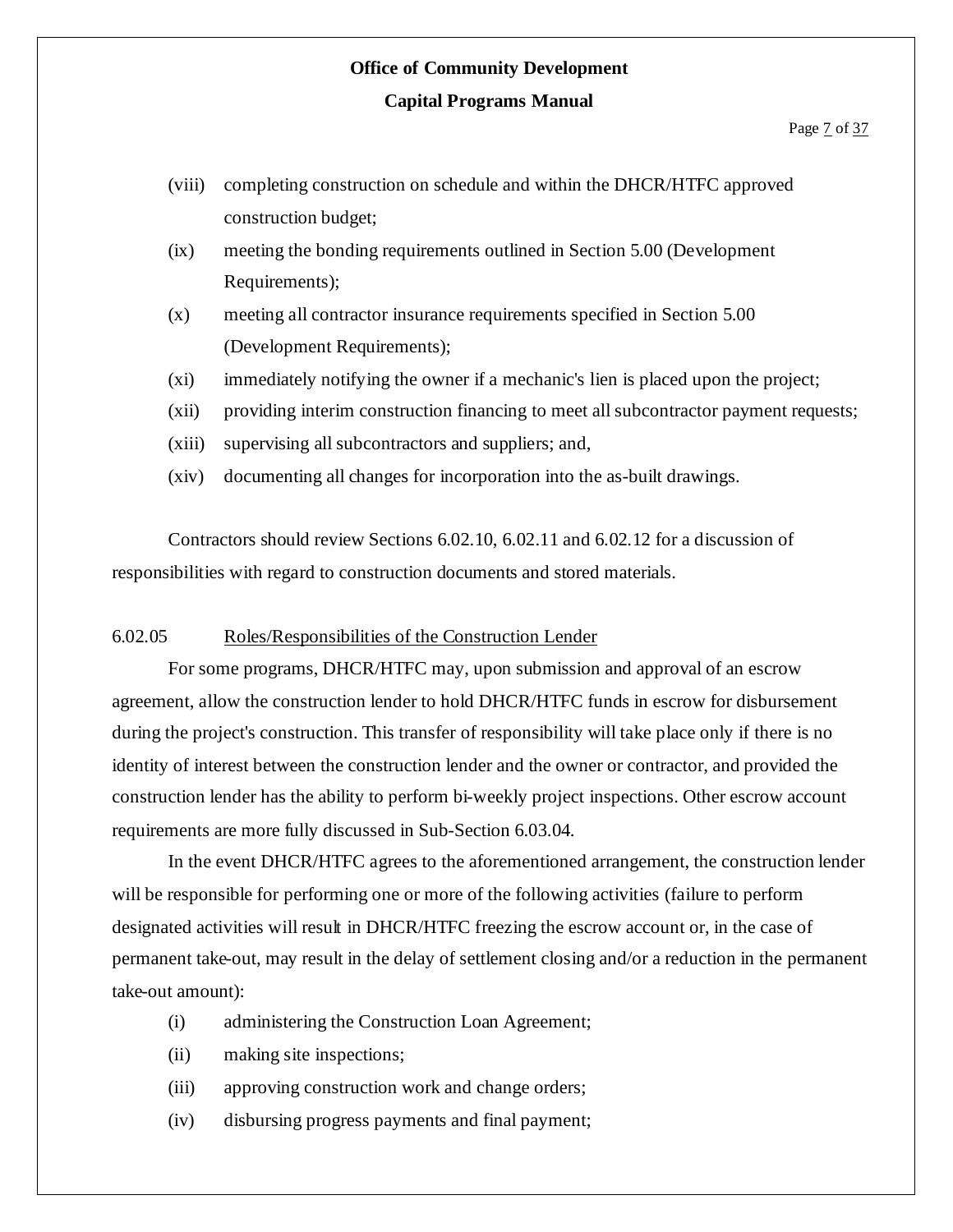- (v) providing written monthly reports to the awardee, owner and DHCR/HTFC, detailing all deficiencies in construction work and/or delays and changes to construction documents;
- (vi) providing, at the time of project closeout, a final reconciliation of all transactions, fees, charges, and interest earned and paid out during construction;
- (vii) certifying to DHCR/HTFC that the required DHCR/HTFC closeout documents have been received and approved. DHCR/HTFC will not sign-off on the project's closeout or release the retainage until it receives such certification from the construction lender;
- (viii) returning all interest earned and/or unexpended funds to DHCR/HTFC within 90 days of project completion;
- (ix) releasing retainage only after DHCR/HTFC reviews and gives final approval of cost certification, if applicable; and
- (x) depositing any escrowed DHCR/HTFC funds in an interest-bearing account(s), the balance of each which does not exceed \$100,000, and agreeing to follow specific DHCR/HTFC policies for collateral and investment.

If the construction lender does not hold DHCR/HTFC funds in escrow, construction inspections will be done by DHCR/HTFC in conjunction with the construction lender's inspectors, and the monthly written reports on the construction work will be provided by DHCR/HTFC to the lender and owner.

#### 6.02.06 Roles/Responsibilities of the OCD Project Manager

The OCD project manager has the following responsibilities during the project construction period:

- (i) coordinating all project correspondence with the owner, and with the OCD technical units;
- (ii) explaining to the owner all general disbursement and close-out procedures at the preconstruction meeting;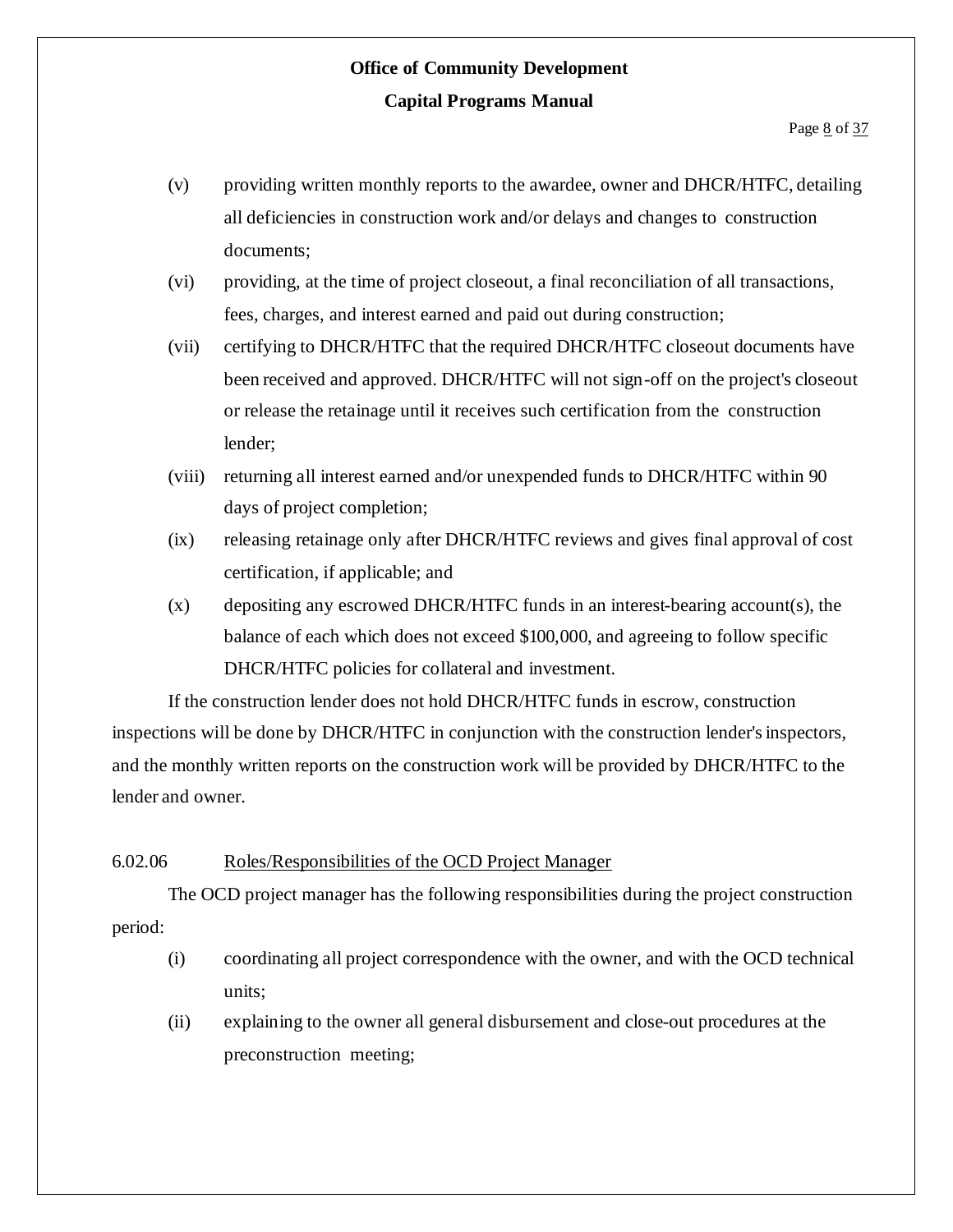- (iii) reviewing and processing all payments, budget modifications, and award increase requests (all payments and budget modifications must be approved by the Regional Director):
- (iv) notifying the owner and construction lender in writing of any construction problems that may prevent the DHCR/HTFC from executing its permanent take-out; and agreement, or approving any change order requests, which may result in the reduction of DHCR/HTFC funds available for permanent take-out; and
- (v) attending the project's final inspection.

#### 6.02.07 Roles/Responsibilities of the OCD Construction Monitor

The OCD construction monitor is responsible for:

- (i) monitoring DHCR/HTFC Program's project construction on a pre-determined schedule based upon the size of the project, as discussed at the pre-construction meeting by the construction monitor, owner and contractor; (HDF projects will be inspected as set forth above only if DHCR/HTFC is the lead review agency, or if HDF will fund 50% or more of the construction loan amount);
- (ii) monitoring and reporting to the OCD staff architect and project manager the progress and quality of the project construction;
- (iii) making recommendations to the OCD staff architect for approvals of the contractor's payment requests based on the percentage and quality of work done;
- (iv) reviewing and assisting the OCD staff architect in approving change orders and resolving construction problems; and
- (v) performing punchlist and final inspections to ensure that the project construction is acceptable and in compliance with all construction documents (final project closeout cannot occur without the construction monitor's final inspection and report stating that the project is 100% complete).
- (vi) reviewing as built drawing submissions as requested by the OCD Staff Architect.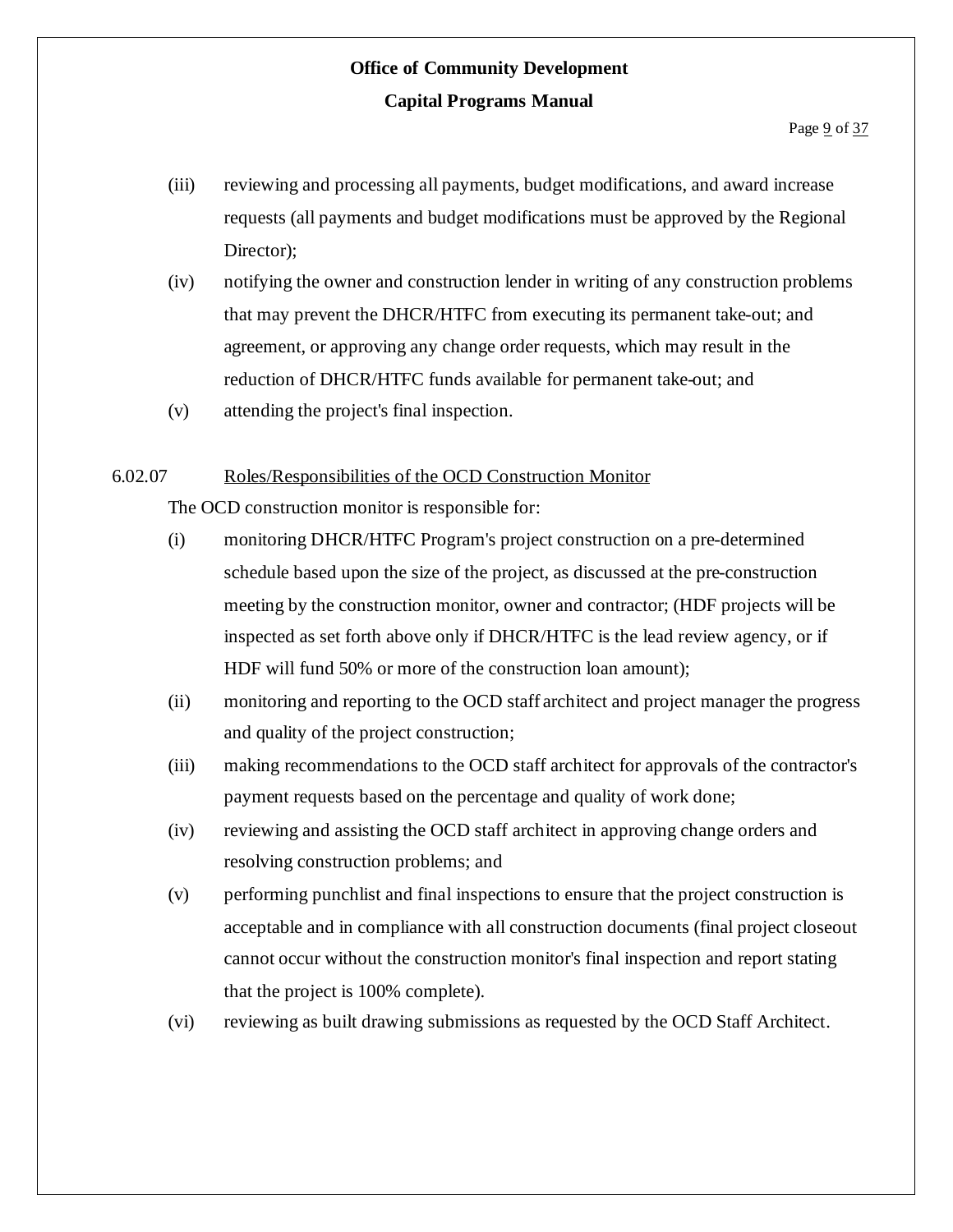#### Page 10 of 37

In case of tax exempt bond or  $501(c)(3)$  Bond Financing, HTFC may consider having a joint construction monitor with other project lenders and/or the source of the credit enhancement or may assign this role to the bond issuer, if it is serving as lead agency for reviews and project monitoring

#### 6.02.08 Roles/Responsibilities of the OCD Staff Architect

The OCD staff architect is responsible for:

- (i) supervising the OCD construction monitor;
- (ii) assisting the construction monitor in performing the punchlist inspection;
- (iii) aiding in the resolution of any construction issues or problems;
- (iv) reviewing change orders and giving their approval or disapproval to the project manager; and,
- (v) assisting the owner/applicant in determining when the project is ready for occupancy.

# 6.02.08.A Roles/Responsibilities of the DHCR Federal Labor Standards (Davis-Bacon Related Acts) Contracting Officer

The DHCR Contracting Officer will:

- (i) Provide technical assistance and training;
- (ii) Make updated determinations on appropriate wage rate schedules, (residential or building);
- (iii) Review certified payroll reports and related documentation, identifying discrepancies and/or violations, and ensure that any needed corrections are made promptly;
- (iv) As required, conduct on-site inspections, performing interviews with laborers and mechanics employed on work sites;
- (v) Ensure that the applicable Davis-Bacon wage decision and Department of Labor Notice to Employees notice is posted at the job site;
- (vi) Refer potential criminal or complex investigations, Contract Work Hours and Safety Standards Act assessments for overtime violations and debarment recommendations to HUD;
- (vii) Maintain full documentation for Federal Labor Standards administration and enforcement activities;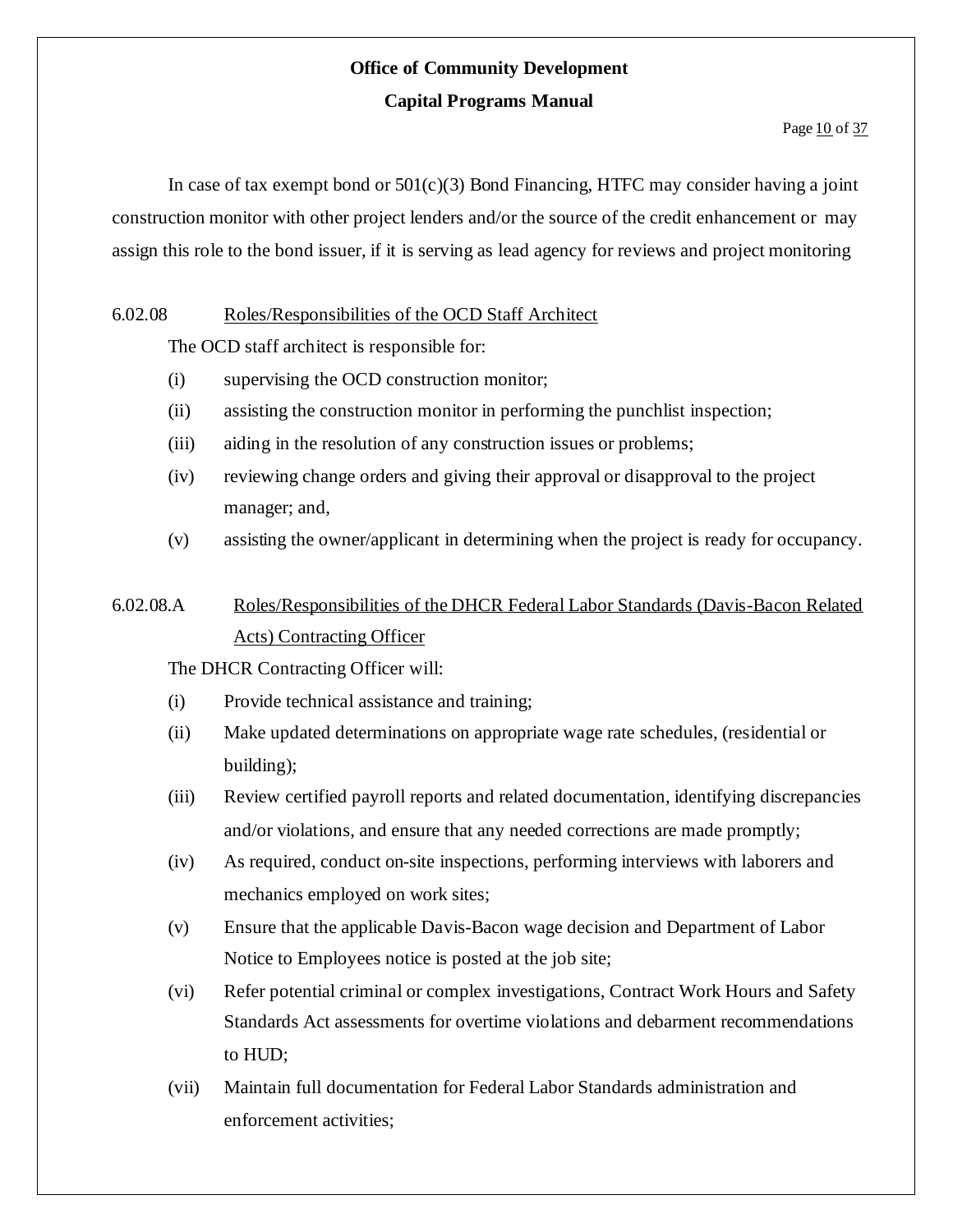(viii) Comply with all HUD requirements concerning special statutory, program, and/or other requirements.

6.02.09 Roles/Responsibilities of the Local Program Administrator

For HTF program see Section 2.01.01

6.02.09.A Roles/Responsibilities of the HOME Local Program Administrator (LPA) State Recipients and Subrecipients

HOME LPAs are responsible for the following areas:

- (i) ensuring that the minimum amount of HOME funds needed to maintain affordability is invested in each assisted unit, by conducting initial and subsequent inspections, independent work write ups and cost estimates, reviews of plans and specifications, determinations of financial feasibility, following acceptable contractor selection procedures, soliciting and reviewing bids, and adequately insuring assisted properties, consistent with the LPA's Administrative Plan;
- (ii) on-site monitoring of construction activities and disbursement of construction funds, reviewing change orders, placing liens, and ensuring full completion prior to release of retainage and liens, consistent with the LPA's Administrative Plan;
- (iii) financial management of all HOME funds, establishing a local HOME Investment Trust Fund account, if applicable, disbursing funds to owners or contractors, coordinating payment of HOME Program funds with funds from other sources, tracking and reporting on repayments and other program income, and data entry and maintenance of the recipient's account in HUD's Integrated Disbursement Information System;
- (iv) compliance with all uniform administrative requirements, as described in 24 CFR 92.505;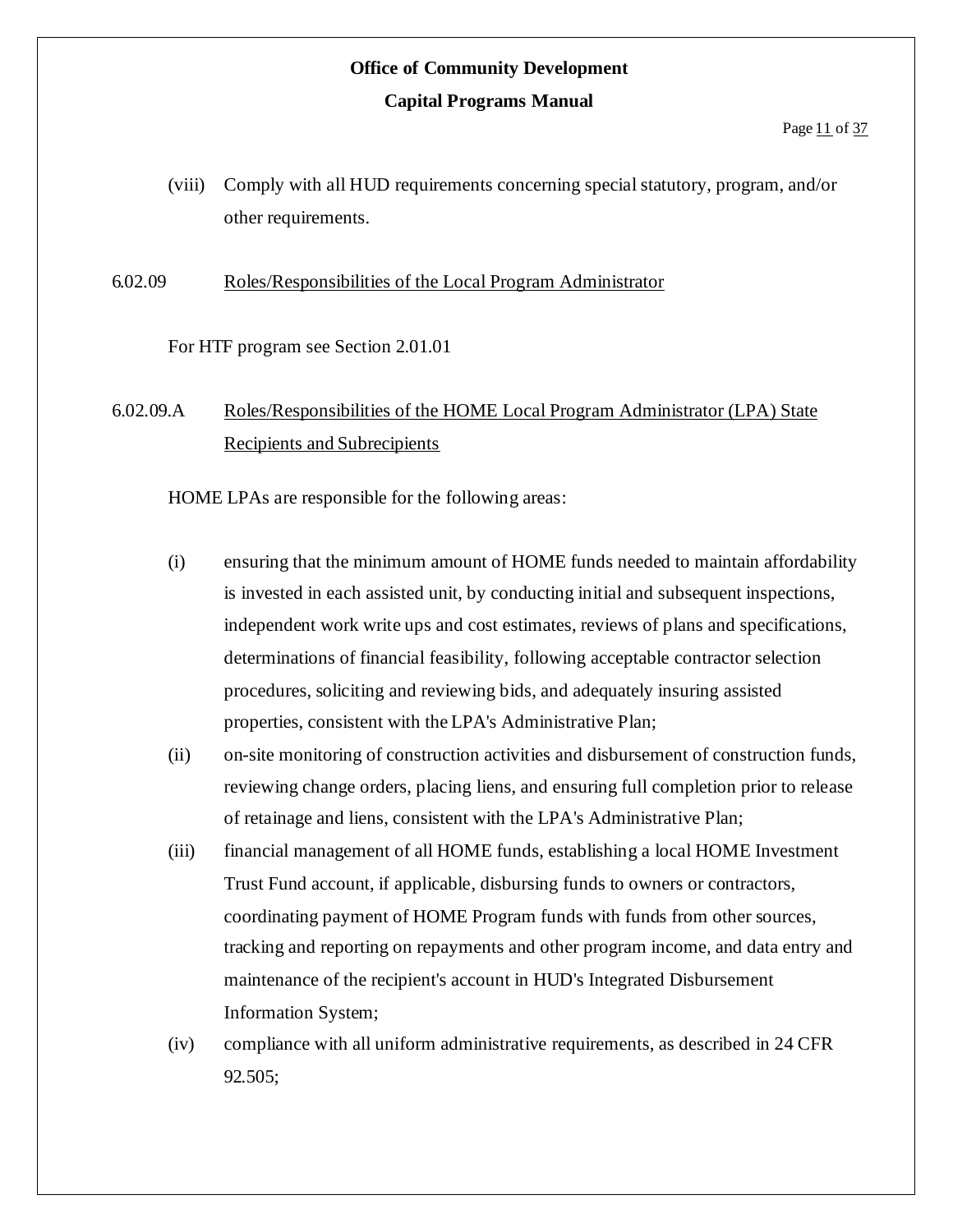(v) compliance with 24 CFR 92.354, where applicable, requiring wages prevailing in the locality, as required by the Davis-Bacon Act, and the provisions of the Contract Work Hours and Safety Standards Act (42 CFR 327-333), and performing all activities related to compliance with applicable labor standards for any Program subject to this requirement.

For more information on the role of HOME LPAs, see Section 2.05.05.

#### 6.02.10 Responsibilities for Construction Documents

This Section does not apply to HDF Program projects unless DHCR/HTFC is the lead review agency.

The project owner has the following responsibilities with regard to construction documents:

- (i) ensuring that the project architect maintains up-to-date plans, specifications, addenda, modifications and change orders, and that the OCD project manager and staff architect receive such documents;
- (ii) ensuring that the contractor or any other designated representative of the project owner obtains all necessary building permits, local approvals, licenses, etc., prior to starting project construction, and that the OCD project manager and staff architect receive such documents;
- (iii) ensuring that the contractor's Schedule of Values is delivered to the OCD staff architect at, or prior to, the pre-construction meeting, and that it has been reviewed and approved by the owner's project architect;
- (iv) ensuring that the contractor's Schedule of Values is updated to reflect all change orders, and is then forwarded to the OCD staff architect;
- (v) providing the DHCR/HTFC with all change order requests for DHCR/HTFC approval prior to authorizing any changes to the contractor; and
- (vi) submitting to the OCD project manager along with the final close-out payment request, mylar or 1 paper copy and 3 CDROMS of the as-built drawings, which reflect all significant deviations from the DHCR/HTFC approved documents, change order work, field conditions, and field directives performed on the project, including all shop drawings.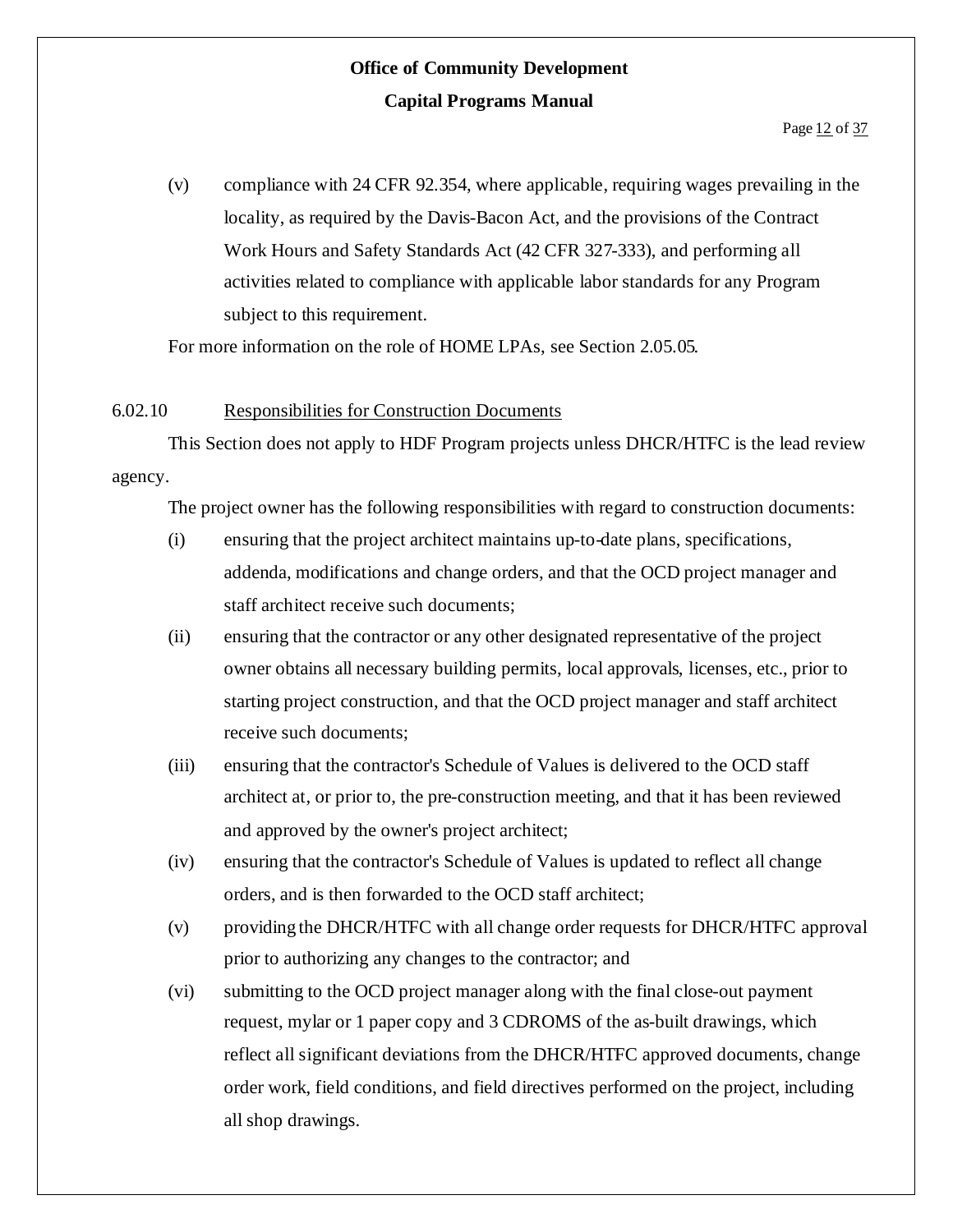#### 6.02.11 Schedule of Values

This Section does not apply to HDF Program projects unless OCD is the lead review agency. Contractors must prepare and maintain a Schedule of Values for the project. This is a progress and payment schedule for each major trade item (as detailed in the contractor's trade item cost breakdown), listing the item's dollar value, and its percentage of completion for each payment request. Schedules of Value may also, on a month-by-month basis, project the estimated amount of work to be completed for each trade item. All change order work that has been performed must be reflected in the next monthly Schedule of Values submitted for a progress payment. The Schedule of Values is usually developed on the AIA G703 Form (Continuation Sheet), and must be reviewed and approved by the owner and project architect.

The Schedule of Values must be submitted to the OCD staff architect at or prior to the preconstruction meeting. Progress payment requests will not be processed by the OCD project manager until the OCD construction monitor compares the progress of construction to the estimates in the Schedule of Values, and recommends approval of the percentages of completion reflected in the schedule.

#### 6.02.12 Stored Materials on Site

This Section does not apply to HDF Program projects unless DHCR/HTFC is the lead review agency.

Project contractors must provide DHCR/HTFC with the following items in order forstored on- or off-site materials to be recognized by DHCR/HTFC:

- (i) a letter to the OCD project manager and construction monitor, requesting a waiver of the DHCR/HTFC policy that disbursement requests may not include the cost of stored materials;
- (ii) a letter certifying that the contractor will take responsibility for the loss of materials, and will not seek compensation from DHCR/HTFC for stolen materials;
- (iii) a letter certifying that the contractor has on/off-site security and insurance to protect the materials at the location where they are stored;
- (iv) invoices and pictures of the stored materials which are submitted with the disbursement request; and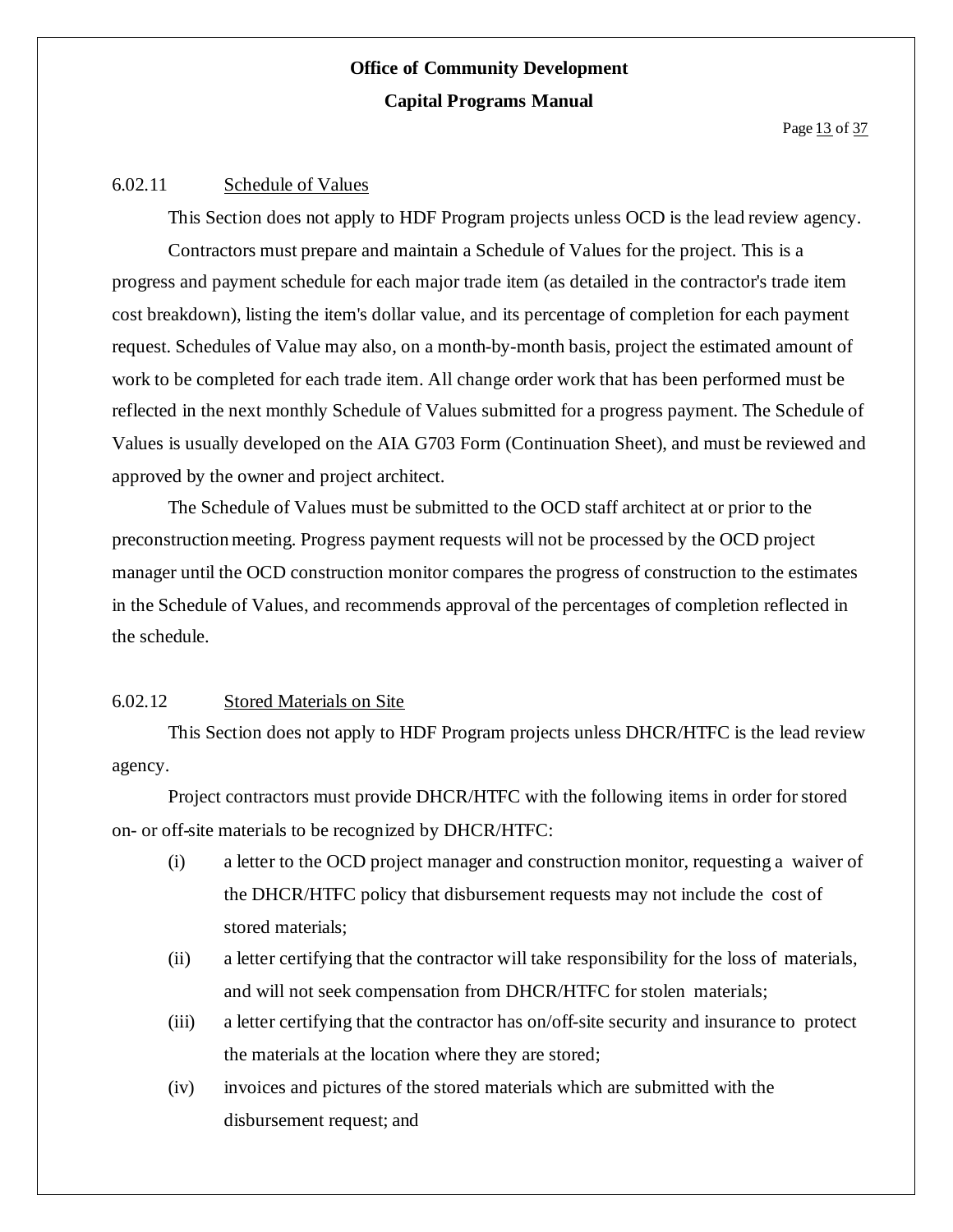(v) stored materials have been visually inspected and photographed by the OCD construction monitor.

Contractors who do not provide the documentation set forth above may not count stored materials in the Schedule of Values percentage of completion, and may not claim payment for stored materials in their disbursement request.

#### 6.02.13 Disputes, Claims, Delays and Time Extensions

It is the owner's responsibility to resolve any disputes and claims that arise between the project architect, contractor and subcontractors.

The owner must notify the OCD project manager and construction monitor within ten days of the occurrence of a dispute or claim. Any resolution of a claim which proposes either a change order or an increase in the contract must be reviewed and approved in writing by the OCD project manager. DHCR/HTFC may require that a "finding of fact" be prepared and submitted by the awardee/owner and its attorney so that DHCR/HTFC can review the circumstances surrounding the claim, and make an appropriate determination.

Owners must report delays in project construction within ten days to the OCD project manager and to the construction monitor. A written explanation for the delay, together with a request for a specific time extension must also be submitted within ten days. DHCR/HTFC will review all delays and additional costs incurred on a project-by-project basis.

The circumstances under which change orders, budget modifications and award increases will be considered by DHCR/HTFC are described below. Also discussed are the procedures and documentation which the owner must comply with in order to make changes to construction documents, budgets or awards.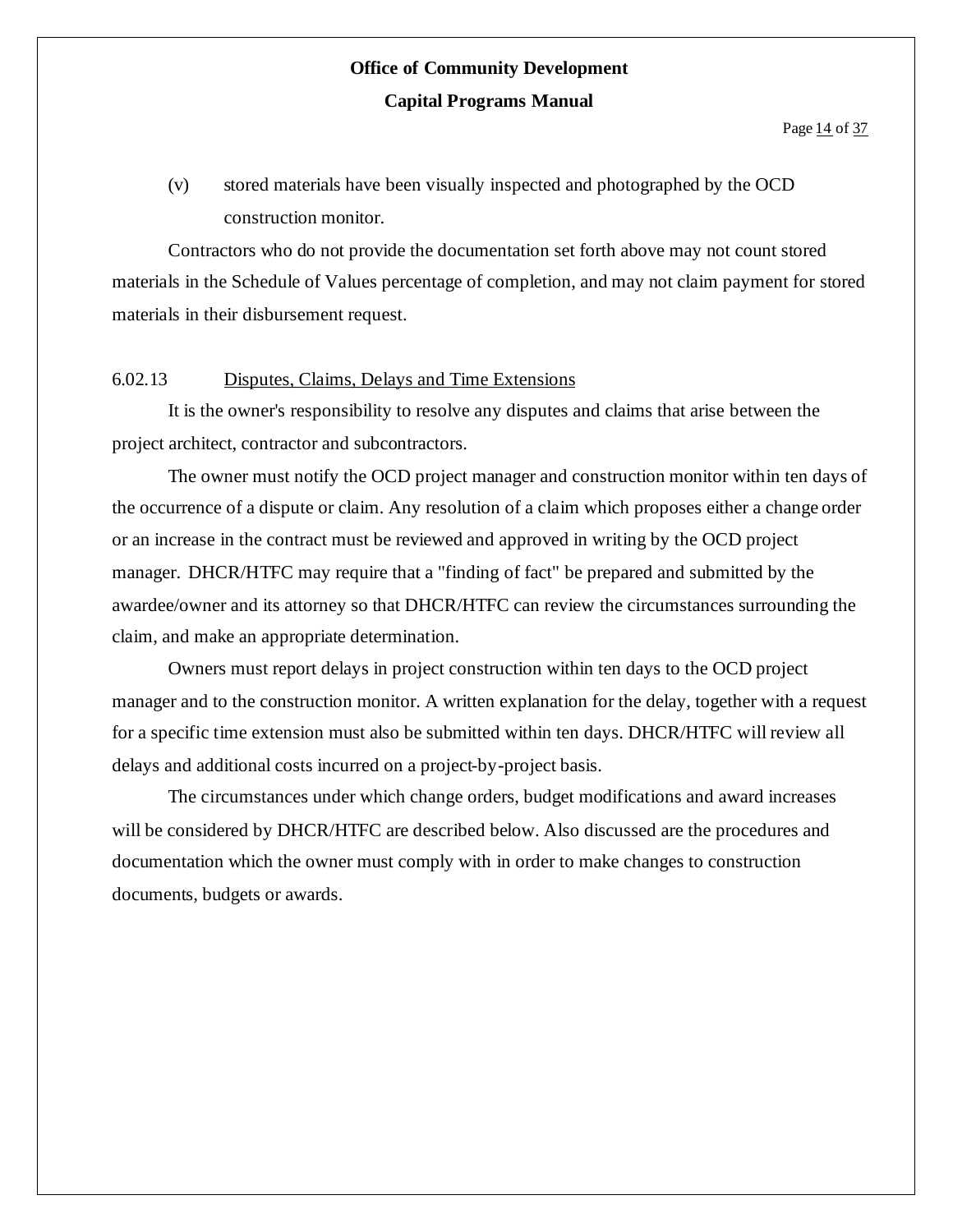#### Section: 6.0 CONSTRUCTION PROCESSING REQUIREMENTS

Sub Section 6.03 Change Order/Budget Modifications/Escrow Accounts

#### 6.03.01 Change Orders

A change order is a written agreement which describes any changes in the construction work to be performed. Change orders are prepared by the project architect, who submits them to the owner for approval. DHCR/HTFC will not recognize any change orders for consideration of project scope changes or requests for additional funding, if they are received for review after the issuance of the temporary certificate of occupancy. The owner should not sign a change order until it has been accepted by DHCR/HTFC. Change orders reflecting the following conditions must be submitted to the OCD construction monitor and staff architect for review and acceptance prior to the contractor enacting any changes to the scope of the work:

- (i) changes to the project scope, or adding work which was not in the approved construction documents;
- (ii) deleting work which was provided for in the construction documents;
- (iii) changes to material, placement or number of work items which were provided for in the construction documents;
- (iv) unforeseen field conditions, such as deteriorated material, not visible upon normal inspection of the building;
- (v) errors or omissions in the construction documents which must be corrected in order to complete the construction and obtain a Certificate of Occupancy;
- (vi) time extensions beyond the date specified in the Owner/Contractor Agreement for completion of construction; and,
- (vii) no-cost change orders, which substitute items or have no impact on the project cost or the completion date of the construction work.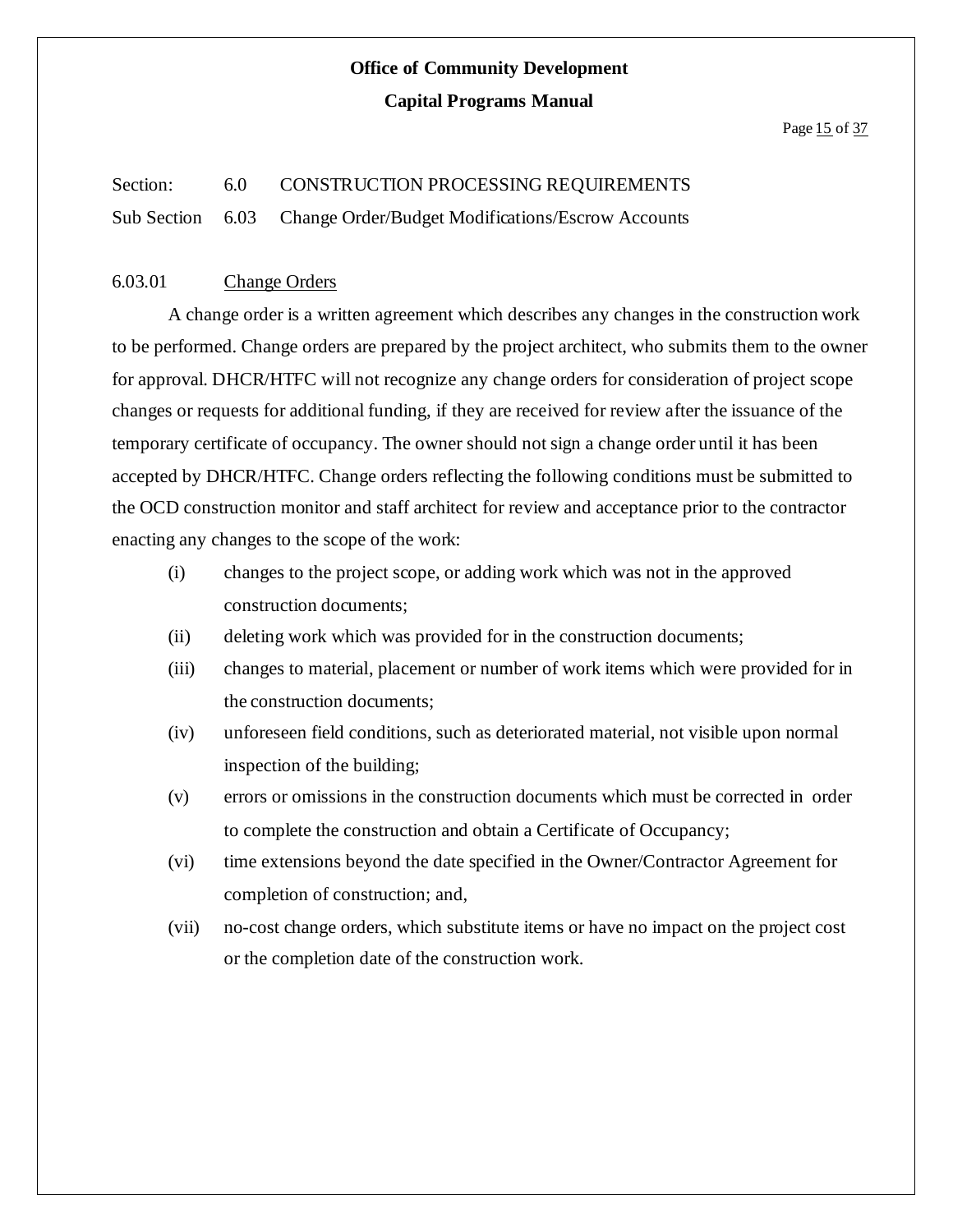Change orders are prepared by the project architect, using Form AIA G701 (Change Order). All alterations to the project resulting from change orders must be reflected on Form AIA G703 (Continuation Sheet). All change orders, including those which are to be financed by non-DHCR/HTFC funding sources or by owner equity, must be reflected on the Disbursement Request Form and/or Form AIA G702 (Application and Certificate of Payment). All change order submissions must include the following:

- (i) a completed Form AIA G701 (Change Order), containing the number of the change order, the date initiated, a detailed description of the work to be performed, and/orthe referenced change order drawing(s) to be added to the construction documents; all change order drawing(s) must be stamped and signed by the project architect;
- (ii) the cost of the work (credit, debit or no charge);
- (iii) the contractor's written proposal for the cost of the work, attached to the change order;
- (iv) the signatures of the project architect and contractor;
- (v) an estimate of additional time required to complete the work;
- (vi) architectural drawing(s) showing the proposed change; and,
- (vii) the project architect narrative description and explanation attached to the change order.

The change order review process begins when the owner, contractor and project architect discuss the proposed change or work with the OCD construction monitor at the construction meeting. The OCD construction monitor will review the change order paperwork to ensure it contains all necessary documents and that it is indeed a change from the contract documents accepted by the OCD Staff Architect. The staff architect will confer with the construction monitor and the OCD project manager prior to accepting the change order. Upon the staff architect's approval, the original order will be returned to the owner, authorized by the OCD staff architect. This authorizes the contractorto include the change order on Form AIA G702 (Application and Certificate for Payment) when it is submitted with the next progress payment request. No change in work should be performed by the contractor prior to DHCR/HTFC acceptance of the change order in which the change in work scope is detailed.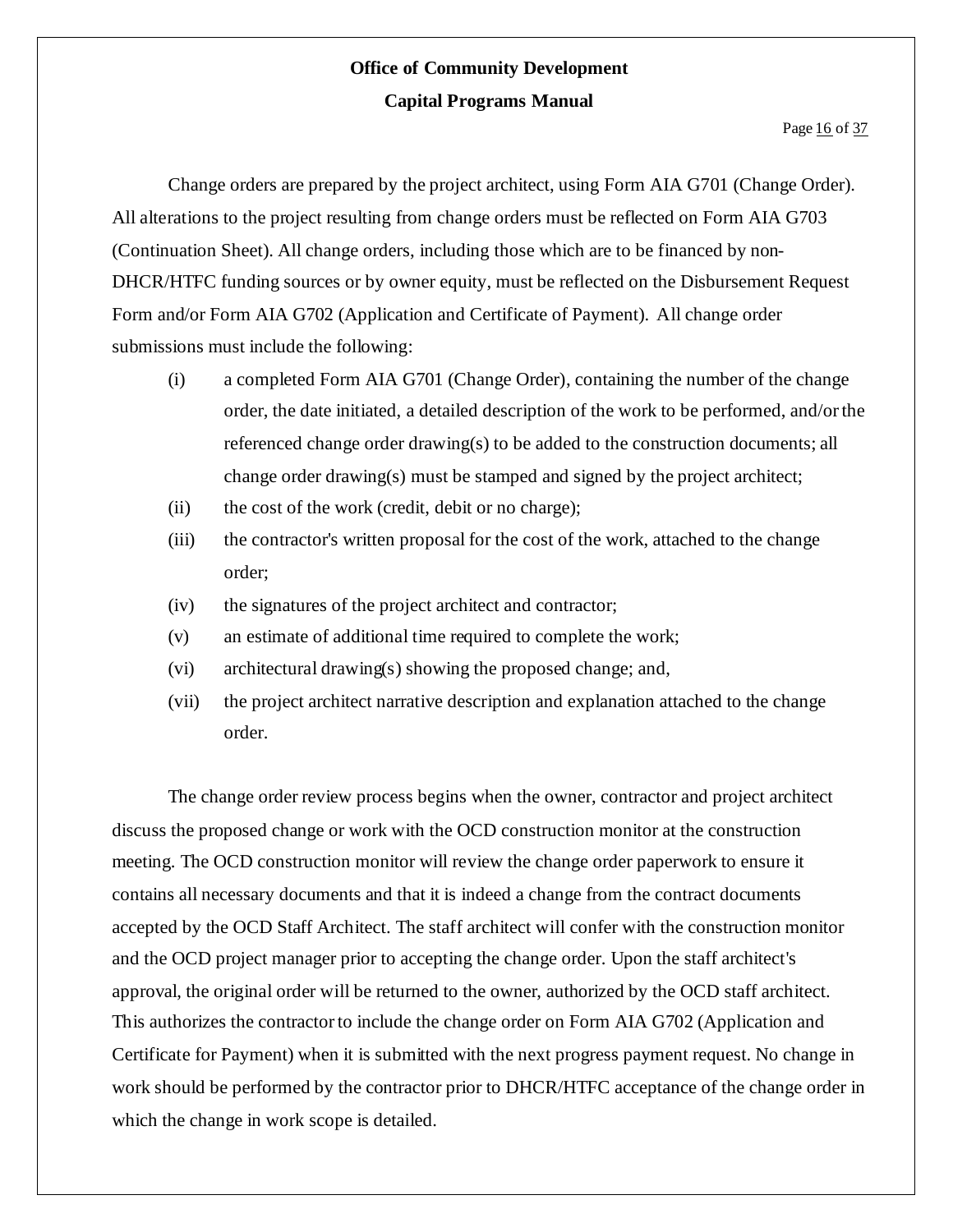For projects where the DHCR/HTFC is a permanent take-out lender, the owner should get change order approval prior to commencement of such work to ensure the DHCR/HTFC commitment for permanent financing is not jeopardized. Failure to provide change orders to the DHCR/HTFC during construction will, at a minimum, result in a time delay at the closing, as DHCR/HTFC will not execute permanent loan closing documents until all change orders are correctly submitted and reviewed by the OCD staff architect. The amount of the DHCR/HTFC loan will be reduced by the amount of change orders not approved by DHCR/HTFC.

All change order requests which exceed the contingency funds allocated in the project's development budget must be approved by the HTFC President. The owner must submit a letter and support documentation, explaining in detail the reason for the cost overrun, and demonstrating that no other funding sources are available to pay for the cost overrun.

DHCR/HTFC does not guarantee payment for any cost overruns or change orders which have been ordered by the owner and have not been submitted to and approved by DHCR/HTFC.

For HTF and HOME Program projects, any change order requests which would result in a greater than ten percent increase in the approved award amount must be submitted to the HTFC Board for approval prior to performing the change of work.

#### 6.03.02 Emergency Change Order Requests

Emergency change orders are those that, if not approved, would force a complete shutdown of the job site for a period of more than one week. When making an emergency change order request, the owner must obtain the contractor's upset (or maximum) price for the work, which must be agreed upon by the owner and project architect. The owner must notify the OCD construction monitor immediately of the need to process an emergency change order, and provide the agreed upon upset price. The construction monitor will verify the emergency within 48 hours of notification by conducting a site visit or conferring with the OCD staff architect, if necessary. If the emergency is verified, the construction monitor and staff architect will review the upset price to ensure its appropriateness. The staff architect will confer with the project manager before approving any change order.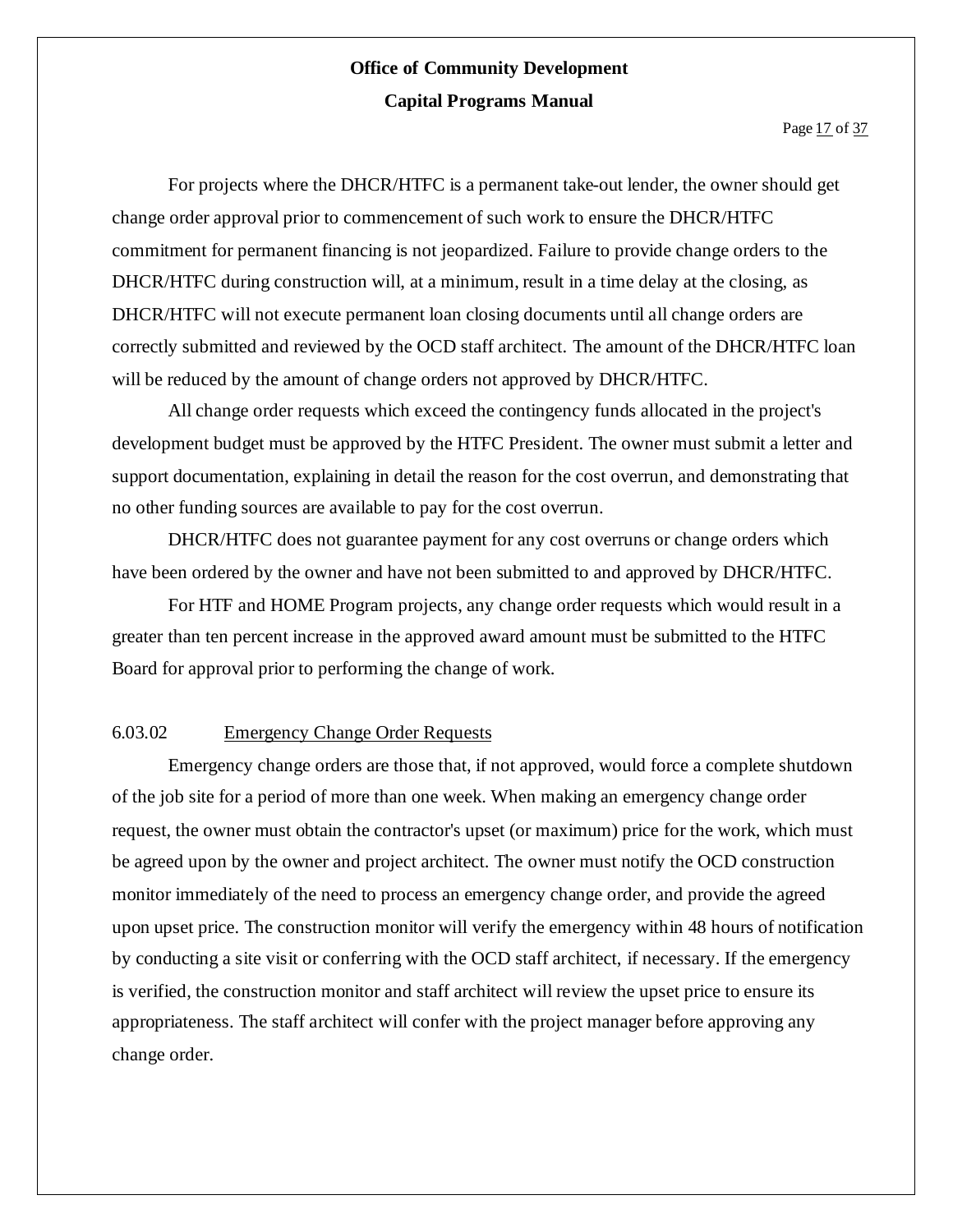Upon the staff architect's approval, the construction monitor will give verbal notification (followed in writing) to the owner to proceed with processing the change order. The owner will then give written notification to the project architect and contractor to proceed with the emergency change order work, stipulating that within seven days, the contractor must furnish a detailed written cost breakdown of the work to be performed, the total of which cannot exceed the agreed-upon upset price. If the contractor fails to submit the required written cost breakdown, the owner's future payment requests will not be processed. Upon receipt of the cost breakdown, the owner should submit the emergency change order request according to the standard change order procedures outlined herein.

Emergency change order requests with upset prices greater than the amount remaining in the contingency fund must be reviewed and approved before being processed. Emergency change order requests for projects funded under HTFC-administered programs must also receive the approval of the HTFC Board if greater then ten percent of the award amount.

#### 6.03.03 Budget Modifications

Applicants seeking to modify their project's budget by redirecting funds between major budget line items, (e.g. between construction and soft costs) must submit written documentation substantiating the need to make the change. The justification will be reviewed by the OCD project manager, who will recommend that the Regional Director either approve or deny the budget modification. No DHCR/HTFC approved project budget may be modified without authorization from the Regional Director. For HTFC-administered programs, the Regional Director will transmit the budget modification request to the HTFC Finance Officer for final approval. The HTFC Finance Officer will transmit the approved budget modification request to the owner.

Contingency funds should be requested only for approved construction change orders or construction-related cost overruns or other soft cost and item changes which have been approved by the Program Manager. Any funds remaining in the contingency fund will result in a reduction in the final disbursement.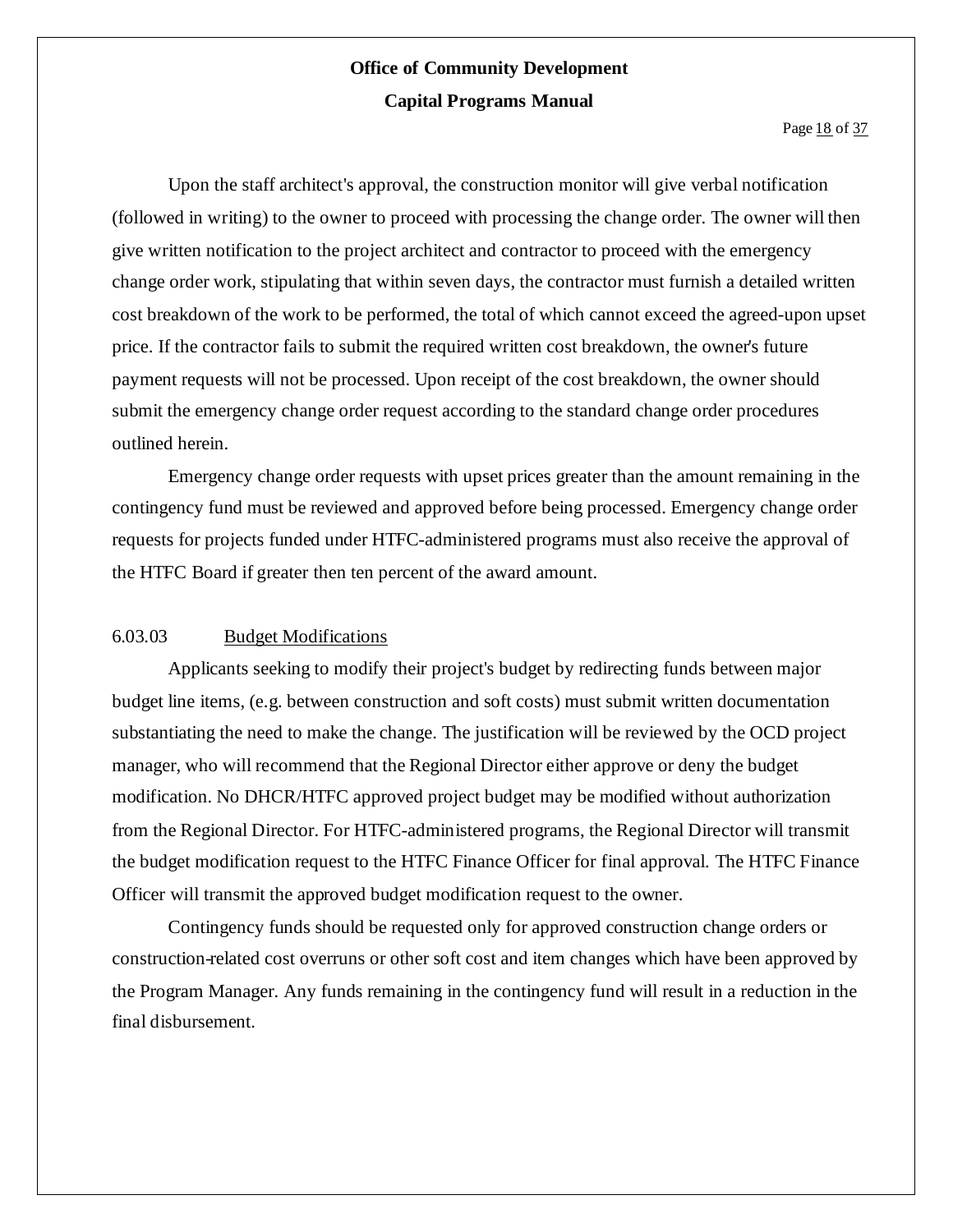#### 6.03.04 Escrow Accounts

On a case-by-case basis, OCD may permit the establishment of escrow accounts for DHCR/HTFC program projects which are financed in conjunction with other federal, State, private or municipal agencies. (See Sub-Section 6.02.05 for a detailed discussion of the construction lender's responsibilities with regard to escrow accounts).

For DHCR/HTFC program projects, funds may be deposited into the project's escrow account for disbursement during construction, in accordance with the owner's Construction Loan Agreement and the Escrow Agreement. The Escrow Agreement is a contract between the owner, DHCR/HTFC and an escrow agent, which establishes the terms and conditions under which the escrow agent may disburse funds, how the funds will be held on deposit, and in some cases, the terms of the construction loan management. Escrow account management fees are negotiated on a case-by-case basis. All unexpended funds and interest earned on HTF/HOME or HDF project escrow accounts must be returned to HTFC or DHCR, respectively, within 90 days of the Escrow Agreement's termination.

All escrow accounts holding DHCR/HTFC funds must be insured by the FDIC, with any funds in excess of the insured amount properly and adequately collateralized. Escrow accounts must be interest-bearing, with the interest accruing to DHCR/HTFC. Escrowed DHCR/HTFC funds must be invested in, or collateralized by, DHCR/HTFC approved instruments, in accordance with DHCR/HTFC's investment policies.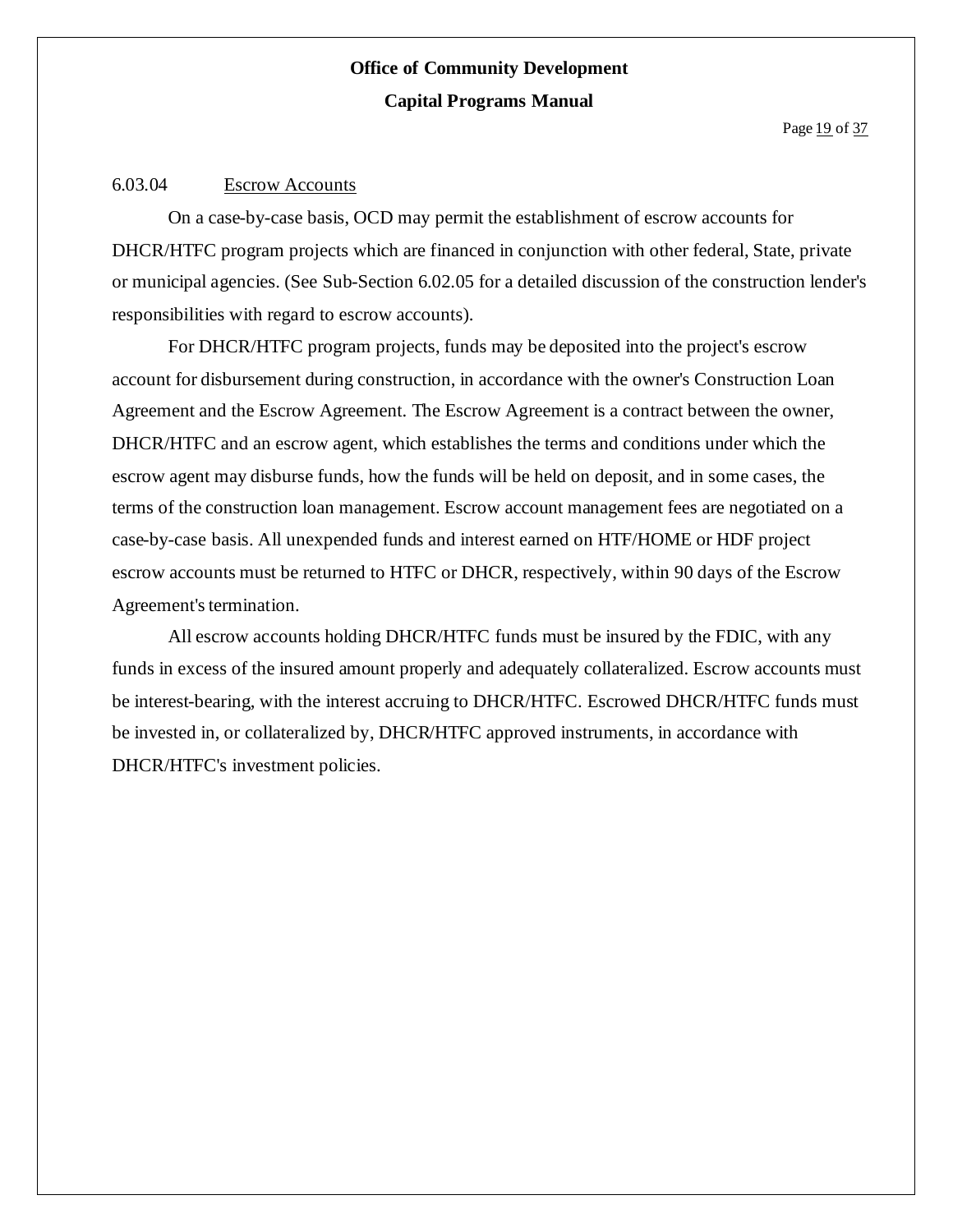### Section: 6.0 CONSTRUCTION PROCESSING REQUIREMENTS Sub Section 6.04 DHCR/HTFC Disbursement Procedures

The disbursement procedures set forth below do not apply to HDF projects for which DHCR/HTFC is not the lead review agency.

Since owners with projects having permanent DHCR/HTFC financing are required to submit a final Disbursement Request Form only, the progress payment disbursement procedures set forth herein do not apply. See Section 6.06 for discussion of permanent DHCR/HTFC financing close-out procedures.

DHCR/HTFC will only entertain payment requests for predevelopment or seed money funds from those awardees which have received a Funding Commitment, and which can document that costs have been incurred for eligible predevelopment expenses.

#### 6.04.01 Progress Payment Requests

After contract execution, owners may make progress payment requests for the disbursement of funds to pay for completed construction work, professional services rendered, fees paid or charges incurred with regard to the project's soft costs, or working capital expenses as delineated in the owner's DHCR/HTFC approved Development Budget.

At the preconstruction meeting, the owner should establish a specific date and time that the monthly construction inspection and review of each disbursement request will take place by the owner, contractor, project architect and OCD construction monitor. The owner should submit monthly progress payment requests to the OCD project manager after each construction inspection meeting unless otherwise agreed to by DHCR/HTFC. If the monthly construction inspection meeting must be rescheduled, the owner must notify the project manager of the new date. This notification may occur via telephone, but must be confirmed in writing. Rescheduling or postponing the monthly construction inspection meeting may result in delayed processing of the disbursement request.

Each progress payment request for completed construction work must have the required minimum retainage of ten percent of the construction cost withheld. Depending upon the conditions of the 100% performance bond or letter of credit, the retainage percentage may be higher than ten percent.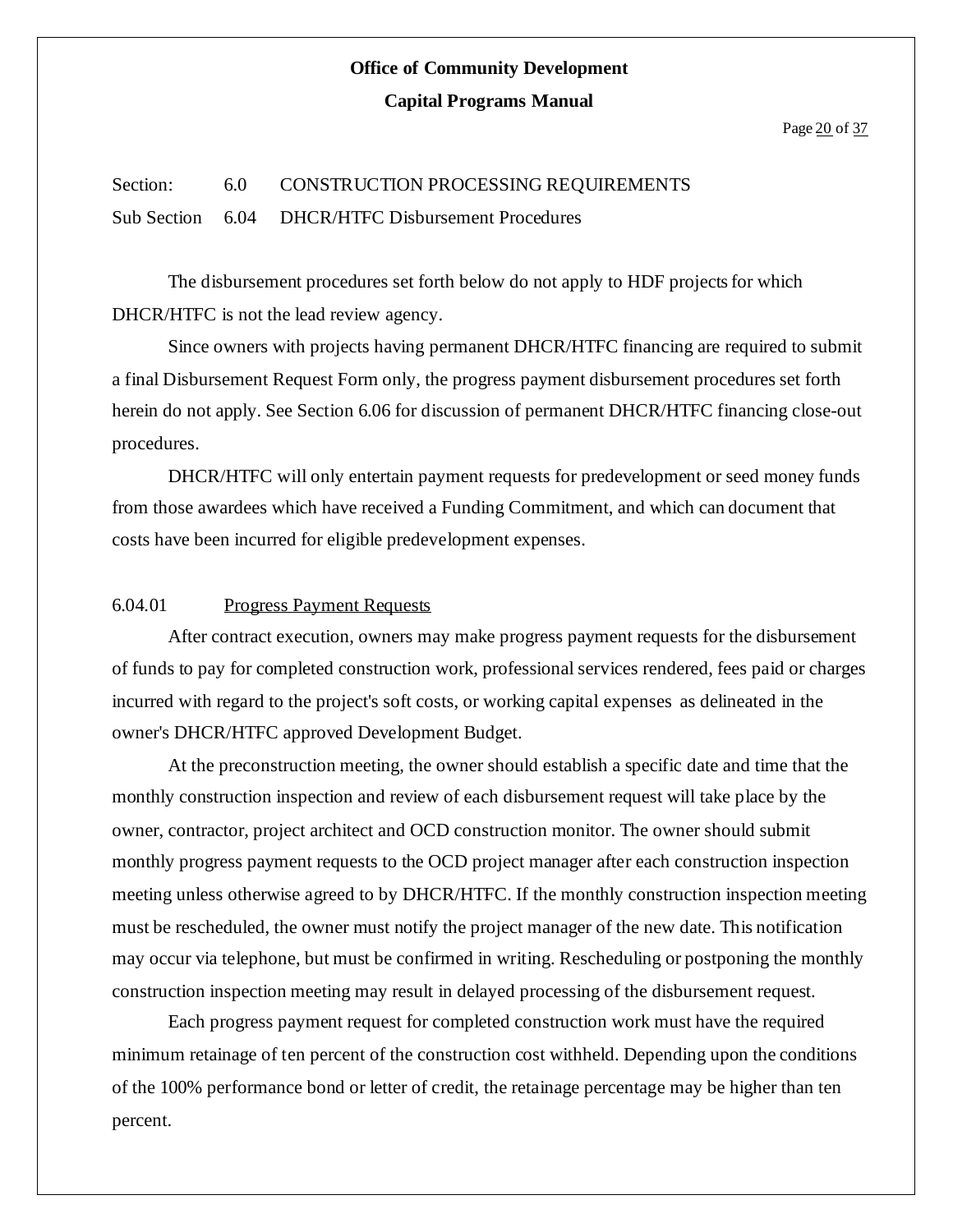Requests for progress payments that include change order work will only be processed if the change order request has been approved by DHCR/HTFC and the work has been performed. DHCR/HTFC reserves the right to stop processing progress payment requests if change order work is performed without the express written approval of DHCR/HTFC.

#### 6.04.02 Required Forms and Documentation for Progress Payment Requests

The owner must submit certain documents, which are detailed below, to the OCD project manager when making a progress payment request. Required documents may include, but are not limited to:

- (i) one original Request for Disbursement Form, reflecting updated disbursement amounts from all funding sources;
- (ii) one original Disbursement Request Support Documentation Form;
- (iii) one original AIA G702 Form (Application and Certificate for Payment);
- (iv) one original AIA G703 Form (Continuation Sheet);
- (v) for HDF and RRAP projects only, one Standard State Voucher;
- (vi) copies of DHCR/HTFC approved change orders for which work has been completed, together with appropriate support documentation;
- (vii) invoices for professional service fees, subcontractors, suppliers, vendors and utility companies, acquisition expenses (when the full acquisition amount is requested), relocation assistance expenses, and, if applicable, statements of finance charges for lines of credit and/or interim loans which were approved in advance by DHCR/HTFC;
- (viii) receipts for eligible working capital expenses; and
- (ix) the most recent bank statement for the checking account containing DHCR/HTFC funds.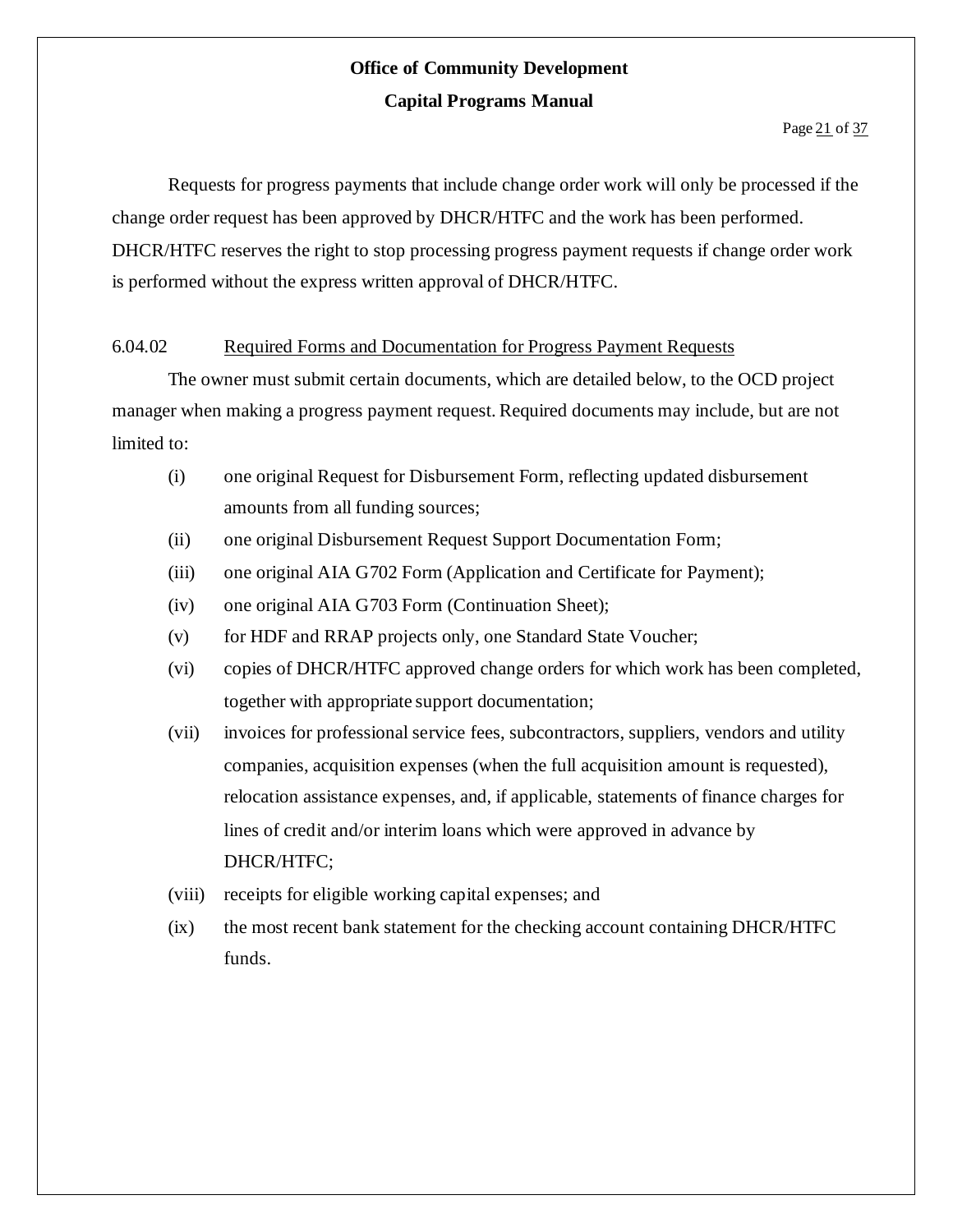In addition to the above, owners of projects receiving HTF and HOME Program funds must obtain a notice of title continuation each time a disbursement is requested (except for predevelopment award disbursements). This assures HTFC that no liens have been placed upon the property since the last disbursement. Upon completion of the title update, the title company must directly notify the HTFC Finance Officer. The notification may initially occur via telephone, but must be confirmed in writing. The disbursement will only be released when the HTFC Finance Officer receives verbal notification of clear title from the title company. If, by the time the next disbursement request is submitted, the required written confirmation of clear title has not been received for the previous disbursement, the next disbursement will be held until written confirmation of clear title, current with the most recent disbursement request, is received (facsimilied confirmations are acceptable). The OCD project manager will notify the owner immediately should a problem arise with the title.

#### 6.04.03 Progress Payment Requests for Multi-Site Projects

For projects with more than one site, owners must submit a separate Disbursement Request Form for each of the project sites, as well as a Disbursement Request Form summarizing all site costs for the project as a whole.

For multi-site projects with more than one contractor, disbursements will be processed, and close-outs will occur, on a site-by-site basis, rather than when all project sites are completed. This means that Final Payment Requests (Sub-Section 6.04.07) will be processed for each site in a multisite project as they are completed.

No project (as opposed to Program) will be closed out until all closing documents and cost certifications for all sites have been submitted and approved by DHCR/HTFC.

#### 6.04.04 Progress Payment Processing Procedures

Upon receipt, the project manager will review all required documents as listed in Section 6.04.02 to ensure completeness, accuracy, and conformance with the latest approved budget. If the Disbursement Support Documentation Form is not completed, the Request for Disbursement will not be processed.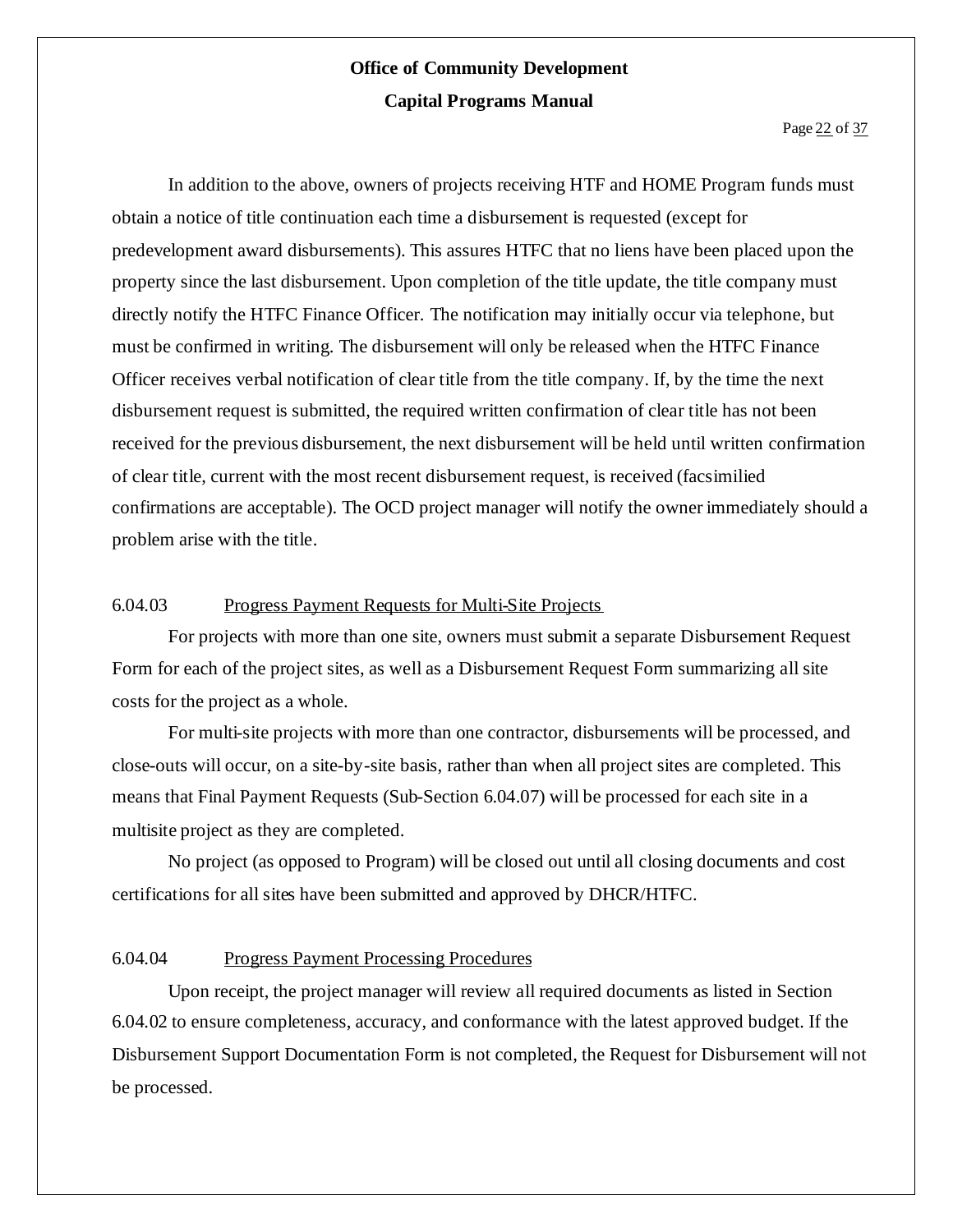If the Request for Disbursement Form is approved by the project manager, he or she willsign and forward it to the Regional Director for approval. Request for Disbursement Forms for projects funded under HTFC-administered Programs will then be forwarded to the HTFC Finance Officer for final approval and processing. If the Request for Disbursement is complete and accurate, a check will be released to the owner within 10-14 calendar days of its receipt. However, for projects receiving HTF and HOME Program funds, this timetable is subject to the receipt of a timely verbal or written, if necessary, title continuation. For projects funded under program administered by DHCR, the Request for Disbursement Form will, following approval by the project manager and the Regional Director, be forwarded to the Office of Financial Administration for processing through the Office of the State Comptroller. A check will be released to the owner within 30 calendar days of the Request for Disbursement's receipt. Any inquiries regarding disbursements should be directed to the OCD project manager no earlier than one week after the above timeframes.

#### 6.04.05 Final Payment Requests

Final payment requests are made only after the project's final inspection has occurred and the project architect has signed the AIA G704 Form (Certificate of Substantial Completion). Additionally, the OCD project manager cannot begin to process a final disbursement request until the OCD staff architect determines that all punchlist items have been satisfactorily completed, and signs the final Request for Disbursement Form.

Final payment requests usually include disbursements for construction retainage, balances remaining in the working capital fund, and reserve funds. Contingency funds which are not needed will not be disbursed. Any interest earned will also be recaptured by DHCR/HTFC at this time. All change orders must be submitted and approved by DHCR/HTFC prior to processing a final payment request. DHCR/HTFC reserves the right to reduce the final award amount via the contingency fund if disputes arise from the result of unapproved but completed change order work. DHCR/HTFC also reserves the right to delay final payment to the awardee if all change orders have not been submitted for DHCR/HTFC approval.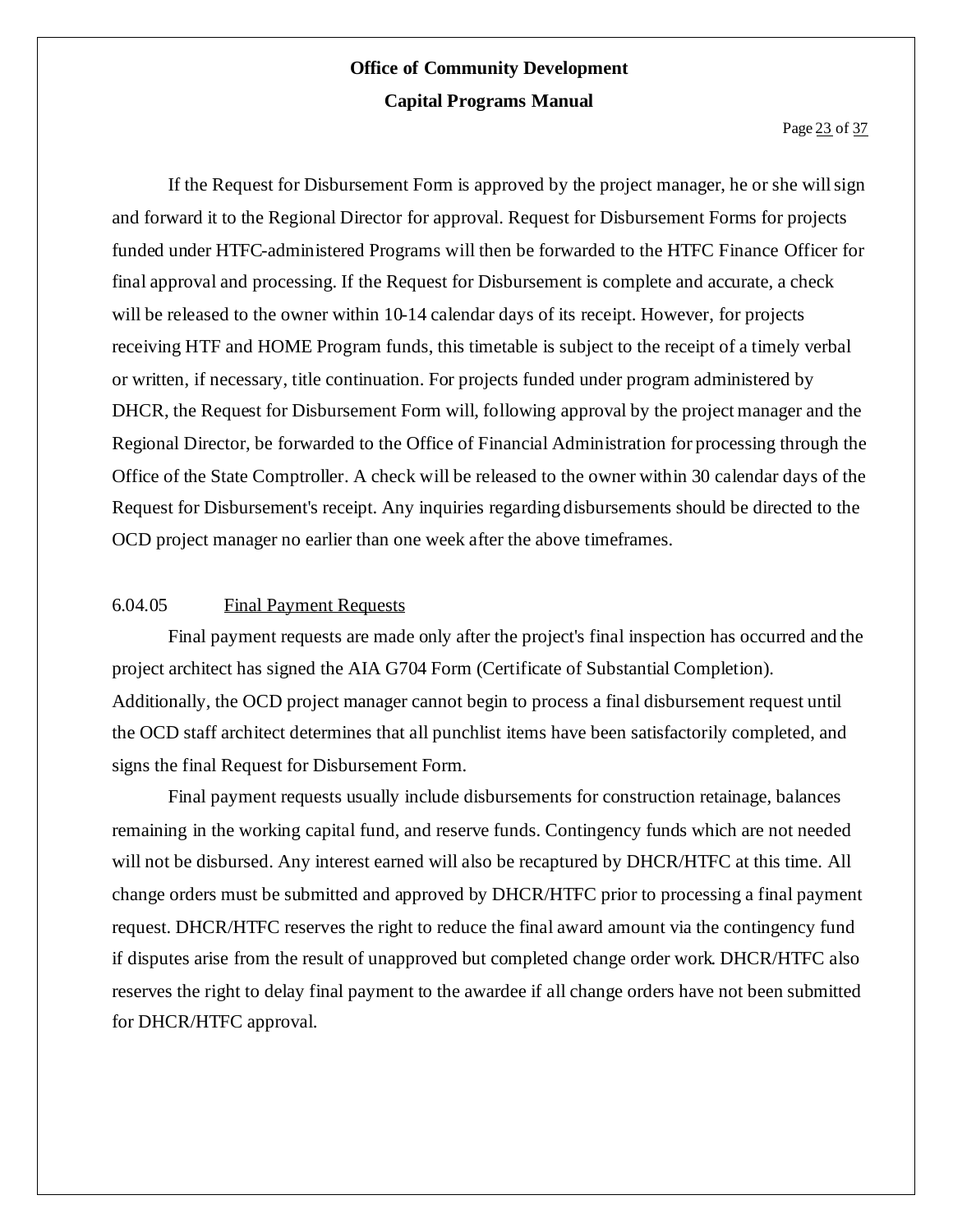HTFC may require the holdback of up to \$25,000 in addition to construction retainage. These additional funds will be disbursed upon submission of all project close-out documents including permanent Certificates of Occupancy, As-built Drawings and other items cited in Section 6.04.07 of the manual.

For projects involving tax exempt bonds or  $501(c)(3)$  bonding, HTFC will require an escrow equal to 3% of total development cost (less the developer's fee) as a five-year guarantee on workmanship. Disbursement of the escrow is subject to verification of satisfactory workmanship through inspections by an HTFC-approved architect. However, there are exceptions to this program requirement and HTFC may reduce or eliminate the escrow requirement at its discretion for projects in which the bond issuer is serving as lead agency and for certain new construction projects. In addition, HTFC may waive the escrow requirement in consideration of the awardee having a construction contract with the general contractor which includes a guarantee of workmanship for five years beyond the construction completion date, and the awardee or its general contractor agrees to provide a payment and performance bond equal to 3% of TDC (less the developer's fee) for a term equivalent to the guarantee of workmanship.

#### 6.04.06 Punchlist and Final Inspections

When the project's construction is 95% complete, the owner will schedule a punchlist inspection with the OCD construction monitor, project contractor, and project architect. The contractor, project architect, and OCD construction monitor, should agree upon which incomplete or incorrect construction items should be included on the punchlist, which will be formally prepared by the project architect, with copies given to all parties listed above.

If the project architect wishes to minimize the number of items included on the punchlist, he or she should draft a punchlist prior to the inspection so that the owner and contractor can begin correction or completion. The OCD punchlist work items should not take more than five-to-seven work days to be completed or corrected. When all punchlist items have been corrected or completed, construction is 100% complete, and the owner has received a certificate of occupancy (C of O) or temporary C of O from the municipality having jurisdiction over the project, a final inspection will be scheduled by the owner. Those who must attend the final inspection include the owner,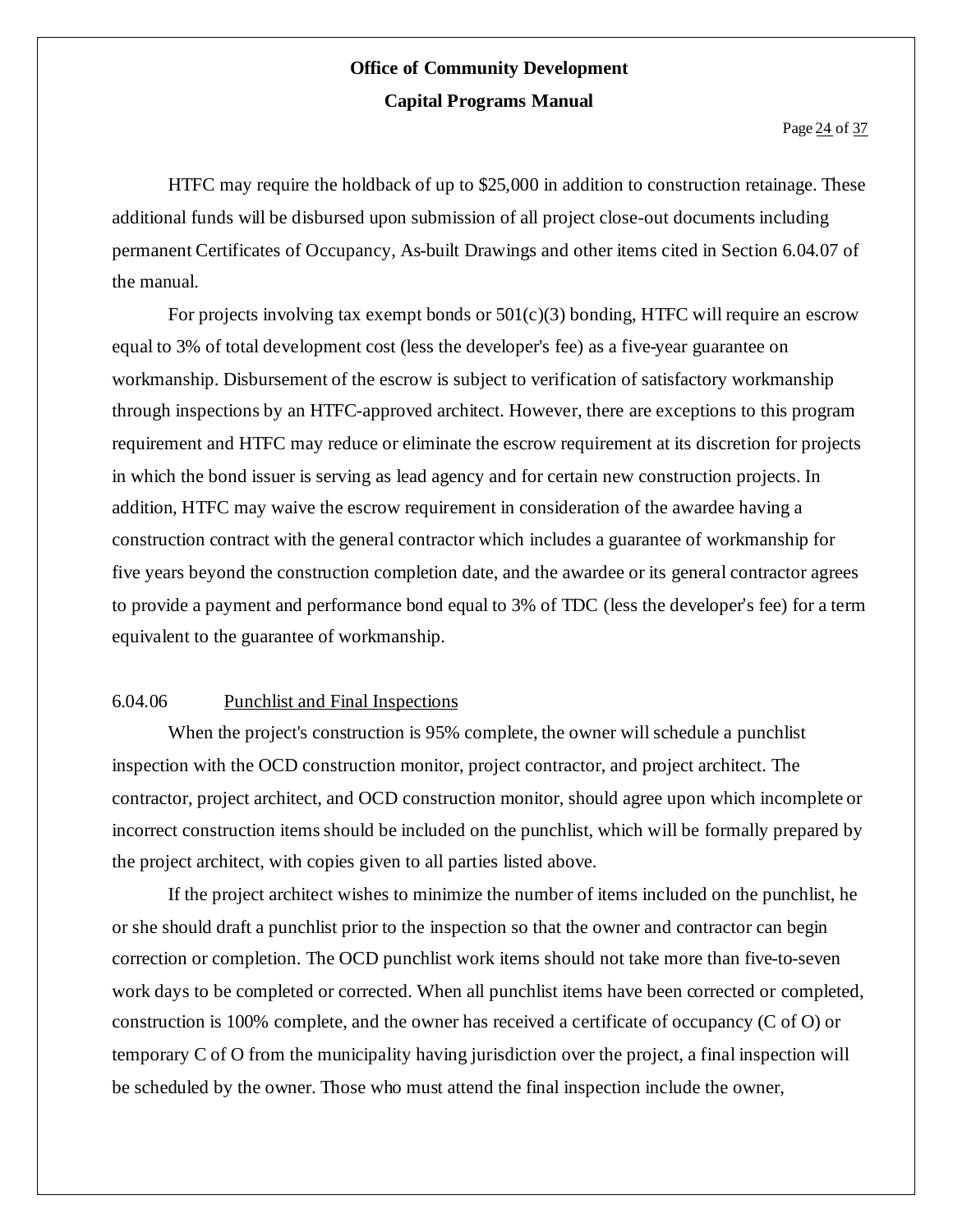contractor, project architect, OCD project manager, OCD construction monitor and OCD staff architect.

If the project architect is satisfied with the quality of the construction work, and degree of completion, he or she will sign the AIA G704 Form (Certificate of Substantial Completion). The OCD staff architect will sign the final Request for Disbursement Form when all punchlist items have been completed or corrected, and the construction is 100% complete. The OCD project managers cannot begin to process the final Request for Disbursement Form until it has been signed by the OCD staff architect.

#### 6.04.07 Required Forms and Documentation for Final Payment Requests

For each site for which the owner is submitting a final payment request, one signed original of each of the following documents must be submitted to the OCD project manager (LPA required documents are listed further below):

- (i) Request for Disbursement Form;
- (ii) Disbursement Request Support Documentation Form;
- (iii) final AIA G702 Form (Application and Certificate for Payment);
- (iv) final AIA G703 Form (Continuation Sheet);
- (v) AIA G704 Form (Certificate of Substantial Completion);
- (vi) AIA G706 Form (Contractor's Affidavit of Payment of Debts and Claims);
- (vii) AIA G706A Form (Contractor's Affidavit of Release of Liens) certified by the contractor, with general releases of liens from all major subcontractors and suppliers;
- (viii) construction monitor's Final Inspection Report;
- (ix) copies of all DHCR/HTFC approved change orders;
- $(x)$  C of O issued by the local building authority; (a temporary C of O may be submitted for final payment with the stipulation that a permanent C of O must be issued prior to the release of the contractor's retainage, unless waived in writing by DHCR/HTFC);
- (xi) required licenses from governmental regulatory agencies, if applicable;
- (xii) a lien bond or indemnity bond for all outstanding claims in connection with the construction contract as identified in the Waiver of Mechanic's Liens, if applicable;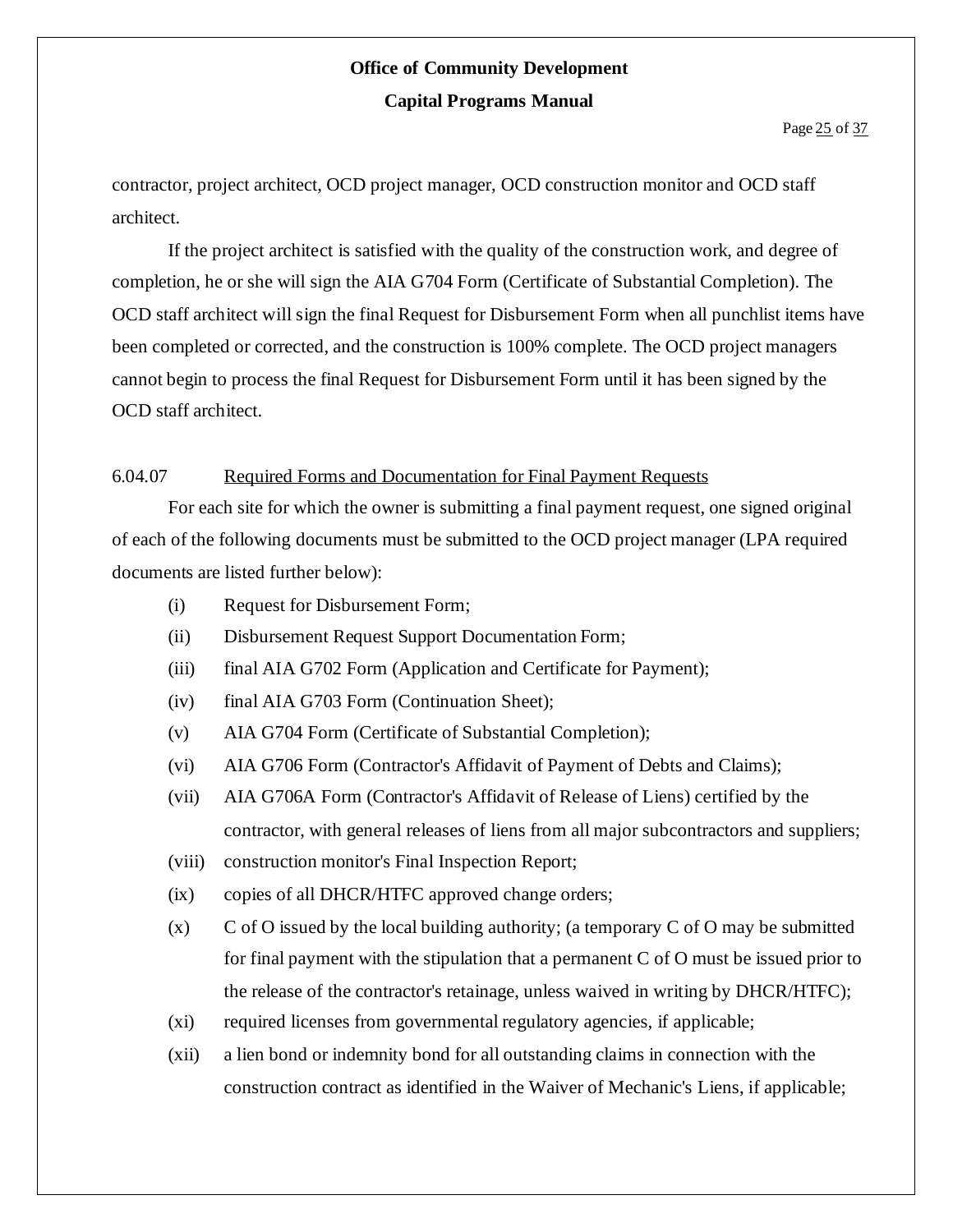- (xiii) a fire insurance policy and blanket position fidelity bond naming DHCR/HTFC and the State of New York as loss payees, and comprehensive general liability insurance and worker's compensation and disability insurance policies naming DHCR/HTFC and the State of New York as additionally insured parties;
- (xiv) for projects with construction costs in excess of \$250,000, or when required by DHCR/HTFC, as-built drawings indicating all changes and revisions to the bid documents;
- (xv) standard lease to be used for project rent-up, incorporating all Program requirements, if applicable;
- (xvi) four color 5" x 7" prints of the completed project;
- (xvii) for all projects governed by Rent Stabilization or the Emergency Tenant Protection Act (ETPA), evidence of registration with DHCR Rent Administration;
- (xviii) a copy of the Two-Tier Rent Form, if applicable;
- (xix) a copy of the Rent Registration Form, if applicable;
- (xx) verification that all material warranties have been delivered to the project owner;
- (xxi) verification that all permanent financing as indicated in the contract is in place;
- (xxii) Occupancy Status Report Form;
- (xxiii) for HTF and HOME Program projects only, a Project Cost Certification Audit on project expenditures, prepared by an independent Certified Public Accountant (see Section 6.05);
- (xxiv) if the Development Budget approved by DHCR/HTFC at the time of contract execution has changed, an updated Development Budget reflecting the final DHCR/HTFC approved amounts;
- (xxv) if the Rent Plan and/or Affordability Plan approved by DHCR/HTFC at the time of contract execution has changed, an updated Rent Plan and/or Affordability Plan reflecting DHCR/HTFC approved adjustments; and
- (xxvi) documentation that all required project operating and Reserve accounts have been established, as well as copies of dual signature cards for Reserve accounts.
- (xxvii) J-51 Certification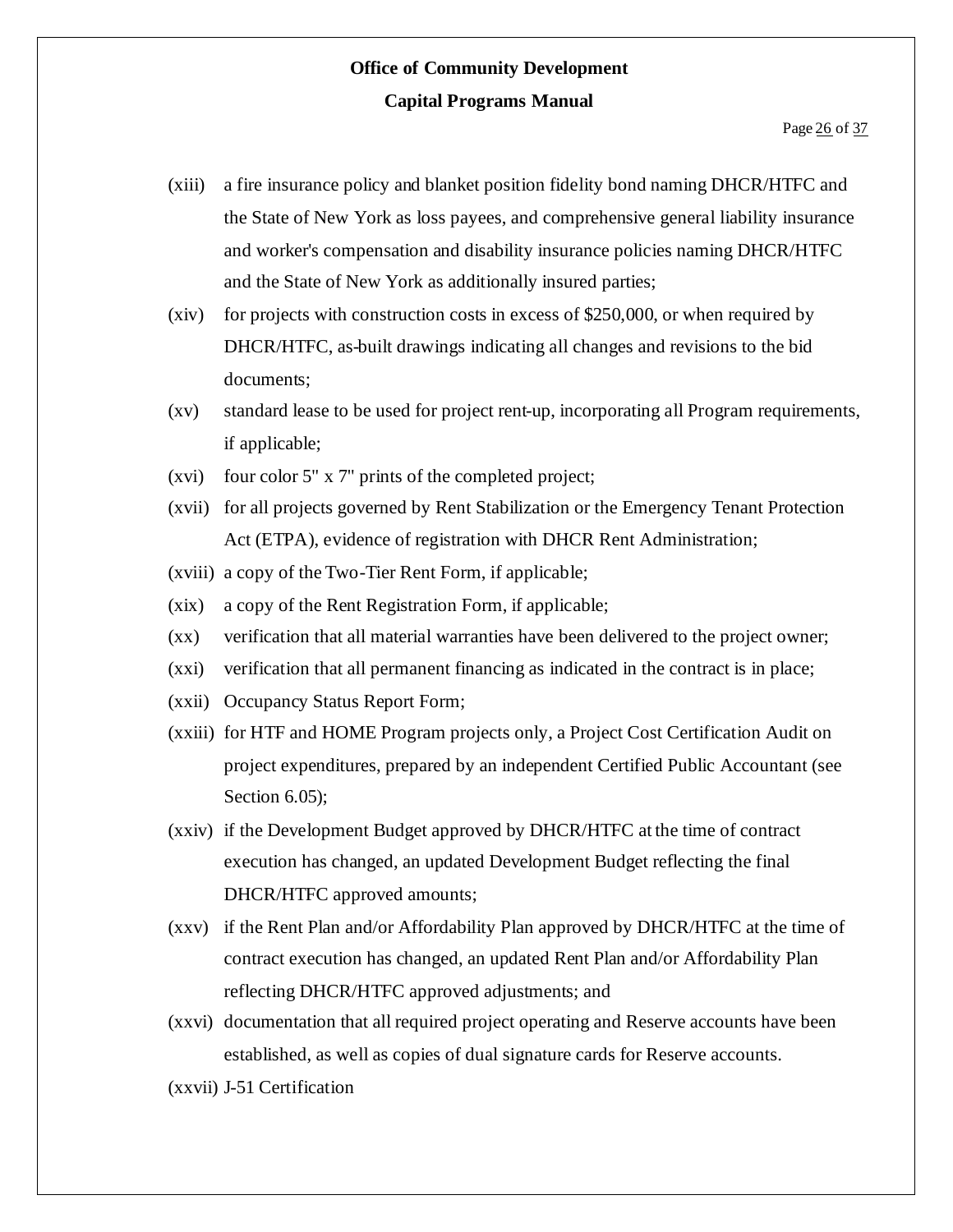- (xxviii)For HOME projects, a Rental Housing Completion Report Form (HUD-40097) which includes the requested information for all project units.
- (xxix) approved Minority/Women Owned Business Enterprise Utilization Plan, if not submitted.
- (xxx) for HOME projects, Section 3 Summary Report
- (xxxi) approved Marketing plan if not submitted.
- (xxxii) if the ownership of the project will be transferred to another entity for the regulatory period, an explanation of the need for the transfer, documentation showing that the new owner is an eligible applicant under the program providing funding for the project and information on the staff who will be involved in administering the project following the transfer.

#### 6.04.08 Final Payment Processing Procedures

The OCD project manager will review all required documents described in Section 6.04.07 upon receipt for completeness, accuracy, required signatures, and conformance with the latest DHCR/HTFC approved budget. For projects which require it, the Cost Certification Audit will be sent to the OCD project manager as part of the close-out submission.(See Section 6.05) For the HTFC administered Programs, the OCD project manager and Regional Director will, upon review and approval of all required documents, sign the final Request for Disbursement Form, and forward the entire final disbursement package to the HTFC Finance Officer for final approval and processing.

For the HDF Program, the final Request for Disbursement Form and Support Documentation Form will be forwarded, following Regional Office approval, to CAU for processing through the State Comptroller's Office.

This Section applies to projects funded under all DHCR/HTFC administered Programs, with the following exceptions:

(i) projects for which DHCR/HTFC program funds will be used only for a distinct purpose, such as acquisition, are exempt from DHCR/HTFC cost certification requirements;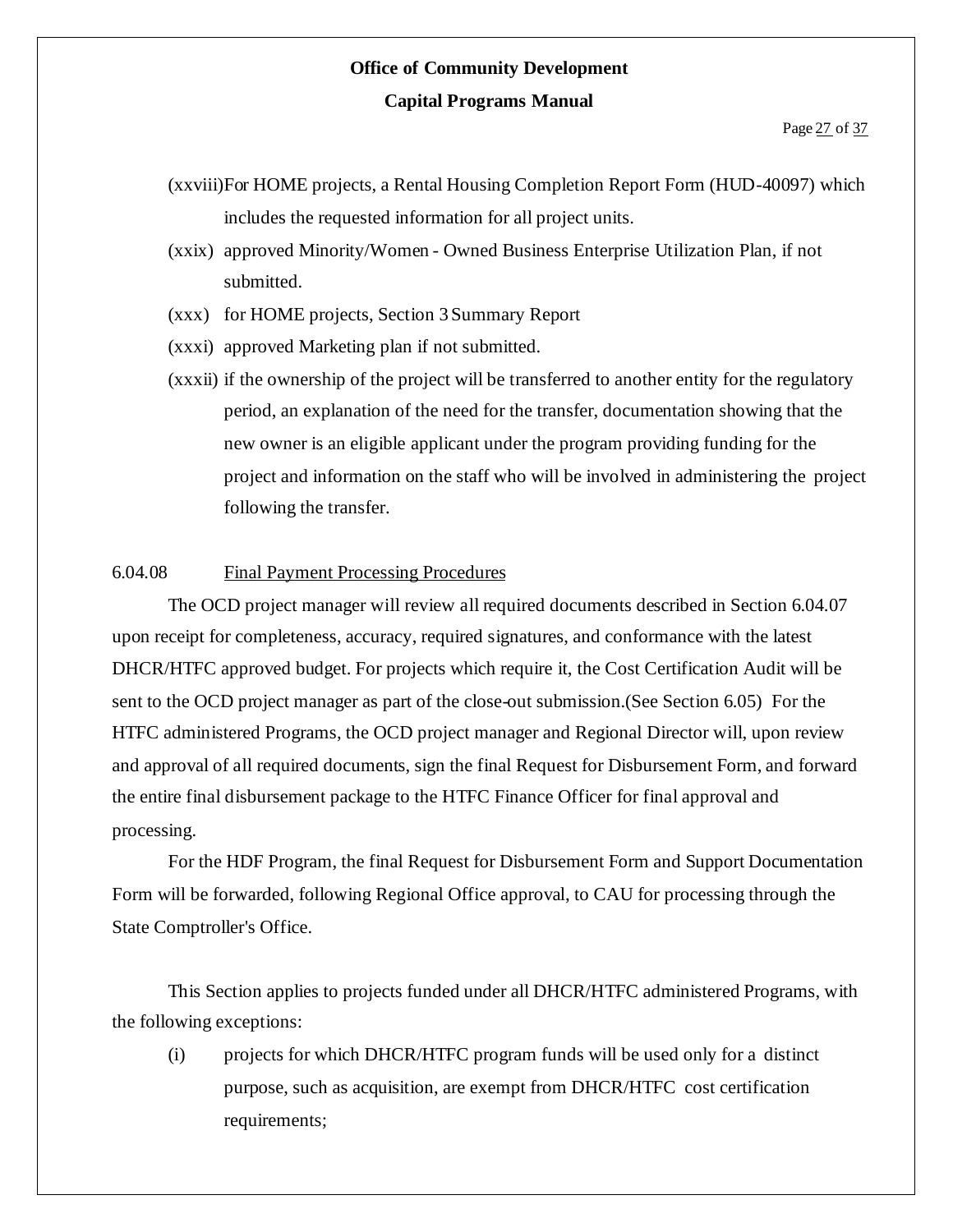- (ii) projects for which another funding source is requiring a cost certification of all project funds, including DHCR/HTFC funds, are exempt from DHCR/HTFC cost certification requirements, provided that DHCR/HTFC is supplied with a copy of such certification; and
- (iii) projects which have only one funding source, and which have a total project cost less than or equal to \$100,000, are exempt from DHCR/HTFC cost certification requirements, but are subject to an independent closeout review.

The purpose of cost certification is to establish the project's actual total cost, including the construction cost, in order to determine the maximum DHCR/HTFC award amount for the project's final closeout. DHCR/HTFC requires that cost certifications be submitted as part of the project close-out package so that the final retainage may be released upon project completion.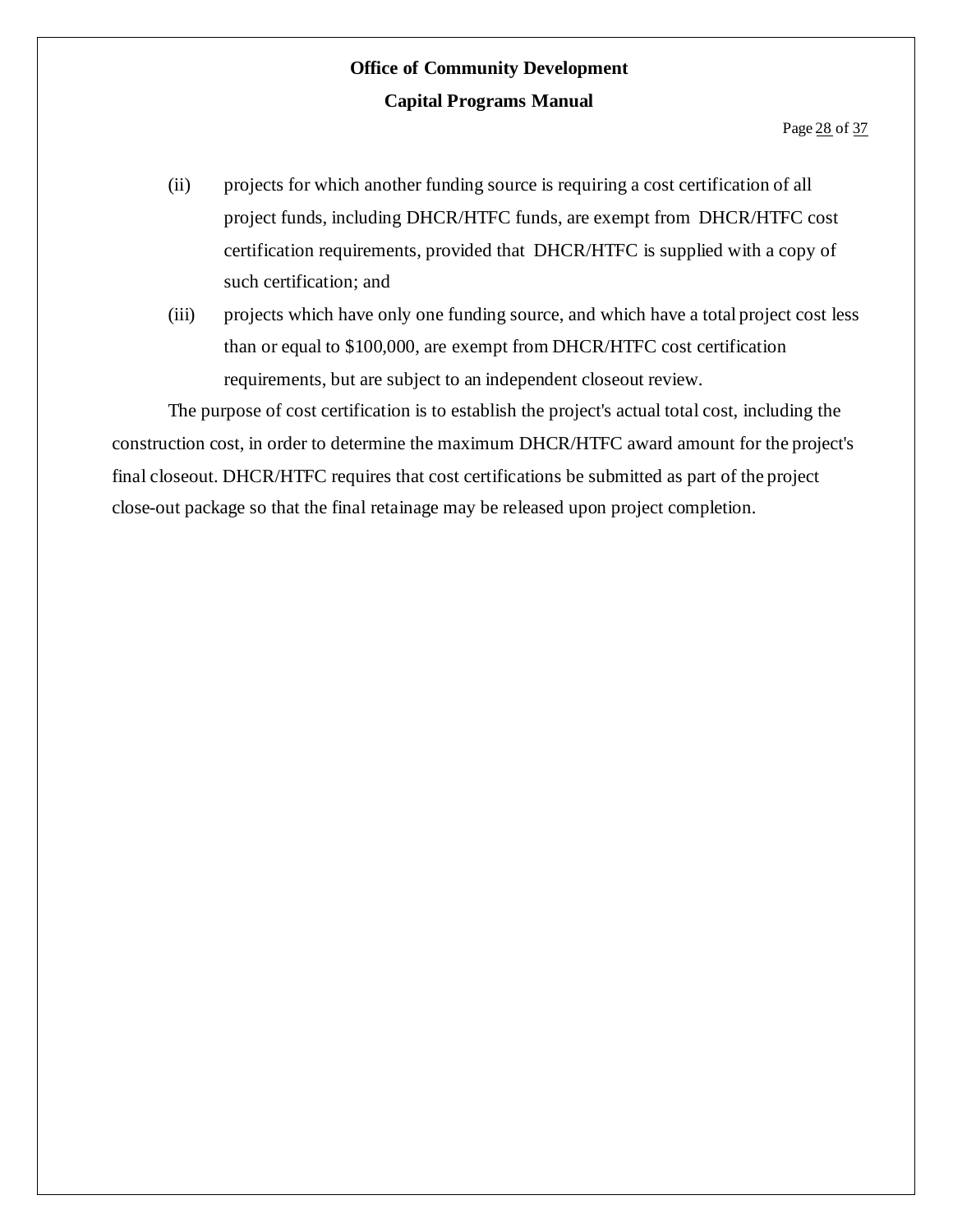# **Office of Community Development**

#### **Capital Programs Manual**

#### Page 29 of 37

#### Section: 6.0 CONSTRUCTION PROCESSING REQUIREMENTS

Sub Section 6.05 Cost Certifications

Cost certification will be required of the following owner types:

- (i) for-profit owners;
- (ii) not-for-profit owners which have an identity of interest with the project architect, project contractor/developer, and/or project consultant;
- (iii) not-for-profit owners which have acted as the project contractor; and
- (iv) subrecipients which receive HTF awards from LPAs (except in cases where there is only one project funding source, and the total project cost is less than or equal to \$100,000).

DHCR/HTFC reserves the right to request a cost certification in situations other than those described above based on the size and complexity of the project financing or other substantive factors.

All cost certifications must be performed by an independent New York State Certified Public Accountant (CPA). DHCR/HTFC may require that the cost certification be performed by an independent CPA under contract with DHCR/HTFC if there is an identity of interest between a forprofit owner and the project architect, contractor and/or consultant. If the owner is told that the cost certification must be done by a DHCR/HTFC contracted CPA, it must notify the project manager when the project is 75% complete so that the cost certification can be scheduled. Failure to do so may result in an inability to schedule the cost certification with the DHCR/HTFC contracted CPA in a timely manner, and thus, a delay in the project's closeout.

To meet cost certification requirements, for-profit owners must submit the following:

(i) a certification by the owner that the cost certification was completed by an independent CPA who is acceptable to DHCR/HTFC, or by the DHCR/HTFC contracted CPA, and that the certification is for the total project cost, including all funding sources;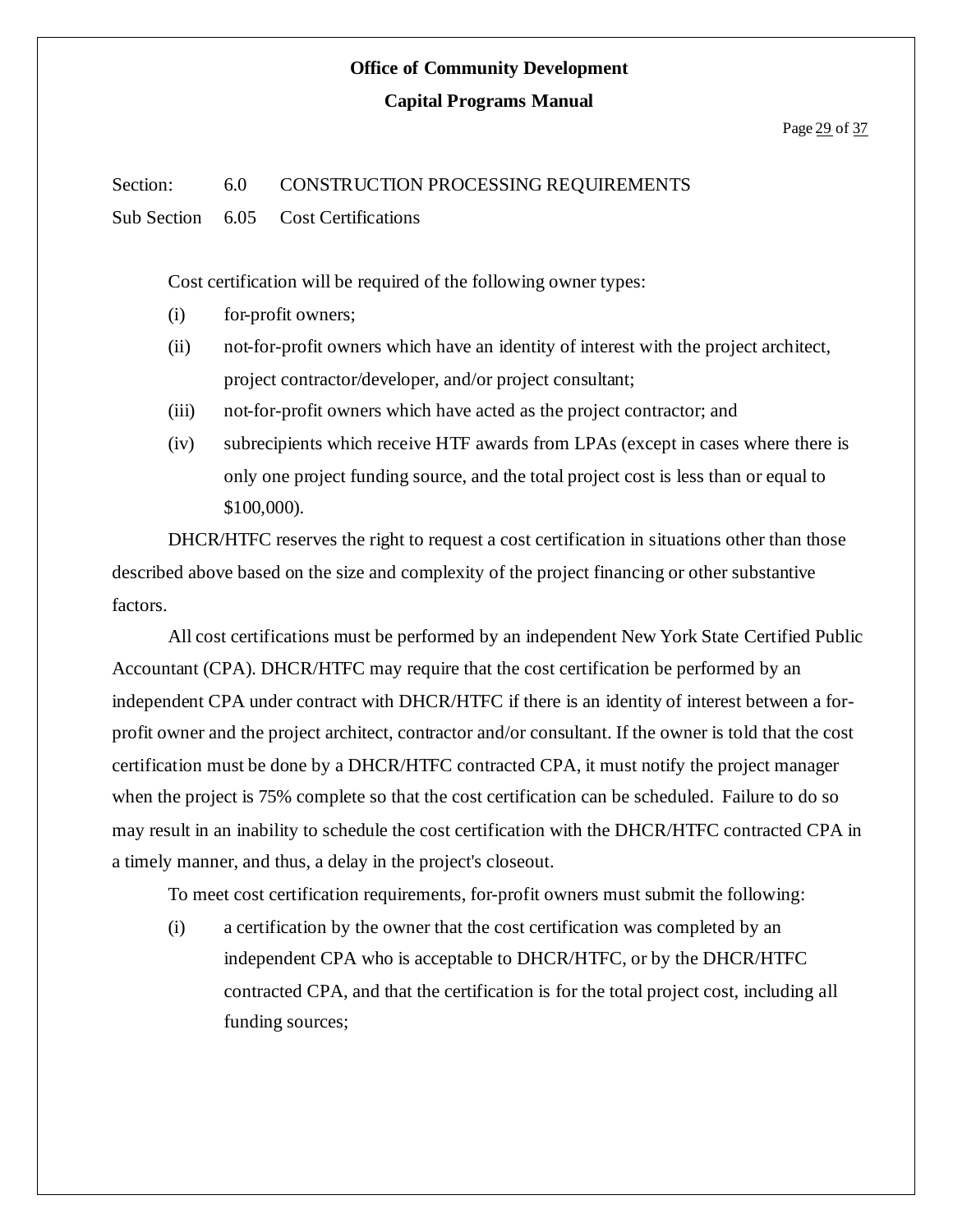- (ii) an accounting of all the major line items as detailed in the project's final approved Development Budget, and a listing of the actual dollar amount expended from every funding source (less any retainage) for each line item, compared against the approved total cost budgeted for each line item;
- (iii) copies of the final AIA G702 Form (Application and Certificate for Payment) for each prime contractor, indicating the final dollar amount of all construction work for that contractor, signed by the contractor, project architect and owner;
- (iv) a copy of the owner's final Request for Disbursement Form; and
- (v) a CPA's certification that the soft costs, acquisition costs and working capital expenses of the project are accurate, and adequately documented by actual invoices and payments by the owner to all vendors listed.

Owners who have an identity of interest with the project contractor/developer, architect and/or consultant must submit the following documents to meet the cost certification requirements:

- $(i)$  all documents listed in  $(i)$ through  $(v)$  above;
- (ii) a detailed trade item breakdown of all the contractor's actual project costs, including overhead and profit, as listed on the AIA G703 Form (Continuation Sheet);
- (iii) unless performed by a CPA contracted by DHCR/HTFC, a CPA's certification that the project's actual construction costs have been adequately documented by invoices and payments by the owner to the contractor and all vendors; and
- (iv) verification by the contractor that there is no identity of interest between any project subcontractors and/or suppliers.

All cost certifications must utilize the following format:

(i) an opinion letter prepared by the CPA, certifying that the project audit was performed in accordance with generally accepted auditing standards and practices, and that there is no identity or conflict of interest between the CPA, and the owner, contractor, project architect or any subcontractor;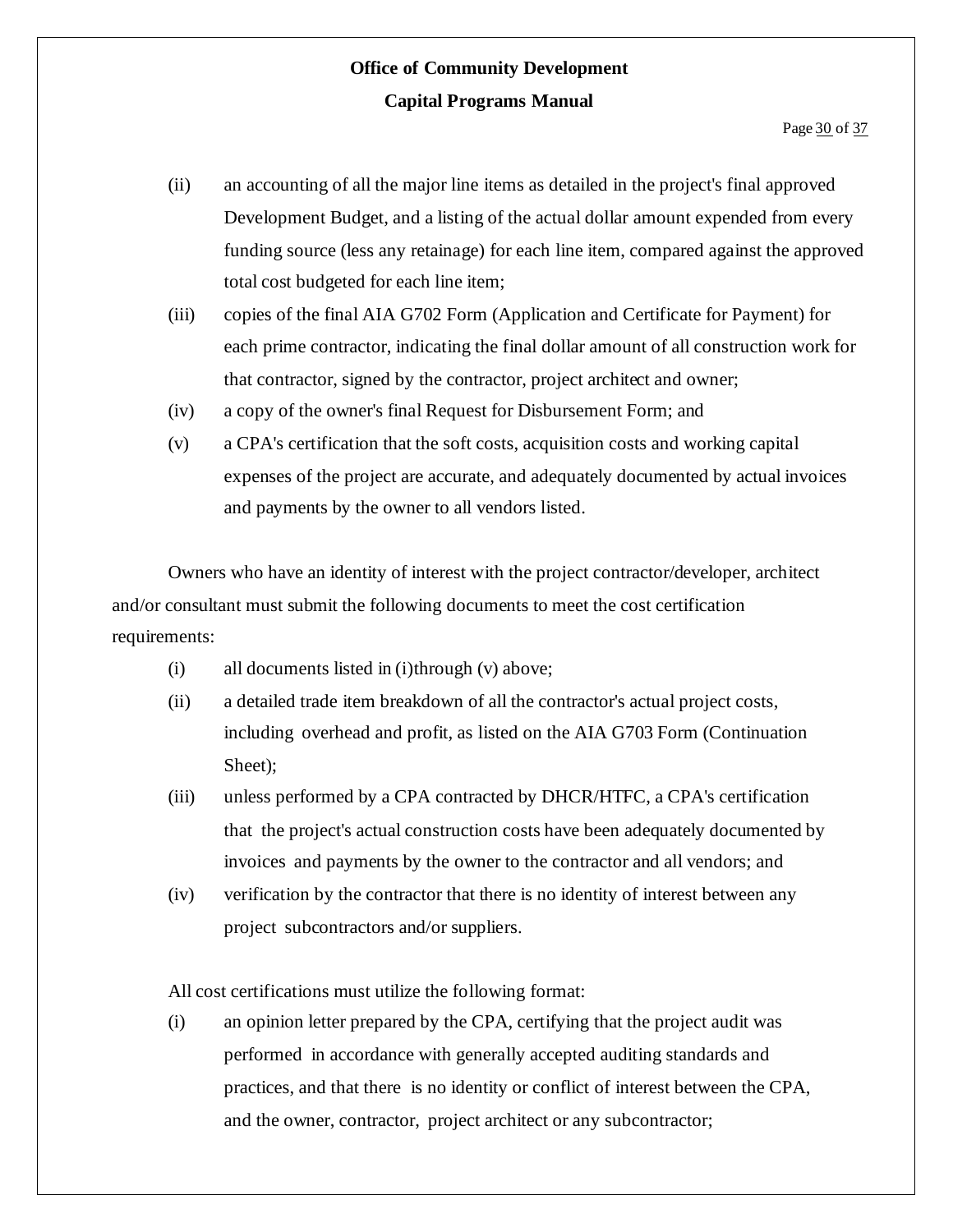- (ii) a copy of the final Request for Disbursement Form prepared by the owner;
- (iii) a copy of the final AIA G702 Form (Application and Certificate of Payment) for the contractor, or for each prime contractor, prepared by the project architect;
- (iv) a copy of the AIA G703 Form (Continuation Sheet), prepared by the project architect, and listing all construction work, including all approved change orders;
- (v) a copy of the DHCR/HTFC approved Development Budget which was attached as an exhibit to the owner's Predevelopment Costs Agreement;
- (vi) a form similar to the Development Budget, which lists all line items in the Development Budget with columns showing the total cost budgeted for each item, the actual total cost for each item, and the actual corresponding amounts paid out from each funding source;
- (vii) a listing of all consultant and contractor payments for services rendered to the project; and
- (viii) a detailed breakdown of all construction work by subcontractors, vendors and suppliers, the total amount of each contract or invoice billed, and a summation of the total construction cost.

DHCR/HTFC will review all cost certifications for compliance with the following requirements:

- (i) the final AIA G702 Form (Application and Certificate for Payment) for the project's construction, or the total payment requests if more than one prime contractor was employed to construct the project, must equal the amount expended by the owner and/or contractor from all funding sources;
- (ii) any line item costs budgeted in the Development Budget which were not actually expended must be deducted from the actual total project cost;
- (iii) all non-DHCR/HTFC funds which were to be used in developing the project, must have been received from the non-DHCR/HTFC funding source(s), and expended by the owner; and,
- (iv) the contractor/developer fee cannot exceed ten fifteen percent of the total project cost, or the contractor's profit cannot exceed ten percent of the total construction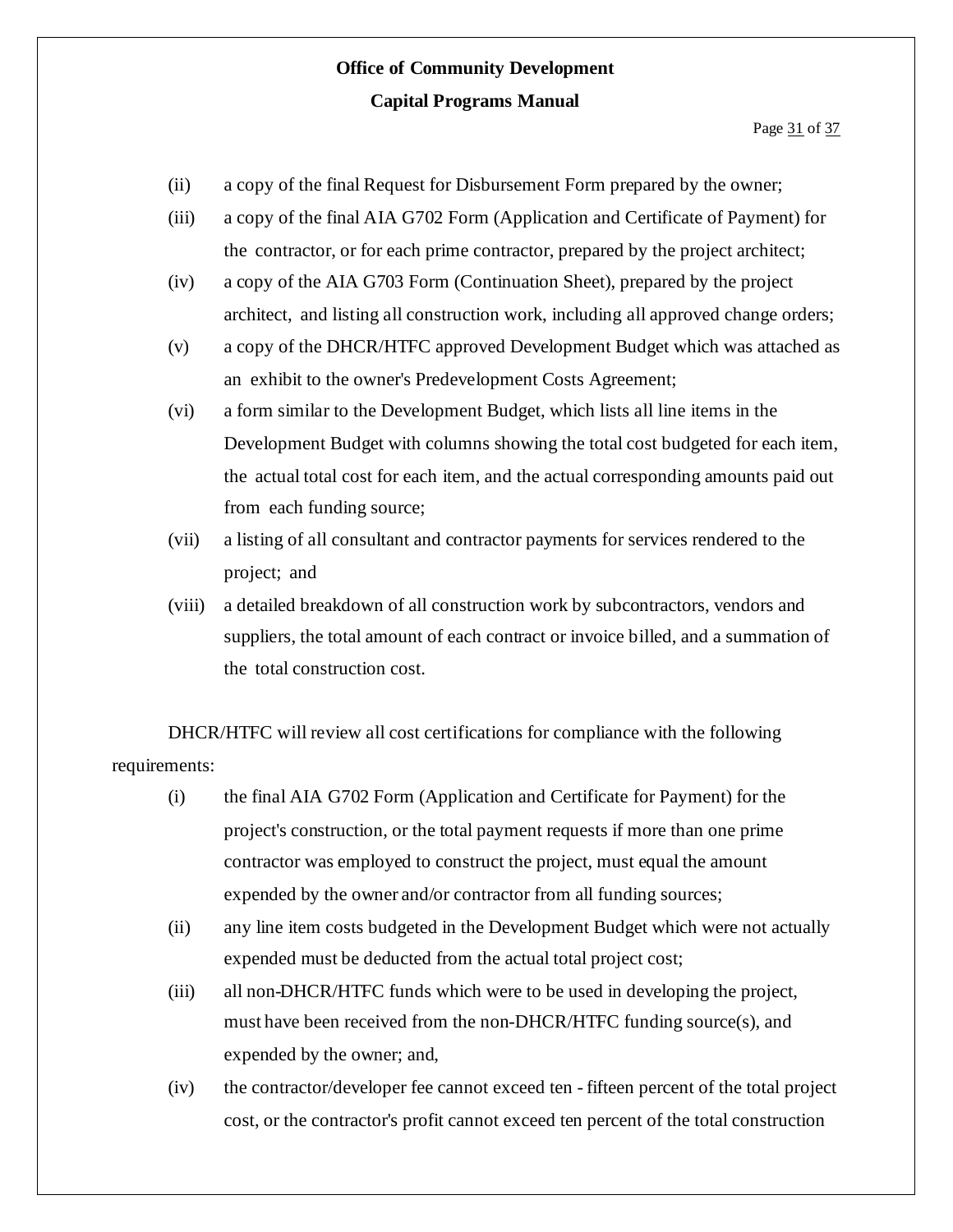Page 32 of 37

costs, depending on the relationship between the owner and contractor and what was approved at Contract Closing. (See Section 5.05 and the LIHC Allocation Plan for more information on this)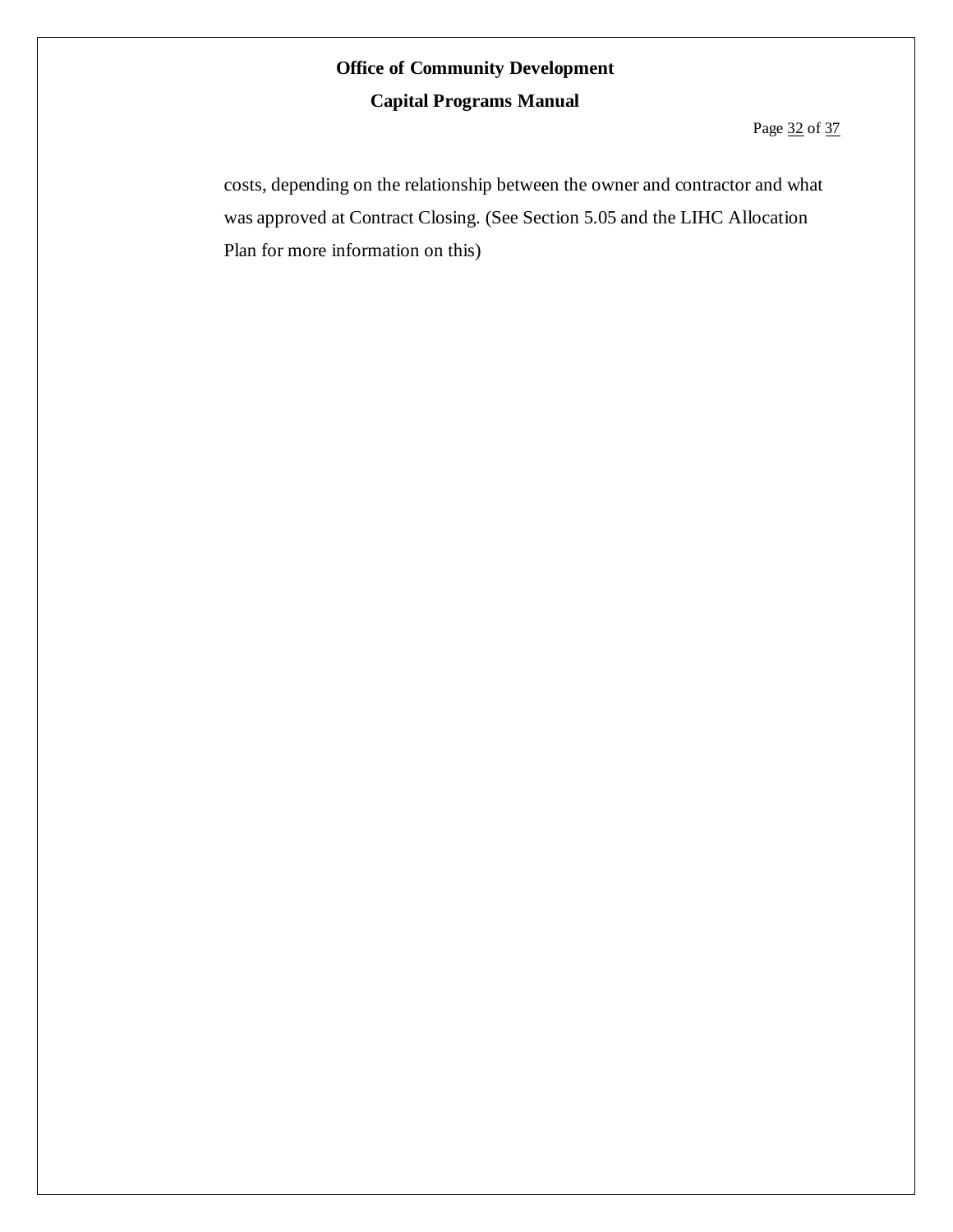#### Page 33 of 37

### Section: 6.0 CONSTRUCTION PROCESSING REQUIREMENTS Sub Section 6.06 Permanent HTFC Financing Only Close-Out Procedures

#### 6.06.01 Final Inspection

Owners receiving permanent financing only from HTFC must provide the project manager with written notification 45 days in advance of the anticipated substantial completion date by which project will be ready for final inspection. Prior to the project's final inspection, the owner must schedule a punchlist inspection for the project with the project architect and OCD construction monitor. A representative of the owner or contractor must be present at the punchlist inspection. The punchlist which results from such inspection will be prepared by the project architect and owner, and must contain the following information:

- (i) the inspection date;
- (ii) the name and title of the contractor's or owner's representative present;
- (iii) any incomplete or unsatisfactory work items; and
- (iv) the specific location of each incomplete or unsatisfactory work item.

The owner must provide copies of the punchlist to the OCD construction monitor. The final inspection will occur upon completion and/or correction of all punchlist items. Those whose attendance is required at the project's final inspection (collectively referred to as the "inspection participants") are: the owner, construction lender's inspector, project architect, and OCD construction monitor, OCD staff architect, and OCD project manager.

#### 6.06.02 Permanent Financing Inspection Conference

An inspection conference must be attended by the inspection participants immediately following the project's final inspection. The inspection participants must reach agreement on:

- (i) whether or not work has been completed in accordance with the final documents; and
- (ii) any incomplete or unsatisfactory work items, and when they will be completed or corrected.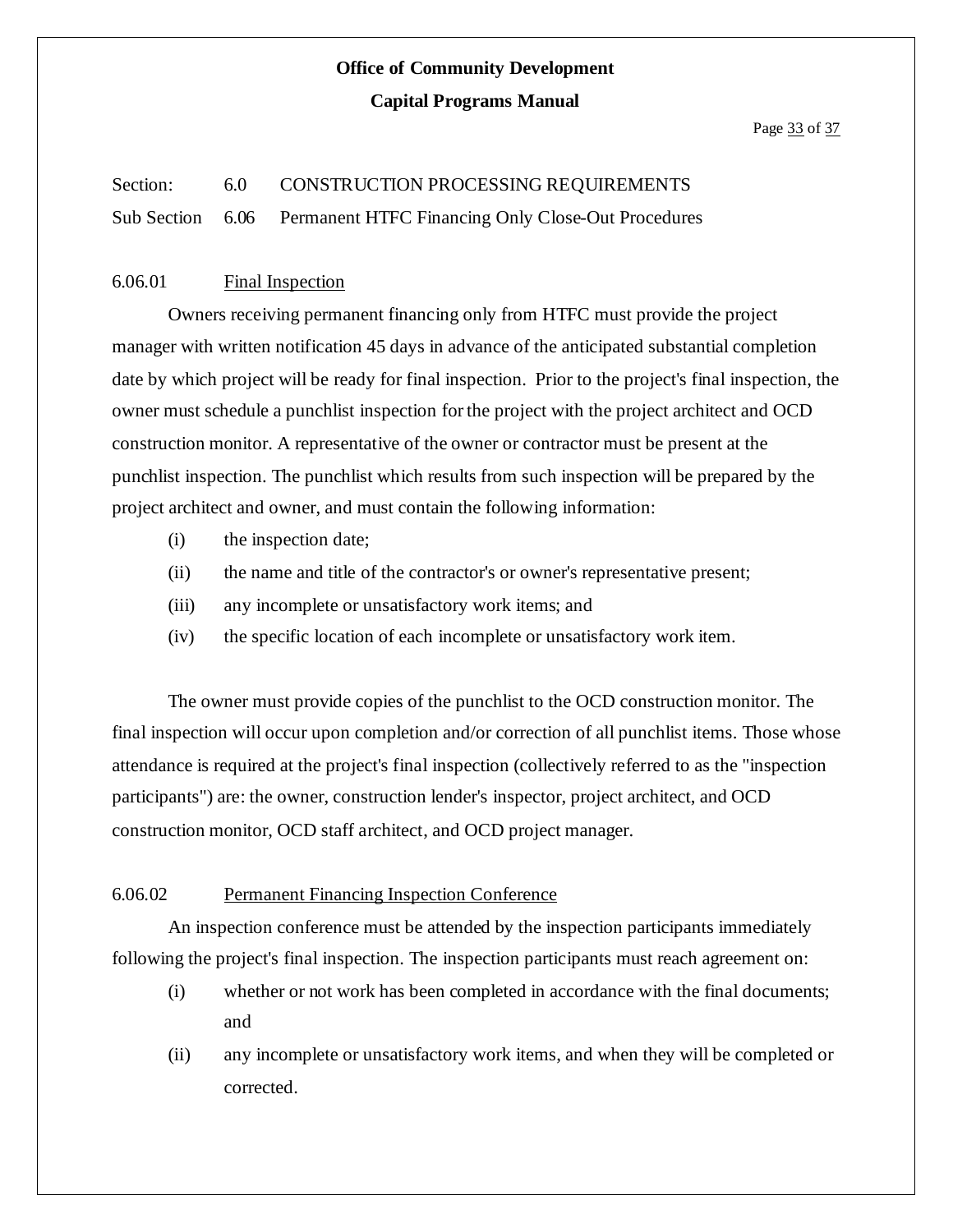(iii) any outstanding or unsubmitted change order work and a date when the permanentCertificate of Occupancy will be submitted for DHCR/HTFC review and approval (if not already submitted).

A mutually agreed upon final inspection report will be prepared by the owner, project architect and OCD construction monitor based upon the results of the Inspection Conference. The project architect will also prepare aCertificate of Substantial Completion showing the amount of money to be withheld if any for incomplete/unsatisfactory work and/or outstanding change order work. Upon receipt of the report and certificate, the project manager will immediately notify the owner and construction lender and schedule a date for the Settlement Closing. A Settlement Closing will not be scheduled if outstanding or unsubmitted change orders have not been received by the DHCR/HTFC. This may result in a time delay of the DHCR/HTFC settlement closing and/or a reduction in the final award amount or a holdback equal to the sum of two and one half times the value of unapproved work, any retainage, plus if there is an identity of interest between the owner and contractor, the project contractor's builders profit.

#### 6.06.03 Settlement Closing

The owner must submit the following documents to DHCR/HTFC for prior review and approval before a Settlement Closing can occur:

- (i) a Certificate of Occupancy for each building, issued by the responsible local agency;
- (ii) submission of all change orders;
- (iii) a verified release and certification by the owner, stating that all contractors, subcontractors, vendors, suppliers, laborers and mechanics have been paid, or that the owner will satisfy all outstanding balances and obtain conditional waivers of mechanics liens from all parties with open accounts;
- (iv) Disbursement Request Form showing the total amount due the owner from DHCR/HTFC minus any unsettled claims;
- (v) assignments of all project guarantees and warranties to the owner and to DHCR/HTFC;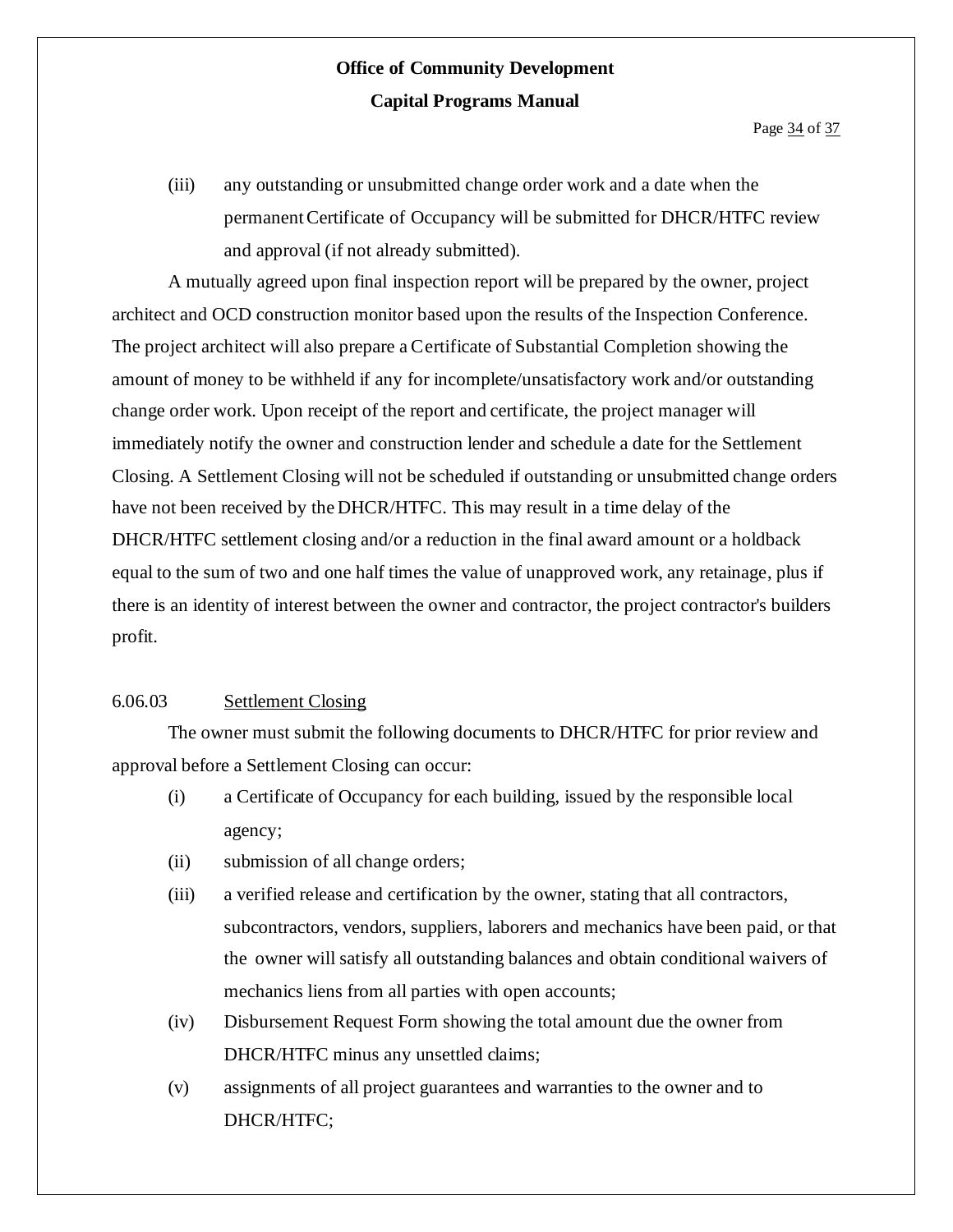# **Office of Community Development**

#### **Capital Programs Manual**

#### Page 35 of 37

- (vi) as-built drawings for the project;
- (vii) copies of receipts for real property taxes and utility bills paid by the owner during construction;
- (viii) an updated title report from a title company which is satisfactory to DHCR/HTFC, and which:
	- (a) states that the title is good and marketable;
	- (b) states that title is free of any mortgage, lease, lien or other encumbrance(s) which has not been approved by DHCR/HTFC; and,
	- (c) commits to the issuance of a title insurance policy at Settlement Closing, insuring DHCR/HTFC and the owner;
- (ix) project architect's certification letter;
- (x) evidence that bank accounts have been established for:
	- (a) working capital funds;
	- (b) replacement reserve funds;
	- (c) operating reserve funds;
	- (d) real estate tax and escrow account funds; and
	- (e) tenant security deposits;
- (xi) evidence that the following types of insurance are in place:
	- (a) comprehensive general liability;
	- (b) fire casualty insurance;
	- (c) worker's compensation & disability insurance; and
	- (d) blanket position fidelity bond;
- (xii) a copy of the proposed deed;
- (xiii) a copy of the proposed lease;
- (xiv) certified survey;
- $(xv)$  rent registration forms, if applicable;
- (xvi) note and mortgage;
- (xvii) construction lender's pay out letter;
- (xviii) assignment/satisfaction of mortgage;
- (xix) four 5" x 7" color prints of the project;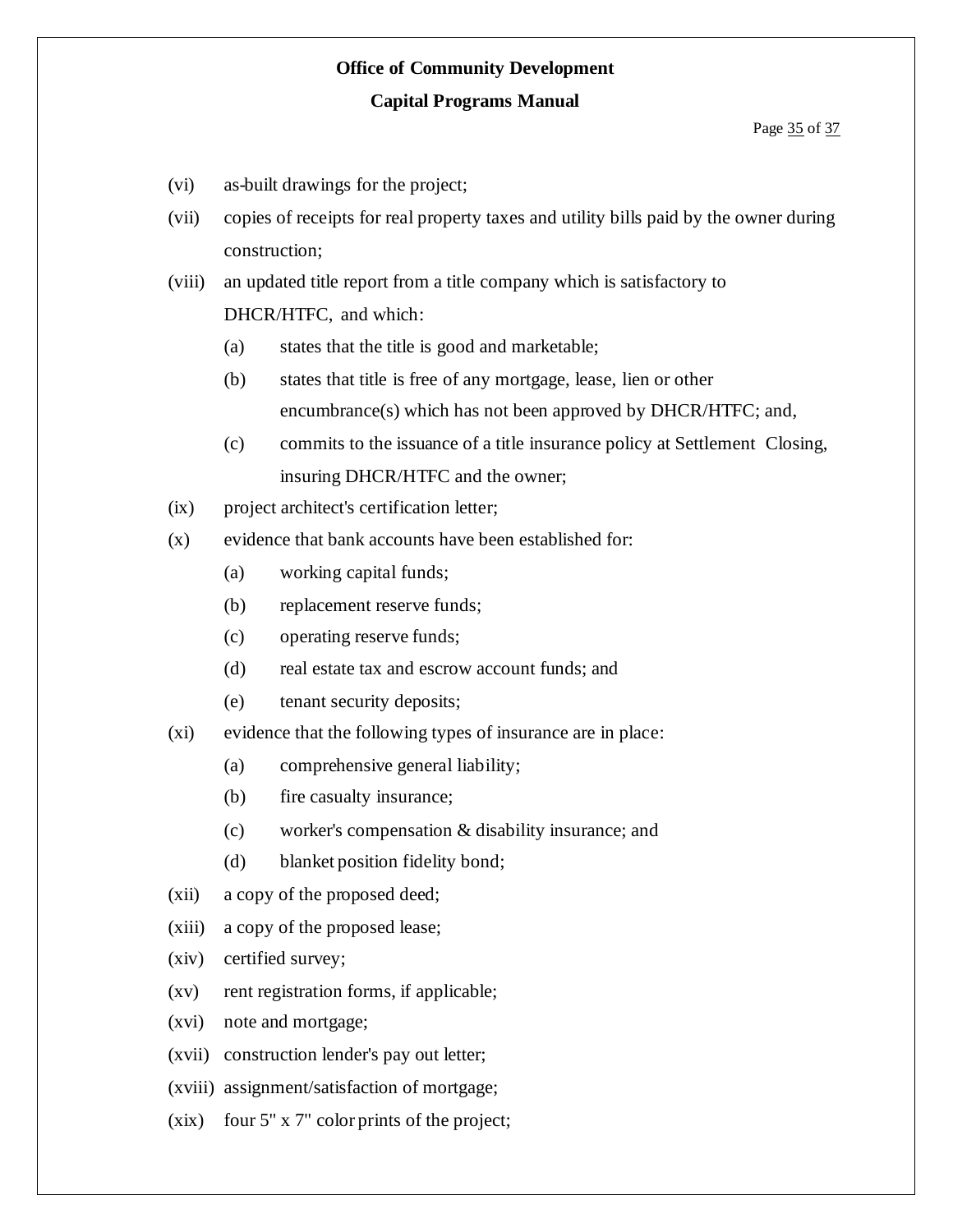# **Office of Community Development**

#### **Capital Programs Manual**

- (xx) Occupancy Status Report Form;
- (xxi) OCD construction monitor's final report;
- (xxii) required licenses from all involved governmental regulatory agencies, if applicable; and
- (xxiii) all other requirements, as specified in the Purchase Contract, which must be satisfied prior to DHCR/HTFC's purchase of the project.
- (xxiv) approved Minority/Women Owned Business Enterprise Utilization Plan, if not submitted.
- (xxv) for HOME projects Section 3 Summary Report, if not submitted.
- (xxvi) approved Marketing Plan, if not submitted.
- (xxvii) if the ownership of the project will be transferred to another entity for the regulatory period, an explanation of the need for the transfer, documentation showing that the new owner is an eligible applicant under the program providing funding for the project and information on the staff who will be involved in administering the project following the transfer.

Upon receipt of the documents listed above, DHCR/HTFC will schedule the Settlement Closing which must be attended by representatives of the owner, the construction lender and OCD. At the Settlement Closing, DHCR/HTFC will pay the owner the DHCR/HTFC Contract Price, less the required two and one-half percent holdback amount and any amounts required to be withheld to complete the project's construction.

Any monies withheld to complete outstanding construction work, such as landscaping, will be released to the owner upon a satisfactory inspection of the unfinished work by the OCD construction monitor and approvals by the OCD staff architect and project manager.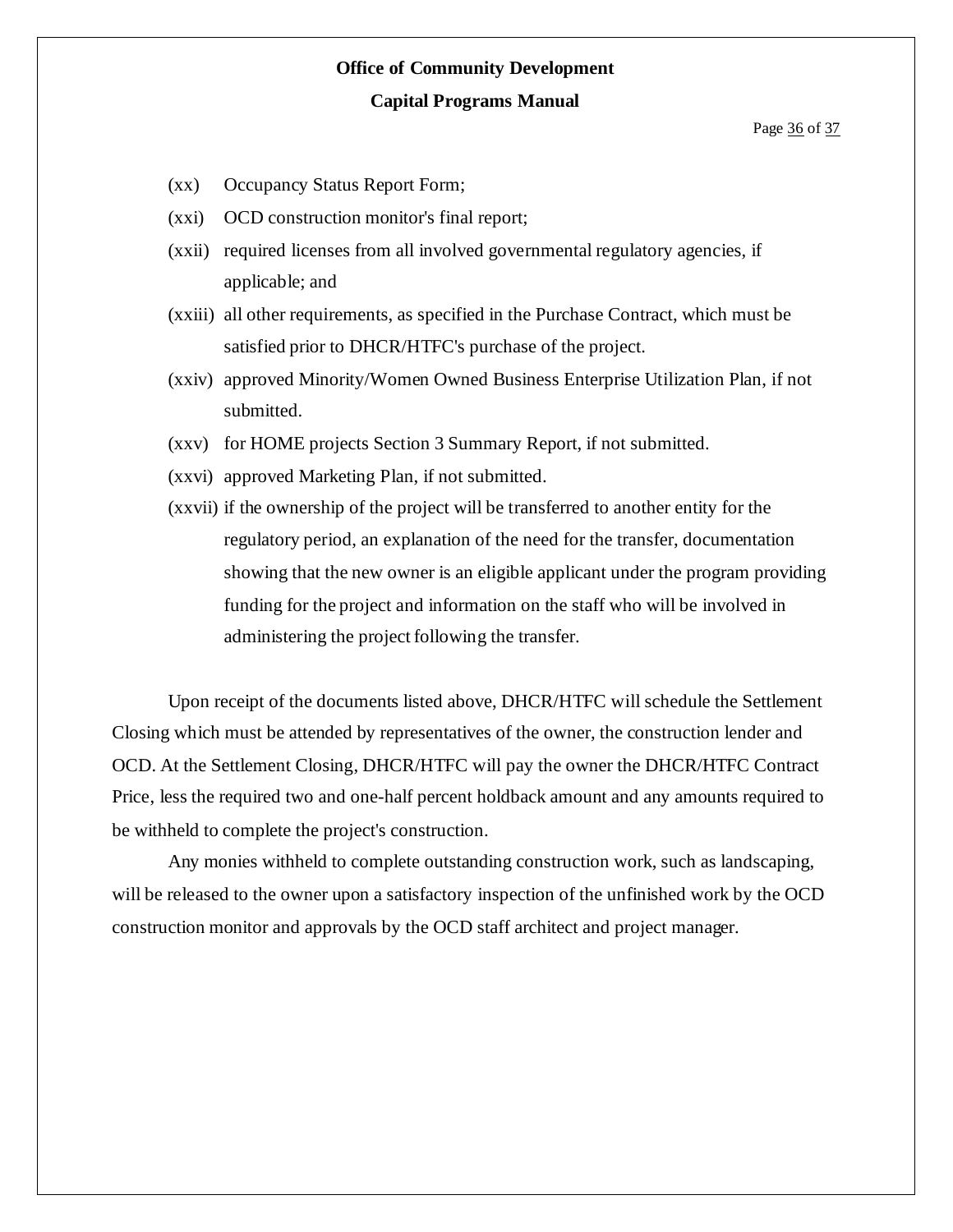Page 37 of 37

The two and one-half percent holdback amount, which is required for all DHCR/HTFC administered projects pursuant to the DHCR/HTFC Purchase Contract or Commitment, will be released to the owner after the required holdback period (one year and 15 days or, if a letter of credit was provided, one year and 30 days) and a satisfactory inspection of the project by the OCD construction monitor and staff architect for compliance with the DHCR/HTFC approved construction documents (and to ensure that there are no material or construction defects which may have occurred during the holdback period). It is the owner's responsibility to schedule the inspection with the project manager 30 days prior to the holdback release date. The owner's failure to do so may delay the release of the holdback amount. If the inspection reveals any items which need correction, the cost of repairing such items may be paid out of the holdback amount; any money remaining after such repair(s) will be released to the owner after satisfactory reinspection by DHCR/HTFC.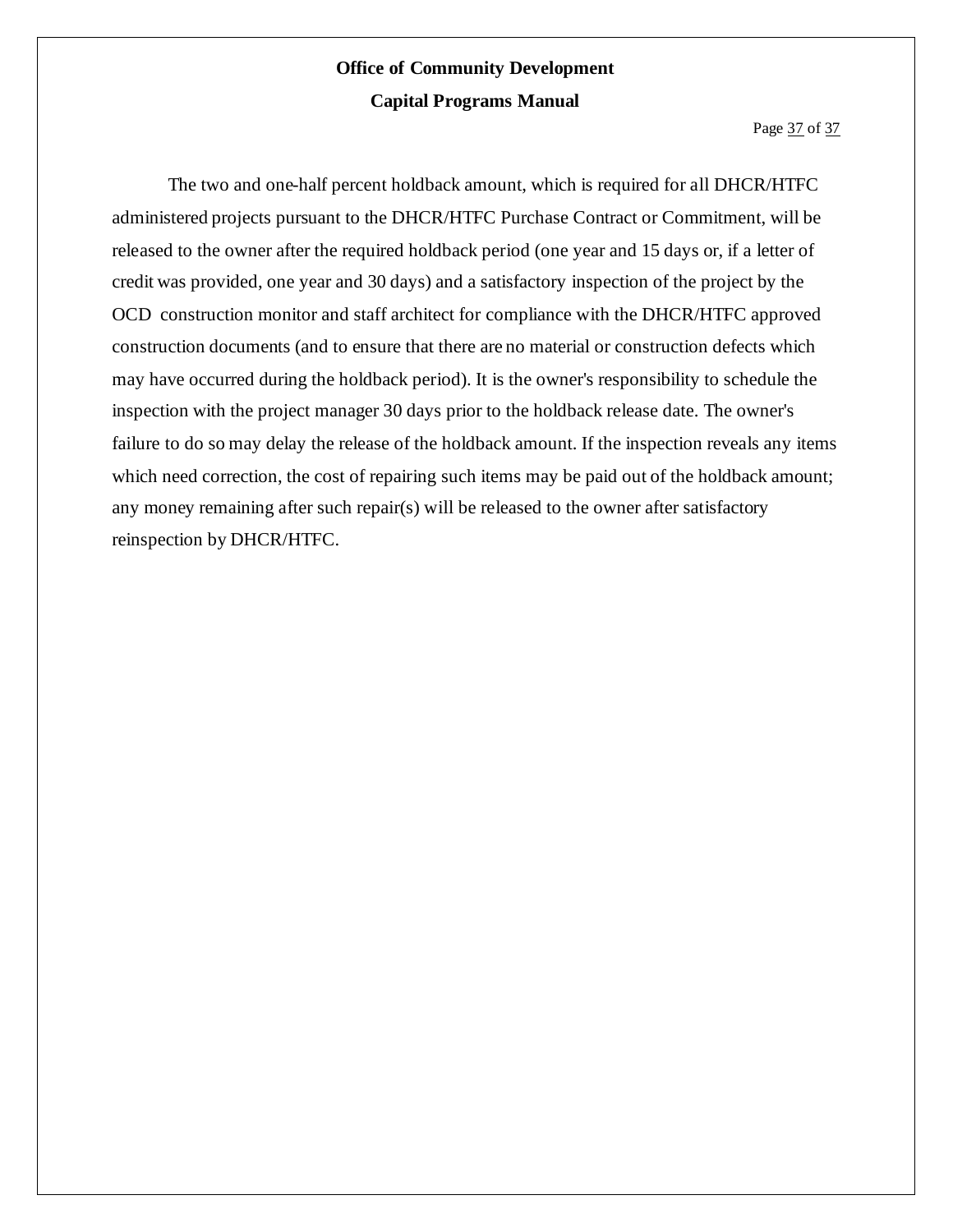Page 1 of 27

Section: 7.0 PROJECT OPERATING AND MANAGEMENT REQUIREMENTS Sub Section 7.01 Introduction

This section describes the general procedures for operating and managing **any property funded by the Housing Trust Fund Corporation, (HOME, Housing TrustFund and Turnkey Programs). Owners should refer to the Regulatory Agreement for projectspecific obligations**. Projects with Low Income Housing Credit (LIHC) are also subject to certain post-construction operating requirements as set forth in the LIHC statute and Regulatory Agreement. Further guidance is contained in the LIHC Compliance Monitoring Guide. If requirements of different Programs overlap, **the most restrictive provisions shall apply**. Where the requirements for the LIHC, HTF, **HOME** and Turnkey Programs differ, it is noted in the text.

Local Program Administrators (LPAs) acting under the HTF Program are responsible for enforcing all requirements in this section and for monitoring subrecipient projects in the same manner that Office of Housing Management **(OHM)/ AssetManagement Unit (AMU)** monitors direct project recipients.

If you have any questions regarding compliance issues, please contact your Asset Management Representative or call the **Asset Management Unit**(518) **474-5776** or write:

> NYS Division of Housing and Community Renewal Asset Management Unit 5th Floor 38-40 State Street Albany, NY 12207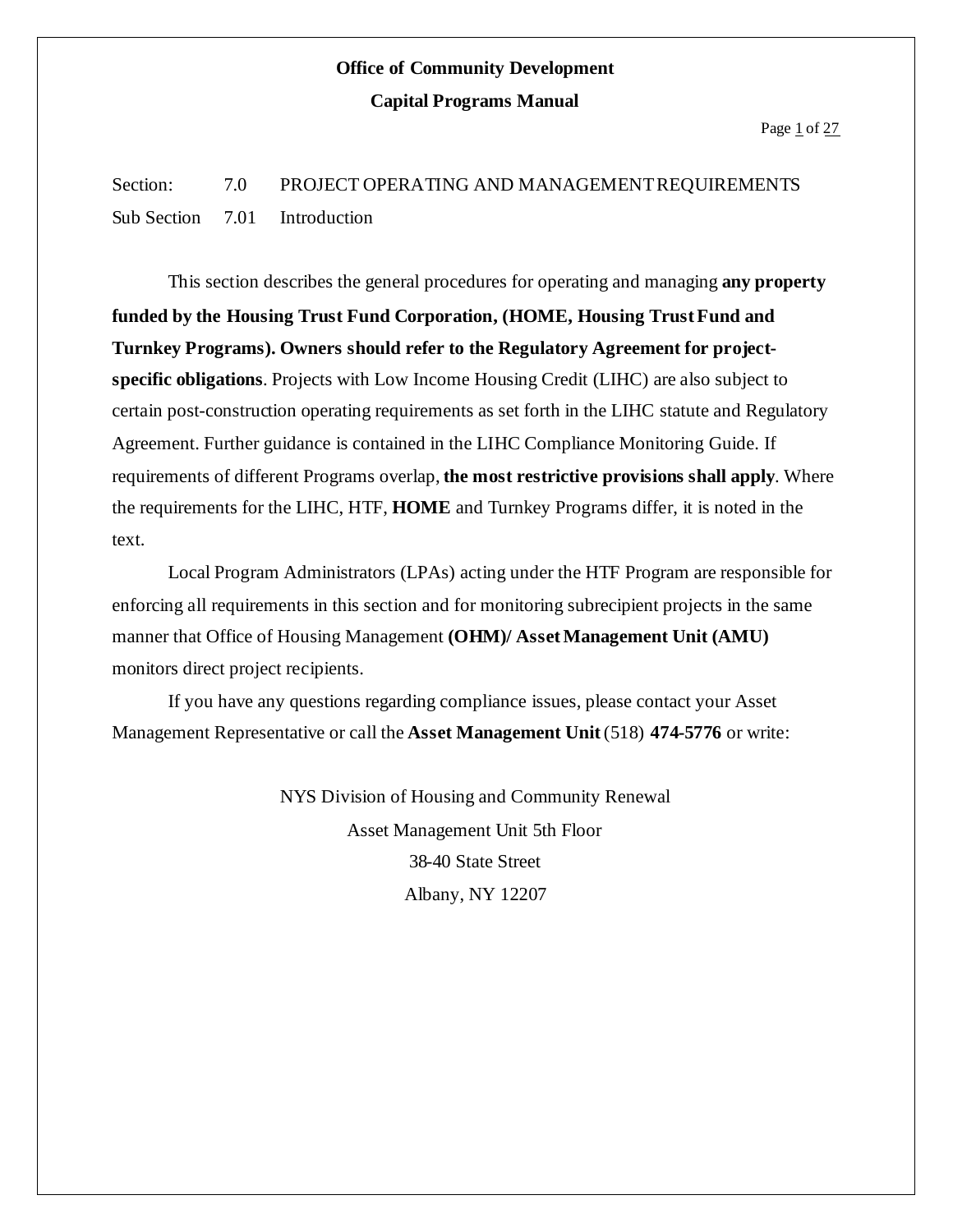Section: 7.0 PROJECT OPERATING AND MANAGEMENT REQUIREMENTS Sub Section 7.02 Required Operation Audits

#### **7.02.01 Audit Requirements**

Projects must be operated in compliance **with DHCR's Audit and Accounting Manual**. To ensure **that all projects funded by the Housing Trust Fund Corporation (HTFC)** are being operated and managed in compliance with all program requirements, AMU will conduct periodic site visits and will review audit reports which must be submitted to DHCR within 120 days of the close of the project's fiscal year. DHCR reserves the right to perform on-site audits, if deemed necessary.

#### **7.02.02 Bank Accounts**

In addition to the requirements **established in DHCR's Audit and Accounting Manual,** project owners must adhere to the following general requirements for establishing bank accounts for the project

- (i) all project funds must be held in accounts with banking institutions which are authorized to do business in New York State, which are insured by an agency of the federal government, and which have a proven record of investment in the community in which the project is located; project owners are responsible for ensuring that project funds maintained in such account(s) are within the insured amount limitations as established by the federal government;
- (ii) **any account offset provisions are prohibited;** (the bank must waive any right to seize the account and cannot be used as collateral for other obligations)
- (iii) project funds may only be used for authorized purposes as described in this section, the Regulatory Agreement, and all attachments thereto;
- (iv) project funds must be maintained separately and distinctly from any other accounts maintained by the owner and/or managing agent for other projects or enterprises;
- (v) on demand deposit checking account must be maintained for each project;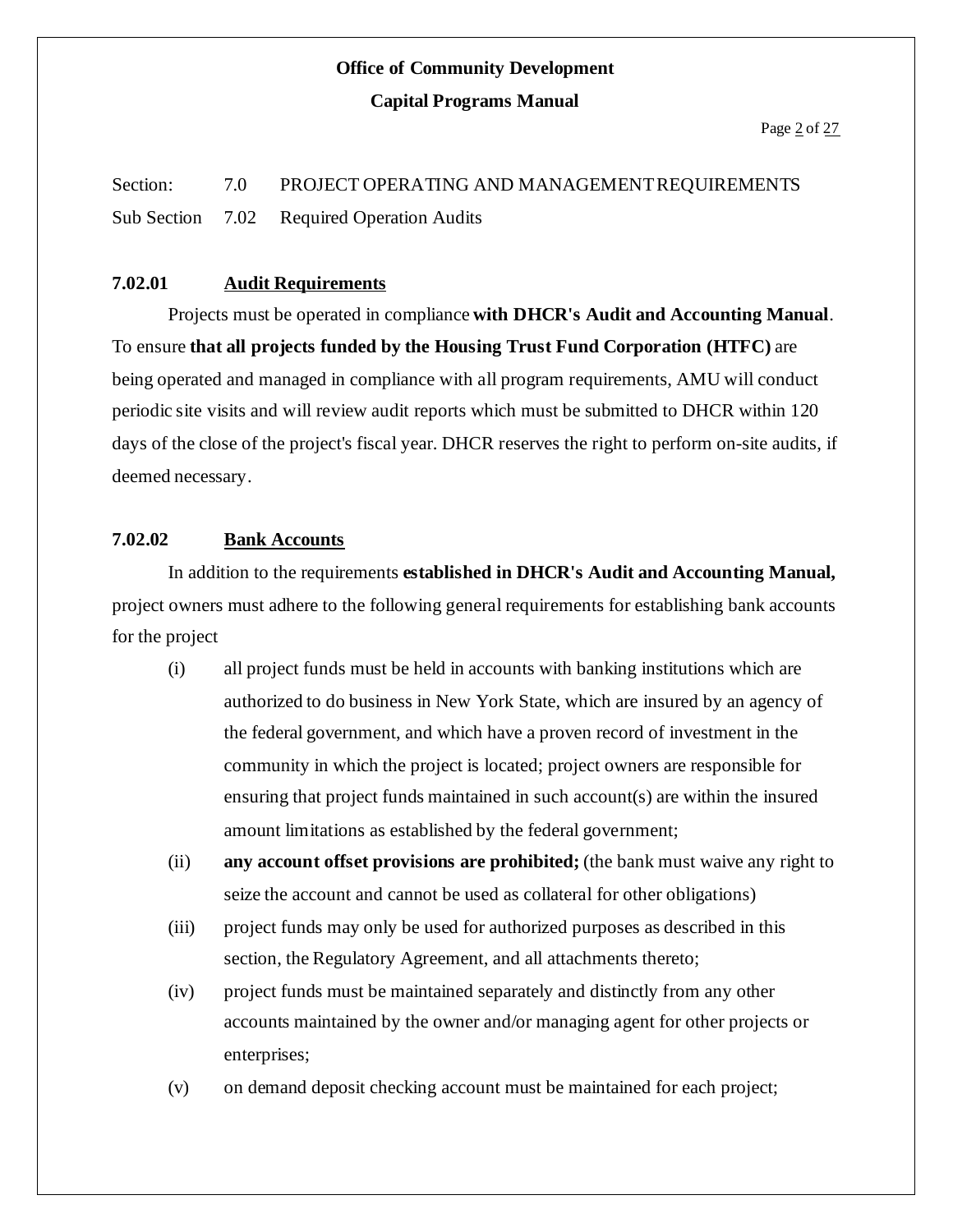(vi) the interest earned on any interest-bearing accounts must remain in such account an may only be used for the specific purposes to which the account is dedicated; and

Project owners must establish the following accounts for the operation of the project:

- (i) General Operating Account;
- (ii) Working Capital Fund Account;
- (iii) Operating Reserve Account;
- (iv) Replacement Reserve Account;
- (v) Real Estate Tax and Insurance Escrow Account; and
- (vi) Tenant Security Deposit Account. Each of the required operating accounts are described in the following sub-sections.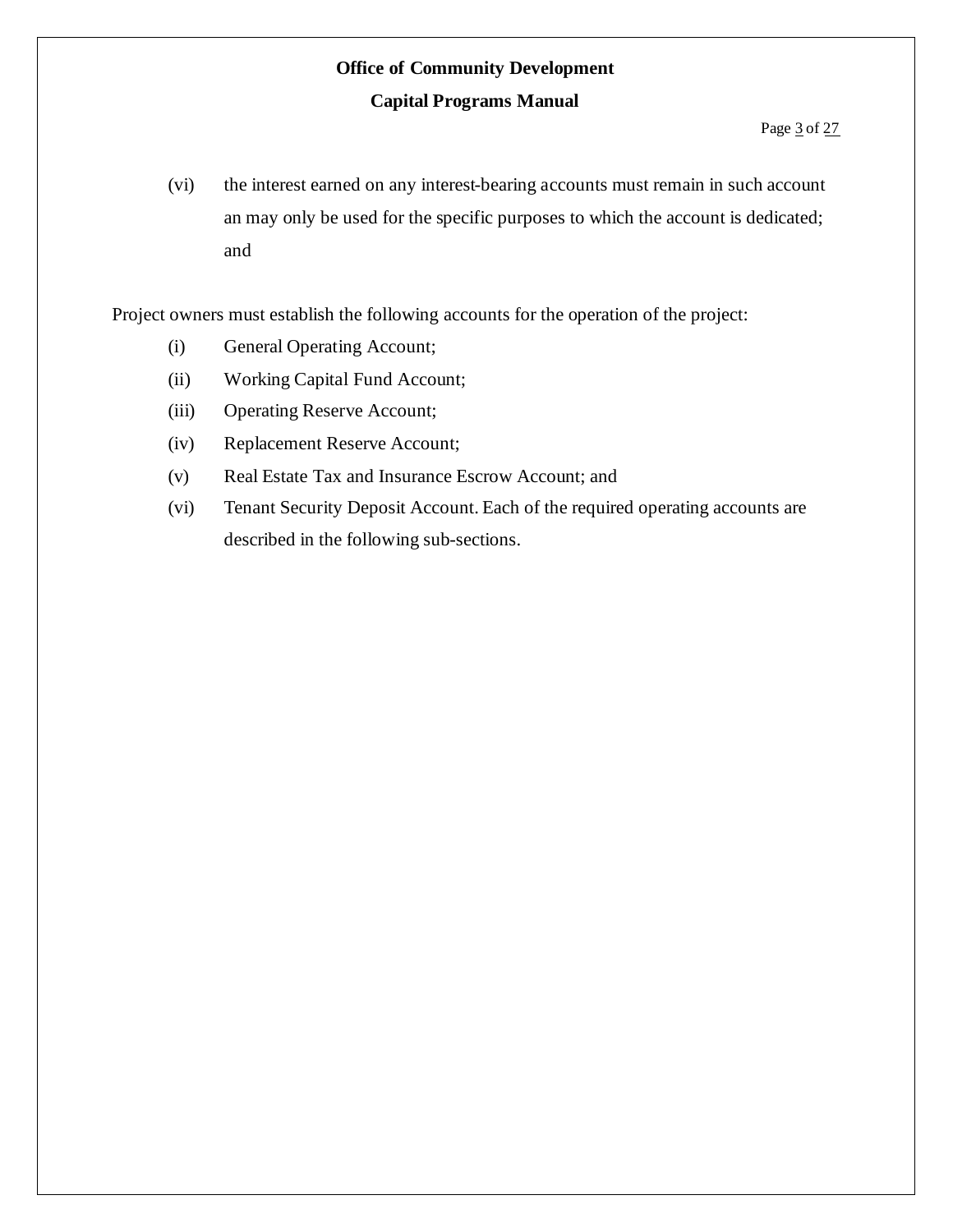# Section: 7.0 PROJECT OPERATING AND MANAGEMENT REQUIREMENTS Sub Section 7.03 Required Operating Accounts

### **7.03.01 General Operating Account**

The General Operating Account is used for the deposit of all project income (including rent receipts, housing subsidy payments and non-residential rental income), and for the disbursement of all necessary project expenses (including deposits to the RealEstate Tax and Insurance Escrow Account and the Reserve Accounts). Any cash in excess of three month's rent roll which remains on deposit in the account at the end of the project's fiscal year must be transferred to the Operating Reserve Account. See Section 7.03.04

### **7.03.02 Working Capital Fund Account**

At the time of closing, funds will be deposited into the Working Capital Fund Account in an amount deemed adequate by HTFC to cover operating expenses during the project's initial rent-up period. Funds in this account may be used for expenses incurred in the project's first year of occupancy, such as fidelity bond and insurance premiums, real estate taxes, debt service, management fees, movable furnishings and equipment which is essential for project operation and management, utility charges, and/or other initial project-related expenses approved by HTFC. Should any funds remain in the Working Capital Fund Account after the project has been in operation for one year, those funds must be transferred to the Operating Reserve Account, and the Working Capital Fund Account must be closed out.

#### **7.03.03 Reserve Fund Accounts**

At the time of Final Closing the owner must establish an Operating Reserve Account and a Replacement Reserve Account with an initial deposit and distribution in amounts to be determined by HTFC on a project-by-project basis. Any withdrawals from these accounts will require the advance approval of AMU. HTFC funded reserve accounts will be blocked and require a HFTC signature to withdraw funds. The owner will be required to make fixed monthly deposits to the Reserve Fund Accounts by transferring funds into them from the project's General Operating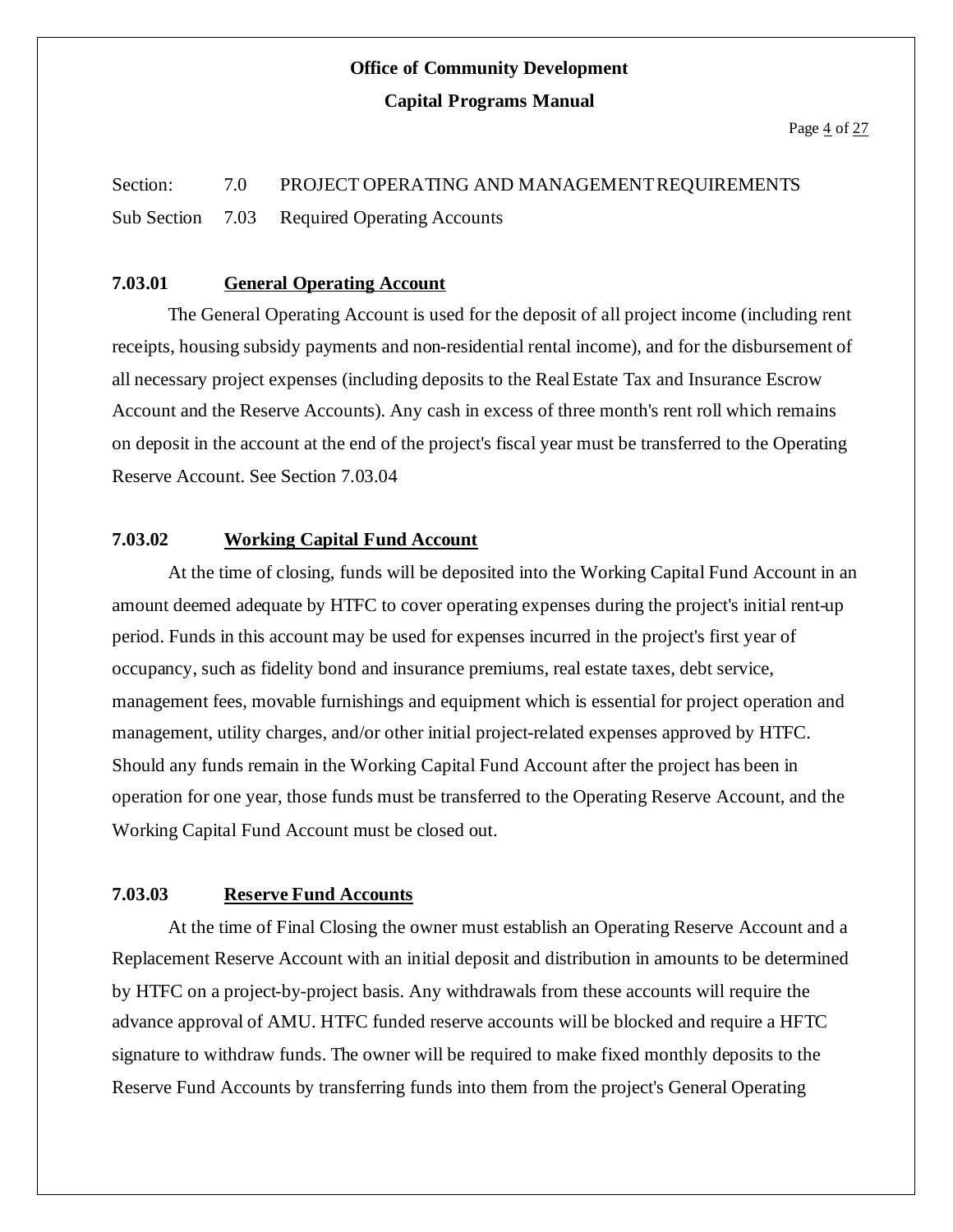Account. The amount of such monthly deposits will be determined by HTFC on a project-by project basis.

All Reserve Funds not currently required must be invested in insured certificates of deposit or United States securities, or invested in a manner which is wholly secured or collateralized by such securities. Any interest earned shall accrue to the Reserve Funds. Any HTFC-approved transfer or sale of the project during the Regulatory Period must include the transfer of all Reserve Funds to the new owner. (For more information on the sale or transfer of HTF or Turnkey Program projects see Section 2.01).

Projects funded with HTF or NYS HOME must utilize a Custodial Agreement Account ifthe combined amount of operating and replacement reserves will total \$100,000 or more adding together capitalized amounts and annual contributions to reserves over the first five years of operations. The owner may be required to deposit project reserves below \$100,000 pursuant to a Custodial Agreement Account **if** the owner or managing agent has one or more prior instances of fiscal irregularities including but not limited to:

- 1. withdrawals without required approvals from DHCR or from any other financing source;
- 2. failure to pay taxes or other obligations when due; or
- 3. **any element of default.**

The project owner must set up the Custodial Agreement Account(s) according to DHCR requirements listed below:

- All withdrawals require two party signature [one being DHCR staff];
- The bank must waive any right to seize the account and cannot be used as collateral for other obligations (no offset provisions);
- All deposited funds are collateralized, if not in US Government Treasury Securities or Certificates of Deposit, by DHCR approved investments.
- The owner/management agent shall make the required contributions as stated in the Regulatory Agreement into a Custodial Agreement Account.
- The reserve account(s) shall be established at a federally insured depositing institution in New York State.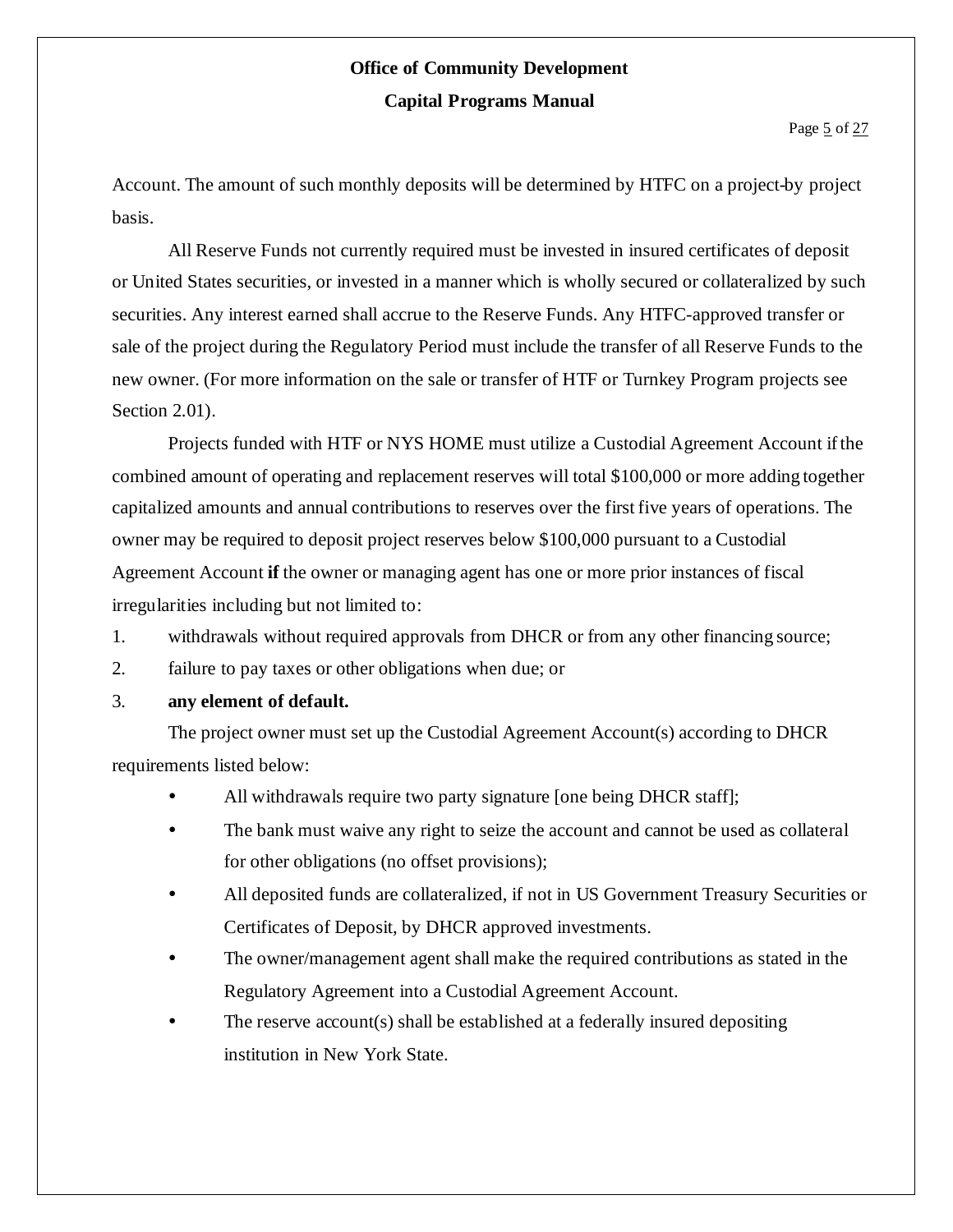Withdrawals from Custodial Agreement Accounts will require the signatures of AMU and the owner for release of funds. The OCD Project Manager will approve withdrawals until the project is transferred to AMU. Specific requirements for each type of reserve account are given in Sub Section 7.03.04 and 7.03.05. DHCR reserves the right to require Custodial Agreement Account(s) for problem projects at any time.

### **7.03.04 Operating Reserve Account**

The Operating Reserve Fund Account is established to provide the project with a source of funds in the event that the project cannot meet its monthly operating expenses. Owners are required to make monthly deposits to the Operating Reserve Account in an amount to be determined by HTFC on a project-by-project basis. The monthly Operating Reserve deposit will be made with monies withdrawn from the General Operating Account. If necessary, the monthly deposits may be adjusted by AMU after initial project occupancy.

If, after paying the project's annual operating and maintenance expenses, there is annual rental income over and above an amount equal to three month's rent roll, such amount must be deposited into the Operating Reserve Account.

If there are Operating Reserve Funds in excess of the **maximum** reserve amount which is prescribed by the Regulatory Agreement, such excess funds may be used subject to the approval of AMU to either

- (i) lower the current tenant rental charge(s)(provide a rent subsidy);
- (ii) increase the number of Persons of Very Low Income residing in the project;
- (iii) repay the HTFC loan or grant;
- (iv) for HTF Program projects, pay the Return on Equity as described in Section 2.01, i applicable; or
- (v) fund the purchase of furnishings or equipment essential for project operation and management; or to improve the enjoyment of the building.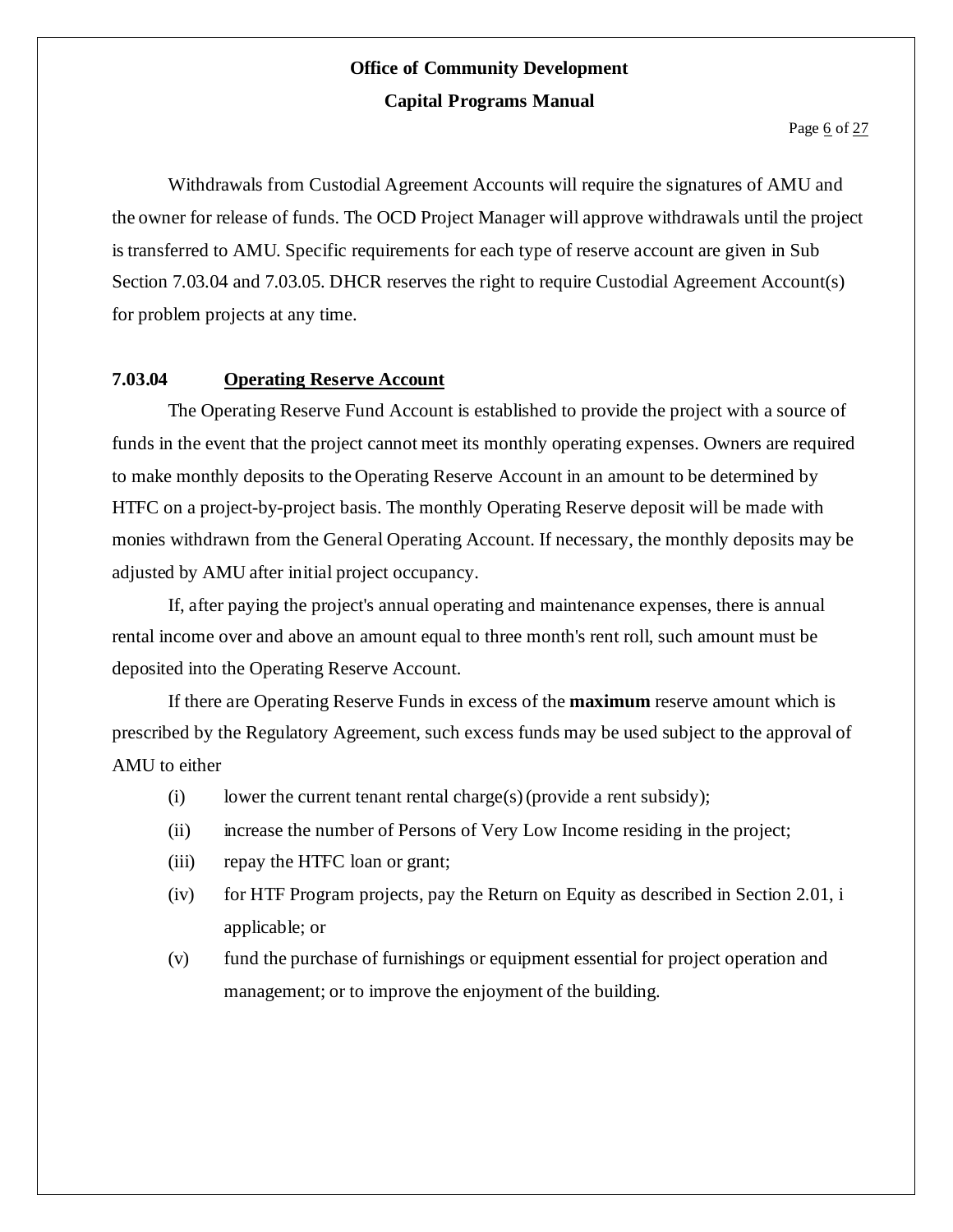#### **7.03.05 Replacement Reserve Account**

The Replacement Reserve Account is established to provide the project with a source of funds to replace such items as flooring, plumbing, heating, electrical, roof and security systems, appliances, window and door units, cabinetry, site apparatus, or other items approved, **in advance**, by **AMU.**

Owners must make monthly deposits to the Replacement Reserve Account in an amount which HTFC determines is necessary to maintain an adequate Replacement Reserve for the project. The monthly Replacement Reserve Account deposit will be made with monies withdrawn from the General Operating Account. If necessary, the monthly deposit established by HTFC may be adjusted by **AMU** after initial project occupancy.

All expenditures from the Replacement Reserve Account will require the prior approval of **AMU**. The signatures of **AMU** and the owner **are** required for the release of funds from any project account.

All requests for withdrawals from the Replacement Reserve Account must be submitted in writing to **AMU**. The request must include, but is not limited to, a description/scope of work or replacement, three bids (if possible), the proposed bidder's Liability Insurance Certificate, copy of existing warrantee and a current copy of the Replacement Reserve Account bank statement.

### **7.03.06 Real Estate Tax and Insurance Escrow Account**

The Real Estate Tax and Insurance Escrow Account is established for the annual payment of real estate taxes and insurance. Each month, the owner must withdraw one-twelfth of the annual anticipated total of these obligations from the General Operating Account and deposit these funds into the Real Estate Tax and Insurance Escrow Account. Any interest earned becomes part of the Account. Withdrawals from the Account may only be made for the purpose of meeting real estate tax and insurance obligations.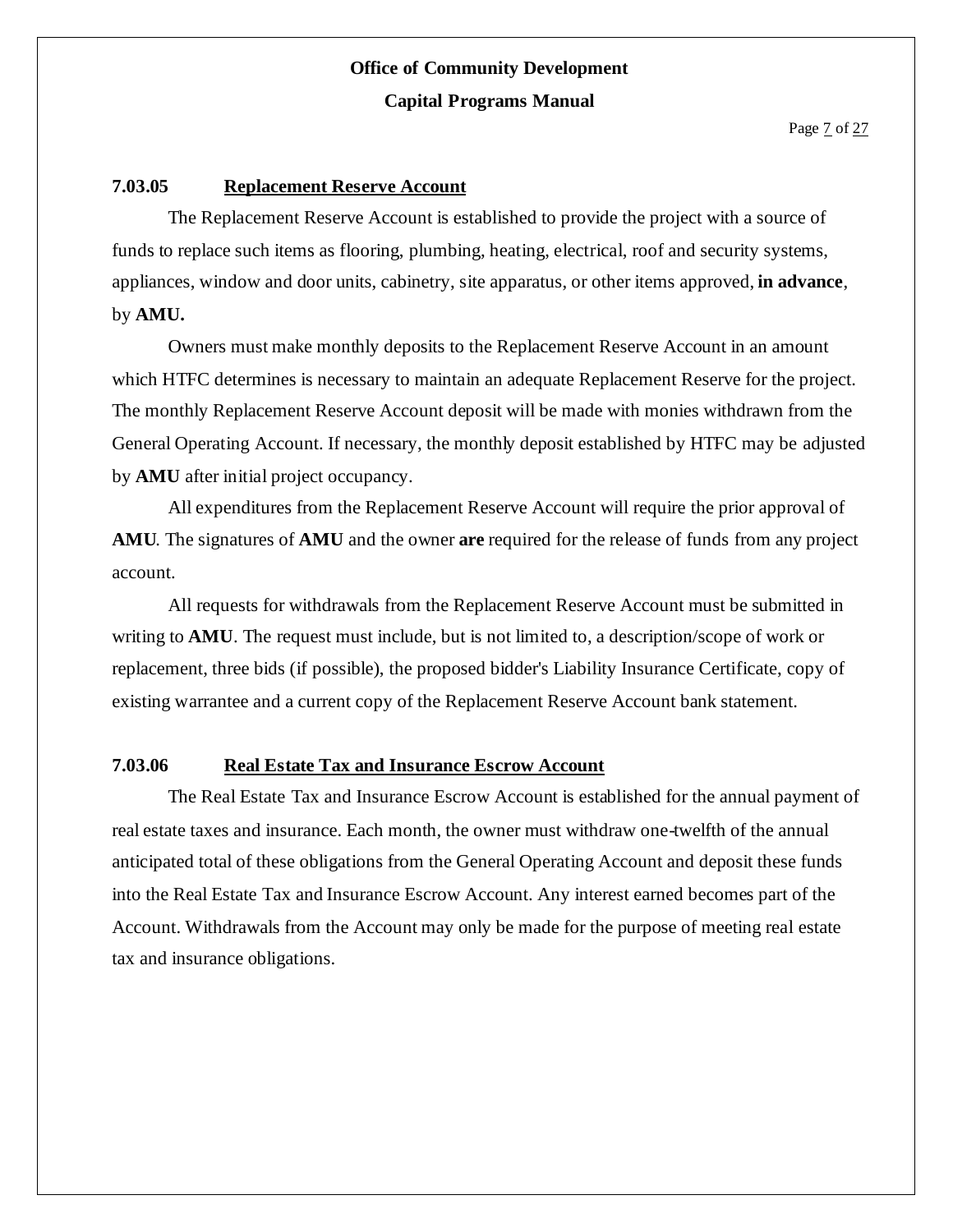#### **7.03.07 Tenant Security Deposit Account**

Where tenant security deposits are required by a project's lease or are otherwise collected by the project owner, and the project contains six or more dwelling units, the project owner must place the tenant security deposits into an interest-bearing account in a banking organization with a place of business within New York State. The Account must earn interest at the prevailing rate earned by other such deposits made with banks in the area. **(See, General Obligations Law 7-108)**

For projects with less than six units, the tenant security deposits do not have to be placed in an interest bearing account, but must be held in a banking institution, until such time as they are repaid to the tenant, or applied toward damages.

The project owner must provide each tenant with written notification of the name and address of the bank where the money is deposited, as well as the amount of the tenant's deposit. Ifthe account is interest-bearing, the project owner is entitled to an administration expense fee equal to one percent per annum on the security money deposited. This shall be in lieu of all other administrative and custodial expenses. The balance of the interest earned is the property of the tenant and it must be paid annually to the tenant. If a tenant's lease terminates at a time when the banking organization at which the security money is deposited does not regularly pay interest, the project owner must pay the tenant any interest that it is able to collect at the time that the lease terminates.

All tenant security deposits must be considered the property of the tenant, and may not be commingled with the personal monies, or become an asset, of the project owner.

### **7.03.08 Operating Budget**

An annual operating budget must be submitted for each project no later than three months before the start of the project's fiscal year. **Extensions may be granted, for good cause, upon written request.**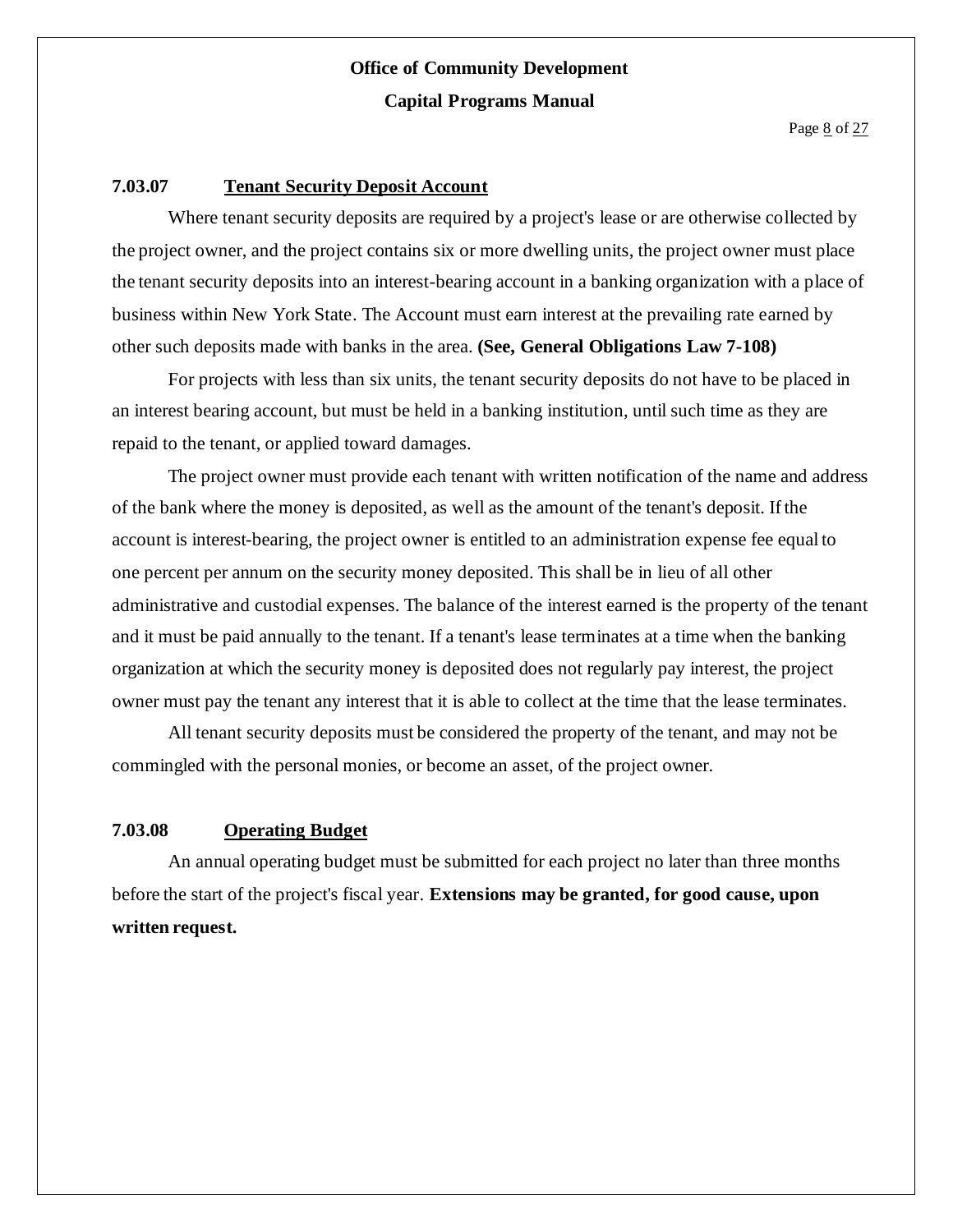# **Office of Community Development**

#### **Capital Programs Manual**

#### Page  $9$  of  $27$

Section: 7.0 PROJECT OPERATING AND MANAGEMENT REQUIREMENTS Sub Section 7.04 Insurance Requirements for Owners

The project owner is required to maintain the following insurances throughout the project's regulatory period. The DHCR Standard Insurance Certificate Form should always be used and may be obtained from the **AMU.**

#### Liability Insurance

Comprehensive General Liability

- monetary limits of not less than \$1,000,000
- contractual coverage
- DHCR and HTFC to be named as additionally insured
- 30-day prior written notice to HTFC of cancellation, non-renewal or change in coverage

### Fire and Casualty Insurance

Fire and Casualty Insurance with Extended Coverage

- monetary limits commensurate with replacement value of the project
- HTFC as mortgagee/loss payee
- 30-day prior written notice to HTFC of cancellation, non-renewal or change in coverage

### Flood Insurance

 Flood insurance is required when a project is located in a 100-year flood plain established by FEMA.

### Automobile Liability Insurance

### Liability

- monetary limit of not less than \$1,000,000
- coverage of owned (if applicable), hired and non-owned vehicles
- 30-day prior written notice to HTFC of cancellation, non-renewal or change in coverage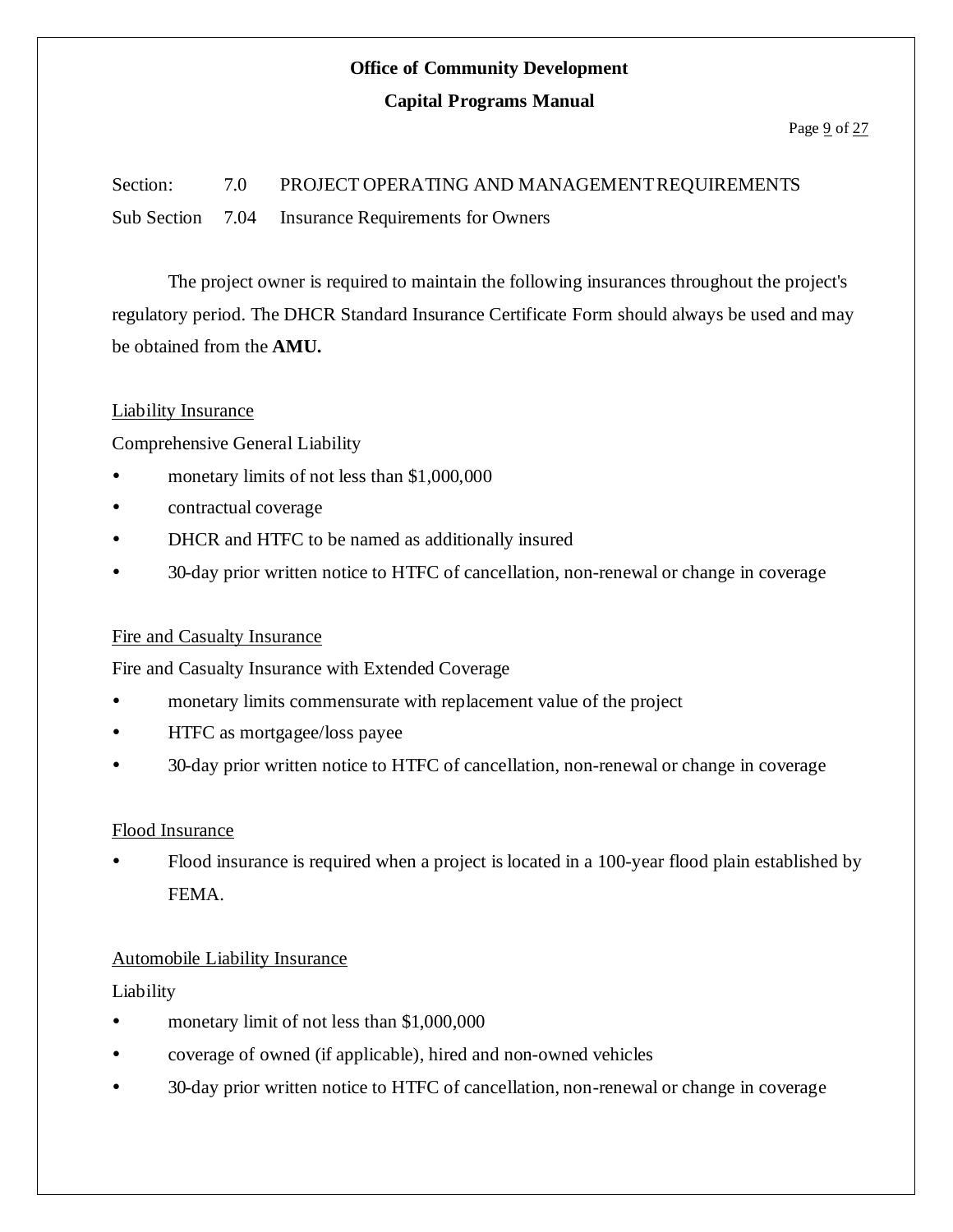### **Office of Community Development**

### **Capital Programs Manual**

#### Page 10 of 27

### Worker's Compensation and Disability Benefits

### InsuranceBlanket Position Fidelity Bond

- amount of coverage equal to three month's rent roll and all project reserve funds
- HTFC as loss payee/oblige
- 30-day prior written notice to HTFC of cancellation, non-renewal or change in coverage

### **7.04.01 For Homesteading Owners**

A homesteader is required to maintain the following insurances throughout the project's regulatory period.

### Liability Insurance

Comprehensive General Liability

- monetary limits of not less than: \$300,000 for one or two units
	- \$500,000 for three or four units
- contractual coverage
- DHCR, HTFC and the LPA to be named as additionally insured
- 30-day prior written notice to HTFC and the LPA of cancellation, non-renewal or change in coverage

#### Fire and Casualty Insurance

Fire and Casualty Insurance with Extended Coverage

- monetary limits commensurate with replacement value of the project
- HTFC as mortgagee/loss payee
- 30-day prior written notice to HTFC and the LPA of cancellation, non-renewal or change in coverage
- DHCR or HTFC, and the LPA to be named as additional certificate holders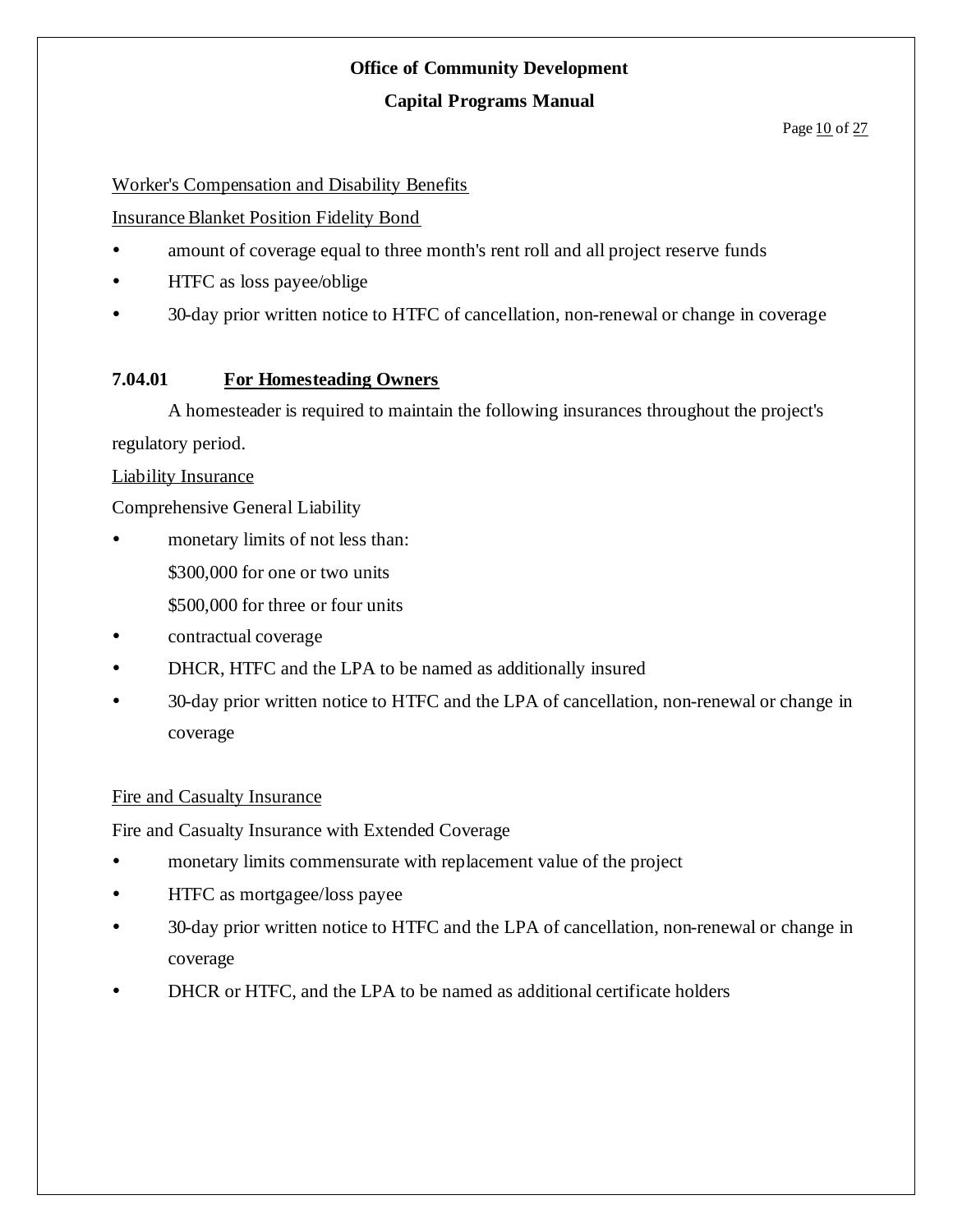### Section: 7.0 PROJECT OPERATING AND MANAGEMENT REQUIREMENTS Sub Section 7.05 Annual Audit Reports

Projects funded by the HTFC are required to provide an annual audit report to AMU. The audit report must be prepared by a Certified Public Accountant (CPA) in accordance with DHCR's Audit and Accounting Manual and accepted audit and accounting practices, and is due 120 days after the end of the project's fiscal year. The audits should be sent to the AMU, Attention to the Director of Asset Management, 38-40 State Street, Albany, NY 12207. Electronic submissions via email to the project's assigned DHCR Asset Management Representative is encouraged. HTF subrecipients mustsubmit their financial statements to LPAs within 120 days of the end of the subrecipient's fiscal year; the LPAs, in turn, must submit those statements received to AMU within 30 days.

Audit reports must include the status of the project's operations, income received, and deposits and withdrawals made to all required operating accounts. The CPA must certify that the owner has complied with all Program Rules and Regulations, the Regulatory Agreement, and any attachments thereto, including the maintenance of information and documentation regarding procedures for tenant selection and income verification. All mortgagors have been sent correspondence which describes the HTFC required additional disclosures and information to be included in the Annual Audit, as well as a notification that indicates that failure to include this information and schedule will result in the audit report being considered incomplete upon its receipt by the HTFC. The cost of the annual audit should be an itemized expense in the project's annual operating budget.

Owners who do not receive DHCR Neighborhood or Rural Preservation Program funds, and who own and operate HTF or Turnkey-funded projects comprised of 20 or fewer units in total, may submit a compilation in lieu of the certified annual audit report. The compilation must be as prescribed by the American Institute of CPAs. A certification by the owner of compliance with the Program Rules and Regulations must be submitted with the compilation. **If additional audits on the property are prepared, copies of each report must be provided to AMU.**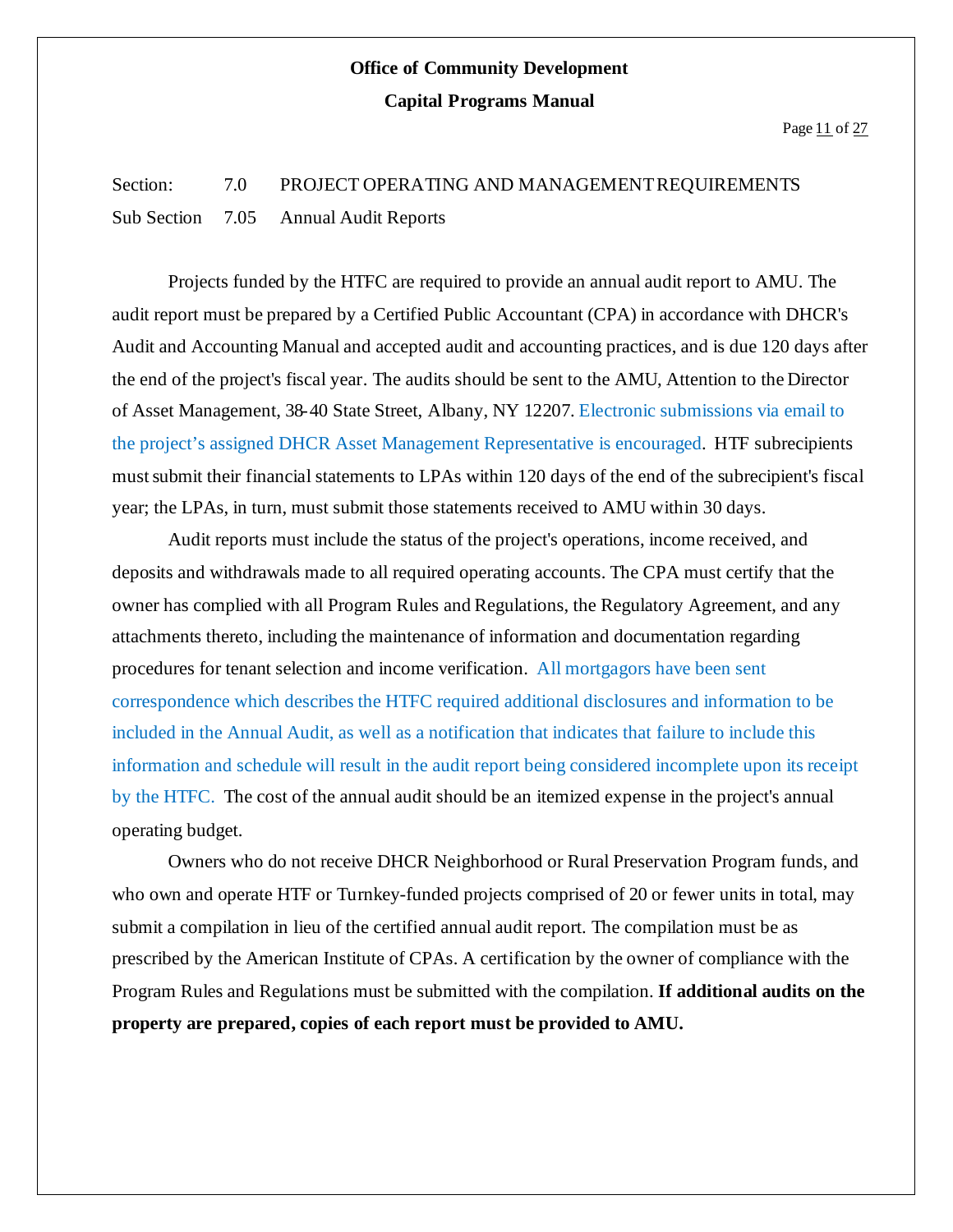#### **7.05.01 Performance Report**

HTF project recipients not receiving LIHC are required to provide an annual performance report. The performance report is due within 120 days of the project's fiscal year. Performance reports must include a certification, signed by the owner, of the habitability of each unit. Also included in the report will be a description of the operation of the project including, but not limited to: marketing activities, status of waiting list, rents, vacancies, tenant or occupant selection activities, deposits to and withdrawals from reserve accounts, extraordinary repairs, replacements, or improvements.

An HTF subrecipient must submit its performance report to the LPA within 120 days of the end of the subrecipient's fiscal year; the LPA, in turn, must submit that report to **AMU** within 30 days. The LPA must also submit its Performance Report, which includes a certification of the projects financial stability, income eligibility of occupants, status of sales or transfers of properties, and an inspection report of the project.

#### **7.05.02 HOME Monitoring Checklist**

To demonstrate on-going project compliance with HOME Program regulations, Project Owners are required to submit annually to DHCR, HUD form **HOME Monitoring Checklist 6-D** entitled **Project Compliance Report: Rental Housing** (the Form). The Form must be submitted to your assigned DHCR Asset Management Representative within 120 days of the close of the project's fiscal year.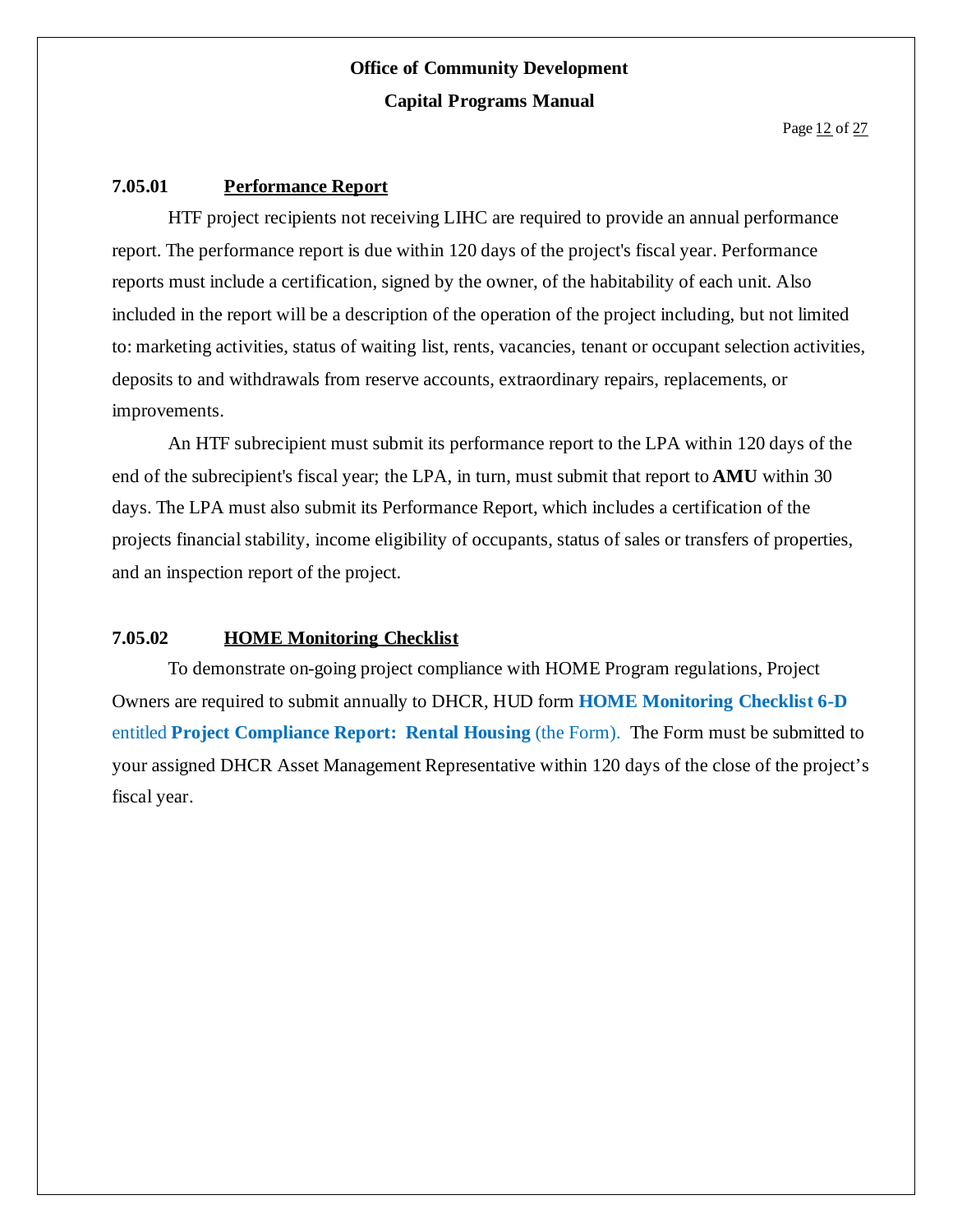### **Office of Community Development**

#### **Capital Programs Manual**

### Section: 7.0 PROJECT OPERATING AND MANAGEMENTREQUIREMENTS Sub Section 7.06 Tenant Management Requirements

This Section establishes tenant management requirements which are designed to:

- (i) meet the statutory provisions of the Programs;
- (ii) protect the State's investment in the units;
- (iii) establish a level of owner accountability which can be verified by DHCR; and
- (iv) provide a basis for ensuring the future viability of projects.

### **7.06.01 General Tenant Selection Process**

**Units shall only be made available to eligible occupants as set forth in the project regulatory agreement.**

**HOME:**

**Refer to Section 2.05.04C**

#### **LIHC blended project:**

**Income limits for qualifying tenants depend on the project set-aside election and the requirements set forth in the project regulatory agreement.**

The selection of tenants for all projects must comply with all federal and State fair housing laws, Title VIII of the Federal Civil Rights Act of 1968, and the New York State Human Rights Law.(See Section 4.00, General Requirements, for further discussion of fair housing requirements). **Fees: i.e. application fees, apartment prep fees, credit check fees, advance security deposits, etc. may not be charged to prospective tenants for admission to any HTF and HOME funded project.**

The Owner should begin the tenant selection process no later than the point at which the project's construction is 75% completed. This will ensure that there is adequate time to market, advertise and select the project's initial occupants. The Owner is required to describe the procedures which will be used to market the units in a marketing plan. The Owner must then follow this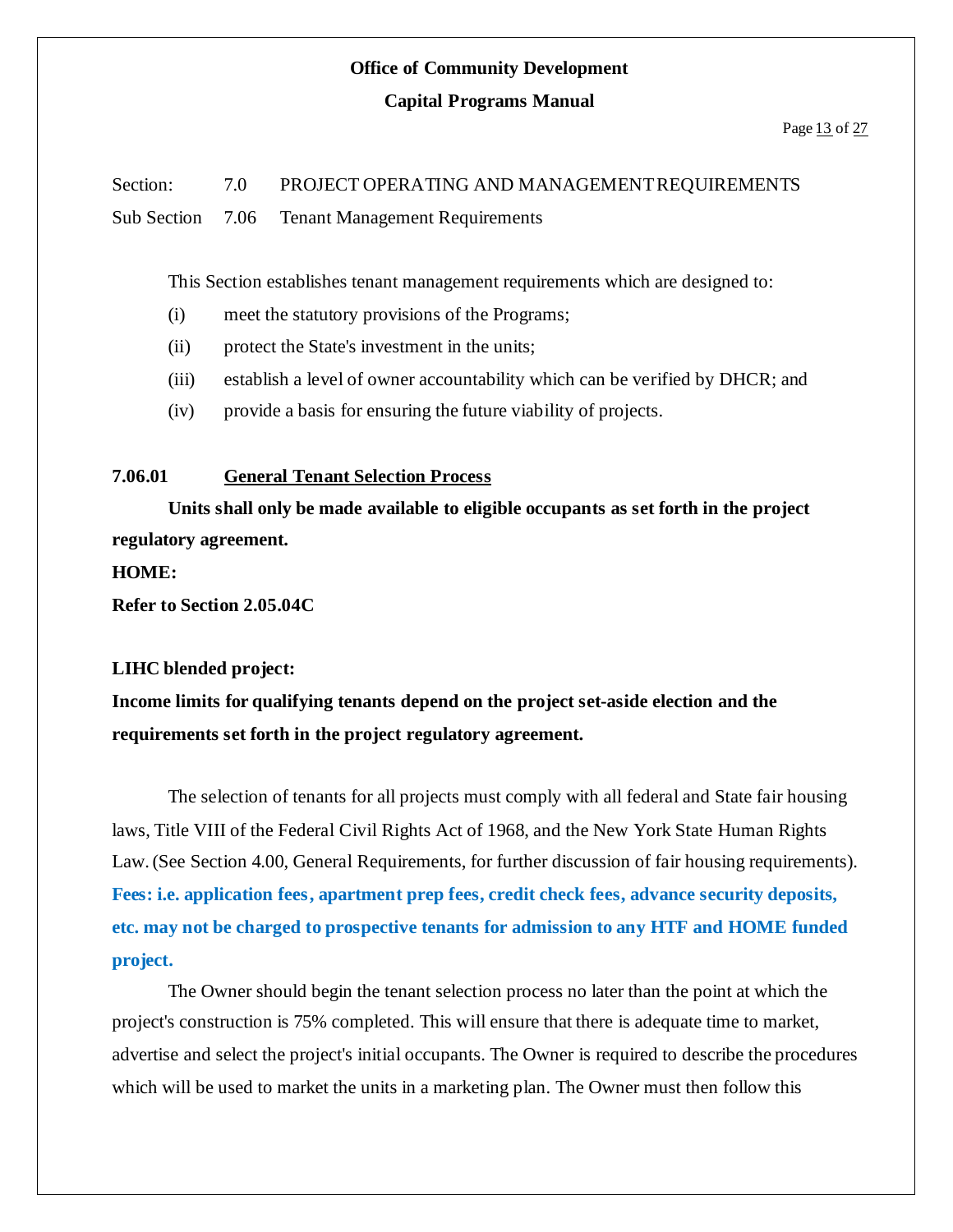#### **Office of Community Development**

#### **Capital Programs Manual**

marketing plan. All owners of **HTFC funded projects are required to conform to the following occupancy chart:**

#### OCCUPANT DENSITY RANGE

| <b>NUMBER OF BEDROOMS</b> | <b>MINIMUM</b>              | <b>MAXIMUM</b>              |
|---------------------------|-----------------------------|-----------------------------|
|                           |                             |                             |
|                           |                             | $\mathcal{D}_{\mathcal{L}}$ |
|                           | $\mathcal{D}_{\mathcal{L}}$ |                             |
| 3                         | 3                           | 6                           |
|                           |                             |                             |
|                           |                             | 10                          |

Owners must comply with all local, State, and federal codes pertaining to handicapped accessibility, including the Americans with Disabilities Act (ADA).

Owners of **HTFC** projects with handicapped-accessible units should include affirmative measures to identify sources of referrals for these units in their management plans. The owner should also establish linkages with local agencies or groups prior to the initial project rent-up for the ongoing referral of occupants to these units. Handicapped-accessible units should be reserved for persons with disabilities. Project owners with agencies and groups agreements with persons with special needs must adhere to their persons with special needs marketing plan.

Project owners should refer to the project regulatory agreement for project specific requirements. Records must be available on site to document compliance with any required persons with special needs program.

#### **General Tenant Selection From Waiting List**

HTF/Turnkey Projects: During initial project rent-up, and thereafter, owners must select applicants from the waiting list which match the lowest income eligible applicant with the correct basic rent level(s). If the income amount is the same, then the earliest dated application is selected.

HOME Projects: Applicants must be selected in chronological order.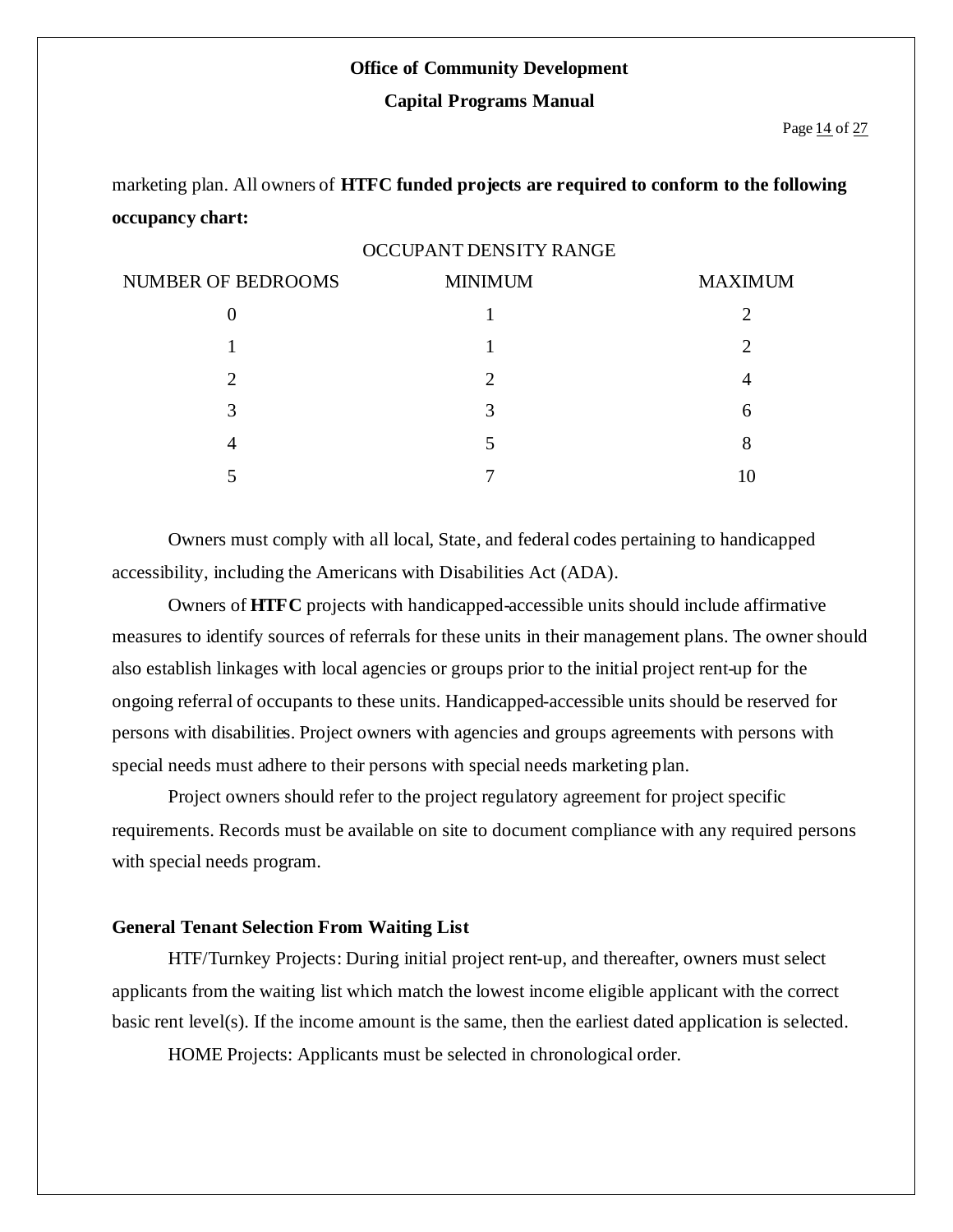Page 15 of 27

#### **Affordable Housing Directory Requirements**

Once a date to begin marketing project units has been **determined,** the owner must notify the **DHCR** project manager of the date and provide information regarding how to obtain and submit an application and a contact person and phone number or address. The project will then be added to the " New Affordable Housing Projects Now Accepting Applications" link on the DHCR Affordable Housing Directory Website (AHD).

After the rent-up period has ended, the project will be listed on the AHD. The AHD is part of the DHCR Internet website that allows the general public to search for affordable housing funded by the DHCR/ HTFC. Project information on the site includes; number of units, number of bedrooms per unit, availability of an elevator, general vacancy status and property management contact information. Inquiries will be received from the general public, as a result of the AHD, regarding the availability of units at the project. These calls must be handled courteously, accurately and promptly. Compliance will be monitored through a random quality control survey conducted by DHCR.

#### **HTF Program Tenant Selection**

The owner must give preference to eligible persons or families with the lowest possible incomes, taking into consideration the income requirements of the project. Preferences must also be given to persons or families whose current housing fails to meet basic standards of health and safety, and who have little prospect of improving the condition of their housing except by living in a project assisted by the HTF Program.

Owners must establish a waiting list for persons of low-income, which may be developed by advertising through the municipality's office newspaper or a newspaper of general circulation in the neighborhood or municipality in which the project is located, or from existing waiting lists for social service, charitable or philanthropic facilities. Owners must follow their approved Marketing Plan for project specific requirements.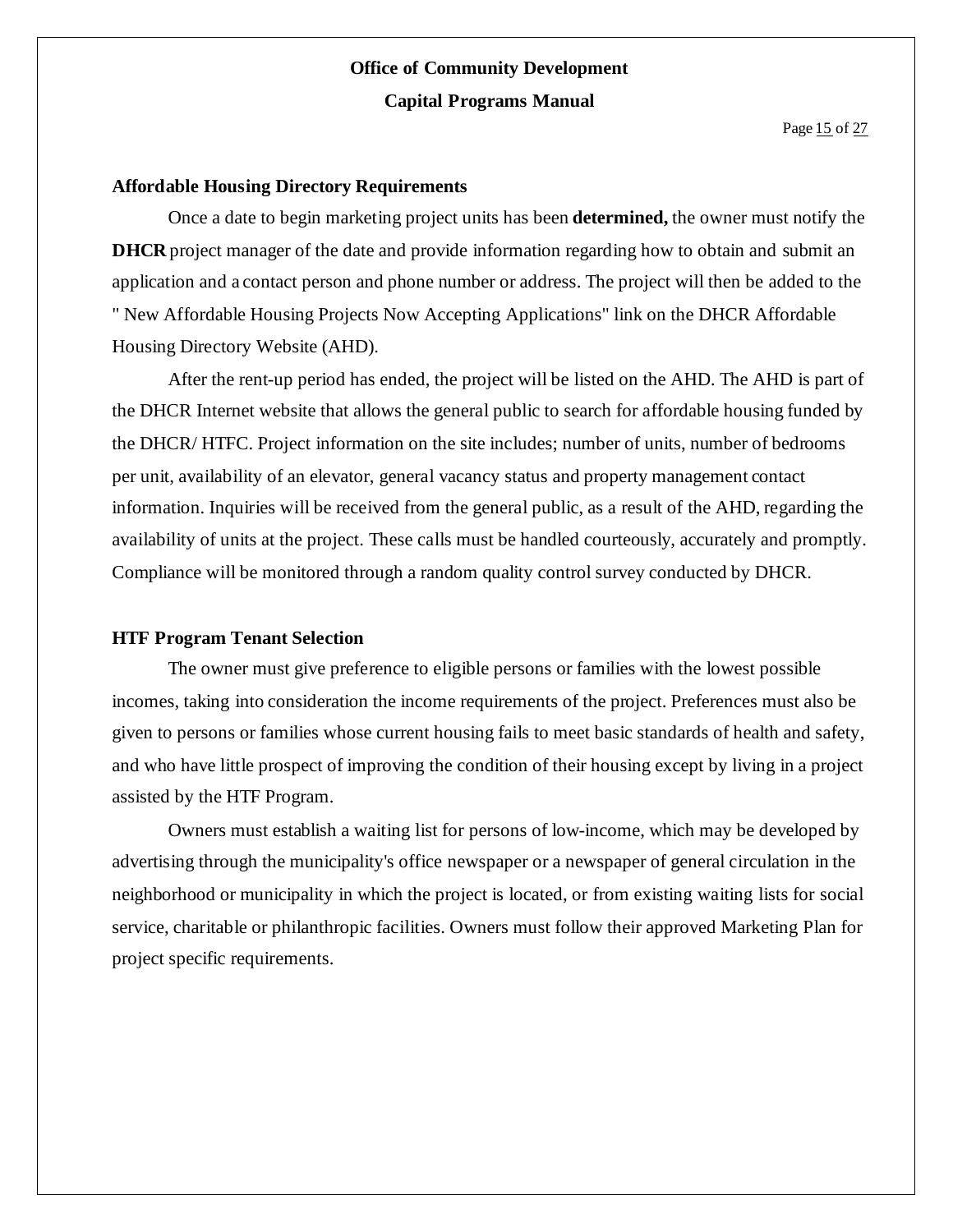Page 16 of 27

#### **Turnkey Program Tenant Selection**

With regard to tenant selection for the Turnkey Program project units, the owner must ensure that, unless waived, in writing, by HTFC, at least 30 percent, but not more than 70 percent of the tenants are persons with incomes at public assistance level or persons or families receiving benefits pursuant to Section 131A of the Social Service Law. Furthermore, preference among the public assistance level tenants must be given to those who are referred by hotels, motels or shelters operated by, or receiving direct or indirect payment from, a social services district or any other philanthropic or charitable facility providing such accommodations. To the extent economically feasible, the remaining tenants must be persons of low-income.

**For LIHC blended projects, the previous sentence does not apply. See Sub-Section 7.10.01. HOME Program Tenant Selection: Refer to Section 2.05.03.E**

Owners of Turnkey Program projects must establish the following three waiting lists:

- (i) a waiting list for tenants with incomes at the public assistance level;
- (ii) a waiting list for tenants who are persons of low-income; and,
- (iii) a waiting list for tenants who are handicapped persons.

Such waiting lists should be developed in the same manner as outlined previously under General Tenant Selection From Waiting List criteria.

### **7.06.02 Establishing and Adjusting Project Rents**

Project applicants/owners submit a rent plan with their application which sets the rental charge for each unit based upon tenant income levels, number of bedrooms per unit, and the project's operating budget. The DHCR/HTFC approved rent plan establishes the initial basic rent for each of the units in the project. For units which are to be occupied by persons with incomes above the public assistance level, the basic rent should be set so that project income is sufficient to support the project's expenses.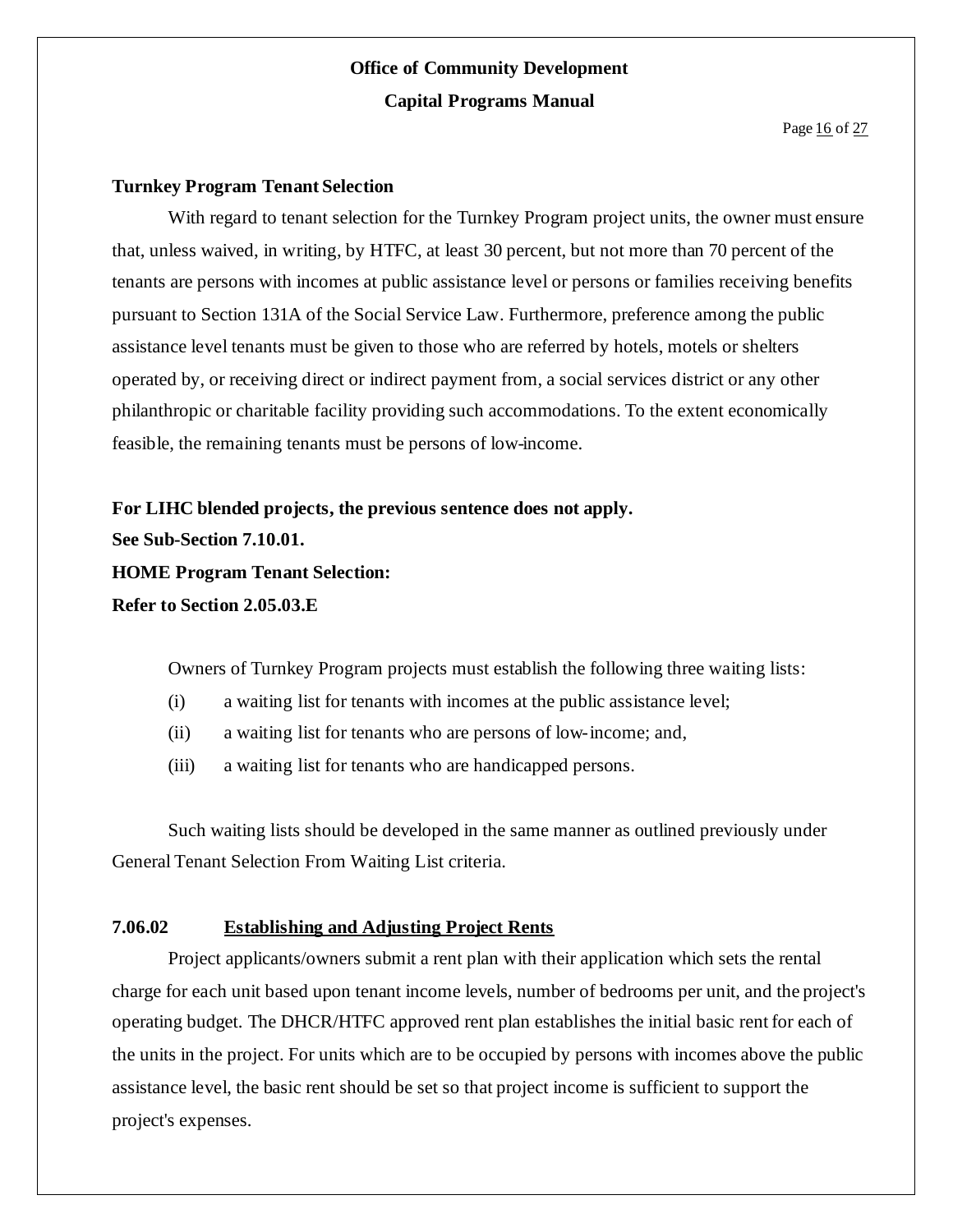The project owner should use the following procedures for establishing the basic rent and the annual changes thereto:

- (i) the basic rent for tenants with incomes at the public assistance level must be set at the Shelter Allowance level, and is not subject to an annual increase unless the Shelter Allowance is also raised by the State of New York;
- (ii) The basic rent for tenants with income above the public assistance level, but below 90 percent of the Area Median Income (AMI), will initially be set so that the project's rental income is sufficient to cover all projected operating and maintenance expenses, including Reserve Fund deposits; these basic rents may be skewed so that various segments of the target population may be reached, based upon 30 percent of tenants' income being devoted to housing costs.
- (iii) for projects in jurisdictions which are subject to the Rent Stabilization Law (RSL) or the Emergency Tenant Protection Act (ETPA), the applicable Rent Guidelines Board increase (see Section 7.06.03 for a discussion of initial rents for projects located in areas subject to RSL or ETPA); and,
- (iv) for tenants whose incomes rise above the persons of low-income level, as determined by the owner's annual income verification procedure, the basic rent will be adjusted to the lesser of the market rent or 30 percent of the tenant's annual income less the allowance for tenant paid utilities **except in HOME funded projects. In these properties tenants whose income exceeds 80% of AMI must comply with Section 92.252 (i) (2) of the final HOME rule**. Tenants who do not submit, or falsify their income verification documents, will pay the market rent (described below).
- (v) The following documents are needed to review a rent increase submission. Back-up documentation may be requested on a case by case basis.
	- a. Budget supporting the proposed rent increase with explanation of line item budget increases.
	- b. The schedule of current rents, proposed dollar amount of increase, proposed rents, and utility allowance per bedroom size (if applicable).
	- c. A current rent roll.
	- d. Last audit report if not previously submitted (see subsection 7.05).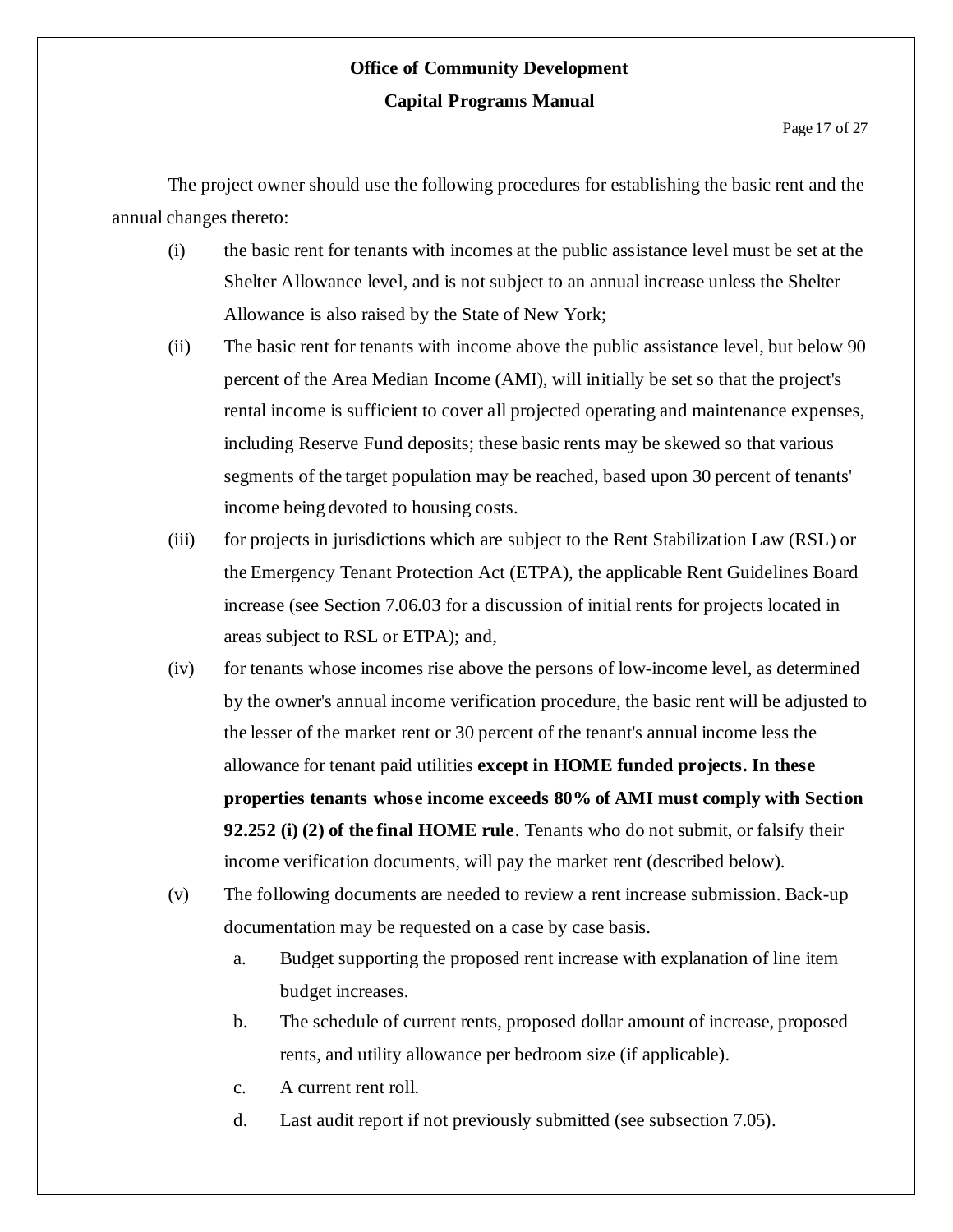e. If Managing Agent is submitting request, letter from Owner indicating their approval of the proposed rent increase.

Budget and Rent Plan forms have been developed by AMU's Accounting Staff to streamline the review process. Please contact your assigned AMU Representative to obtain these forms in order to expedite the project's request for rent increase.

# **For LIHC Standalone or LIHC blended projects see Sub-Section 7.10.02 regarding paragraph (ii) and Sub- Section 7.10.03 regarding paragraph (iv).**

At the time of contract closing, OCD will establish the market rent for each unit. This is the maximum amount of rent that can be charged for the unit if a tenant's income increases to a point where they are no longer low-income, or if the tenant fails to submit or falsifies their income. No tenant may be charged more than the market rent to occupy a unit. The market rent is established as a function of the basic rent for the unit, plus an additional amount which would be payable if all HTFC payments, grants and/or loans made to the project were treated as a 30-year amortizing interest-bearing loan at the 30-year U.S. Treasury bond yield rate in effect at the time of the project's contract closing. The market rent will be adjusted annually by an amount equal to the basic rent increase; however, in jurisdictions which are subject to the RSL or ETPA, the increase may not exceed the lawful annual increase authorized under such laws. If the project's operating budget does not warrant it, the owner need not increase basic rents.

If, after paying all of the project's annual operating and maintenance expenses, there is excess annual income over and above an amount equal to three month's rent roll, such amount must be deposited into the project's Operating Reserve Account. See Operating Reserve Account Sub-Section 7.03.04 for details.

# **7.06.03 Initial Project Rents in Areas Subject to the Rent Stabilization Law (RSL) or Emergency Tenant Protection Act (ETPA)**

Owners of projects located in areas which are subject to the RSL or ETPA are required to register all units in the project with DHCR's Office of Rent Administration. Owners are required to comply with the terms and conditions of a Rent Order which will be entered into between DHCR's Office of Rent Administration and HTFC at the time of Final Closing. The Rent Order establishes the market rent and registers the basic rent as the lawful registered rent. For projects located in areas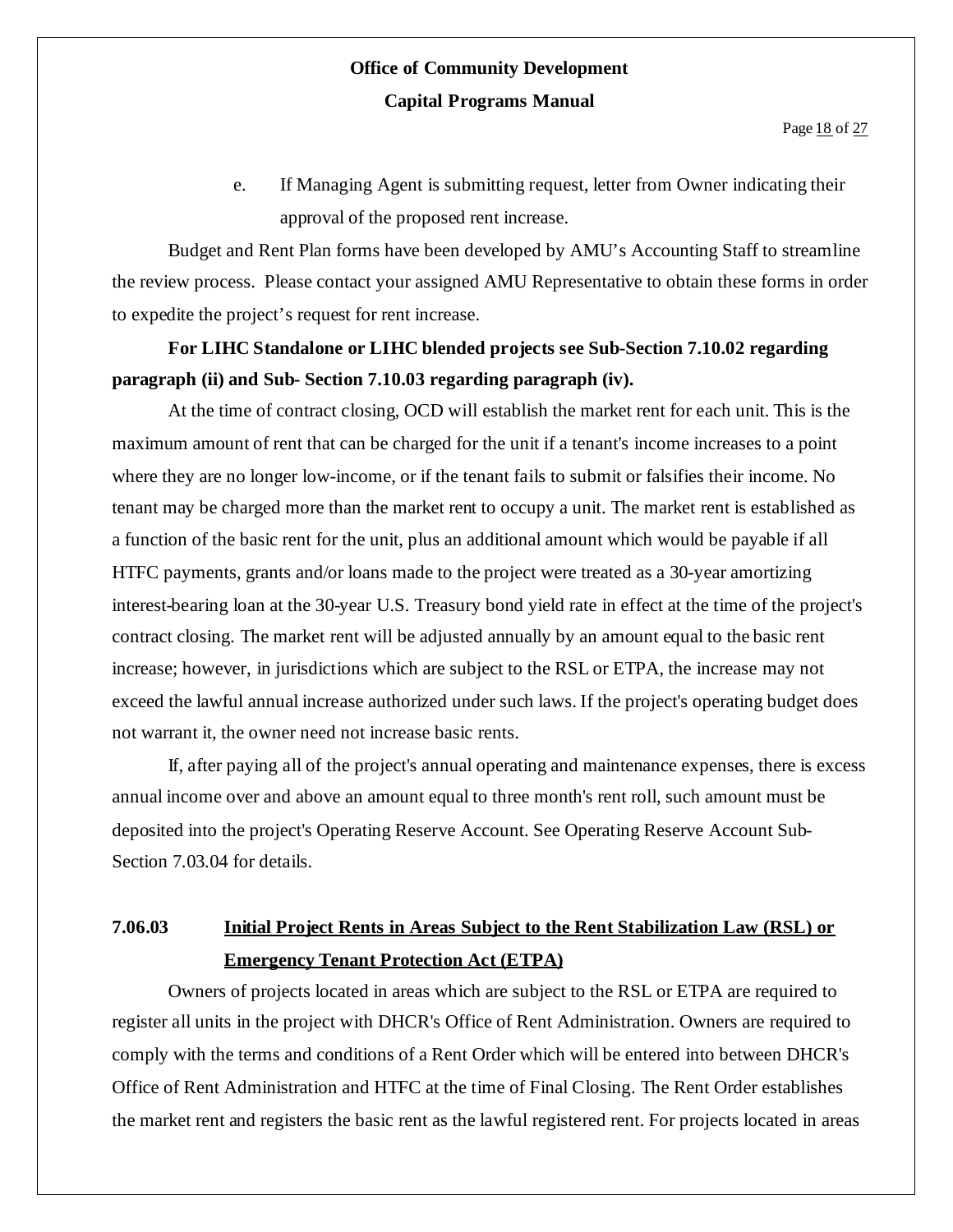subject to the RSL or ETPA, owners will also be required to include in all leases a Rent Rider, specifying the terms and conditions under which the owner is permitted to make adjustments to the basic rent in excess of the increases permitted under RSL or ETPA.

**For LIHC blended projects, owners shall not charge rents which exceed the lesser of the rents contained in the Rent Order or the applicable LIHC restricted rent.**

### **7.06.04 Tenant Occupancy Requirements**

At initial project rent-up, no unit may be leased to a household which would be paying housing costs (basic rent plus the allowance for tenant-paid utilities) which are less than 25 percent, or more than 48 percent of that household's income.

After initial occupancy, and as turnover of the units occurs, vacated units may be leased in accordance with the requirements set forth above, except that the units may not be leased to a household which, after occupancy, would be paying housing costs which are less than 30 percent, or more than 48 percent of that household's income.

**Should the owner at any time be unable to lease the project's units in accordance with the occupancy requirements set forth above, the owner may submit a written request to AMU for a waiver of these requirements.**

For **HTFC** projects, the maximum number of persons per bedroom is two. In addition, each HTF or Turnkey-assisted unit must be the principal residence of its occupant(s). The following apply to HTF Program projects only:

- (i) legal occupants of a property rehabilitated under the HTF Program who continue to occupy the property during the rehabilitation are entitled to continue such occupancy once the project is completed;
- **(ii)** legal occupants of a property rehabilitated under the HTF Program who are temporarily relocated during such rehabilitation may not be permanently displaced; and
- **(iii)** subsequent to rehabilitation or conversion, an eligible occupant must be a person of low-income at the time of application for occupancy of the unit.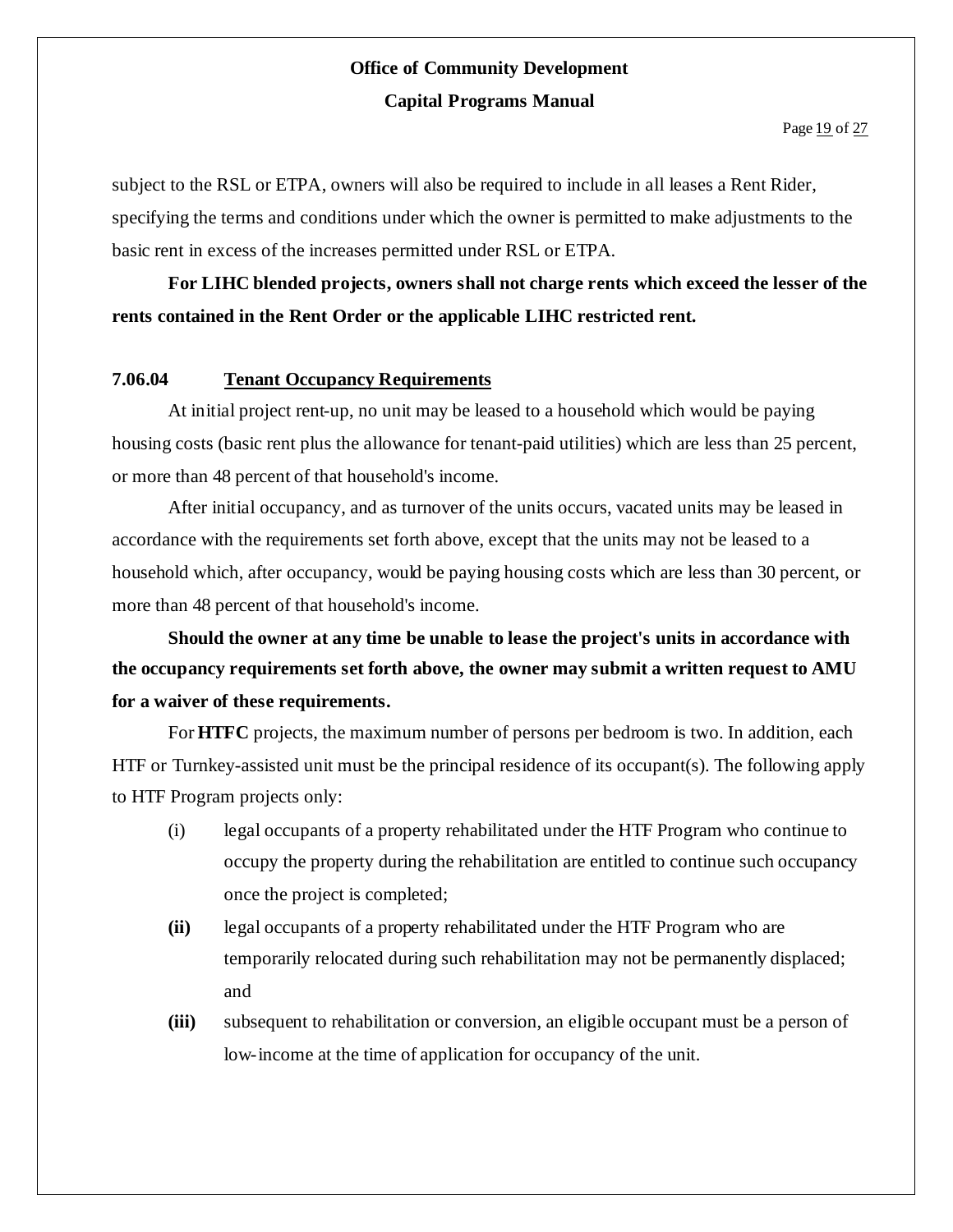#### **7.06.05 Tenant Income Verification**

The owner is responsible for determining the income of tenants and verifying and certifying to DHCR/HTFC that such tenants are eligible for project occupancy. Tenant income verification may include but is not limited to certification by the Department of Social Services, the Veteran's Administration, a public assistance agency, or a written statement from the tenant's employer (third party verification). **Refer to HUD Handbook 4350.3** Rev-1 dated 5/03.

### **For LIHC blended projects, see Sub-Section 7.10.04 regarding tenant income certification and Sub-Section 7.10.05 regarding student eligibility.**

Tenant recertification to determine continued eligibility, to verify income, and to establish rental amounts, will be on a yearly basis. In performing the project's annual audit, the CPA will be required to certify that the owner has sufficient documentation and procedures in place to accurately verify the income of tenants.

### **7.06.06 Recertification Waiver for 100% LIHC Buildings**

**DHCR has adopted a recertification waiver procedure for 100% low income tax credit buildings. Specifically, Internal Revenue Service Procedure 2004-38 provides that an owner of a 100% low-income building may obtain an IRS waiver of the annual tenant income recertification requirement where the monitoring procedures of the housing credit agency contain waiver provisions and the conditions set by the IRS are satisfied. The waiver would** exempt an owner of a 100% tax credit building from the requirements to:

- **keep records that show that an annual income recertification was obtained from all low-income tenants in the building who have previously had their annual income verified, documented, and certified;**
- **Maintain documentation to support the recertification and;**
- **The initial owner certification has been submitted to DHCR.**

**The waiver does not, however, exempt owners from income certification requirements upon a tenant's initial occupancy of a residential rental unit in a 100% low-income building. DHCR procedure allows for a recertification waiver provided:**

**The building is 100% low income;**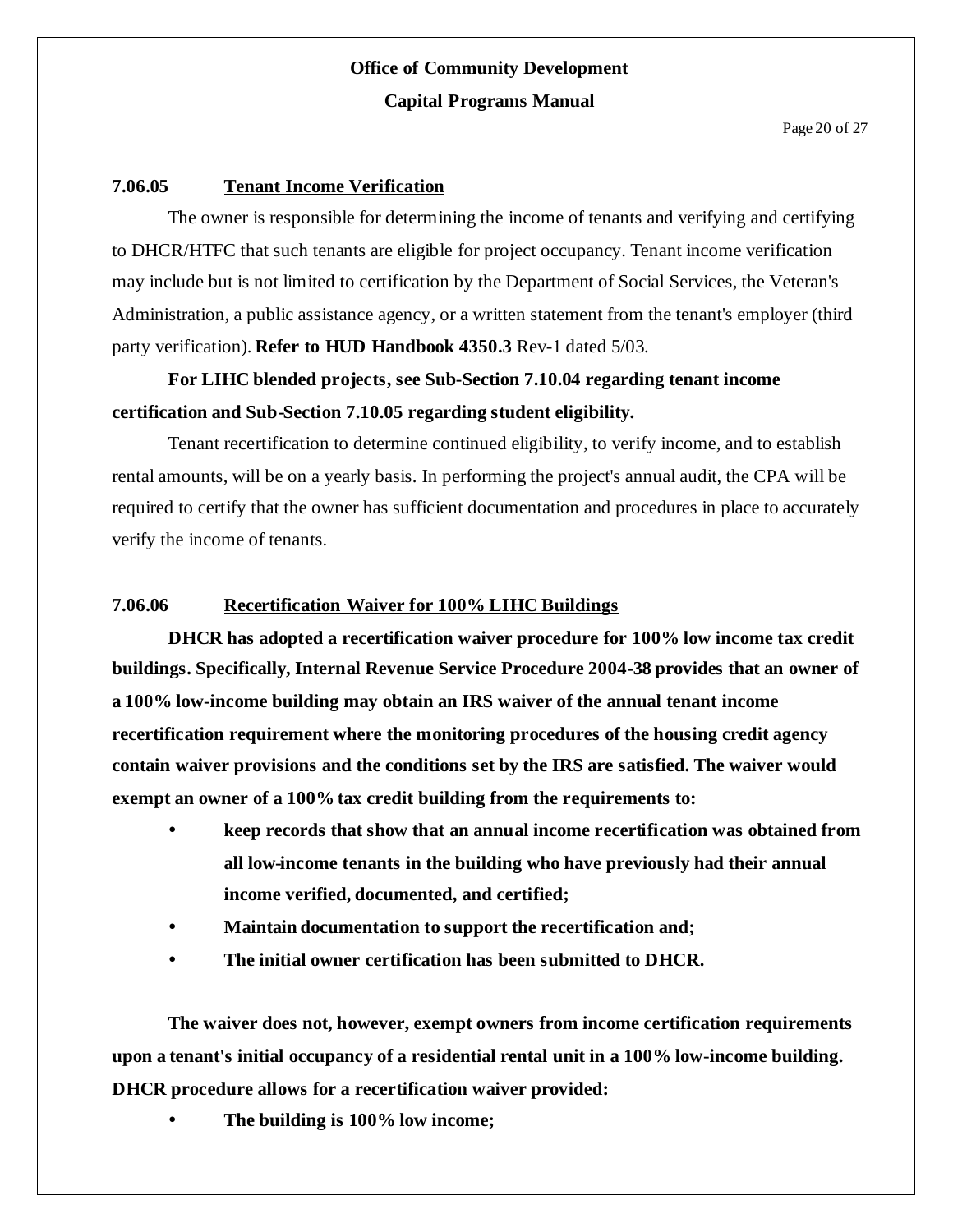- **There is no previous or current non compliance which would affect the buildings status as a 100% low-income building; and**
- **The initial move-in certification(s) has been submitted to DHCR**.

The waiver will not exempt the owner from tenant income recertification requirements imposed by any other federal, state or local housing program. For example, a building with Turnkey, Rural Development 515, HOME or project based Section 8 would be eligible for the waiver under Internal Revenue Code Section 42. However, the owner is still required to conduct annual income recertifications since the waiver does not apply to these other funding sources. Obtaining the waiver from the IRS for projects with these funding types means a failure to recertify tenants' income would not be reported to the IRS under the Low-Income Housing Credit Program. However, a failure to recertify tenants' income would be a violation of these other program funding requirements and regulatory agreements.

Owners must still determine tenant full-time student status on an ongoing basis, and buildings with credit allocated prior to 1990 must annually verify tenant household size if restricted rent is determined by number of persons in the household.

A project owner must obtain a DHCR statement prior to sending the written statement requesting a waiver to the IRS. The IRS will then send a letter to the owner either approving or denying the waiver. The owner must send a copy of the IRS approval or denial letter to DHCR.

#### **7.06.07 HTF Tenant Income Recertification Waiver**

The HTF has adopted a recertification waiver policy. HTF funded properties that (a) are not participating in other programs requiring annual verifications of income (i.e., HOME, Turnkey, Rural Housing, Section 8), (b) have been placed in service, (c) have completed one year of satisfactory annual compliance with the requirements set forth in Chapter 7 of the CPM, and are in good standing with DHCR, are eligible to apply for this waiver. Properties that are 100% LIHC and have received a recertification waiver from the IRS must include a copy of the IRS' waiver in their request to the HTF.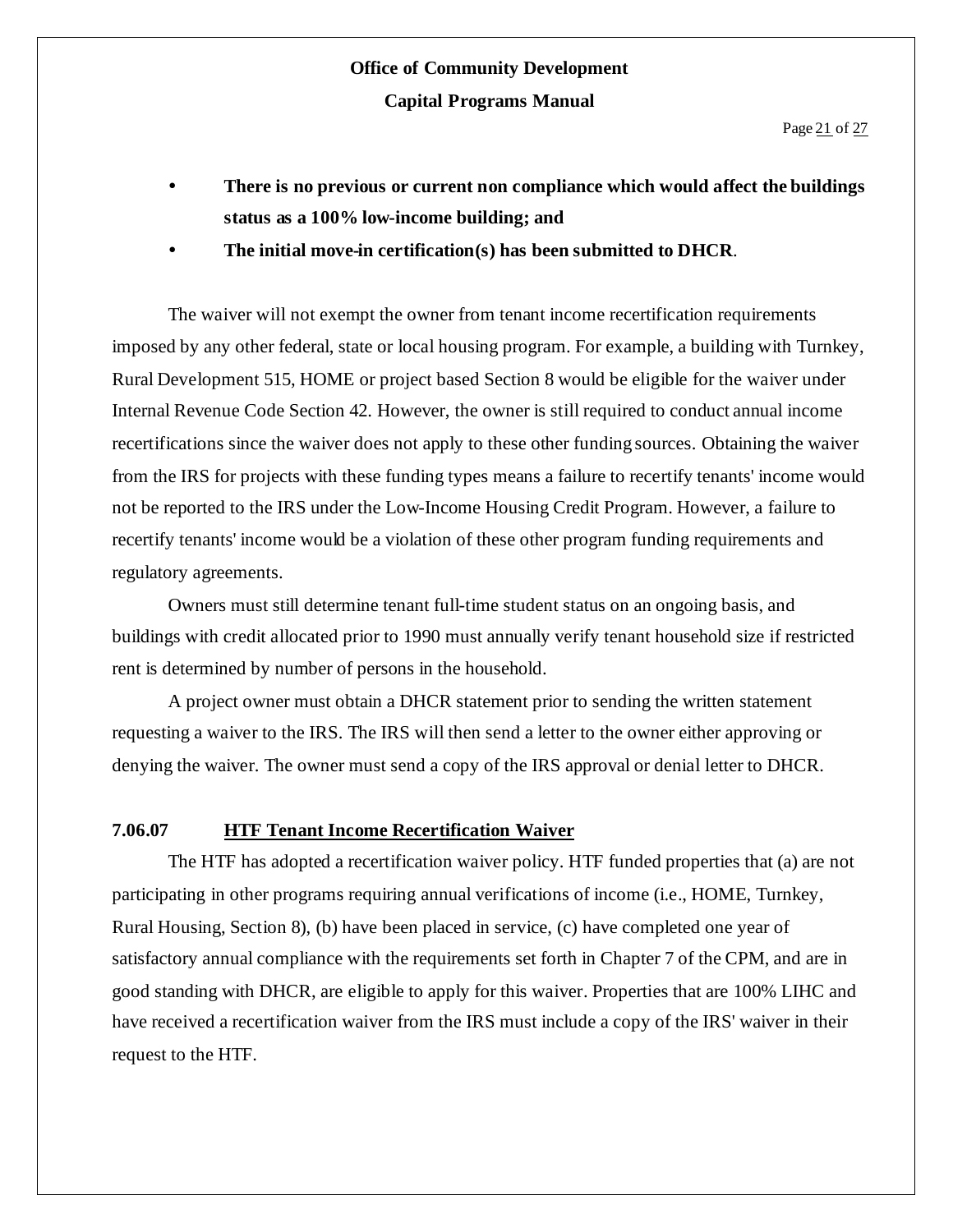The HTF waiver relieves the property only from the obligation to perform annual income recertifications. Still required are: initial move-in certification, recertification due to changes in household composition, and submission by owners of annual reports as required in Chapter 7 of the CPM and cooperation during record inspections as required by monitoring regulations.

The waiver will take effect beginning with the compliance monitoring cycle following the date of the letter of approval. The waiver covers all subsequent compliance monitoring cycles during the buildings compliance period. If DHCR determines at any time following the grant of the waiver that substantial noncompliance has occurred, the waiver may be revoked and the owner must complete full annual income recerifications with third party verifications.

Waiver requests must be sent to the Director of Asset Management, 38-40 State Street, Albany, New York 12207.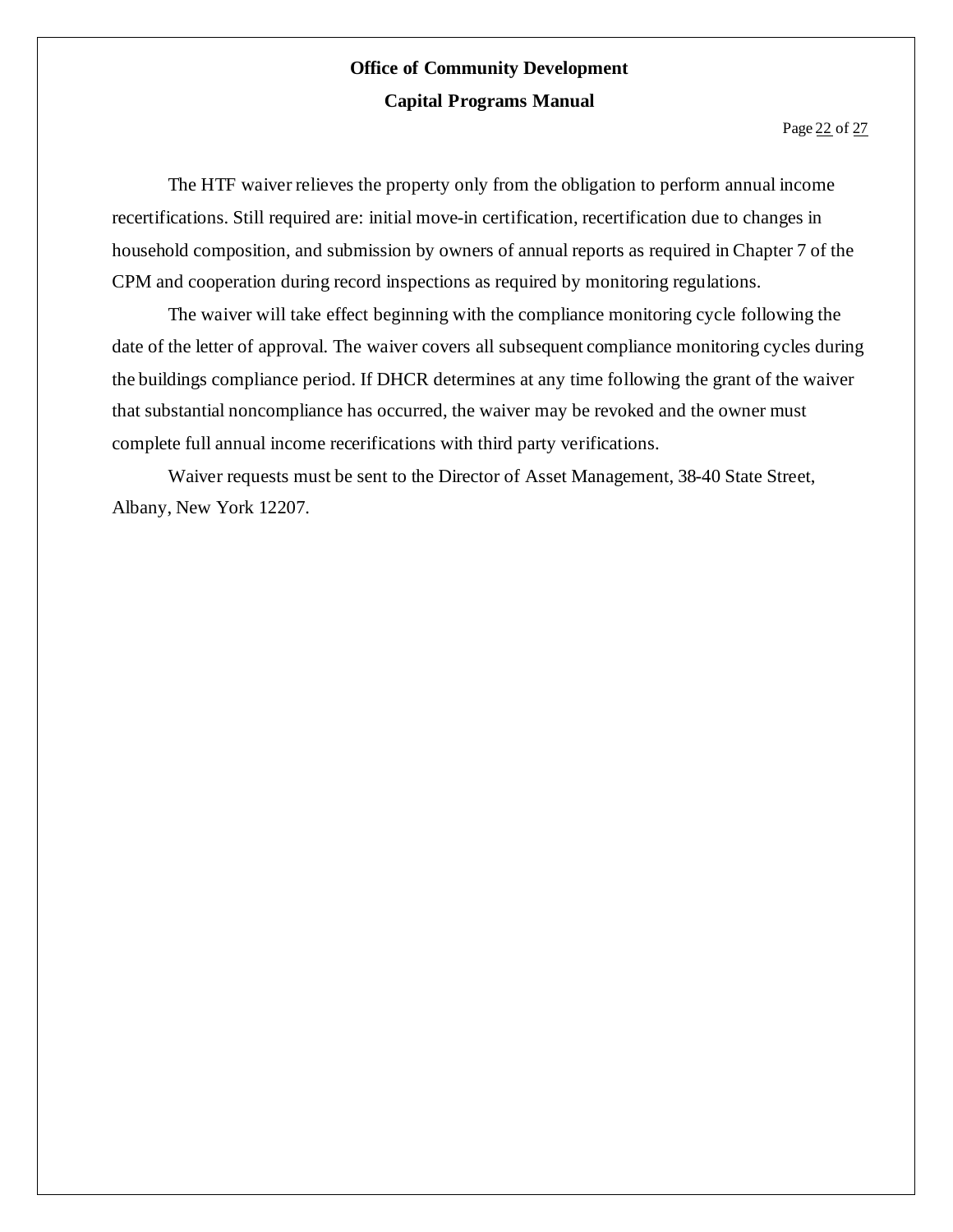# Section: 7.0 PROJECT OPERATING AND MANAGEMENT REQUIREMENTS Sub Section 7.07 Tenant Lease Agreements

### **7.07 Tenant Lease Agreements**

All tenants must sign written lease agreements with the owner or the owner's managing agent. A lease agreement is a contract which assures the tenant exclusive possession of a specific dwelling unit and reasonable use and protection of the property in exchange for payment of rent. Lease agreements should be written for a **minimum term of two-years,** although one-year leases are permitted at the request of the tenant.

Except where other more restrictive provisions are required by the RSL, ETPA or other applicable law, owners will use **the HTFC Lease.**

Should the Owner wish to add language to the HTF lease said language must be submitted for review and approval in the form of a Lease Addendum not later than 90 days following the date assigned for return of the executed HTFC commitment letter. In order to reduce processing time, review of proposed addendum/changes for compliance with applicable laws, by owner's counsel, is highly recommended.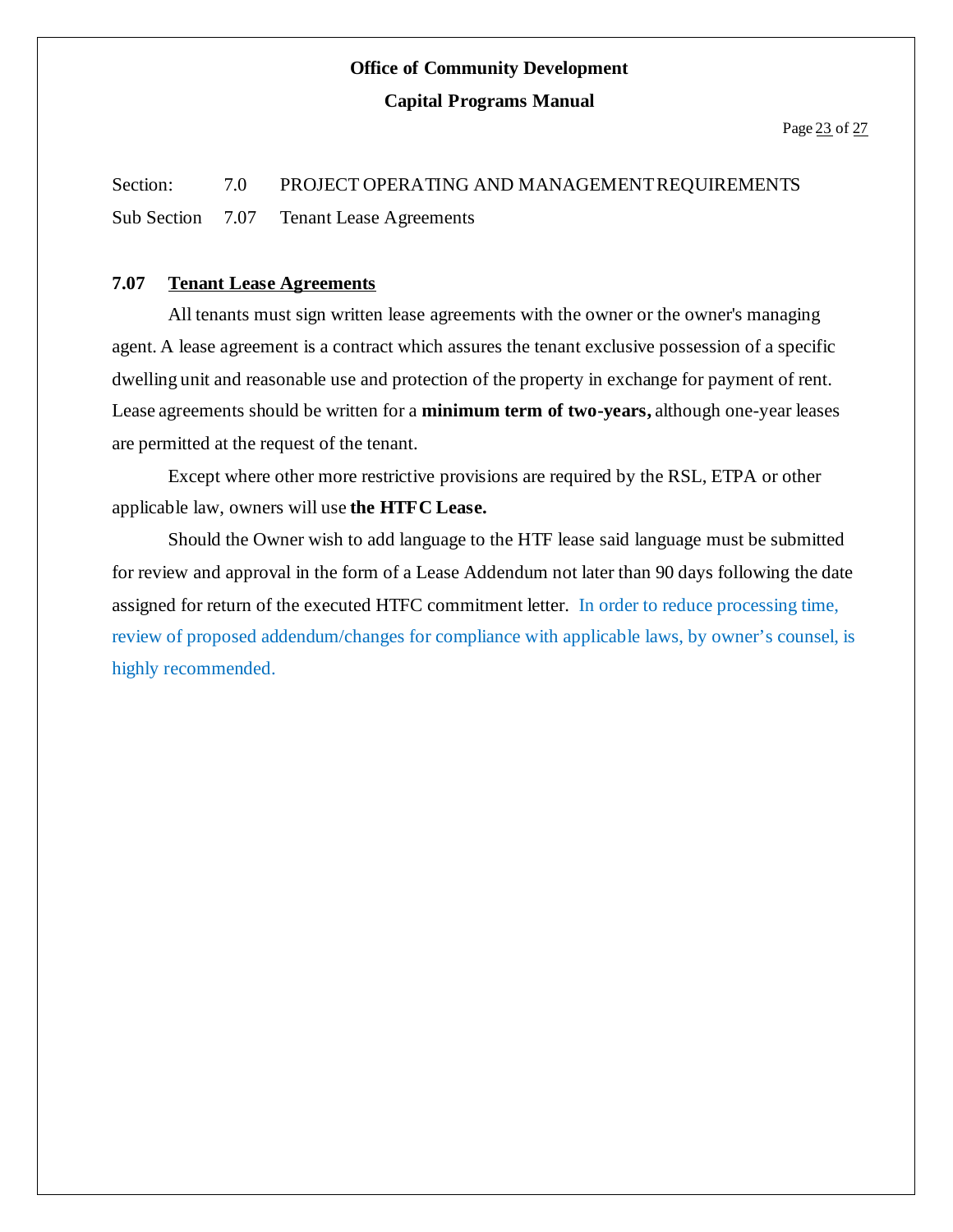# **Office of Community Development**

#### **Capital Programs Manual**

# Section: 7.0 PROJECT OPERATING AND MANAGEMENT REQUIREMENTS Sub Section 7.08 Managing Agent/Tenant Management Services

Owners may manage their own project if they demonstrate management capacity. If, however, the services of a management agent are required, AMU should approve managing agent compensation and the type and frequency of the residential services to be provided by the managing agent; the owner must determine the following:

- (i) the staffing necessary to provide such services;
- (ii) the fee for the performance of such services pursuant to a written agreement (fee may not exceed the reasonable and customary fee for such services in the area in which the project is located);

The managing agent must be licensed as a Real Estate Broker by NYS; and, any employee of the agent who will show apartments, sign leases, or collects rents must be licensed as a Salesman or Associate Broker of the licensee.

Selection of a qualified managing agent shall be subject to the approval of DHCR. The owner shall solicit bids, review bids, select a prospective agent and submit its selection to DHCR together with all bids. DHCR shall review the bids, considering primarily the qualifications and quality of the bidders, and either approve the owner's proposed agent or disapprove the agent and direct the owner to select another agent from among those acceptable to DHCR. If there are no other bidders, or no bidder acceptable to DHCR, the owner will be directed to re-bid. Continued eligibility to self manage the project will be conditioned upon the satisfactory operation of the project as determined by AMU. HTFC/AMU reserves the right to remove/replace an owner as managing agent. HTFC/AMU also reserves the right to approve, reject, or remove/replace an existing or proposed managing agent.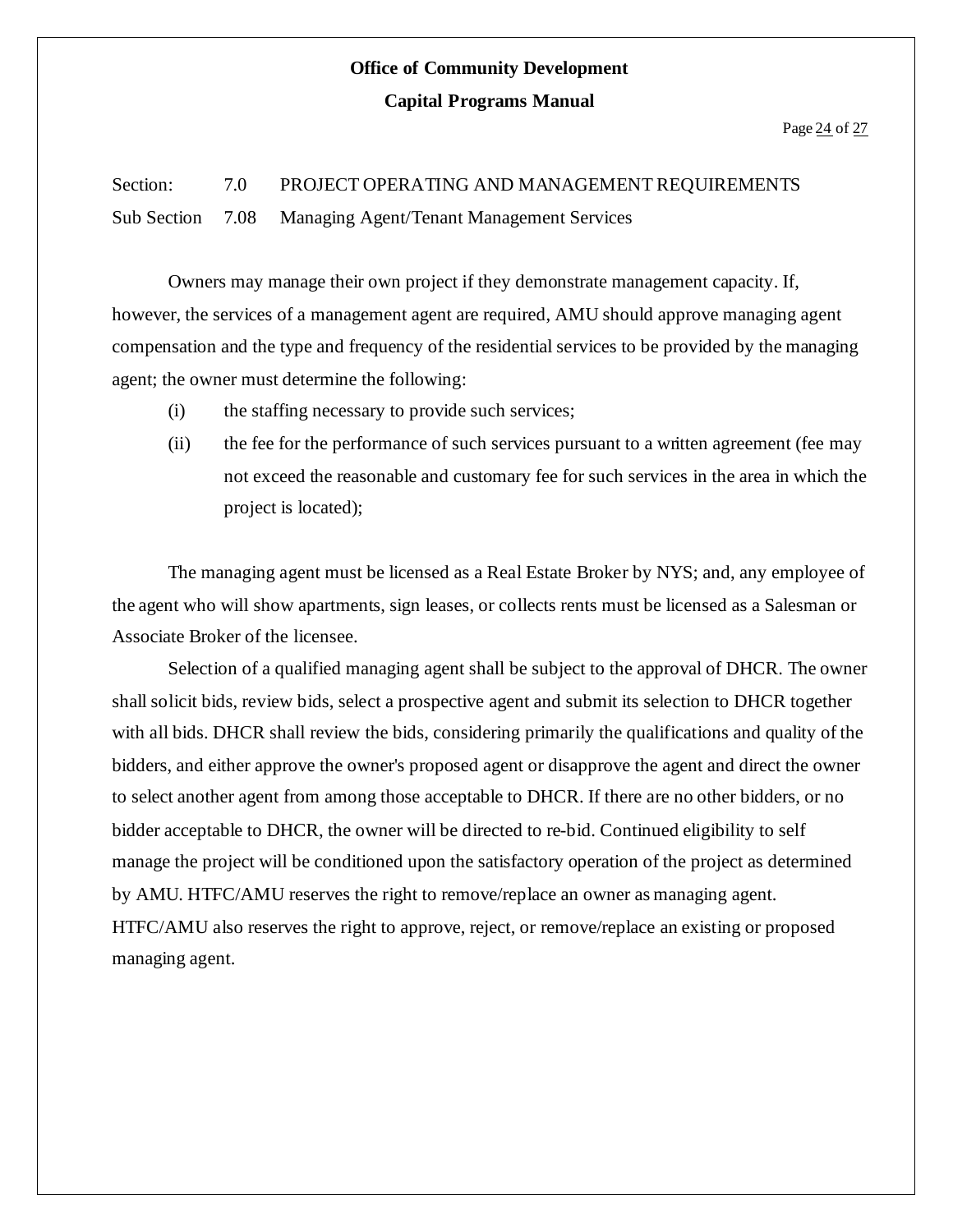### **Office of Community Development**

#### **Capital Programs Manual**

# Section: 7.0 PROJECT OPERATING AND MANAGEMENT REQUIREMENTS

Sub Section 7.09 Asset Management Performance Reviews

### **7.09 Asset Management Performance Reviews**

Throughout the term of the HTFC funded project's regulatory period **AMU** will conduct periodic reviews. These reviews may include reviewing the performance of the project recipient/subrecipient through site visits, audits, review of specific records and documentation, and compliance with DHCR agreements.

The following is a list of some of the items AMU willreview:

- Annual Audit Reports
- General Operating Accounts (checking and savings)
- Reserve Accounts
- Operating Budget
- Insurance Certificates
- Performance Report
- $\bullet$  Waiting List(s)
- Rent Roll/Rent Plan/Schedule
- Lease Agreement/Addenda
- Tenant Files
- Management Agreement
- Agent's Real Estate Broker License
- Licenses of Broker's Staff
- On site physical inspections

and other such information as DHCR may require in order to determine project recipient's compliance with the terms of recipient agreements, loan documents, and the rules and regulations of the HTFC.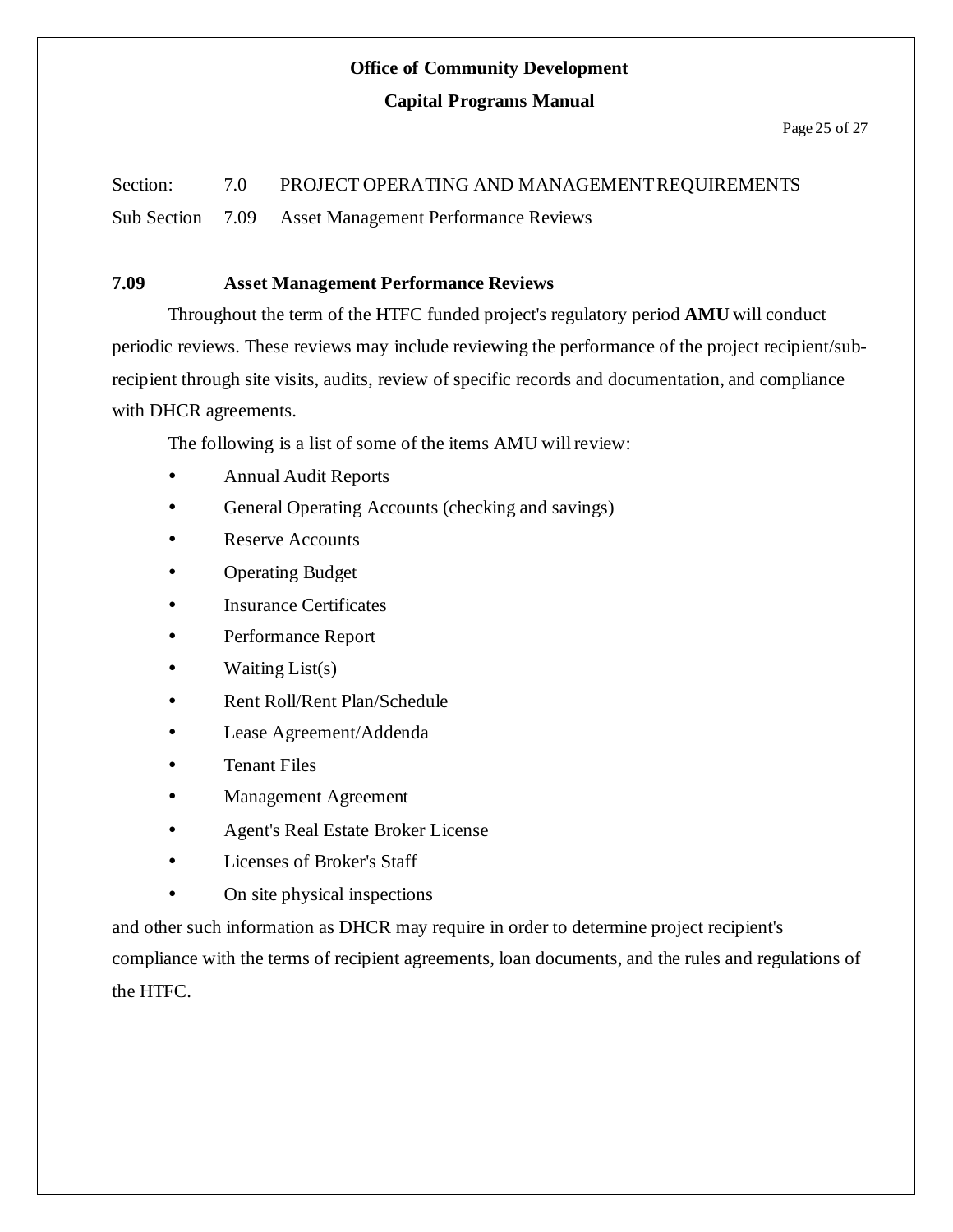Section: 7.0 PROJECT OPERATING AND MANAGEMENTREQUIREMENTS Sub Section 7.10 AHTF/Turnkey/LIHC Blended Projects

The purpose of this Section is to **highlight** specific areas where LIHC requirements differ from HTF/Turnkey requirements.

In order to receive LIHC, the property owner and property manager must follow the Regulatory Agreement and I.R.S. regulations and requirements. Failure to follow these requirements (e.g., renting a unit to an over-income tenant, charging rent in excess of the maximum allowable, renting to ineligible students (See Section 7.10.05) or inadequately documenting a tenant file) may result in the recapture of credit with interest and penalty. For a detailed explanation of the LIHC Program requirements, refer to the **Low-Income Housing Credit Compliance Monitoring Guide** or contact the **AMU.**

#### **7.10.01 Maximum Income Limits- LIHC Projects**

Income limits for qualifying tenants depend on the projects set-aside election. On move-in, qualifying tenants in 20-50 set-aside projects may not have incomes which exceed 50% of the AMI by household size. Qualifying tenants in 40-60 and 25-60 set-aside projects may not have incomes which exceed 60% of the AMI by household size.

#### **7.10.02 Restricted Rent Limit**

The maximum rent which a project owner can charge for a low-income unit is called the restricted rent. If this limit is met, the unit is considered rent-restricted. Gross rent (tenant rent payment plus utility allowance) for LIHC units may not exceed 30% of the maximum area income limit using an assumed 1.5 persons per bedroom (1 person for units without a separate bedroom).

#### **7.10.03 Increases In Tenant Income - Next Available Unit Rule**

Upon initial move-in certification, a household's annual income must not exceed the applicable area median (50% or 60%) income limit by household size. At recertification, if a tenant's income in a LIHC unit has increased above the maximum allowable income limit, the unit continues to qualify for tax credit purposes as long as the tenant qualified on move-in and the unit remains rent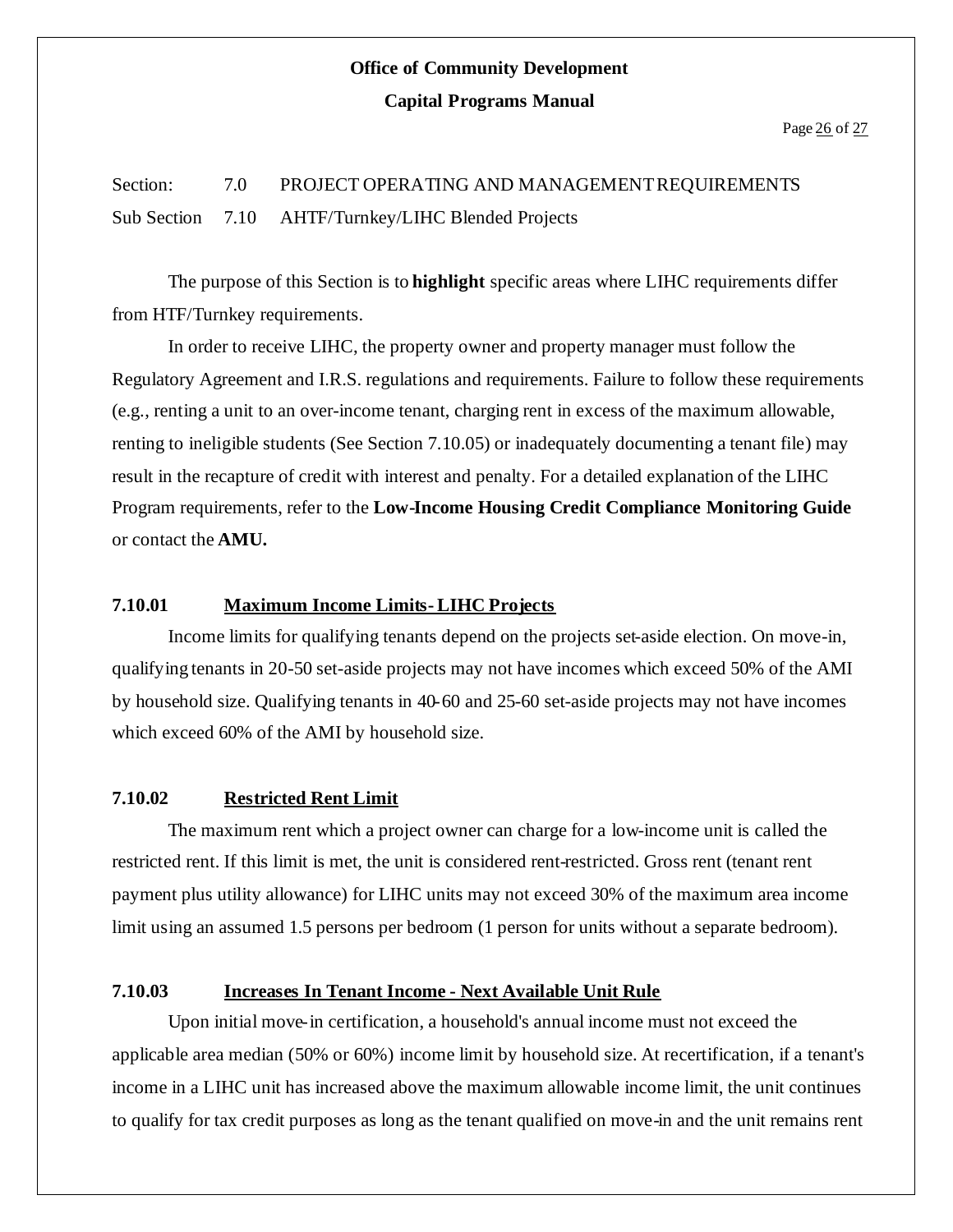restricted. A LIHC unit occupied by a tenant whose income rises above 140% of the current maximum allowable income limit continues to qualify for tax credit purposes as long as the unit remains rent restricted and the next vacant unit of comparable or smaller size in the building is rented to a qualified LIHC tenant.

### **7.10.04 Tenant Income Certification**

On move-in (prior to occupancy) and annually thereafter, the tenant must submit to the owner a signed Tenant Income Certification. Third party source documentation/verification must be obtained for all income sources at initial move-in certification and at each annual recertification. The date of third party source documentation/verification of income and assets must be within one hundred and twenty days prior to the effective date of the tenant certification. Guidance on the types of acceptable forms of verification and definition of assets and income to be included/excluded may be found in HUD Handbook 4350.3 (or its successor). A copy of HUD Handbook 4350.3 may be obtained by writing to: HUD, Directives Distribution Section, Room B-100, 451 7th Street SW, Washington DC 20410-3700, or by calling 1 (800) 767-7468.

### **7.10.05 Students**

Full time students cannot reside in a LIHC unit unless they are in one of the following categories and are income eligible:

Unit occupied by an individual who is:

- 1) Receiving assistance under title IV of the Social Security Act (Aid to Families with Dependent Children)
- 2) Enrolled in a job training program under the Job Training Partnership Act, or other similar Federal, State, or local law;
- 3) A student formerly in a foster care program.

Unit occupied entirely by full time students who are:

- 1) Single parents and their children; and such parents are not dependents of another individual; and the children are not dependents of another individual other than a parent of such children.
- 2) **Married and file a joint income tax return.**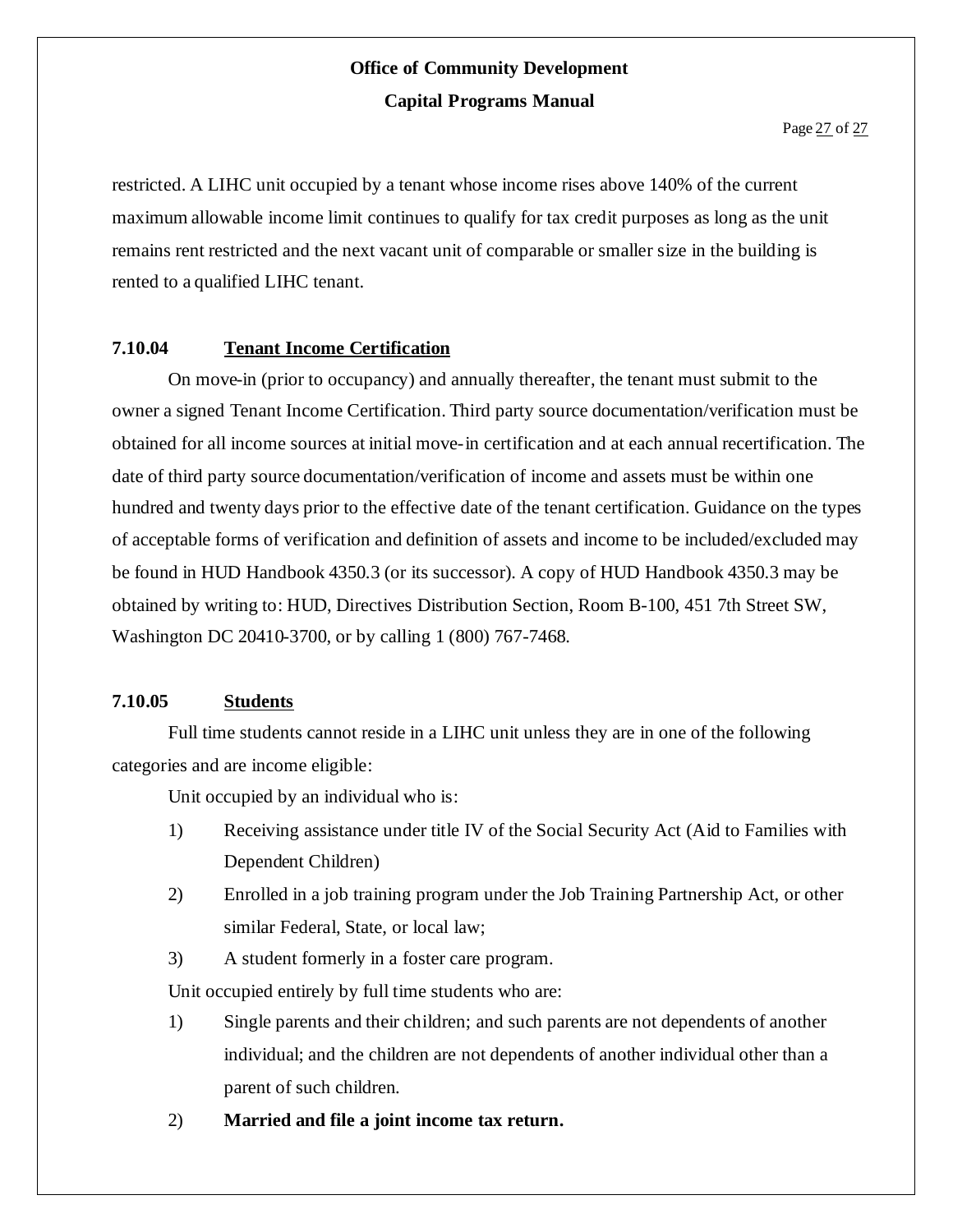#### **Glossary**

Accessible: A term used with respect to the design, construction, or alteration of an individual dwelling unit, indicates that the unit is located on an accessible route and when designed, constructed, altered or adapted can be approached, entered and used by individuals with physical disabilities. A unit that is on an accessible route and is adaptable and otherwise in compliance with the applicable standards set forth in the Building Code of New York State, New York City BuildingCode, Section 504 of the Rehabilitation Act of 1973, the Federal Fair Housing Act and their respective regulations and guidelines is accessible within the meaning of this paragraph.

Accessible route: A continuous unobstructed path connecting accessible elements and spaces in a building or facility that complies with the space and reach requirements of applicable standards prescribed by the Building Code of New York State, New York City Building Code, Section 504 ofthe Rehabilitation Act of 1973 and the Federal Fair Housing Act and their respective regulations and guidelines.

Adaptable: The ability of certain elements of a dwelling unit, such as, but not limited to, kitchen counters, sinks, and grab bars, to be added to, raised, lowered, or otherwise altered, to accommodate the needs of persons with or without disabilities, or to accommodate the needs of persons with different types or degrees of disability. The adaptation of an element shall require no special knowledge or tools and shall be accomplished with no structural change. For example, in a unit adaptable for a hearing-impaired person, the wiring for visible emergency alarms may be installed but the alarms need not be installed until such time as the unit is made ready or occupancy by a hearing-impaired person.

Acquisition Cost: The amount of cash or other valuables necessary to obtain title to property, which includes, in addition to the purchase price, such items as closing costs, mortgage origination fees, finance charges, and title insurance.

Amortization: Repayment of a debt by means of systematic payments of principal and/or interest over a set period.

Annual Income or Income: The adjusted gross income of all income-earning household members that was reported (or would have been reported) in the previous year's federal income tax returns, minus such exemptions and deductions for medical expenses as were actually taken by the taxpayer.

Application Review Letter: A letter which is sent after DHCR/HTFC's review of a Unified Funding Application, and which notifies the applicant that the project has achieved one of the following statuses:

- a) not selected for funding the application was incomplete, ineligible or noncompetitive or a project application which did not demonstrate project feasibility;
- b) waiting list the project is eligible and competitive, however, there are not currently adequate Program funds to fund the project or program; applications remain on the waiting list until the next funding round for the Program under which the applicant requested funds is issued, or until the waiting list is discontinued;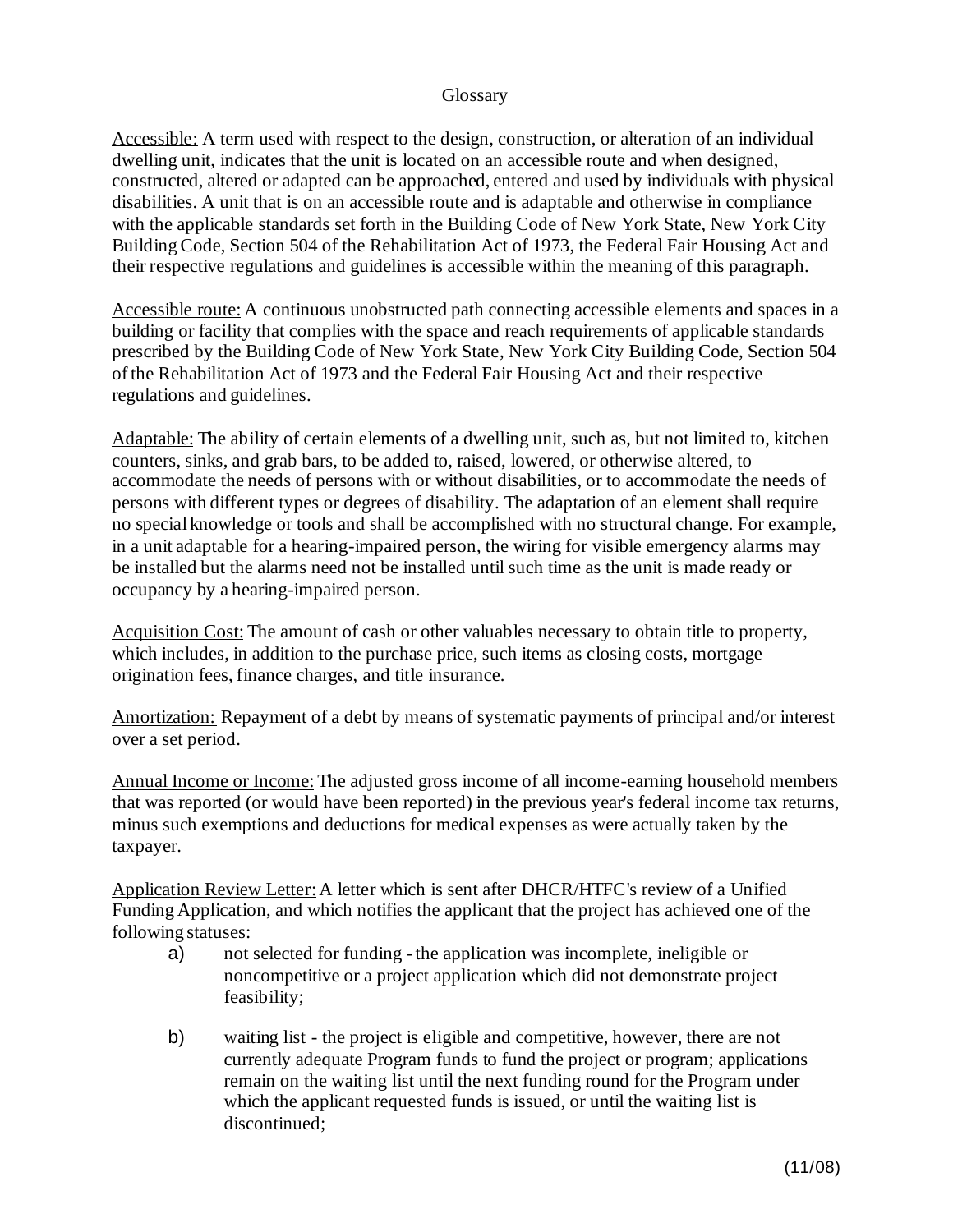c) selected for funding - the application is eligible, competitive, and has been selected to receive a Funding Commitment letter (projects) or a Program Agreement (LPAs).

Appraisal: The formulation and support of an opinion of value. Appraisals are usually required when real estate is sold, financed, condemned, taxed, insured, or partitioned. An appraisal is an estimate of value, and not a determination. The three major approaches to formulating appraisals are listed below:

- a) The Market Data Approach: The current sales prices of similar properties are compared and analyzed after necessary adjustments are made for any differences in the properties. This approach is used most frequently in evaluating residences, and is also called the "direct sales comparison approach."
- b) The Cost Approach: This approach involves an estimation of the value of the land (usually determined by the market data approach), plus the cost of replacement of any improvements to the land, minus depreciation. This approach is used primarily to estimate the value of service-type properties, such as churches and post offices.
- c) The Income Approach: This approach, frequently used to determine the value of income-producing properties such as apartment buildings, involves an estimation of value based on the capitalization of income and productivity. Often called the "income approach to value," it appraises the current worth of a property's future benefits.

Where applicable, an appraisal reconciles information from all three approaches. The three appraisal methods serve as checks on one another to evaluate a property. In determining the weight to be given to each approach, consideration is given to such factors as the type of property involved, the appraisal's purpose, and the adequacy of the compiled data.

Appreciation: A temporary or permanent increase in the value of property.

Appurtenant: Something, such as a right, privilege or property, considered incidental to the principal property for purposes including passage of title, conveyance or inheritance.

Arm's Length Transaction: A transaction negotiated by unrelated parties, each acting in their own self interest.

Arrears:Money which is overdue and unpaid

As-Built Drawings or Record drawings: Architectural drawings, usually prepared by the architect in cooperation with the general contractor, which show significant changes made during the construction process, based on marked up prints and other data furnished by the contractor.

Assignment: The transfer of one person's (the assignor) right, title, and interest in a property to another person (the assignee).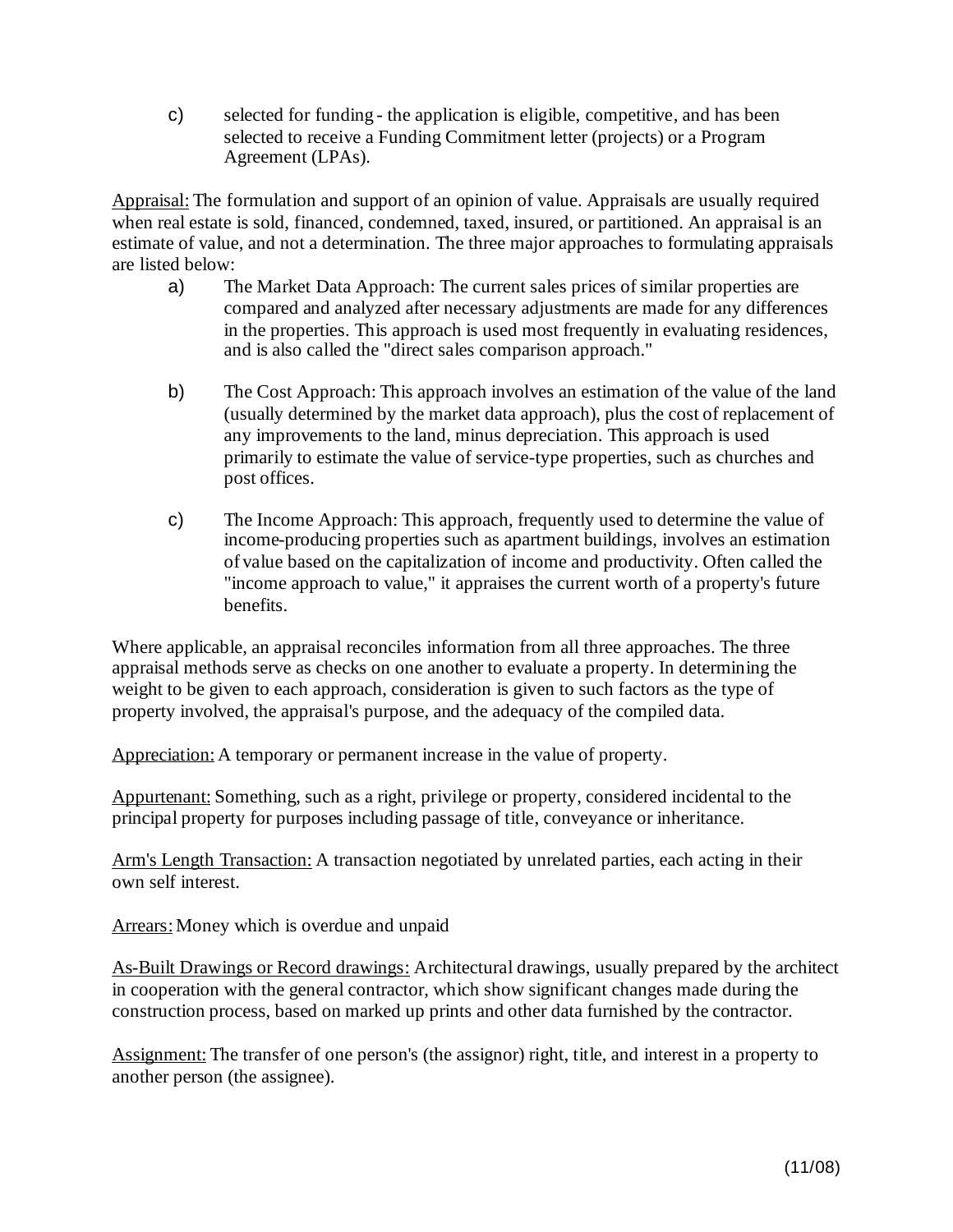Balloon Payment: The payment of the remaining balance which is due upon the maturity of a note or obligation, and which repays the debt in full

Basic Rent: The actual rent necessary to cover operating and maintenance costs, including debt service and reserve fund contributions.

Basis: The financial interest of an asset attributed to the owner by the Internal Revenue Service to determine annual depreciation and gain or loss on the sale of the asset.

Bid Document Review: A review of the final plans, specifications, and any addenda submitted priorto bidding the project. Bid documents are reviewed to ensure that: the applicant complies with conditions and scope of work included in the Funding Commitment and the documents comply with all relevant DHCR/HTFC design and development requirements.

Blanket Position Fidelity Bond: See the definition for "Fidelity Bond."

Bridge Loans: See the definition for "Interim Financing".

Builder's Overhead: The general administrative costs of the builder, including, but not limited to, office expenses, permits, taxes, performance bonds, field personnel, small tools, etc.

Builder's Risk Insurance: Fire and extended coverage insurance to cover risks during a building's construction. Coverage increases automatically as the construction progresses, and is terminated upon completion. Builder's Risk Insurance should be replaced with permanent insurance once the building is ready for occupancy.

Building Codes: Local or State government codes which are established to provide and regulate minimum building and construction standards to safeguard the health, safety and welfare of the public. Building codes regulate and control the location, design, construction, quality, occupancy, and maintenance of all buildings and structures. Building codes are enforced via inspections, the issuance of building permits and certificates of occupancy, and by fines imposed for violations.

Building Permit: Written permission by a municipal government to construct a new building or other improvement to install prefabricated housing, or demolish, or substantially repair an existing structure. Building permits are obtained prior to the start of construction.

Buy-Sell Agreement: An agreement between an interim and a permanent lender, providing for the sale and assignment of a mortgage to the permanent lender upon a building's completion. Often the mortgagor is a party to the agreement on the theory that the mortgagor would have a contractual right to insist that the permanent lender buy the mortgage. Also referred to as an intercreditor agreement.

Carrying Charges:Costs which are incurred in connection with owning a property through the completion of its development, such as the developer's costs for property taxes and construction loan interest paid during the development phase.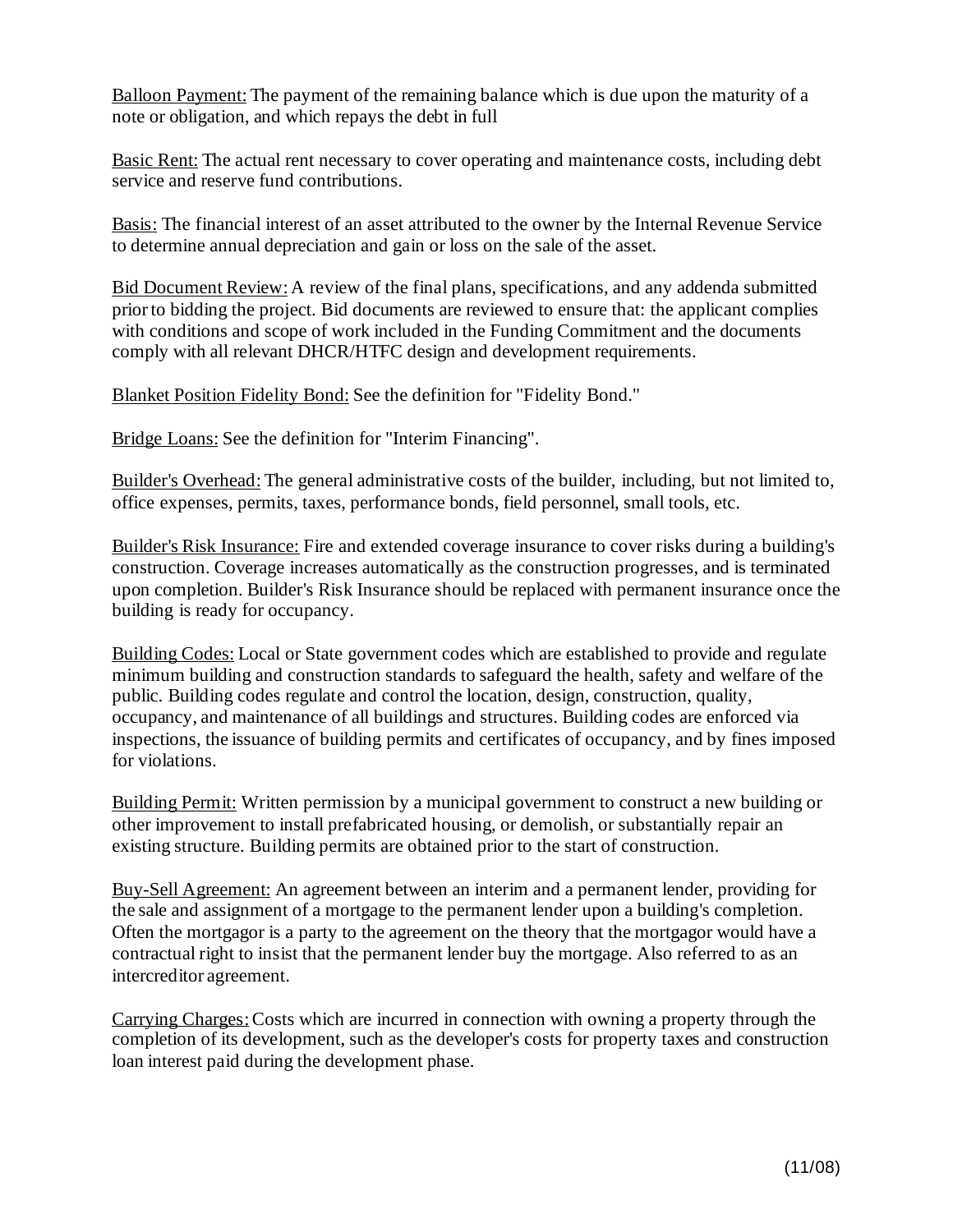Cash Flow: The amount of money netted from operating income-producing property over a set time period, after paying operating expenses and debt service, but prior to deducting depreciation and income taxes.

Certificate of Incorporation:A legal document, filed with the State, which describes the legal organizational structure of a corporation, and any amendments and restatements of the certificate ofincorporation.

Certificate of Insurance: A document issued by an insurance company which certifies that a particular policy insuring specific parties is in effect for specific coverage amounts and periods of time.

Certificate of Occupancy:A certificate which is issued by the local government building department, as evidence that a building is prepared and fit for occupancy, and that it is free of building code violations.

Certificate of Title: A statement of opinion regarding the status of title to a parcel of real property, prepared by the title company, and based on an examination of certain public records. While it does not guarantee title, it does certify the condition of the title as of the date of issuance.

Change Order: An order which authorizes changes or modifications to the construction work originally shown in the contract drawings, plans, or specifications.

Clear Title: Title to property which is free from any defects, liens, or other encumbrances which the buyer or mortgagee has not agreed to accept (such as a mortgage to be assumed).

Closing: The fulfillment of a real estate transaction, when title is transferred from the seller to the buyer in exchange for the purchase price.

Commissioner: The Commissioner of the New York State Division of Housing and Community Renewal.

Commitment: A pledge to do something, such as a bank's promise to loan to a buyer a certain sum of money at a certain interest rate provided that certain conditions are satisfied by a certain date.

Common Areas:Land, improvements and amenities which are for the benefit and use of all occupants, as well as the property owner, such as corridors, hallways, playgrounds and elevators.

Communal Housing Arrangement (CHA): See Housing Types.

Comparable Rent: The prevailing rent for comparable apartments in the same neighborhood or service area.

Condominium Project: A system of ownership in which there is individual ownership of units in a project, combined with joint ownership of common areas.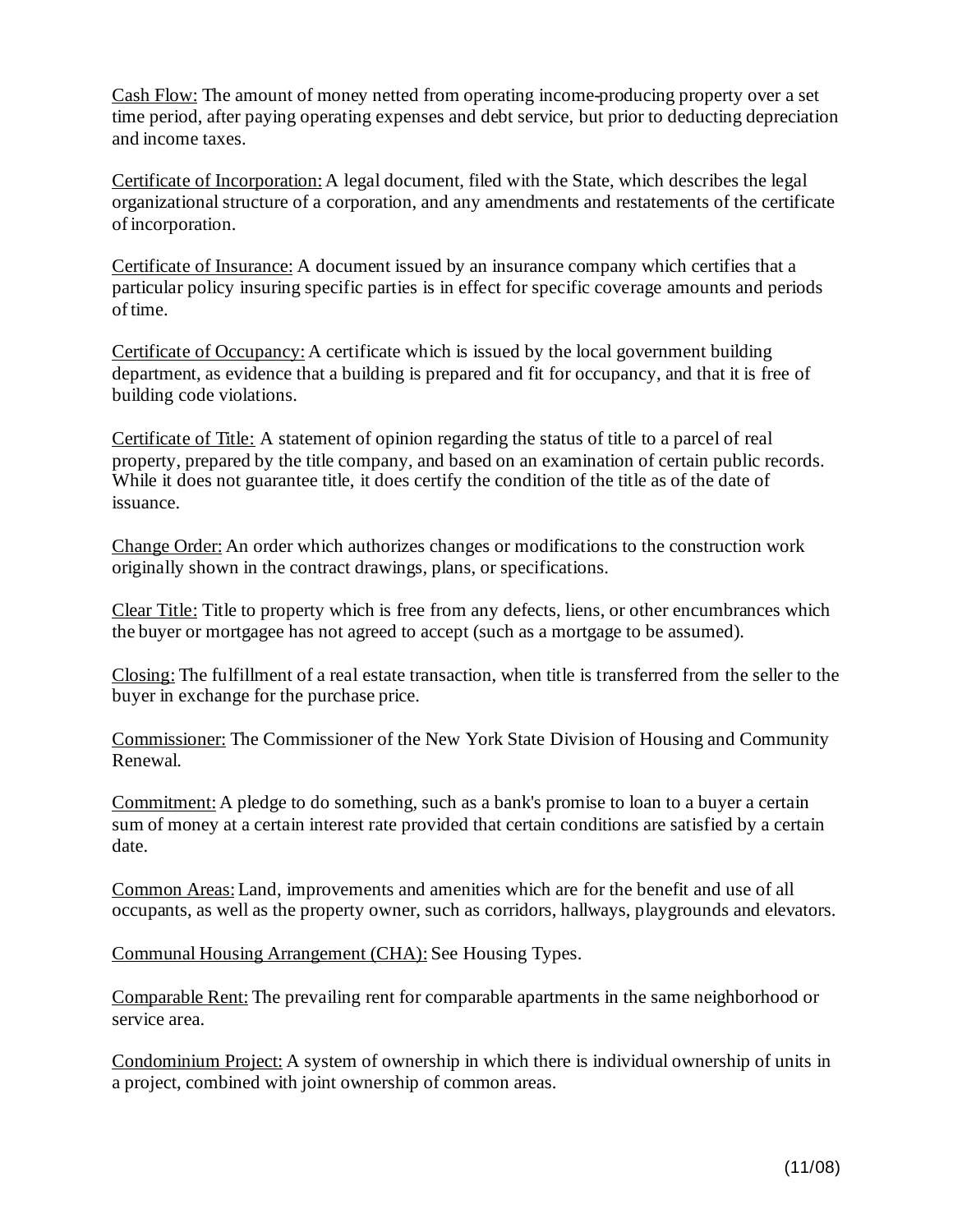Construction Loan Agreement: The contract which documents the terms for development of the project and disbursement of the award proceeds.

Construction Costs or "Hard" Costs: The costs incurred by the contractor in providing all of the labor, materials, equipment, general conditions, overhead and profit for the construction of a project.

Construction Loan: A short-term loan to cover a project's construction costs, with loan proceeds disbursed periodically in installments as the work progresses.

Contiguous: Adjoining or abutting.

Contract Closing: The closing which occurs when all contract documents have been approved, or approved with conditions. The Regulatory Agreement is executed at the Contract Closing and, depending on the funding Program and the structure of the interim financing, a Construction Loan Agreement, or a Mortgage and Promissory Note, may also be executed.

Contract Work Hours and Safety Standards Act (CWHSSA): This act requires time and one half pay for overtime (over 40 hours in any work week) worked on a covered federally assisted project.

Contractor:(Also known as "Builder" or "General Contractor") A person or corporation who contracts with an owner or developer to supply labor and materials for a specific project.

Conversion: The transformation of non-residential property into residential property.

Cooperative Project: A type of project in which each tenant is a shareholder in a corporation which owns the building. As a shareholder, each tenant has the right to occupy a unit in the building.

Copeland Anti-Kickback Act: This act makes it a federal crime for anyone to require any laborer ormechanic employed on a federally assisted project to kickback (give up or pay back) any part oftheir wages. The Copeland Act requires every employer to submit weekly certified payroll reports and regulates permissible deductions.

Cost Certification: The accounting of actual project costs as expended for all project related expenses from all project funding sources.

Credit Ceiling or Ceiling: The annual allocation of Low Income Housing Credit which New York State receives and allocates in accordance with the Qualified Allocation Plan so as to meet the most pressing State and local housing needs.

Credit Rate:(LIHC Program term). The credit rate (applicable percentage) is calculated monthly by the U.S. Department of the Treasury based on changes in federal borrowing to reflect the present values of 70 percent and 30 percent of qualified basis. The credit rate is multiplied by the qualified basis to calculate a Credit allocation amount.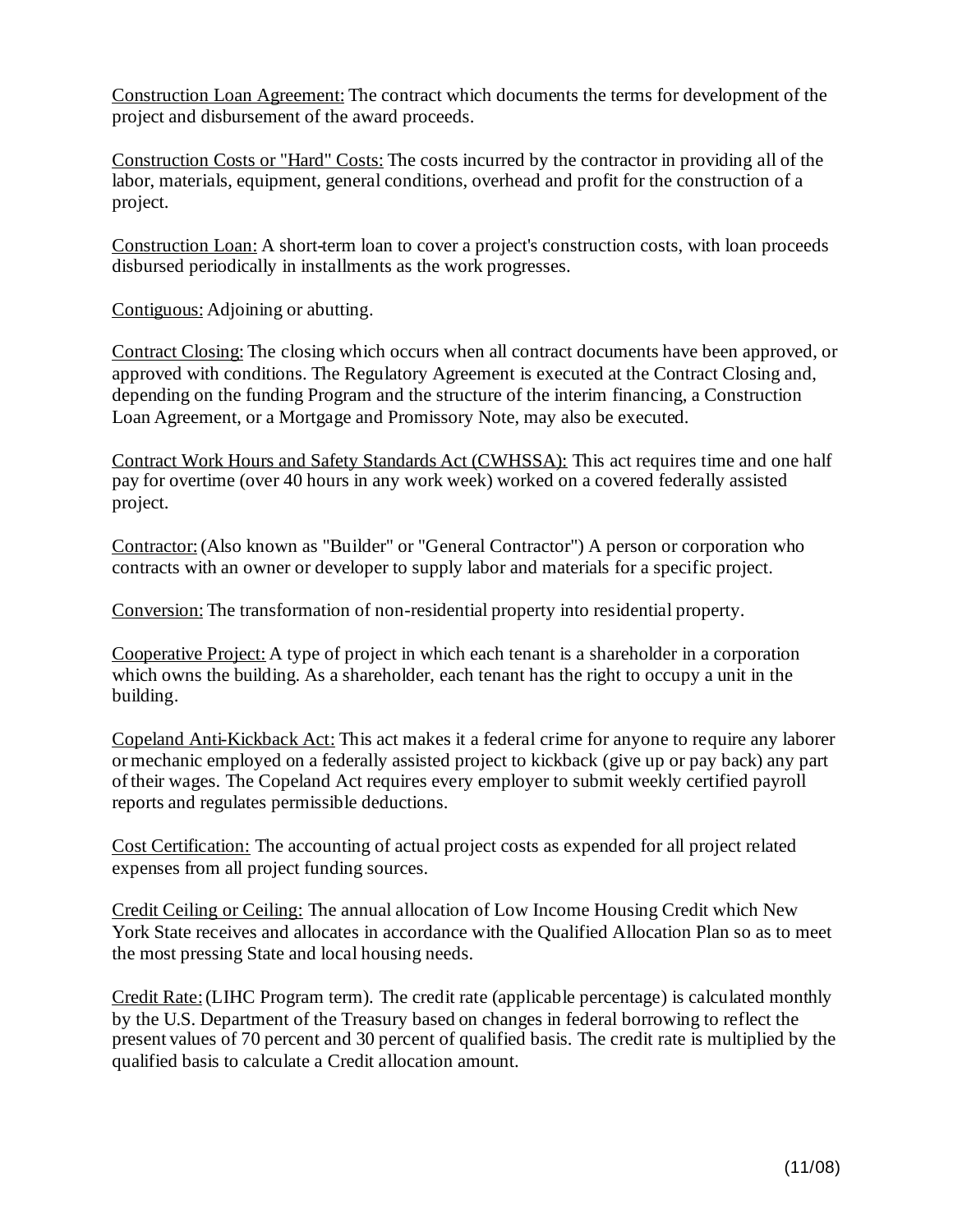Davis-Bacon and Related Acts (DBRA): This is the extension of the Davis Bacon Act, which requires payment of U.S. Department of Labor determined wage rates for construction, alteration or repair. This applies to several HUD programs, including on an am HOME (12 or more units), Housing Choice Vouchers (9 or more units) and CDBG.

Debt Service: The amount of cash necessary to meet the periodic payments of principal and interest on an amortizing mortgage or debt.

Deed: A legal document by which a property owner (the grantor) conveys and transfers ownership interest in real property to another (the grantee).

Density: A zoning term for the number of building units per acre, or the number of persons or families per unit of land area.

Depreciation: An asset's loss in value over a period of time.

Detached/Semi-Detached: See Housing Types.

Developer: A person or corporation which organizes and supervises all phases of a project, including acquisition, construction and final sale.

Disbursement: Money which is paid out.

Division or DHCR: The New York State Division of Housing and Community Renewal.

Easement: An interest which one person has in land owned by another, which entitles the holder ofthe interest to limited use or enjoyment of the other's land.

Elderly: A person 55 years of age or older as defined by the New York State Human Rights Law, Section 296 of the Executive Law.

Elderly Project: A project which excludes non-elderly persons based on age and as prescribed by the federal Fair Housing Act and the New York State Human Rights Law, Section 296 of the Executive Law.

Eleemosynary Corporation: A nonprofit corporation formed for charitable purposes.

Eligible Basis:(LIHC Program term). The proportion of project cost attributable to residential purposes under the LIHC Program, as defined under Section 42 of the IRS Code.

Environmental Impact Statement (EIS): A report which reviews the probable environmental impact of a proposed project during all phases of development. It includes a detailed description of the proposed project and the existing environmental setting, and emphasizes local and regional perspectives on the project and its impact on the environment.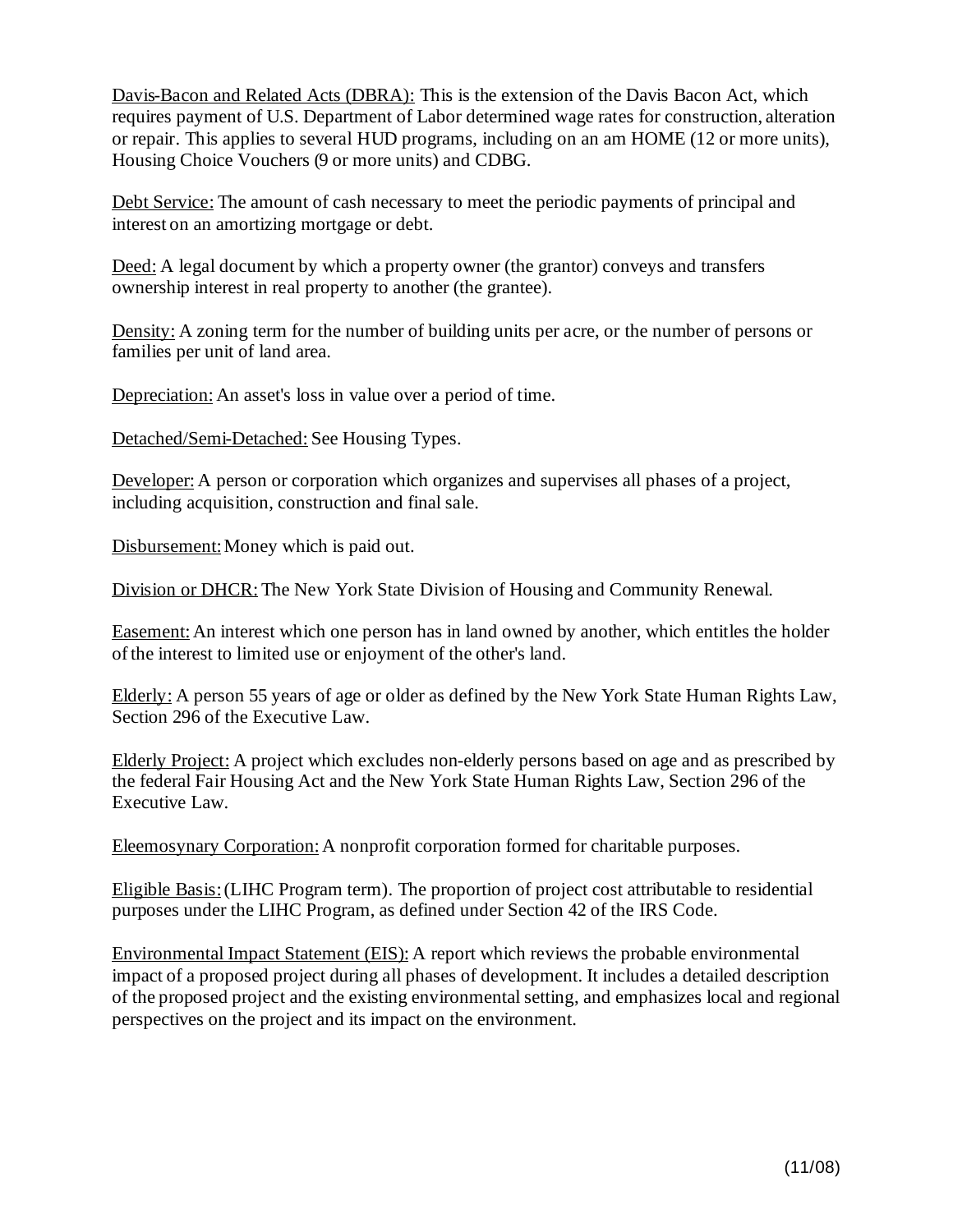Equity: The remaining interest in, or value of, a property after all liens and/or other charges on the property have been paid. In general, an owner's equity in her/his property is the amount of monetary interest he/she holds over and above the mortgage indebtedness.

Equity and Regulatory Agreement: (HTF Program term). A document which establishes the regulation of the operation of the project, pursuant to Article 18 of the PHFL, the regulations and the policies and procedures of the Corporation. The Agreement also establishes the permissible return on equity, if any.

Escrow:A procedure in which a disinterested third party holds money and/or documents until all terms and conditions of the escrow instructions have been satisfied, and the escrowed funds and documents are delivered and transferred.

Extended Coverage: A term used in fire insurance policies to include damage by such perils as wind, hail, explosion, riots and smoke. A title insurance policy with extended coverage insures against risks not normally covered by standard policies.

Facade: The front (or exposed part) of a building.

Fair Labor Standards Act (ELSA): Federal minimum wage, overtime, and child labor requirements. DHCR will refer to HUD any possible FLSA violations found on federally assisted projects.

Fair Market Value: The highest price a property would bring if offered for sale in a competitive market for a reasonable time period, with both buyer and seller being fully aware of all the property's present and future uses without being compelled to conduct the transaction.

Family Project:A project containing a majority of dwelling accommodations for families of three or more persons.

Feasibility Study:A study which is used by developers to analyze a proposed project in terms of probable income and expenses, and beneficial use and design.

Federal Labor Standards: A collection of labor standards, laws, and regulations which Fide apply to federally assisted construction projects commonly known as "Davis-Bacon".

Fidelity Bond or Surety Bond:A bond which protects against theft of funds by employees.

Fiduciary: A relationship which implies a position of trust or confidence wherein one person (the fiduciary) is entrusted to act on the behalf of a principal.

Firm Commitment: A lender's irrevocable agreement to loan a specific sum of money at a specified interest rate for a definite term, subject to certain conditions.

First Mortgage: A mortgage which is superior in right to any other mortgage on the property.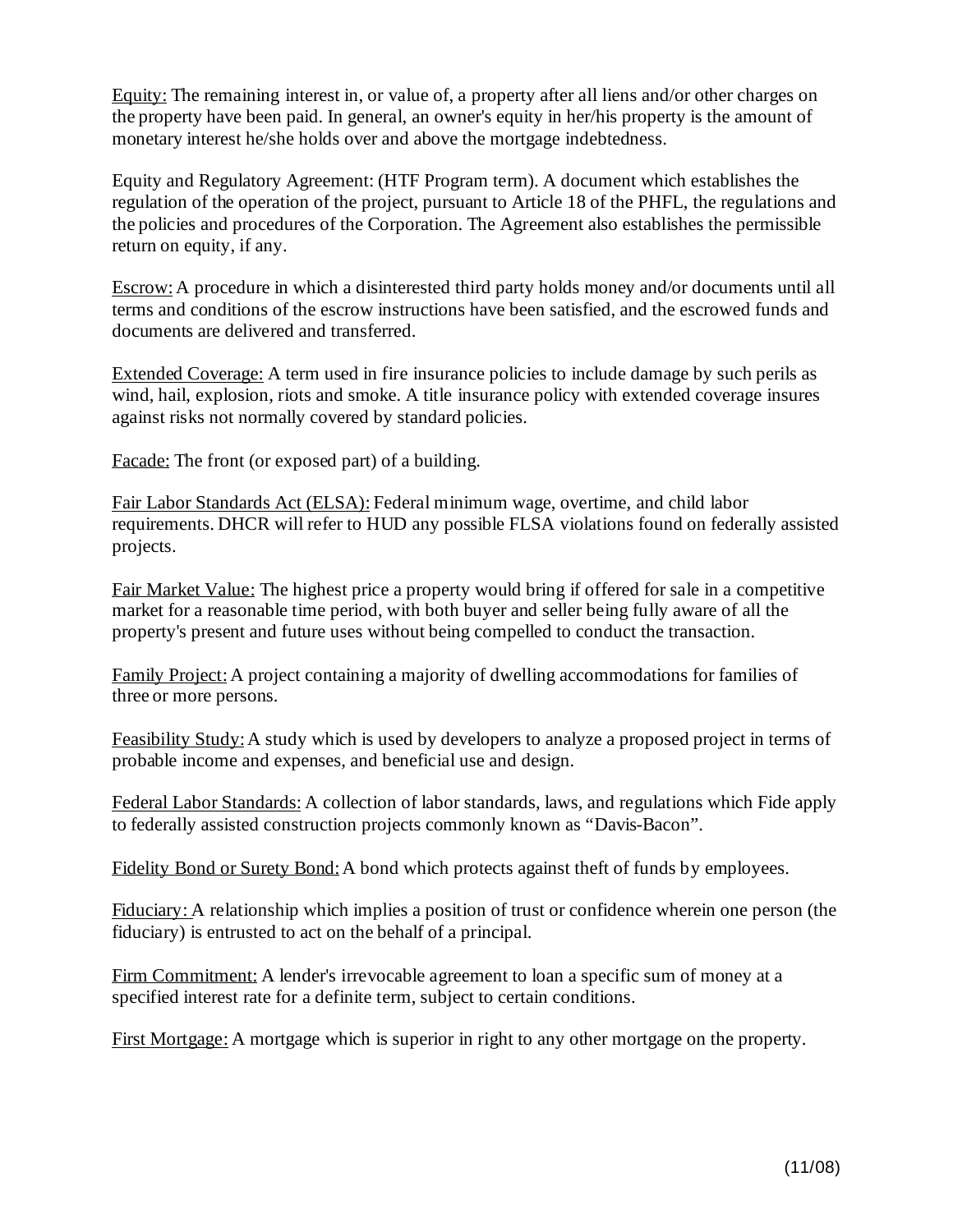Frail Elderly: Persons age 55 or more who require assistance with one or more activities of daily living or instrumental activities of daily living. Also persons age 55 or more who have limitations in mental capacity or emotional strength and motivation that affect their capacity to viably live independently; that is without assistance or intervention.

Funding Commitment: A letter sent by DHCR/HTFC which identifies all conditions to be met priorto Contract Closing, and sets forth the amount of the payment, grant or loan which will be provided for the project by DHCR/HTFC. Funding Commitments may be amended to adjust the funding amount based on the DHCR/HTFC approved Development Budget at the time of Contract Closing.

Gap Financing: Financing which is: a) used to make up the difference between the underlying loan and the total amount required to undertake the project; or, b) used as a temporary device, until permanent financing is secured; it is sometimes called a "bridge mortgage".

General Contractor: A contractor who does not personally do all construction work on a project, but requires the use of other specialty contractors, such as electrical or plumbing contractors, whose work the general contractor superintends.

General Conditions: that part of the contract documents that describe the rights, responsibilities and relationships of the owner, architect and contractor.

General Requirements: The project specific costs of the builder, including, but not limited to, temporary utilities, temporary construction, scaffolding, on-site security, project signs, field office, on-site storage facilities, etc.

General Partner: A natural person, partnership, corporation or other person or entity in its own or any representative capacity who has been admitted to a limited partnership as a general partner in accordance with the partnership agreement.

Generic Housing: Housing that is available to the general population without restriction or, housing financed by DHCR/HTFC available to any low/moderate-income household without restriction.

Good Faith: Bona Fide. An action is taken in good faith if it is done honestly.

Grant Conditions Compliance Enforcement Mortgage: A document which secures the performance of the project recipient under the Construction Loan Agreement and the Equity and Regulatory Agreement by the placement of a mortgage on the project site in the amount of the grant.

Gross Income:A project's total income before deductions are made for expenses, taxes, etc.

Hard Costs: See the definition of "Construction Costs".

HCA: (LIHC term). Housing Credit Agency. An Agency which is legally authorized to allocate and award tax credits to eligible projects.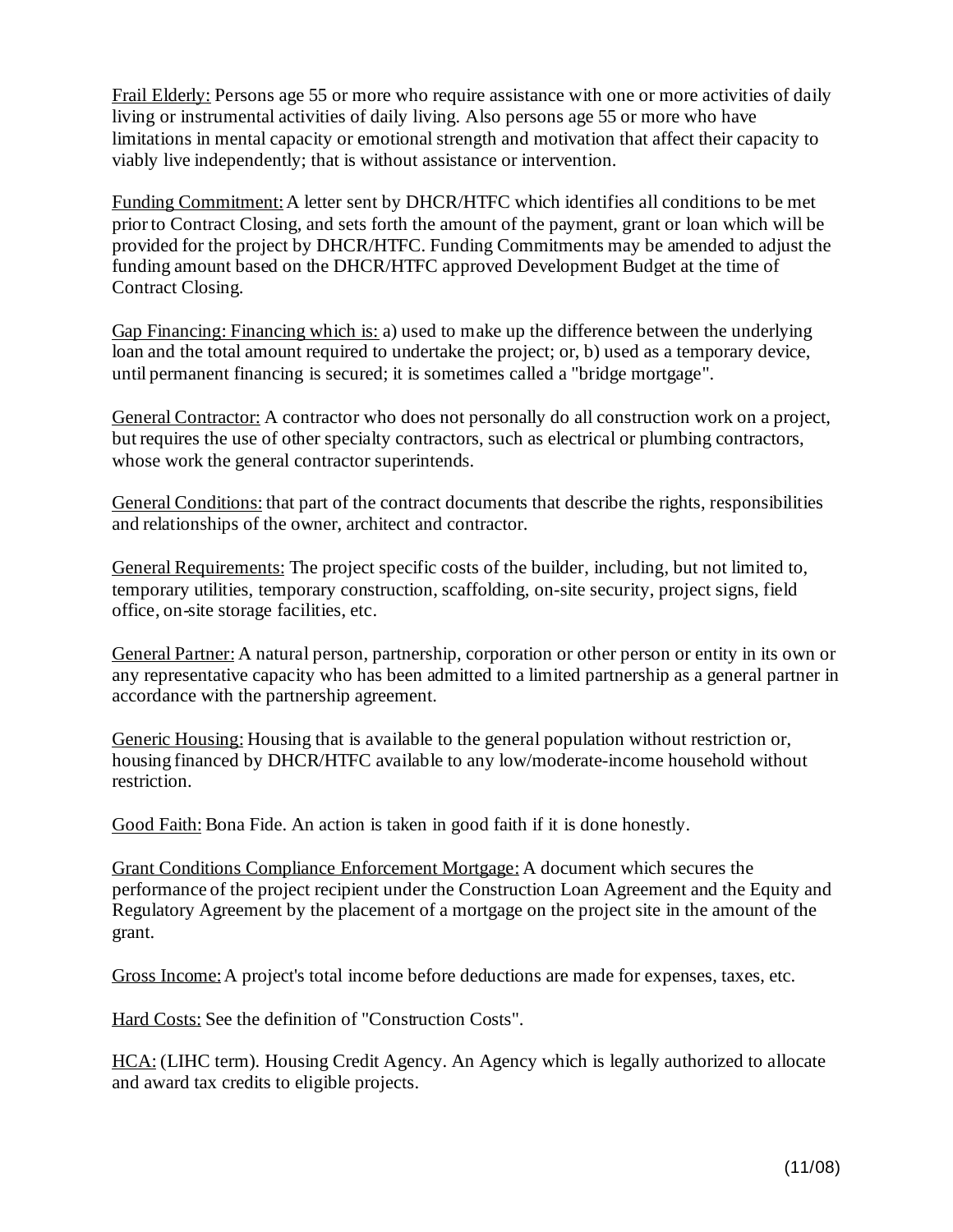Holdback: The portion of a loan or payment which is held by the lender pending the satisfaction of all requirements, such as completion of all construction work.

Homesteading Project: a) A one-to-four unit dwelling, of which one unit is occupied by the property's owner as a primary residence (HTF Program); or, b) housing that is owned and made available by a public agency at favorable terms to low- or moderate-income homeowners.

Housing Development Fund Company or HDFC: A company incorporated under Article XI of the PHFL, and the provisions of either: a) the Business Corporation Law (for cooperatives); or, b) the Not-for-Profit Corporation Law (for rental housing).

Housing Types:One of the four types of dwelling units as described below:

- a) Detached/Semi-Detached: A structure consisting of either a single living unit surrounded by permanent open spaces, or a structure containing two living units separated by a common vertical wall;
- b) Rowhouse: A structure containing three or more living units, each separated by vertical walls and having individual entrances; or, a multi-story low-rise (five or less stories) structure containing two or more living units between vertical walls, provided there is no more than one unit on the majority of the stories;
- c) Walk-Up: A multi-story low-rise (five or less stories) structure containing two or more living units on at least half of the stories , each separated horizontally and vertically; and
- d) Single Room Occupancy (SRO): A residential structure in which individuals and/or families share only one of the following spaces: cooking, sanitary, or sleeping facilities. (formerly known as "Communal Housing Arrangement") Cooking facilities must include a full kitchen and sanitary facilities must include a full bath.

HTFC: The Housing Trust Fund Corporation, a public benefit corporation established under Section 45-a of the PHFL.

HTF Program: The Low Income Housing Trust Fund Program.

HUD: The United States Department of Housing and Urban Development - the department of the federal government primarily responsible for housing and community development programs.

Identity of Interest: A condition which exists when:

- a) there is any financial interest of the developer or owner in the general contractor, subcontractor, architect, or consultant which receives compensation in regards to the project;
- b) one or more of the officers, directors or stockholders of the developer or owner is also an officer, director, or stockholder of the general contractor, subcontractor, architect or consultant;
- c) any officer, director or stockholder of the developer or owner has any financial interest whatsoever in the general contractor, subcontractor, architect or consultant;
- d) the general contractor, subcontractor, architect or consultant advances any funds to the developer or owner;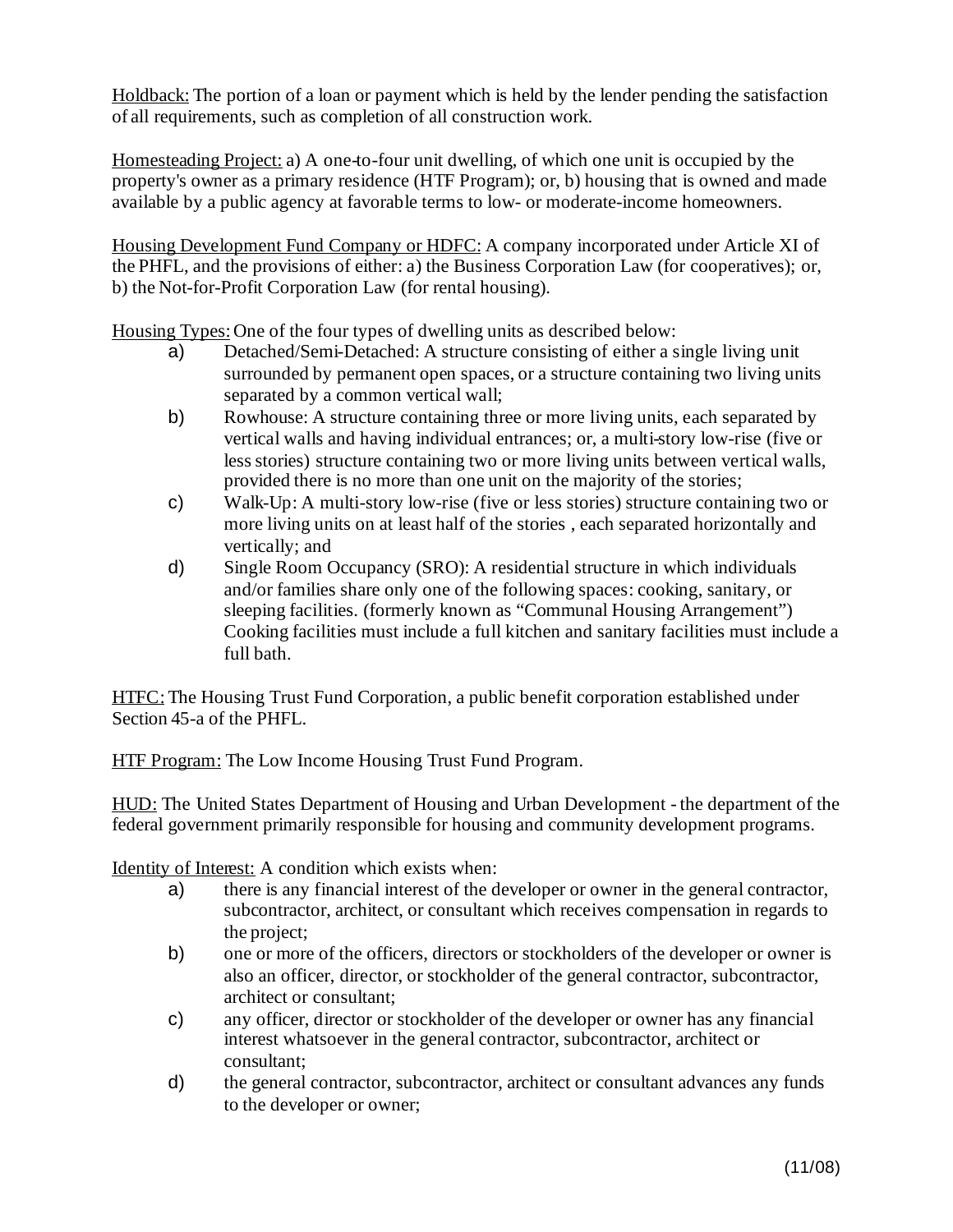- e) the general contractor, subcontractor, architect or consultant provides and pays, on behalf of the developer or owner, the cost of any architectural services or engineering services other than those of a surveyor, general superintendent, or engineer employed by a general contractor in connection with his/her obligations under the construction contract;
- f) the general contractor, subcontractor, architect or consultant takes stock or any interest in the developer or owner corporation, or partnership as part of the consideration to be paid it;
- g) any relationship (e.g., family) exists which would give the developer or owner or general contractor control or influence over the price of the contract or the price paid to the subcontractor, material supplier or lessor of equipment; or
- h) there exist (or come into being) any side deals, agreements, contracts or undertakings entered into or contemplated, thereby altering, amending, or cancelling any of the required closing documents, except as approved by DHCR/HTFC.

Improved Land:Land which has been increased in value by the addition of on- and off-site improvements such as utilities, roads, buildings and sewers.

Improvements: Additions made to property which amount to more than repairs, and which enhance the property's value.

Income Rent: Rent which is based upon 30 percent of a tenant's annual income.

Income Requirements: The income necessary to pay a project's actual operating and maintenance costs, including debt service, operating reserves and replacement reserves.

Incorporation: Forming a legal corporation through the preparation and filing of a certificate of incorporation with the appropriate government agency or division.

Insurance Binder: A legal document which gives immediate insurance coverage until the time that a regular insurance policy can be issued. Binders are sometimes issued pending a real estate closing.

Intercreditor Agreement: See: "Buy-Sell Agreement".

Interim Financing or Interim Loans: Financing provided for a limited period, to be "taken out" by permanent financing or equity.

Lease: An agreement which transfers the right to exclusive possession and use of real property for a specific period of time.

Letter of Credit: A bank's agreement or commitment, made at a customer's request, to honor a third party's demands of payment upon compliance with the conditions specified in the letter of credit.

Lien: A claim which one person has upon another person's property as security for a debt or obligation.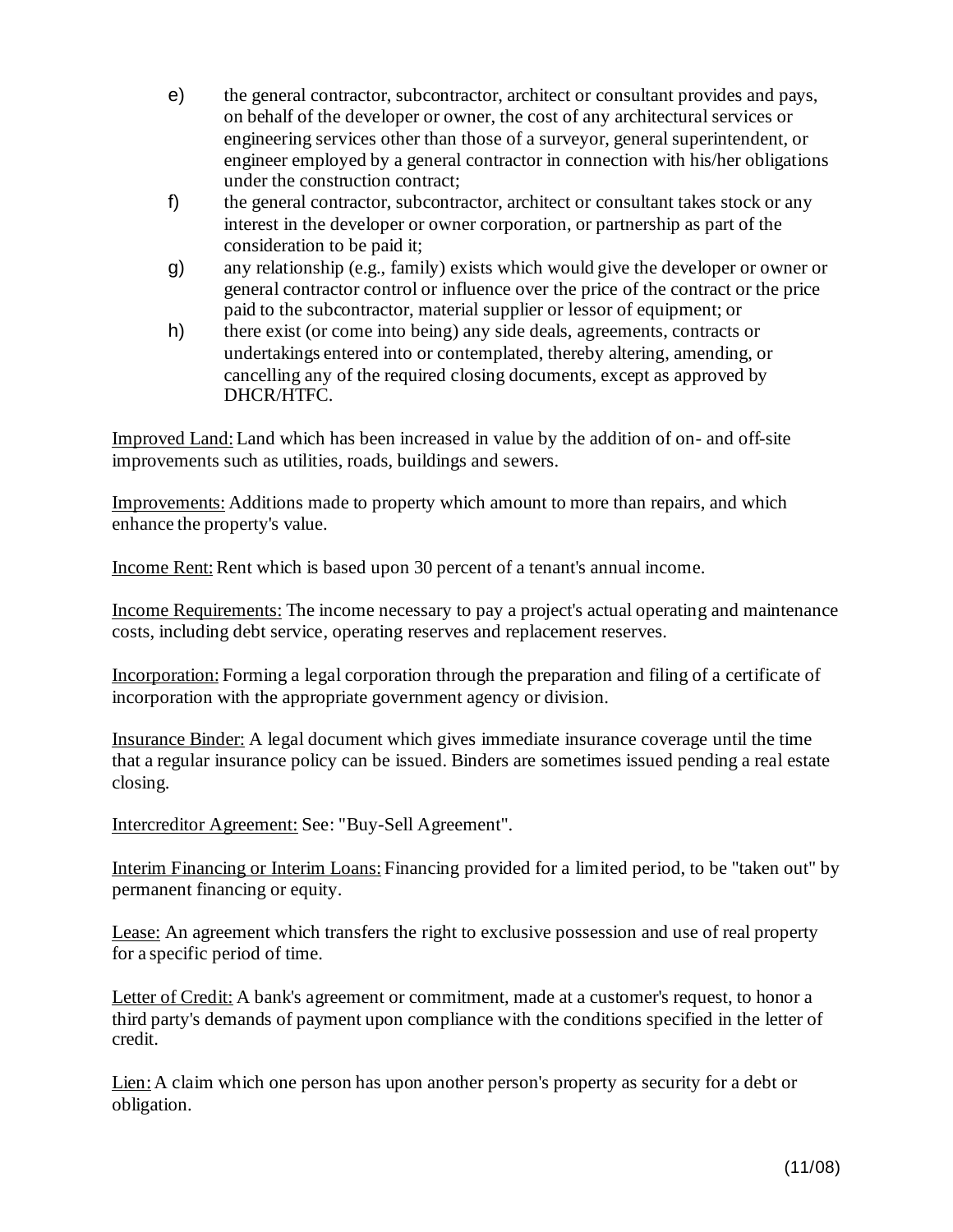LIHC: Low Income Housing Credit program.

Limited Partnership: A partnership formed by two or more persons under Articles 8 or 8A of the Partnership Law, having one or more general partner and one or more limited partners.

Local Program Administrator (LPA): An applicant to whom HTFC makes payments, grants or loans for the purpose of constructing, rehabilitating, or converting its own projects, or making payments, grants or loans to subrecipients (HTF or HOME) or other eligible recipients for the construction, rehabilitation or conversion of projects, or for the purpose of providing tenantbased rental assistance (HOME only). LPAs select projects or recipients to receive financing according to a program design approved by HTFC. They also supervise construction of such projects and monitor compliance with HTF or HOME Program requirements for the duration of the regulatory period.

Loss Payee: The entity which an insurance policy designates as the one to be paid should the insured property be damaged or destroyed.

Maintenance: The general upkeep and repair of a property.

Management Agent: The company or individual who markets, leases, manages, and maintains the project.

Management Agreement: A contract between a project owner and the individual or company who will manage the property, which establishes the agent's obligations, compensation, scope of authority, methods of paying project expenses, etc.

Market Rent: The unit rent that would be charged if the DHCR/HTFC monies used to fund the unit were treated as a 30-year, amortized, interest-bearing loan, at the 30-year U.S. Treasury bond interest rate in effect 30 days prior to the execution of the Regulatory Agreement.

Metes and Bounds: A method of land description which identifies a parcel by specifying its shape and boundary dimensions, using terminal points and angles.

Moderate Rehabilitation: A project which has a per unit total development cost of \$25,000 or less.

Mortgage: A legal document which is used to secure the performance of an obligation. When a mortgagee loans funds to a mortgagor, the mortgagor is required to sign a promissory note for the borrowed amount, and execute a mortgage to secure the debt. A mortgage is typically secured by real property.

Mortgageable: Project costs which are reimbursable under the permanent project financing.

Mortgagee: The lender in a mortgage transaction, who receives and holds a mortgage as security for a debt.

Mortgagor: A borrower who gives a mortgage as security for a debt.

Multiple Dwelling: A structure which houses three or more households in separate living units.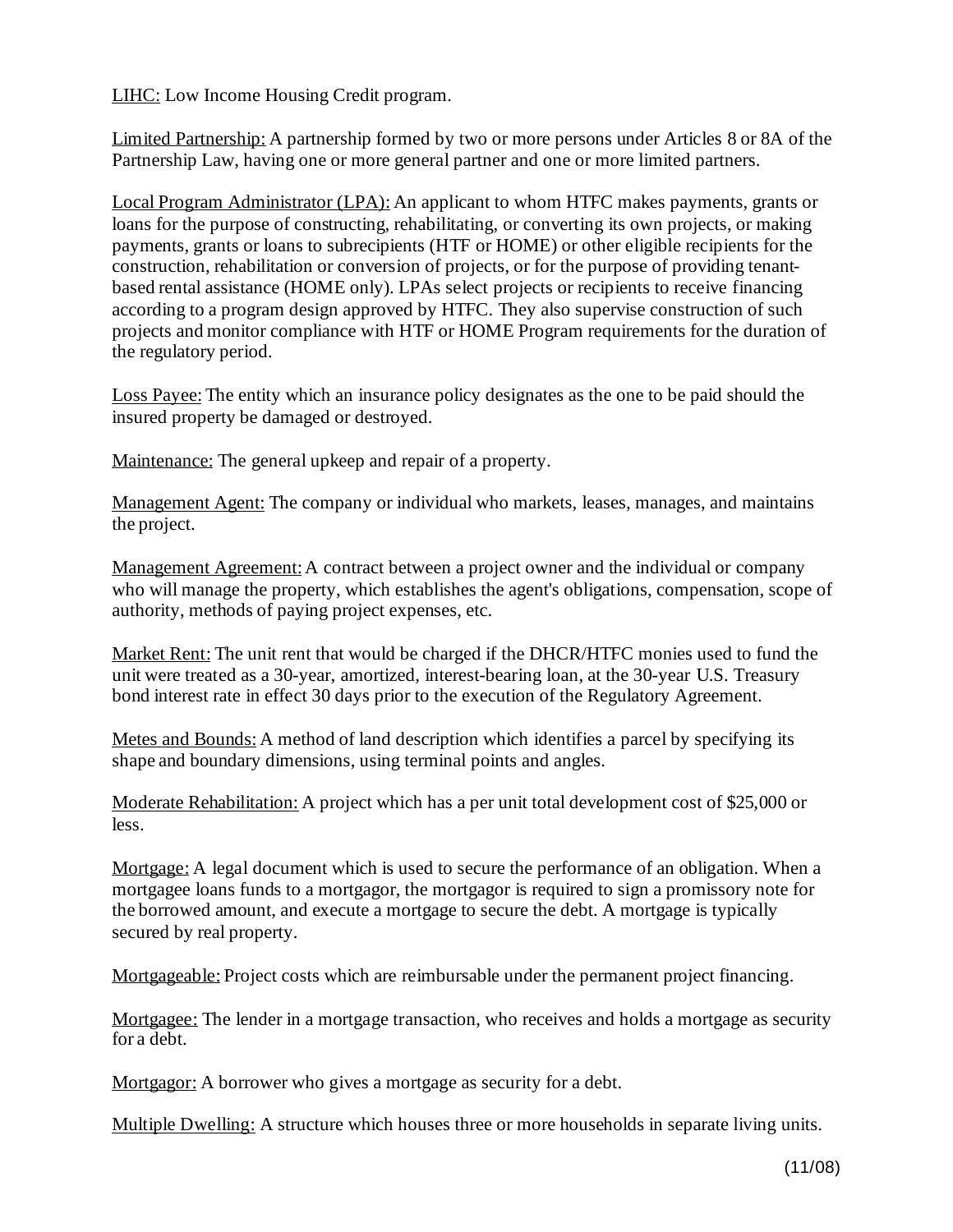Negative Declaration: A finding by DHCR/HTFC's SEQRA Officer that the proposed project will have no impact, or no significant impact, upon the environment.

Nonprofit or Not-for-Profit Corporation: A corporation incorporated under the State Not-For-Profit Corporation Law or its predecessors.

Note: A document which serves as evidence of a borrower's debt in connection with a loan. The Note sets forth the loan amount, interest rate, time and method of repayment, and the borrower's obligation to repay the loan.

OCD: DHCR's Office of Community Development.

Offsite Costs: Costs which are incurred while developing unimproved land, but which are not connected with the onsite costs of the project's actual construction. Offsite costs include such items as sewers, streets and utilities.

Operating Expenses: Periodic expenses which are essential for a project's continuous operation and maintenance. Operating expenses may be fixed, such as property taxes and insurance, or they may be variable, such as utilities or payroll. Operating and replacement reserve contributions are operating expenses; mortgage principal and interest, and depreciation are not.

Operating Pro Forma: An operating budget statement which predicts a project's expected income, operating costs and net operating income for a 12-month period.

Operating Reserve: A fund into which monies are set aside at the time of initial occupancy and each month thereafter for unanticipated operation and maintenance costs.

Option: A legal agreement between parties to keep open an offer to sell, buy or lease property over a specific time period. Options allow time for the buyer to settle issues of title, zoning, financing and feasibility before making a commitment to purchase or lease the property.

Owner: A person, corporation or other entity which has legal title to property.

Owner/Occupant: An owner of a piece of real estate who occupies the property.

Partnership Expense: (LIHC Program term). Any partnership expense paid from the proceeds of syndication of Low Income Housing Credits which are not allocated to developer's fee or syndication cost.

Performance Bond: A bond posted by a contractor which guarantees a project's completion according to contract. The bond generally provides for the insurer to either complete the project or pay damages up to the performance bond's limit should the contractor fail to complete the contract.

Permanent Financing: A long-term loan, often used to "take out" the interim lender who loaned money to finance the construction of a major project.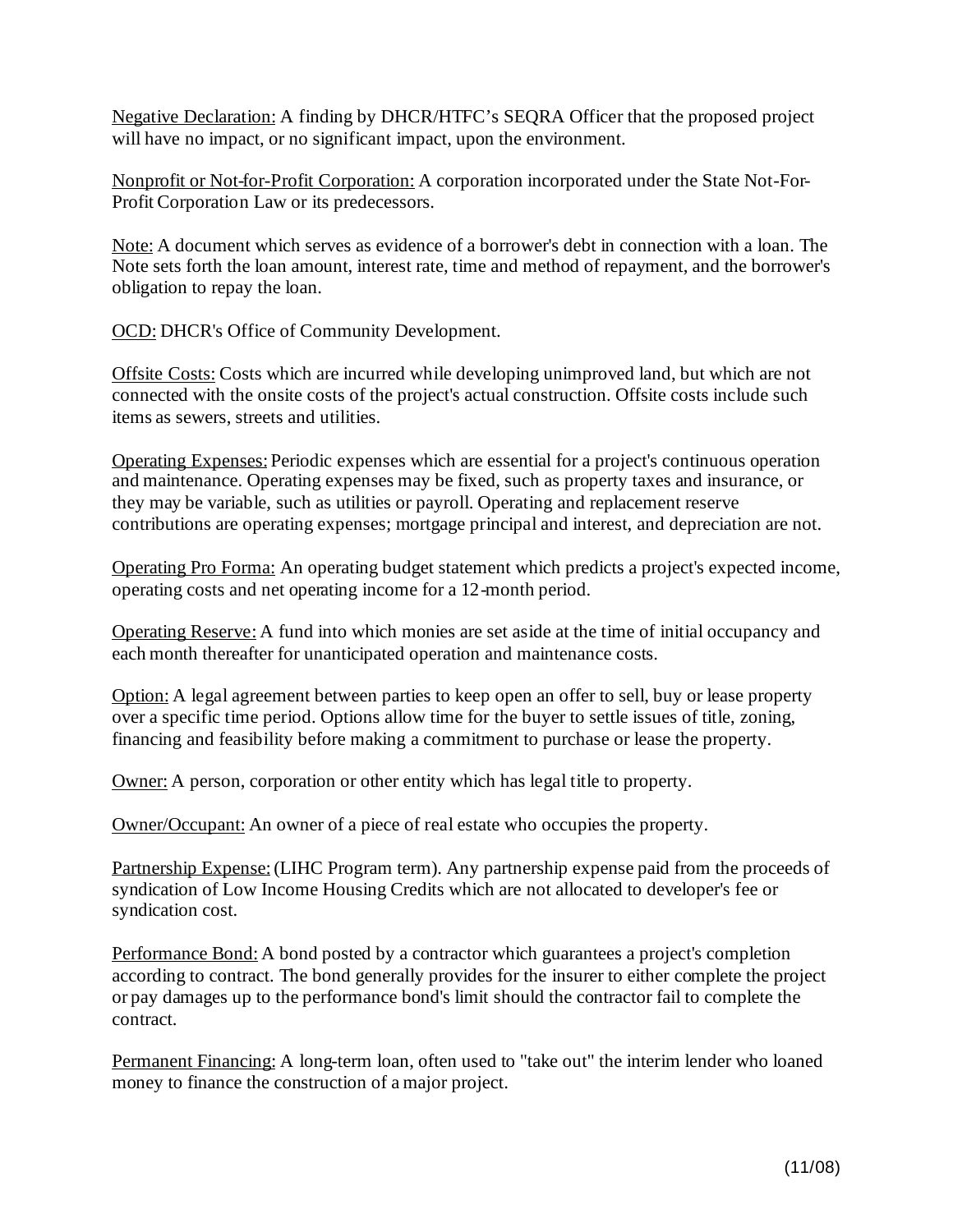Persons at the Public Assistance Level: Persons receiving benefits pursuant to Section 131-A of the Social Services Law, or who can afford rents no greater than those paid by persons receiving benefits pursuant to such law.

Person with Special Needs: means any person who has a physical or mental impairment that substantially limits one or more major life activities; has a record of such impairment; or is regarded as having such impairment.

(a) Physical or mental impairment includes:

(1) Any physiological disorder or condition, cosmetic disfigurement, or anatomical loss affecting one or more of the following body systems: Neurological; musculoskeletal; special sense organs; respiratory, including speech organs; cardiovascular; reproductive; digestive; genitorurinary; hemic and lymphatic; skin; and endocrine; or

(2) Any mental or psychological disorder, such as mental retardation, organic brain syndrome, emotional or mental illness, and specific learning disabilities. The term physical ormental impairment includes, but is not limited to, such diseases and conditions as orthopedic, visual, speech and hearing impairments, cerebral palsy, autism, epilepsy, muscular dystrophy, multiple sclerosis, cancer, heart disease, diabetes, mental retardation, emotional illness, drug addiction and alcoholism.

(b) Major life activities means functions such as caring for one's self, performing manual tasks, walking, seeing, hearing, speaking, breathing, learning and working.

(c) Has a record of such an impairment means has a history of, or has been misclassified as having, a mental or physical impairment that substantially limits one or more major life activities.

(d) Is regarded as having an impairment means:

(1) Has a physical or mental impairment that does not substantially limit one or more major life activities but that is treated by a recipient as constituting such a limitation;

(2) Has a physical or mental impairment that substantially limits one or more major life activities only as a result of the attitudes of others toward such impairment; or

(3) Has none of the impairments defined in paragraph (a) of this section but is treated by a recipient as having such an impairment.

PHFL: Private Housing Finance Law.

Plans and Specifications: Plans are the architectural drawings pertaining to a project being considered for development, and include such items as building(s) and mechanical and electrical drawings. Specifications are written instructions to the contractor which contain all pertinent information regarding materials, quality of work, style, fabrication, colors and finishes, and which supplement the details contained in the construction drawings.

Pre-Construction Meeting: A meeting held after the Contract Closing, but prior to the start of construction, with all project participants in attendance to discuss the proposed work, set forth all program regulations, procedures and requirements, and delineate the roles and responsibilities of each project participant.

Predevelopment Costs:Costs which are incurred in conjunction with, but prior to, the actual commencement of the project's construction, such as site option costs, site carrying charges, architectural and engineering fees, and appraisal fees.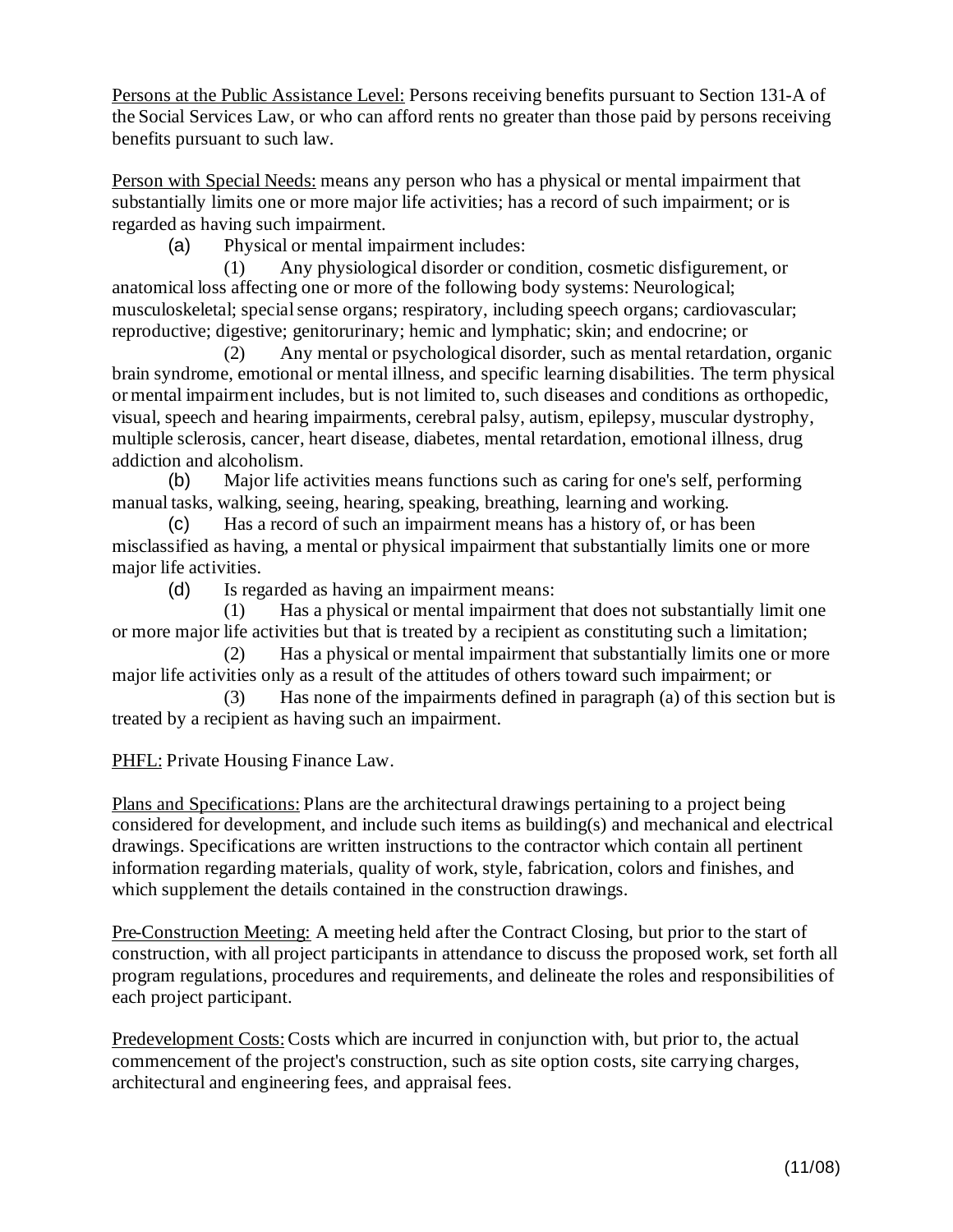Predevelopment Costs Agreement:(HTF Program term). A document which sets forth the terms for partial disbursement of a Housing Trust Fund award for costs associated with the predevelopment stage of a project. If a project proceeds to construction, this agreement will be superseded by the Construction Loan Agreement.

Present Value: (LIHC Program term). The value today of payments to be made or received in the future.

Principal: Any person or public or private entity that will participate in the proposed project as an applicant, owner, builder, developer, or managing agent. Architects, attorneys or other consultants who have an interest in the project, other than an "arms-length" fee arrangement for professional services, are also considered principals. All general and limited partners having a 25 percent or more interest in a partnership are considered principals. Principals of public or private corporations include the president, vice president, secretary, treasurer, and all executive officers who are directly responsible to the board of directors or equivalent governing body, as well as each director and stockholder having a ten percent or more interest in the corporation.

Private Developer: A person, firm, corporation or partnership of which less than 50 percent is controlled by a not-for-profit corporation, charitable organization or a wholly-owned subsidiary ofsuch corporation or organization, whose business activities include residential construction or rehabilitation.

Private Financing: Funding which is provided from a private, non-governmental source, such as a banking institution.

Pro Forma: See the definition of "Operating Pro Forma".

Program Agreement: (HTF and HOME Program). The agreement which is entered into between HTFC and its LPAs for the administration of a program.

Program Design: An exhibit to the Program Agreement which sets forth the program of work to be performed by an LPA on behalf of HTFC. The Program Design specifies how the HTF LPA will meet all HTF Program requirements set forth in the LPA Program Agreement, Article 18 of the PHFL, the rules and regulations promulgated pursuant to Article 18 of the PHFL, and any other applicable laws or codes; or how a HOME LPA will administer its program in a manner which meets all applicable HOME Program and other applicable Federal statutes and regulations.

Progress Payments: Scheduled payments of construction funds which are disbursed as phases of the project's construction are completed, rather than in one lump sum at the beginning of construction.

Project Architect: The architect of record for the project.

Project Contingency: A percentage of the project's total soft costs and contractor's cost, usually a minimum of five percent, which is budgeted to pay for any unforeseen project costs which may be incurred after construction begins.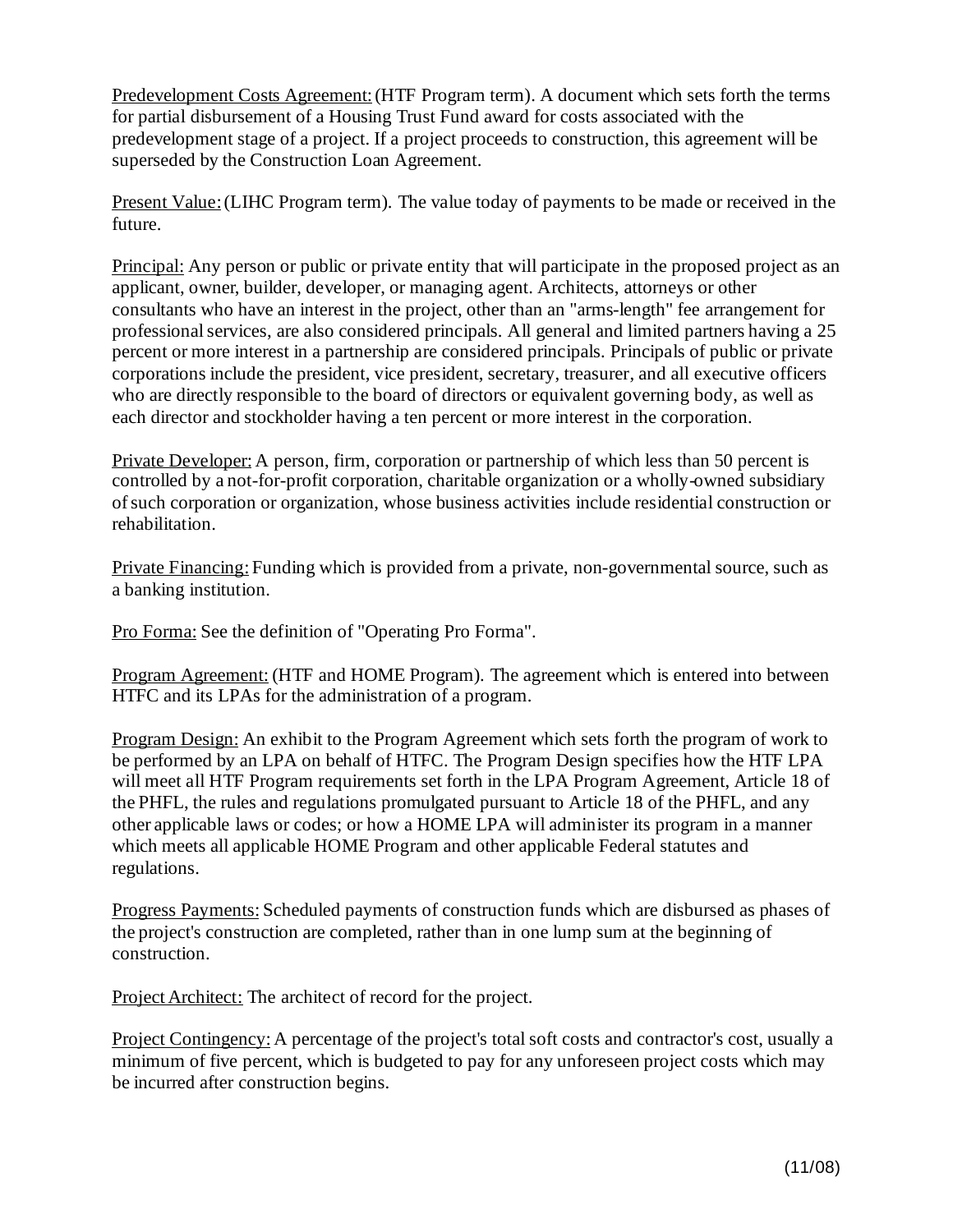Project Development Meeting: A meeting held, after a successful project applicant signs and returns its Funding Commitment letter, between the project team and OCD staff to discuss the following project-related topics: roles of OCD staff, program and development requirements, required documents, coordination with other agencies, timetables, fee arrangements, and any issues raised by the Funding Commitment letter or as a result of DHCR/HTFC' review of the project. Project

Participants: Includes the project applicant, owner, contractor, and architect, the OCD project manager, construction monitor, and staff architect, and if applicable, the construction manager, clerk of the works, and representatives of the construction lender and additional funding source(s).

Project Recipient:An applicant to which HTFC makes a direct payment, grant or loan for the construction, rehabilitation or conversion of a project.

Promissory Note: One person's unconditional written promise to pay a specific sum of money to another (or order, or bearer), at a future specified time.

Public Financing: Funds which are provided from a government source, State, local or federal.

Punch List: A listing of construction defects or omissions which must be corrected or completed in order to bring the building(s) into compliance with its plans and specifications. The punch list is completed by the project architect following the punch list inspection (see below).

Punch List Inspection:An inspection of the project which is made when contractor advises the owner that the project is substantially complete, for the purpose of making a punch list of all incomplete or incorrect work.

Purchase Price: The amount of money and/or other considerations set for the sale of the property which is to be the site(s) of the regulated project.

QAP: (LIHC Program term). A Qualified Allocation Plan, which is prepared and issued by a Housing Credit Agency pursuant to Section 42 of the Internal Revenue Code and which establishes the criteria by which LIHC funds will be allocated on a geographical basis.

Qualified Basis: (LIHC Program term). The proportion of eligible basis which qualifies for Low Income Housing Credit as defined under Section 42 of the IRS Code.

Regulatory Agreement: The contract between DHCR/HTFC and the project owner which prescribes the terms under which the project will be owned and operated.

Regulatory Period: The period of time for which the project's Regulatory Agreement is in effect.

Rehabilitation:See definitions of "Moderate Rehabilitation" and "Substantial Rehabilitation". In general, it is the restoration of a building to its former or improved condition, as when buildings are renovated or modernized. Rehabilitation usually does not alter a structure's basic plan or style, but may include some new construction, buildings, or additions.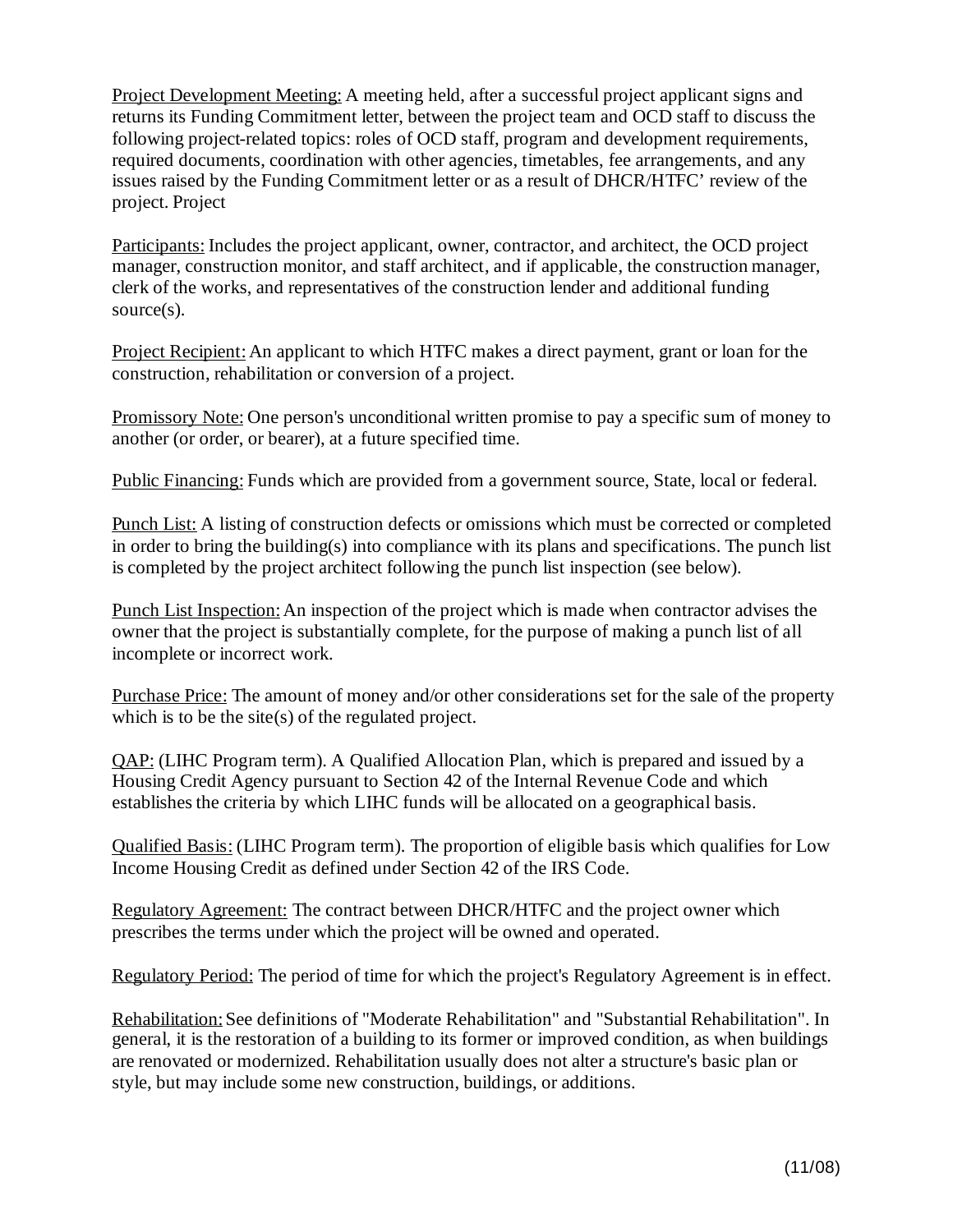Rent:A fixed payment made periodically by a tenant to a property owner in exchange for the possession and use of a dwelling unit.

Rental Project: A project which is owned and operated as a rental residential property, for which occupants pay rent in exchange for the right to occupy a unit in the building.

Rent Control: Regulation by the State or local governments which restricts the amount that landlords can charge their tenants.

Rent-Up: The process by which a project's units are initially leased to tenants.

Replacement Cost: The current cost of replacing a building with one which has the same practical use, but which may differ from the original in size, materials, and design.

Replacement Reserve: The amount set aside at the time of initial occupancy, or each month thereafter, for the future replacement of items including, but not limited to, flooring, plumbing systems, heating systems, security systems, electrical systems, roofs, and window and door units, as approved by DHCR/HTFC.

Reserve Fund: Monies set aside as a cushion for future payment of items such as taxes, insurance, deferred maintenance, and roof replacement. See definitions for Operating Reserve and Replacement Reserve.

RESTORE Program: Residential Emergency Service to Offer Repairs to the Elderly Program.

Restricted Rent: (LIHC Program term). The rent limitation for a dwelling unit for purposes of qualifying for Low Income Housing Credit as defined under Section 42 of the IRS Code.

Retainage:A portion or a percentage of the construction contract which is withheld until the construction contract has been satisfactorily completed and the period for filing mechanics' liens has expired (or when the lien has been released by the contractor and subcontractor).

Return on Equity:An annual amount to be paid to the developer out of the project's earnings after all necessary operating expenses, including contributions to the reserve fund, are paid. The Return on Equity is calculated as a percentage of the developer's original financial contribution to the project.

Rowhouse: See Housing Types.

RRAP: Rural Rental Assistance Program.

Rural:Cities, towns or villages with a population of less than 25,000.

Satisfaction of Mortgage: An instrument which the mortgagee issues when a mortgage has been paid in full, or is otherwise satisfied.

Schematics: Architectural drawings which are not greatly detailed, but which show basic project layouts in broad scheme.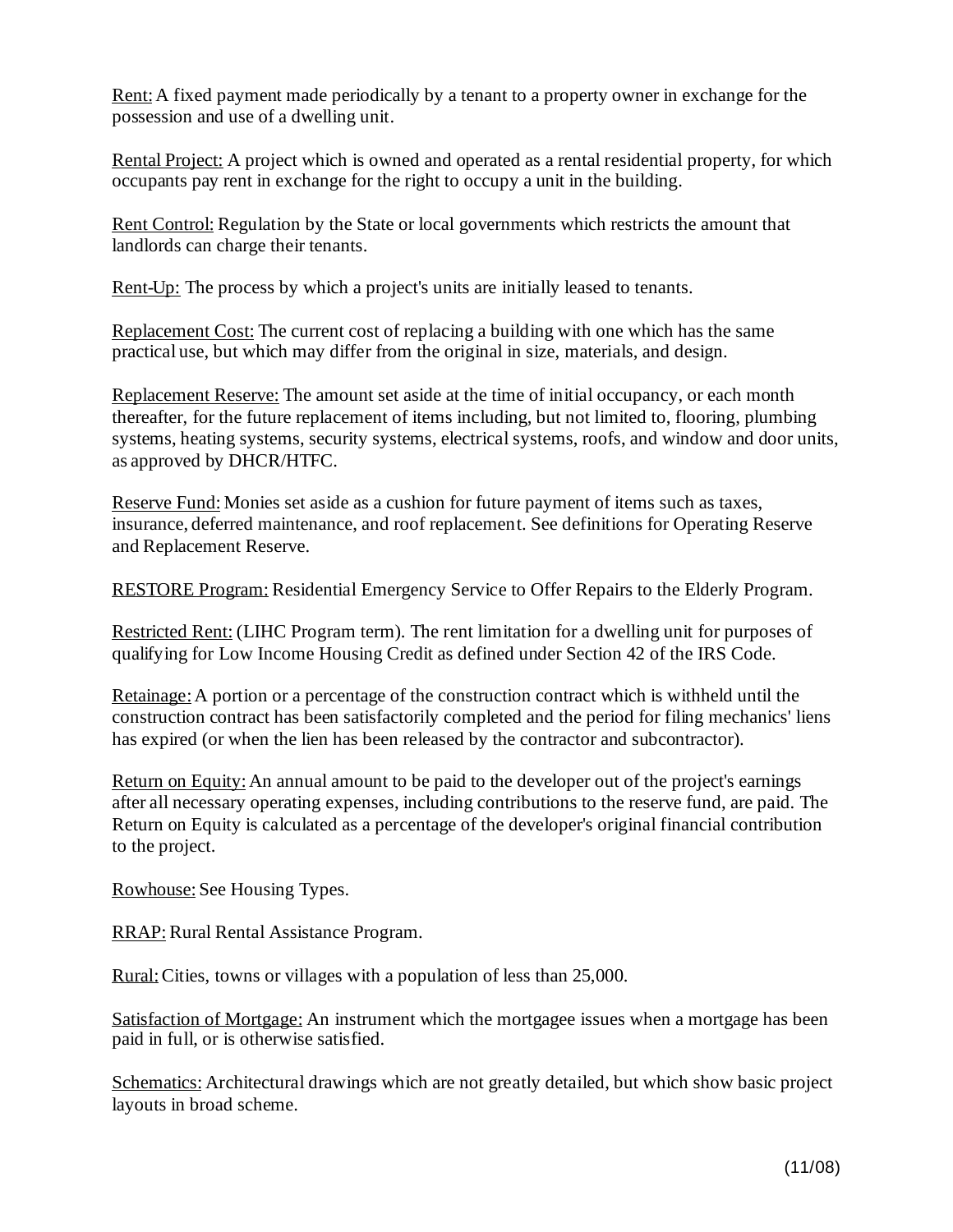Seed Money: Funds which a developer needs prior to the submission of an application for full project funding to determine the feasibility of the project.

**SEQRA:** State Environmental Quality Review Act.

Setback: Zoning restrictions on the amount of space required between a property's lot and building lines.

Shelter Allowance: The Department of Social Service's maximum rental allowance for persons receiving public assistance; the allowance is based on county of residence and family size.

Shelter Rent: The maximum rent which can be charged for units to be occupied by persons receiving public assistance, or who have incomes at the public assistance level.

SHPO: State Historic Preservation Office.

Single-Family Residence: A structure which is used as a single dwelling unit and is designed for single-family occupancy.

Site Improvements: Additions to a site, such as grading, utilities, sewers, streets and sidewalks, made when the site is developed.

Site Inspection: A visit to and review of the premises.

Soft Costs: Costs, other than acquisition and construction/ rehabilitation costs, which are incurred while holding unimproved property or during construction. Soft costs may include, but are not limited to, such items as carrying charges (interest, real estate taxes, and ground rents), professional service and audit fees, offering plan/prospectus costs, surveys, relocation expenses, insurance, assessments, mortgage insurance premiums, inspection, recording and filing fees, Not-for-Profit Developer's Allowance (NPDA), FNMA/GHMA fee, mortgage recording tax, and title examination costs.

Specifications:Written instructions which supplement the project's architectural plans, and which provide the contractor(s) detailed information regarding features of the proposed project's construction, such as materials, colors, etc.

Subcontractor: A builder/contractor who performs a specific portion of the work on a project, such as the plumbing, pursuant to an agreement with the project's developer or general contractor.

Subrecipient: An applicant to whom a Housing Trust Fund Program Local Program Administrator (LPA) makes a payment, grant or loan for a project pursuant to a formally executed Subrecipient Regulatory Agreement.

Subsidy: A grant made by a government or other entity to reduce the cost of housing to the occupant.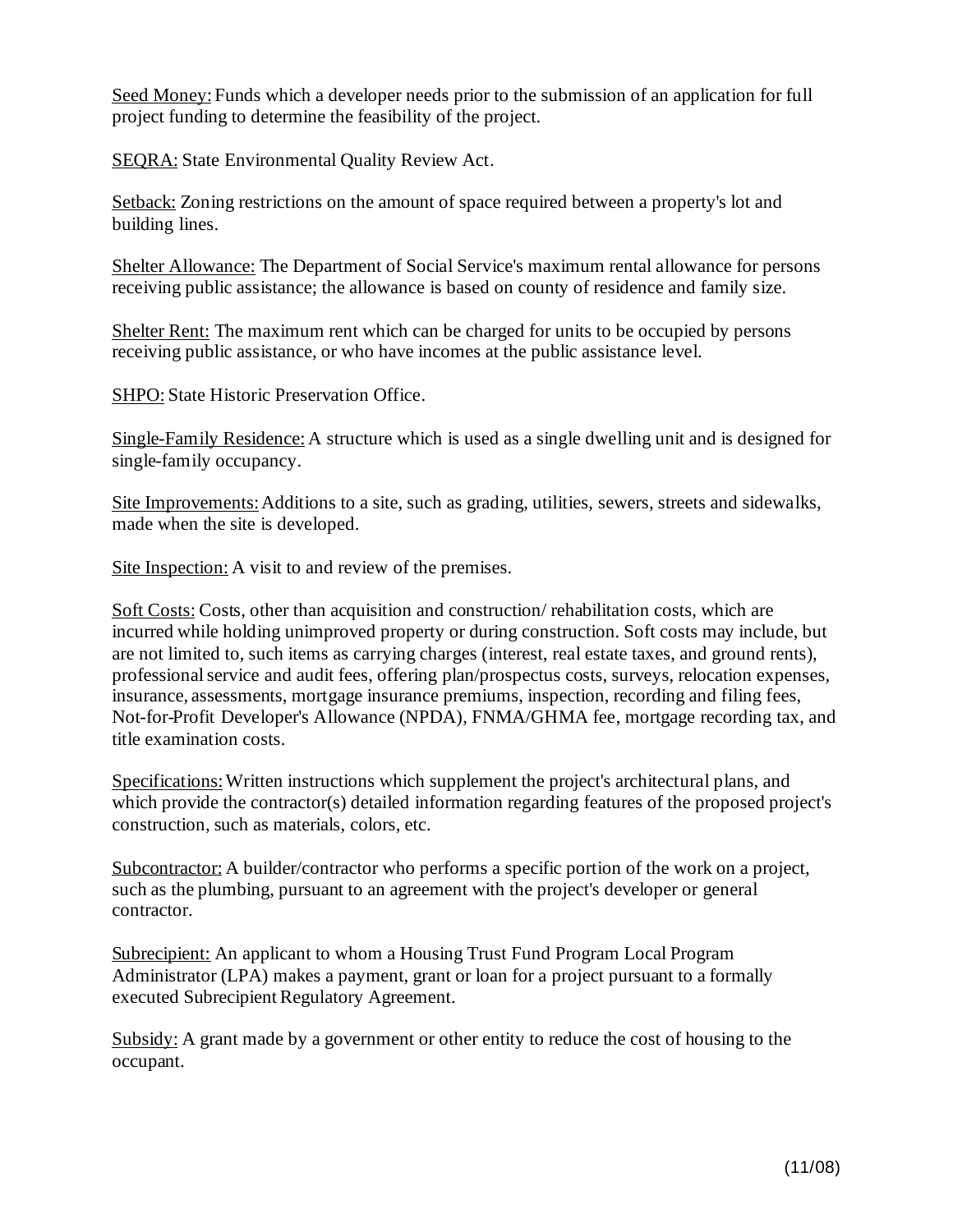Substantial Completion: The stage of construction when building(s) are determined based upon inspections by the DHCR/HTFC construction monitor, to be habitable and in compliance with codes, although minor items, such as landscaping, may remain to be completed.

Substantial Rehabilitation: A project which has a per unit total development cost in excess of \$25,000.

Survey: The measurement of boundaries, dimensions and position of buildings on a lot, including the determination of any existing encroachments or easements.

Syndication Cost: (LIHC Program term). The costs of legal, marketing and syndicator fees necessary to sell partnership interest providing federal tax benefits in the form of Low Income Housing Credits.

Takeout Financing: Long-term permanent financing used to pay off a project's short-term construction loan. This term is used when a project's financing involves two lenders: the interim and the permanent lender. Prior to making a construction loan, an interim lender usually requires a commitment from the permanent lender to "take out" the interim lender when construction is completed, by taking over the mortgage as a permanent (long-term) investment.

Tax Credit: A dollar-for-dollar reduction in federal tax liability for investors who invest in qualified low-income housing under the Low-Income Housing Credit Program.

TechnicalAssistance: Assistance provided by DHCR/HTFC to help applicants in the design, development, ownership or management of affordable housing projects or programs.

Temporary Certificate of Occupancy:A permit issued to a property owner by the local governmental agency having jurisdiction, when all major building systems are in compliance with the applicable State and local building codes, except for minor compliance items which do not impair the health or safety of the occupants.

Tenant: A person who has the temporary use and occupation of real property owned by another person.

Tenant Paid Utilities: Those utilities whose costs are paid directly by the tenant.

Title: Evidence of the ownership of land; or, the right to or ownership of land.

Title Insurance: A contract under which a title insurance company guarantees to indemnify the policy holder against a loss arising through title defects. Unlike most insurance policies which protect against loss from a future event, title insurance protects against loss from something that has already occurred, such as an undisclosed heir turning up to claim title.

Title Report: A preliminary report showing the current state of the property's title, including any unpaid mortgages, easements, or other recorded objections to clear title.

Title Search: An examination of public records to determine if any defects exist in the chain of title.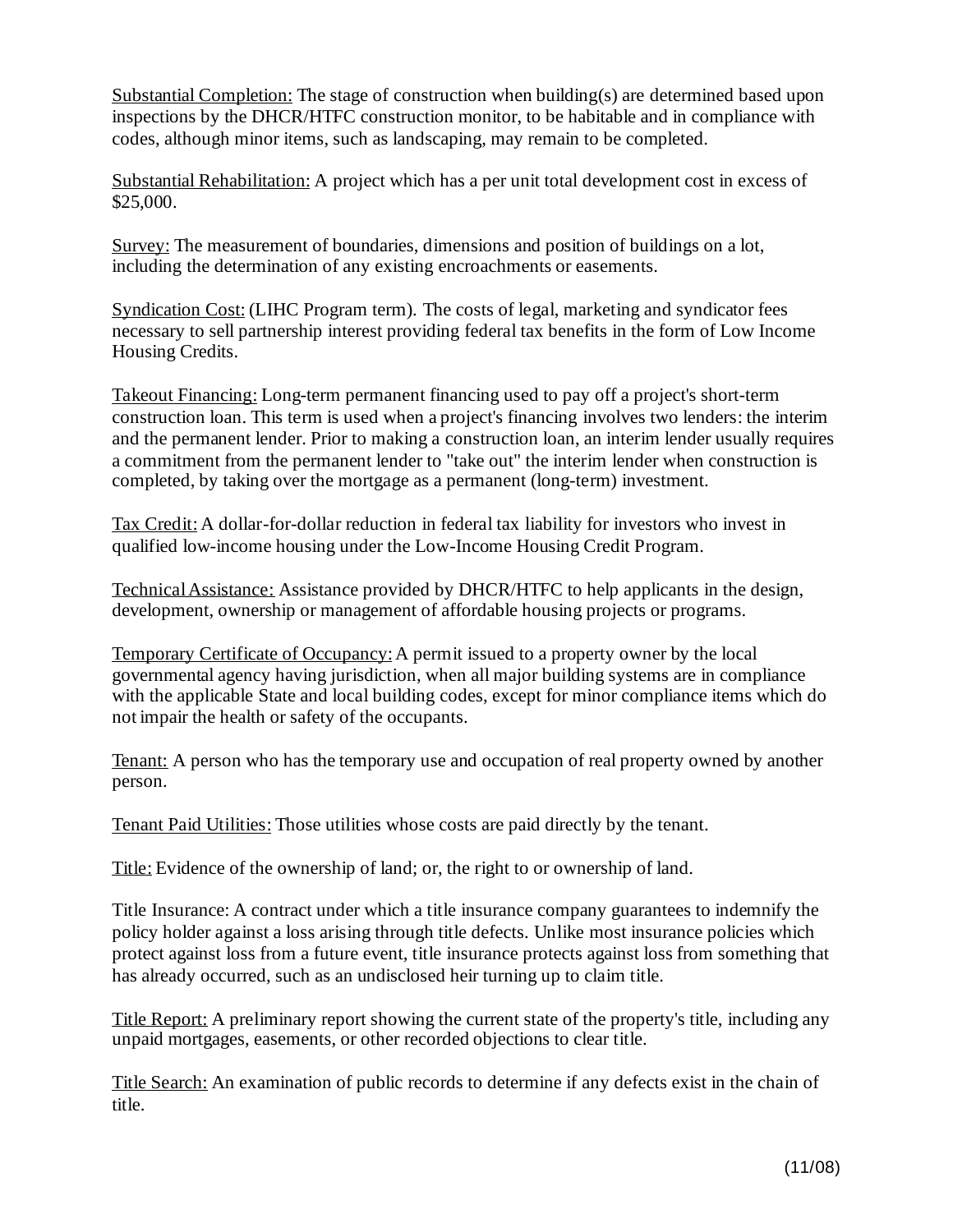Total Development Cost (TDC): The sum of all eligible, necessary and reasonable construction/rehabilitation, site acquisition, and soft costs for a project, excluding working capital and replacement and operating reserve costs.

Total Housing Expense or Total Housing Cost: A household's total monthly expenditure for rent plus utilities.

Total Project Cost (TPC): The sum of all eligible, necessary and reasonable acquisition, construction/rehabilitation, and soft costs for a project, as well as working capital and reserve fund capitalization costs, where applicable.

Track Record: A developer's or owner's past experience in developing the kind of projects for which funds have been requested.

Turnkey Development Method: A method used to develop low-income housing in which the development of the project is handled by an experienced builder who at the completion of the development phase turns it over to an experienced owner to operate and manage the project (in some cases, the builder and the owner may be the same entity).

USDA Rural Housing Services (Rural Development): an U.S. Department of Agriculture agency, which assists rural residents and communities through a variety of housing credit and development programs.

Unified Funding Process: The process by which applicants may apply for technical assistance, seed money and capital project funding from DHCR/HTFC.

Unit: A discrete portion of a building designed for residential living.

Urban: Cities, towns or villages with a population of 25,000 or more.

Utilities: Basic services required for a project, such as electricity, water, and gas.

Vacancy Rate: The vacancy rate is the percentage of total units that are vacant in a particular project or area.

Variance: Permission from government zoning authorities to construct a building or utilize a property in a way which is prohibited by the locality's zoning laws; an exception from the zoning laws.

Very Low Income Persons: Persons or households whose incomes are less than or equal to 50 percent of the area median income.

Walk-Up: See Housing Types.

Working Capital Fund: A fund to be used for start-up expenses incurred in the first year after substantial completion including, but not limited to, liability insurance, fidelity bond premiums, utility hook-up deposits, maintenance equipment, movable furnishings and equipment, and other initial project-related expenses, as approved by DHCR/HTFC.